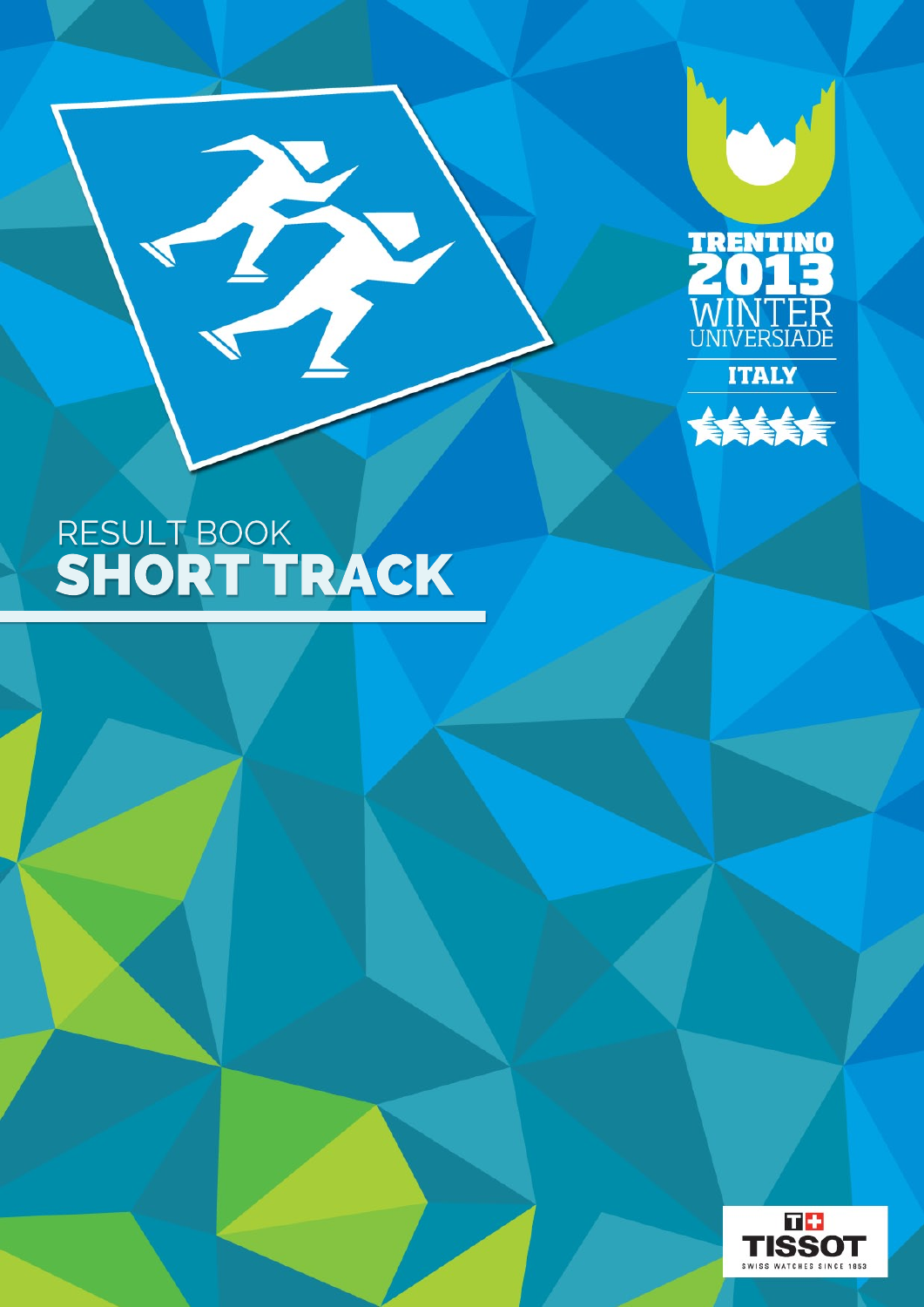



|        | <b>Short Track</b>                                                                                                                                                                                                                                                                                                                                                                                                                                                                                                       | $\mathbf{1}$   |
|--------|--------------------------------------------------------------------------------------------------------------------------------------------------------------------------------------------------------------------------------------------------------------------------------------------------------------------------------------------------------------------------------------------------------------------------------------------------------------------------------------------------------------------------|----------------|
| 1      | Table of Contents <b>Contents and Contents and Contents and Contents and Contents and Contents and Contents and Contents and Contents and Contents and Contents and Contents and Contents and Contents and Contents and Contents</b>                                                                                                                                                                                                                                                                                     | 2              |
| 2      | Competition Schedule 2008 Competition Schedule 2008 Competition Schedule 2008 Competition Schedule 2008 Competition 3 Competition 3 Competition 3 Competition 3 Competition 3 Competition 3 Competition 3 Competition 3 Compet                                                                                                                                                                                                                                                                                           |                |
| 3      | Number of Entries by Country <b>contract and the Country</b> and Country and Country and Country and Country and Country                                                                                                                                                                                                                                                                                                                                                                                                 | $\overline{7}$ |
| 4      | Medallists by Event 2008 and 2009 and 2009 and 2009 and 2009 and 2009 and 2009 and 2009 and 2009 and 2009 and 2009 and 2009 and 2009 and 2009 and 2009 and 2009 and 2009 and 2009 and 2009 and 2009 and 2009 and 2009 and 2009                                                                                                                                                                                                                                                                                           |                |
| 5      |                                                                                                                                                                                                                                                                                                                                                                                                                                                                                                                          |                |
| 6      |                                                                                                                                                                                                                                                                                                                                                                                                                                                                                                                          | 10             |
| 7      | Entry List by Country Ladies <u>entitled and the control of the control of the control of the control of the control of</u>                                                                                                                                                                                                                                                                                                                                                                                              | 11             |
| 8      | Records Summary Ladies <u>Commission Commission Commission Commission Commission Commission Commission</u>                                                                                                                                                                                                                                                                                                                                                                                                               | 13             |
| 9      | Records Men                                                                                                                                                                                                                                                                                                                                                                                                                                                                                                              | 14             |
| 10     | Entry List by Country Menter and the control of the control of the control of the control of the control of the control of the control of the control of the control of the control of the control of the control of the contr                                                                                                                                                                                                                                                                                           | 15             |
| 11     | Records Summary Men <b>Exercise Contract Contract Contract Contract Contract Contract Contract Contract Contract Contract Contract Contract Contract Contract Contract Contract Contract Contract Contract Contract Contract Con</b>                                                                                                                                                                                                                                                                                     | 17             |
| 12     |                                                                                                                                                                                                                                                                                                                                                                                                                                                                                                                          | 18             |
| 12.1   | Event Classification <b>Exercise Classification</b>                                                                                                                                                                                                                                                                                                                                                                                                                                                                      | 19             |
| 12.2   |                                                                                                                                                                                                                                                                                                                                                                                                                                                                                                                          | -20            |
| 12.3   | Heats                                                                                                                                                                                                                                                                                                                                                                                                                                                                                                                    | 21             |
| 12.31  | Start List 22                                                                                                                                                                                                                                                                                                                                                                                                                                                                                                            |                |
| 12.3.2 |                                                                                                                                                                                                                                                                                                                                                                                                                                                                                                                          | 23             |
| 12.4   | Quarterfinals <b>with a series of the contract of the contract of the contract of the contract of the contract of the contract of the contract of the contract of the contract of the contract of the contract of the contract o</b>                                                                                                                                                                                                                                                                                     | 24             |
| 12.4.1 | Seeding Analysis <u>Committee Committee and Committee Committee and Committee and Committee and Committee and Co</u>                                                                                                                                                                                                                                                                                                                                                                                                     | 25             |
| 12.4.2 | $\text{Start List} \quad \text{ } \underline{\quad \quad }$                                                                                                                                                                                                                                                                                                                                                                                                                                                              | 26             |
| 12.4.3 |                                                                                                                                                                                                                                                                                                                                                                                                                                                                                                                          | 27             |
| 12.5   | Semifinals                                                                                                                                                                                                                                                                                                                                                                                                                                                                                                               | 28             |
| 12.5.1 |                                                                                                                                                                                                                                                                                                                                                                                                                                                                                                                          | 29             |
| 12.5.2 | $\textbf{Start List} \quad \textcolor{red}{\textbf{--} \quad \textbf{--} \quad \textbf{--} \quad \textbf{--} \quad \textbf{--} \quad \textbf{--} \quad \textbf{--} \quad \textbf{--} \quad \textbf{--} \quad \textbf{--} \quad \textbf{--} \quad \textbf{--} \quad \textbf{--} \quad \textbf{--} \quad \textbf{--} \quad \textbf{--} \quad \textbf{--} \quad \textbf{--} \quad \textbf{--} \quad \textbf{--} \quad \textbf{--} \quad \textbf{--} \quad \textbf{--} \quad \textbf{--} \quad \textbf{--} \quad \textbf{--$ | 30             |
| 12.5.3 |                                                                                                                                                                                                                                                                                                                                                                                                                                                                                                                          | 31             |
| 12.6   | Finals                                                                                                                                                                                                                                                                                                                                                                                                                                                                                                                   | 32             |
| 12.6.1 |                                                                                                                                                                                                                                                                                                                                                                                                                                                                                                                          | 33             |
| 12.6.2 | Result List                                                                                                                                                                                                                                                                                                                                                                                                                                                                                                              | 34             |
| 13     |                                                                                                                                                                                                                                                                                                                                                                                                                                                                                                                          | 35             |
| 13.1   | Event Classification<br>,我们就会在这里,我们就会在这里,我们就会在这里,我们就会在这里,我们就会在这里,我们就会在这里,我们就会在这里,我们就会在这里,我们就会不会不会。""我们,我<br>第251章 我们的时候,我们就会在这里,我们就会在这里,我们就会在这里,我们就会在这里,我们就会在这里,我们就会在这里,我们就会不会不会不会。我们就会不会不会不                                                                                                                                                                                                                                                                                                                             | 36             |
| 13.2   | <b>Medallists</b>                                                                                                                                                                                                                                                                                                                                                                                                                                                                                                        | 37             |
| 13.3   | Heats                                                                                                                                                                                                                                                                                                                                                                                                                                                                                                                    | 38             |
| 13.3.1 |                                                                                                                                                                                                                                                                                                                                                                                                                                                                                                                          | 39             |
| 13.3.2 |                                                                                                                                                                                                                                                                                                                                                                                                                                                                                                                          | 40             |
| 13.4   | Quarterfinals experience and the contract of the contract of the contract of the contract of the contract of the contract of the contract of the contract of the contract of the contract of the contract of the contract of t                                                                                                                                                                                                                                                                                           | 41             |
| 13.4.1 | Seeding Analysis <u>entitled and a second control of the second control of the second control of the second control of</u>                                                                                                                                                                                                                                                                                                                                                                                               | 42             |
| 13.4.2 | Start List                                                                                                                                                                                                                                                                                                                                                                                                                                                                                                               | 43             |
| 13.4.3 |                                                                                                                                                                                                                                                                                                                                                                                                                                                                                                                          | 44             |
| 13.5   | <b>Semifinals</b>                                                                                                                                                                                                                                                                                                                                                                                                                                                                                                        | 45             |
| 13.5.1 |                                                                                                                                                                                                                                                                                                                                                                                                                                                                                                                          | 46             |
| 13.5.2 | Start List                                                                                                                                                                                                                                                                                                                                                                                                                                                                                                               | 47             |
| 13.5.3 |                                                                                                                                                                                                                                                                                                                                                                                                                                                                                                                          | 48             |
| 13.6   | <b>Finals</b>                                                                                                                                                                                                                                                                                                                                                                                                                                                                                                            | 49             |
| 13.6.1 |                                                                                                                                                                                                                                                                                                                                                                                                                                                                                                                          | 50             |

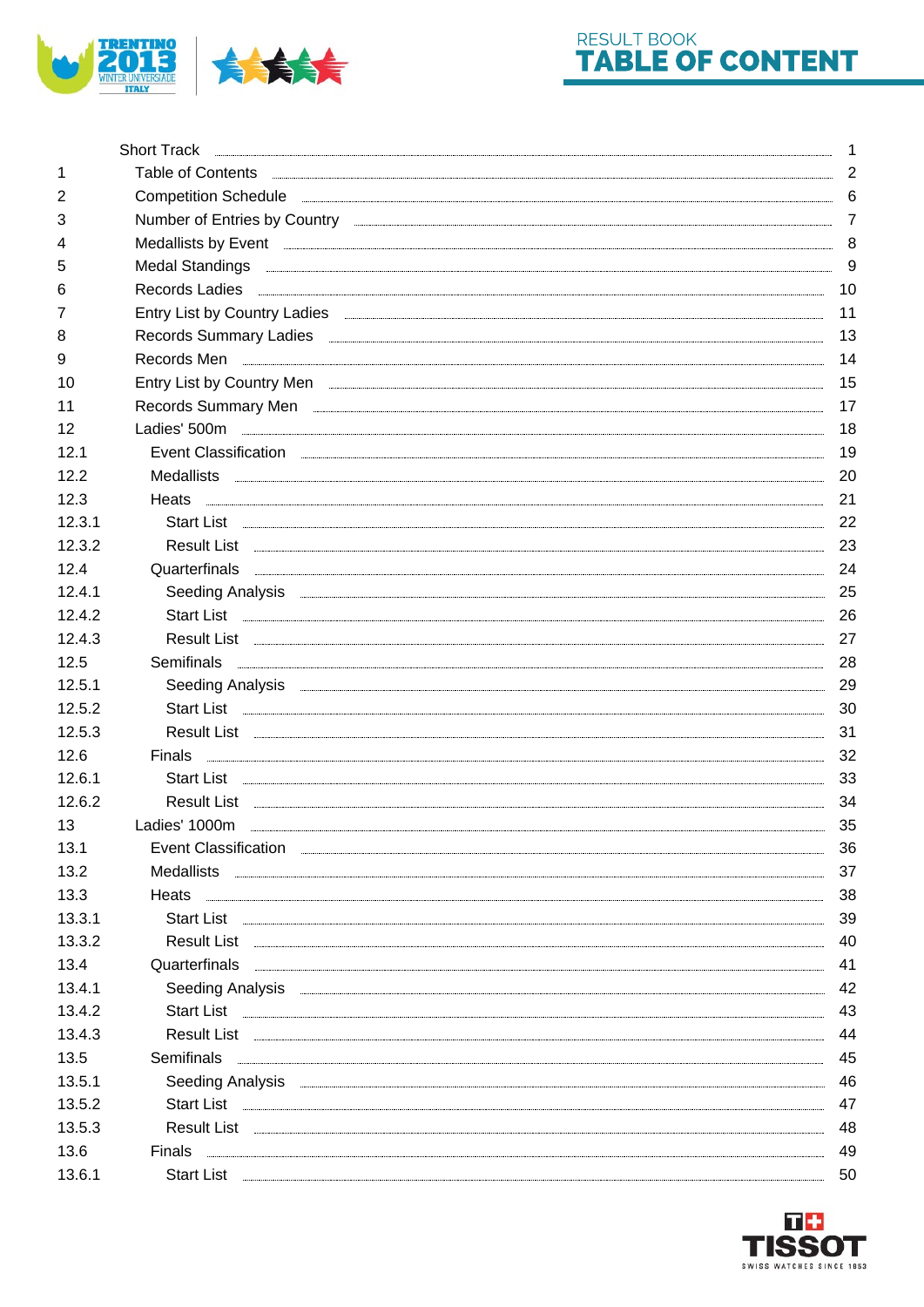

## RESULT BOOK TABLE OF CONTENT

| 13.6.2 |                                                                                                                         | 51 |
|--------|-------------------------------------------------------------------------------------------------------------------------|----|
| 14     |                                                                                                                         | 52 |
| 14.1   | Event Classification <b>Exercise Classification</b>                                                                     | 53 |
| 14.2   |                                                                                                                         | 54 |
| 14.3   |                                                                                                                         | 55 |
| 14.3.1 |                                                                                                                         | 56 |
| 14.3.2 |                                                                                                                         | 57 |
| 14.4   | Semifinals <b>Example 2018</b> Semifinals                                                                               | 58 |
| 14.4.1 |                                                                                                                         | 59 |
| 14.4.2 |                                                                                                                         | 60 |
| 14.4.3 | Result List                                                                                                             | 61 |
| 14.5   |                                                                                                                         | 62 |
| 14.5.1 |                                                                                                                         | 63 |
| 14.5.2 |                                                                                                                         | 64 |
| 15     |                                                                                                                         | 65 |
| 15.1   |                                                                                                                         | 66 |
| 15.2   |                                                                                                                         | 67 |
| 15.3   |                                                                                                                         | 68 |
| 15.3.1 |                                                                                                                         | 69 |
| 15.3.2 | Start list - Relay Participants <b>Constitution and Constitution</b> and Constitution and Constitution and Constitution | 70 |
| 15.3.3 | Result List                                                                                                             | 71 |
| 15.4   | Finals                                                                                                                  | 72 |
| 15.4.1 |                                                                                                                         | 73 |
|        |                                                                                                                         |    |
| 15.4.2 |                                                                                                                         | 74 |
| 15.4.3 | Start List - Relay Participants <b>Exercise Start Constants</b> 2014                                                    | 75 |
| 16     |                                                                                                                         | 76 |
| 16.1   | Event Classification <b>Exercise Classification</b>                                                                     | 77 |
| 16.2   |                                                                                                                         | 78 |
| 16.3   |                                                                                                                         | 79 |
| 16.3.1 | Start List                                                                                                              | 80 |
| 16.3.2 |                                                                                                                         | 81 |
| 16.4   | Heats                                                                                                                   | 83 |
| 16.4.1 |                                                                                                                         | 84 |
| 16.4.2 |                                                                                                                         | 85 |
| 16.4.3 |                                                                                                                         | 86 |
| 16.5   | Quarterfinals                                                                                                           | 87 |
| 16.5.1 |                                                                                                                         | 88 |
| 16.5.2 |                                                                                                                         | 89 |
| 16.5.3 |                                                                                                                         | 90 |
| 16.6   | Semifinals                                                                                                              | 91 |
| 16.6.1 |                                                                                                                         | 92 |
| 16.6.2 | Start List                                                                                                              | 93 |
| 16.6.3 |                                                                                                                         | 94 |
| 16.7   | Finals                                                                                                                  | 95 |
| 16.7.1 |                                                                                                                         | 96 |

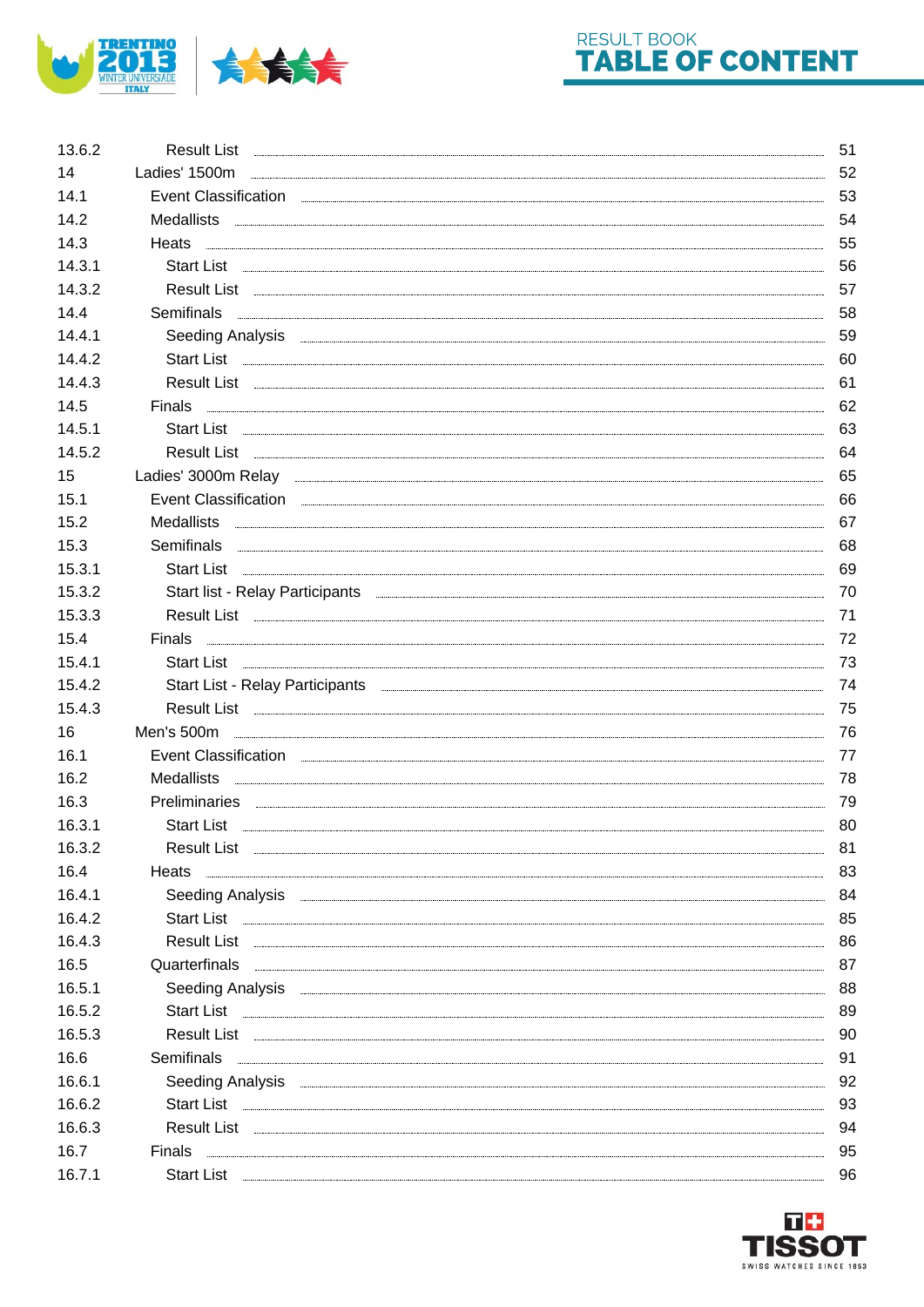

## RESULT BOOK TABLE OF CONTENT

| 16.7.2 |                                                                                                                                                                                                                                                                                                                                                                                                                                                                                                     | 97  |
|--------|-----------------------------------------------------------------------------------------------------------------------------------------------------------------------------------------------------------------------------------------------------------------------------------------------------------------------------------------------------------------------------------------------------------------------------------------------------------------------------------------------------|-----|
| 17     | Men's 1000m                                                                                                                                                                                                                                                                                                                                                                                                                                                                                         | 98  |
| 17.1   |                                                                                                                                                                                                                                                                                                                                                                                                                                                                                                     | 99  |
| 17.2   |                                                                                                                                                                                                                                                                                                                                                                                                                                                                                                     | 100 |
| 17.3   |                                                                                                                                                                                                                                                                                                                                                                                                                                                                                                     | 101 |
| 17.3.1 |                                                                                                                                                                                                                                                                                                                                                                                                                                                                                                     | 102 |
| 17.3.2 |                                                                                                                                                                                                                                                                                                                                                                                                                                                                                                     | 103 |
| 17.4   |                                                                                                                                                                                                                                                                                                                                                                                                                                                                                                     | 105 |
| 17.4.1 |                                                                                                                                                                                                                                                                                                                                                                                                                                                                                                     | 106 |
| 17.4.2 |                                                                                                                                                                                                                                                                                                                                                                                                                                                                                                     | 107 |
| 17.4.3 |                                                                                                                                                                                                                                                                                                                                                                                                                                                                                                     | 108 |
| 17.5   | Quarterfinals<br><u>,一个人都不能在这个人的时候,我们就会在这个人的时候,我们就会在这个人的时候,我们就会在这个人的时候,我们就会在这个人的时候,我们就会在这个人的时</u> 候,我们就会                                                                                                                                                                                                                                                                                                                                                                                            | 109 |
| 17.5.1 |                                                                                                                                                                                                                                                                                                                                                                                                                                                                                                     | 110 |
| 17.5.2 |                                                                                                                                                                                                                                                                                                                                                                                                                                                                                                     | 111 |
| 17.5.3 |                                                                                                                                                                                                                                                                                                                                                                                                                                                                                                     | 112 |
| 17.6   |                                                                                                                                                                                                                                                                                                                                                                                                                                                                                                     | 113 |
| 17.6.1 |                                                                                                                                                                                                                                                                                                                                                                                                                                                                                                     | 114 |
| 17.6.2 |                                                                                                                                                                                                                                                                                                                                                                                                                                                                                                     | 115 |
| 17.6.3 |                                                                                                                                                                                                                                                                                                                                                                                                                                                                                                     | 116 |
| 17.7   |                                                                                                                                                                                                                                                                                                                                                                                                                                                                                                     | 117 |
| 17.7.1 | $\text{start } \text{List} \quad \text{} \quad \text{} \quad \text{} \quad \text{} \quad \text{} \quad \text{} \quad \text{} \quad \text{} \quad \text{} \quad \text{} \quad \text{} \quad \text{} \quad \text{} \quad \text{} \quad \text{} \quad \text{} \quad \text{} \quad \text{} \quad \text{} \quad \text{} \quad \text{} \quad \text{} \quad \text{} \quad \text{} \quad \text{} \quad \text{} \quad \text{} \quad \text{} \quad \text{} \quad \$                                           | 118 |
| 17.7.2 |                                                                                                                                                                                                                                                                                                                                                                                                                                                                                                     | 119 |
| 18     | Men's 1500m                                                                                                                                                                                                                                                                                                                                                                                                                                                                                         | 120 |
| 18.1   | Event Classification <b>Exercise Classification</b>                                                                                                                                                                                                                                                                                                                                                                                                                                                 | 121 |
| 18.2   |                                                                                                                                                                                                                                                                                                                                                                                                                                                                                                     | 122 |
| 18.3   | Heats                                                                                                                                                                                                                                                                                                                                                                                                                                                                                               | 123 |
| 18.3.1 |                                                                                                                                                                                                                                                                                                                                                                                                                                                                                                     | 124 |
| 18.3.2 | Result List                                                                                                                                                                                                                                                                                                                                                                                                                                                                                         | 125 |
| 18.4   | Quarterfinal <u>examples and contact and contact and contact and contact and contact and contact and contact and contact and contact and contact and contact and contact and contact and contact and contact and contact and con</u>                                                                                                                                                                                                                                                                | 126 |
| 18.4.1 | Seeding Analysis <b>Example 20</b> and 20 and 20 analysis <b>CONFIDENTIAL CONTRACT 20 and 20 analysis</b> 20 and 20 and 20 and 20 and 20 and 20 and 20 and 20 and 20 and 20 and 20 and 20 and 20 and 20 and 20 and 20 and 20 and 20 and                                                                                                                                                                                                                                                             | 127 |
| 18.4.2 | <b>Start List</b>                                                                                                                                                                                                                                                                                                                                                                                                                                                                                   | 128 |
| 18.4.3 |                                                                                                                                                                                                                                                                                                                                                                                                                                                                                                     | 129 |
| 18.5   | <b>Semifinals</b>                                                                                                                                                                                                                                                                                                                                                                                                                                                                                   | 130 |
| 18.5.1 | Seeding Analysis <u>entitled and a second control of the second control of the second control of the second control of the second control of the second control of the second control of the second control of the second contro</u>                                                                                                                                                                                                                                                                | 131 |
| 18.5.2 | Start List                                                                                                                                                                                                                                                                                                                                                                                                                                                                                          | 132 |
| 18.5.3 |                                                                                                                                                                                                                                                                                                                                                                                                                                                                                                     | 133 |
| 18.6   | Finals                                                                                                                                                                                                                                                                                                                                                                                                                                                                                              | 134 |
| 18.6.1 | $\textbf{Start List} \begin{minipage}{14.5\textwidth} \centering \begin{tabular}{ c c c c c } \hline \textbf{Start List} & \textbf{if } \textbf{if } \textbf{if } \textbf{if } \textbf{if } \textbf{if } \textbf{if } \textbf{if } \textbf{if } \textbf{if } \textbf{if } \textbf{if } \textbf{if } \textbf{if } \textbf{if } \textbf{if } \textbf{if } \textbf{if } \textbf{if } \textbf{if } \textbf{if } \textbf{if } \textbf{if } \textbf{if } \textbf{if } \textbf{if } \textbf{if } \textbf{$ | 135 |
| 18.6.2 |                                                                                                                                                                                                                                                                                                                                                                                                                                                                                                     | 136 |
| 19     |                                                                                                                                                                                                                                                                                                                                                                                                                                                                                                     | 137 |
| 19.1   | Event Classification <b>Exercise Classification Exercise Classification</b>                                                                                                                                                                                                                                                                                                                                                                                                                         | 138 |
| 19.2   |                                                                                                                                                                                                                                                                                                                                                                                                                                                                                                     | 140 |
| 19.3   | Heats                                                                                                                                                                                                                                                                                                                                                                                                                                                                                               | 141 |
| 19.3.1 |                                                                                                                                                                                                                                                                                                                                                                                                                                                                                                     | 142 |
| 19.3.2 |                                                                                                                                                                                                                                                                                                                                                                                                                                                                                                     | 143 |

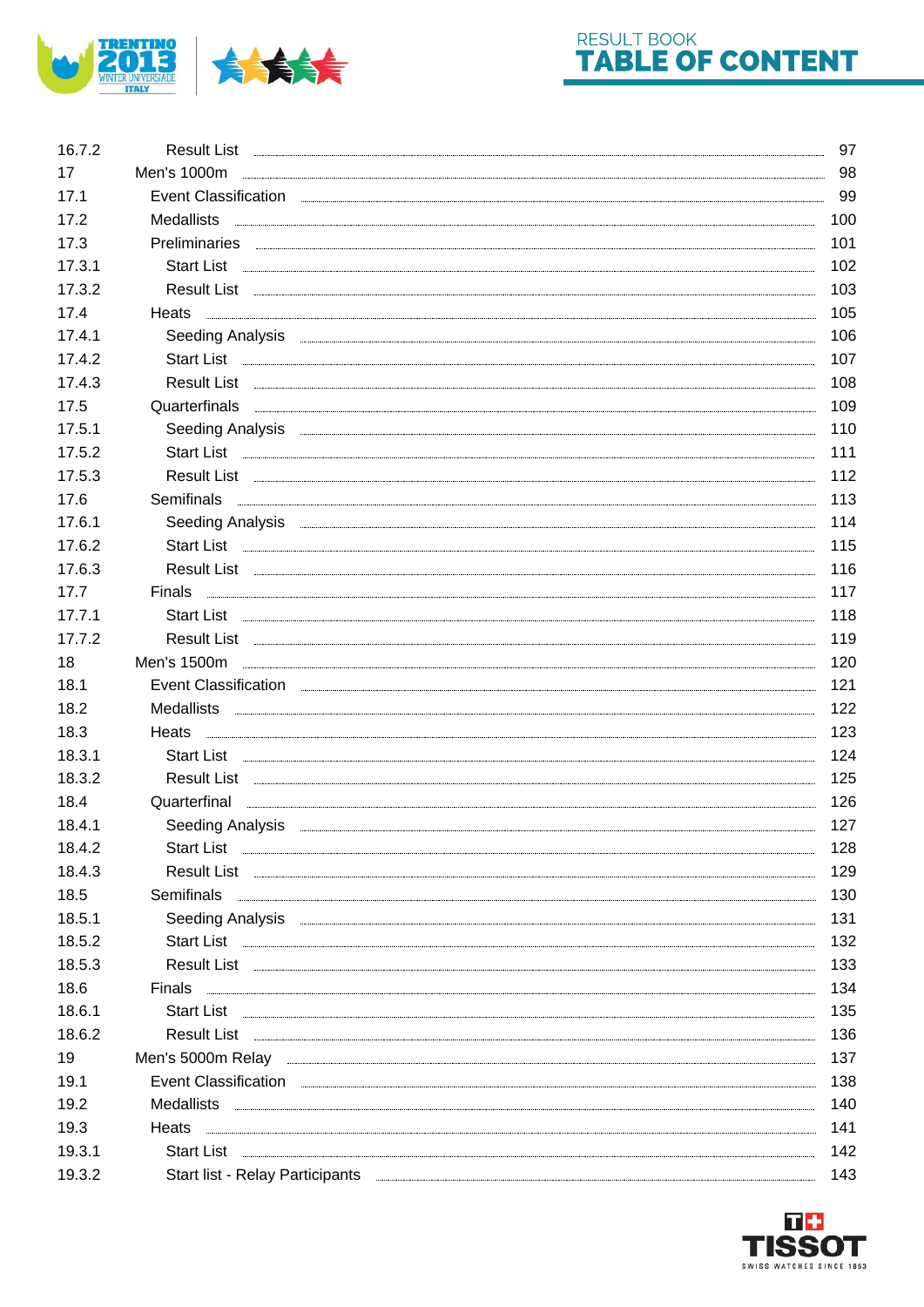



| 19.3.3 |                                        | 145 |
|--------|----------------------------------------|-----|
| 19.4   | Semifinals                             | 147 |
| 19.4.1 |                                        | 148 |
| 19.4.2 |                                        | 149 |
| 19.4.3 | <b>Start list - Relay Participants</b> | 150 |
| 19.4.4 |                                        | 151 |
| 19.5   |                                        | 152 |
| 19.5.1 | Start List <b>Start List</b>           | 153 |
| 19.5.2 | Start list - Relay Participants        | 154 |
| 19.5.3 |                                        | 155 |
|        |                                        |     |

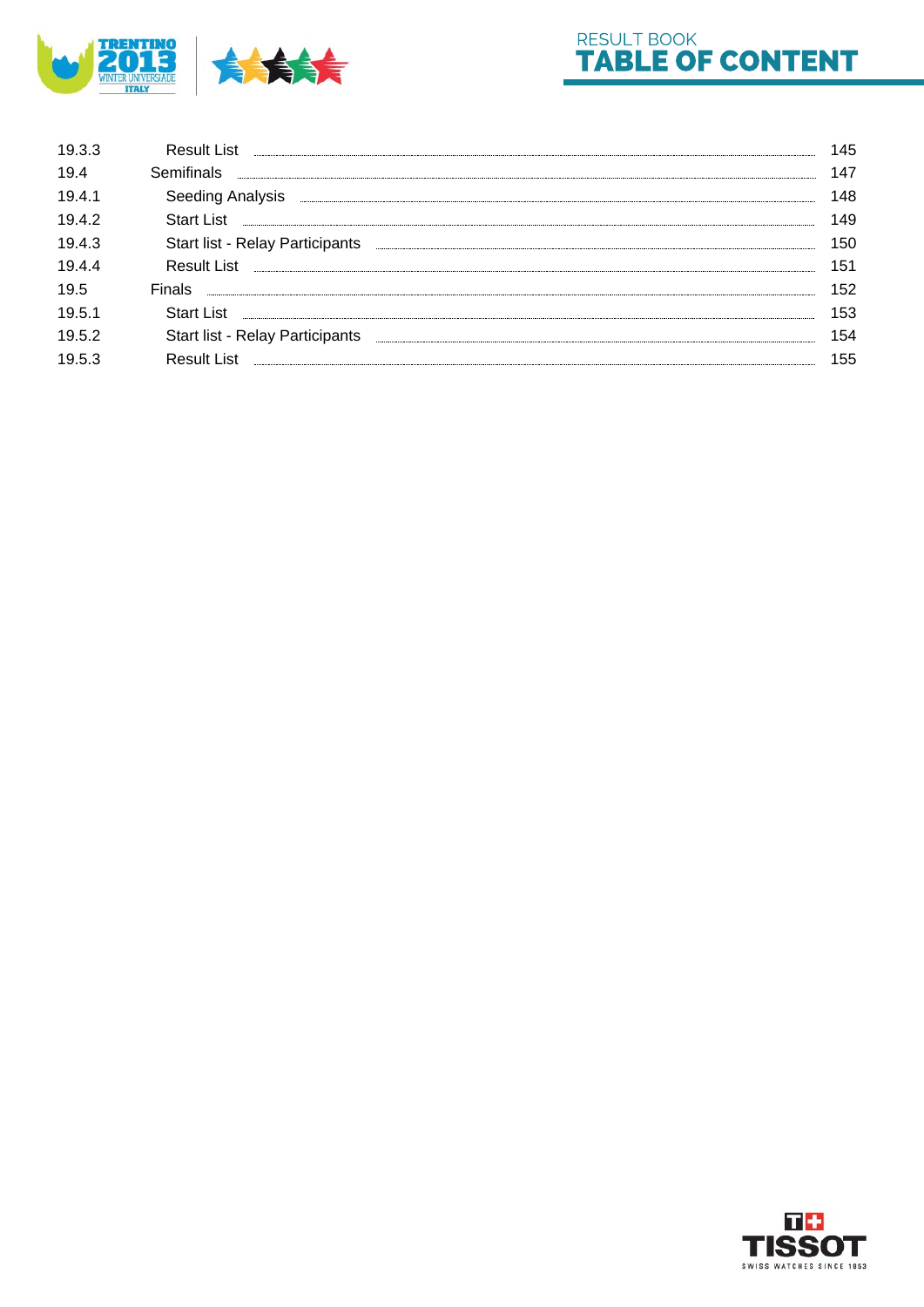



Timing and Results provided by **THISSOT** 

15.

 $\overline{\mathbf{f}}$ 

Extra Cooperazione Trentina

Page 1 of 1

## **Competition Schedule**

As of TUE 17 DEC 2013

| Date       | <b>Start</b><br><b>Time</b> | <b>Event - Round</b>             |
|------------|-----------------------------|----------------------------------|
| WED 18 DEC | 14:02                       | Men's 1500m - Heats              |
|            | 14:57                       | Ladies' 1500m - Heats            |
|            | 15:42                       | Men's 1500m - Quarterfinals      |
|            | 16:17                       | Ladies' 1500m - Semifinals       |
|            | 16:32                       | Men's 1500m - Semifinals         |
|            | 16:57                       | Ladies' 1500m - Finals           |
|            | 17:13                       | Men's 1500m - Finals             |
|            | 18:19                       | Men's 5000m Relay - Heats        |
| THU 19 DEC | 14:02                       | Men's 500m - Preliminaries       |
|            | 14:55                       | Ladies' 500m - Heats             |
|            | 15:39                       | Men's 500m - Heats               |
|            | 16:17                       | Ladies' 500m - Quarterfinals     |
|            | 16:29                       | Men's 500m - Quarterfinals       |
|            | 17:01                       | Ladies' 500m - Semifinals        |
|            | 17:09                       | Men's 500m - Semifinals          |
|            | 17:37                       | Ladies' 500m - Finals            |
|            | 17:45                       | Men's 500m - Finals              |
|            | 18:43                       | Ladies' 3000m Relay - Semifinals |
|            | 18:57                       | Men's 5000m Relay - Semifinals   |
| FRI 20 DEC | 14:02                       | Men's 1000m - Preliminaries      |
|            | 15:01                       | Ladies' 1000m - Heats            |
|            | 15:29                       | Men's 1000m - Heats              |
|            | 16:05                       | Ladies' 1000m - Quarterfinals    |
|            | 16:21                       | Men's 1000m - Quarterfinals      |
|            | 16:52                       | Ladies' 1000m - Semifinals       |
|            | 17:00                       | Men's 1000m - Semifinals         |
|            | 17:23                       | Ladies' 1000m - Finals           |
|            | 17:33                       | Men's 1000m - Finals             |
|            | 18:08                       | Ladies' 3000m Relay - Finals     |
|            | 18:22                       | Men's 5000m Relay - Finals       |





ST0000000\_08 1.0 Report Created TUE 17 DEC 2013 15:57

ŠKODA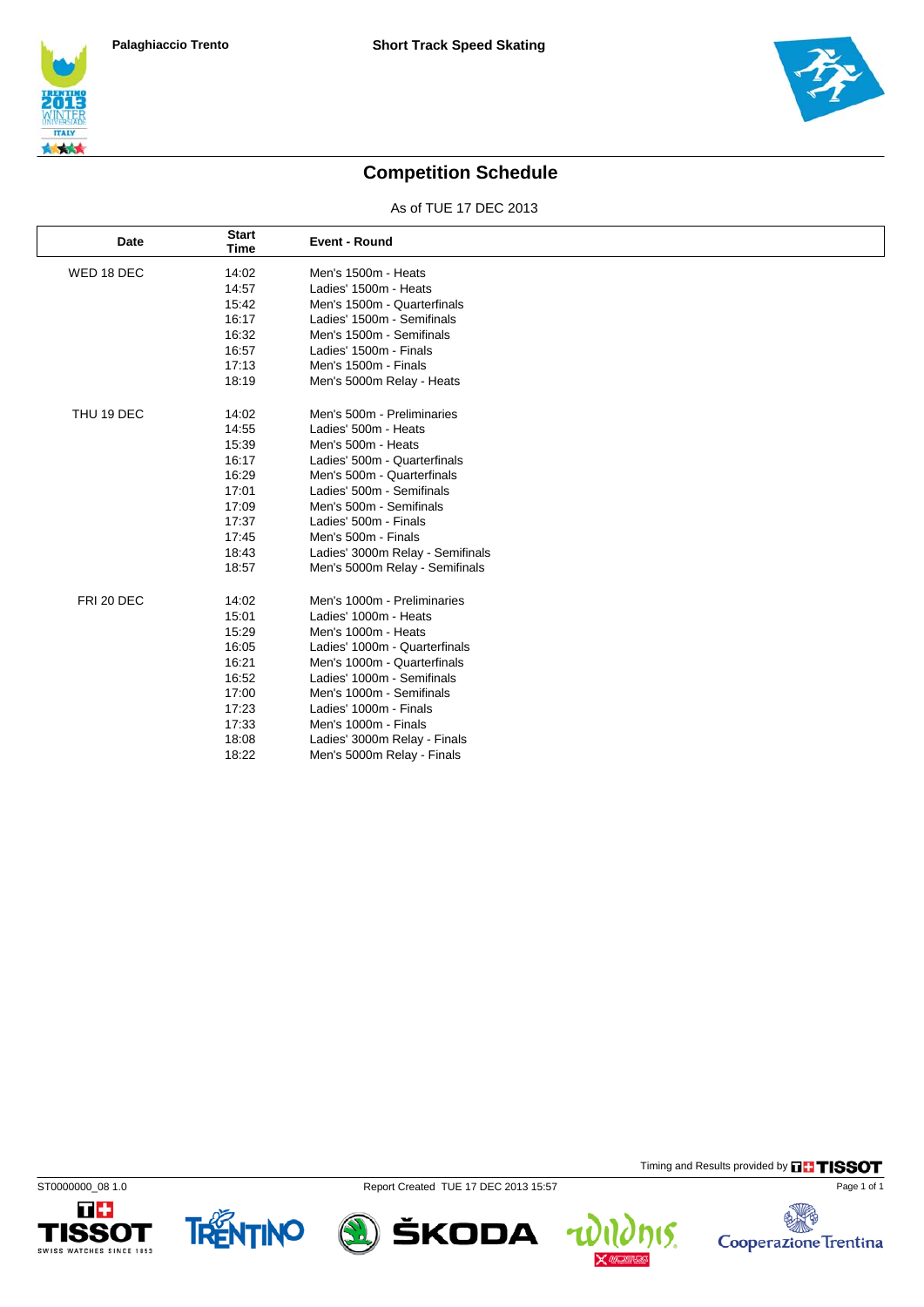



## **Number of Entries by Country**

As of TUE 17 DEC 2013

| Ctry                             |    |       | Men   |                |                    | Ladies         |       |       |       | Total              |                    |
|----------------------------------|----|-------|-------|----------------|--------------------|----------------|-------|-------|-------|--------------------|--------------------|
|                                  |    | 1000m | 1500m | Relay          | <b>Competitors</b> | 500m           | 1000m | 1500m | Relay | <b>Competitors</b> | <b>Competitors</b> |
| AUS - Australia                  |    |       |       |                |                    |                |       |       |       |                    |                    |
| <b>BEL</b> - Belgium             |    | 1     | 1     |                |                    |                |       |       |       |                    |                    |
| BUL - Bulgaria                   |    |       |       |                |                    | 3              | 3     | 3     | 4     | 4                  | 4                  |
| CAN - Canada                     | 3  | 3     | 3     | 5              | 5                  | 3              | 3     | 3     | 5     | 5                  | 10                 |
| CHN - People's Republic of China | 3  | 3     | 3     | 6              | 6                  | 3              | 3     | 3     | 6     | 6                  | 12                 |
| CRO - Croatia                    |    | 1     | 1     |                |                    |                |       |       |       |                    | 2                  |
| FRA - France                     | 3  | 3     | 3     | $\overline{4}$ | 4                  |                |       |       |       |                    | 5                  |
| GER - Germany                    |    | 1     | 1     |                |                    | 1              | 1     | 1     |       |                    | 2                  |
| HUN - Hungary                    | 3  | 3     | 3     | $\overline{4}$ | 4                  | 3              | 3     | 3     | 4     | 4                  | 8                  |
| IND - India                      | 3  | 1     |       |                | 3                  |                |       |       |       |                    | 3                  |
| ITA - Italy                      | 3  | 3     | 3     | 4              | 4                  | 1              | 1     | 1     |       |                    | 5                  |
| JPN - Japan                      | 3  | 3     | 3     | 5              | 5                  | 3              | 3     | 3     | 5     | 5                  | 10                 |
| KOR - Republic of Korea          | 3  | 3     | 3     | 6              | 6                  | 3              | 3     | 3     | 6     | 6                  | 12                 |
| LAT - Latvia                     |    | 1     | 1     |                |                    |                |       |       |       |                    |                    |
| LTU - Lithuania                  |    |       |       |                |                    | 1              | 1     | 1     |       |                    | 1                  |
| NZL - New Zealand                | 3  | 3     | 3     |                | 3                  |                |       |       |       |                    | 3                  |
| POL - Poland                     | 3  | 3     | 3     | $\overline{4}$ | 4                  | 3              | 3     | 3     | 5     | 5                  | 9                  |
| <b>RUS - Russian Federation</b>  | 3  | 3     | 3     | 6              | 6                  | 3              | 3     | 3     | 6     | 6                  | 12                 |
| TUR - Turkey                     | 3  | 3     | 3     | $\overline{4}$ | 4                  |                |       |       |       |                    | 4                  |
| <b>UKR</b> - Ukraine             | 3  | 3     | 3     | 5              | 5                  | $\overline{2}$ | 2     | 2     |       | $\overline{2}$     | $\overline{7}$     |
| Total: 20                        | 44 | 42    | 41    | 53             | 64                 | 31             | 31    | 31    | 41    | 48                 | 112                |





ST0000000\_30 1.0 Report Created TUE 17 DEC 2013 15:58



Timing and Results provided by **THISSOT** 

nis.

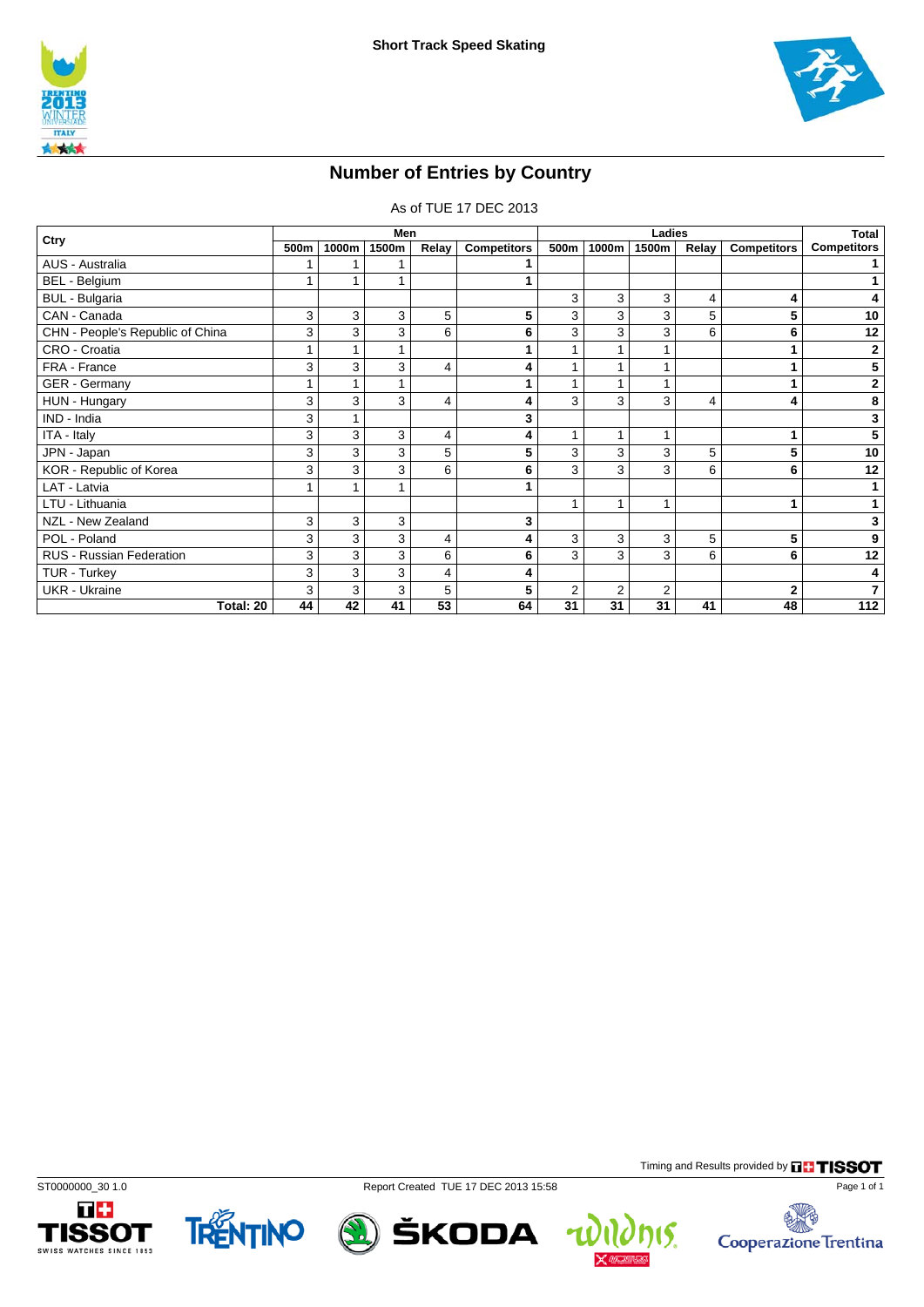

## **Medallists by Event**

As of FRI 20 DEC 2013 at 18:47

| After 8 of 8 Events  |             |               |                                   |                  |  |  |  |  |
|----------------------|-------------|---------------|-----------------------------------|------------------|--|--|--|--|
| Event                | Date        | <b>Medal</b>  | <b>Name</b>                       | <b>Ctry Code</b> |  |  |  |  |
| Ladies' 1500 m       | 18 DEC 2013 | GOLD          | <b>TAO Jiaving</b>                | CHN              |  |  |  |  |
|                      |             | <b>SILVER</b> | <b>HEIDUM Bernadett</b>           | <b>HUN</b>       |  |  |  |  |
|                      |             | <b>BRONZE</b> | <b>HWANG Hyunsun</b>              | <b>KOR</b>       |  |  |  |  |
| Men's 1500 m         | 18 DEC 2013 | GOLD          | NOH Jinkyu                        | <b>KOR</b>       |  |  |  |  |
|                      |             | <b>SILVER</b> | <b>UM Cheonho</b>                 | KOR              |  |  |  |  |
|                      |             | <b>BRONZE</b> | <b>GAUTHIER Yoan</b>              | CAN              |  |  |  |  |
| Ladies' 500 m        | 19 DEC 2013 | <b>GOLD</b>   | <b>WANG Xue</b>                   | <b>CHN</b>       |  |  |  |  |
|                      |             | <b>SILVER</b> | <b>TRUCHON Caroline</b>           | CAN              |  |  |  |  |
|                      |             | <b>BRONZE</b> | <b>SEREIKAITE Agne</b>            | <b>LTU</b>       |  |  |  |  |
| Men's 500 m          | 19 DEC 2013 | GOLD          | LEE Hyobeen                       | <b>KOR</b>       |  |  |  |  |
|                      |             | <b>SILVER</b> | <b>DUFFY Patrick Robert Pippy</b> | CAN              |  |  |  |  |
|                      |             | <b>BRONZE</b> | SHI Jingnan                       | CHN              |  |  |  |  |
| Ladies' 1000 m       | 20 DEC 2013 | GOLD          | <b>GUO Yihan</b>                  | CHN              |  |  |  |  |
|                      |             | <b>SILVER</b> | <b>LEE Eunbyul</b>                | <b>KOR</b>       |  |  |  |  |
|                      |             | <b>BRONZE</b> | <b>TAO Jiaying</b>                | <b>CHN</b>       |  |  |  |  |
| Men's 1000 m         | 20 DEC 2013 | GOLD          | NOH Jinkyu                        | <b>KOR</b>       |  |  |  |  |
|                      |             | <b>SILVER</b> | <b>UM Cheonho</b>                 | KOR              |  |  |  |  |
|                      |             | <b>BRONZE</b> | <b>BASTILLE Guillaume</b>         | CAN              |  |  |  |  |
| Ladies' 3000 m Relay | 20 DEC 2013 | <b>GOLD</b>   | CHOI Jihyun                       | <b>KOR</b>       |  |  |  |  |
|                      |             |               | <b>HWANG Hyunsun</b>              |                  |  |  |  |  |
|                      |             |               | <b>LEE Eunbyul</b>                |                  |  |  |  |  |
|                      |             |               | <b>LEE Sovoun</b>                 |                  |  |  |  |  |
|                      |             |               | SONG Jaewon                       |                  |  |  |  |  |
|                      |             | <b>SILVER</b> | <b>KICHAPOVA Iuliia</b>           | RUS              |  |  |  |  |
|                      |             |               | <b>MALAGICH Emina</b>             |                  |  |  |  |  |
|                      |             |               | STEPANOVA Liya                    |                  |  |  |  |  |
|                      |             |               | ZAKHAROVA Evgeniia                |                  |  |  |  |  |
|                      |             | <b>BRONZE</b> | <b>HEIDUM Bernadett</b>           | <b>HUN</b>       |  |  |  |  |
|                      |             |               | <b>KESZLER Andrea</b>             |                  |  |  |  |  |
|                      |             |               | KONYA Zsofia Lilla                |                  |  |  |  |  |
|                      |             |               | LAJTOS Szandra                    |                  |  |  |  |  |
| Men's 5000 m Relay   | 20 DEC 2013 | <b>GOLD</b>   | <b>BERES Bence</b>                | <b>HUN</b>       |  |  |  |  |
|                      |             |               | <b>BURJAN Csaba</b>               |                  |  |  |  |  |
|                      |             |               | <b>KNOCH Viktor</b>               |                  |  |  |  |  |
|                      |             |               | <b>OLAH Bence</b>                 |                  |  |  |  |  |
|                      |             | <b>SILVER</b> | <b>BASTILLE Guillaume</b>         | CAN              |  |  |  |  |
|                      |             |               | <b>COURNOYER Vincent</b>          |                  |  |  |  |  |
|                      |             |               | <b>DUFFY Patrick Robert Pippy</b> |                  |  |  |  |  |
|                      |             |               | <b>GAUTHIER Yoan</b>              |                  |  |  |  |  |
|                      |             |               | <b>LANDRY Sebastien</b>           |                  |  |  |  |  |
|                      |             | <b>BRONZE</b> | <b>MIASNIKOV Dmitry</b>           | RUS              |  |  |  |  |
|                      |             |               | MIGUNOV Dmitriy                   |                  |  |  |  |  |
|                      |             |               | MIKHASEV Andrey                   |                  |  |  |  |  |
|                      |             |               | <b>SHASHIN Kirill</b>             |                  |  |  |  |  |
|                      |             |               | <b>STRELKOV Eduard</b>            |                  |  |  |  |  |









Timing and Results provided by **THISSOT**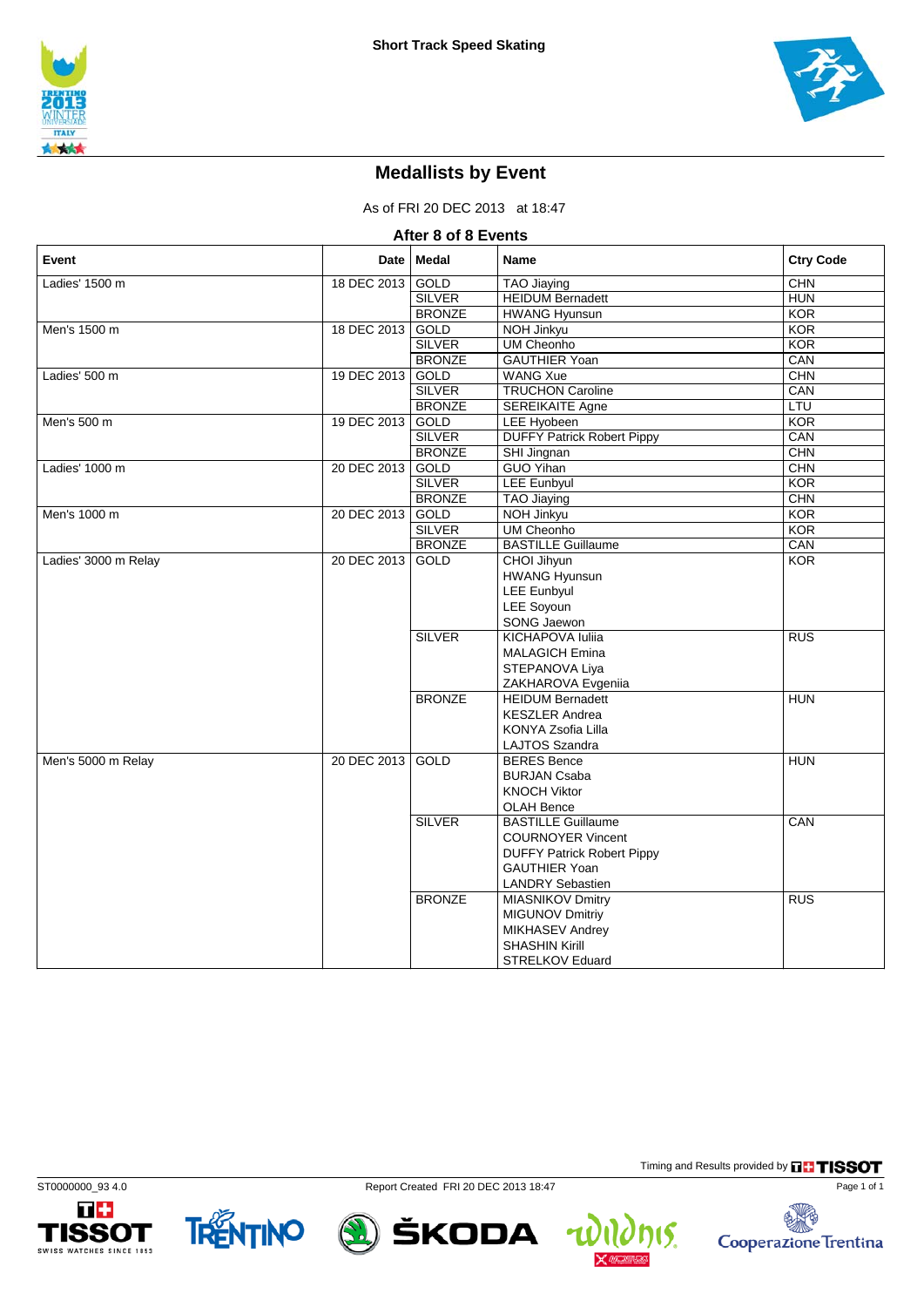



### **Medal Standings**

As of FRI 20 DEC 2013 at 18:48

| After 8 of 8 Events |                                   |     |  |   |     |        |   |   |              |   |   |      |            |                    |
|---------------------|-----------------------------------|-----|--|---|-----|--------|---|---|--------------|---|---|------|------------|--------------------|
|                     |                                   | Men |  |   |     | Ladies |   |   | <b>Total</b> |   |   | Rank |            |                    |
| Rank   Ctry         |                                   | G   |  | в | Tot | G      | s | в | Tot          | G | s | в    | Tot        | by<br><b>Total</b> |
|                     | KOR - Republic of Korea           |     |  |   |     |        |   |   |              |   |   |      |            |                    |
| 2 <sub>1</sub>      | CHN - People's Republic of China  |     |  |   |     | ົ<br>J |   |   |              |   |   |      |            | $=2$               |
| 3 I                 | HUN - Hungary                     |     |  |   |     |        |   |   | ົ            |   |   |      | $\sqrt{2}$ |                    |
| 4 <sup>1</sup>      | CAN - Canada                      |     |  |   |     |        |   |   |              |   | ว | ົ    |            | $=2$               |
| 5 <sub>1</sub>      | <b>RUS - Russian Federation</b>   |     |  |   |     |        |   |   |              |   |   |      | ◠          | 5                  |
|                     | LTU - Lithuania<br>6 <sup>1</sup> |     |  |   |     |        |   |   |              | 6 |   |      |            |                    |
|                     | Total:                            |     |  |   | 12  |        |   |   | 12           |   | o | o    | 24         |                    |

| <b>LEGEND</b> |                                                                         |  |      |  |        |     |       |  |
|---------------|-------------------------------------------------------------------------|--|------|--|--------|-----|-------|--|
|               | Equal sign indicates that two or more NOCs share the same rank by total |  |      |  |        |     |       |  |
| P             | Bronze                                                                  |  | Gold |  | Silver | Tot | Total |  |
|               |                                                                         |  |      |  |        |     |       |  |

ST0000000\_95 3.0 Report Created FRI 20 DEC 2013 18:48

4

Timing and Results provided by **FHISSOT** 









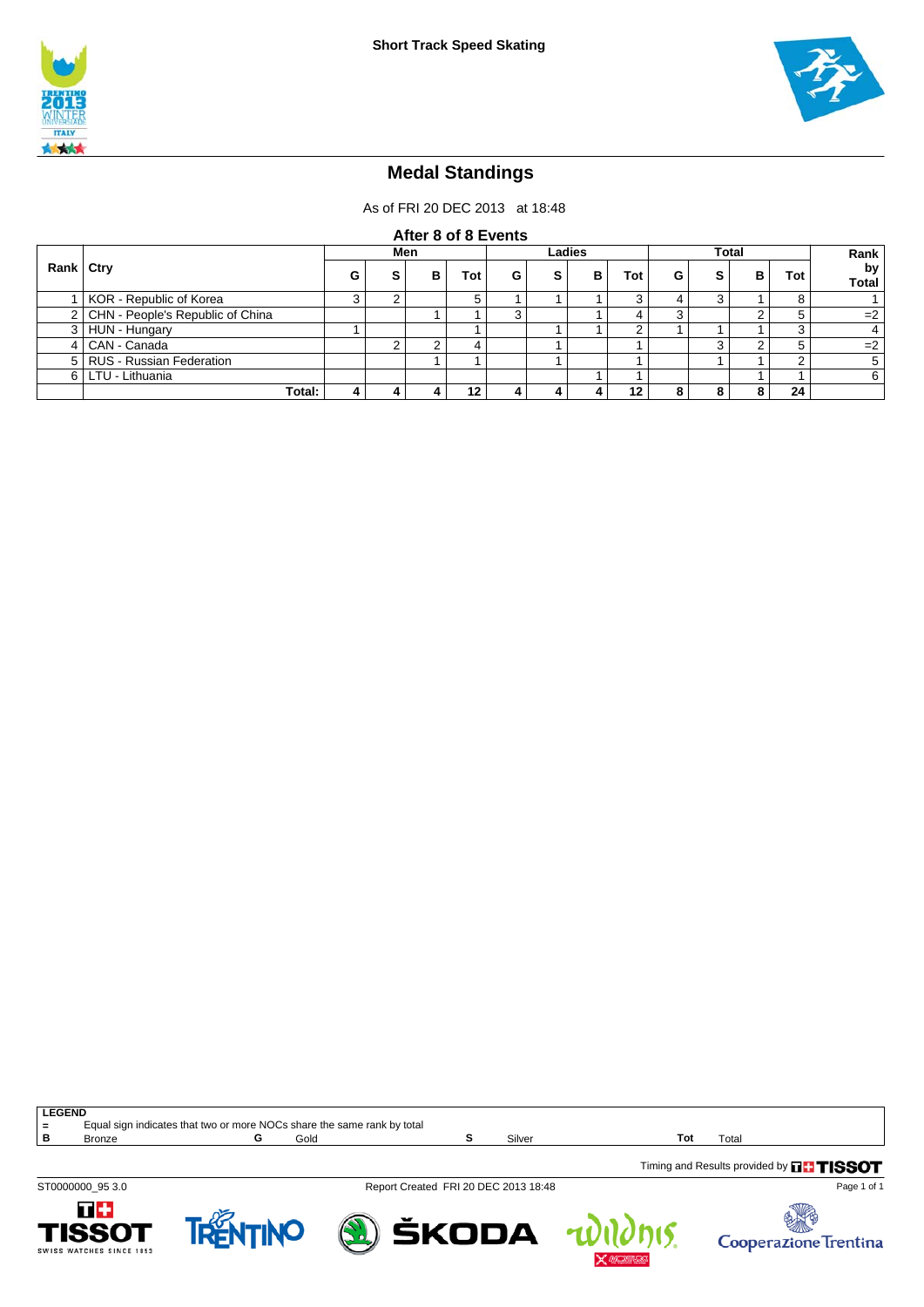



### **Records**

As of TUE 17 DEC 2013

#### **World Records**

| <b>Distance</b> | Record   | Name                                                                                | Ctry<br>Code | Place                | Date        |
|-----------------|----------|-------------------------------------------------------------------------------------|--------------|----------------------|-------------|
| 500 m           | 42.597   | <b>WANG Meng</b>                                                                    | CHN          | Dresden (GER)        | 10 FEB 2013 |
| 1000 m          | 1:26.661 | <b>SHIM Suk Hee</b>                                                                 | <b>KOR</b>   | Calgary (CAN)        | 21 OCT 2012 |
| 1500 m          | 2:16.729 | ZHOU Yang                                                                           | <b>CHN</b>   | Salt Lake City (USA) | 9 FEB 2008  |
| 3000 m Relay    | 4:06.215 | Republic of Korea<br>CHO Ha-Ri<br>KIM Alang<br>PARK Seung-Hi<br><b>SHIM Suk Hee</b> | <b>KOR</b>   | Kolomna (RUS)        | 17 NOV 2013 |

#### **Universiade Records**

| <b>Distance</b> | Record   | <b>Name</b>                                                                          | Ctry<br>Code | <b>Place</b>    | Date        |
|-----------------|----------|--------------------------------------------------------------------------------------|--------------|-----------------|-------------|
| 500 m           | 44.557   | KIM Hye-Kyun                                                                         | <b>KOR</b>   | Torino (IT)     | 24 JAN 2007 |
| 1000 m          | 1:31.660 | LIU Qiuhong                                                                          | <b>CHN</b>   | Harbin (CHN)    | 23 FEB 2009 |
| 1500 m          | 2:22.249 | CHOI Eun-Kyung                                                                       | <b>KOR</b>   | Innsbruck (AUT) | 19 JAN 2005 |
| 3000 m Relay    | 4:18.097 | Republic of Korea<br>JEON Ji-Soo<br>JUNG Ba-Ra<br>KIM Min-Jung<br><b>LEE Eunbyul</b> | <b>KOR</b>   | Erzurum (TUR)   | 30 JAN 2011 |

STW000000\_24 1.0 Report Created TUE 17 DEC 2013 15:57







ŠKODA





Timing and Results provided by **THISSOT**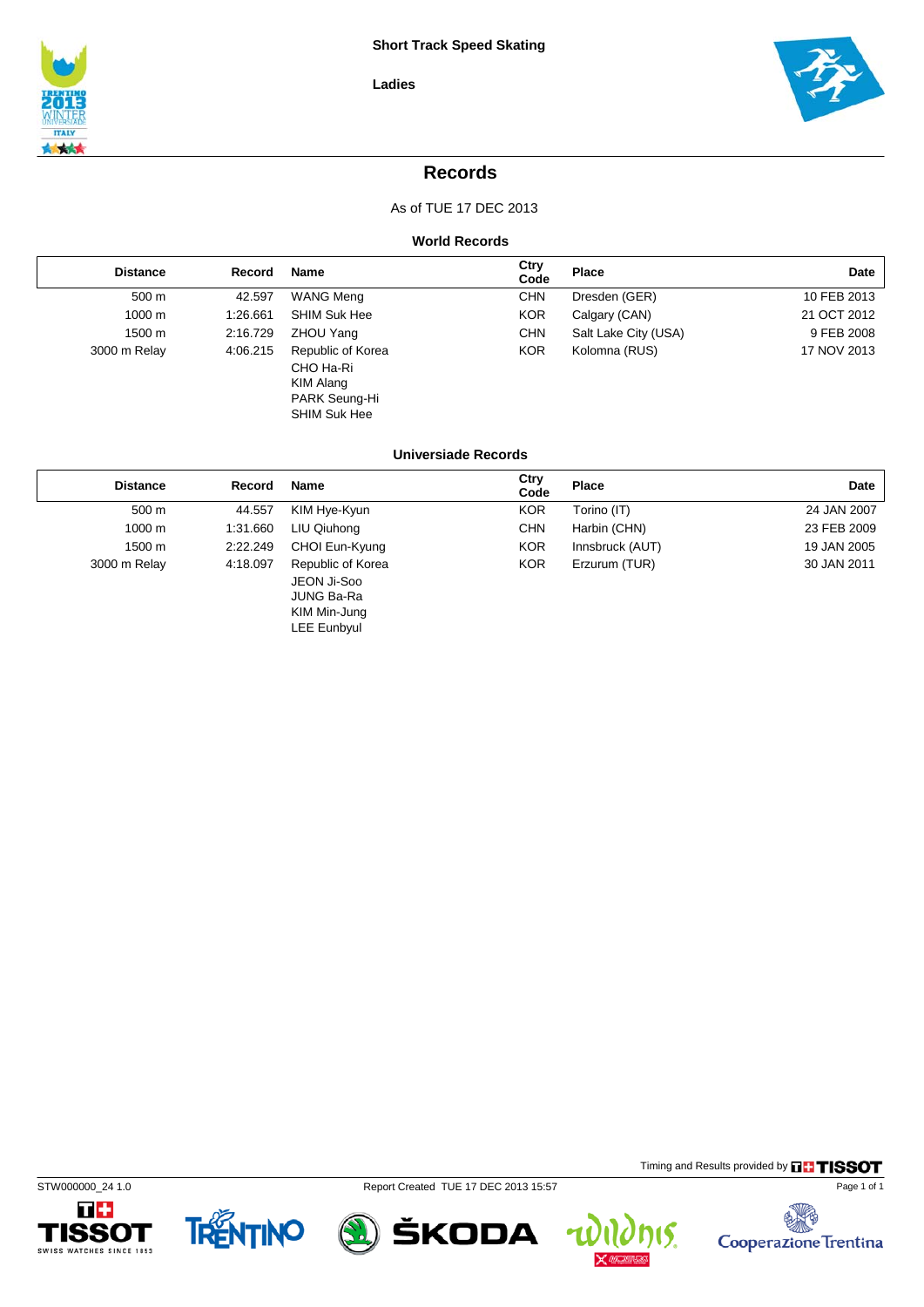



## **Entry List by Country**

As of WED 18 DEC 2013

|            |                                            | <b>Helmet</b> |        |             | Event                     |              |               | <b>Height</b> | Weight   |
|------------|--------------------------------------------|---------------|--------|-------------|---------------------------|--------------|---------------|---------------|----------|
| Ctry       | Name                                       | <b>Number</b> | 500m   | 1000m       | 1500m                     | Relay        | Date of Birth | $m / ft$ in   | kg / lbs |
| <b>BUL</b> | <b>Bulgaria</b>                            |               |        |             |                           |              |               |               |          |
|            | <b>TSANKOVA Neli</b>                       | 101           | X      | X           |                           | X            | 6 APR 1992    | 1.72/5'8"     | 60/132   |
|            | YAKIMOVA Anna                              | 102           | X      | $\mathsf X$ | X                         | $\mathsf X$  | 7 MAY 1993    | 1.72/5'8"     | 58/128   |
|            | YANEVA Dayana                              | 103           |        |             | X                         | X            | 18 SEP 1990   | 1.66/5'5"     | 51/112   |
|            | ZAHARIEVA Raya                             | 104           | X      | X           | X                         | $\times$     | 6 AUG 1989    | 1.65/55"      | 54/119   |
|            |                                            |               |        |             |                           |              |               |               |          |
| <b>CAN</b> | Canada                                     |               |        |             |                           |              |               |               |          |
|            | <b>HARRIS-GAUTHIER Namasthee Camille</b>   | 105           |        | X           | X                         | X            | 28 AUG 1994   | 1.72/5'8"     | 71/157   |
|            | LABOURDETTE-DENIS Vicky                    | 106           | X      |             |                           | X            | 9 NOV 1989    | 1.59/5'3"     | 56/123   |
|            | MACDONALD Jamie Louise                     | 107           |        | X           |                           | X            | 22 DEC 1994   | 1.57/5'2"     | 54/119   |
|            | <b>MORRISON Keri Elizabeth</b>             | 108           | X      |             | X                         | X            | 3 JUL 1991    | 1.73/5'8"     | 60/132   |
|            | <b>TRUCHON Caroline</b>                    | 109           | X      | X           | $\pmb{\times}$            | $\mathsf{X}$ | 7 JUL 1988    | 1.60/5'3"     | 60/132   |
|            |                                            |               |        |             |                           |              |               |               |          |
| <b>CHN</b> | <b>People's Republic of China</b>          |               |        |             |                           |              |               |               |          |
|            | GUO Yihan                                  | 110           |        | Χ           | X                         | X            | 9 MAR 1995    | 1.72/5'8"     | 58/128   |
|            | JIN Jingzhu                                | 111           | X      |             |                           | X            | 5 JAN 1992    | 1.67/5'6"     | 60/132   |
|            | LI Hongshuang                              | 112           |        | X           | X                         | X            | 2 AUG 1992    | 1.68/5'6"     | 55/121   |
|            | TAO Jiaying                                | 113           |        | X           | X                         | $\mathsf X$  | 15 APR 1993   | 1.71/5'7"     | 56/123   |
|            | <b>WANG Xue</b>                            | 114           | X      |             |                           | X            | 14 JUN 1993   | 1.65/55"      | 55/121   |
|            | <b>ZHANG Shaoyang</b>                      | 115           | X      |             |                           |              | 6 AUG 1992    | 1.65/55"      | 56/123   |
|            |                                            |               |        |             |                           |              |               |               |          |
|            | CRO Croatia                                |               |        |             |                           |              |               |               |          |
|            | ILIJIC Lucija Ana                          | 116           | X      | X           | X                         |              | 27 APR 1994   | 1.70/5'7"     | 65/143   |
|            |                                            |               |        |             |                           |              |               |               |          |
|            | FRA France                                 |               |        |             |                           |              |               |               |          |
|            | <b>HUOT MARCHAND Tifany Christine Rene</b> | 117           | X      | X           | $\mathsf X$               |              | 10 MAY 1994   | 1.62/5'4"     | 52/115   |
|            |                                            |               |        |             |                           |              |               |               |          |
| <b>GER</b> | Germany                                    |               |        |             |                           |              |               |               |          |
|            | PAPAKONSTANTE Efthimia                     | 118           | X      | X           | X                         |              | 18 MAR 1991   | 1.70/5'7"     | 73/161   |
|            |                                            |               |        |             |                           |              |               |               |          |
| <b>HUN</b> |                                            |               |        |             |                           |              |               |               |          |
|            | <b>Hungary</b><br><b>HEIDUM Bernadett</b>  |               |        | X           |                           | X            |               |               |          |
|            |                                            | 119           | X<br>X |             | X<br>X                    | X            | 26 MAY 1988   | 1.69/5'7"     | 60/132   |
|            | <b>KESZLER Andrea</b>                      | 120           |        | X           | X                         | X            | 28 JUL 1989   | 1.73/5'8"     | 63/139   |
|            | KONYA Zsofia Lilla                         | 121           | X      | X           |                           | $\times$     | 6 FEB 1995    | 1.58/5'2"     | 56/123   |
|            | <b>LAJTOS Szandra</b>                      | 122           |        |             |                           |              | 22 JUL 1986   | 1.70/5'7"     | 63/139   |
|            |                                            |               |        |             |                           |              |               |               |          |
| <b>ITA</b> | <b>Italy</b>                               |               |        |             |                           |              |               |               |          |
|            | <b>TOMBOLATO Federica</b>                  | 123           | X      | X           | $\boldsymbol{\mathsf{X}}$ |              | 23 SEP 1994   | 1.70/5'7"     | 60/132   |
|            |                                            |               |        |             |                           |              |               |               |          |
| <b>JPN</b> | Japan                                      |               |        |             |                           |              |               |               |          |
|            | <b>KIKUCHI Yuki</b>                        | 124           |        | Х           | X                         | X            | 24 JUL 1990   | 1.59/5'3"     | 55/121   |
|            | <b>KITABUKI Fumi</b>                       | 125           |        | X           | X                         | X            | 23 AUG 1991   | 1.48/4'10"    | 46/101   |
|            | NAKAGUCHI Yukie                            | 126           | X      |             |                           | X            | 5 JUN 1990    | 1.55/5'1"     | 60/132   |
|            | OTSUBO Saki                                | 127           | Χ      |             | $\mathsf X$               | X            | 21 APR 1992   | 1.62/5'4"     | 58/128   |
|            | <b>TATSUMI Kyoko</b>                       | 128           | Χ      | X           |                           | X            | 8 APR 1994    | 1.58/5'2"     | 54/119   |
|            |                                            |               |        |             |                           |              |               |               |          |
|            | <b>KOR</b> Republic of Korea               |               |        |             |                           |              |               |               |          |
|            | CHOI Jihyun                                | 131           |        |             |                           | $\mathsf X$  | 9 MAR 1994    | 1.66/5'5"     | 56/123   |
|            | <b>HWANG Hyunsun</b>                       | 132           | X      | $\mathsf X$ | $\mathsf X$               | X            | 24 MAR 1993   | 1.59/5'3"     | 46/101   |
|            | <b>LEE Eunbyul</b>                         | 133           |        | X           | X                         | X            | 2 OCT 1991    | 1.53/5'0''    | 47/104   |
|            | LEE Soyoun                                 | 134           | X      |             |                           | X            | 16 APR 1993   | 1.58/5'2"     | 49/108   |
|            | NOH Ah Rum                                 | 135           |        |             |                           |              | 18 DEC 1991   | 1.58/52"      | 49/108   |
|            | SONG Jaewon                                | 136           | X      | X           | X                         | $\mathsf X$  | 30 APR 1993   | 1.62/5'4"     | 51/112   |
|            | Lithuania                                  |               |        |             |                           |              |               |               |          |
| LTU        | <b>SEREIKAITE Agne</b>                     | 137           | X      | X           | $\mathsf X$               |              | 19 OCT 1994   | 1.73/5'8"     | 65/143   |
|            |                                            |               |        |             |                           |              |               |               |          |





STW000000\_32A 2.0 Report Created WED 18 DEC 2013 12:31

ŠKODA

 $\mathbf{r}$ 

Timing and Results provided by **THISSOT** Page 1 of 2

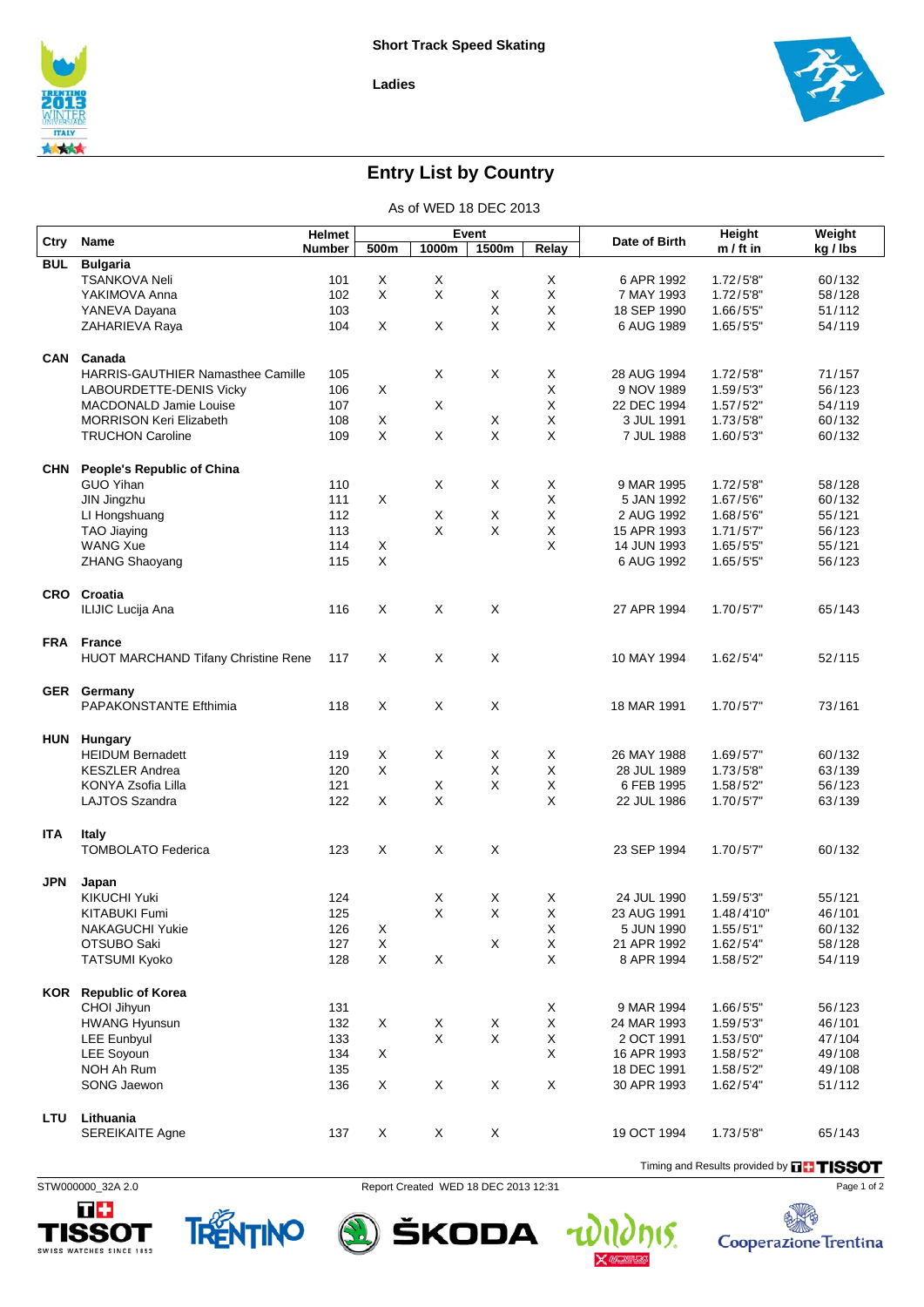



### **Entry List by Country**

As of WED 18 DEC 2013

|            | Name                           | Helmet |      |       | Event    |       | Date of Birth | Height      | Weight   |
|------------|--------------------------------|--------|------|-------|----------|-------|---------------|-------------|----------|
| Ctry       |                                | Number | 500m | 1000m | 1500m    | Relay |               | $m / ft$ in | kg / lbs |
| <b>POL</b> | Poland                         |        |      |       |          |       |               |             |          |
|            | <b>BELLA Aida</b>              | 138    | X    |       | X        | X     | 20 JAN 1985   |             |          |
|            | KOBYLAKIEWICZ Barbara Anna     | 139    | X    |       | X        | X     | 28 SEP 1989   | 1.55/5'1"   | 52/115   |
|            | PNIEWSKA Kaja Karolina         | 140    |      | X     |          | X     | 17 JAN 1988   | 1.68/5'6"   | 56/123   |
|            | <b>TAWREL Agnieszka</b>        | 141    |      | X     |          | X     | 5 SEP 1992    | 1.66/5'5"   | 67/148   |
|            | <b>WOJCIK Marta Maria</b>      | 142    | X    | X     | X        | X     | 6 OCT 1992    | 1.63/5'4"   | 51/112   |
| <b>RUS</b> | <b>Russian Federation</b>      |        |      |       |          |       |               |             |          |
|            | KICHAPOVA Iulija               | 143    | X    |       |          | X     | 6 DEC 1992    | 1.64/5'5"   | 57/126   |
|            | <b>MALAGICH Emina</b>          | 144    | X    | X     |          | X     | 29 AUG 1995   | 1.66/5'5"   | 53/117   |
|            | MILYAEVA Vera                  | 145    |      |       | X        | X     | 12 APR 1989   | 1.60/5'3"   | 57/126   |
|            | <b>PLUGINA Natalia</b>         | 146    |      |       |          |       | 28 MAY 1990   | 1.60/5'3"   | 59/130   |
|            | STEPANOVA Liya                 | 147    |      | X     | X        | X     | 26 APR 1989   | 1.66/5'5"   | 54/119   |
|            | ZAKHAROVA Evgenija             | 148    | X    | X     | X        | X     | 4 OCT 1994    | 1.68/5'6"   | 60/132   |
| <b>UKR</b> | Ukraine                        |        |      |       |          |       |               |             |          |
|            | <b>KORINCHUK Olena</b>         | 149    | X    | X     | X        |       | 2 AUG 1991    | 1.69/5'7"   | 45/99    |
|            | <b>VLASOVA Sofija</b>          | 150    | X    | X     | $\times$ |       | 10 OCT 1991   | 1.70/5'7"   | 62/137   |
|            | <b>Total number of entries</b> |        | 31   | 31    | 31       | 38    |               |             |          |

**LEGEND**<br>Sx **Sx** Substitude (x=1-8) **X** Participating

Timing and Results provided by **THISSOT** 

15





STW000000\_32A 2.0 Report Created WED 18 DEC 2013 12:31

Page 2 of 2

exte

Cooperazione Trentina

ŠKODA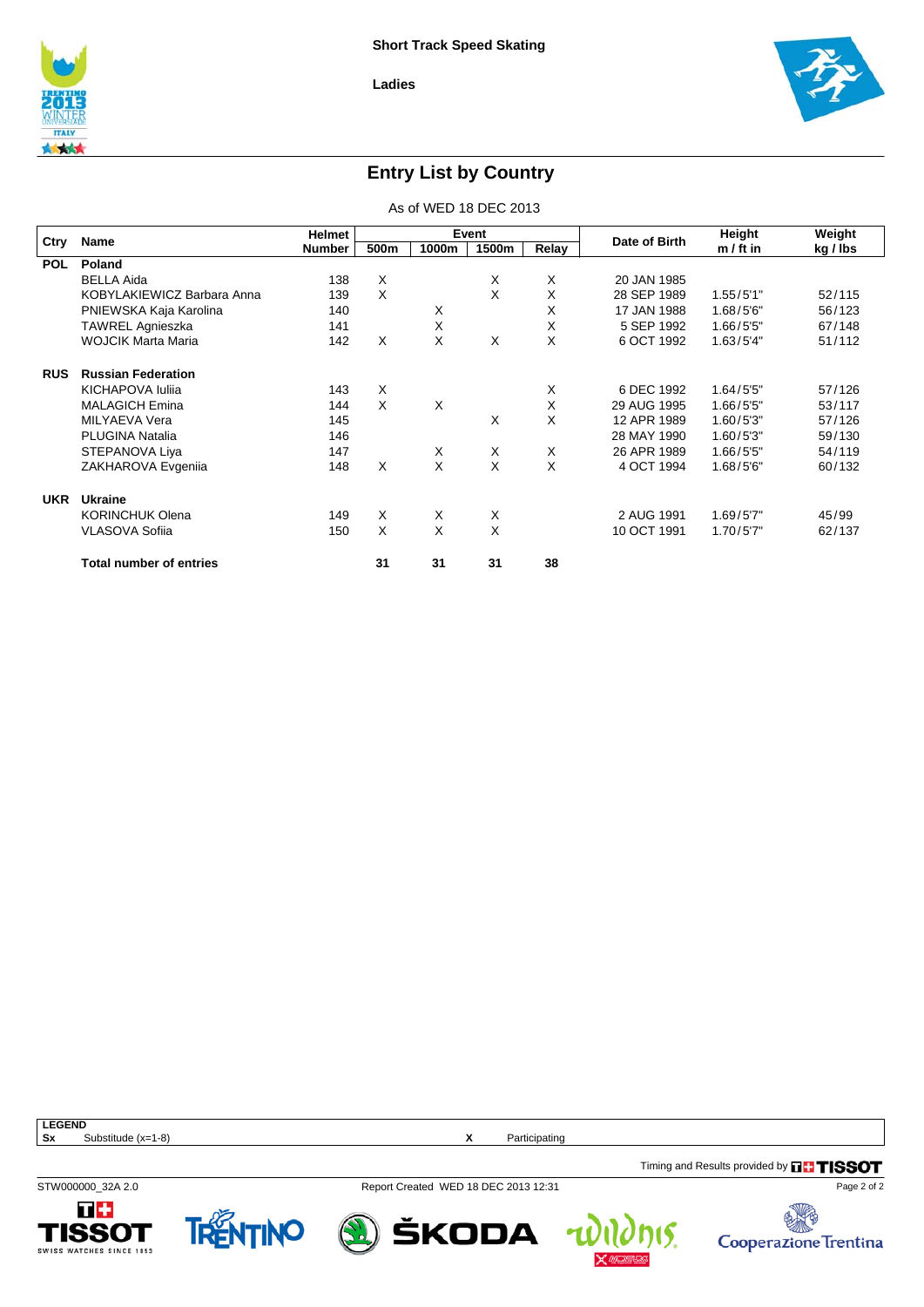



### **Records Summary**

As of FRI 20 DEC 2013

**Universiade Records**

| <b>Distance</b>  | <b>Type</b> | Name                    | Ctry<br>Code | Record   | <b>Place</b>  | <b>Date</b> |
|------------------|-------------|-------------------------|--------------|----------|---------------|-------------|
|                  |             |                         |              |          |               |             |
| $1000 \text{ m}$ | New         | TAO Jiaying             | <b>CHN</b>   | 1:30.862 | Trento (ITA)  | 20 DEC 2013 |
|                  | Previous    | LIU Qiuhong             | <b>CHN</b>   | 1:31.660 | Harbin (CHN)  | 23 FEB 2009 |
|                  |             |                         |              |          |               |             |
| 3000 m Relay     | New         | <b>HUN - HUNGARY</b>    | <b>HUN</b>   | 4:13.353 | Trento (ITA)  | 19 DEC 2013 |
|                  | Previous    | KOR - REPUBLIC OF KOREA | <b>KOR</b>   | 4:15.187 | Trento (ITA)  | 19 DEC 2013 |
|                  | Previous    | KOR - REPUBLIC OF KOREA | <b>KOR</b>   | 4:18.097 | Erzurum (TUR) | 30 JAN 2011 |
|                  |             |                         |              |          |               |             |





STW000000\_81 2.0 Report Created FRI 20 DEC 2013 18:24



Timing and Results provided by **THISSOT** Page 1 of 1

15.

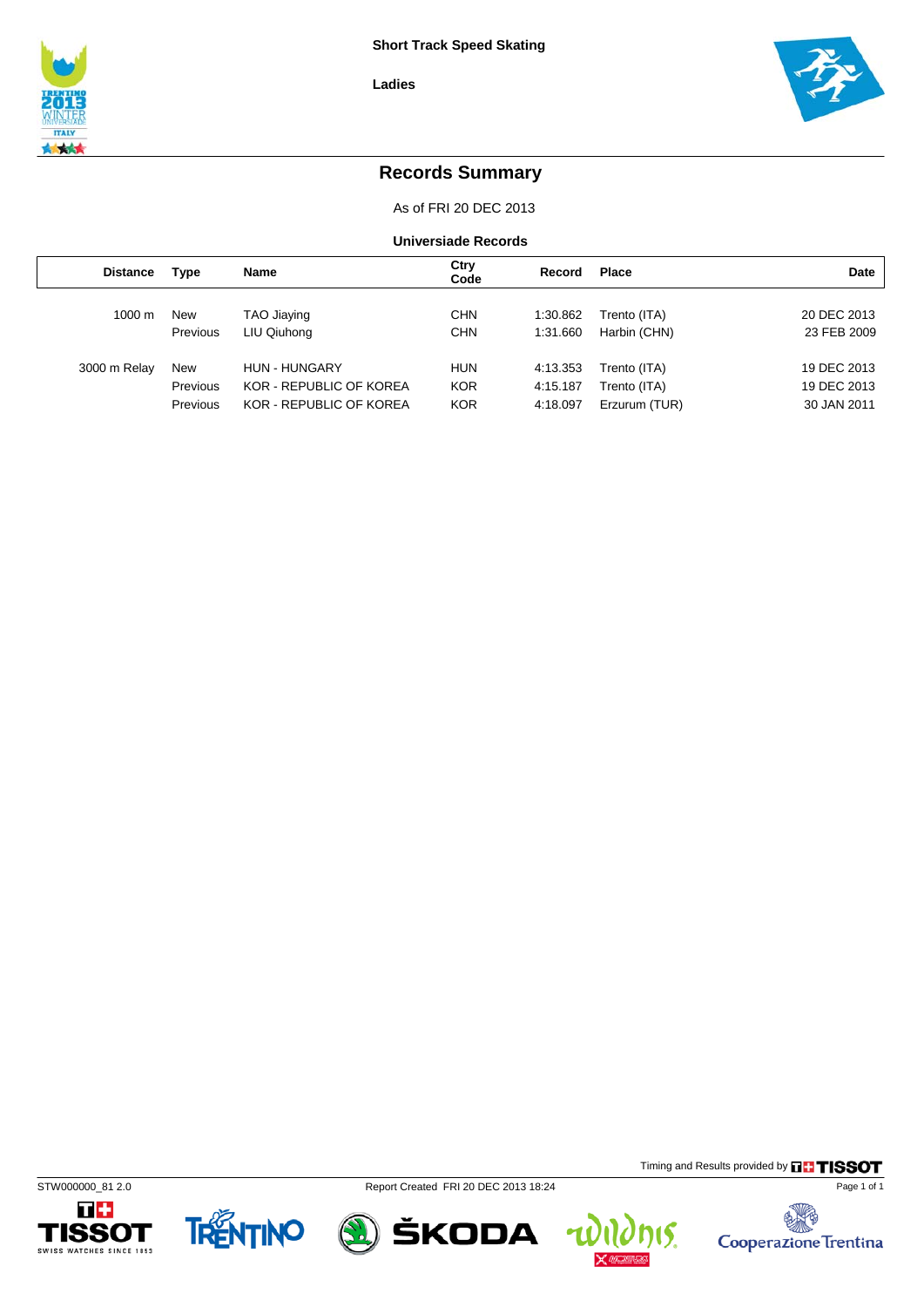



### **Records**

As of TUE 17 DEC 2013

#### **World Records**

| <b>Distance</b> | Record   | <b>Name</b>                                                                                                 | Ctry<br>Code | Place          | Date        |
|-----------------|----------|-------------------------------------------------------------------------------------------------------------|--------------|----------------|-------------|
| 500 m           | 39.937   | CELSKI J.R.                                                                                                 | USA          | Calgary (CAN)  | 21 OCT 2012 |
| 1000 m          | 1:23.007 | KWAK Yoon-Gy                                                                                                | <b>KOR</b>   | Calgary (CAN)  | 21 OCT 2012 |
| 1500 m          | 2:09.041 | NOH Jinkyu                                                                                                  | <b>KOR</b>   | Shanghai (CHN) | 10 DEC 2011 |
| 5000 m Relay    | 6:30.958 | Canada<br><b>GILDAY Michael</b><br><b>HAMELIN Charles</b><br><b>HAMELIN Francois</b><br><b>JEAN Olivier</b> | <b>CAN</b>   | Calgary (CAN)  | 19 OCT 2012 |

#### **Universiade Records**

| <b>Distance</b> | Record   | <b>Name</b>                                                                      | Ctry<br>Code | Place           | Date        |  |
|-----------------|----------|----------------------------------------------------------------------------------|--------------|-----------------|-------------|--|
| 500 m           | 41.544   | <b>FAUCONNET Thibaut</b>                                                         | <b>FRA</b>   | Erzurum (TUR)   | 29 JAN 2011 |  |
| 1000 m          | 1:27.895 | <b>SUNG Si-Bak</b>                                                               | <b>KOR</b>   | Innsbruck (AUT) | 21 JAN 2005 |  |
| 1500 m          | 2:18.020 | LEE Seung-Hoon                                                                   | <b>KOR</b>   | Harbin (CHN)    | 19 FEB 2009 |  |
| 5000 m Relay    | 6:52.559 | Republic of Korea<br>AHN Hyun-Soo<br>SEO Ho-Jin<br>SONG Suk-Woo<br>YEO Jun-Hyung | <b>KOR</b>   | Innsbruck (AUT) | 22 JAN 2005 |  |





STM000000\_24 1.0 Report Created TUE 17 DEC 2013 15:57



Timing and Results provided by **THISSOT** 

15.

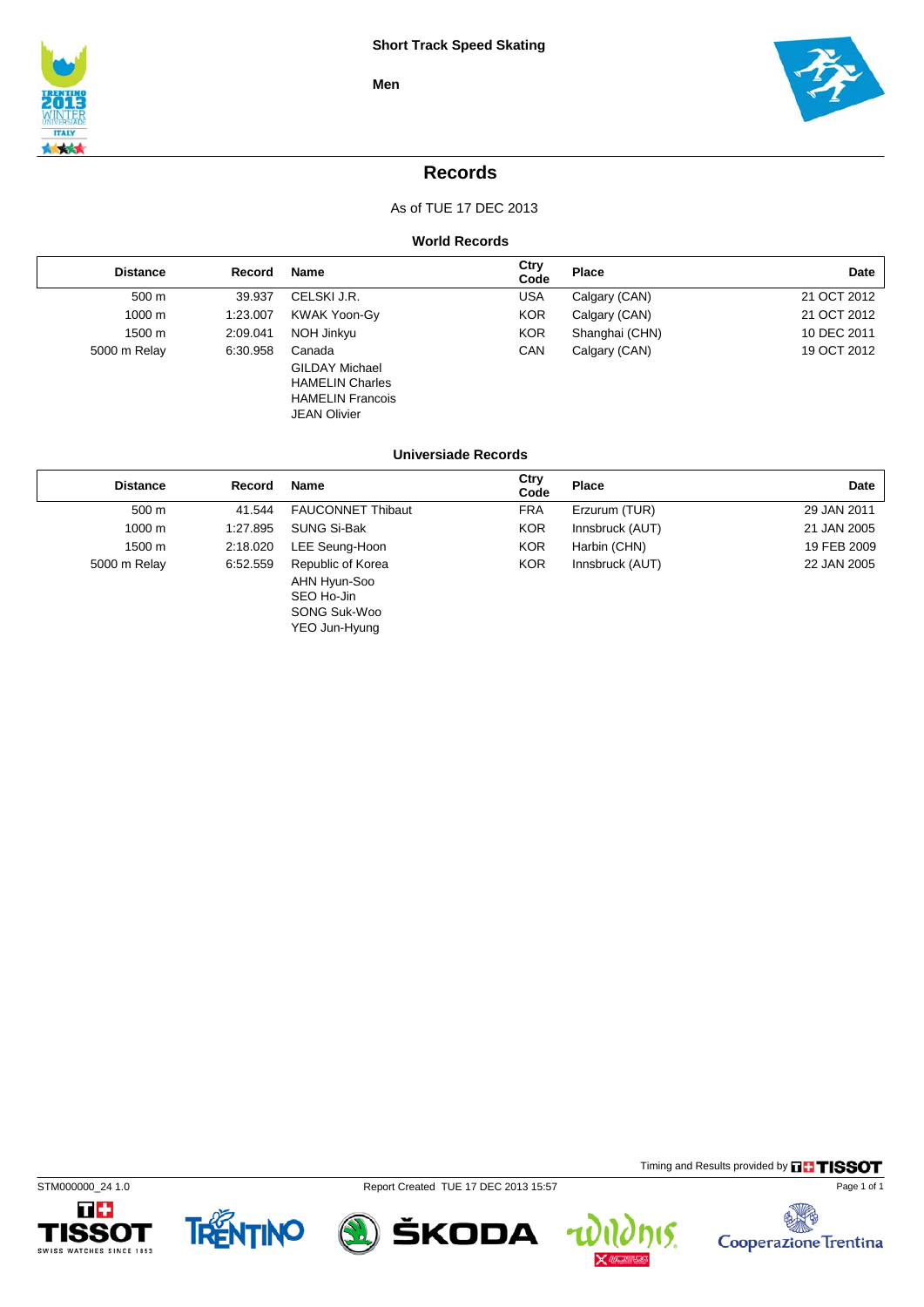



## **Entry List by Country**

#### **REVISED 18 DEC 17:37**

|            |                                                         |                |              |        | As of WED 18 DEC 2013 |        |                            |                          |                  |
|------------|---------------------------------------------------------|----------------|--------------|--------|-----------------------|--------|----------------------------|--------------------------|------------------|
|            |                                                         | Helmet         |              |        | Event                 |        |                            | <b>Height</b>            | Weight           |
| Ctry       | Name                                                    | <b>Number</b>  | 500m         | 1000m  | 1500m                 | Relay  | Date of Birth              | m / ft in                | kg / lbs         |
| <b>AUS</b> | <b>Australia</b>                                        |                |              |        |                       |        |                            |                          |                  |
|            | <b>HENRY Nathanial Keith</b>                            | $\mathbf{1}$   | X            | X      | X                     |        | 28 JUL 1993                | 1.74/5'9''               | 65/143           |
|            |                                                         |                |              |        |                       |        |                            |                          |                  |
| BEL        | <b>Belgium</b><br><b>VOSTE Mathias</b>                  | 2              | X            | Χ      | X                     |        | 20 MAY 1994                | 1.78/5'10"               | 75/165           |
|            |                                                         |                |              |        |                       |        |                            |                          |                  |
| CAN        | Canada                                                  |                |              |        |                       |        |                            |                          |                  |
|            | <b>BASTILLE Guillaume</b>                               | 3              |              | X      | X                     | X      | 21 JUL 1985                | 1.80/5'11"               | 70/154           |
|            | <b>COURNOYER Vincent</b>                                | 4              | X            | X      | X                     | X      | 25 JUN 1989                | 1.70/5'7"                | 69/152           |
|            | <b>DUFFY Patrick Robert Pippy</b>                       | 5              | $\mathsf{X}$ | X      |                       | X      | 7 JUL 1991                 | 1.75/5'9"                | 73/161           |
|            | <b>GAUTHIER Yoan</b>                                    | 6              |              |        | Χ                     | Х      | 9 OCT 1993                 | 1.70/5'7"                | 69/152           |
|            | <b>LANDRY Sebastien</b>                                 | $\overline{7}$ | X            |        |                       | X      | 2 MAR 1993                 | 1.76/5'9"                | 76/168           |
|            |                                                         |                |              |        |                       |        |                            |                          |                  |
| <b>CHN</b> | <b>People's Republic of China</b><br><b>GONG Qiuwen</b> | 8              | X            | Χ      |                       | Χ      | 13 JUN 1993                | 1.78/5'10"               | 72/159           |
|            | MA Xingguang                                            | 9              |              |        | X                     | X      | 24 JAN 1993                | 1.75/5'9"                | 65/143           |
|            | SHI Jingnan                                             | 10             | X            | Χ      |                       | X      | 7 APR 1994                 | 1.75/5'9"                | 67/148           |
|            | <b>WANG Xingchun</b>                                    | 11             |              |        | X                     |        | 27 AUG 1990                | 1.80/5'11"               | 70/154           |
|            | <b>WANG Yang</b>                                        | 12             | X            |        |                       | Χ      | 7 NOV 1992                 | 1.85/6'1"                | 80/176           |
|            | XU Fu                                                   | 13             |              | X      | X                     | X      | 2 NOV 1995                 | 1.74/5'9''               | 70/154           |
|            |                                                         |                |              |        |                       |        |                            |                          |                  |
|            | CRO Croatia                                             |                |              |        |                       |        |                            |                          |                  |
|            | <b>ZUNAC Boren</b>                                      | 14             | Χ            | Χ      | X                     |        | 20 JUN 1990                | 1.77/5'10"               | 775/1709         |
|            |                                                         |                |              |        |                       |        |                            |                          |                  |
|            | FRA France                                              |                |              |        |                       |        |                            |                          |                  |
|            | <b>JEANNE Vincent Alain</b>                             | 15             | Χ            | Χ      | Χ                     | Χ      | 31 MAY 1991                | 1.72/5'8"                | 69/152           |
|            | <b>MASSON Jeremy Henri</b>                              | 16             | X            | X      | X                     | X      | 6 OCT 1987                 | 1.75/5'9"                | 72/159           |
|            | <b>MELINE Thibaut</b><br><b>MELINE Thomas</b>           | 17<br>18       |              | X      |                       | X<br>X | 5 OCT 1990                 | 1.87/6'2"                | 76/168           |
|            |                                                         |                | X            |        | Χ                     |        | 2 FEB 1993                 | 1.71/5'7"                | 67/148           |
|            | <b>GER</b> Germany                                      |                |              |        |                       |        |                            |                          |                  |
|            | KAUFMANN-LUDWIG Jonas Lorenz Martin                     | 19             | X            | X      | X                     |        | 2 APR 1992                 | 1.86/6'1"                | 84/185           |
|            |                                                         |                |              |        |                       |        |                            |                          |                  |
|            | HUN Hungary                                             |                |              |        |                       |        |                            |                          |                  |
|            | <b>BERES Bence</b>                                      | 20             | X            | X      | X                     | X      | 26 AUG 1992                | 1.80/5'11"               | 77/170           |
|            | <b>BURJAN Csaba</b>                                     | 21             |              | X      | X                     | X      | 27 SEP 1994                | 1.81/5'11"               | 76/168           |
|            | <b>KNOCH Viktor</b>                                     | 22             | X            | X      |                       | X      | 12 DEC 1989                | 1.80/5'11"               | 80/176           |
|            | <b>OLAH Bence</b>                                       | 23             | X            |        | X                     | X      | 26 MAR 1992                | 1.84/6'0''               | 77/170           |
| <b>IND</b> | India                                                   |                |              |        |                       |        |                            |                          |                  |
|            | ARJUN Arjun                                             | 24             |              |        |                       |        | 2 DEC 1990                 | 1.62/5'4"                | 56/123           |
|            | SINGH Lovedeep                                          | 27             |              |        |                       |        | 18 MAY 1995                | 1.79/5'10"               | 62/137           |
|            | <b>TIWARI Ravi</b>                                      | 28             |              |        |                       |        | 10 MAY 1995                | 1.80/5'11"               | 59/130           |
|            |                                                         |                |              |        |                       |        |                            |                          |                  |
| <b>ITA</b> | Italy                                                   |                |              |        |                       |        |                            |                          |                  |
|            | <b>COMPAGNONI Matteo</b>                                | 29             | X<br>X       | Χ<br>X | Χ<br>X                | X      | 1 JUN 1991                 | 1.70/5'7"                | 65/143           |
|            | de LORENZIS Pietro<br><b>PALLA Francesco</b>            | 30<br>31       |              |        |                       | X<br>X | 15 DEC 1993<br>11 MAR 1993 | 1.80/5'11"<br>1.77/5'10" | 73/161<br>70/154 |
|            | REGGIANI Edoardo                                        | 32             | X            | X      | X                     | Χ      | 14 NOV 1987                | 1.81/5'11"               | 81/179           |
|            |                                                         |                |              |        |                       |        |                            |                          |                  |
| <b>JPN</b> | Japan                                                   |                |              |        |                       |        |                            |                          |                  |
|            | <b>ITO Satoki</b>                                       | 33             | X            |        |                       | X      | 26 DEC 1993                | 1.68/5'6"                | 62/137           |
|            | MISAWA Natsuhi                                          | 34             | X            |        | X                     | X      | 9 JUN 1994                 | 1.65/55"                 | 54/119           |
|            | <b>SAITO Yu</b>                                         | 35             |              | X      | X                     | X      | 14 JUN 1993                | 1.62/5'4"                | 55/121           |
|            | YOKOYAMA Hiroki                                         | 36             | X            | X      | X                     | X      | 18 FEB 1994                | 1.68/56"                 | 54/119           |
|            | YOSHIKAWA Masashi                                       | 37             |              | X      |                       | X      | 21 NOV 1991                | 1.71/5'7"                | 65/143           |

П÷ TISSOT WATCHES SINCE 1853



STM000000\_32A 2.1 Report Created WED 18 DEC 2013 17:37

Timing and Results provided by **THISSOT** Page 1 of 2

nis.



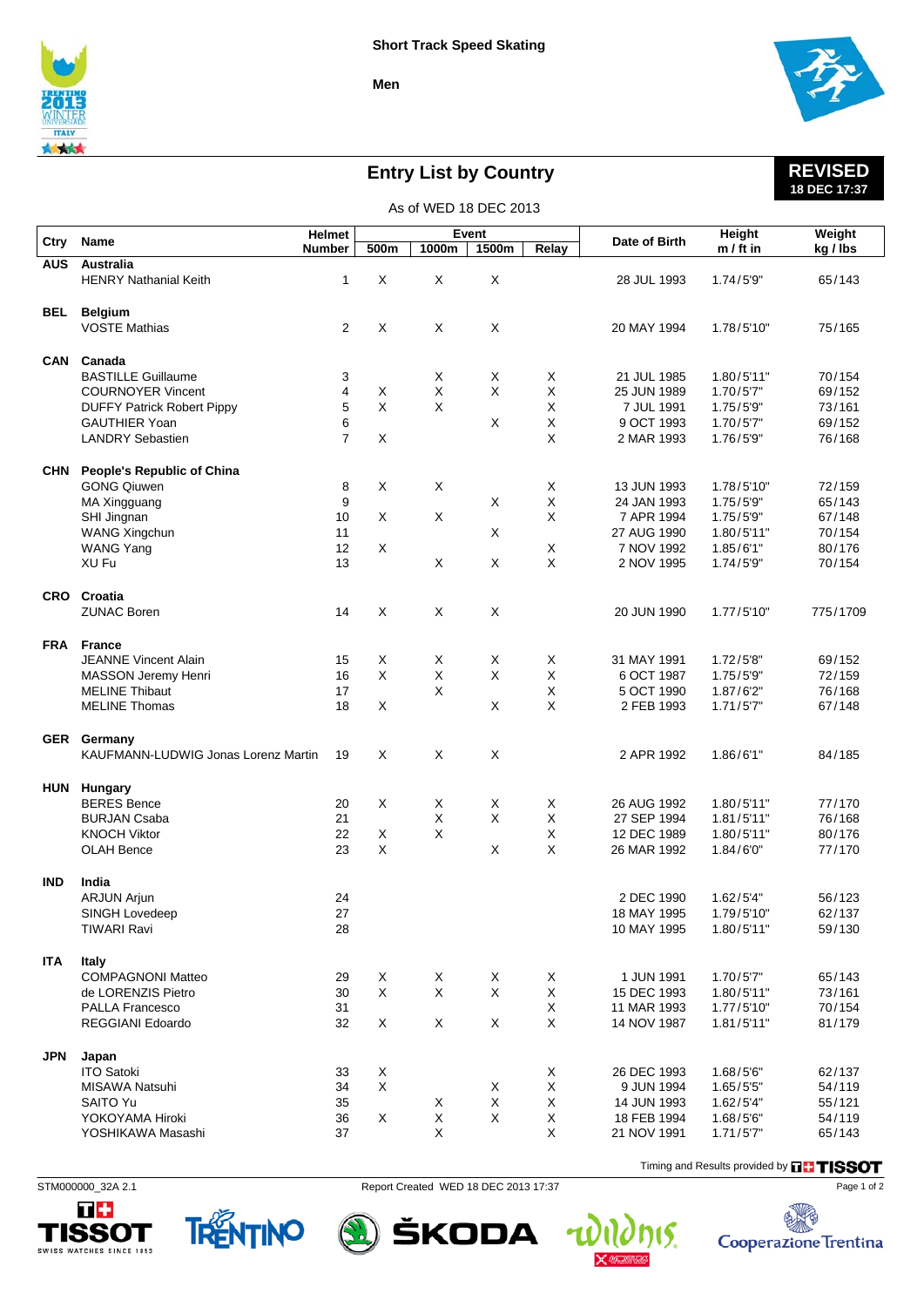



## **Entry List by Country**

#### **REVISED 18 DEC 17:37**

|            | As of WED 18 DEC 2013                    |               |                    |             |              |             |               |               |          |  |  |  |
|------------|------------------------------------------|---------------|--------------------|-------------|--------------|-------------|---------------|---------------|----------|--|--|--|
|            | Name                                     | <b>Helmet</b> |                    |             | <b>Event</b> |             | Date of Birth | <b>Height</b> | Weight   |  |  |  |
| Ctry       |                                          | <b>Number</b> | 500m               | 1000m       | 1500m        | Relay       |               | $m / ft$ in   | kg / lbs |  |  |  |
| <b>KOR</b> | <b>Republic of Korea</b>                 |               |                    |             |              |             |               |               |          |  |  |  |
|            | <b>HAN Seungsoo</b>                      | 44            |                    |             |              |             | 23 MAY 1991   | 1.72/5'8"     | 62/137   |  |  |  |
|            | KIM Byeongjun                            | 45            | X                  |             |              | X           | 8 FEB 1988    | 1.70/5'7"     | 63/139   |  |  |  |
|            | KIM Yunjae                               | 46            |                    | X           | X            | X           | 14 MAY 1990   | 1.68/5'6"     | 61/134   |  |  |  |
|            | <b>LEE Hyobeen</b>                       | 47            | X                  |             |              | X           | 16 SEP 1994   | 1.63/5'4"     | 52/115   |  |  |  |
|            | <b>NOH Jinkyu</b>                        | 48            |                    | X           | X            | X           | 20 JUL 1992   | 1.78/5'10"    | 65/143   |  |  |  |
|            | <b>UM Cheonho</b>                        | 49            | X                  | X           | X            | X           | 25 FEB 1992   | 1.73/5'8"     | 70/154   |  |  |  |
| <b>LAT</b> | Latvia                                   |               |                    |             |              |             |               |               |          |  |  |  |
|            | SAULITIS Jekabs                          | 50            | X                  | X           | X            |             | 4 DEC 1990    | 1.80/5'11"    | 70/154   |  |  |  |
|            |                                          |               |                    |             |              |             |               |               |          |  |  |  |
| <b>NZL</b> | <b>New Zealand</b><br>JARDEN Christopher | 51            | Χ                  | X           | X            |             | 16 FEB 1994   | 1.72/5'8"     | 58/128   |  |  |  |
|            | <b>SUTTON Jamie</b>                      | 52            | X                  | X           | Χ            |             | 8 NOV 1991    | 1.68/5'6"     | 67/148   |  |  |  |
|            | <b>WHITESIDE Benjamin</b>                | 53            | X                  | X           | X            |             | 21 APR 1995   | 1.79/5'10"    | 66/146   |  |  |  |
|            |                                          |               |                    |             |              |             |               |               |          |  |  |  |
| <b>POL</b> | Poland                                   |               |                    |             |              |             |               |               |          |  |  |  |
|            | <b>DOMANSKI Michal</b>                   | 54            | X                  |             | X            | X           | 23 OCT 1992   | 1.86/6'1"     | 84/185   |  |  |  |
|            | FILIPOWICZ Adam Zbigniew                 | 55            | X                  | X           | X            | X           | 21 FEB 1987   | 1.80/5'11"    | 76/168   |  |  |  |
|            | <b>KLOSINSKI Sebastian</b>               | 56            | X                  | X           |              | X           | 4 AUG 1992    | 1.92/6'4"     | 90/198   |  |  |  |
|            | <b>KRASNICKI Wojciech</b>                | 57            |                    | X           | X            | X           | 24 MAY 1991   | 1.81/5'11"    | 80/176   |  |  |  |
| <b>RUS</b> | <b>Russian Federation</b>                |               |                    |             |              |             |               |               |          |  |  |  |
|            | <b>KOVAL Alexandr</b>                    | 58            |                    |             |              |             | 18 JUL 1995   |               |          |  |  |  |
|            | <b>MIASNIKOV Dmitry</b>                  | 59            | X                  |             | X            | X           | 4 JAN 1990    | 1.67/56"      | 65/143   |  |  |  |
|            | <b>MIGUNOV Dmitriy</b>                   | 60            | $\mathsf{X}% _{0}$ | $\mathsf X$ |              | $\mathsf X$ | 21 NOV 1992   | 1.81/5'11"    | 81/179   |  |  |  |
|            | MIKHASEV Andrey                          | 61            | X                  | X           |              | X           | 12 JAN 1991   | 1.80/5'11"    | 78/172   |  |  |  |
|            | <b>SHASHIN Kirill</b>                    | 62            |                    |             | X            | X           | 7 APR 1992    | 1.82/6'0''    | 75/165   |  |  |  |
|            | <b>STRELKOV Eduard</b>                   | 63            |                    | X           | X            | X           | 1 OCT 1994    | 1.72/5'8"     | 63/139   |  |  |  |
| <b>TUR</b> | Turkey                                   |               |                    |             |              |             |               |               |          |  |  |  |
|            | <b>EREN</b> Inan                         | 64            | X                  |             | X            | X           | 5 JAN 1993    |               |          |  |  |  |
|            | <b>ILTIR Serdar</b>                      | 65            |                    | X           | X            | X           | 17 JAN 1993   |               |          |  |  |  |
|            | <b>TANRIKULU Selim</b>                   | 66            | X                  | X           | X            | $\mathsf X$ | 5 DEC 1990    |               |          |  |  |  |
|            | YETISKEN Necmettin Berk                  | 67            | X                  | $\mathsf X$ |              | X           | 2 MAR 1993    |               |          |  |  |  |
|            |                                          |               |                    |             |              |             |               |               |          |  |  |  |
|            | <b>UKR</b> Ukraine                       |               |                    |             |              |             |               |               |          |  |  |  |
|            | DANILOVSKYI Valentyn                     | 68            | $\mathsf X$        | X           |              | X           | 5 JUL 1992    | 1.70/5'7"     | 55/121   |  |  |  |
|            | <b>GUTENOV levgen</b>                    | 69            | X                  | X           | X            | X           | 28 NOV 1988   | 1.80/5'11"    | 77/170   |  |  |  |
|            | KHMELIVSKYI Artem                        | 70            |                    |             | $\mathsf X$  | X           | 14 JAN 1993   | 1.75/5'9"     | 63/139   |  |  |  |
|            | <b>LIFYRENKO Serhiy</b>                  | 71            | X                  | X           | X            | X           | 2 SEP 1986    | 1.89/6'2"     | 77/170   |  |  |  |
|            | SOKOLOV Mykyta                           | 72            |                    |             |              | X           | 9 AUG 1995    | 1.85/6'1"     | 69/152   |  |  |  |
|            | <b>Total number of entries</b>           |               | 41                 | 41          | 41           | 50          |               |               |          |  |  |  |

**LEGEND**<br>Sx **Sx** Substitude (x=1-8) **X** Participating **Team of India (IND) withdraw from competition completely**

T+

**ISSOT** 

WATCHES SINCE 1853

STM000000\_32A 2.1 Report Created WED 18 DEC 2013 17:37

ŠKODA



Timing and Results provided by **THISSOT** 

15.

4

**TRENTINO**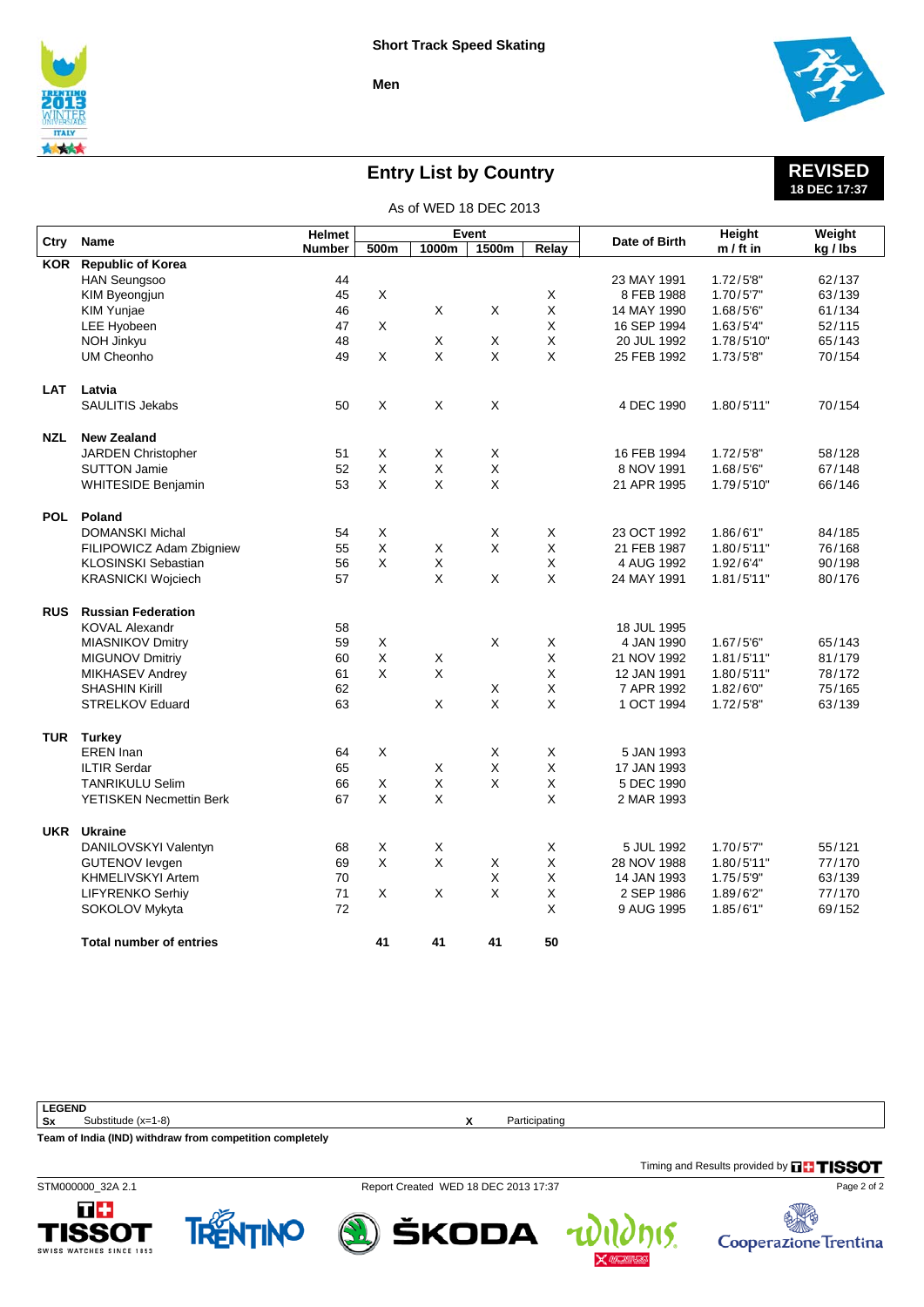

### **Records Summary**

As of FRI 20 DEC 2013

**Universiade Records**

| <b>Distance</b> | Type       | Name                              | Ctry<br>Code | Record   | Place           | Date        |
|-----------------|------------|-----------------------------------|--------------|----------|-----------------|-------------|
|                 |            |                                   |              |          |                 |             |
| 500 m           | New        | LEE Hyobeen                       | <b>KOR</b>   | 41.383   | Trento (ITA)    | 19 DEC 2013 |
|                 | Previous   | <b>DUFFY Patrick Robert Pippy</b> | CAN          | 41.433   | Trento (ITA)    | 19 DEC 2013 |
|                 | Previous   | <b>FAUCONNET Thibaut</b>          | <b>FRA</b>   | 41.544   | Erzurum (TUR)   | 29 JAN 2011 |
| 1000 m          | <b>New</b> | <b>UM Cheonho</b>                 | <b>KOR</b>   | 1:25.079 | Trento (ITA)    | 20 DEC 2013 |
|                 | Previous   | NOH Jinkyu                        | <b>KOR</b>   | 1:25.358 | Trento (ITA)    | 20 DEC 2013 |
|                 | Previous   | UM Cheonho                        | <b>KOR</b>   | 1:25.595 | Trento (ITA)    | 20 DEC 2013 |
|                 | Previous   | <b>STRELKOV Eduard</b>            | <b>RUS</b>   | 1:26.249 | Trento (ITA)    | 20 DEC 2013 |
|                 | Previous   | KIM Yunjae                        | <b>KOR</b>   | 1:26.609 | Trento (ITA)    | 20 DEC 2013 |
|                 | Previous   | <b>BASTILLE Guillaume</b>         | CAN          | 1:26.925 | Trento (ITA)    | 20 DEC 2013 |
|                 | Previous   | SUNG Si-Bak                       | <b>KOR</b>   | 1:27.895 | Innsbruck (AUT) | 21 JAN 2005 |
| 1500 m          | <b>New</b> | UM Cheonho                        | <b>KOR</b>   | 2:16.052 | Trento (ITA)    | 18 DEC 2013 |
|                 | Previous   | <b>MIASNIKOV Dmitry</b>           | <b>RUS</b>   | 2:17.520 | Trento (ITA)    | 18 DEC 2013 |
|                 | Previous   | LEE Seung-Hoon                    | <b>KOR</b>   | 2:18.020 | Harbin (CHN)    | 19 FEB 2009 |
| 5000 m Relay    | <b>New</b> | <b>KOR - REPUBLIC OF KOREA</b>    | <b>KOR</b>   | 6:40.748 | Trento (ITA)    | 20 DEC 2013 |
|                 | Previous   | CAN - CANADA                      | CAN          | 6:51.506 | Trento (ITA)    | 19 DEC 2013 |
|                 | Previous   | <b>KOR - REPUBLIC OF KOREA</b>    | <b>KOR</b>   | 6:52.559 | Innsbruck (AUT) | 22 JAN 2005 |









Timing and Results provided by **THISSOT** Page 1 of 1

碣

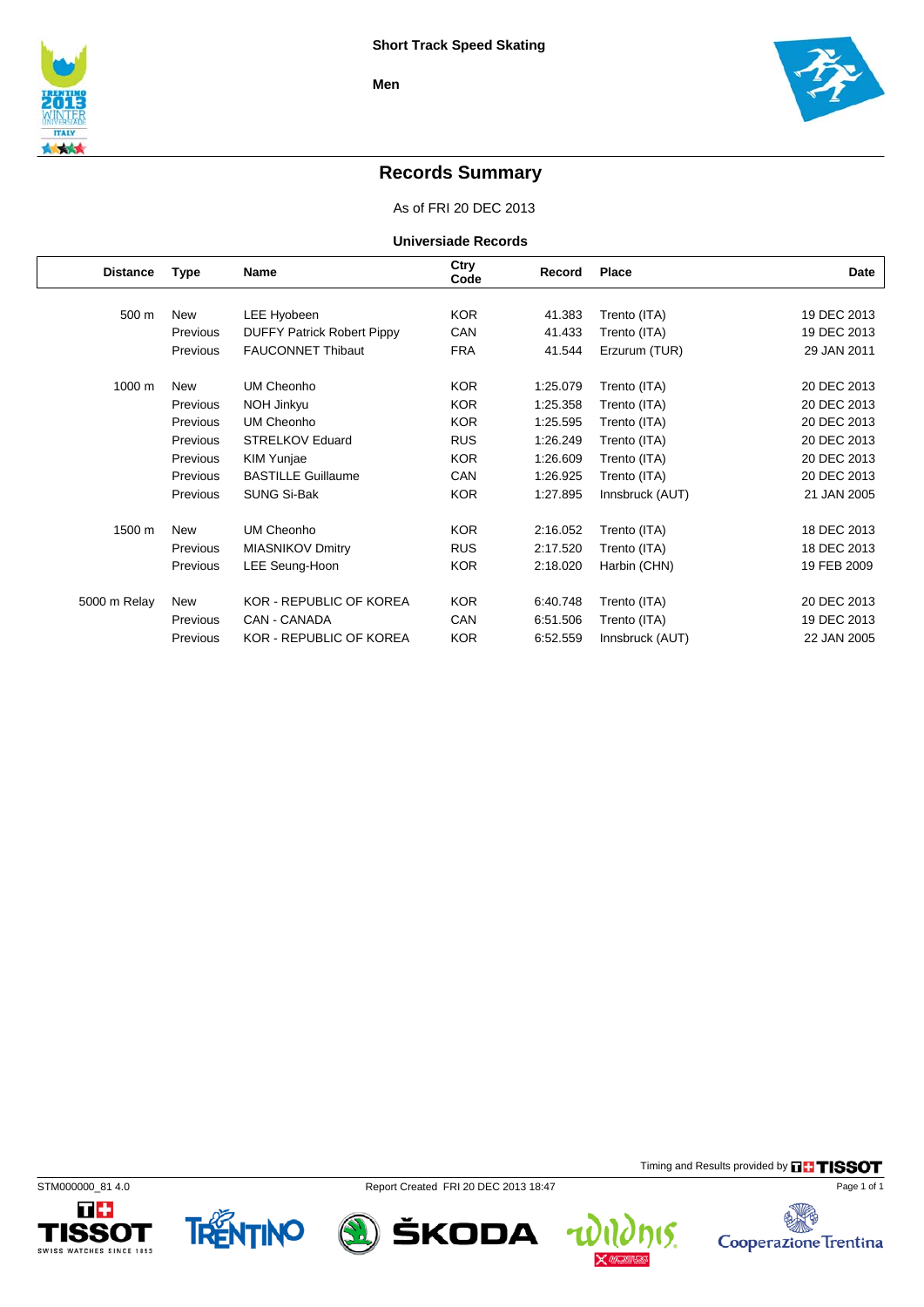



Ladies' 500m

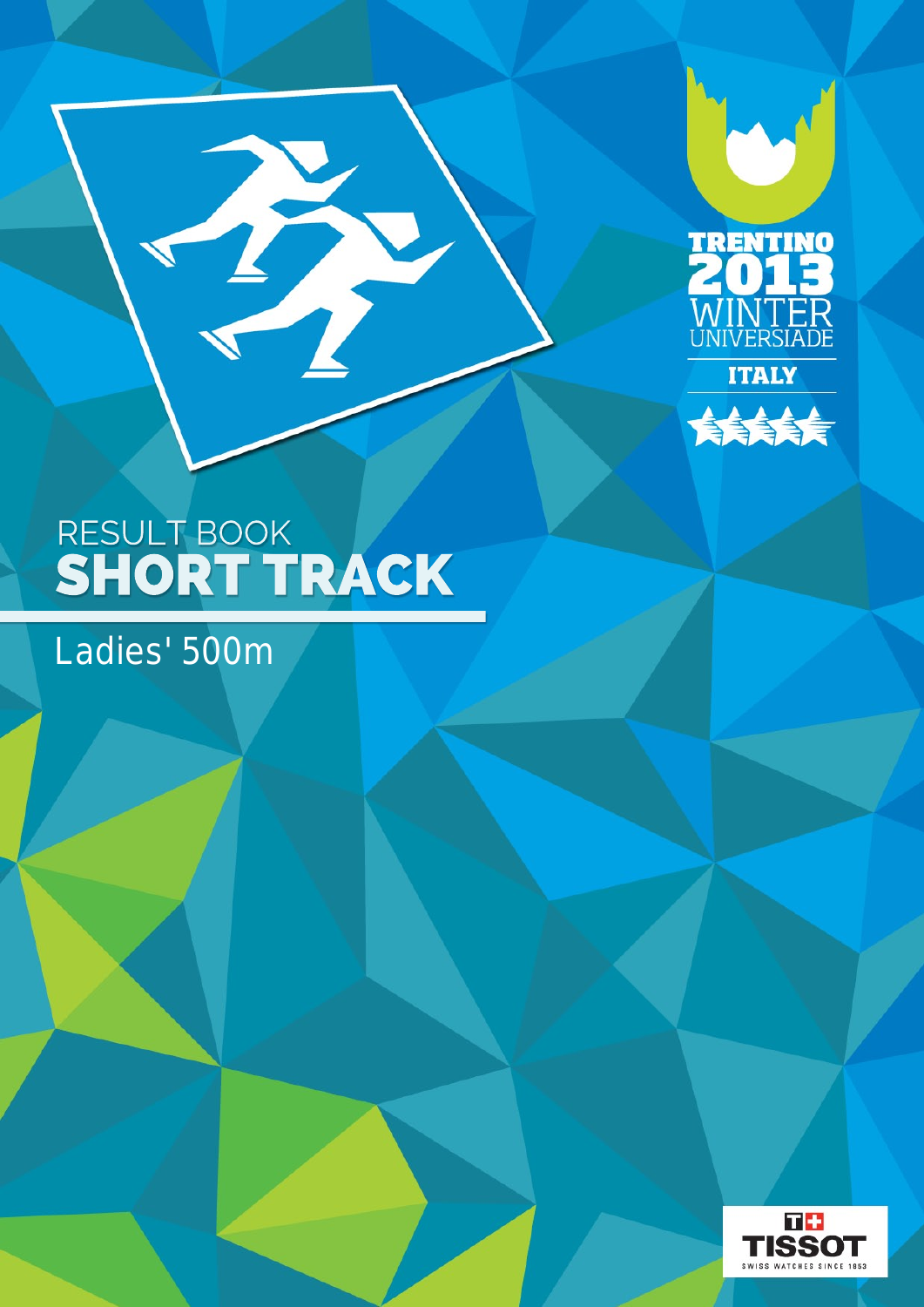**Ladies' 500m**





#### **Event Classification**

| <b>World Record</b>       |      | 42.597        | WANG Meng (CHN)                            | 10 FEB 2013  | Dresden (GER)  |             |             |
|---------------------------|------|---------------|--------------------------------------------|--------------|----------------|-------------|-------------|
| <b>Universiade Record</b> |      | 44.560        | KIM Hye-Kyung (KOR)                        | 1 JAN 2007   | Torino (ITA)   |             |             |
|                           |      | <b>Helmet</b> |                                            |              |                |             | <b>Best</b> |
| Group                     | Rank | <b>Number</b> | <b>Name</b>                                | Ctry<br>Code | <b>POS</b>     | <b>POSR</b> | Time        |
| Finals                    | 1    | 114           | <b>WANG Xue</b>                            | <b>CHN</b>   | 1              | $1 - 1 - 1$ | 44.571      |
|                           | 2    | 109           | <b>TRUCHON Caroline</b>                    | CAN          | $\overline{c}$ | $1 - 1 - 2$ | 44.611      |
|                           | 3    | 137           | <b>SEREIKAITE Agne</b>                     | LTU          | 3              | $3 - 1 - 1$ | 44.815      |
|                           | 4    | 136           | SONG Jaewon                                | <b>KOR</b>   | 4              | $2 - 2 - 1$ | 44.643      |
|                           | 5    | 120           | <b>KESZLER Andrea</b>                      | <b>HUN</b>   | 1              | $3 - 1 - 1$ | 44.696      |
|                           | 6    | 143           | <b>KICHAPOVA Iulija</b>                    | <b>RUS</b>   | $\overline{2}$ | $4 - 2 - 1$ | 44.897      |
|                           | 7    | 144           | <b>MALAGICH Emina</b>                      | <b>RUS</b>   | <b>PEN</b>     | $2 - 2 - 2$ | 44.898      |
| Semifinals                | 8    |               | 148 ZAKHAROVA Evgenija                     | <b>RUS</b>   | <b>PEN</b>     | $0 - 2 - 1$ | 44.675      |
| Quarterfinals             | 9    |               | 132 HWANG Hyunsun                          | <b>KOR</b>   | 3              | $0 - 3 - 1$ | 45.601      |
|                           | 10   | 138           | <b>BELLA Aida</b>                          | POL          | 3              | $0 - 3 - 2$ | 45.077      |
|                           | 11   |               | 142 WOJCIK Marta Maria                     | POL          | 3              | $0 - 3 - 2$ | 45.258      |
|                           | 12   |               | 106 LABOURDETTE-DENIS Vicky                | CAN          | 3              | $0 - 3 - 2$ | 45.625      |
|                           | 13   |               | 134 LEE Soyoun                             | <b>KOR</b>   | 4              | $0 - 4 - 1$ | 45.198      |
|                           | 14   | 122           | LAJTOS Szandra                             | <b>HUN</b>   | 4              | $0 - 4 - 2$ | 45.677      |
|                           | 15   | 117           | <b>HUOT MARCHAND Tifany Christine Rene</b> | <b>FRA</b>   | 4              | $0 - 4 - 2$ | 46.488      |
|                           | 16   | 101           | <b>TSANKOVA Neli</b>                       | <b>BUL</b>   | 4              | $0 - 4 - 2$ | 47.026      |
| Heats                     | 17   | 108           | <b>MORRISON Keri Elizabeth</b>             | CAN          | 3              | $0 - 0 - 3$ | 45.722      |
|                           | 18   |               | 115 ZHANG Shaoyang                         | <b>CHN</b>   | 3              | $0 - 0 - 3$ | 45.766      |
|                           | 19   | 123           | <b>TOMBOLATO Federica</b>                  | <b>ITA</b>   | 3              | $0 - 0 - 3$ | 46.968      |
|                           | 20   | 118           | <b>PAPAKONSTANTE Efthimia</b>              | <b>GER</b>   | 3              | $0 - 0 - 3$ | 47.262      |
|                           | 21   | 139           | KOBYLAKIEWICZ Barbara Anna                 | <b>POL</b>   | 3              | $0 - 0 - 3$ | 47.378      |
|                           | 22   |               | 102 YAKIMOVA Anna                          | <b>BUL</b>   | 3              | $0 - 0 - 3$ | 48.764      |
|                           | 23   | 116           | ILIJIC Lucija Ana                          | CRO          | 3              | $0 - 0 - 3$ | 49.561      |
|                           | 24   | 150           | VLASOVA Sofiia                             | <b>UKR</b>   | 4              | $0 - 0 - 4$ | 46.702      |
|                           | 25   | 128           | <b>TATSUMI Kyoko</b>                       | <b>JPN</b>   | 4              | $0 - 0 - 4$ | 47.240      |
|                           | 26   |               | 104 ZAHARIEVA Raya                         | <b>BUL</b>   | 4              | $0 - 0 - 4$ | 47.395      |
|                           | 27   | 127           | OTSUBO Saki                                | <b>JPN</b>   | 4              | $0 - 0 - 4$ | 48.037      |
|                           |      | 119           | <b>HEIDUM Bernadett</b>                    | <b>HUN</b>   | <b>DNS</b>     |             |             |
|                           |      | 111           | JIN Jingzhu                                | <b>CHN</b>   | <b>PEN</b>     |             |             |
|                           |      | 126           | <b>NAKAGUCHI Yukie</b>                     | <b>JPN</b>   | <b>PEN</b>     |             |             |
|                           |      | 149           | <b>KORINCHUK Olena</b>                     | <b>UKR</b>   | <b>PEN</b>     |             |             |

| <b>LEGEND</b> |                                  |            |                                      |            |                                               |
|---------------|----------------------------------|------------|--------------------------------------|------------|-----------------------------------------------|
| <b>DNS</b>    | Did Not Start                    | <b>PEN</b> | Penalty                              | <b>POS</b> | Rank in last skated race                      |
| <b>POSR</b>   | Rank in all qualification rounds |            |                                      |            |                                               |
|               |                                  |            |                                      |            | Timing and Results provided by <b>THISSOT</b> |
|               | STW005000 74A 4.0                |            | Report Created THU 19 DEC 2013 17:44 |            | Page 1 of 1                                   |

 $\bigcircledast$  škoda  $\psi$ 

Cooperazione Trentina

 $\mathfrak{h}(\zeta)$ 



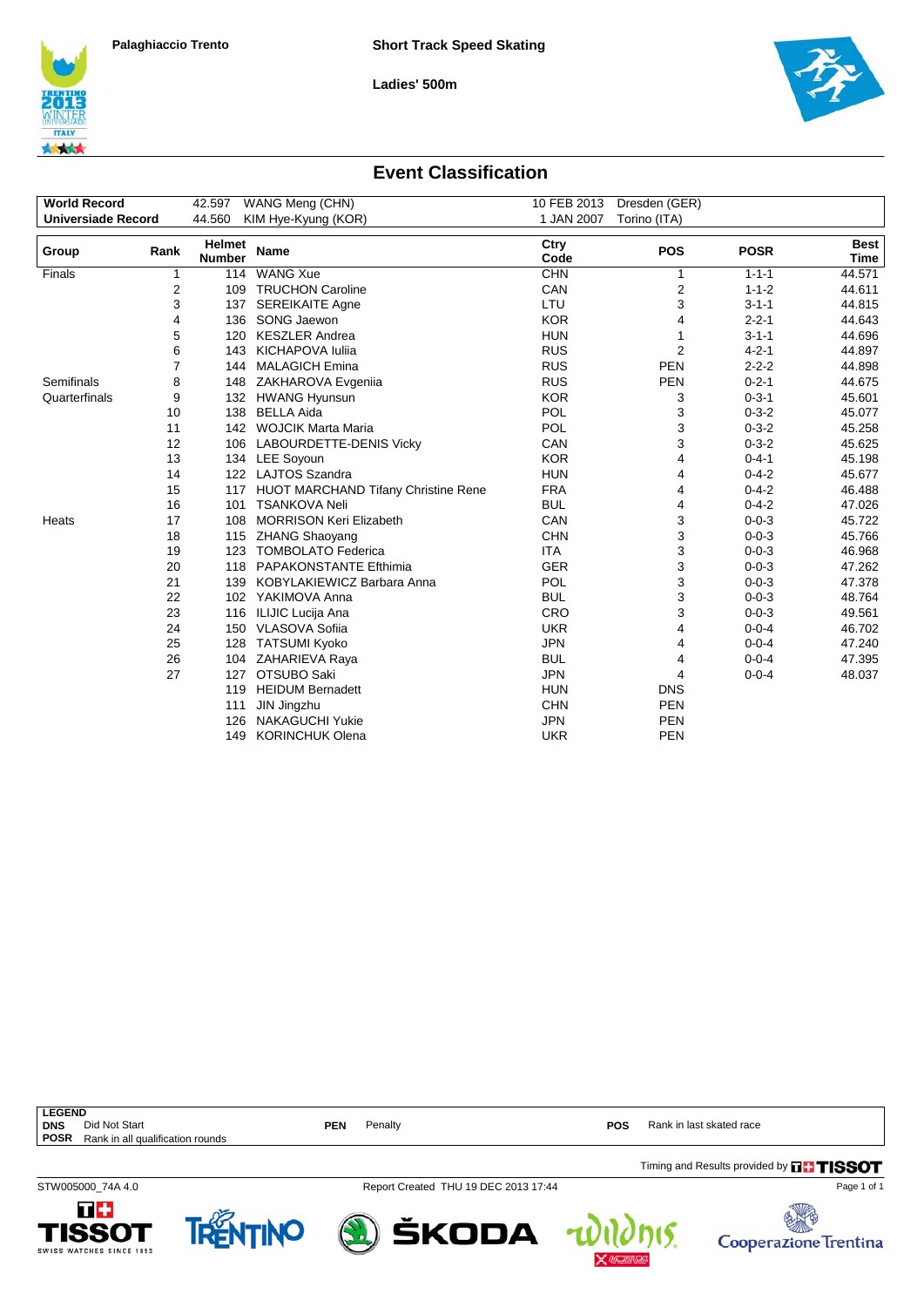**Ladies' 500m**



THU 19 DEC 2013



| <b>Medallists</b> |                         |                                  |  |  |  |  |  |
|-------------------|-------------------------|----------------------------------|--|--|--|--|--|
| Medal             | <b>Name</b>             | Ctry                             |  |  |  |  |  |
| <b>GOLD</b>       | <b>WANG Xue</b>         | CHN - People's Republic of China |  |  |  |  |  |
| <b>SILVER</b>     | <b>TRUCHON Caroline</b> | CAN - Canada                     |  |  |  |  |  |
| <b>BRONZE</b>     | <b>SEREIKAITE Agne</b>  | LTU - Lithuania                  |  |  |  |  |  |









Timing and Results provided by **THISSOT** 

**nis.** 

 $\mathbf{u}$ 

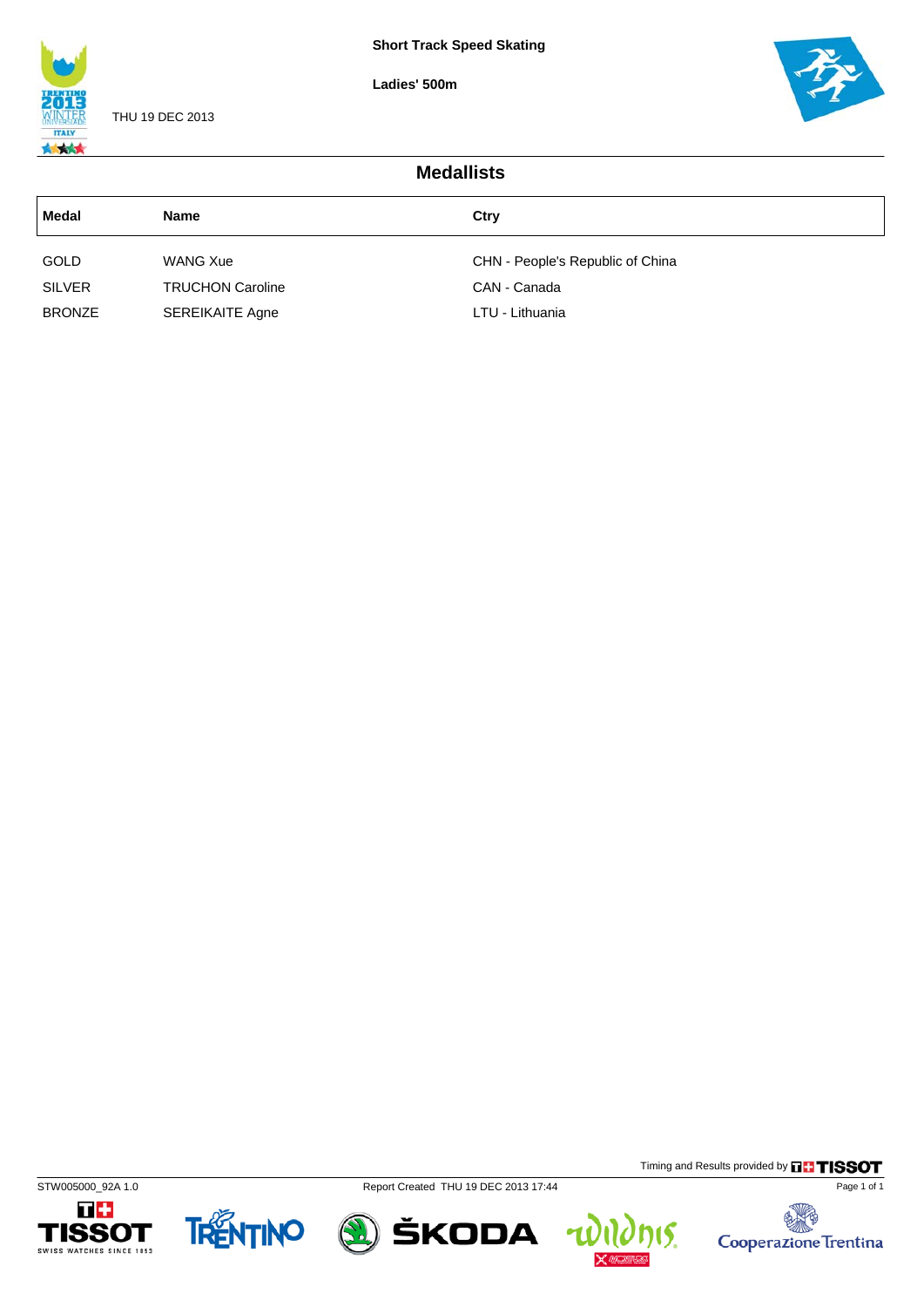



## Ladies' 500m Heats

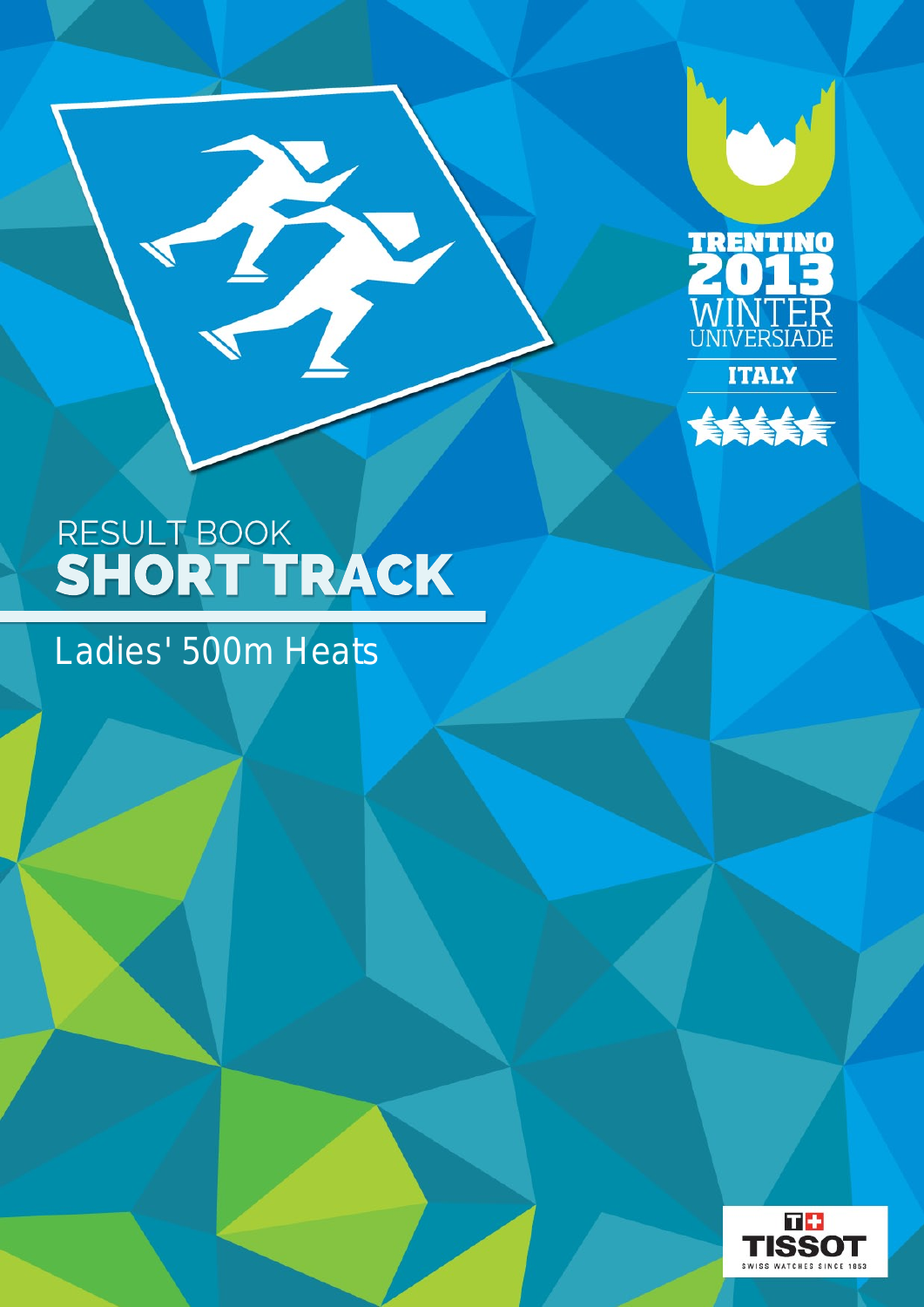**Short Track Speed Skating**

**Ladies' 500m**



THU 19 DEC 2013 Start Time: 14:55





#### **Start List**

| <b>World Record</b>       | 42.597 WANG Meng (CHN) |                                 |                  | 10 FEB 2013 Dresden (GER)               |              |
|---------------------------|------------------------|---------------------------------|------------------|-----------------------------------------|--------------|
| <b>Universiade Record</b> | 44.560                 | KIM Hye-Kyung (KOR)             |                  | 1 JAN 2007 Torino (ITA)                 |              |
|                           |                        |                                 |                  |                                         |              |
| Race<br><b>Number</b>     | Race<br>Order          | <b>Start</b><br><b>Position</b> | Helmet<br>Number | <b>Name</b>                             | Ctry<br>Code |
| 42                        | 1                      | 1                               |                  | 150 VLASOVA Sofiia                      | <b>UKR</b>   |
|                           |                        | 2                               |                  | 134 LEE Soyoun                          | <b>KOR</b>   |
|                           |                        | 3                               |                  | 122 LAJTOS Szandra                      | <b>HUN</b>   |
|                           |                        | 4                               |                  | 108 MORRISON Keri Elizabeth             | CAN          |
| 43                        | $\overline{c}$         | 1                               |                  | 101 TSANKOVA Neli                       | <b>BUL</b>   |
|                           |                        | $\overline{\mathbf{c}}$         |                  | 116 ILIJIC Lucija Ana                   | CRO          |
|                           |                        | 3                               |                  | 137 SEREIKAITE Agne                     | LTU          |
| 44                        | 3                      | 1                               |                  | 111 JIN Jingzhu                         | <b>CHN</b>   |
|                           |                        | $\overline{\mathbf{c}}$         |                  | 119 HEIDUM Bernadett                    | <b>HUN</b>   |
|                           |                        | 3                               |                  | 109 TRUCHON Caroline                    | CAN          |
|                           |                        | 4                               |                  | 136 SONG Jaewon                         | <b>KOR</b>   |
| 45                        | 4                      | 1                               |                  | 106 LABOURDETTE-DENIS Vicky             | CAN          |
|                           |                        | $\overline{\mathbf{c}}$         |                  | 128 TATSUMI Kyoko                       | <b>JPN</b>   |
|                           |                        | 3                               |                  | 123 TOMBOLATO Federica                  | <b>ITA</b>   |
|                           |                        | 4                               |                  | 120 KESZLER Andrea                      | <b>HUN</b>   |
| 46                        | 5                      | 1                               |                  | 139 KOBYLAKIEWICZ Barbara Anna          | POL          |
|                           |                        | $\overline{\mathbf{c}}$         |                  | 117 HUOT MARCHAND Tifany Christine Rene | <b>FRA</b>   |
|                           |                        | 3                               |                  | 143 KICHAPOVA Iuliia                    | <b>RUS</b>   |
|                           |                        | 4                               |                  | 104 ZAHARIEVA Raya                      | <b>BUL</b>   |
| 47                        | 6                      | 1                               |                  | 102 YAKIMOVA Anna                       | <b>BUL</b>   |
|                           |                        | 2                               |                  | 149 KORINCHUK Olena                     | <b>UKR</b>   |
|                           |                        | 3                               |                  | 144 MALAGICH Emina                      | <b>RUS</b>   |
|                           |                        | 4                               |                  | 132 HWANG Hyunsun                       | <b>KOR</b>   |
| 48                        | $\overline{7}$         | 1                               |                  | 115 ZHANG Shaoyang                      | <b>CHN</b>   |
|                           |                        | $\overline{\mathbf{c}}$         |                  | 148 ZAKHAROVA Evgenija                  | <b>RUS</b>   |
|                           |                        | 3                               |                  | 127 OTSUBO Saki                         | <b>JPN</b>   |
|                           |                        | 4                               |                  | 142 WOJCIK Marta Maria                  | <b>POL</b>   |
| 49                        | 8                      | 1                               |                  | 138 BELLA Aida                          | POL          |
|                           |                        | 2                               |                  | 114 WANG Xue                            | <b>CHN</b>   |
|                           |                        | 3                               |                  | 126 NAKAGUCHI Yukie                     | <b>JPN</b>   |
|                           |                        | 4                               |                  | 118 PAPAKONSTANTE Efthimia              | <b>GER</b>   |

**NOTE**

The first and second placed skaters from each race qualify for the quarterfinals.

Timing and Results provided by **THISSOT** 

15.

STW005800\_51A 1.0 Report Created TUE 17 DEC 2013 15:59







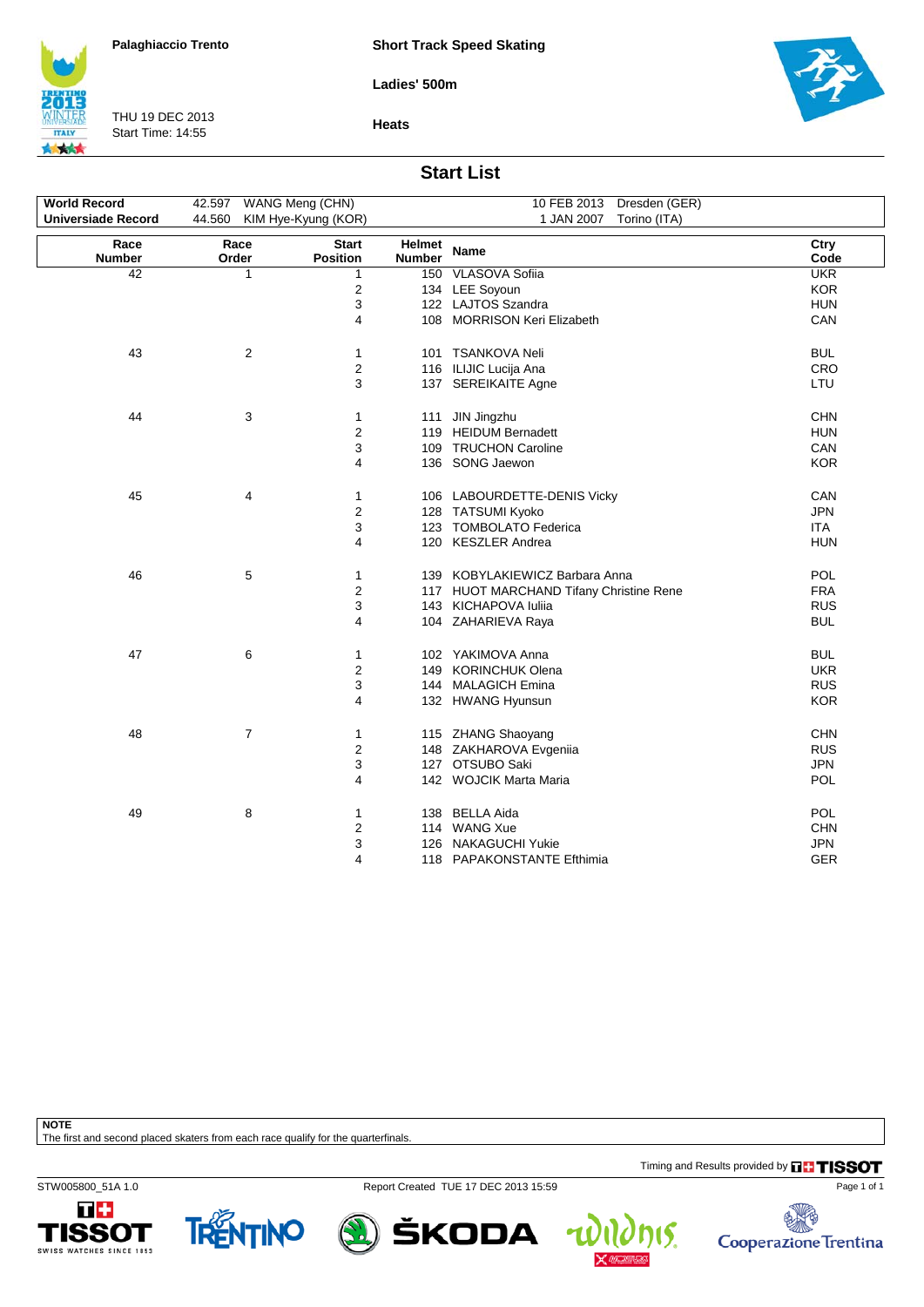**Ladies' 500m**



THU 19 DEC 2013 Start Time: 14:55



**Heats**

#### **Results**

| <b>World Record</b> | 42.597         |      | WANG Meng (CHN)         |                                         | 10 FEB 2013<br>Dresden (GER) |             |        |
|---------------------|----------------|------|-------------------------|-----------------------------------------|------------------------------|-------------|--------|
| Universiade Record  | 44.560         |      | KIM Hye-Kyung (KOR)     |                                         | 1 JAN 2007<br>Torino (ITA)   |             |        |
| Race<br>Number      | Race<br>Order  | Rank | Helmet<br><b>Number</b> | <b>Name</b>                             | Ctry<br>Code                 | Result Qual | Record |
| 42                  | 1              | 1    |                         | 134 LEE Soyoun                          | <b>KOR</b>                   | 45.584 Q    |        |
|                     |                | 2    |                         | 122 LAJTOS Szandra                      | <b>HUN</b>                   | 45.677 Q    |        |
|                     |                | 3    |                         | 108 MORRISON Keri Elizabeth             | CAN                          | 45.722      |        |
|                     |                | 4    |                         | 150 VLASOVA Sofiia                      | <b>UKR</b>                   | 46.702      |        |
| 43                  | $\overline{c}$ | 1    |                         | 137 SEREIKAITE Agne                     | LTU                          | 45.964 Q    |        |
|                     |                | 2    | 101                     | <b>TSANKOVA Neli</b>                    | <b>BUL</b>                   | 47.354 Q    |        |
|                     |                | 3    |                         | 116 ILIJIC Lucija Ana                   | CRO                          | 49.561      |        |
| 44                  | 3              | 1    |                         | 136 SONG Jaewon                         | <b>KOR</b>                   | 45.976 Q    |        |
|                     |                | 2    | 109                     | <b>TRUCHON Caroline</b>                 | CAN                          | 46.518 Q    |        |
|                     |                |      |                         | 119 HEIDUM Bernadett                    | <b>HUN</b>                   | <b>DNS</b>  |        |
|                     |                |      | 111                     | JIN Jingzhu                             | <b>CHN</b>                   | PEN         |        |
| 45                  | 4              | 1    |                         | 120 KESZLER Andrea                      | <b>HUN</b>                   | 45.486 Q    |        |
|                     |                | 2    |                         | 106 LABOURDETTE-DENIS Vicky             | CAN                          | 45.625 Q    |        |
|                     |                | 3    |                         | 123 TOMBOLATO Federica                  | ITA                          | 46.968      |        |
|                     |                | 4    |                         | 128 TATSUMI Kyoko                       | <b>JPN</b>                   | 47.240      |        |
| 46                  | 5              | 1    |                         | 143 KICHAPOVA Iuliia                    | <b>RUS</b>                   | 46.598 Q    |        |
|                     |                | 2    |                         | 117 HUOT MARCHAND Tifany Christine Rene | <b>FRA</b>                   | 46.810 Q    |        |
|                     |                | 3    |                         | 139 KOBYLAKIEWICZ Barbara Anna          | <b>POL</b>                   | 47.378      |        |
|                     |                | 4    |                         | 104 ZAHARIEVA Raya                      | <b>BUL</b>                   | 47.395      |        |
| 47                  | 6              | 1    |                         | 132 HWANG Hyunsun                       | <b>KOR</b>                   | 45.601 Q    |        |
|                     |                | 2    |                         | 144 MALAGICH Emina                      | <b>RUS</b>                   | 45.751 Q    |        |
|                     |                | 3    |                         | 102 YAKIMOVA Anna                       | <b>BUL</b>                   | 48.764      |        |
|                     |                |      |                         | 149 KORINCHUK Olena                     | <b>UKR</b>                   | PEN         |        |
| 48                  | 7              | 1    |                         | 148 ZAKHAROVA Evgenija                  | <b>RUS</b>                   | 45.574 Q    |        |
|                     |                | 2    |                         | 142 WOJCIK Marta Maria                  | POL                          | 45.715 Q    |        |
|                     |                | 3    |                         | 115 ZHANG Shaoyang                      | <b>CHN</b>                   | 45.766      |        |
|                     |                | 4    |                         | 127 OTSUBO Saki                         | <b>JPN</b>                   | 48.037      |        |
| 49                  | 8              | 1    |                         | 114 WANG Xue                            | <b>CHN</b>                   | 45.250 Q    |        |
|                     |                | 2    |                         | 138 BELLA Aida                          | <b>POL</b>                   | 46.074 Q    |        |
|                     |                | 3    |                         | 118 PAPAKONSTANTE Efthimia              | GER                          | 47.262      |        |
|                     |                |      |                         | 126 NAKAGUCHI Yukie                     | <b>JPN</b>                   | <b>PEN</b>  |        |

| <b>NOTE</b>   |                                                                                   |     |         |  |           |      |                    |  |  |  |
|---------------|-----------------------------------------------------------------------------------|-----|---------|--|-----------|------|--------------------|--|--|--|
|               | The first and second placed skaters from each race qualify for the quarterfinals. |     |         |  |           |      |                    |  |  |  |
| <b>LEGEND</b> |                                                                                   |     |         |  |           |      |                    |  |  |  |
| <b>DNS</b>    | Did Not Start                                                                     | PEN | Penalty |  | Qualified | Qual | Qualification code |  |  |  |
|               |                                                                                   |     |         |  |           |      |                    |  |  |  |

Timing and Results provided by **THISSOT** 

15.

STW005800\_73A 1.0 Report Created THU 19 DEC 2013 15:17







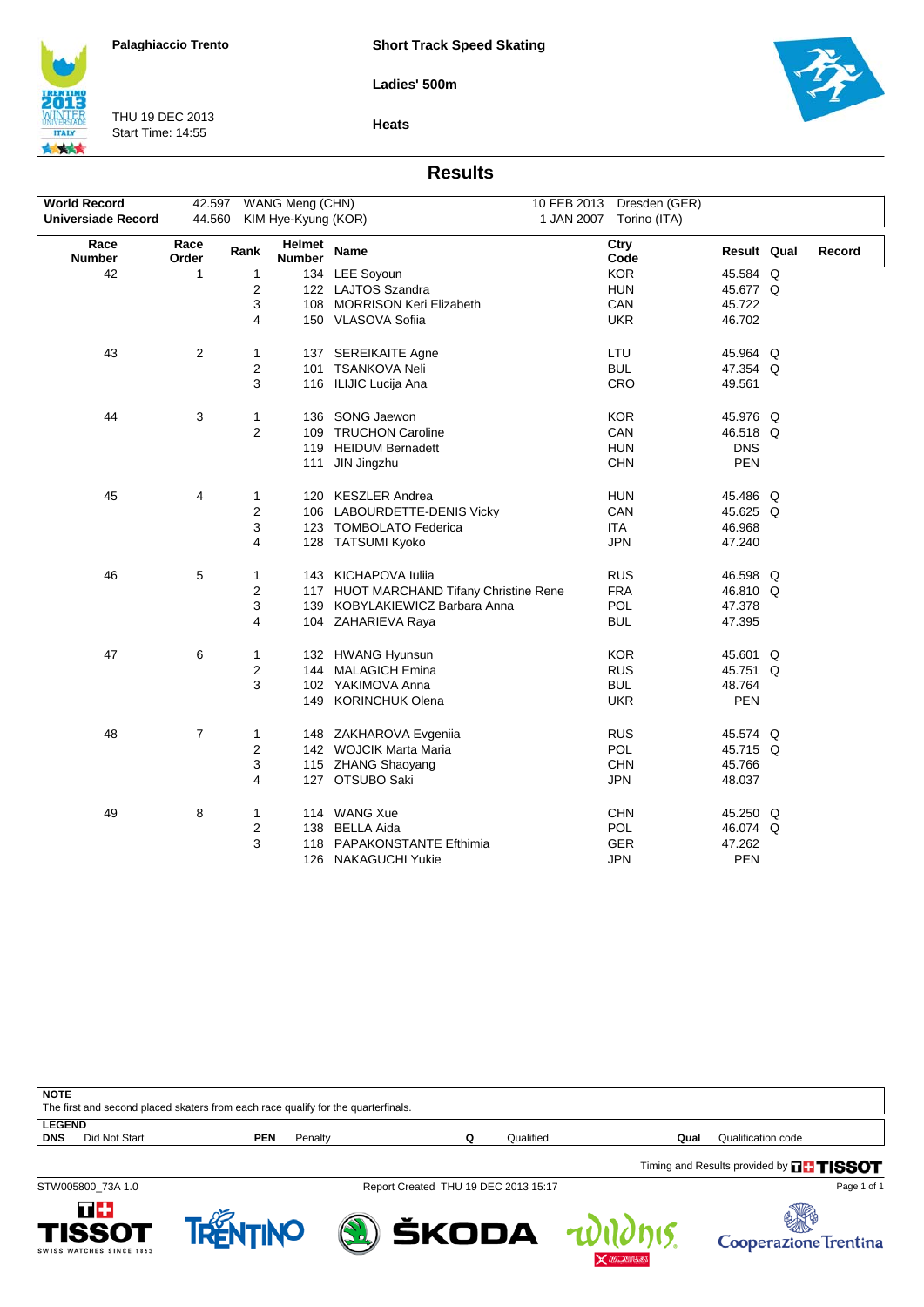



B

Ladies' 500m Quarterfinals

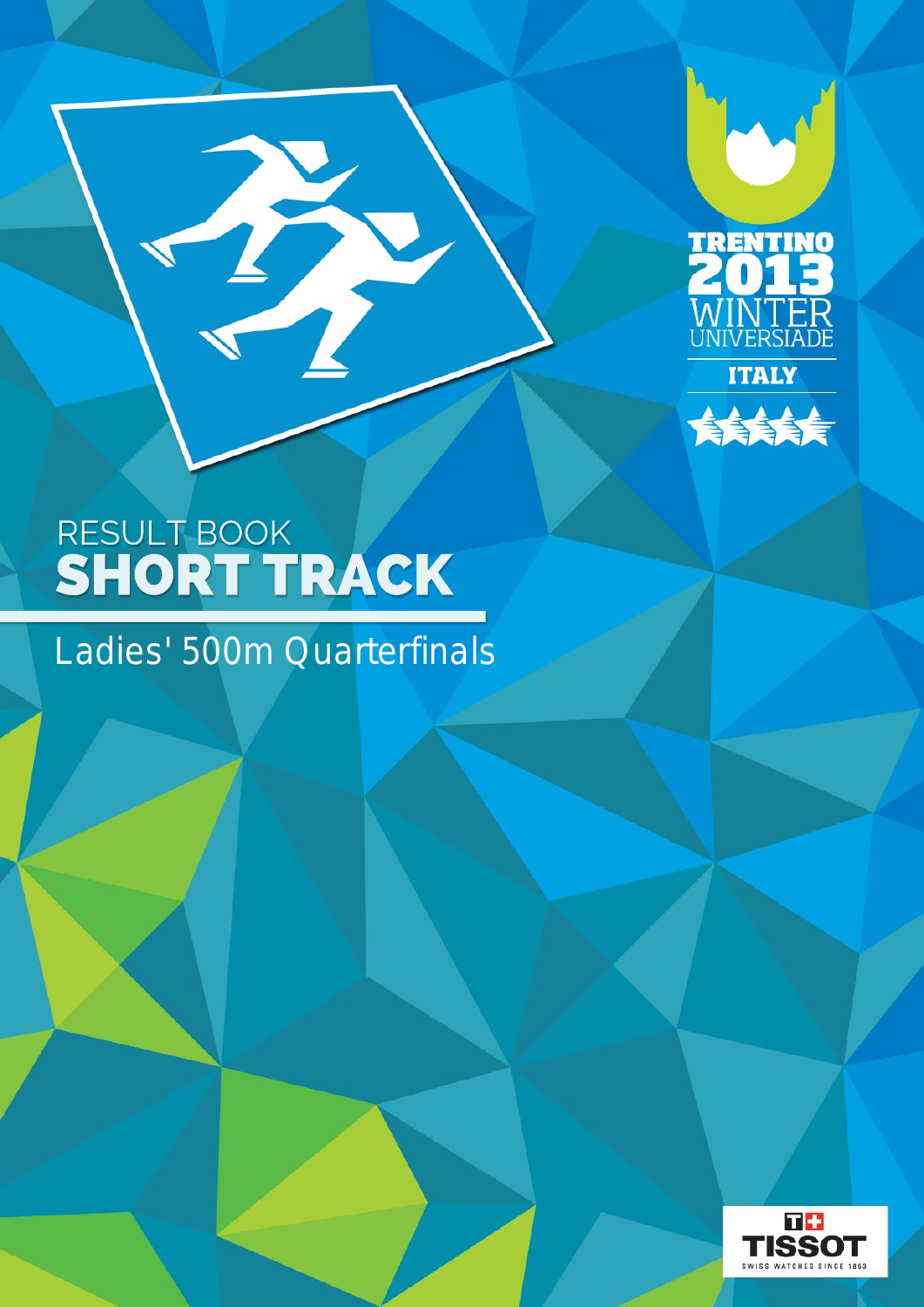**Ladies' 500m**



THU 19 DEC 2013

**Quarterfinals**



#### **Seeding Analysis**

| Heat | <b>Helmet</b><br><b>Number</b> | <b>Name</b>                                | Ctry<br>Code | Intermediate<br>Rank | <b>Previous</b><br>Round<br>Time |
|------|--------------------------------|--------------------------------------------|--------------|----------------------|----------------------------------|
| Α    | 114                            | <b>WANG Xue</b>                            | <b>CHN</b>   |                      | 45.250                           |
|      | 143                            | KICHAPOVA Iuliia                           | <b>RUS</b>   | 8                    | 46.598                           |
|      | 106                            | LABOURDETTE-DENIS Vicky                    | CAN          | 9                    | 45.625                           |
|      | 101                            | <b>TSANKOVA Neli</b>                       | <b>BUL</b>   | 16                   | 47.354                           |
| В    | 120                            | <b>KESZLER Andrea</b>                      | <b>HUN</b>   | 2                    | 45.486                           |
|      | 136                            | SONG Jaewon                                | <b>KOR</b>   | 7                    | 45.976                           |
|      | 142                            | <b>WOJCIK Marta Maria</b>                  | <b>POL</b>   | 11                   | 45.715                           |
|      | 117                            | <b>HUOT MARCHAND Tifany Christine Rene</b> | <b>FRA</b>   | 15                   | 46.810                           |
| С    | 148                            | ZAKHAROVA Evgeniia                         | <b>RUS</b>   | 3                    | 45.574                           |
|      | 132                            | <b>HWANG Hyunsun</b>                       | <b>KOR</b>   | 5                    | 45.601                           |
|      | 122                            | <b>LAJTOS Szandra</b>                      | <b>HUN</b>   | 10                   | 45.677                           |
|      | 109                            | <b>TRUCHON Caroline</b>                    | CAN          | 14                   | 46.518                           |
| D    | 134                            | LEE Soyoun                                 | <b>KOR</b>   | 4                    | 45.584                           |
|      | 137                            | <b>SEREIKAITE Agne</b>                     | LTU          | 6                    | 45.964                           |
|      | 144                            | <b>MALAGICH Emina</b>                      | <b>RUS</b>   | 12                   | 45.751                           |
|      | 138                            | <b>BELLA Aida</b>                          | <b>POL</b>   | 13                   | 46.074                           |





STW005300\_48C 1.0 Report Created THU 19 DEC 2013 15:18



Timing and Results provided by **THISSOT** 

15.

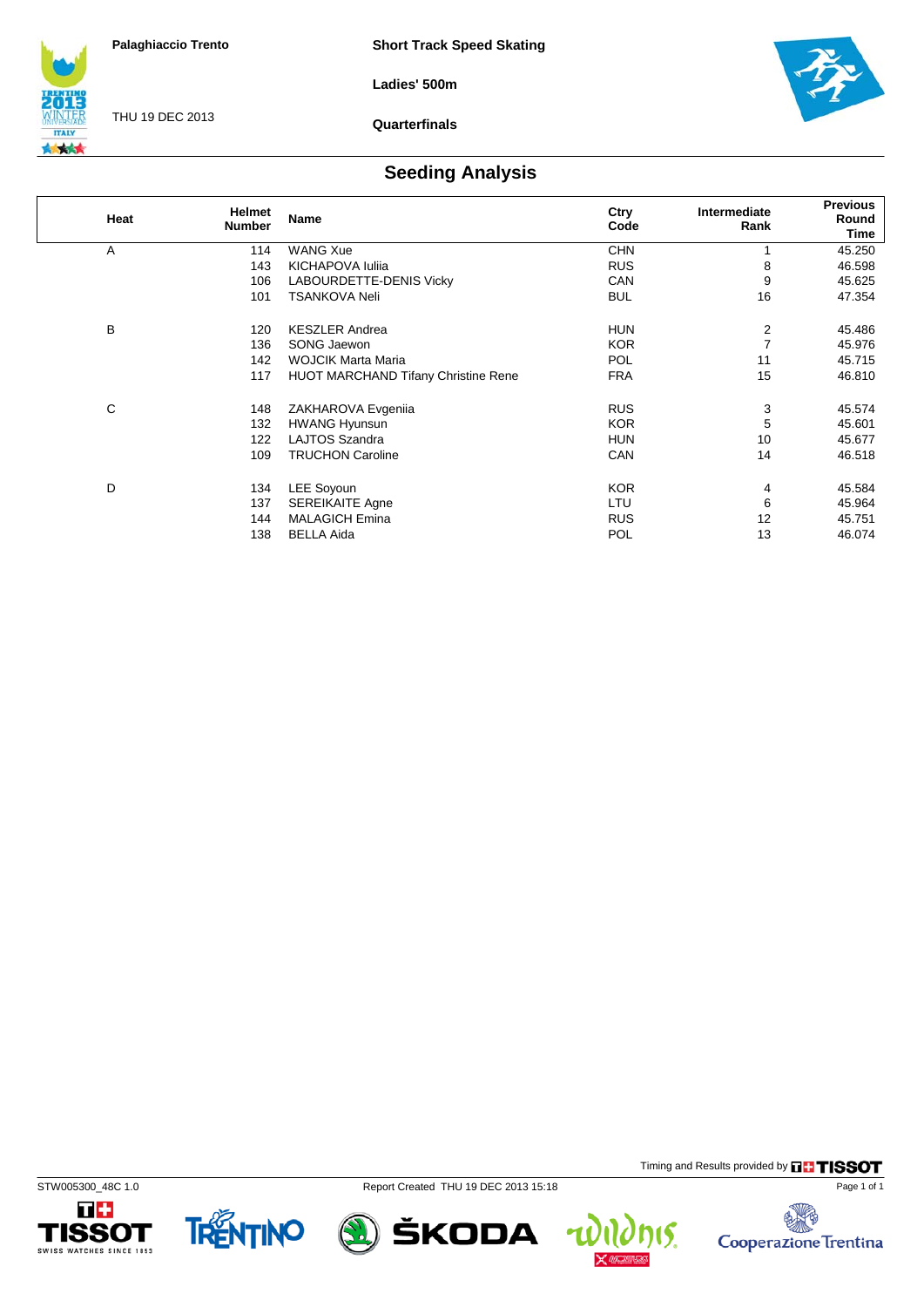**Short Track Speed Skating**

**Ladies' 500m**

**ITALY** 大大大大

THU 19 DEC 2013 Start Time: 16:17

**Quarterfinals**



#### **Start List**

| <b>World Record</b>   | 42.597        | WANG Meng (CHN)                 | 10 FEB 2013<br>Dresden (GER) |                                            |              |  |
|-----------------------|---------------|---------------------------------|------------------------------|--------------------------------------------|--------------|--|
| Universiade Record    | 44.560        | KIM Hye-Kyung (KOR)             |                              | 1 JAN 2007<br>Torino (ITA)                 |              |  |
| Race<br><b>Number</b> | Race<br>Order | <b>Start</b><br><b>Position</b> | Helmet<br><b>Number</b>      | Name                                       | Ctry<br>Code |  |
| 56                    |               |                                 | 120                          | <b>KESZLER Andrea</b>                      | <b>HUN</b>   |  |
|                       |               | 2                               | 142                          | <b>WOJCIK Marta Maria</b>                  | <b>POL</b>   |  |
|                       |               | 3                               | 136                          | SONG Jaewon                                | <b>KOR</b>   |  |
|                       |               | 4                               | 117                          | <b>HUOT MARCHAND Tifany Christine Rene</b> | <b>FRA</b>   |  |
| 57                    | 2             |                                 |                              | 148 ZAKHAROVA Evgenija                     | <b>RUS</b>   |  |
|                       |               | 2                               | 132                          | <b>HWANG Hyunsun</b>                       | <b>KOR</b>   |  |
|                       |               | 3                               | 122                          | <b>LAJTOS Szandra</b>                      | <b>HUN</b>   |  |
|                       |               | 4                               | 109                          | <b>TRUCHON Caroline</b>                    | CAN          |  |
| 58                    | 3             |                                 |                              | 114 WANG Xue                               | <b>CHN</b>   |  |
|                       |               | 2                               | 106                          | LABOURDETTE-DENIS Vicky                    | CAN          |  |
|                       |               | 3                               | 143                          | KICHAPOVA Iulija                           | <b>RUS</b>   |  |
|                       |               | 4                               | 101                          | <b>TSANKOVA Neli</b>                       | <b>BUL</b>   |  |
| 59                    | 4             |                                 |                              | 134 LEE Soyoun                             | <b>KOR</b>   |  |
|                       |               | 2                               | 144                          | <b>MALAGICH Emina</b>                      | <b>RUS</b>   |  |
|                       |               | 3                               | 137                          | <b>SEREIKAITE Agne</b>                     | LTU          |  |
|                       |               | 4                               | 138                          | <b>BELLA Aida</b>                          | POL          |  |
|                       |               |                                 |                              |                                            |              |  |

**NOTE**

The first and second placed skaters from each race qualify for the semifinals.

Timing and Results provided by **THISSOT** 

STW005300\_51A 1.0 Report Created THU 19 DEC 2013 15:19





ŠKODA



4

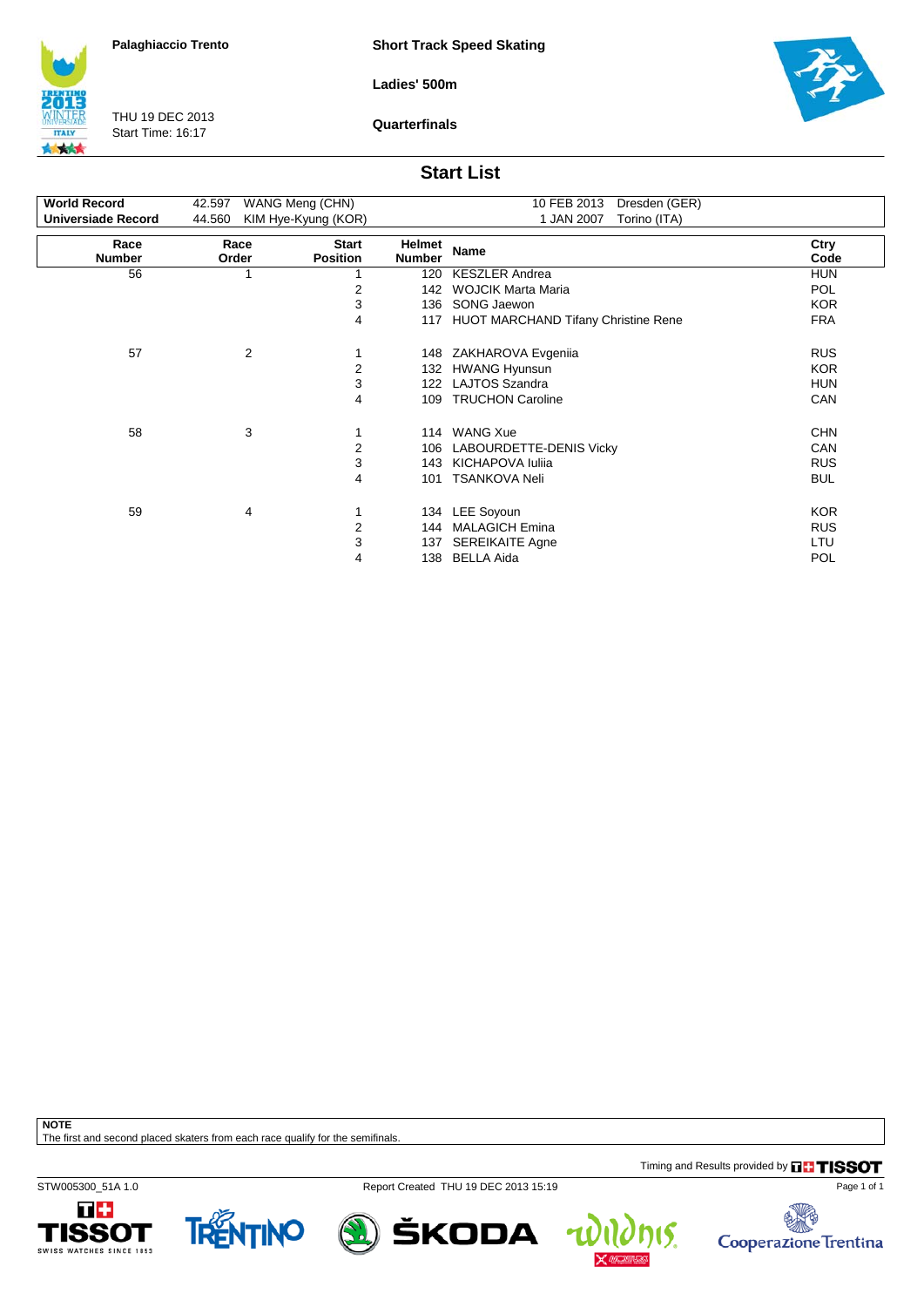**Short Track Speed Skating**

**Ladies' 500m**

**ITALY** 大大大大

THU 19 DEC 2013 Start Time: 16:17

**Quarterfinals**



#### **Results**

| <b>World Record</b>   | WANG Meng (CHN)<br>42.597 |      |                         |                                            | 10 FEB 2013<br>Dresden (GER) |             |   |        |
|-----------------------|---------------------------|------|-------------------------|--------------------------------------------|------------------------------|-------------|---|--------|
| Universiade Record    | 44.560                    |      | KIM Hye-Kyung (KOR)     | 1 JAN 2007                                 | Torino (ITA)                 |             |   |        |
| Race<br><b>Number</b> | Race<br>Order             | Rank | Helmet<br><b>Number</b> | Name                                       | Ctry<br>Code                 | Result Qual |   | Record |
| 56                    |                           |      | 120                     | <b>KESZLER Andrea</b>                      | <b>HUN</b>                   | 44.881      | Q |        |
|                       |                           | 2    | 136                     | SONG Jaewon                                | <b>KOR</b>                   | 44.936      | Q |        |
|                       |                           | 3    | 142                     | <b>WOJCIK Marta Maria</b>                  | <b>POL</b>                   | 45.258      |   |        |
|                       |                           | 4    | 117                     | <b>HUOT MARCHAND Tifany Christine Rene</b> | <b>FRA</b>                   | 46.488      |   |        |
|                       |                           |      |                         |                                            |                              |             |   |        |
| 57                    | $\overline{2}$            |      | 109                     | <b>TRUCHON Caroline</b>                    | CAN                          | 44.611 Q    |   |        |
|                       |                           | 2    | 148                     | ZAKHAROVA Evgenija                         | <b>RUS</b>                   | 44.675 Q    |   |        |
|                       |                           | 3    | 132                     | <b>HWANG Hyunsun</b>                       | KOR.                         | 46.864      |   |        |
|                       |                           | 4    | 122                     | LAJTOS Szandra                             | <b>HUN</b>                   | 48.786      |   |        |
|                       |                           |      |                         |                                            |                              |             |   |        |
| 58                    | 3                         |      | 114                     | <b>WANG Xue</b>                            | <b>CHN</b>                   | 44.953 Q    |   |        |
|                       |                           | 2    | 143                     | <b>KICHAPOVA Iulija</b>                    | <b>RUS</b>                   | 45.865      | Q |        |
|                       |                           | 3    | 106                     | LABOURDETTE-DENIS Vicky                    | CAN                          | 45.999      |   |        |
|                       |                           | 4    | 101                     | <b>TSANKOVA Neli</b>                       | <b>BUL</b>                   | 47.026      |   |        |
|                       |                           |      |                         |                                            |                              |             |   |        |
| 59                    | 4                         |      | 137                     | <b>SEREIKAITE Agne</b>                     | LTU                          | 44.815 Q    |   |        |
|                       |                           | 2    | 144                     | <b>MALAGICH Emina</b>                      | <b>RUS</b>                   | 44.898 Q    |   |        |
|                       |                           | 3    | 138                     | <b>BELLA Aida</b>                          | <b>POL</b>                   | 45.077      |   |        |
|                       |                           |      |                         |                                            |                              |             |   |        |
|                       |                           | 4    | 134                     | LEE Soyoun                                 | <b>KOR</b>                   | 45.198      |   |        |

| <b>NOTE</b>                                                                    |           |      |                    |  |  |  |  |  |
|--------------------------------------------------------------------------------|-----------|------|--------------------|--|--|--|--|--|
| The first and second placed skaters from each race qualify for the semifinals. |           |      |                    |  |  |  |  |  |
| <b>LEGEND</b>                                                                  |           |      |                    |  |  |  |  |  |
| Q                                                                              | Qualified | Qual | Qualification code |  |  |  |  |  |
|                                                                                |           |      |                    |  |  |  |  |  |

STW005300\_73A 1.0 Report Created THU 19 DEC 2013 16:27











Page 1 of 1

Timing and Results provided by **THISSOT**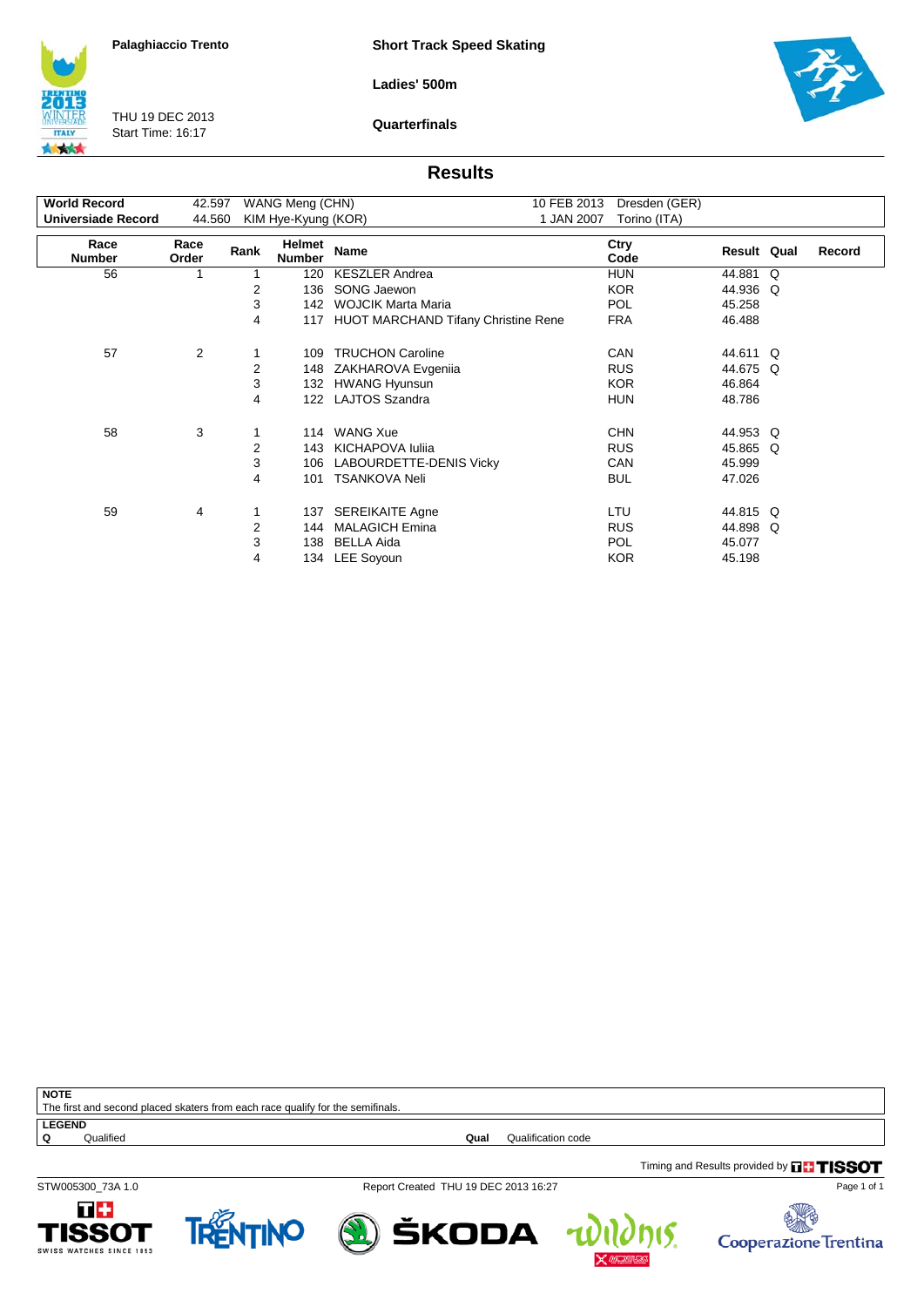



Ladies' 500m Semifinals

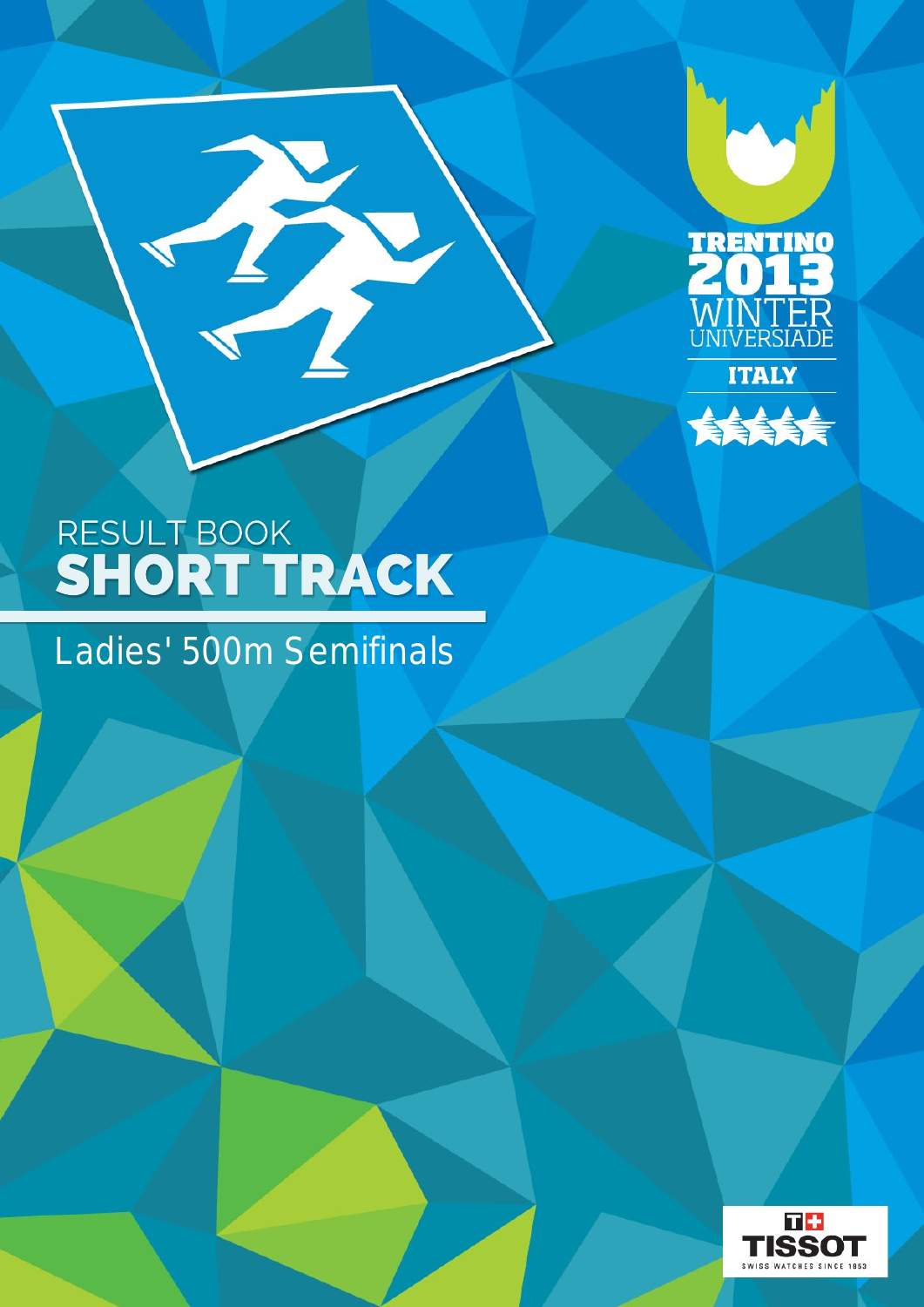**Short Track Speed Skating**

**Ladies' 500m**



THU 19 DEC 2013

**Semifinals**



### **Seeding Analysis**

| Heat | <b>Helmet</b><br><b>Number</b> | Name                    | Ctry<br>Code | Intermediate<br>Rank | <b>Previous</b><br>Round<br>Time |
|------|--------------------------------|-------------------------|--------------|----------------------|----------------------------------|
| A    | 137                            | <b>SEREIKAITE Agne</b>  | LTU          |                      | 44.815                           |
|      | 109                            | <b>TRUCHON Caroline</b> | CAN          | 4                    | 44.611                           |
|      | 148                            | ZAKHAROVA Evgenija      | <b>RUS</b>   | 5                    | 44.675                           |
|      | 144                            | <b>MALAGICH Emina</b>   | <b>RUS</b>   | 8                    | 44.898                           |
| в    | 120                            | <b>KESZLER Andrea</b>   | <b>HUN</b>   | 2                    | 44.881                           |
|      | 114                            | <b>WANG Xue</b>         | <b>CHN</b>   | 3                    | 44.953                           |
|      | 136                            | SONG Jaewon             | <b>KOR</b>   | 6                    | 44.936                           |
|      | 143                            | KICHAPOVA Iulija        | <b>RUS</b>   |                      | 45.865                           |





STW005200\_48C 1.0 Report Created THU 19 DEC 2013 16:28



Timing and Results provided by **THISSOT** Page 1 of 1

15.

 $\overline{\mathbf{r}}$ 

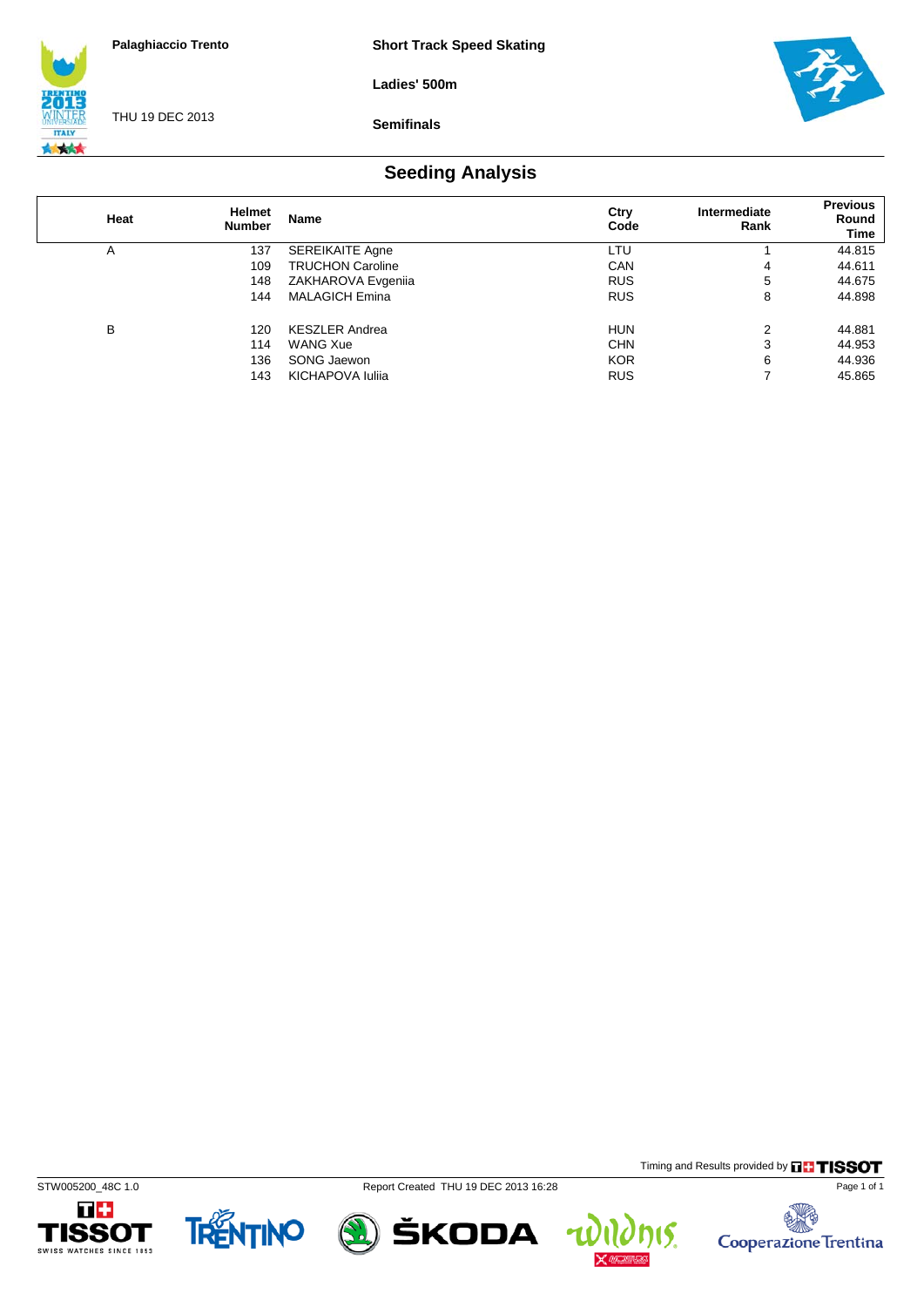**Short Track Speed Skating**

**Ladies' 500m**

**ITALY** 大大大大

THU 19 DEC 2013 Start Time: 17:01

**Semifinals**



#### **Start List**

| <b>World Record</b><br><b>Universiade Record</b> | WANG Meng (CHN)<br>42.597<br>44.560<br>KIM Hye-Kyung (KOR) |                                 |                  | 10 FEB 2013<br>Dresden (GER)<br>1 JAN 2007<br>Torino (ITA) |              |
|--------------------------------------------------|------------------------------------------------------------|---------------------------------|------------------|------------------------------------------------------------|--------------|
| Race<br><b>Number</b>                            | Race<br>Order                                              | <b>Start</b><br><b>Position</b> | Helmet<br>Number | <b>Name</b>                                                | Ctry<br>Code |
| 64                                               |                                                            |                                 | 109              | <b>TRUCHON Caroline</b>                                    | CAN          |
|                                                  |                                                            | 2                               | 148              | ZAKHAROVA Evgeniia                                         | <b>RUS</b>   |
|                                                  |                                                            | 3                               | 137              | <b>SEREIKAITE Agne</b>                                     | LTU          |
|                                                  |                                                            | 4                               | 144              | <b>MALAGICH Emina</b>                                      | <b>RUS</b>   |
| 65                                               | 2                                                          |                                 | 120              | <b>KESZLER Andrea</b>                                      | <b>HUN</b>   |
|                                                  |                                                            | 2                               | 136              | SONG Jaewon                                                | <b>KOR</b>   |
|                                                  |                                                            | 3                               | 114              | WANG Xue                                                   | <b>CHN</b>   |
|                                                  |                                                            | 4                               | 143              | KICHAPOVA Iulija                                           | <b>RUS</b>   |

**NOTE**

The first and second placed skaters from each race qualify for Final A, the third and fourth placed skaters from each race qualify for Final B.

Timing and Results provided by **THISSOT** 

STW005200\_51A 1.0 Report Created THU 19 DEC 2013 16:29





ŠKODA



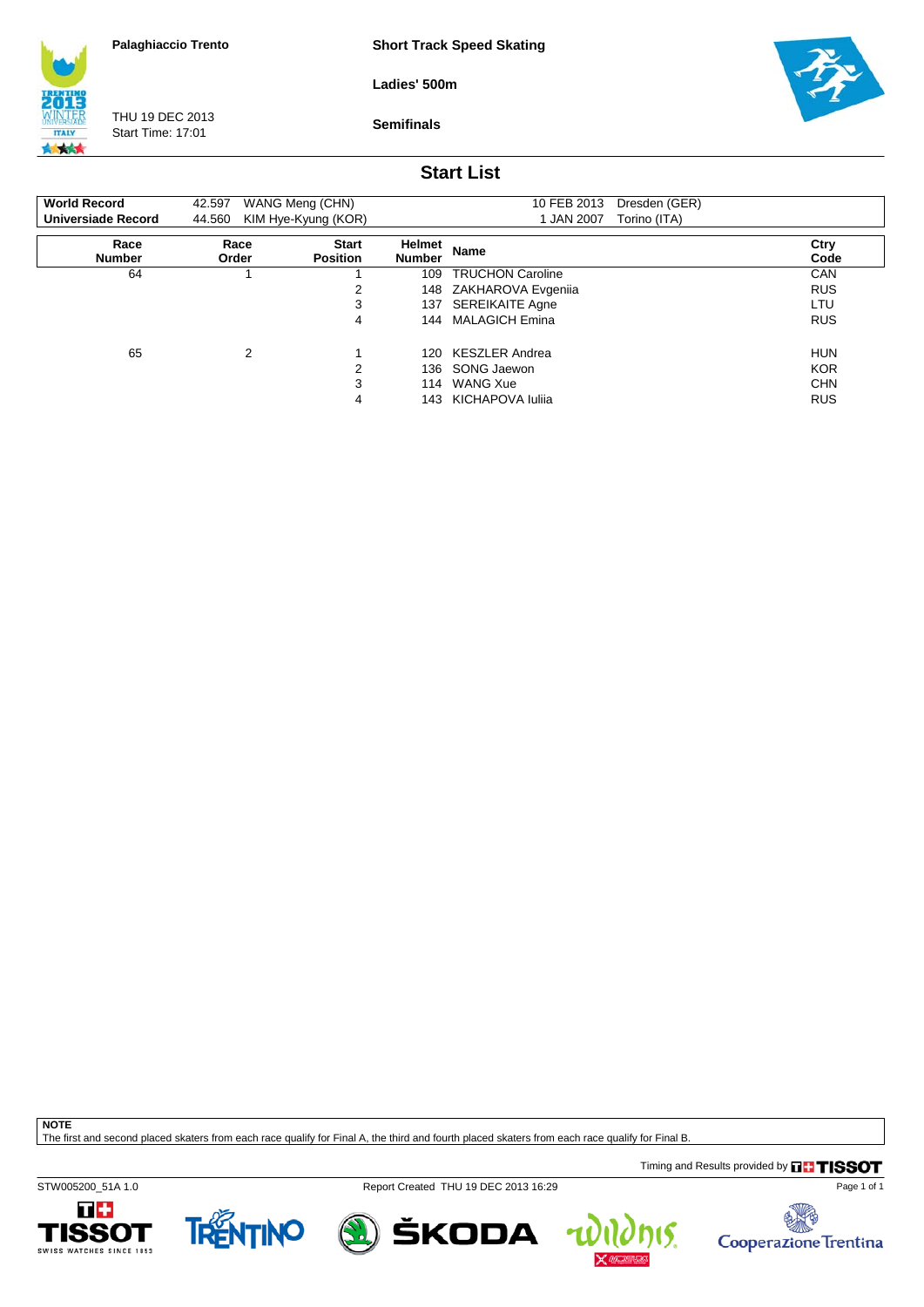**Short Track Speed Skating**

**Ladies' 500m**

**ITALY** 大大大大

THU 19 DEC 2013 Start Time: 17:01

**Semifinals**



#### **Results**

| <b>World Record</b>   | 42.597        |      | WANG Meng (CHN)         |                         | 10 FEB 2013 | Dresden (GER) |                    |    |        |
|-----------------------|---------------|------|-------------------------|-------------------------|-------------|---------------|--------------------|----|--------|
| Universiade Record    | 44.560        |      | KIM Hye-Kyung (KOR)     |                         | 1 JAN 2007  | Torino (ITA)  |                    |    |        |
| Race<br><b>Number</b> | Race<br>Order | Rank | Helmet<br><b>Number</b> | <b>Name</b>             |             | Ctry<br>Code  | <b>Result Qual</b> |    | Record |
| 64                    |               |      | 109                     | <b>TRUCHON Caroline</b> |             | <b>CAN</b>    | 45.092 QA          |    |        |
|                       |               | 2    | 144                     | <b>MALAGICH Emina</b>   |             | <b>RUS</b>    | 45.655             | QA |        |
|                       |               | 3    | 137                     | <b>SEREIKAITE Agne</b>  |             | <b>LTU</b>    | 1:07.263 ADV A     |    |        |
|                       |               |      | 148                     | ZAKHAROVA Evgenija      |             | <b>RUS</b>    | <b>PEN</b>         |    |        |
| 65                    | 2             |      | 114                     | <b>WANG Xue</b>         |             | <b>CHN</b>    | 44.571 QA          |    |        |
|                       |               | 2    | 136                     | SONG Jaewon             |             | <b>KOR</b>    | 44.643 QA          |    |        |
|                       |               | 3    | 120                     | <b>KESZLER Andrea</b>   |             | <b>HUN</b>    | 44.696 QB          |    |        |
|                       |               | 4    | 143                     | KICHAPOVA Iulija        |             | <b>RUS</b>    | 44.966             | QB |        |

| <b>NOTE</b><br>The first and second placed skaters from each race qualify for Final A, the third and fourth placed skaters from each race qualify for Final B. |             |                               |    |                                                   |  |  |  |  |  |  |
|----------------------------------------------------------------------------------------------------------------------------------------------------------------|-------------|-------------------------------|----|---------------------------------------------------|--|--|--|--|--|--|
| <b>LEGEND</b><br><b>ADV A</b> Advanced to final A<br>QB<br>Qualified for final B                                                                               | PEN<br>Qual | Penalty<br>Qualification code | QΑ | Qualified for final A                             |  |  |  |  |  |  |
|                                                                                                                                                                |             |                               |    | Timing and Results provided by <b>FILL TICCOT</b> |  |  |  |  |  |  |

STW005200\_73A 1.0 Report Created THU 19 DEC 2013 17:07

Timing and Results provided by









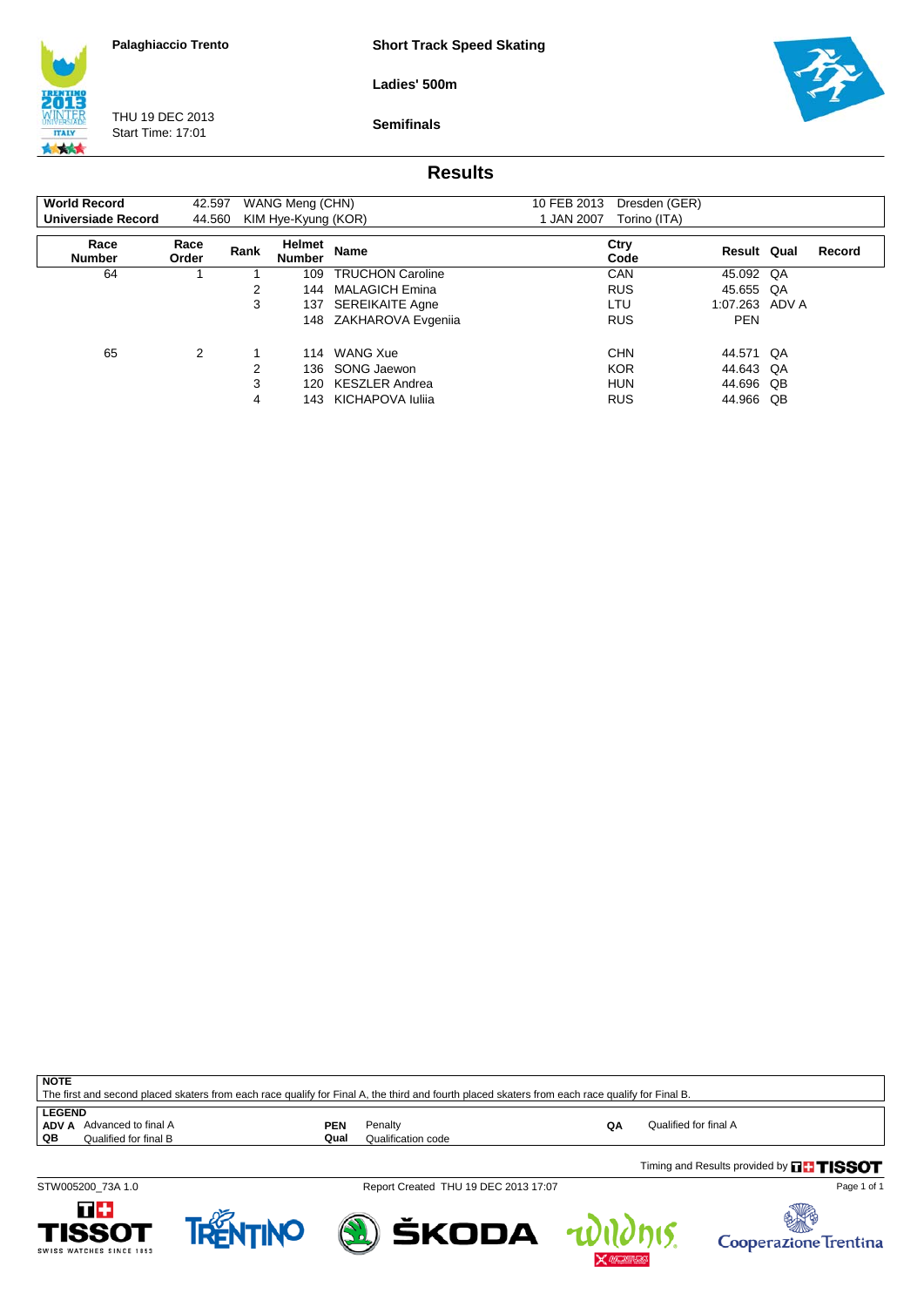



## Ladies' 500m Finals

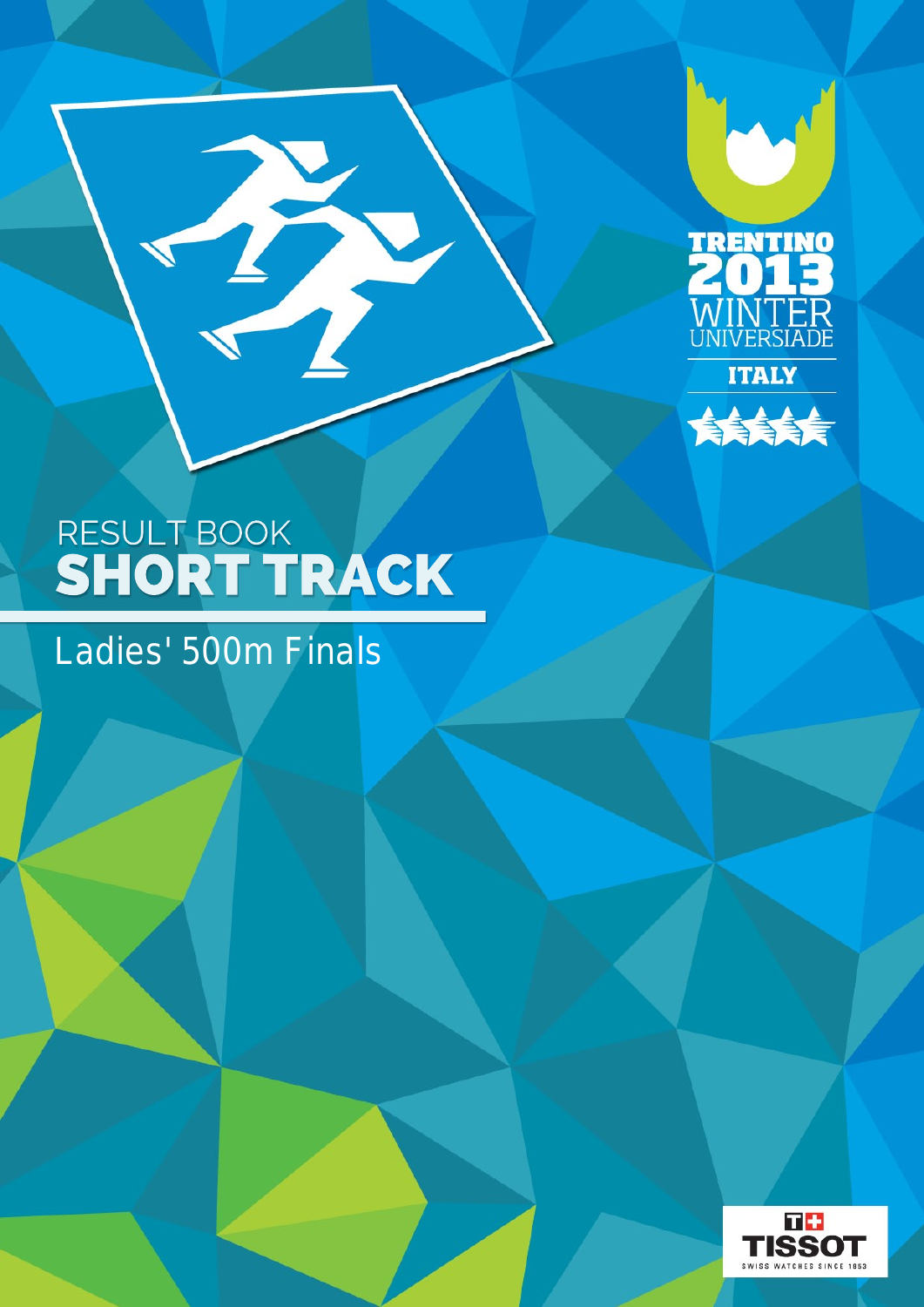**Short Track Speed Skating**

**Ladies' 500m**



THU 19 DEC 2013 Start Time: 17:37





#### **Start List**

| <b>World Record</b><br>Universiade Record | 42.597<br>44.560 | WANG Meng (CHN)<br>KIM Hye-Kyung (KOR) |                         | Dresden (GER)<br>10 FEB 2013<br>1 JAN 2007<br>Torino (ITA) |              |
|-------------------------------------------|------------------|----------------------------------------|-------------------------|------------------------------------------------------------|--------------|
| Race<br><b>Number</b>                     | Race<br>Order    | <b>Start</b><br><b>Position</b>        | Helmet<br><b>Number</b> | <b>Name</b>                                                | Ctry<br>Code |
| 68                                        | B                |                                        | 120                     | <b>KESZLER Andrea</b>                                      | <b>HUN</b>   |
|                                           |                  | 2                                      | 143                     | KICHAPOVA Iulija                                           | <b>RUS</b>   |
| 69                                        | A                |                                        | 114                     | WANG Xue                                                   | <b>CHN</b>   |
|                                           |                  | 2                                      | 136                     | SONG Jaewon                                                | <b>KOR</b>   |
|                                           |                  | 3                                      | 109                     | <b>TRUCHON Caroline</b>                                    | <b>CAN</b>   |
|                                           |                  | 4                                      | 144                     | <b>MALAGICH Emina</b>                                      | <b>RUS</b>   |
|                                           |                  | 5                                      | 137                     | <b>SEREIKAITE Agne</b>                                     | LTU          |











15.

电大学 Cooperazione Trentina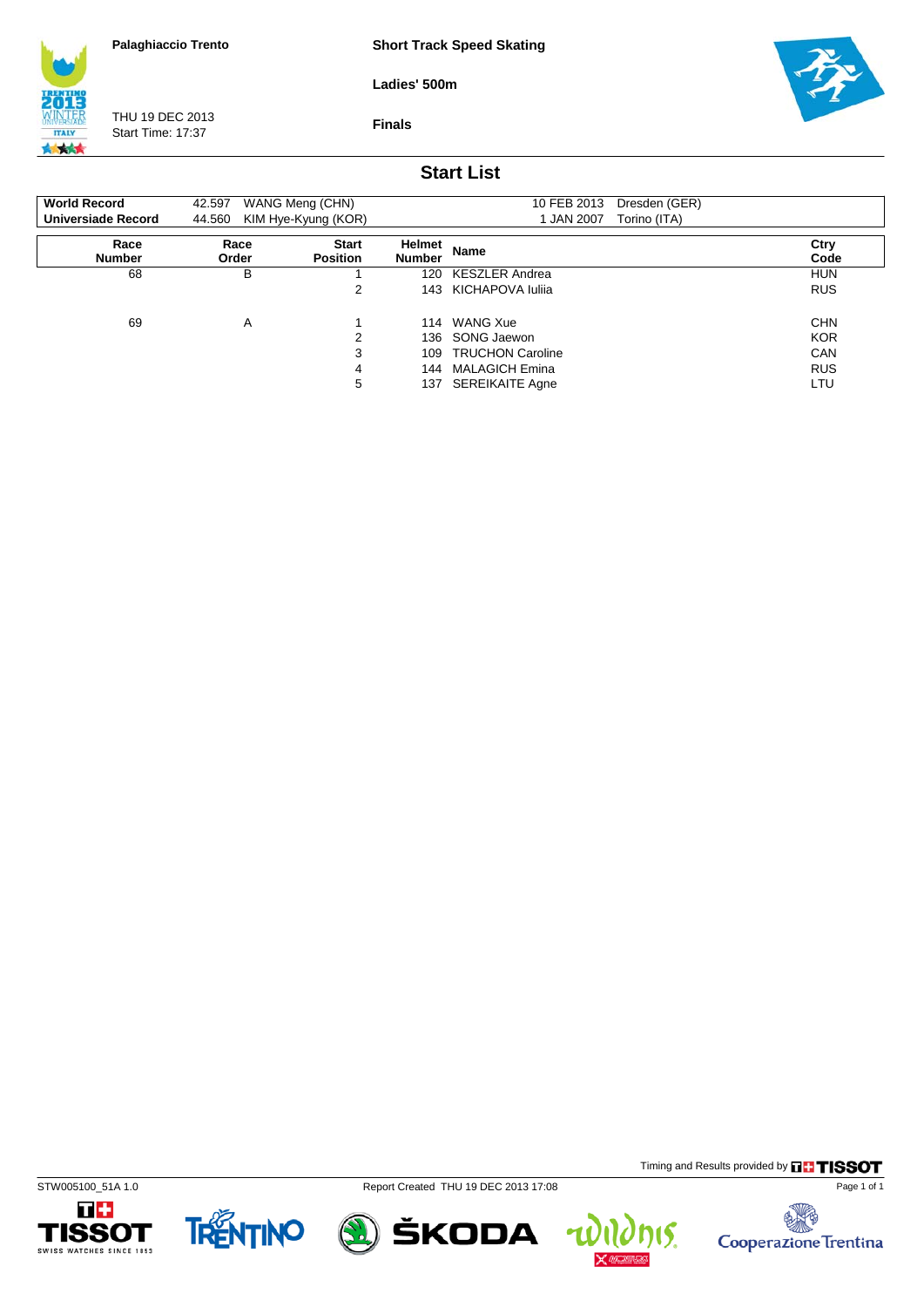**Short Track Speed Skating**

**Ladies' 500m**

**Finals**



THU 19 DEC 2013 Start Time: 17:37



#### **Results**

| <b>World Record</b>   | 42.597        |      | WANG Meng (CHN)         |                         | 10 FEB 2013 | Dresden (GER) |                      |  |
|-----------------------|---------------|------|-------------------------|-------------------------|-------------|---------------|----------------------|--|
| Universiade Record    | 44.560        |      | KIM Hye-Kyung (KOR)     |                         | I JAN 2007  | Torino (ITA)  |                      |  |
| Race<br><b>Number</b> | Race<br>Order | Rank | Helmet<br><b>Number</b> | <b>Name</b>             |             | Ctry<br>Code  | <b>Result Record</b> |  |
| 68                    | В             |      | 120                     | KESZLER Andrea          |             | <b>HUN</b>    | 44.806               |  |
|                       |               | 2    | 143.                    | KICHAPOVA Iulija        |             | <b>RUS</b>    | 44.897               |  |
| 69                    | A             |      | 114                     | WANG Xue                |             | <b>CHN</b>    | 44.713               |  |
|                       |               | 2    | 109                     | <b>TRUCHON Caroline</b> |             | CAN           | 44.834               |  |
|                       |               | 3    | 137                     | <b>SEREIKAITE Agne</b>  |             | LTU           | 45.044               |  |
|                       |               | 4    | 136                     | SONG Jaewon             |             | <b>KOR</b>    | 45.157               |  |
|                       |               |      | 144                     | <b>MALAGICH Emina</b>   |             | <b>RUS</b>    | <b>PEN</b>           |  |

**LEGEND PEN** Penalty

Timing and Results provided by **THISSOT** 

STW005100\_73A 1.0 Report Created THU 19 DEC 2013 17:44

ŠKODA







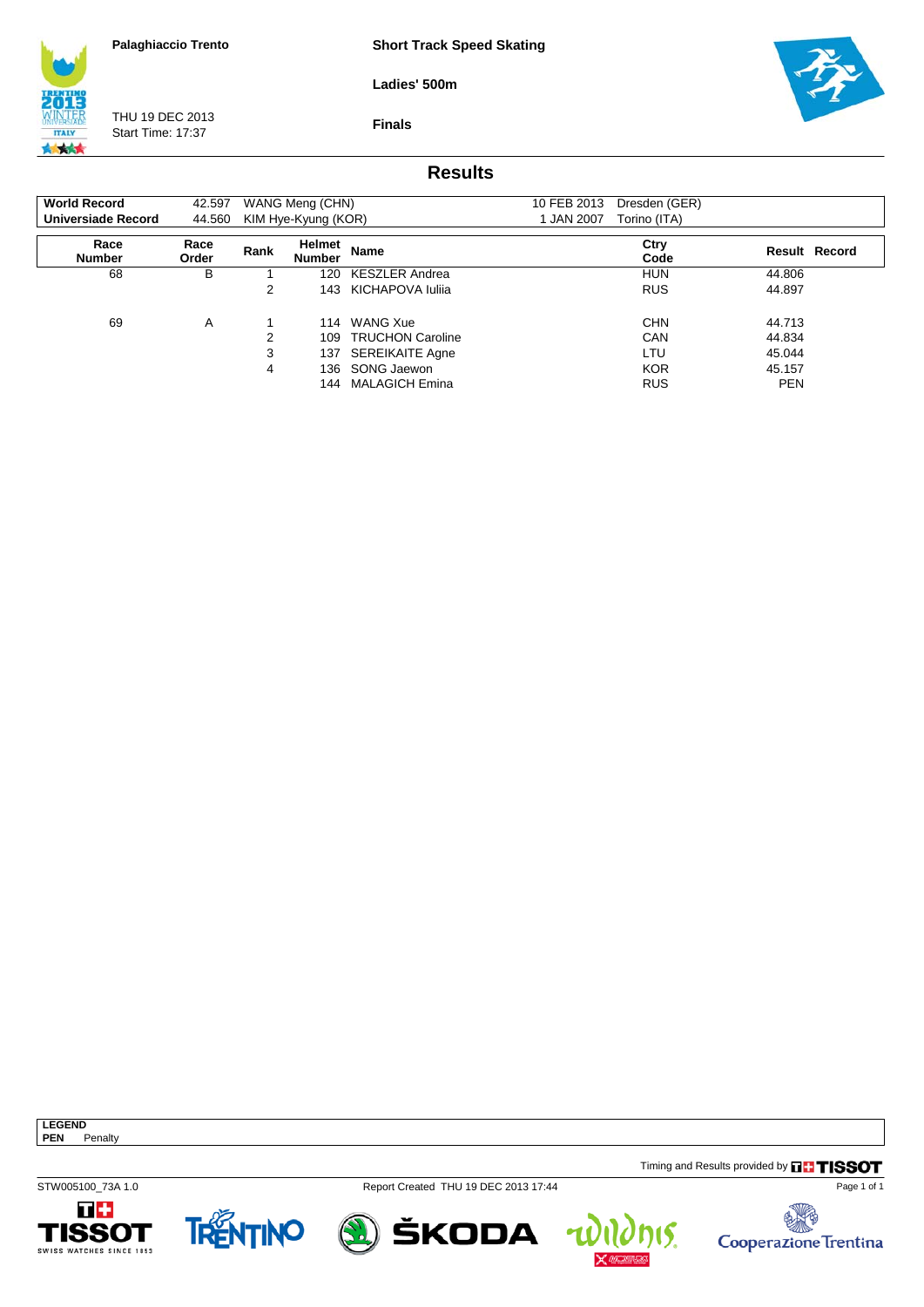



Ladies' 1000m

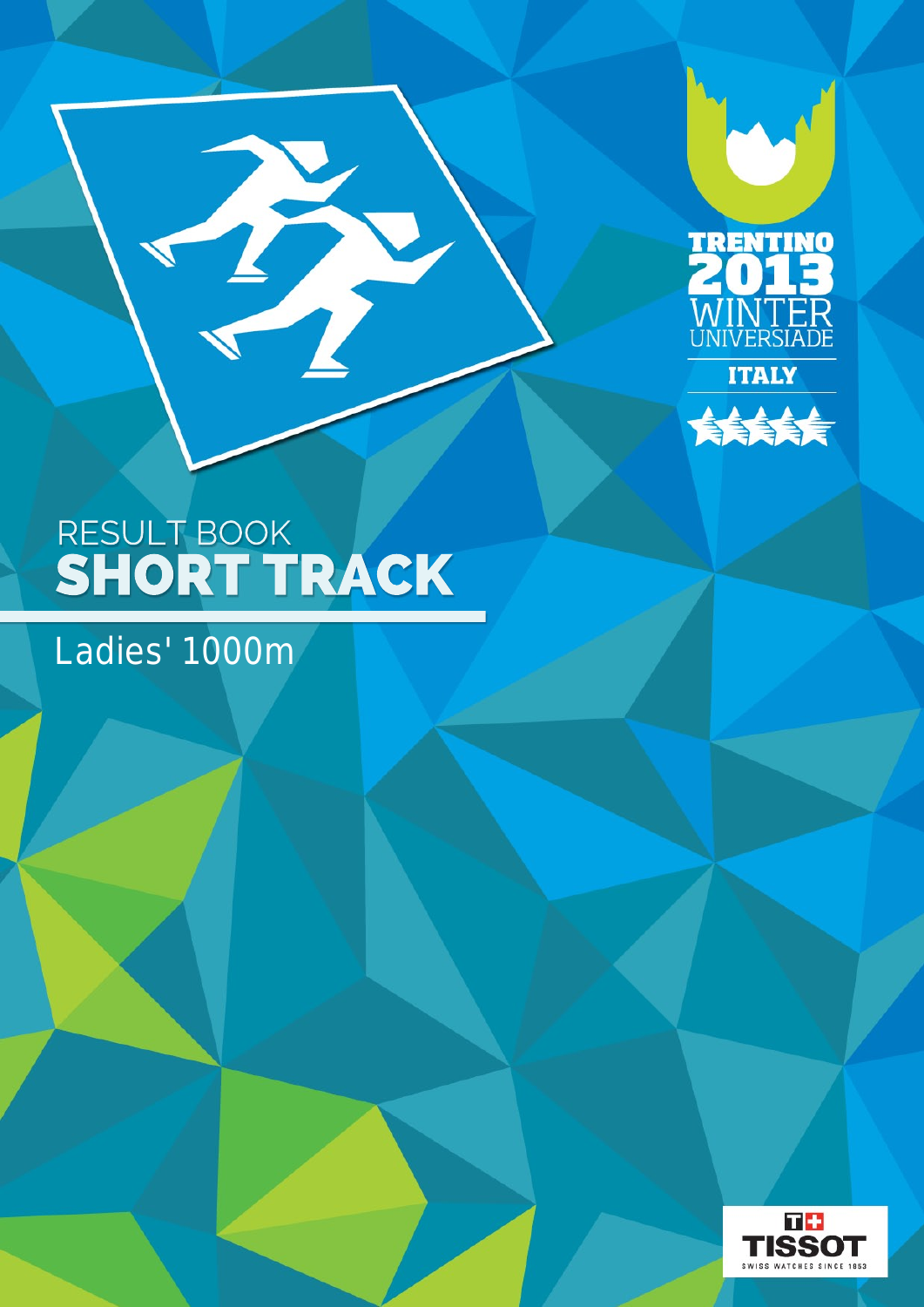





#### **Event Classification**

| <b>World Record</b>       |                | 1:26.661                       | SHIM Suk Hee (KOR)                         | 21 OCT 2012  | Calgary (CAN)           |             |                     |
|---------------------------|----------------|--------------------------------|--------------------------------------------|--------------|-------------------------|-------------|---------------------|
| <b>Universiade Record</b> |                | 1:30.862                       | TAO Jiaying (CHN)                          | 20 DEC 2013  | Trento (ITA)            |             |                     |
|                           |                |                                |                                            |              |                         |             |                     |
| Group                     | Rank           | <b>Helmet</b><br><b>Number</b> | <b>Name</b>                                | Ctry<br>Code | <b>POS</b>              | <b>POSR</b> | <b>Best</b><br>Time |
| Finals                    | 1              |                                | 110 GUO Yihan                              | <b>CHN</b>   | 1                       | $1 - 1 - 1$ | 1:33.113            |
|                           | 2              | 133                            | <b>LEE Eunbyul</b>                         | <b>KOR</b>   | $\overline{\mathbf{c}}$ | $2 - 2 - 2$ | 1:32.954            |
|                           | 3              | 113                            | <b>TAO Jiaving</b>                         | <b>CHN</b>   | 3                       | $2 - 1 - 2$ | 1:30.862            |
|                           | 4              | 112                            | LI Hongshuang                              | <b>CHN</b>   | 4                       | $1 - 1 - 1$ | 1:31.094            |
|                           | 5              | 132                            | <b>HWANG Hyunsun</b>                       | <b>KOR</b>   | 1                       | $3 - 2 - 1$ | 1:31.090            |
|                           | 6              | 109                            | <b>TRUCHON Caroline</b>                    | CAN          | $\overline{c}$          | $3 - 1 - 1$ | 1:32.957            |
|                           | $\overline{7}$ | 137                            | <b>SEREIKAITE Agne</b>                     | LTU          | 3                       | $4 - 2 - 1$ | 1:32.897            |
|                           | 8              | 121                            | KONYA Zsofia Lilla                         | <b>HUN</b>   | 4                       | $4 - 2 - 2$ | 1:32.352            |
| Quarterfinals             | 9              | 105                            | <b>HARRIS-GAUTHIER Namasthee Camille</b>   | CAN          | 3                       | $0 - 3 - 1$ | 1:31.523            |
|                           | 10             | 122                            | LAJTOS Szandra                             | <b>HUN</b>   | 3                       | $0 - 3 - 2$ | 1:32.926            |
|                           | 11             | 128                            | <b>TATSUMI Kyoko</b>                       | <b>JPN</b>   | 3                       | $0 - 3 - 2$ | 1:33.621            |
|                           | 12             |                                | 142 WOJCIK Marta Maria                     | POL          | 3                       | $0 - 3 - 3$ | 2:05.164            |
|                           | 13             | 148                            | ZAKHAROVA Evgenija                         | <b>RUS</b>   | 4                       | $0 - 4 - 1$ | 1:32.807            |
|                           | 14             | 117                            | <b>HUOT MARCHAND Tifany Christine Rene</b> | <b>FRA</b>   | 4                       | $0 - 4 - 2$ | 1:33.143            |
|                           | 15             | 136                            | SONG Jaewon                                | <b>KOR</b>   | <b>PEN</b>              | $0 - 0 - 1$ | 1:34.866            |
|                           | 16             | 124                            | <b>KIKUCHI Yuki</b>                        | <b>JPN</b>   | <b>PEN</b>              | $0 - 0 - 2$ | 1:36.864            |
|                           | 17             | 102                            | YAKIMOVA Anna                              | <b>BUL</b>   | <b>PEN</b>              | $0 - 0 - 2$ | 1:50.111            |
| Heats                     | 18             | 149                            | <b>KORINCHUK Olena</b>                     | <b>UKR</b>   | 3                       | $0 - 0 - 3$ | 1:34.440            |
|                           | 19             | 107                            | <b>MACDONALD Jamie Louise</b>              | CAN          | 3                       | $0 - 0 - 3$ | 1:35.101            |
|                           | 20             | 150                            | <b>VLASOVA Sofiia</b>                      | <b>UKR</b>   | 3                       | $0 - 0 - 3$ | 1:36.212            |
|                           | 21             | 118                            | PAPAKONSTANTE Efthimia                     | <b>GER</b>   | 3                       | $0 - 0 - 3$ | 1:37.346            |
|                           | 22             | 140                            | PNIEWSKA Kaja Karolina                     | POL          | 3                       | $0 - 0 - 3$ | 1:44.331            |
|                           | 23             | 101                            | <b>TSANKOVA Neli</b>                       | <b>BUL</b>   | 3                       | $0 - 0 - 3$ | 1:49.347            |
|                           | 24             | 141                            | <b>TAWREL Agnieszka</b>                    | POL          | 3                       | $0 - 0 - 3$ | 1:56.369            |
|                           | 25             | 125                            | <b>KITABUKI Fumi</b>                       | <b>JPN</b>   | 4                       | $0 - 0 - 4$ | 1:35.939            |
|                           | 26             | 116                            | ILIJIC Lucija Ana                          | CRO          | 4                       | $0 - 0 - 4$ | 1:45.998            |
|                           | 27             | 147                            | STEPANOVA Liya                             | <b>RUS</b>   | 4                       | $0 - 0 - 4$ | 1:58.996            |
|                           |                | 119                            | <b>HEIDUM Bernadett</b>                    | <b>HUN</b>   | <b>DNS</b>              |             |                     |
|                           |                | 104                            | ZAHARIEVA Raya                             | <b>BUL</b>   | <b>PEN</b>              |             |                     |
|                           |                | 123                            | <b>TOMBOLATO Federica</b>                  | <b>ITA</b>   | <b>PEN</b>              |             |                     |
|                           |                | 144                            | <b>MALAGICH Emina</b>                      | <b>RUS</b>   | <b>PEN</b>              |             |                     |

| <b>LEGEND</b>     |                                  |     |                                      |            |                                               |
|-------------------|----------------------------------|-----|--------------------------------------|------------|-----------------------------------------------|
| <b>DNS</b>        | Did Not Start                    | PEN | Penalty                              | <b>POS</b> | Rank in last skated race                      |
| <b>POSR</b>       | Rank in all qualification rounds |     |                                      |            |                                               |
|                   |                                  |     |                                      |            | Timing and Results provided by <b>THISSOT</b> |
| STW010000 74A 4.0 |                                  |     | Report Created FRI 20 DEC 2013 17:30 |            | Page 1 of 1                                   |

T+

TISSOT

SWISS WATCHES SINCE 1853

TRENTINO

 $\textcircled{S}$ 



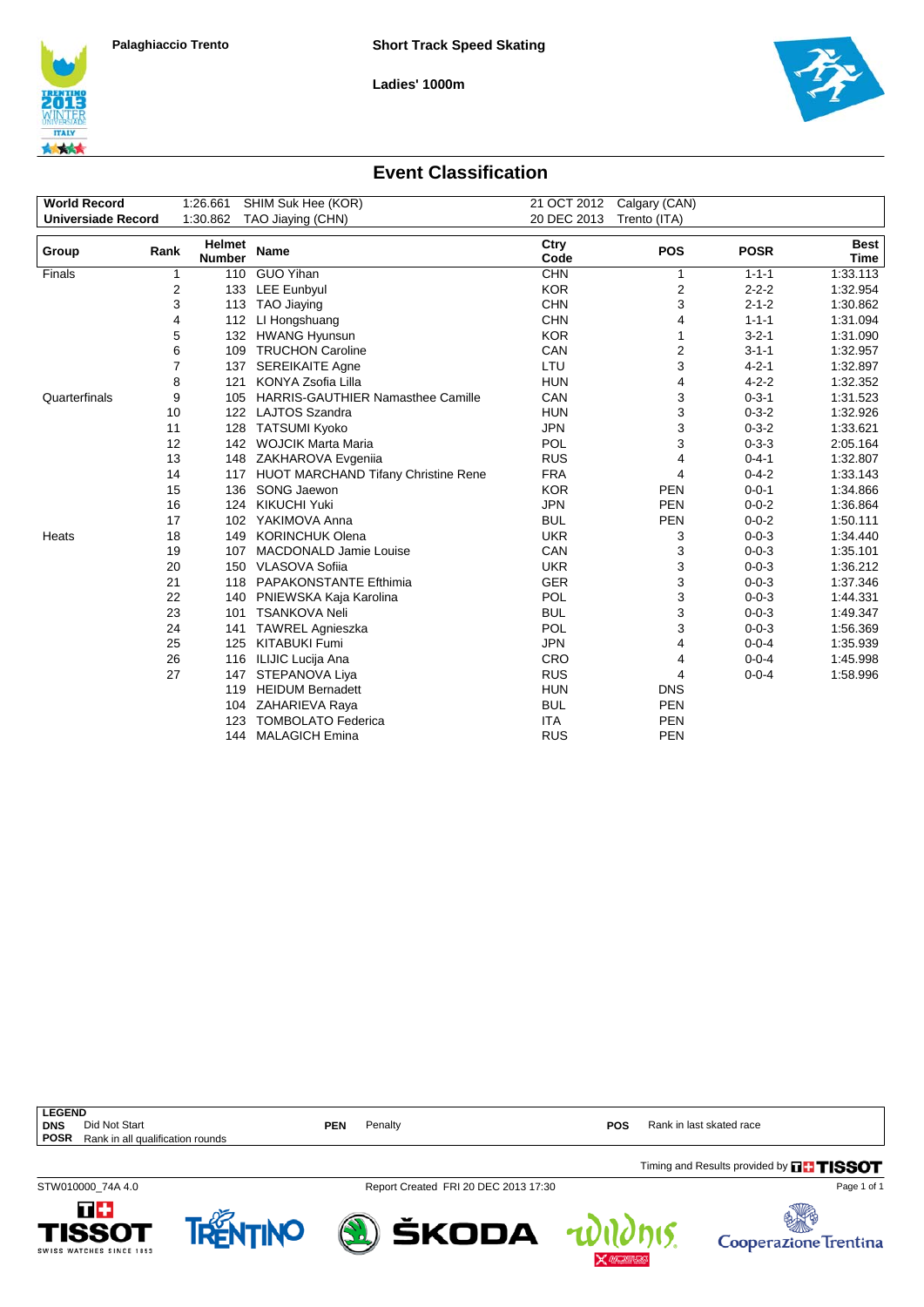**Ladies' 1000m**



FRI 20 DEC 2013



| <b>Medallists</b> |                    |                                  |  |  |  |  |  |
|-------------------|--------------------|----------------------------------|--|--|--|--|--|
| Medal             | <b>Name</b>        | Ctry                             |  |  |  |  |  |
| <b>GOLD</b>       | GUO Yihan          | CHN - People's Republic of China |  |  |  |  |  |
| <b>SILVER</b>     | <b>LEE Eunbyul</b> | KOR - Republic of Korea          |  |  |  |  |  |
| <b>BRONZE</b>     | TAO Jiaying        | CHN - People's Republic of China |  |  |  |  |  |





STW010000\_92A 1.0 Report Created FRI 20 DEC 2013 17:31







Page 1 of 1

Timing and Results provided by **THISSOT**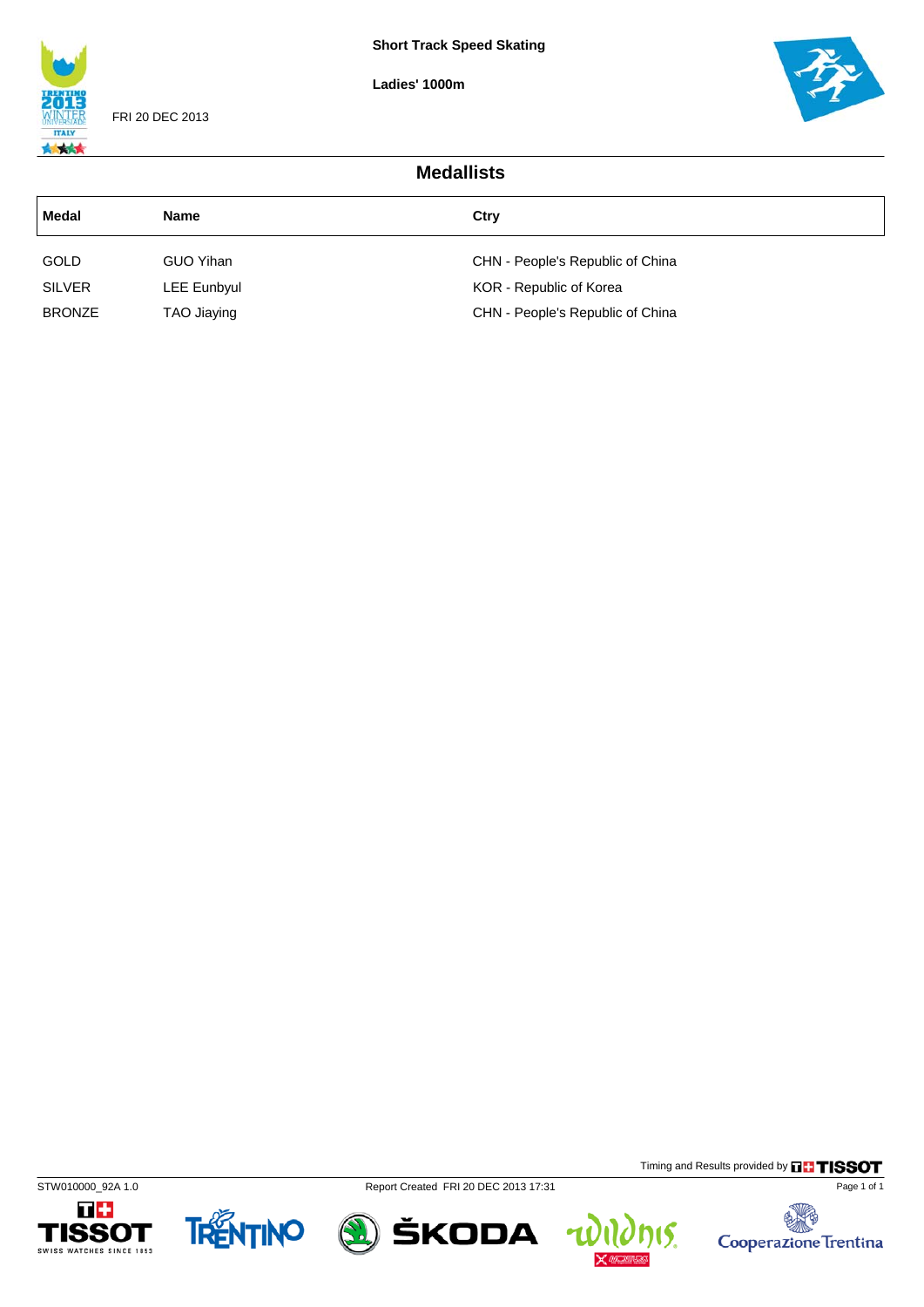



### Ladies' 1000m Heats

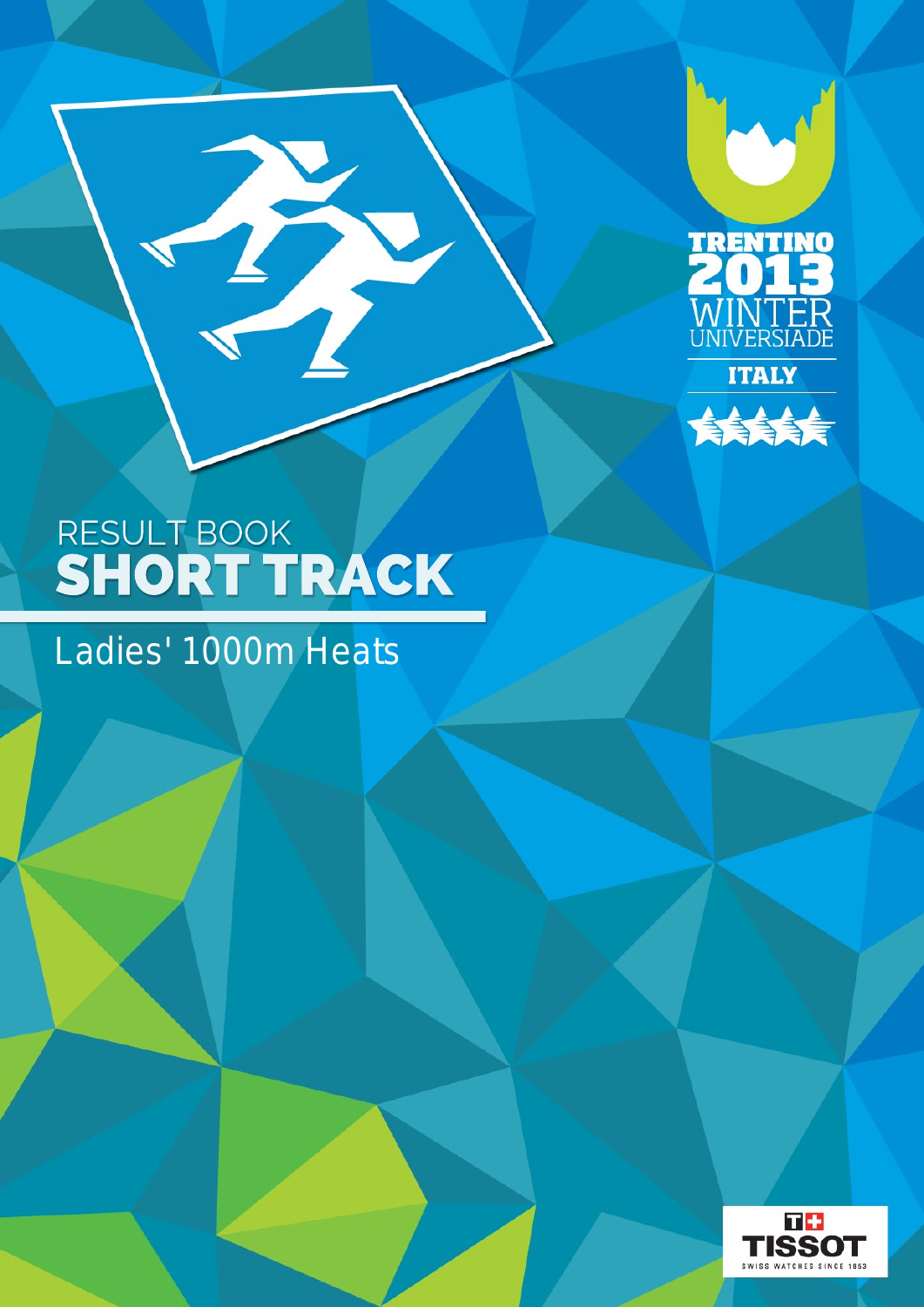**Short Track Speed Skating**

**Ladies' 1000m**



FRI 20 DEC 2013 Start Time: 15:01





#### **Start List**

| <b>World Record</b>       | 1:26.661       | SHIM Suk Hee (KOR)      |               | 21 OCT 2012 Calgary (CAN)               |            |
|---------------------------|----------------|-------------------------|---------------|-----------------------------------------|------------|
| <b>Universiade Record</b> | 1:31.660       | LIU Qiuhong (CHN)       |               | 1 JAN 2001<br>Harbin (CHN)              |            |
|                           |                |                         |               |                                         |            |
| Race                      | Race           | <b>Start</b>            | Helmet        | <b>Name</b>                             | Ctry       |
| <b>Number</b>             | Order          | <b>Position</b>         | <b>Number</b> |                                         | Code       |
| 87                        | 1              | 1                       |               | 119 HEIDUM Bernadett                    | <b>HUN</b> |
|                           |                | $\overline{\mathbf{c}}$ |               | 113 TAO Jiaying                         | <b>CHN</b> |
|                           |                | 3                       |               | 118 PAPAKONSTANTE Efthimia              | <b>GER</b> |
|                           |                | 4                       |               | 132 HWANG Hyunsun                       | <b>KOR</b> |
| 88                        | 2              | 1                       |               | 116 ILIJIC Lucija Ana                   | <b>CRO</b> |
|                           |                | $\overline{\mathbf{c}}$ |               | 105 HARRIS-GAUTHIER Namasthee Camille   | CAN        |
|                           |                | 3                       |               | 140 PNIEWSKA Kaja Karolina              | <b>POL</b> |
|                           |                | 4                       |               | 121 KONYA Zsofia Lilla                  | <b>HUN</b> |
| 89                        | 3              | 1                       |               | 104 ZAHARIEVA Raya                      | <b>BUL</b> |
|                           |                | $\overline{2}$          |               | 109 TRUCHON Caroline                    | CAN        |
|                           |                | 3                       |               | 124 KIKUCHI Yuki                        | <b>JPN</b> |
|                           |                | 4                       |               | 141 TAWREL Agnieszka                    | <b>POL</b> |
| 90                        | 4              | 1                       |               | 137 SEREIKAITE Agne                     | LTU        |
|                           |                | $\overline{2}$          |               | 122 LAJTOS Szandra                      | <b>HUN</b> |
|                           |                | 3                       |               | 101 TSANKOVA Neli                       | <b>BUL</b> |
| 91                        | 5              | 1                       |               | 150 VLASOVA Sofiia                      | <b>UKR</b> |
|                           |                | 2                       |               | 112 LI Hongshuang                       | <b>CHN</b> |
|                           |                | 3                       |               | 128 TATSUMI Kyoko                       | <b>JPN</b> |
|                           |                | 4                       |               | 147 STEPANOVA Liya                      | <b>RUS</b> |
| 92                        | 6              | 1                       |               | 117 HUOT MARCHAND Tifany Christine Rene | <b>FRA</b> |
|                           |                | 2                       |               | 107 MACDONALD Jamie Louise              | CAN        |
|                           |                | 3                       |               | 144 MALAGICH Emina                      | <b>RUS</b> |
|                           |                | 4                       |               | 136 SONG Jaewon                         | <b>KOR</b> |
| 93                        | $\overline{7}$ | 1                       |               | 149 KORINCHUK Olena                     | <b>UKR</b> |
|                           |                | $\overline{\mathbf{c}}$ |               | 125 KITABUKI Fumi                       | <b>JPN</b> |
|                           |                | 3                       |               | 133 LEE Eunbyul                         | <b>KOR</b> |
|                           |                | 4                       |               | 148 ZAKHAROVA Evgeniia                  | <b>RUS</b> |
| 94                        | 8              | 1                       |               | 110 GUO Yihan                           | <b>CHN</b> |
|                           |                | 2                       |               | 123 TOMBOLATO Federica                  | <b>ITA</b> |
|                           |                | 3                       |               | 102 YAKIMOVA Anna                       | <b>BUL</b> |
|                           |                | 4                       |               | 142 WOJCIK Marta Maria                  | POL        |

#### **NOTE**

The first and second placed skaters from each race qualify for the quarterfinals.

Timing and Results provided by **THISSOT** 

STW010800\_51A 1.0 Report Created TUE 17 DEC 2013 16:00







ŠKODA



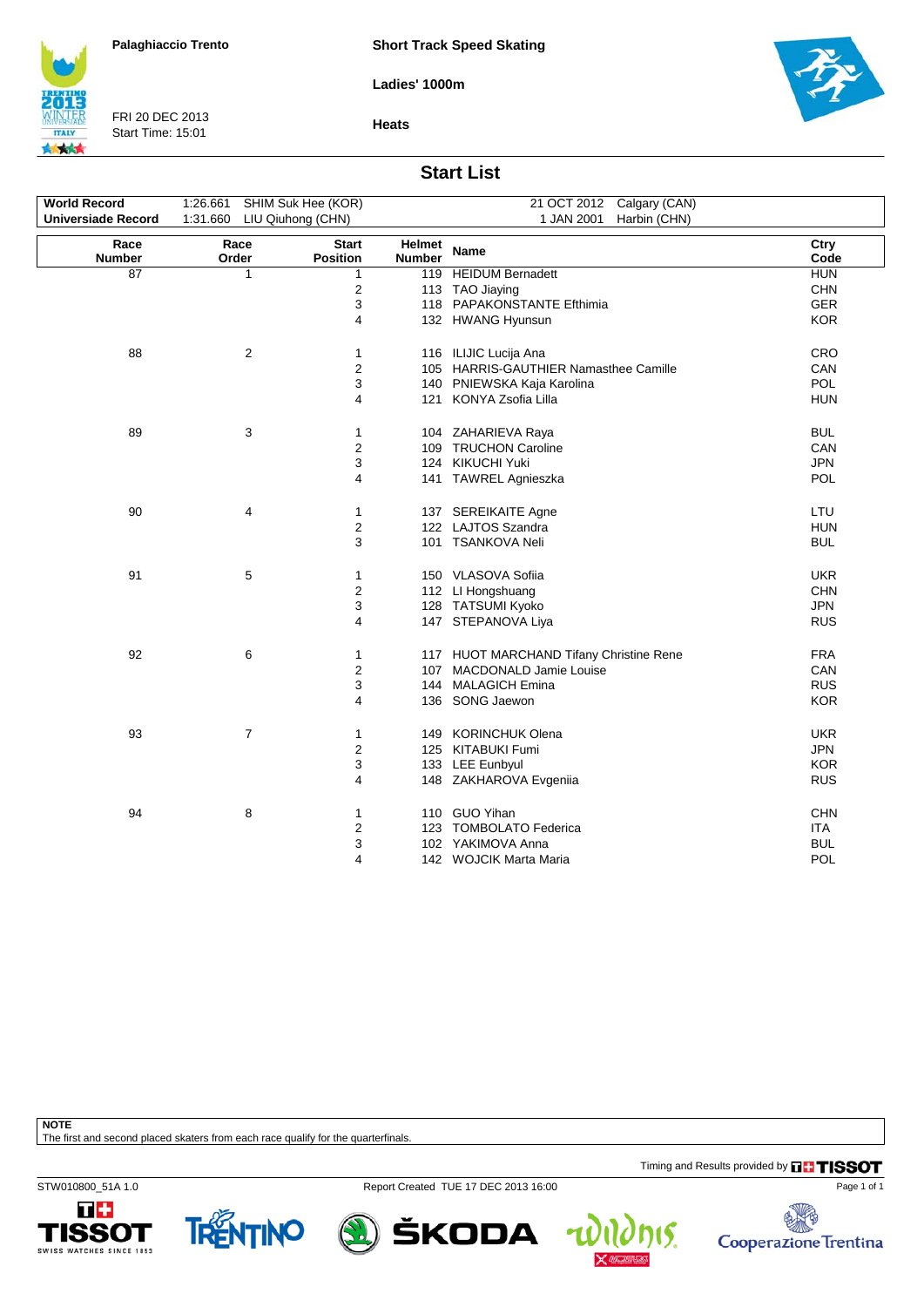**Ladies' 1000m**



FRI 20 DEC 2013 Start Time: 15:01



٦

**Heats**

#### **Results**

| <b>World Record</b><br><b>Universiade Record</b> | 1:26.661<br>1:31.660 |                         | SHIM Suk Hee (KOR)<br>LIU Qiuhong (CHN) |                                         | 1 JAN 2001 | 21 OCT 2012 Calgary (CAN)<br>Harbin (CHN) |              |        |
|--------------------------------------------------|----------------------|-------------------------|-----------------------------------------|-----------------------------------------|------------|-------------------------------------------|--------------|--------|
|                                                  |                      |                         |                                         |                                         |            |                                           |              |        |
| Race<br>Number                                   | Race<br>Order        | Rank                    | Helmet<br><b>Number</b>                 | <b>Name</b>                             |            | Ctry<br>Code                              | Result Qual  | Record |
| 87                                               | 1                    | 1                       |                                         | 132 HWANG Hyunsun                       |            | <b>KOR</b>                                | 1:34.531 Q   |        |
|                                                  |                      | 2                       |                                         | 113 TAO Jiaying                         |            | <b>CHN</b>                                | 1:34.534 Q   |        |
|                                                  |                      | 3                       |                                         | 118 PAPAKONSTANTE Efthimia              |            | <b>GER</b>                                | 1:37.346     |        |
|                                                  |                      |                         |                                         | 119 HEIDUM Bernadett                    |            | <b>HUN</b>                                | <b>DNS</b>   |        |
| 88                                               | $\overline{2}$       | 1                       |                                         | 105 HARRIS-GAUTHIER Namasthee Camille   |            | CAN                                       | 1:41.983 Q   |        |
|                                                  |                      | $\overline{\mathbf{c}}$ |                                         | 121 KONYA Zsofia Lilla                  |            | <b>HUN</b>                                | 1:42.039 Q   |        |
|                                                  |                      | 3                       |                                         | 140 PNIEWSKA Kaja Karolina              |            | <b>POL</b>                                | 1:44.331     |        |
|                                                  |                      | 4                       |                                         | 116 ILIJIC Lucija Ana                   |            | CRO                                       | 1:45.998     |        |
| 89                                               | 3                    | $\mathbf{1}$            |                                         | 109 TRUCHON Caroline                    |            | CAN                                       | 1:35.692 Q   |        |
|                                                  |                      | 2                       |                                         | 124 KIKUCHI Yuki                        |            | <b>JPN</b>                                | 1:36.864 Q   |        |
|                                                  |                      | 3                       |                                         | 141 TAWREL Agnieszka                    |            | POL                                       | 1:56.369     |        |
|                                                  |                      |                         |                                         | 104 ZAHARIEVA Raya                      |            | <b>BUL</b>                                | <b>PEN</b>   |        |
| 90                                               | 4                    | 1                       |                                         | 137 SEREIKAITE Agne                     |            | LTU                                       | 1:46.662 Q   |        |
|                                                  |                      | $\overline{\mathbf{c}}$ |                                         | 122 LAJTOS Szandra                      |            | <b>HUN</b>                                | 1:46.965 Q   |        |
|                                                  |                      | 3                       |                                         | 101 TSANKOVA Neli                       |            | <b>BUL</b>                                | 1:49.347     |        |
| 91                                               | 5                    | 1                       |                                         | 112 LI Hongshuang                       |            | <b>CHN</b>                                | 1:34.458 Q   |        |
|                                                  |                      | $\overline{\mathbf{c}}$ |                                         | 128 TATSUMI Kyoko                       |            | <b>JPN</b>                                | 1:35.660 Q   |        |
|                                                  |                      | 3                       |                                         | 150 VLASOVA Sofiia                      |            | <b>UKR</b>                                | 1:36.212     |        |
|                                                  |                      | 4                       |                                         | 147 STEPANOVA Liya                      |            | <b>RUS</b>                                | 1:58.996     |        |
| 92                                               | 6                    | 1                       |                                         | 136 SONG Jaewon                         |            | <b>KOR</b>                                | 1:34.866 Q   |        |
|                                                  |                      | $\overline{c}$          |                                         | 117 HUOT MARCHAND Tifany Christine Rene |            | <b>FRA</b>                                | 1:34.955 Q   |        |
|                                                  |                      | 3                       | 107                                     | <b>MACDONALD Jamie Louise</b>           |            | CAN                                       | 1:35.101     |        |
|                                                  |                      |                         |                                         | 144 MALAGICH Emina                      |            | <b>RUS</b>                                | <b>PEN</b>   |        |
| 93                                               | 7                    | 1                       |                                         | 148 ZAKHAROVA Evgenija                  |            | <b>RUS</b>                                | 1:32.807 Q   |        |
|                                                  |                      | $\overline{\mathbf{c}}$ |                                         | 133 LEE Eunbyul                         |            | <b>KOR</b>                                | 1:32.954 Q   |        |
|                                                  |                      | 3                       |                                         | 149 KORINCHUK Olena                     |            | <b>UKR</b>                                | 1:34.440     |        |
|                                                  |                      | 4                       |                                         | 125 KITABUKI Fumi                       |            | <b>JPN</b>                                | 1:35.939     |        |
| 94                                               | 8                    | 1                       |                                         | 110 GUO Yihan                           |            | <b>CHN</b>                                | 1:47.833 Q   |        |
|                                                  |                      | $\overline{c}$          |                                         | 102 YAKIMOVA Anna                       |            | <b>BUL</b>                                | 1:50.111 Q   |        |
|                                                  |                      | 3                       |                                         | 142 WOJCIK Marta Maria                  |            | POL                                       | 2:07.370 ADV |        |
|                                                  |                      |                         |                                         | 123 TOMBOLATO Federica                  |            | <b>ITA</b>                                | <b>PEN</b>   |        |



Timing and Results provided by **THISSOT** 

STW010800\_73A 1.0 Report Created FRI 20 DEC 2013 15:28









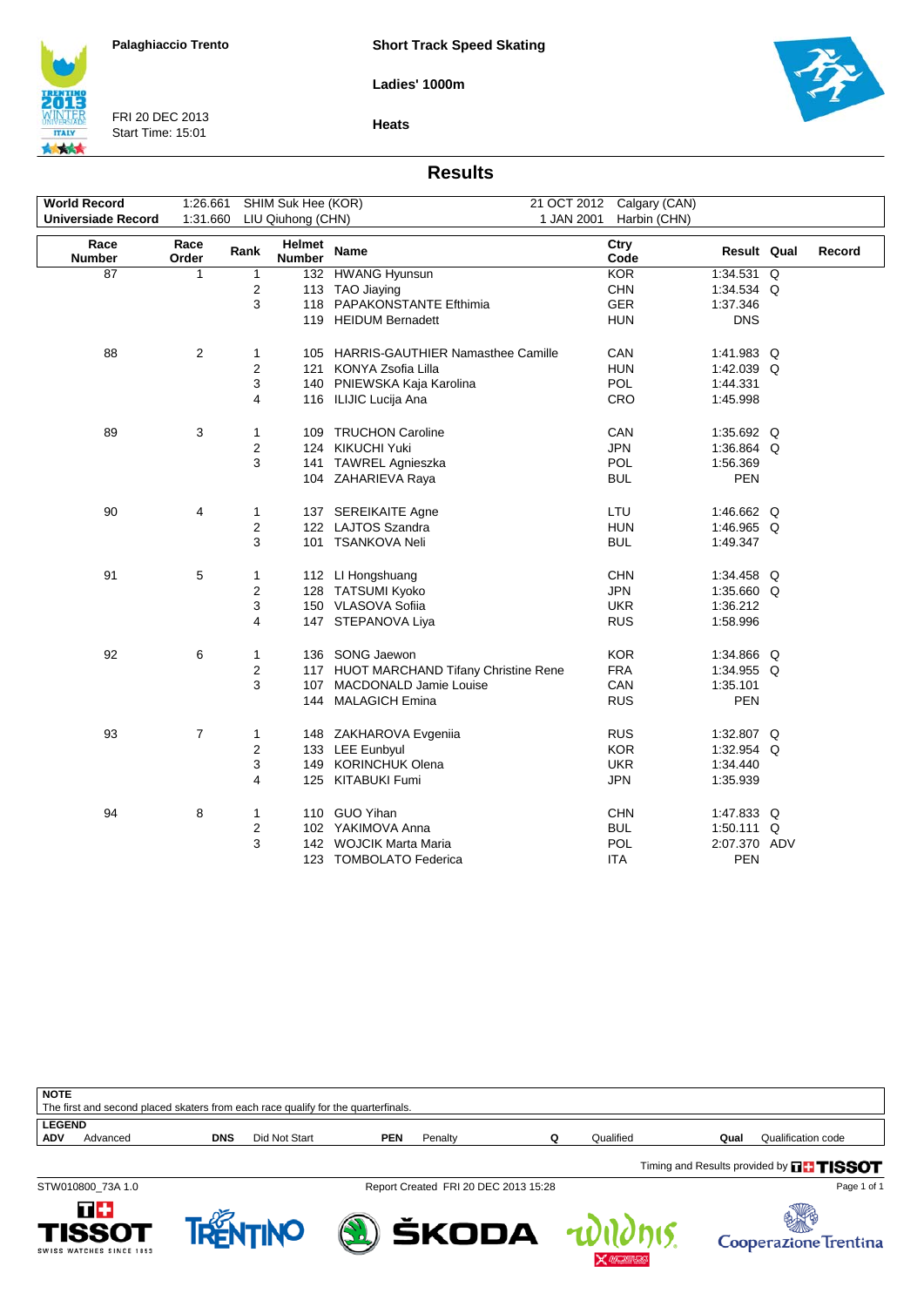



B

# Ladies' 1000m Quarterfinals

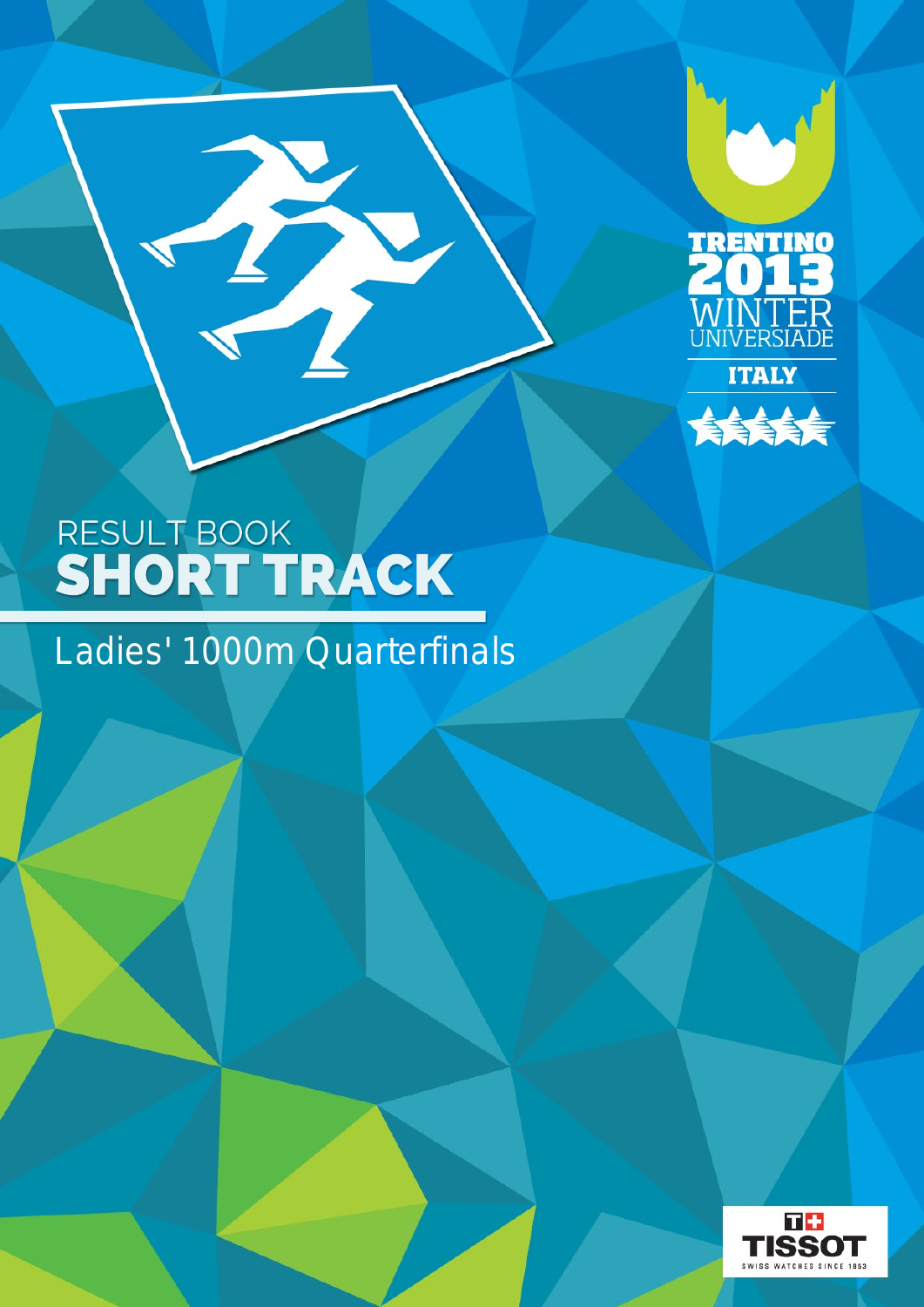**Ladies' 1000m**



FRI 20 DEC 2013

**Quarterfinals**



### **Seeding Analysis**

| Heat | <b>Helmet</b><br><b>Number</b> | Name                                       | Ctry<br>Code | Intermediate<br>Rank | <b>Previous</b><br>Round<br>Time |
|------|--------------------------------|--------------------------------------------|--------------|----------------------|----------------------------------|
| Α    | 148                            | ZAKHAROVA Evgeniia                         | <b>RUS</b>   |                      | 1:32.807                         |
|      | 110                            | <b>GUO Yihan</b>                           | <b>CHN</b>   | 8                    | 1:47.833                         |
|      | 133                            | <b>LEE Eunbyul</b>                         | <b>KOR</b>   | 9                    | 1:32.954                         |
|      | 102                            | YAKIMOVA Anna                              | <b>BUL</b>   | 16                   | 1:50.111                         |
|      | 142                            | <b>WOJCIK Marta Maria</b>                  | <b>POL</b>   | 24                   | 2:07.370                         |
| B    | 112                            | LI Hongshuang                              | <b>CHN</b>   | 2                    | 1:34.458                         |
|      | 137                            | <b>SEREIKAITE Agne</b>                     | LTU          | 7                    | 1:46.662                         |
|      | 117                            | <b>HUOT MARCHAND Tifany Christine Rene</b> | <b>FRA</b>   | 11                   | 1:34.955                         |
|      | 122                            | LAJTOS Szandra                             | <b>HUN</b>   | 15                   | 1:46.965                         |
| C    | 132                            | <b>HWANG Hyunsun</b>                       | <b>KOR</b>   | 3                    | 1:34.531                         |
|      | 105                            | <b>HARRIS-GAUTHIER Namasthee Camille</b>   | CAN          | 6                    | 1:41.983                         |
|      | 113                            | <b>TAO Jiaying</b>                         | <b>CHN</b>   | 10                   | 1:34.534                         |
|      | 124                            | <b>KIKUCHI Yuki</b>                        | <b>JPN</b>   | 13                   | 1:36.864                         |
| D    | 136                            | SONG Jaewon                                | <b>KOR</b>   | 4                    | 1:34.866                         |
|      | 109                            | <b>TRUCHON Caroline</b>                    | CAN          | 5                    | 1:35.692                         |
|      | 128                            | <b>TATSUMI Kyoko</b>                       | JPN          | 12                   | 1:35.660                         |
|      | 121                            | KONYA Zsofia Lilla                         | <b>HUN</b>   | 14                   | 1:42.039                         |









15.



碣

Cooperazione Trentina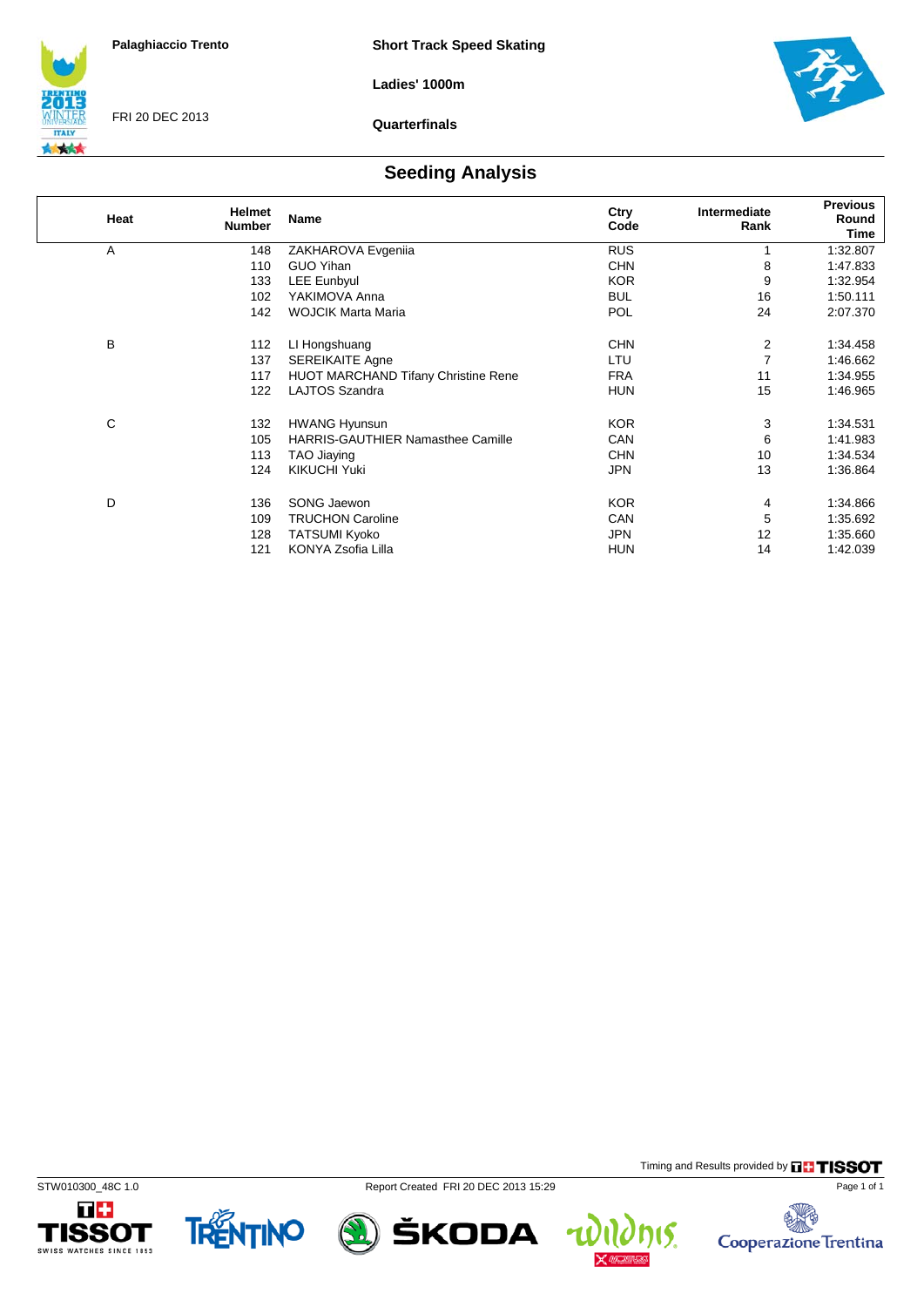**Short Track Speed Skating**

**Ladies' 1000m**



FRI 20 DEC 2013 Start Time: 16:05

**Quarterfinals**



#### **Start List**

| <b>World Record</b><br><b>Universiade Record</b> | 1:26.661<br>1:31.660 | SHIM Suk Hee (KOR)<br>LIU Qiuhong (CHN) | 21 OCT 2012<br>Calgary (CAN)<br>1 JAN 2001<br>Harbin (CHN) |                                          |              |  |  |
|--------------------------------------------------|----------------------|-----------------------------------------|------------------------------------------------------------|------------------------------------------|--------------|--|--|
| Race<br><b>Number</b>                            | Race<br>Order        | <b>Start</b><br><b>Position</b>         | Helmet<br><b>Number</b>                                    | <b>Name</b>                              | Ctry<br>Code |  |  |
| 101                                              | 1                    |                                         | 132                                                        | <b>HWANG Hyunsun</b>                     | <b>KOR</b>   |  |  |
|                                                  |                      | 2                                       | 113                                                        | TAO Jiaying                              | <b>CHN</b>   |  |  |
|                                                  |                      | 3                                       | 124                                                        | <b>KIKUCHI Yuki</b>                      | <b>JPN</b>   |  |  |
|                                                  |                      | 4                                       | 105                                                        | <b>HARRIS-GAUTHIER Namasthee Camille</b> | CAN          |  |  |
| 102                                              | 2                    |                                         | 136                                                        | SONG Jaewon                              | <b>KOR</b>   |  |  |
|                                                  |                      | $\overline{\mathbf{c}}$                 | 128                                                        | <b>TATSUMI Kyoko</b>                     | JPN          |  |  |
|                                                  |                      | 3                                       | 109                                                        | <b>TRUCHON Caroline</b>                  | CAN          |  |  |
|                                                  |                      | 4                                       | 121                                                        | KONYA Zsofia Lilla                       | <b>HUN</b>   |  |  |
| 103                                              | 3                    |                                         | 112                                                        | LI Hongshuang                            | <b>CHN</b>   |  |  |
|                                                  |                      | 2                                       | 117                                                        | HUOT MARCHAND Tifany Christine Rene      | <b>FRA</b>   |  |  |
|                                                  |                      | 3                                       | 137                                                        | <b>SEREIKAITE Agne</b>                   | LTU          |  |  |
|                                                  |                      | 4                                       | 122                                                        | <b>LAJTOS Szandra</b>                    | <b>HUN</b>   |  |  |
| 104                                              | 4                    |                                         |                                                            | 148 ZAKHAROVA Evgenija                   | <b>RUS</b>   |  |  |
|                                                  |                      | $\overline{2}$                          | 133                                                        | LEE Eunbyul                              | <b>KOR</b>   |  |  |
|                                                  |                      | 3                                       | 110                                                        | <b>GUO Yihan</b>                         | <b>CHN</b>   |  |  |
|                                                  |                      | 4                                       | 102                                                        | YAKIMOVA Anna                            | <b>BUL</b>   |  |  |
|                                                  |                      | 5                                       |                                                            | 142 WOJCIK Marta Maria                   | POL          |  |  |

**NOTE**

The first and second placed skaters from each race qualify for the semifinals.

Timing and Results provided by **THISSOT** 

STW010300\_51A 1.0 Report Created FRI 20 DEC 2013 15:30





ŠKODA



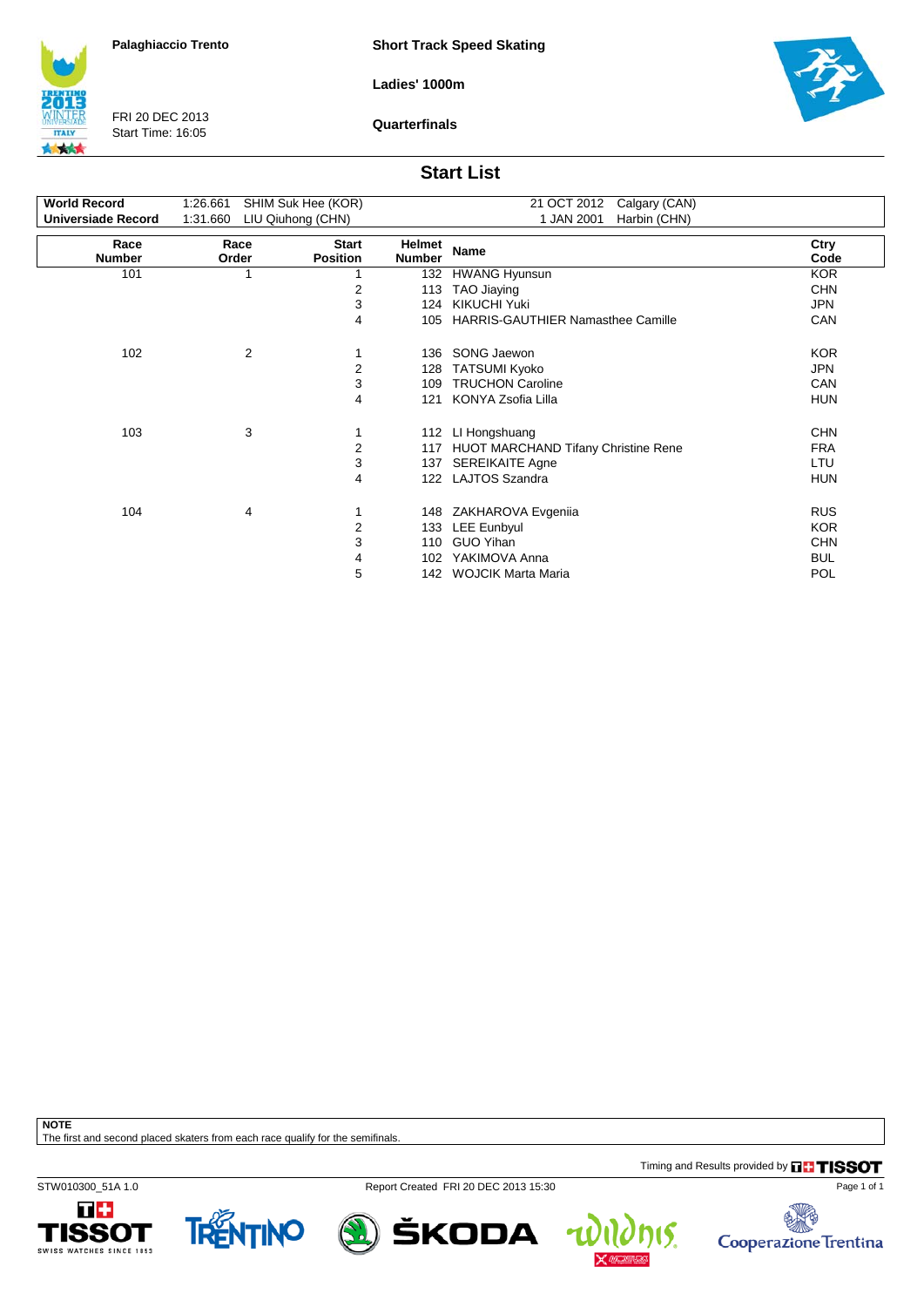**Short Track Speed Skating**

**Ladies' 1000m**



FRI 20 DEC 2013 Start Time: 16:05

**Quarterfinals**



#### **Results**

| <b>World Record</b><br>Universiade Record | 1:26.661<br>1:31.660 |      | SHIM Suk Hee (KOR)<br>LIU Qiuhong (CHN) | 21 OCT 2012<br>1 JAN 2001                  | Calgary (CAN)<br>Harbin (CHN) |              |   |           |
|-------------------------------------------|----------------------|------|-----------------------------------------|--------------------------------------------|-------------------------------|--------------|---|-----------|
| Race<br><b>Number</b>                     | Race<br>Order        | Rank | Helmet<br><b>Number</b>                 | Name                                       | Ctry<br>Code                  | Result Qual  |   | Record    |
| 101                                       | 1                    |      | 113                                     | TAO Jiaying                                | <b>CHN</b>                    | 1:30.862     | Q | <b>UR</b> |
|                                           |                      | 2    | 132                                     | <b>HWANG Hyunsun</b>                       | <b>KOR</b>                    | 1:31.090     | Q |           |
|                                           |                      | 3    | 105                                     | <b>HARRIS-GAUTHIER Namasthee Camille</b>   | CAN                           | 1:31.523     |   |           |
|                                           |                      |      | 124                                     | <b>KIKUCHI Yuki</b>                        | <b>JPN</b>                    | <b>PEN</b>   |   |           |
| 102                                       | 2                    |      | 109                                     | <b>TRUCHON Caroline</b>                    | CAN                           | 1:32.957 Q   |   |           |
|                                           |                      | 2    | 121                                     | KONYA Zsofia Lilla                         | <b>HUN</b>                    | 1:33.096 Q   |   |           |
|                                           |                      | 3    | 128                                     | <b>TATSUMI Kyoko</b>                       | JPN                           | 1:33.621     |   |           |
|                                           |                      |      | 136                                     | SONG Jaewon                                | <b>KOR</b>                    | <b>PEN</b>   |   |           |
| 103                                       | 3                    |      | 112                                     | LI Hongshuang                              | <b>CHN</b>                    | $1:32.533$ Q |   |           |
|                                           |                      | 2    | 137                                     | <b>SEREIKAITE Agne</b>                     | LTU                           | 1:32.897 Q   |   |           |
|                                           |                      | 3    | 122                                     | <b>LAJTOS Szandra</b>                      | <b>HUN</b>                    | 1:32.926     |   |           |
|                                           |                      | 4    | 117                                     | <b>HUOT MARCHAND Tifany Christine Rene</b> | <b>FRA</b>                    | 1:33.143     |   |           |
| 104                                       | 4                    |      | 110                                     | <b>GUO Yihan</b>                           | <b>CHN</b>                    | 1:35.264 Q   |   |           |
|                                           |                      | 2    | 133                                     | <b>LEE Eunbyul</b>                         | <b>KOR</b>                    | 1:35.538     | Q |           |
|                                           |                      | 3    | 142                                     | <b>WOJCIK Marta Maria</b>                  | <b>POL</b>                    | 2:05.164     |   |           |
|                                           |                      | 4    | 148                                     | ZAKHAROVA Evgenija                         | <b>RUS</b>                    | 2:11.355     |   |           |
|                                           |                      |      | 102                                     | YAKIMOVA Anna                              | <b>BUL</b>                    | PEN          |   |           |

| ∣ NOTE        |                                                                                |           |                                               |
|---------------|--------------------------------------------------------------------------------|-----------|-----------------------------------------------|
|               | The first and second placed skaters from each race qualify for the semifinals. |           |                                               |
| <b>LEGEND</b> |                                                                                |           |                                               |
| <b>PEN</b>    | Penalty                                                                        | Qualified | Qualification code<br>Qual                    |
|               |                                                                                |           |                                               |
|               |                                                                                |           | Timing and Results provided by <b>THISSOT</b> |

STW010300\_73A 2.0 Report Created FRI 20 DEC 2013 16:22

Page 1 of 1

Cooperazione Trentina







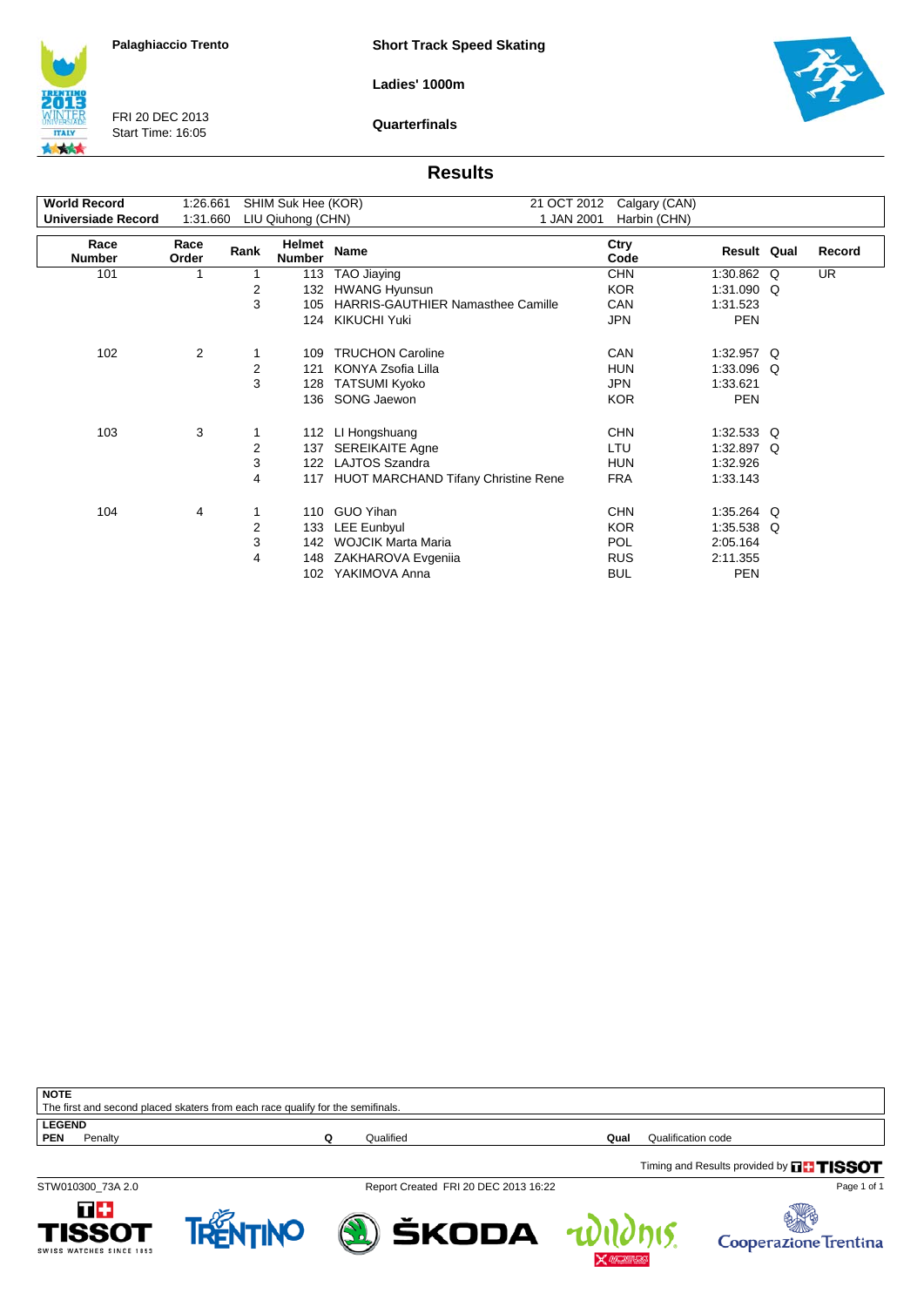



B

### Ladies' 1000m Semifinals

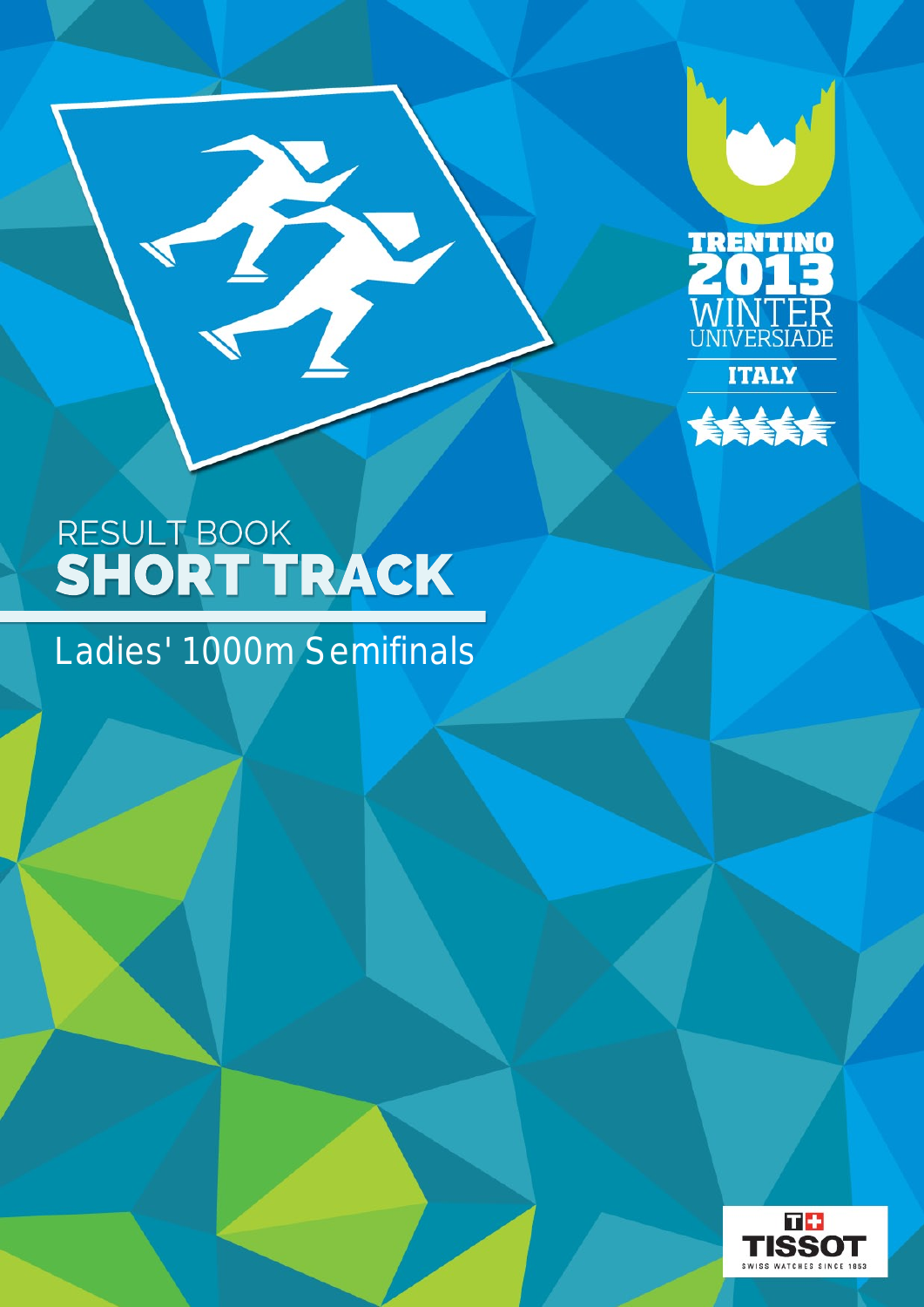**Ladies' 1000m**



FRI 20 DEC 2013

**Semifinals**



### **Seeding Analysis**

| Heat | Helmet<br><b>Number</b> | Name                    | Ctry<br>Code | Intermediate<br>Rank | <b>Previous</b><br>Round<br>Time |
|------|-------------------------|-------------------------|--------------|----------------------|----------------------------------|
| A    | 112                     | LI Hongshuang           | <b>CHN</b>   |                      | 1:32.533                         |
|      | 113                     | TAO Jiaying             | <b>CHN</b>   | 4                    | 1:30.862                         |
|      | 132                     | <b>HWANG Hyunsun</b>    | <b>KOR</b>   | 5                    | 1:31.090                         |
|      | 121                     | KONYA Zsofia Lilla      | <b>HUN</b>   | 8                    | 1:33.096                         |
| в    | 109                     | <b>TRUCHON Caroline</b> | CAN          | 2                    | 1:32.957                         |
|      | 110                     | <b>GUO Yihan</b>        | <b>CHN</b>   | 3                    | 1:35.264                         |
|      | 137                     | <b>SEREIKAITE Agne</b>  | LTU          | 6                    | 1:32.897                         |
|      | 133                     | <b>LEE Eunbyul</b>      | <b>KOR</b>   |                      | 1:35.538                         |









Timing and Results provided by **THISSOT** 

15.

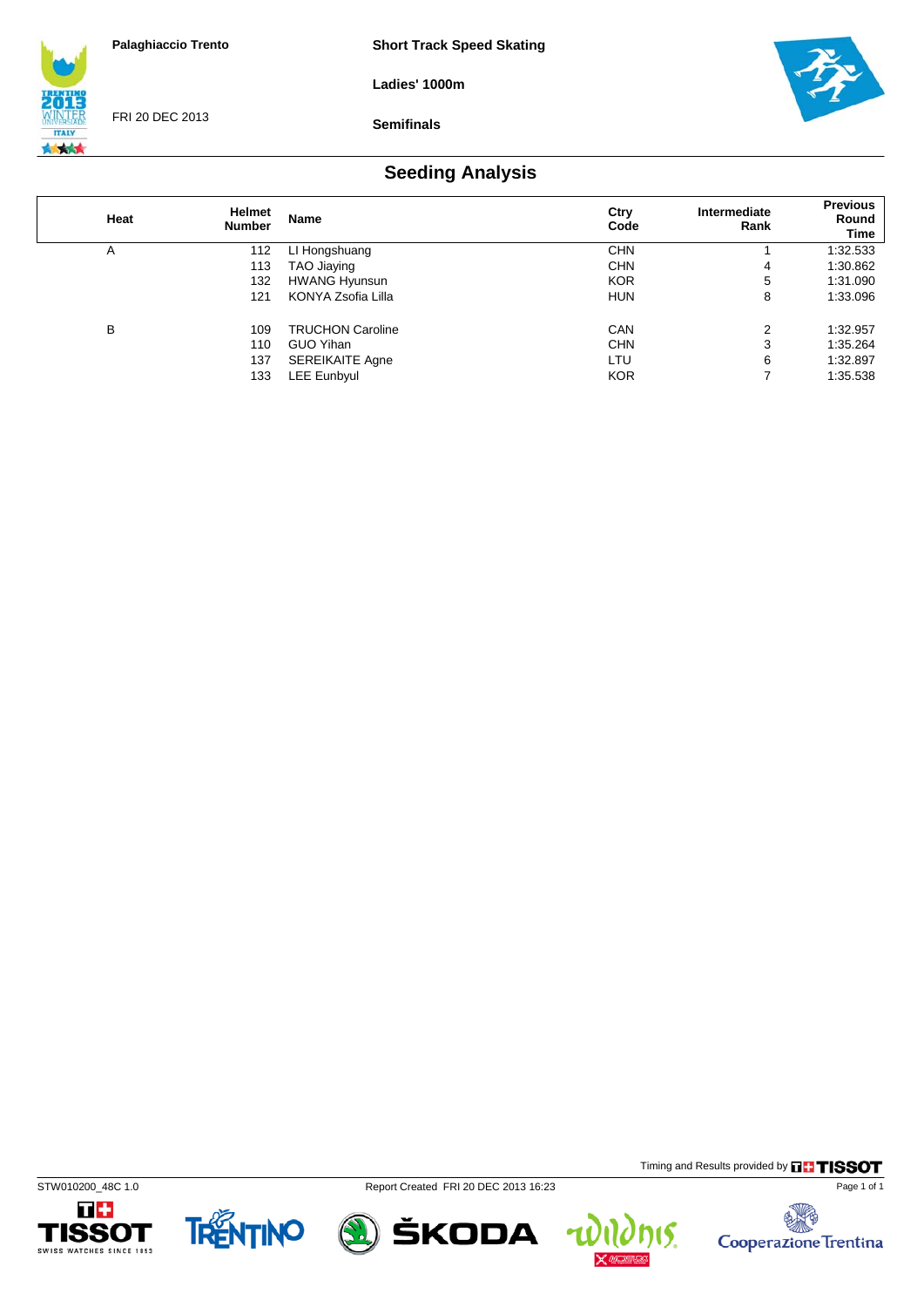**Short Track Speed Skating**

**Ladies' 1000m**

**ITALY** 大大大大

FRI 20 DEC 2013 Start Time: 16:52

**Semifinals**



#### **Start List**

| <b>World Record</b><br>Universiade Record | 1:26.661<br>1:30.862 | SHIM Suk Hee (KOR)<br>TAO Jiaying (CHN) |                                | 21 OCT 2012<br>Calgary (CAN)<br>20 DEC 2013<br>Trento (ITA) |              |
|-------------------------------------------|----------------------|-----------------------------------------|--------------------------------|-------------------------------------------------------------|--------------|
| Race<br><b>Number</b>                     | Race<br>Order        | <b>Start</b><br><b>Position</b>         | <b>Helmet</b><br><b>Number</b> | <b>Name</b>                                                 | Ctry<br>Code |
| 109                                       |                      |                                         | 137                            | <b>SEREIKAITE Agne</b>                                      | LTU          |
|                                           |                      | 2                                       | 109                            | <b>TRUCHON Caroline</b>                                     | CAN          |
|                                           |                      | 3                                       | 110                            | <b>GUO Yihan</b>                                            | <b>CHN</b>   |
|                                           |                      | 4                                       |                                | 133 LEE Eunbyul                                             | <b>KOR</b>   |
| 110                                       | 2                    |                                         | 113                            | TAO Jiaying                                                 | <b>CHN</b>   |
|                                           |                      | 2                                       |                                | 132 HWANG Hyunsun                                           | <b>KOR</b>   |
|                                           |                      | 3                                       |                                | 112 LI Hongshuang                                           | <b>CHN</b>   |
|                                           |                      | 4                                       | 121                            | KONYA Zsofia Lilla                                          | <b>HUN</b>   |

**NOTE**

The first and second placed skaters from each race qualify for Final A, the third and fourth placed skaters from each race qualify for Final B.

Timing and Results provided by **THISSOT** 

STW010200\_51A 1.0 Report Created FRI 20 DEC 2013 16:23









4

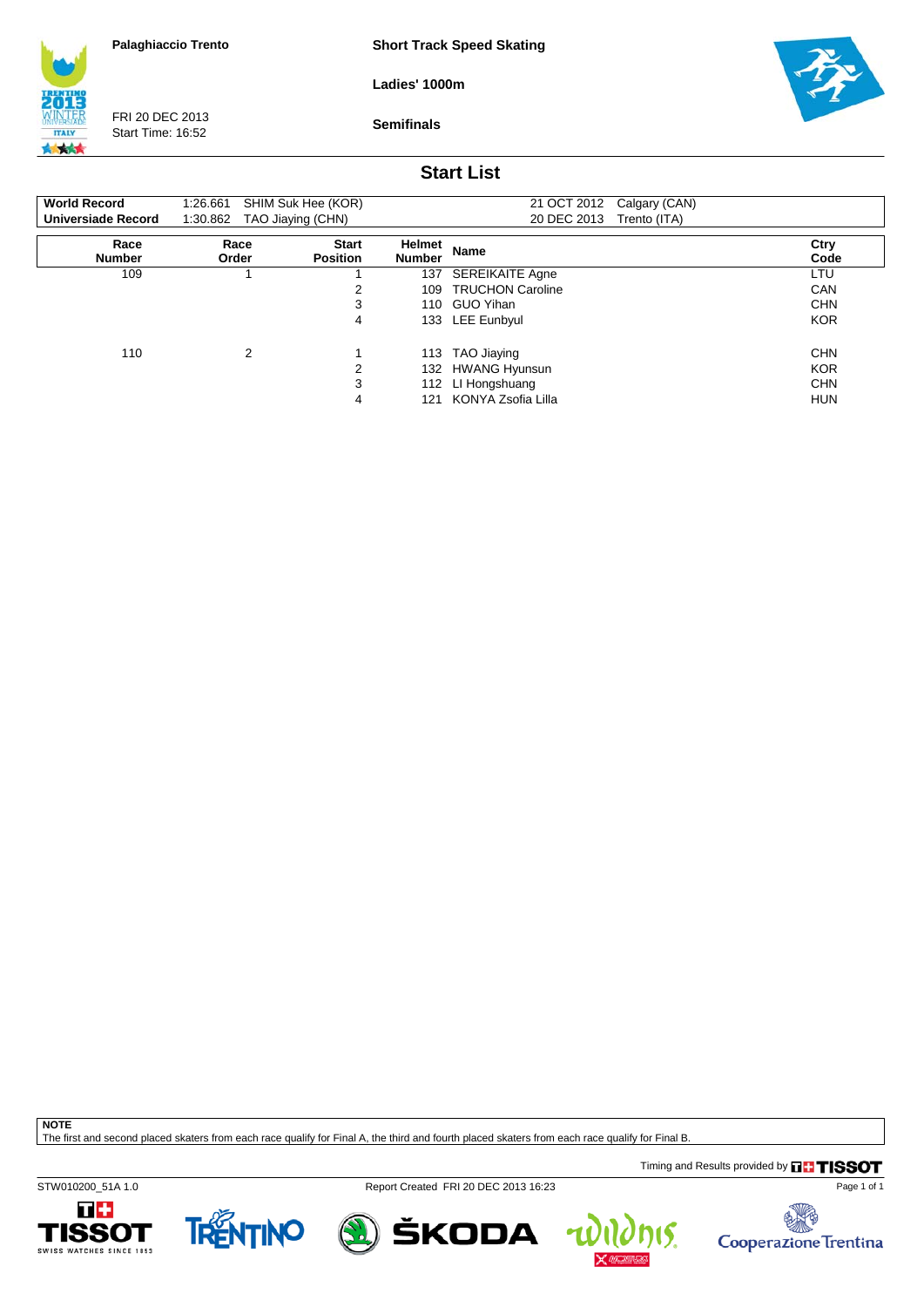**Short Track Speed Skating**

**Ladies' 1000m**



FRI 20 DEC 2013 Start Time: 16:52

**Semifinals**



#### **Results**

| <b>World Record</b>   | 1:26.661      |      | SHIM Suk Hee (KOR)      |                         | 21 OCT 2012 | Calgary (CAN) |             |        |
|-----------------------|---------------|------|-------------------------|-------------------------|-------------|---------------|-------------|--------|
| Universiade Record    | 1:30.862      |      | TAO Jiaying (CHN)       |                         | 20 DEC 2013 | Trento (ITA)  |             |        |
| Race<br><b>Number</b> | Race<br>Order | Rank | Helmet<br><b>Number</b> | <b>Name</b>             |             | Ctry<br>Code  | Result Qual | Record |
| 109                   |               |      | 110                     | <b>GUO Yihan</b>        |             | <b>CHN</b>    | 1:33.113 QA |        |
|                       |               | 2    | 133                     | <b>LEE Eunbyul</b>      |             | <b>KOR</b>    | 1:33.619 QA |        |
|                       |               | 3    | 109                     | <b>TRUCHON Caroline</b> |             | <b>CAN</b>    | 1:33.651 QB |        |
|                       |               | 4    | 137                     | <b>SEREIKAITE Agne</b>  |             | LTU           | 1:37.846 QB |        |
| 110                   | 2             |      |                         | 112 LI Hongshuang       |             | <b>CHN</b>    | 1:31.094 QA |        |
|                       |               | 2    | 113                     | TAO Jiaying             |             | <b>CHN</b>    | 1:31.139 QA |        |
|                       |               | 3    | 132                     | <b>HWANG Hyunsun</b>    |             | <b>KOR</b>    | 1:31.170 QB |        |
|                       |               | 4    | 121                     | KONYA Zsofia Lilla      |             | <b>HUN</b>    | 1:32.352 QB |        |

**NOTE** The first and second placed skaters from each race qualify for Final A, the third and fourth placed skaters from each race qualify for Final B.

**LEGEND**<br>QA Qualified for final A

**QB** Qualified for final B **Qualification Code Qualification code** 

STW010200\_73A 1.0 Report Created FRI 20 DEC 2013 16:59

Timing and Results provided by **THISSOT** 





ŠKODA



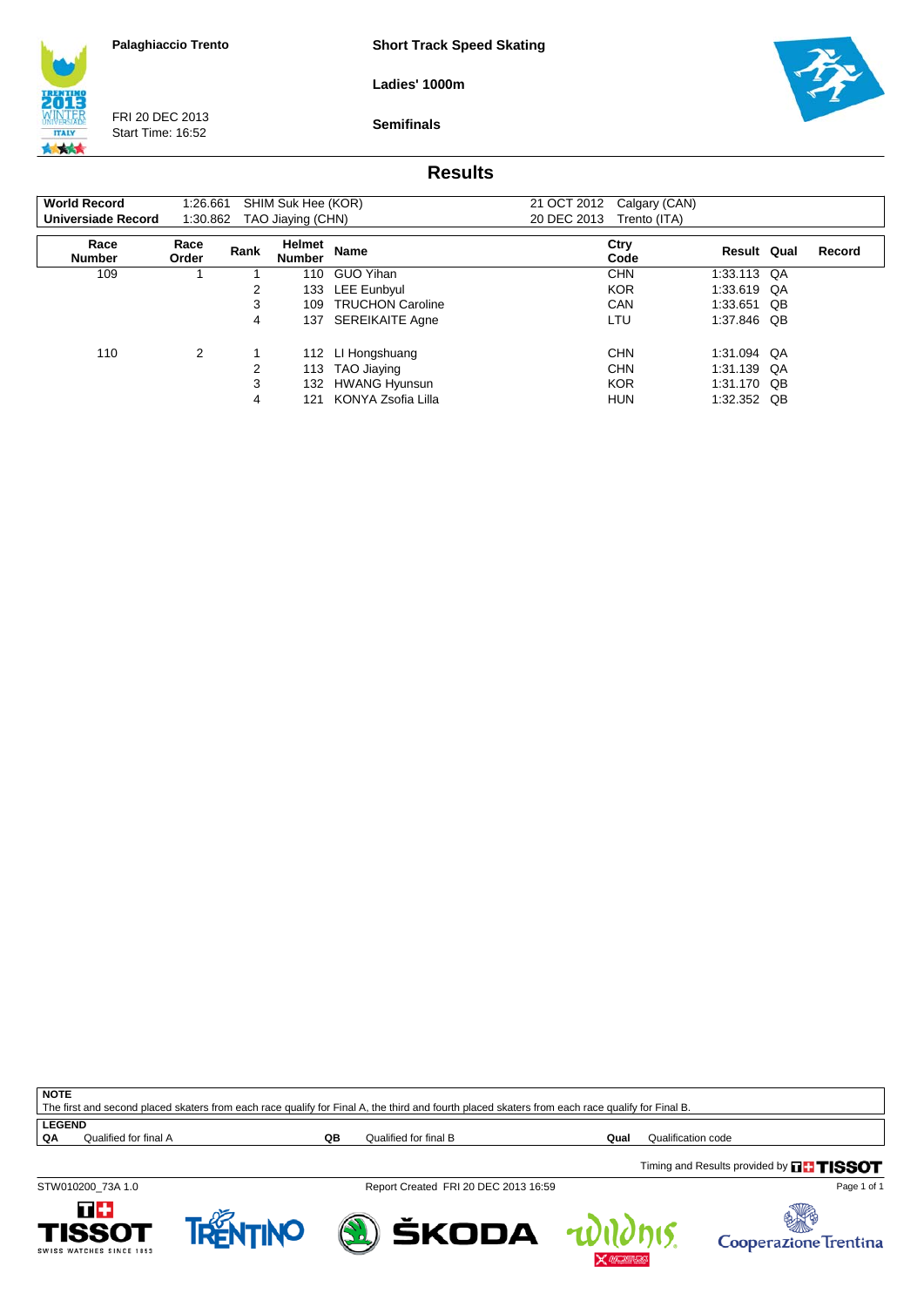



### Ladies' 1000m Finals

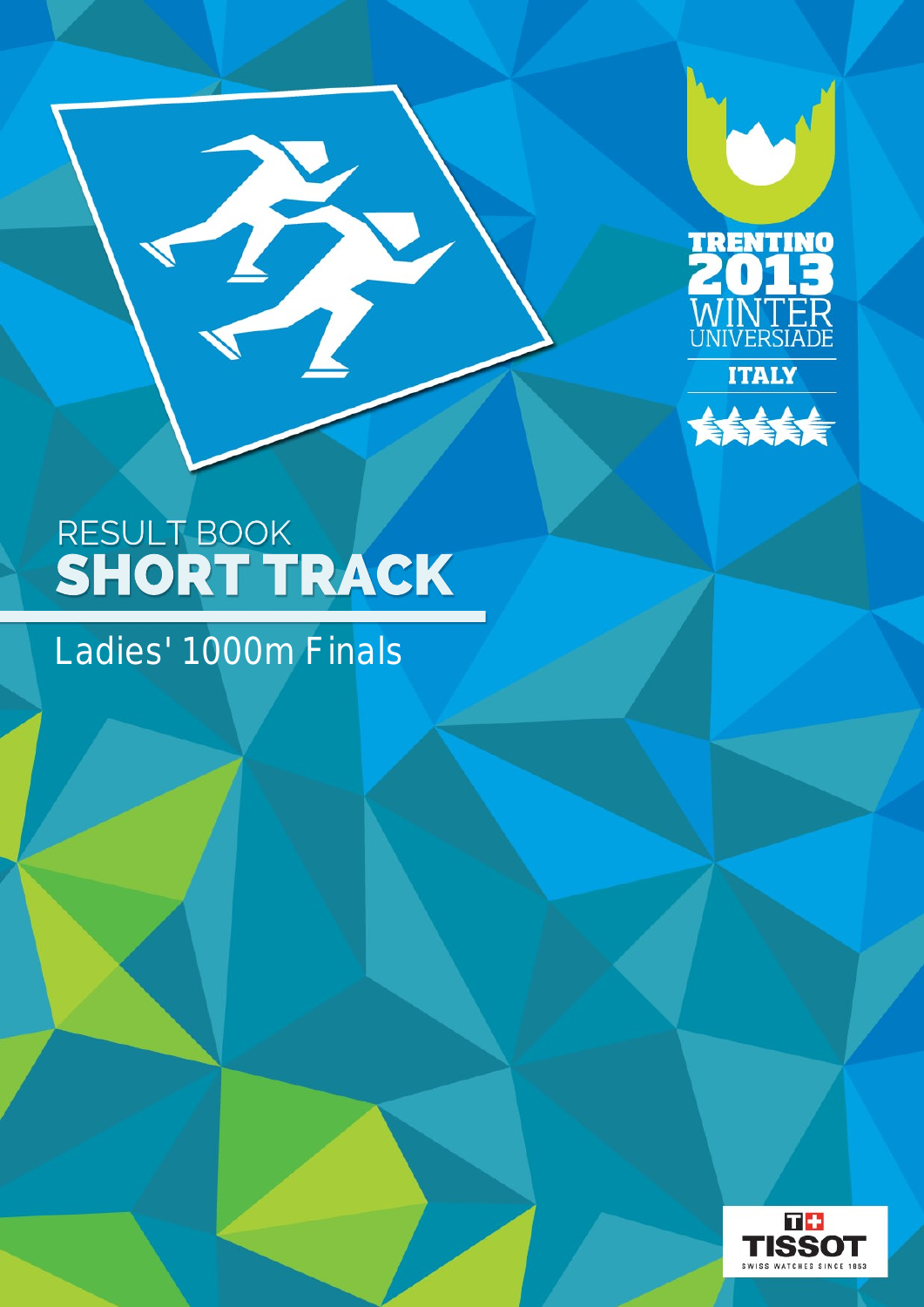**Short Track Speed Skating**

**Ladies' 1000m**



FRI 20 DEC 2013 Start Time: 17:23

**Finals**



#### **Start List**

| <b>World Record</b><br><b>Universiade Record</b> | 1:26.661<br>1:30.862 | SHIM Suk Hee (KOR)<br>TAO Jiaying (CHN) |                         | 21 OCT 2012<br>Calgary (CAN)<br>20 DEC 2013<br>Trento (ITA) |              |
|--------------------------------------------------|----------------------|-----------------------------------------|-------------------------|-------------------------------------------------------------|--------------|
| Race<br><b>Number</b>                            | Race<br>Order        | <b>Start</b><br><b>Position</b>         | Helmet<br><b>Number</b> | <b>Name</b>                                                 | Ctry<br>Code |
| 113                                              | B                    |                                         | 132                     | <b>HWANG Hyunsun</b>                                        | <b>KOR</b>   |
|                                                  |                      | 2                                       | 121                     | KONYA Zsofia Lilla                                          | <b>HUN</b>   |
|                                                  |                      | 3                                       | 109                     | <b>TRUCHON Caroline</b>                                     | CAN          |
|                                                  |                      | 4                                       | 137                     | <b>SEREIKAITE Agne</b>                                      | LTU          |
| 114                                              | Α                    |                                         | 112                     | LI Hongshuang                                               | <b>CHN</b>   |
|                                                  |                      | 2                                       | 113                     | TAO Jiaying                                                 | <b>CHN</b>   |
|                                                  |                      | 3                                       | 110                     | <b>GUO Yihan</b>                                            | <b>CHN</b>   |
|                                                  |                      | 4                                       | 133                     | <b>LEE Eunbyul</b>                                          | <b>KOR</b>   |









 $\mathbf{r}$ 

Timing and Results provided by **THISSOT** 

15.

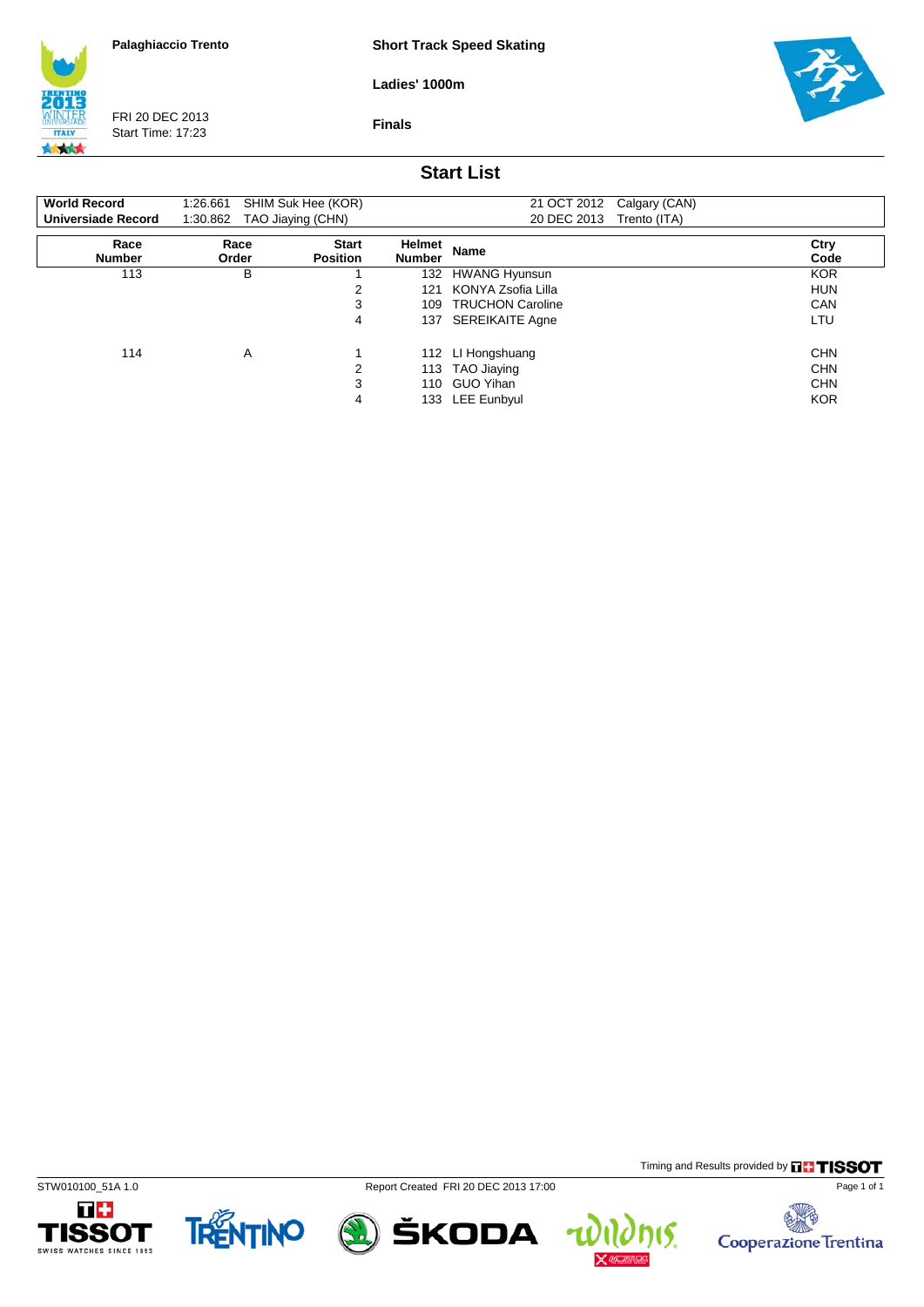**Short Track Speed Skating**

**Ladies' 1000m**



FRI 20 DEC 2013 Start Time: 17:23



**Finals**

### **Results**

| <b>World Record</b>       | 1:26.661      |      | SHIM Suk Hee (KOR)      |                         | 21 OCT 2012 | Calgary (CAN) |          |                      |
|---------------------------|---------------|------|-------------------------|-------------------------|-------------|---------------|----------|----------------------|
| <b>Universiade Record</b> | 1:30.862      |      | TAO Jiaying (CHN)       |                         | 20 DEC 2013 | Trento (ITA)  |          |                      |
| Race<br><b>Number</b>     | Race<br>Order | Rank | Helmet<br><b>Number</b> | Name                    |             | Ctry<br>Code  |          | <b>Result Record</b> |
| 113                       | в             |      | 132                     | <b>HWANG Hyunsun</b>    |             | <b>KOR</b>    | 1:32.863 |                      |
|                           |               | 2    | 109                     | <b>TRUCHON Caroline</b> |             | CAN           | 1:32.996 |                      |
|                           |               | 3    | 137                     | <b>SEREIKAITE Agne</b>  |             | LTU           | 1:33.276 |                      |
|                           |               | 4    | 121                     | KONYA Zsofia Lilla      |             | <b>HUN</b>    | 1:33.517 |                      |
| 114                       | Α             |      | 110                     | <b>GUO Yihan</b>        |             | <b>CHN</b>    | 1:35.691 |                      |
|                           |               | 2    | 133                     | <b>LEE Eunbyul</b>      |             | <b>KOR</b>    | 1:36.161 |                      |
|                           |               | 3    |                         | 113 TAO Jiaying         |             | <b>CHN</b>    | 1:36.271 |                      |
|                           |               | 4    |                         | 112 LI Hongshuang       |             | <b>CHN</b>    | 1:36.301 |                      |



STW010100\_73A 1.0 Report Created FRI 20 DEC 2013 17:30



Timing and Results provided by **THISSOT** 

15.

 $\mathbf{r}$ 

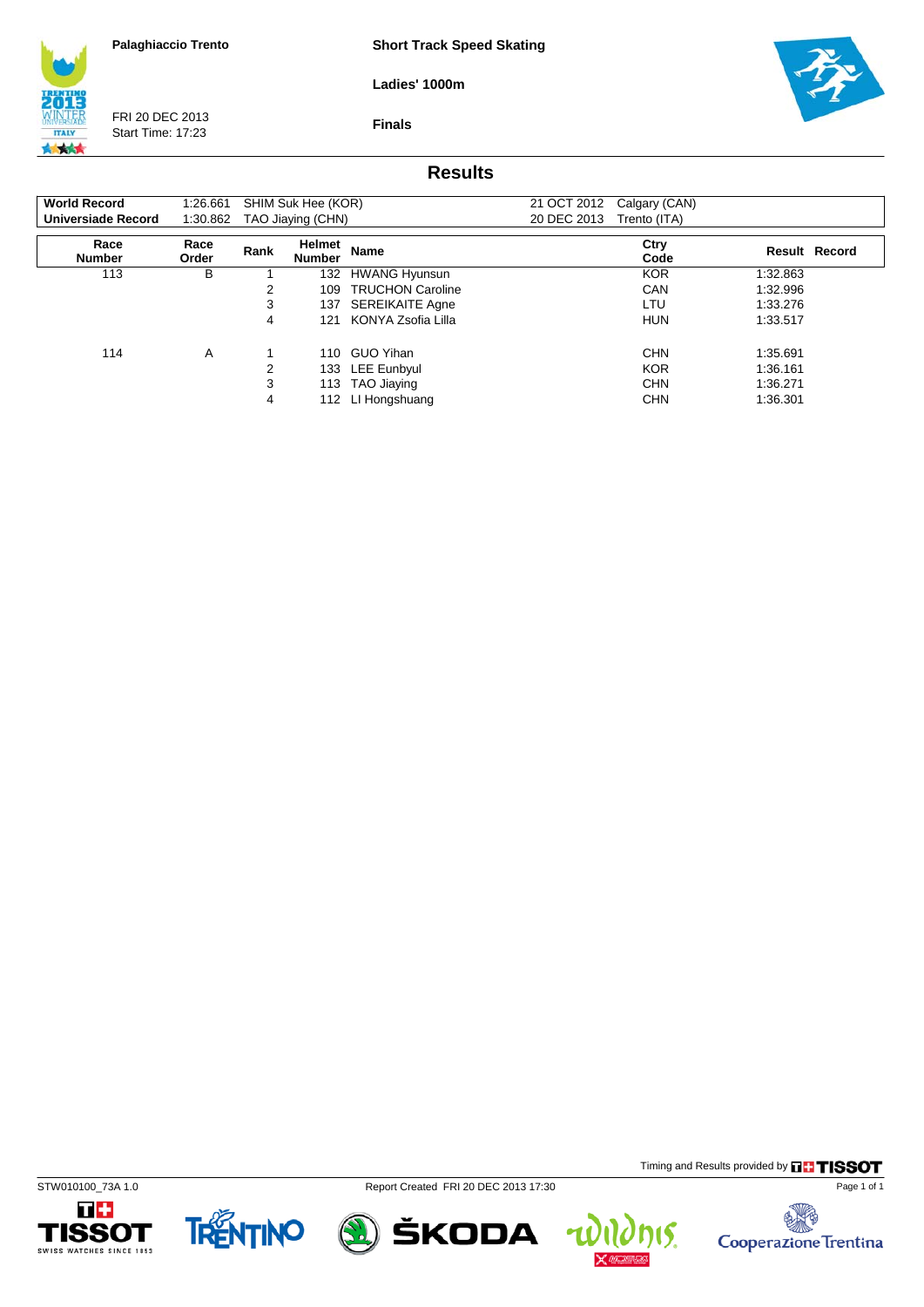



Ladies' 1500m

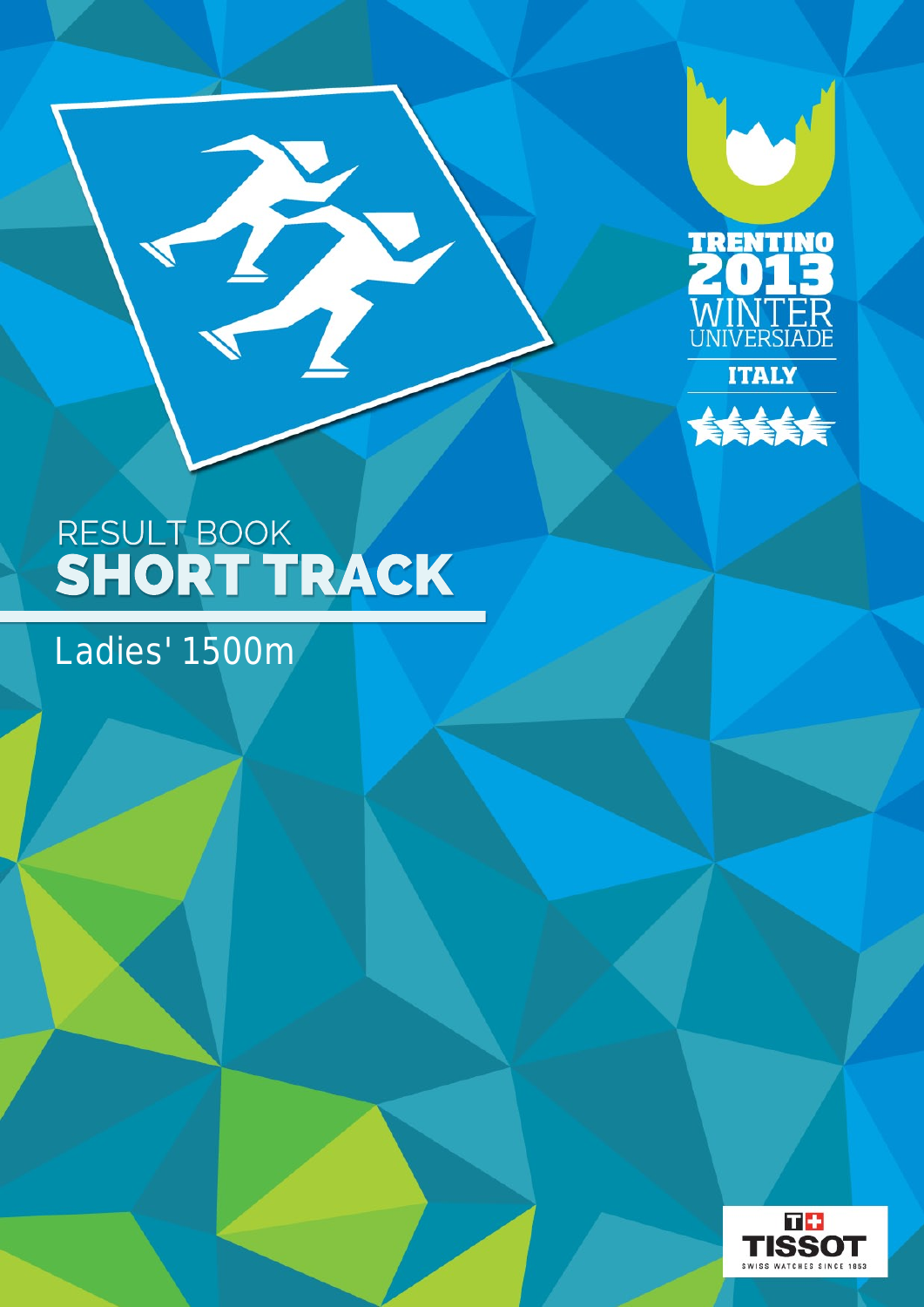





#### **Event Classification**

| <b>World Record</b>       |      | 2:16.729                       | ZHOU Yang (CHN)                            | 9 FEB 2008   | Salt Lake City (USA)    |             |                       |
|---------------------------|------|--------------------------------|--------------------------------------------|--------------|-------------------------|-------------|-----------------------|
| <b>Universiade Record</b> |      | 2:22.249                       | CHOI Eun-Kyung (KOR)                       | 19 JAN 2005  | Innsbruck (AUT)         |             |                       |
| Group                     | Rank | <b>Helmet</b><br><b>Number</b> | Name                                       | Ctry<br>Code | <b>POS</b>              | <b>POSR</b> | Best  <br><b>Time</b> |
| Finals                    |      | 1                              | 113 TAO Jiaying                            | <b>CHN</b>   | 1                       | $2 - 1$     | 2:27.244              |
|                           |      | 2<br>119                       | <b>HEIDUM Bernadett</b>                    | <b>HUN</b>   | $\overline{\mathbf{c}}$ | $2 - 1$     | 2:27.513              |
|                           |      | 3                              | 132 HWANG Hyunsun                          | <b>KOR</b>   | 3                       | $1 - 1$     | 2:29.223              |
|                           |      | 4<br>133                       | <b>LEE Eunbyul</b>                         | <b>KOR</b>   | 4                       | $2 - 1$     | 2:26.179              |
|                           |      | 5<br>110                       | <b>GUO Yihan</b>                           | <b>CHN</b>   | 5                       | $1 - 1$     | 2:24.708              |
|                           |      | 6<br>136                       | SONG Jaewon                                | <b>KOR</b>   | 6                       | $1 - 2$     | 2:27.199              |
|                           |      | 7<br>120                       | <b>KESZLER Andrea</b>                      | <b>HUN</b>   | 1                       | $3 - 3$     | 2:26.455              |
|                           |      | 8<br>137                       | <b>SEREIKAITE Agne</b>                     | LTU          | $\overline{2}$          | $3-3$       | 2:26.604              |
|                           |      | 9<br>105                       | HARRIS-GAUTHIER Namasthee Camille          | CAN          | 3                       | $4 - 2$     | 2:26.902              |
|                           | 10   |                                | 124 KIKUCHI Yuki                           | <b>JPN</b>   | 4                       | $3 - 2$     | 2:26.355              |
|                           | 11   | 108                            | <b>MORRISON Keri Elizabeth</b>             | CAN          | 5                       | $4 - 2$     | 2:27.217              |
|                           | 12   | 145                            | MILYAEVA Vera                              | <b>RUS</b>   | 6                       | $4 - 2$     | 2:26.357              |
| Semifinals                | 13   | 109                            | <b>TRUCHON Caroline</b>                    | CAN          | 5                       | $5 - 1$     | 2:27.722              |
|                           | 14   | 149                            | <b>KORINCHUK Olena</b>                     | <b>UKR</b>   | 5                       | $5 - 3$     | 2:26.509              |
|                           | 15   | 125                            | <b>KITABUKI Fumi</b>                       | <b>JPN</b>   | 5                       | $5 - 3$     | 2:28.755              |
|                           | 16   | 148                            | ZAKHAROVA Evgeniia                         | <b>RUS</b>   | 6                       | $6 - 2$     | 2:30.569              |
|                           | 17   |                                | 150 VLASOVA Sofiia                         | <b>UKR</b>   | 6                       | $6 - 3$     | 2:26.618              |
|                           | 18   | 147                            | STEPANOVA Liya                             | <b>RUS</b>   | 6                       | $6 - 3$     | 2:29.541              |
| Heats                     | 19   | 121                            | KONYA Zsofia Lilla                         | <b>HUN</b>   | 4                       | $0 - 4$     | 2:30.131              |
|                           | 20   |                                | 142 WOJCIK Marta Maria                     | POL          | 4                       | $0 - 4$     | 2:31.429              |
|                           | 21   |                                | 104 ZAHARIEVA Raya                         | <b>BUL</b>   | 4                       | $0 - 4$     | 2:31.867              |
|                           | 22   | 117                            | <b>HUOT MARCHAND Tifany Christine Rene</b> | <b>FRA</b>   | 4                       | $0 - 4$     | 2:35.048              |
|                           | 23   |                                | 103 YANEVA Dayana                          | <b>BUL</b>   | 4                       | $0 - 4$     | 2:39.713              |
|                           | 24   | 139                            | KOBYLAKIEWICZ Barbara Anna                 | POL          | 4                       | $0 - 4$     | 2:47.533              |
|                           | 25   |                                | 127 OTSUBO Saki                            | <b>JPN</b>   | 5                       | $0 - 5$     | 2:31.568              |
|                           | 26   | 118                            | <b>PAPAKONSTANTE Efthimia</b>              | <b>GER</b>   | 5                       | $0 - 5$     | 2:32.864              |
|                           | 27   |                                | 102 YAKIMOVA Anna                          | <b>BUL</b>   | 5                       | $0-5$       | 2:36.875              |
|                           | 28   | 123                            | <b>TOMBOLATO Federica</b>                  | <b>ITA</b>   | 5                       | $0 - 5$     | 2:37.814              |
|                           | 29   | 116                            | ILIJIC Lucija Ana                          | <b>CRO</b>   | 5                       | $0 - 5$     | 2:41.749              |
|                           | 30   | 138                            | <b>BELLA Aida</b>                          | POL          | 6                       | $0-6$       | 2:39.931              |
|                           |      | 112                            | LI Hongshuang                              | <b>CHN</b>   | <b>PEN</b>              |             |                       |

Timing and Results provided by **THISSOT LEGEND**<br>**PEN** Penalty **POS** Rank in last skated race **POSR** Rank in all qualification rounds

STW015000\_74A 3.0 Report Created WED 18 DEC 2013 17:10

Page 1 of 1





ŠKODA

 $\frac{1}{2}$ Cooperazione Trentina

15.

4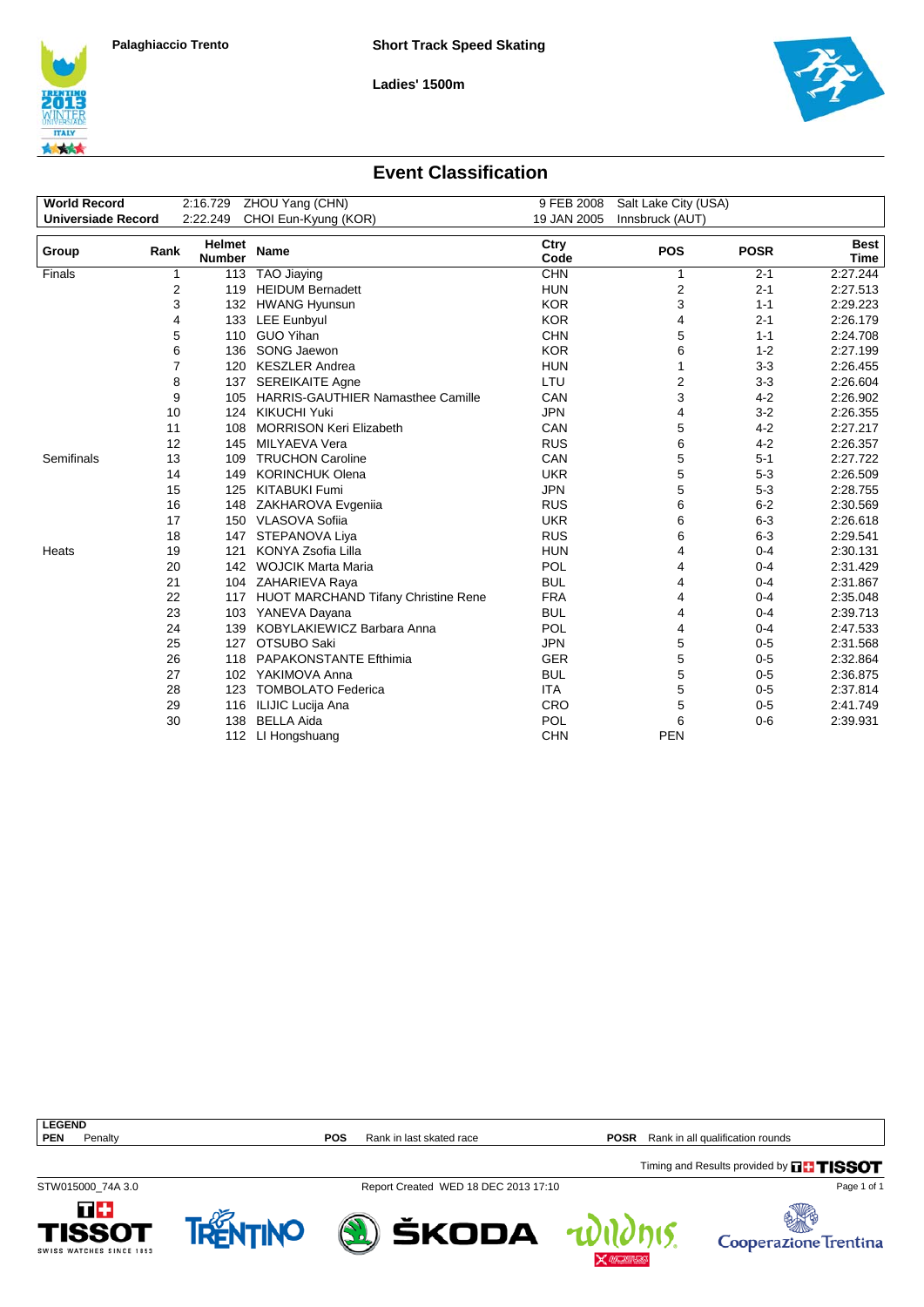**Ladies' 1500m**



WED 18 DEC 2013



| <b>Medallists</b> |                         |                                  |  |  |
|-------------------|-------------------------|----------------------------------|--|--|
| Medal             | <b>Name</b>             | Ctry                             |  |  |
| <b>GOLD</b>       | TAO Jiaying             | CHN - People's Republic of China |  |  |
| <b>SILVER</b>     | <b>HEIDUM Bernadett</b> | HUN - Hungary                    |  |  |
| <b>BRONZE</b>     | <b>HWANG Hyunsun</b>    | KOR - Republic of Korea          |  |  |











**nis.** 

 $\mathbf{u}$ 

Cooperazione Trentina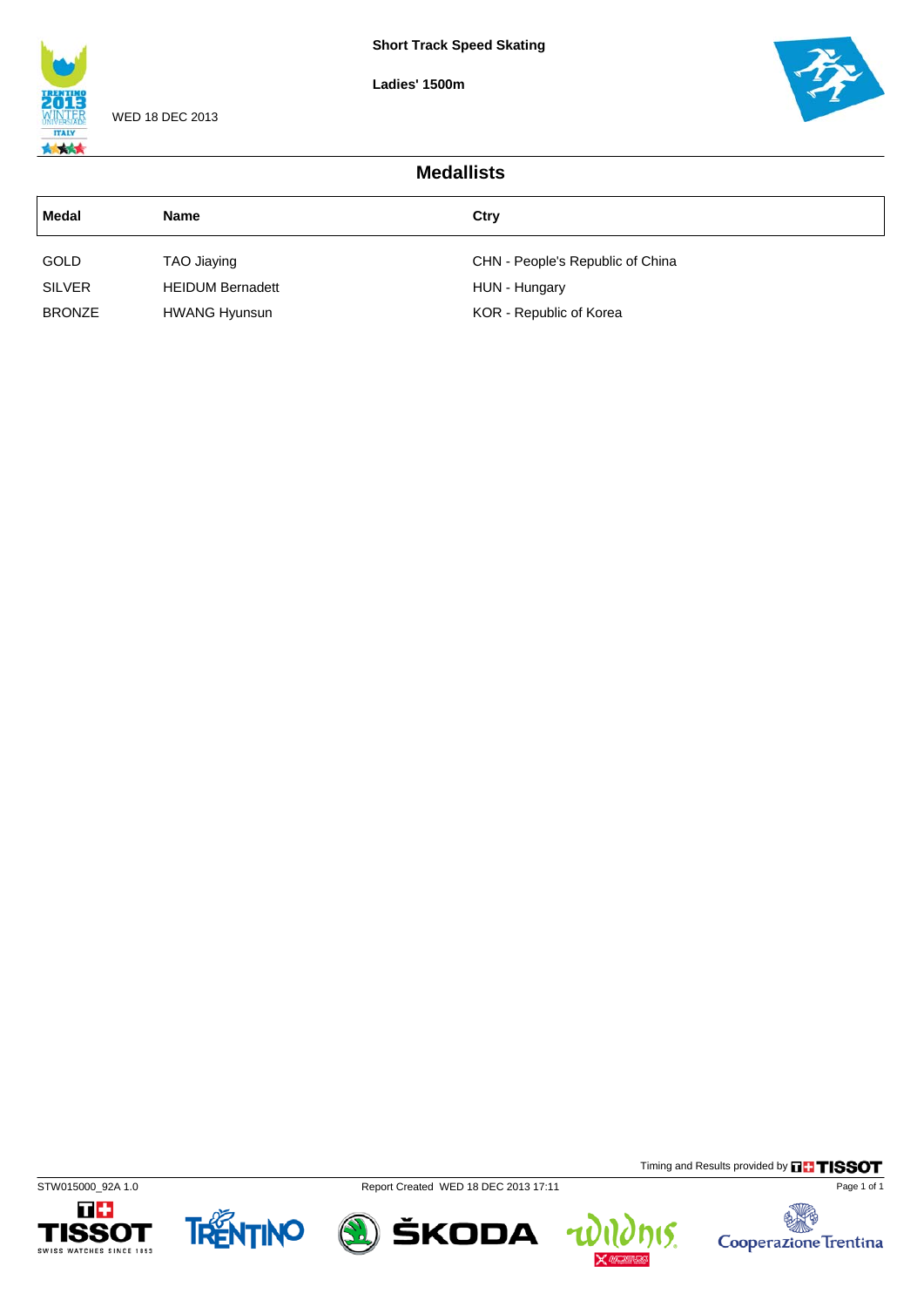



### Ladies' 1500m Heats

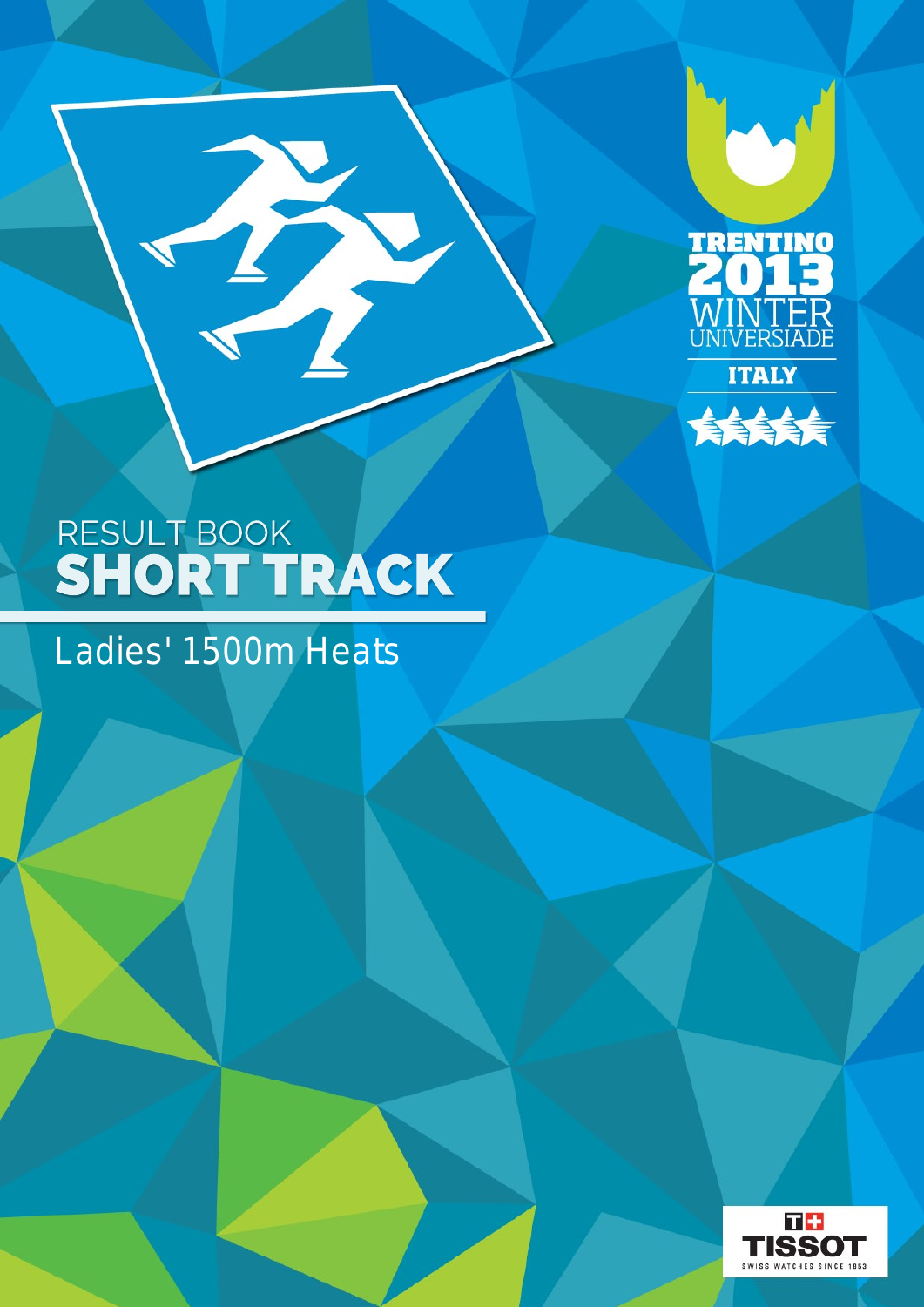**Short Track Speed Skating**

**Ladies' 1500m**



WED 18 DEC 2013 Start Time: 14:57

**Heats**



#### **Start List**

| <b>World Record</b><br><b>Universiade Record</b> | 2:16.729 ZHOU Yang (CHN)<br>2:22.249 CHOI Eun-Kyung (KOR) |                                 |                                | 9 FEB 2008<br>Salt Lake City (USA)<br>19 JAN 2005<br>Innsbruck (AUT) |              |
|--------------------------------------------------|-----------------------------------------------------------|---------------------------------|--------------------------------|----------------------------------------------------------------------|--------------|
| Race<br><b>Number</b>                            | Race<br>Order                                             | <b>Start</b><br><b>Position</b> | <b>Helmet</b><br><b>Number</b> | <b>Name</b>                                                          | Ctry<br>Code |
| 9                                                | 1                                                         | $\mathbf{1}$                    |                                | 109 TRUCHON Caroline                                                 | CAN          |
|                                                  |                                                           | 2                               |                                | 102 YAKIMOVA Anna                                                    | <b>BUL</b>   |
|                                                  |                                                           | 3                               |                                | 149 KORINCHUK Olena                                                  | <b>UKR</b>   |
|                                                  |                                                           | 4                               |                                | 145 MILYAEVA Vera                                                    | <b>RUS</b>   |
|                                                  |                                                           | 5                               |                                | 142 WOJCIK Marta Maria                                               | <b>POL</b>   |
| 10                                               | 2                                                         | 1                               |                                | 138 BELLA Aida                                                       | <b>POL</b>   |
|                                                  |                                                           | $\overline{\mathbf{c}}$         |                                | 117 HUOT MARCHAND Tifany Christine Rene                              | <b>FRA</b>   |
|                                                  |                                                           | 3                               |                                | 113 TAO Jiaying                                                      | <b>CHN</b>   |
|                                                  |                                                           | 4                               |                                | 123 TOMBOLATO Federica                                               | <b>ITA</b>   |
|                                                  |                                                           | 5                               |                                | 120 KESZLER Andrea                                                   | <b>HUN</b>   |
|                                                  |                                                           | 6                               |                                | 108 MORRISON Keri Elizabeth                                          | CAN          |
| 11                                               | 3                                                         | 1                               |                                | 118 PAPAKONSTANTE Efthimia                                           | <b>GER</b>   |
|                                                  |                                                           | $\overline{2}$                  |                                | 150 VLASOVA Sofiia                                                   | <b>UKR</b>   |
|                                                  |                                                           | 3                               |                                | 124 KIKUCHI Yuki                                                     | <b>JPN</b>   |
|                                                  |                                                           | 4                               |                                | 104 ZAHARIEVA Raya                                                   | <b>BUL</b>   |
|                                                  |                                                           | 5                               |                                | 133 LEE Eunbyul                                                      | <b>KOR</b>   |
| 12                                               | 4                                                         | 1                               |                                | 147 STEPANOVA Liya                                                   | <b>RUS</b>   |
|                                                  |                                                           | $\overline{\mathbf{c}}$         |                                | 136 SONG Jaewon                                                      | <b>KOR</b>   |
|                                                  |                                                           | 3                               |                                | 127 OTSUBO Saki                                                      | <b>JPN</b>   |
|                                                  |                                                           | 4                               |                                | 110 GUO Yihan                                                        | <b>CHN</b>   |
|                                                  |                                                           | 5                               | 121                            | KONYA Zsofia Lilla                                                   | <b>HUN</b>   |
| 13                                               | 5                                                         | 1                               |                                | 125 KITABUKI Fumi                                                    | <b>JPN</b>   |
|                                                  |                                                           | $\overline{2}$                  |                                | 116 ILIJIC Lucija Ana                                                | <b>CRO</b>   |
|                                                  |                                                           | 3                               |                                | 119 HEIDUM Bernadett                                                 | <b>HUN</b>   |
|                                                  |                                                           | 4                               |                                | 103 YANEVA Dayana                                                    | <b>BUL</b>   |
|                                                  |                                                           | 5                               |                                | 105 HARRIS-GAUTHIER Namasthee Camille                                | CAN          |
| 14                                               | 6                                                         | 1                               |                                | 137 SEREIKAITE Agne                                                  | LTU          |
|                                                  |                                                           | $\overline{2}$                  |                                | 139 KOBYLAKIEWICZ Barbara Anna                                       | <b>POL</b>   |
|                                                  |                                                           | 3                               |                                | 148 ZAKHAROVA Evgeniia                                               | <b>RUS</b>   |
|                                                  |                                                           | 4                               |                                | 132 HWANG Hyunsun                                                    | <b>KOR</b>   |
|                                                  |                                                           | 5                               |                                | 112 LI Hongshuang                                                    | <b>CHN</b>   |
|                                                  |                                                           |                                 |                                |                                                                      |              |

**NOTE**

The first, second and third placed skaters from each race qualify for the semifinals.

Timing and Results provided by **THISSOT** 

Page 1 of 1

STW015800\_51A 1.0 Report Created TUE 17 DEC 2013 16:00







٣

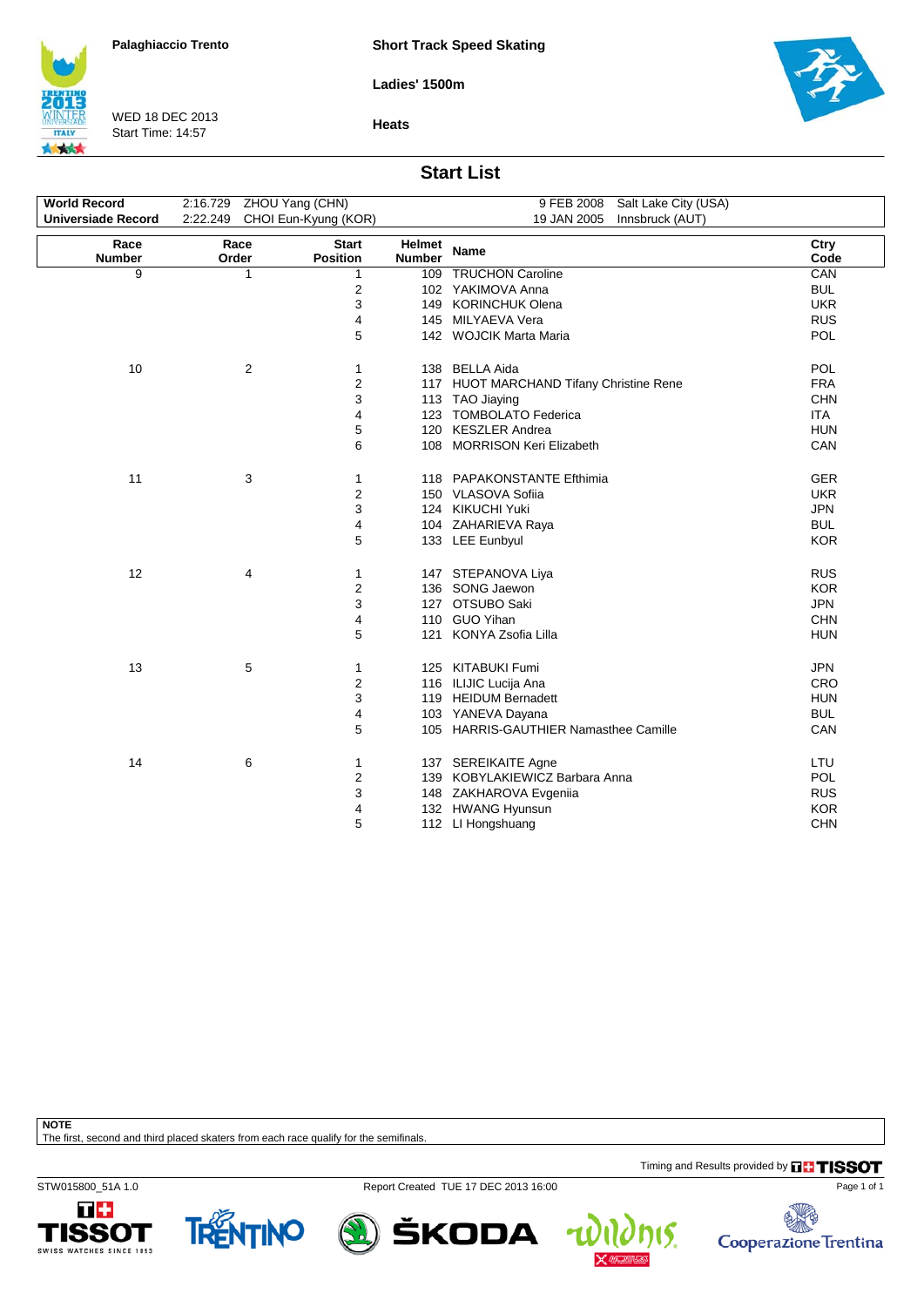**Ladies' 1500m**



WED 18 DEC 2013 Start Time: 14:57



**Heats**

#### **Results**

| <b>World Record</b>       | 2:16.729      |      | ZHOU Yang (CHN)         | 9 FEB 2008                              | Salt Lake City (USA) |             |        |
|---------------------------|---------------|------|-------------------------|-----------------------------------------|----------------------|-------------|--------|
| <b>Universiade Record</b> | 2:22.249      |      | CHOI Eun-Kyung (KOR)    | 19 JAN 2005                             | Innsbruck (AUT)      |             |        |
|                           |               |      |                         |                                         |                      |             |        |
| Race<br><b>Number</b>     | Race<br>Order | Rank | Helmet<br><b>Number</b> | <b>Name</b>                             | Ctry<br>Code         | Result Qual | Record |
| 9                         | 1             | 1    | 109                     | <b>TRUCHON Caroline</b>                 | CAN                  | 2:29.353 Q  |        |
|                           |               | 2    |                         | 145 MILYAEVA Vera                       | <b>RUS</b>           | 2:30.371 Q  |        |
|                           |               | 3    |                         | 149 KORINCHUK Olena                     | <b>UKR</b>           | 2:30.895 Q  |        |
|                           |               | 4    |                         | 142 WOJCIK Marta Maria                  | <b>POL</b>           | 2:31.429    |        |
|                           |               | 5    |                         | 102 YAKIMOVA Anna                       | <b>BUL</b>           | 2:36.875    |        |
|                           |               |      |                         |                                         |                      |             |        |
| 10                        | 2             | 1    |                         | 113 TAO Jiaying                         | <b>CHN</b>           | 2:34.683 Q  |        |
|                           |               | 2    |                         | 108 MORRISON Keri Elizabeth             | CAN                  | 2:34.777 Q  |        |
|                           |               | 3    |                         | 120 KESZLER Andrea                      | <b>HUN</b>           | 2:35.000 Q  |        |
|                           |               | 4    |                         | 117 HUOT MARCHAND Tifany Christine Rene | <b>FRA</b>           | 2:35.048    |        |
|                           |               | 5    |                         | 123 TOMBOLATO Federica                  | <b>ITA</b>           | 2:37.814    |        |
|                           |               | 6    |                         | 138 BELLA Aida                          | POL                  | 2:39.931    |        |
|                           |               |      |                         |                                         |                      |             |        |
| 11                        | 3             | 1    |                         | 133 LEE Eunbyul                         | <b>KOR</b>           | 2:30.005 Q  |        |
|                           |               | 2    |                         | 124 KIKUCHI Yuki                        | <b>JPN</b>           | 2:30.039 Q  |        |
|                           |               | 3    |                         | 150 VLASOVA Sofiia                      | <b>UKR</b>           | 2:30.578 Q  |        |
|                           |               | 4    |                         | 104 ZAHARIEVA Raya                      | <b>BUL</b>           | 2:31.867    |        |
|                           |               | 5    |                         | 118 PAPAKONSTANTE Efthimia              | <b>GER</b>           | 2:32.864    |        |
|                           |               |      |                         |                                         |                      |             |        |
| 12                        | 4             | 1    |                         | 110 GUO Yihan                           | <b>CHN</b>           | 2:29.721 Q  |        |
|                           |               | 2    |                         | 136 SONG Jaewon                         | <b>KOR</b>           | 2:29.813 Q  |        |
|                           |               | 3    |                         | 147 STEPANOVA Liya                      | <b>RUS</b>           | 2:30.096 Q  |        |
|                           |               | 4    |                         | 121 KONYA Zsofia Lilla                  | <b>HUN</b>           | 2:30.131    |        |
|                           |               | 5    |                         | 127 OTSUBO Saki                         | <b>JPN</b>           | 2:31.568    |        |
|                           |               |      |                         |                                         |                      |             |        |
| 13                        | 5             | 1    |                         | 119 HEIDUM Bernadett                    | <b>HUN</b>           | 2:27.513 Q  |        |
|                           |               | 2    |                         | 105 HARRIS-GAUTHIER Namasthee Camille   | CAN                  | 2:28.149 Q  |        |
|                           |               | 3    |                         | 125 KITABUKI Fumi                       | <b>JPN</b>           | 2:28.755 Q  |        |
|                           |               | 4    |                         | 103 YANEVA Dayana                       | <b>BUL</b>           | 2:39.713    |        |
|                           |               | 5    |                         | 116 ILIJIC Lucija Ana                   | CRO                  | 2:41.749    |        |
|                           |               |      |                         |                                         |                      |             |        |
| 14                        | 6             | 1    |                         | 132 HWANG Hyunsun                       | <b>KOR</b>           | 2:40.434 Q  |        |
|                           |               | 2    |                         | 148 ZAKHAROVA Evgenija                  | <b>RUS</b>           | 2:40.644 Q  |        |
|                           |               | 3    |                         | 137 SEREIKAITE Agne                     | LTU                  | 2:41.567 Q  |        |
|                           |               | 4    | 139                     | KOBYLAKIEWICZ Barbara Anna              | POL                  | 2:47.533    |        |
|                           |               |      |                         | 112 LI Hongshuang                       | <b>CHN</b>           | <b>PEN</b>  |        |

| <b>NOTE</b>   |                                                                                       |           |      |                                               |
|---------------|---------------------------------------------------------------------------------------|-----------|------|-----------------------------------------------|
|               | The first, second and third placed skaters from each race qualify for the semifinals. |           |      |                                               |
| <b>LEGEND</b> |                                                                                       |           |      |                                               |
| <b>PEN</b>    | Penalty                                                                               | Qualified | Qual | Qualification code                            |
|               |                                                                                       |           |      | Timing and Results provided by <b>THISSOT</b> |

STW015800\_73A 1.0 Report Created WED 18 DEC 2013 15:23

Page 1 of 1





ŠKODA



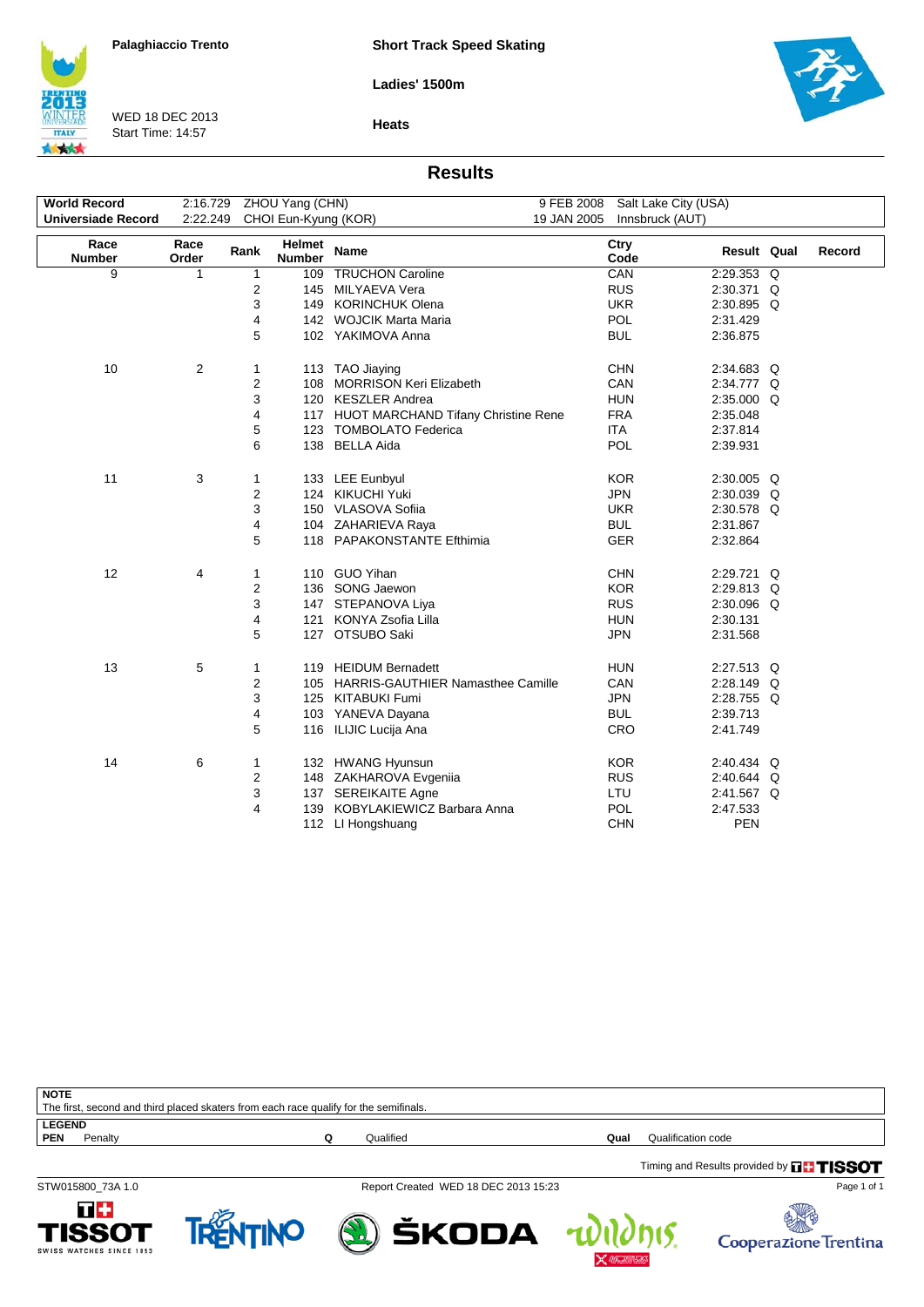



B

### Ladies' 1500m Semifinals

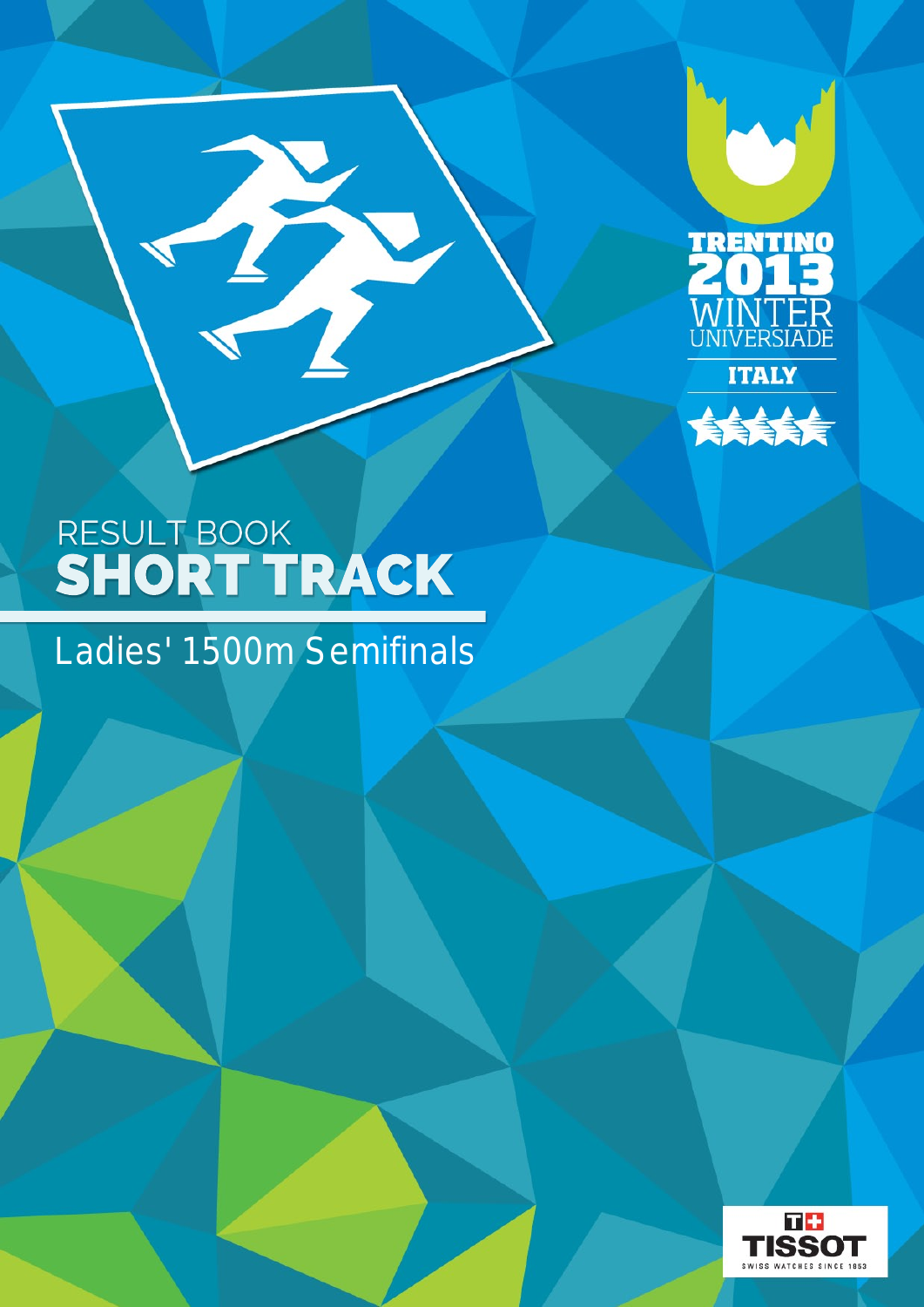**Ladies' 1500m**



WED 18 DEC 2013

**Semifinals**



### **Seeding Analysis**

| Heat | <b>Helmet</b><br><b>Number</b> | <b>Name</b>                              | Ctry<br>Code | Intermediate<br>Rank | <b>Previous</b><br>Round<br>Time |
|------|--------------------------------|------------------------------------------|--------------|----------------------|----------------------------------|
| A    | 119                            | <b>HEIDUM Bernadett</b>                  | <b>HUN</b>   |                      | 2:27.513                         |
|      | 132                            | <b>HWANG Hyunsun</b>                     | <b>KOR</b>   | 6                    | 2:40.434                         |
|      | 105                            | <b>HARRIS-GAUTHIER Namasthee Camille</b> | CAN          | 7                    | 2:28.149                         |
|      | 148                            | ZAKHAROVA Evgenija                       | <b>RUS</b>   | 12                   | 2:40.644                         |
|      | 125                            | KITABUKI Fumi                            | <b>JPN</b>   | 13                   | 2:28.755                         |
|      | 137                            | <b>SEREIKAITE Agne</b>                   | LTU          | 18                   | 2:41.567                         |
| В    | 109                            | <b>TRUCHON Caroline</b>                  | <b>CAN</b>   | 2                    | 2:29.353                         |
|      | 113                            | TAO Jiaying                              | <b>CHN</b>   | 5                    | 2:34.683                         |
|      | 136                            | SONG Jaewon                              | <b>KOR</b>   | 8                    | 2:29.813                         |
|      | 108                            | <b>MORRISON Keri Elizabeth</b>           | CAN          | 11                   | 2:34.777                         |
|      | 147                            | STEPANOVA Liya                           | <b>RUS</b>   | 14                   | 2:30.096                         |
|      | 120                            | <b>KESZLER Andrea</b>                    | <b>HUN</b>   | 17                   | 2:35.000                         |
| C    | 110                            | <b>GUO Yihan</b>                         | <b>CHN</b>   | 3                    | 2:29.721                         |
|      | 133                            | <b>LEE Eunbyul</b>                       | <b>KOR</b>   | 4                    | 2:30.005                         |
|      | 124                            | <b>KIKUCHI Yuki</b>                      | <b>JPN</b>   | 9                    | 2:30.039                         |
|      | 145                            | MILYAEVA Vera                            | <b>RUS</b>   | 10                   | 2:30.371                         |
|      | 150                            | <b>VLASOVA Sofiia</b>                    | <b>UKR</b>   | 15                   | 2:30.578                         |
|      | 149                            | <b>KORINCHUK Olena</b>                   | <b>UKR</b>   | 16                   | 2:30.895                         |





STW015200\_48C 1.0 Report Created WED 18 DEC 2013 15:24



Timing and Results provided by **THISSOT** 

15.

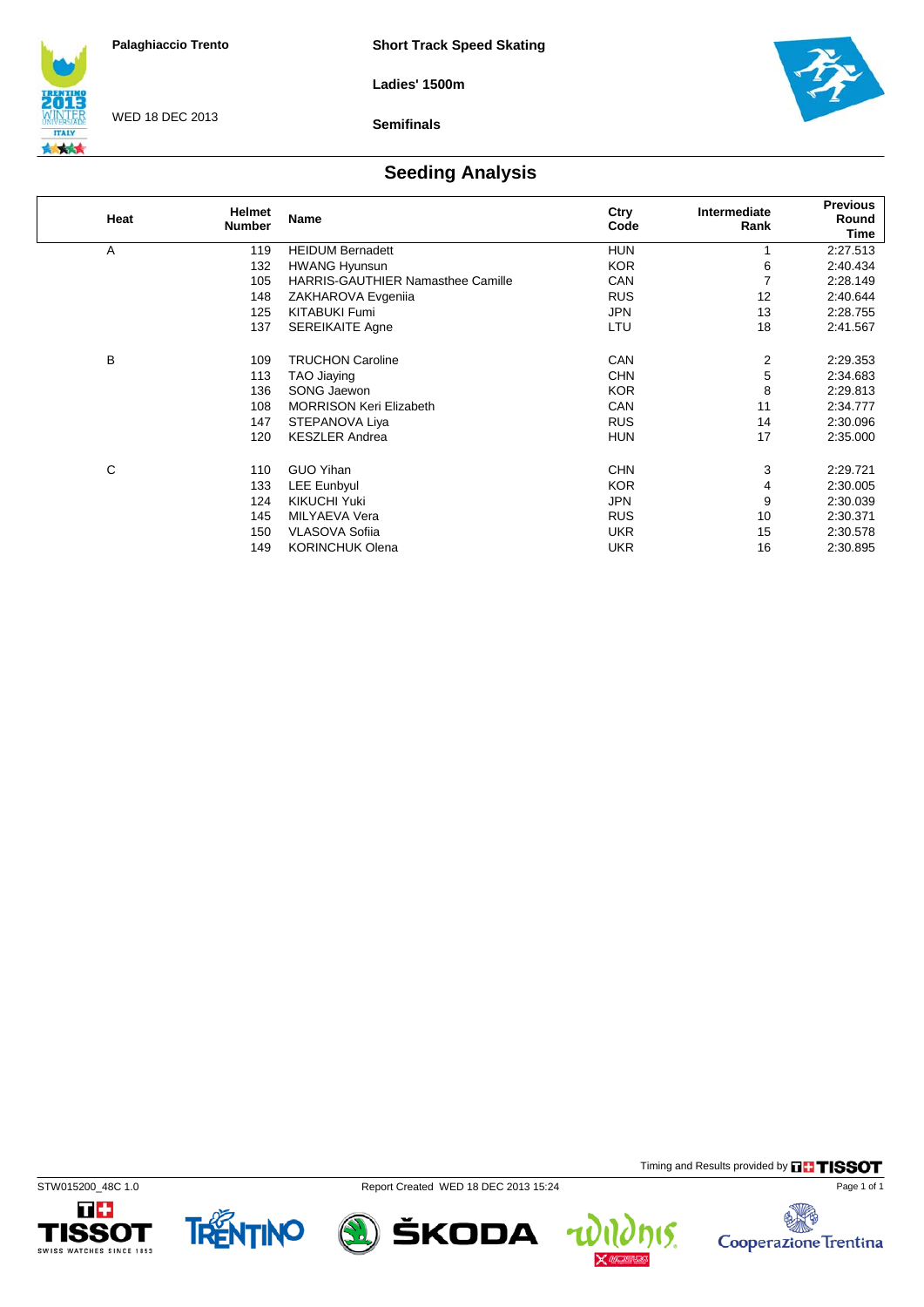**Short Track Speed Skating**

**Ladies' 1500m**



WED 18 DEC 2013 Start Time: 16:17

**Semifinals**



#### **Start List**

| <b>World Record</b>       | 2:16.729      | ZHOU Yang (CHN)                 |                         | 9 FEB 2008<br>Salt Lake City (USA) |              |
|---------------------------|---------------|---------------------------------|-------------------------|------------------------------------|--------------|
| <b>Universiade Record</b> | 2:22.249      | CHOI Eun-Kyung (KOR)            |                         | 19 JAN 2005<br>Innsbruck (AUT)     |              |
| Race<br><b>Number</b>     | Race<br>Order | <b>Start</b><br><b>Position</b> | Helmet<br><b>Number</b> | <b>Name</b>                        | Ctry<br>Code |
| 19                        | 1             |                                 | 119                     | <b>HEIDUM Bernadett</b>            | <b>HUN</b>   |
|                           |               | 2                               | 105                     | HARRIS-GAUTHIER Namasthee Camille  | CAN          |
|                           |               | 3                               | 125                     | <b>KITABUKI Fumi</b>               | <b>JPN</b>   |
|                           |               | 4                               | 132                     | <b>HWANG Hyunsun</b>               | <b>KOR</b>   |
|                           |               | 5                               | 148                     | ZAKHAROVA Evgenija                 | <b>RUS</b>   |
|                           |               | 6                               | 137                     | <b>SEREIKAITE Agne</b>             | LTU          |
| 20                        | 2             |                                 | 109                     | <b>TRUCHON Caroline</b>            | CAN          |
|                           |               | 2                               | 136                     | SONG Jaewon                        | <b>KOR</b>   |
|                           |               | 3                               | 147                     | STEPANOVA Liya                     | <b>RUS</b>   |
|                           |               | 4                               | 113                     | TAO Jiaying                        | <b>CHN</b>   |
|                           |               | 5                               | 108                     | <b>MORRISON Keri Elizabeth</b>     | CAN          |
|                           |               | 6                               | 120                     | <b>KESZLER Andrea</b>              | <b>HUN</b>   |
| 21                        | 3             |                                 | 110                     | <b>GUO Yihan</b>                   | <b>CHN</b>   |
|                           |               | 2                               | 133                     | LEE Eunbyul                        | <b>KOR</b>   |
|                           |               | 3                               | 124                     | <b>KIKUCHI Yuki</b>                | <b>JPN</b>   |
|                           |               | 4                               | 145                     | MILYAEVA Vera                      | <b>RUS</b>   |
|                           |               | 5                               | 150                     | <b>VLASOVA Sofiia</b>              | <b>UKR</b>   |
|                           |               | 6                               | 149                     | <b>KORINCHUK Olena</b>             | <b>UKR</b>   |

**NOTE**

The first and second placed skaters from each race qualify for Final A, the third and fourth placed skaters from each race qualify for Final B.

Timing and Results provided by **THISSOT** 

STW015200\_51A 1.0 Report Created WED 18 DEC 2013 15:24





ŠKODA



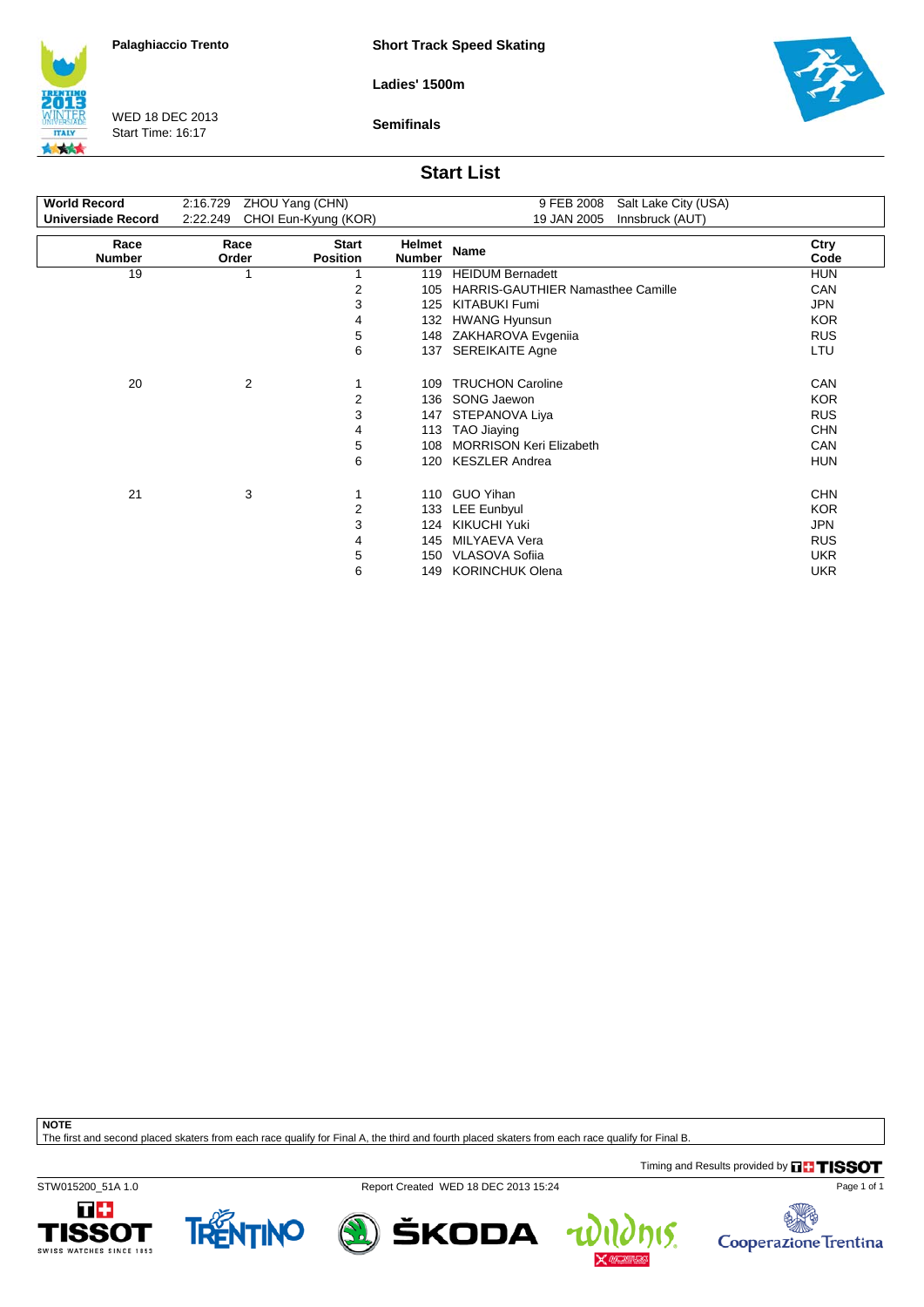**Short Track Speed Skating**

**Ladies' 1500m**



WED 18 DEC 2013 Start Time: 16:17

**Semifinals**



#### **Results**

| <b>World Record</b>   | 2:16.729       |      | ZHOU Yang (CHN)         | 9 FEB 2008                               | Salt Lake City (USA)     |                      |          |        |
|-----------------------|----------------|------|-------------------------|------------------------------------------|--------------------------|----------------------|----------|--------|
| Universiade Record    | 2:22.249       |      | CHOI Eun-Kyung (KOR)    | 19 JAN 2005                              | Innsbruck (AUT)          |                      |          |        |
| Race<br><b>Number</b> | Race<br>Order  | Rank | Helmet<br><b>Number</b> | Name                                     | Ctry<br>Code             | Result Qual          |          | Record |
| 19                    | 1              |      | 132                     | <b>HWANG Hyunsun</b>                     | <b>KOR</b>               | 2:29.223             | QA       |        |
|                       |                | 2    | 119                     | <b>HEIDUM Bernadett</b>                  | <b>HUN</b>               | 2:29.278             | QA       |        |
|                       |                | 3    | 137                     | <b>SEREIKAITE Agne</b>                   | LTU                      | 2:29.430             | QB       |        |
|                       |                | 4    | 105                     | <b>HARRIS-GAUTHIER Namasthee Camille</b> | CAN                      | 2:29.630             | QB       |        |
|                       |                | 5    | 125                     | <b>KITABUKI Fumi</b>                     | <b>JPN</b>               | 2:29.789             |          |        |
|                       |                | 6    | 148                     | ZAKHAROVA Evgenija                       | <b>RUS</b>               | 2:30.569             |          |        |
| 20                    | $\overline{2}$ | 2    | 136<br>113              | SONG Jaewon<br>TAO Jiaying               | <b>KOR</b><br><b>CHN</b> | 2:27.199<br>2:27.244 | QA<br>QA |        |
|                       |                | 3    | 120                     | <b>KESZLER Andrea</b>                    | <b>HUN</b>               | 2:27.331             | QB       |        |
|                       |                | 4    | 108                     | <b>MORRISON Keri Elizabeth</b>           | CAN                      | 2:27.461             | QB       |        |
|                       |                | 5    | 109                     | <b>TRUCHON Caroline</b>                  | CAN                      | 2:27.722             |          |        |
|                       |                | 6    | 147                     | STEPANOVA Liya                           | <b>RUS</b>               | 2:29.541             |          |        |
| 21                    | 3              |      | 110                     | <b>GUO Yihan</b>                         | <b>CHN</b>               | 2:24.708             | QA       |        |
|                       |                | 2    | 133                     | <b>LEE Eunbyul</b>                       | <b>KOR</b>               | 2:26.179             | QA       |        |
|                       |                | 3    | 124                     | <b>KIKUCHI Yuki</b>                      | <b>JPN</b>               | 2:26.355             | QB       |        |
|                       |                | 4    | 145                     | MILYAEVA Vera                            | <b>RUS</b>               | 2:26.357             | QB       |        |
|                       |                | 5    | 149                     | <b>KORINCHUK Olena</b>                   | <b>UKR</b>               | 2:26.509             |          |        |
|                       |                | 6    | 150                     | VLASOVA Sofiia                           | <b>UKR</b>               | 2:26.618             |          |        |

**NOTE** The first and second placed skaters from each race qualify for Final A, the third and fourth placed skaters from each race qualify for Final B.

**LEGEND**<br>QA Qualified for final A

**QB** Qualified for final B **Qualification Code Qualification code** 

15.

T+

**ISSOT** 

WATCHES SINCE 1853

STW015200\_73A 1.0 Report Created WED 18 DEC 2013 16:30

Timing and Results provided by **THISSOT** 





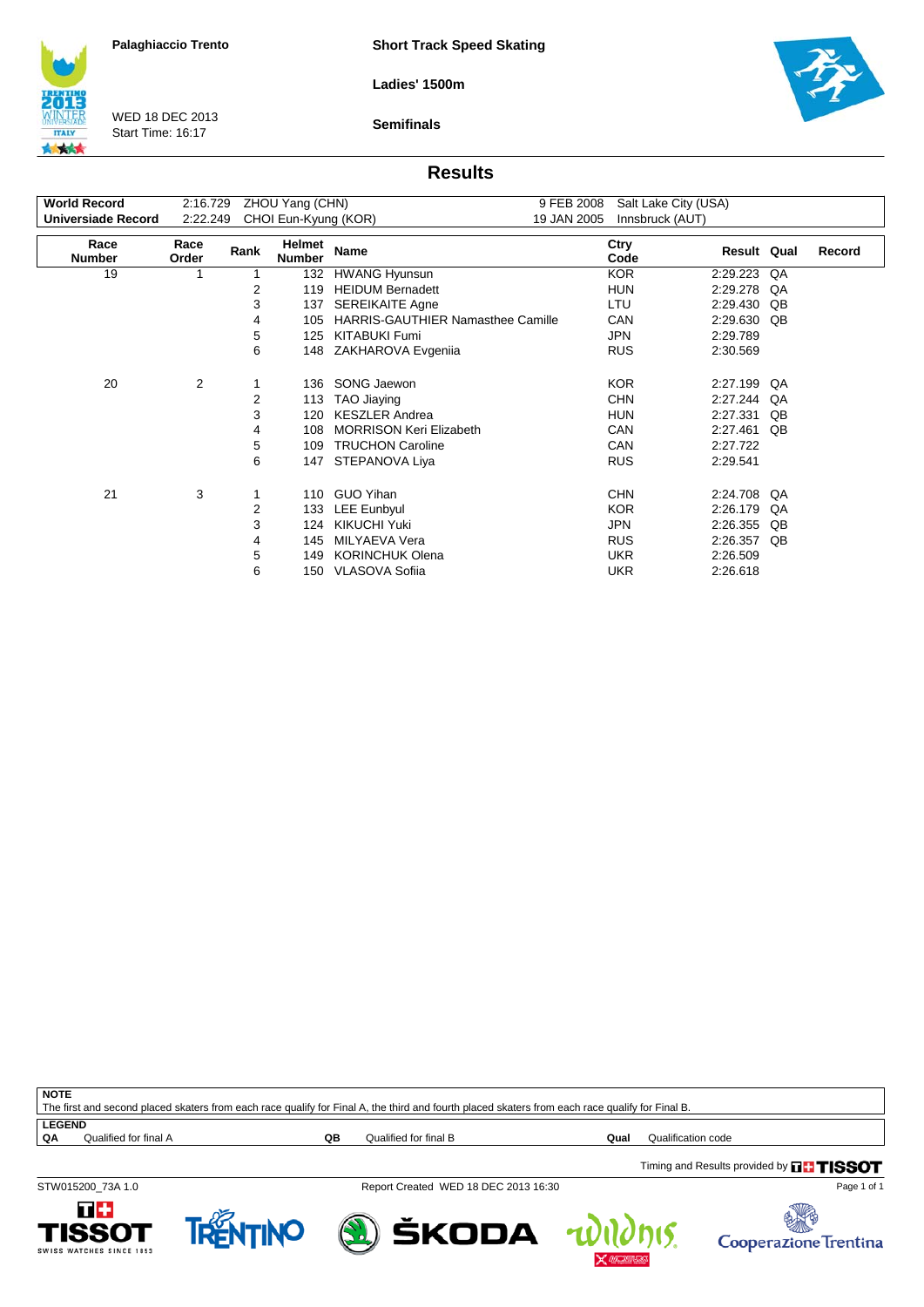



B

### Ladies' 1500m Finals

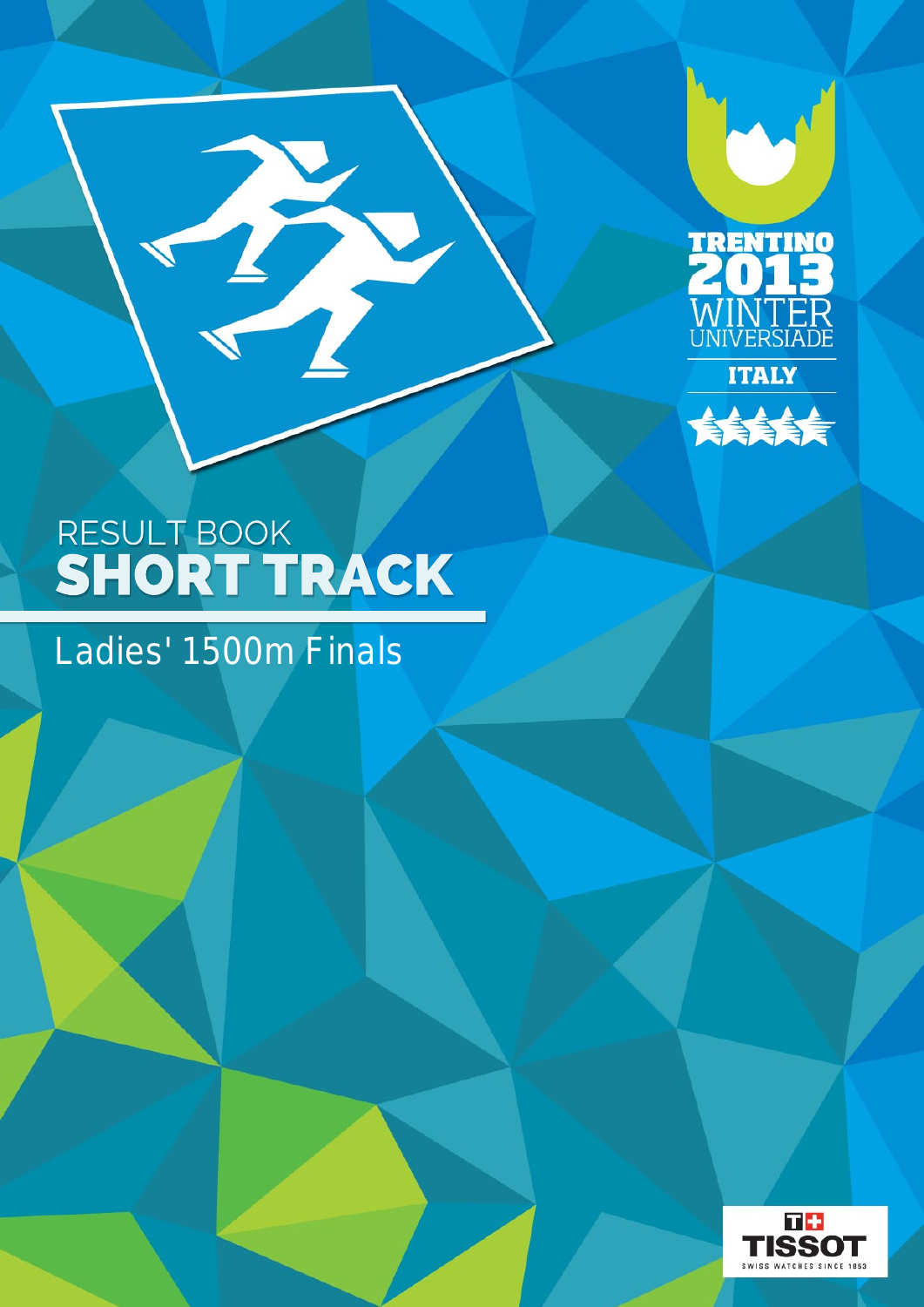**Short Track Speed Skating**

**Ladies' 1500m**



WED 18 DEC 2013 Start Time: 16:57

**Finals**



### **Start List**

| <b>World Record</b>       | 2:16.729 ZHOU Yang (CHN) |                                 |                         | Salt Lake City (USA)<br>9 FEB 2008       |              |
|---------------------------|--------------------------|---------------------------------|-------------------------|------------------------------------------|--------------|
| <b>Universiade Record</b> | 2:22.249                 | CHOI Eun-Kyung (KOR)            |                         | 19 JAN 2005<br>Innsbruck (AUT)           |              |
| Race<br><b>Number</b>     | Race<br>Order            | <b>Start</b><br><b>Position</b> | Helmet<br><b>Number</b> | <b>Name</b>                              | Ctry<br>Code |
| 24                        | В                        |                                 | 124                     | KIKUCHI Yuki                             | <b>JPN</b>   |
|                           |                          | 2                               | 145                     | MILYAEVA Vera                            | <b>RUS</b>   |
|                           |                          | 3                               | 120                     | <b>KESZLER Andrea</b>                    | <b>HUN</b>   |
|                           |                          | 4                               | 108                     | <b>MORRISON Keri Elizabeth</b>           | <b>CAN</b>   |
|                           |                          | 5                               | 137                     | <b>SEREIKAITE Agne</b>                   | LTU          |
|                           |                          | 6                               | 105                     | <b>HARRIS-GAUTHIER Namasthee Camille</b> | <b>CAN</b>   |
| 25                        | A                        | 1                               | 110                     | <b>GUO Yihan</b>                         | <b>CHN</b>   |
|                           |                          | 2                               | 133                     | <b>LEE Eunbyul</b>                       | <b>KOR</b>   |
|                           |                          | 3                               | 136                     | SONG Jaewon                              | <b>KOR</b>   |
|                           |                          | 4                               | 113                     | TAO Jiaying                              | <b>CHN</b>   |
|                           |                          | 5                               | 132                     | <b>HWANG Hyunsun</b>                     | <b>KOR</b>   |
|                           |                          | 6                               | 119                     | <b>HEIDUM Bernadett</b>                  | <b>HUN</b>   |





STW015100\_51A 1.0 Report Created WED 18 DEC 2013 16:31



Timing and Results provided by **THISSOT** 

15.

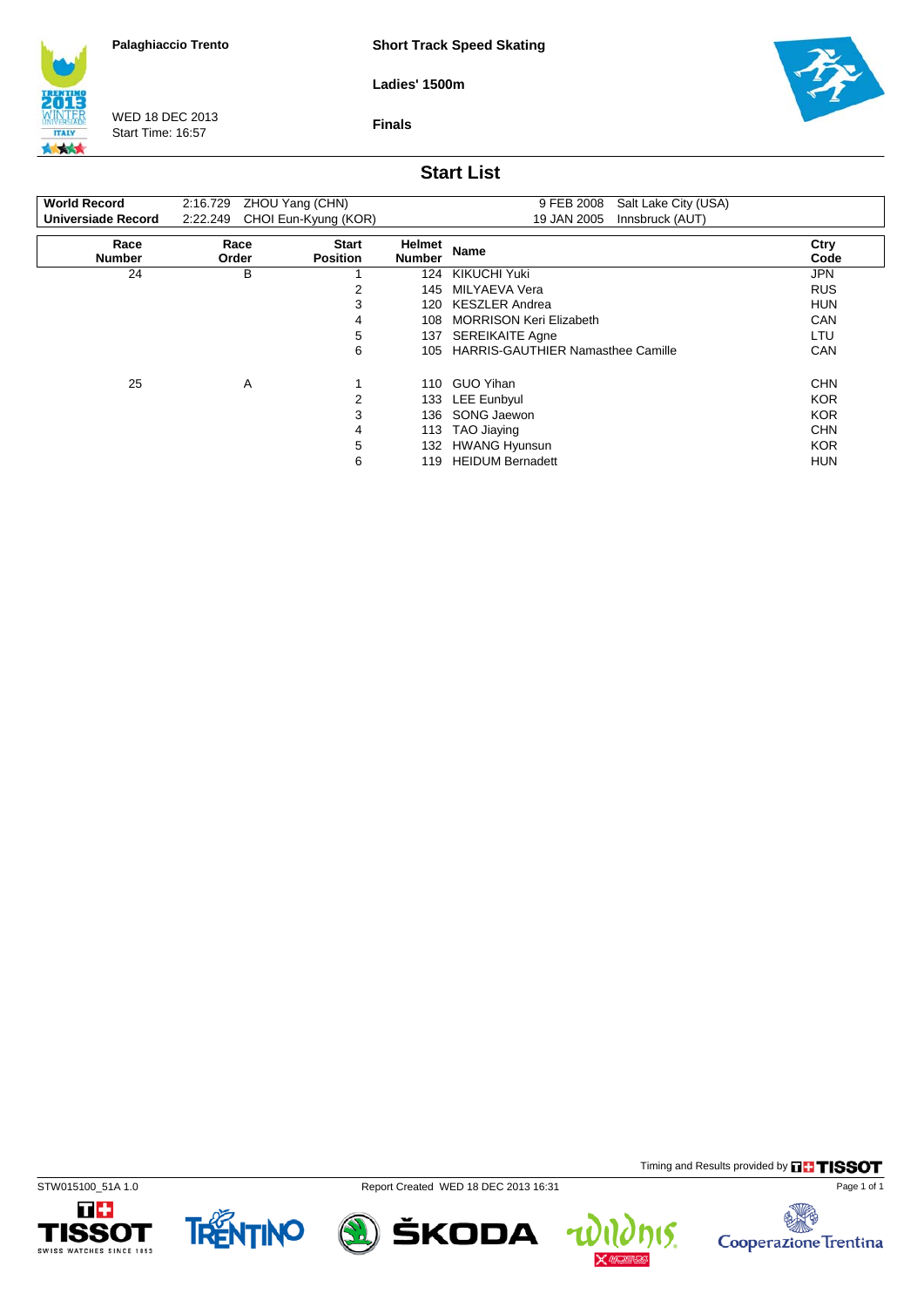**Short Track Speed Skating**

**Ladies' 1500m**



WED 18 DEC 2013 Start Time: 16:57



**Finals**

### **Results**

| <b>World Record</b>   |               |      | 2:16.729 ZHOU Yang (CHN)       | 9 FEB 2008                               | Salt Lake City (USA) |          |               |
|-----------------------|---------------|------|--------------------------------|------------------------------------------|----------------------|----------|---------------|
| Universiade Record    |               |      | 2:22.249 CHOI Eun-Kyung (KOR)  | 19 JAN 2005                              | Innsbruck (AUT)      |          |               |
| Race<br><b>Number</b> | Race<br>Order | Rank | <b>Helmet</b><br><b>Number</b> | Name                                     | Ctry<br>Code         |          | Result Record |
| 24                    | в             |      | 120                            | <b>KESZLER Andrea</b>                    | <b>HUN</b>           | 2:26.455 |               |
|                       |               | 2    | 137                            | <b>SEREIKAITE Agne</b>                   | LTU                  | 2:26.604 |               |
|                       |               | 3    | 105                            | <b>HARRIS-GAUTHIER Namasthee Camille</b> | <b>CAN</b>           | 2:26.902 |               |
|                       |               | 4    |                                | 124 KIKUCHI Yuki                         | JPN.                 | 2:27.136 |               |
|                       |               | 5    | 108.                           | <b>MORRISON Keri Elizabeth</b>           | <b>CAN</b>           | 2:27.217 |               |
|                       |               | 6    | 145                            | MILYAEVA Vera                            | <b>RUS</b>           | 2:27.220 |               |
| 25                    | A             |      | 113                            | TAO Jiaying                              | <b>CHN</b>           | 2:30.296 |               |
|                       |               | 2    | 119                            | <b>HEIDUM Bernadett</b>                  | HUN                  | 2:30.545 |               |
|                       |               | 3    |                                | 132 HWANG Hyunsun                        | <b>KOR</b>           | 2:30.606 |               |
|                       |               | 4    |                                | 133 LEE Eunbyul                          | <b>KOR</b>           | 2:30.708 |               |
|                       |               | 5    | 110                            | <b>GUO Yihan</b>                         | <b>CHN</b>           | 3:13.192 |               |
|                       |               | 6    | 136.                           | SONG Jaewon                              | <b>KOR</b>           | No Time  |               |











nis.

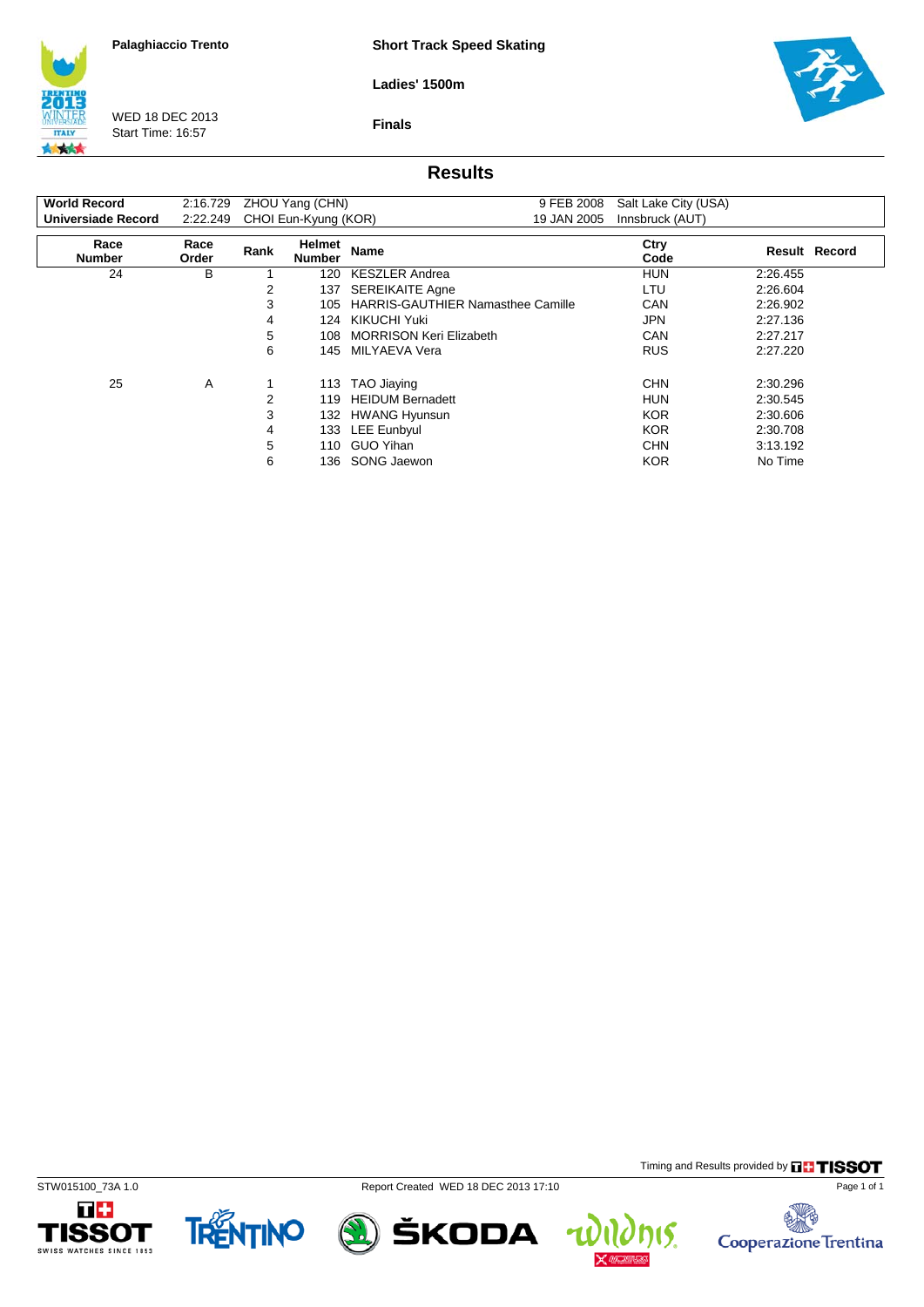



H

### Ladies' 3000m Relay

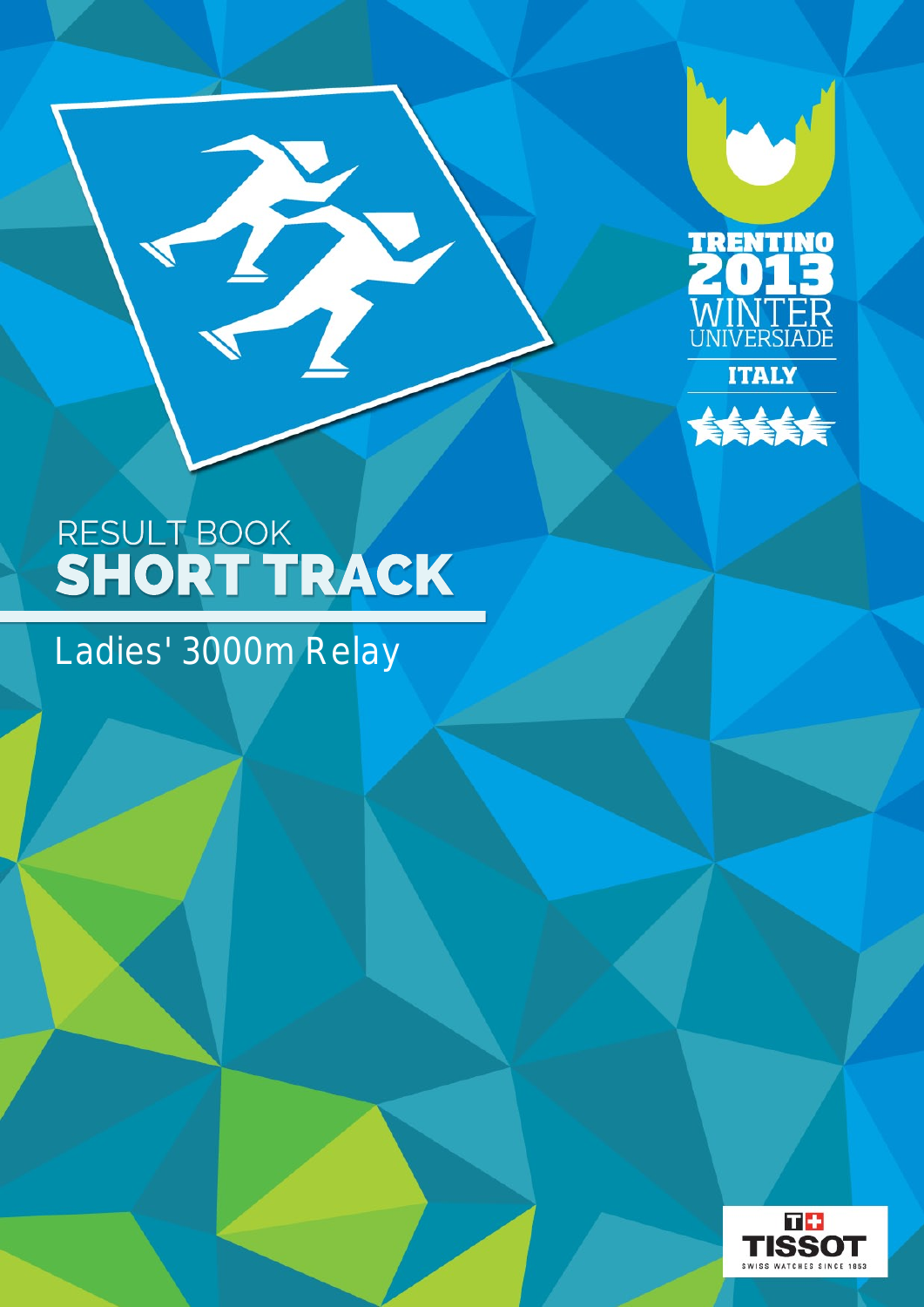





#### **Event Classification**

| <b>World Record</b> | 4:06.215 KOR - Republic of Korea | 17 NOV 2013 Kolomna (RUS)             |                   |                           |              |                |                     |
|---------------------|----------------------------------|---------------------------------------|-------------------|---------------------------|--------------|----------------|---------------------|
| Universiade Record  |                                  | 4:13.353<br>HUN - Hungary             |                   | 19 DEC 2013               | Trento (ITA) |                |                     |
| Group               |                                  | Rank Team                             | <b>Semifinals</b> | <b>Finals</b>             | <b>POS</b>   | <b>POSR</b>    | <b>Best</b><br>Time |
| Finals              |                                  | 1 KOR - Republic of Korea             |                   |                           | 1            | $\mathbf{1}$   | 4:15.187            |
|                     |                                  | 131 CHOI Jihyun                       | Χ                 |                           |              |                |                     |
|                     |                                  | 132 HWANG Hyunsun                     | $\mathsf X$       | X                         |              |                |                     |
|                     |                                  | 133 LEE Eunbyul                       | X                 | X                         |              |                |                     |
|                     |                                  | 134 LEE Soyoun                        |                   | X                         |              |                |                     |
|                     |                                  | 136 SONG Jaewon                       | X                 | X                         |              |                |                     |
|                     |                                  | 2 RUS - Russian Federation            |                   |                           | 2            | $\overline{2}$ | 4:17.107            |
|                     |                                  | 143 KICHAPOVA Iuliia                  | X                 | X                         |              |                |                     |
|                     |                                  | 144 MALAGICH Emina                    | X                 | X                         |              |                |                     |
|                     |                                  | 147 STEPANOVA Liya                    | X                 | X                         |              |                |                     |
|                     |                                  | 148 ZAKHAROVA Evgeniia                | X                 | X                         |              |                |                     |
|                     |                                  | 3 HUN - Hungary                       |                   |                           | 3            | $\mathbf{1}$   | 4:13.353            |
|                     |                                  | 119 HEIDUM Bernadett                  | Χ                 | Χ                         |              |                |                     |
|                     |                                  | 120 KESZLER Andrea                    | X                 | X                         |              |                |                     |
|                     |                                  | 121 KONYA Zsofia Lilla                | X                 | $\boldsymbol{\mathsf{X}}$ |              |                |                     |
|                     |                                  | 122 LAJTOS Szandra                    | X                 | Χ                         |              |                |                     |
|                     |                                  | 4 CHN - People's Republic of China    |                   |                           | 4            | $\overline{2}$ | 4:13.446            |
|                     |                                  | 110 GUO Yihan                         | X                 | Х                         |              |                |                     |
|                     |                                  | 111 JIN Jingzhu                       |                   | X                         |              |                |                     |
|                     |                                  | 112 LI Hongshuang                     | X                 | X                         |              |                |                     |
|                     |                                  | 113 TAO Jiaying                       | X                 | X                         |              |                |                     |
|                     |                                  | 114 WANG Xue                          | X                 |                           |              |                |                     |
|                     |                                  | 5 CAN - Canada                        |                   |                           | 1            | 3              | 4:13.605            |
|                     |                                  | 105 HARRIS-GAUTHIER Namasthee Camille | X                 | Χ                         |              |                |                     |
|                     |                                  | 106 LABOURDETTE-DENIS Vicky           | X                 |                           |              |                |                     |
|                     |                                  | 107 MACDONALD Jamie Louise            |                   | X                         |              |                |                     |
|                     |                                  | 108 MORRISON Keri Elizabeth           | X                 | X                         |              |                |                     |
|                     |                                  | 109 TRUCHON Caroline                  | X                 | X                         |              |                |                     |
|                     |                                  | 6 JPN - Japan                         |                   |                           | 2            | 3              | 4:20.862            |
|                     |                                  | 124 KIKUCHI Yuki                      | X                 | Χ                         |              |                |                     |
|                     |                                  | 125 KITABUKI Fumi                     | X                 | X                         |              |                |                     |
|                     |                                  | 126 NAKAGUCHI Yukie                   | X                 | Χ                         |              |                |                     |
|                     |                                  | 127 OTSUBO Saki                       | X                 | $\boldsymbol{\mathsf{X}}$ |              |                |                     |
|                     |                                  | 7 POL - Poland                        |                   |                           | 3            | 4              | 4:30.104            |
|                     |                                  | 138 BELLA Aida                        | Χ                 | X                         |              |                |                     |
|                     |                                  | 140 PNIEWSKA Kaja Karolina            | X                 | X                         |              |                |                     |
|                     |                                  | 141 TAWREL Agnieszka                  | X                 | X                         |              |                |                     |
|                     |                                  | 142 WOJCIK Marta Maria                | X                 | X                         |              |                |                     |
|                     |                                  | 8 BUL - Bulgaria                      |                   |                           | 4            | 4              | 4:31.294            |
|                     |                                  | 101 TSANKOVA Neli                     | X                 | X                         |              |                |                     |
|                     |                                  | 102 YAKIMOVA Anna                     | X                 | X                         |              |                |                     |
|                     |                                  | 103 YANEVA Dayana                     | X                 | X                         |              |                |                     |
|                     |                                  | 104 ZAHARIEVA Raya                    | X                 | X                         |              |                |                     |

| <b>LEGEND</b>   |                                  |                     |                                                |
|-----------------|----------------------------------|---------------------|------------------------------------------------|
| <b>DOC</b><br>υ | Rank<br>race<br>: in last skated | <b>DOCD</b><br>וכטי | Rank in a<br>at qualification.<br>⊧rounds<br>. |
|                 |                                  |                     |                                                |

T+ **1SSOT** WATCHES SINCE 1853



STW430000\_74B 2.0 Report Created FRI 20 DEC 2013 18:24

ŠKODA

15.

 $\mathbf{r}$ 



Page 1 of 1

Timing and Results provided by **THISSOT**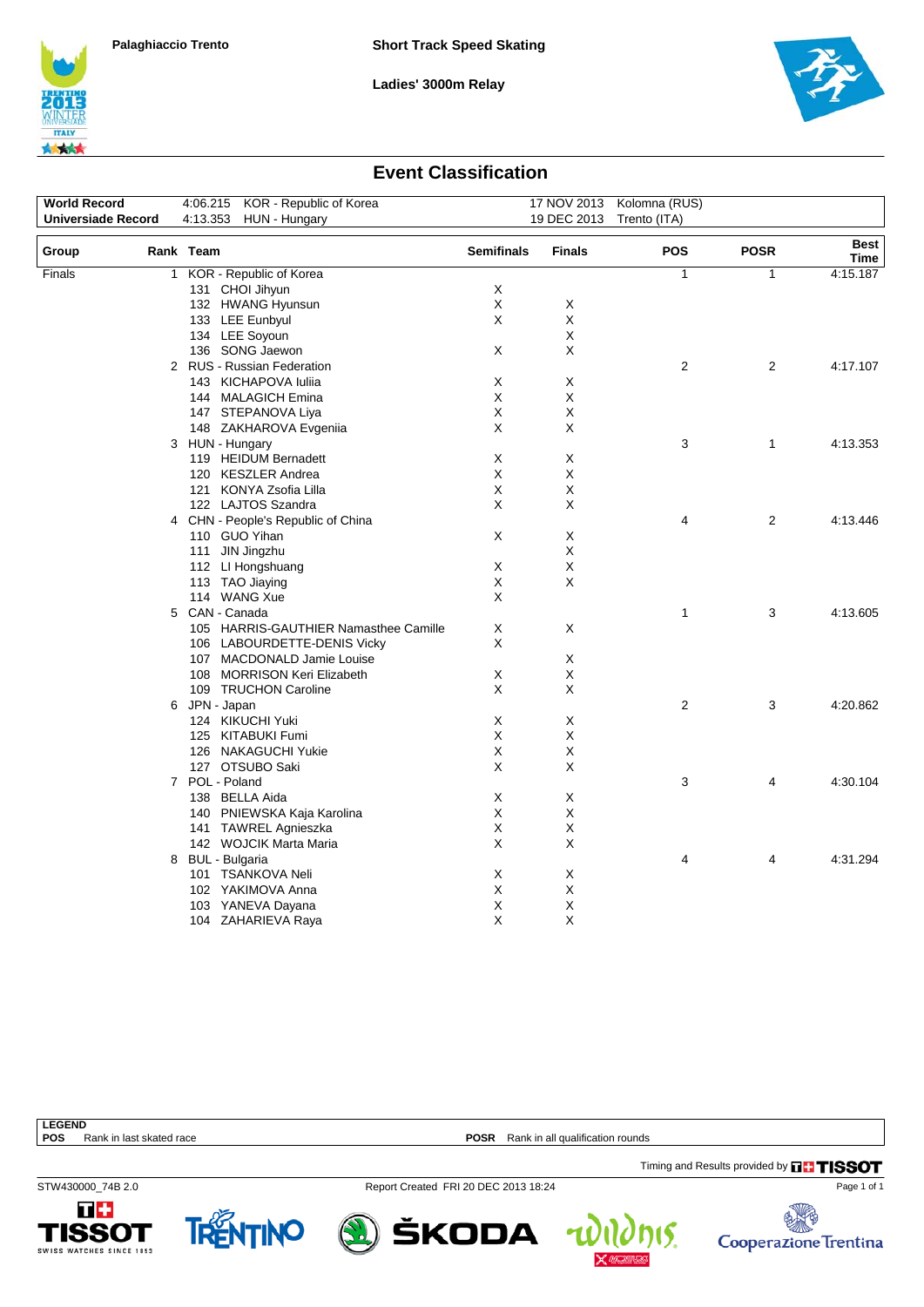

FRI 20 DEC 2013

**Ladies' 3000m Relay**



**Medallists**

| Medal         | Ctry                     | <b>Name</b>                                                                                     |
|---------------|--------------------------|-------------------------------------------------------------------------------------------------|
| <b>GOLD</b>   | KOR - Republic of Korea  | CHOI Jihyun<br><b>HWANG Hyunsun</b><br><b>LEE Eunbyul</b><br>LEE Soyoun<br>SONG Jaewon          |
| <b>SILVER</b> | RUS - Russian Federation | KICHAPOVA Iulija<br><b>MALAGICH Emina</b><br>STEPANOVA Liya<br>ZAKHAROVA Evgeniia               |
| <b>BRONZE</b> | HUN - Hungary            | <b>HEIDUM Bernadett</b><br><b>KESZLER Andrea</b><br>KONYA Zsofia Lilla<br><b>LAJTOS Szandra</b> |









Timing and Results provided by **THISSOT** Page 1 of 1

**nis.** 

碣 Cooperazione Trentina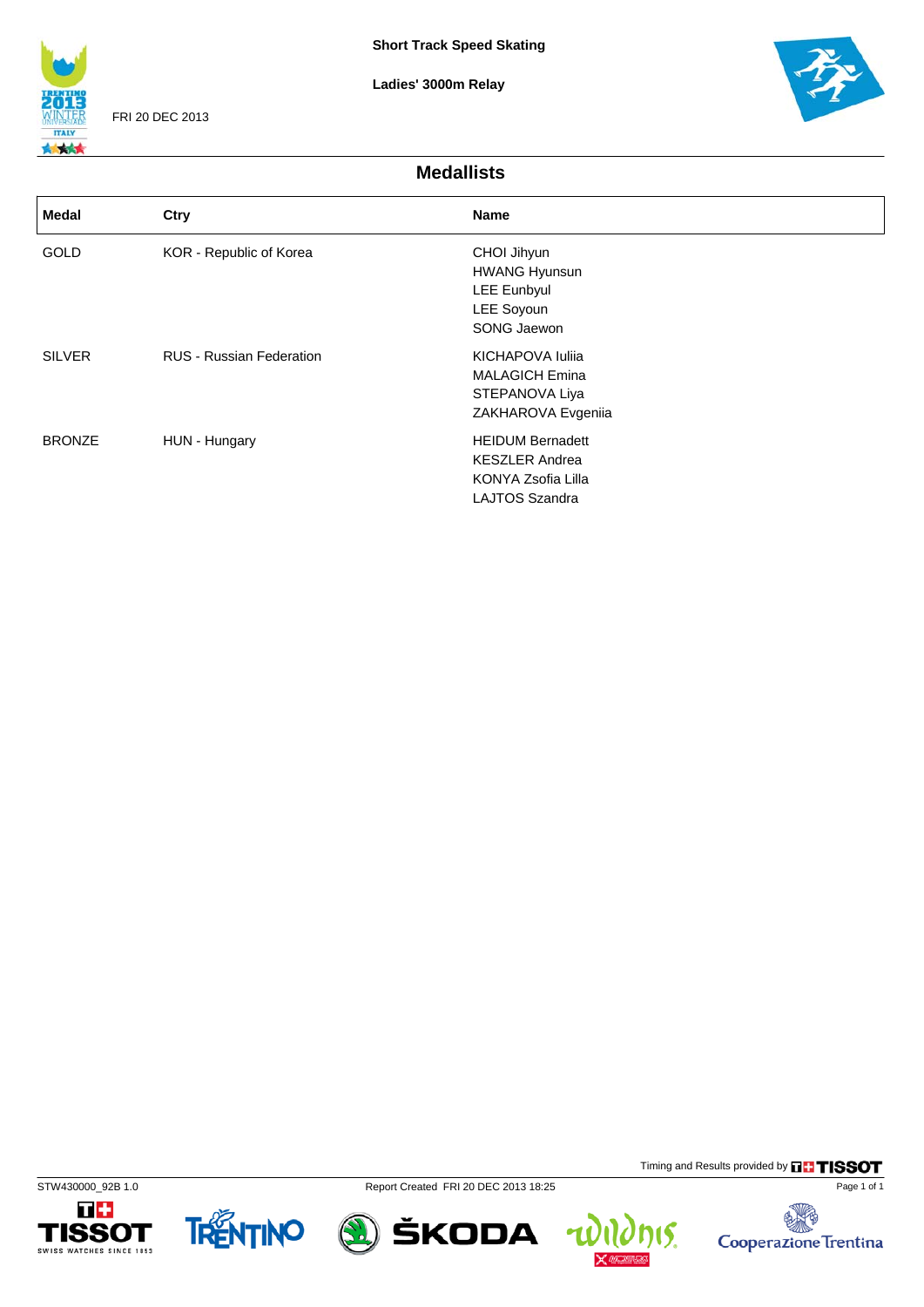



B

### Ladies' 3000m Relay Semifinals

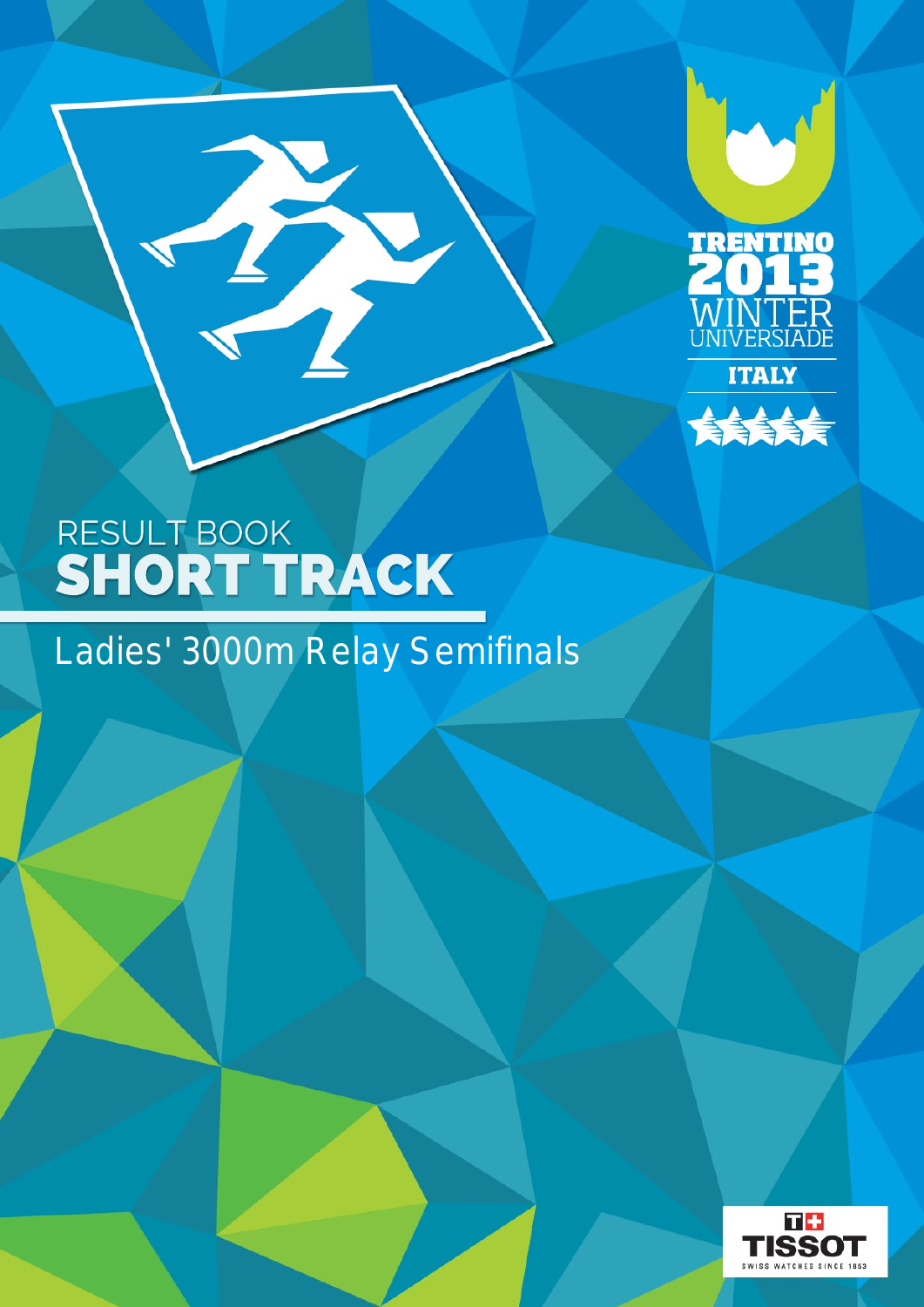**Short Track Speed Skating**

**Ladies' 3000m Relay**



THU 19 DEC 2013 Start Time: 18:43

**Semifinals**



#### **Start List**

| <b>World Record</b><br>Universiade Record | 4:06.215 KOR - Republic of Korea<br>4:18.097 | KOR - Republic of Korea         | 17 NOV 2013<br>Kolomna (RUS)<br>Erzurum (TUR)<br>30 JAN 2011 |
|-------------------------------------------|----------------------------------------------|---------------------------------|--------------------------------------------------------------|
| Race<br><b>Number</b>                     | Race<br>Order                                | <b>Start</b><br><b>Position</b> | Team                                                         |
| 72                                        |                                              |                                 | <b>RUS - Russian Federation</b>                              |
|                                           |                                              | 2                               | KOR - Republic of Korea                                      |
|                                           |                                              | 3                               | <b>BUL</b> - Bulgaria                                        |
|                                           |                                              | 4                               | JPN - Japan                                                  |
| 73                                        | 2                                            |                                 | CHN - People's Republic of China                             |
|                                           |                                              | 2                               | CAN - Canada                                                 |
|                                           |                                              | 3                               | POL - Poland                                                 |
|                                           |                                              | 4                               | HUN - Hungary                                                |

**NOTE**

The first and second placed teams from each race qualify for Final A, and the third and fourth placed teams from each race qualify for Final B.

The start list with the participating skaters will be available fifteen (15) minutes before the start.

Timing and Results provided by **THISSOT** 

STW430200\_51B 1.0 Report Created TUE 17 DEC 2013 16:01









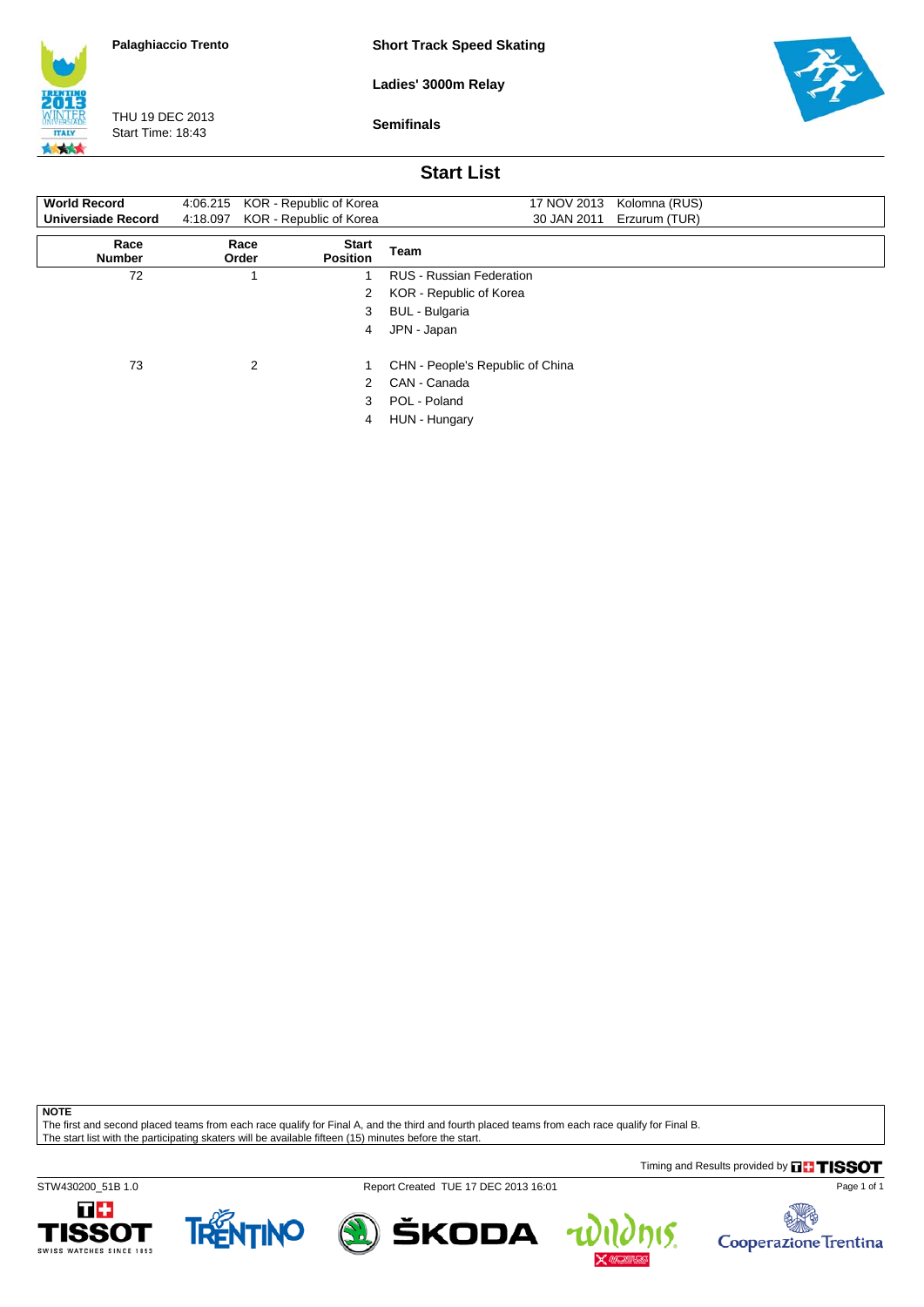**Short Track Speed Skating**

**Ladies' 3000m Relay**



THU 19 DEC 2013 Start Time: 18:43

**Semifinals**



### **Start List - Relay Participants**

| <b>World Record</b>       | 4:06.215 KOR - Republic of Korea |                                 | 17 NOV 2013 Kolomna (RUS)                                                                                                                                                    |
|---------------------------|----------------------------------|---------------------------------|------------------------------------------------------------------------------------------------------------------------------------------------------------------------------|
| <b>Universiade Record</b> | 4:18.097                         | KOR - Republic of Korea         | 30 JAN 2011<br>Erzurum (TUR)                                                                                                                                                 |
| Race<br><b>Number</b>     | Race<br>Order                    | <b>Start</b><br><b>Position</b> | Team                                                                                                                                                                         |
| 72                        | 1                                | 1                               | RUS - Russian Federation<br>143<br>KICHAPOVA Iuliia<br>144<br><b>MALAGICH Emina</b><br>147<br>STEPANOVA Liya<br>148<br>ZAKHAROVA Evgeniia                                    |
|                           |                                  | 2                               | KOR - Republic of Korea<br>CHOI Jihyun<br>131<br>132<br><b>HWANG Hyunsun</b><br>133<br><b>LEE Eunbyul</b><br>136<br>SONG Jaewon                                              |
|                           |                                  | 3                               | <b>BUL</b> - Bulgaria<br><b>TSANKOVA Neli</b><br>101<br>102<br>YAKIMOVA Anna<br>103<br>YANEVA Dayana<br>104<br>ZAHARIEVA Raya                                                |
|                           |                                  | 4                               | JPN - Japan<br>KIKUCHI Yuki<br>124<br>125<br>KITABUKI Fumi<br>126<br>NAKAGUCHI Yukie<br>127<br>OTSUBO Saki                                                                   |
| 73                        | $\overline{c}$                   | 1                               | CHN - People's Republic of China<br><b>GUO Yihan</b><br>110<br>112<br>LI Hongshuang<br>113<br><b>TAO Jiaying</b><br>114<br><b>WANG Xue</b>                                   |
|                           |                                  | $\overline{2}$                  | CAN - Canada<br>105<br><b>HARRIS-GAUTHIER Namasthee Camille</b><br>LABOURDETTE-DENIS Vicky<br>106<br>108<br><b>MORRISON Keri Elizabeth</b><br>109<br><b>TRUCHON Caroline</b> |
|                           |                                  | 3                               | POL - Poland<br>138<br><b>BELLA Aida</b><br>140<br>PNIEWSKA Kaja Karolina<br>141<br>TAWREL Agnieszka<br>142<br><b>WOJCIK Marta Maria</b>                                     |
|                           |                                  | $\overline{4}$                  | HUN - Hungary<br><b>HEIDUM Bernadett</b><br>119<br>120<br><b>KESZLER Andrea</b><br>121<br>KONYA Zsofia Lilla<br>122<br><b>LAJTOS Szandra</b>                                 |
|                           |                                  |                                 |                                                                                                                                                                              |

**NOTE**

The first and second placed teams from each race qualify for Final A, and the third and fourth placed teams from each race qualify for Final B.

Timing and Results provided by **THISSOT** 

STW430200\_51C 2.0 Report Created THU 19 DEC 2013 17:28





ŠKODA



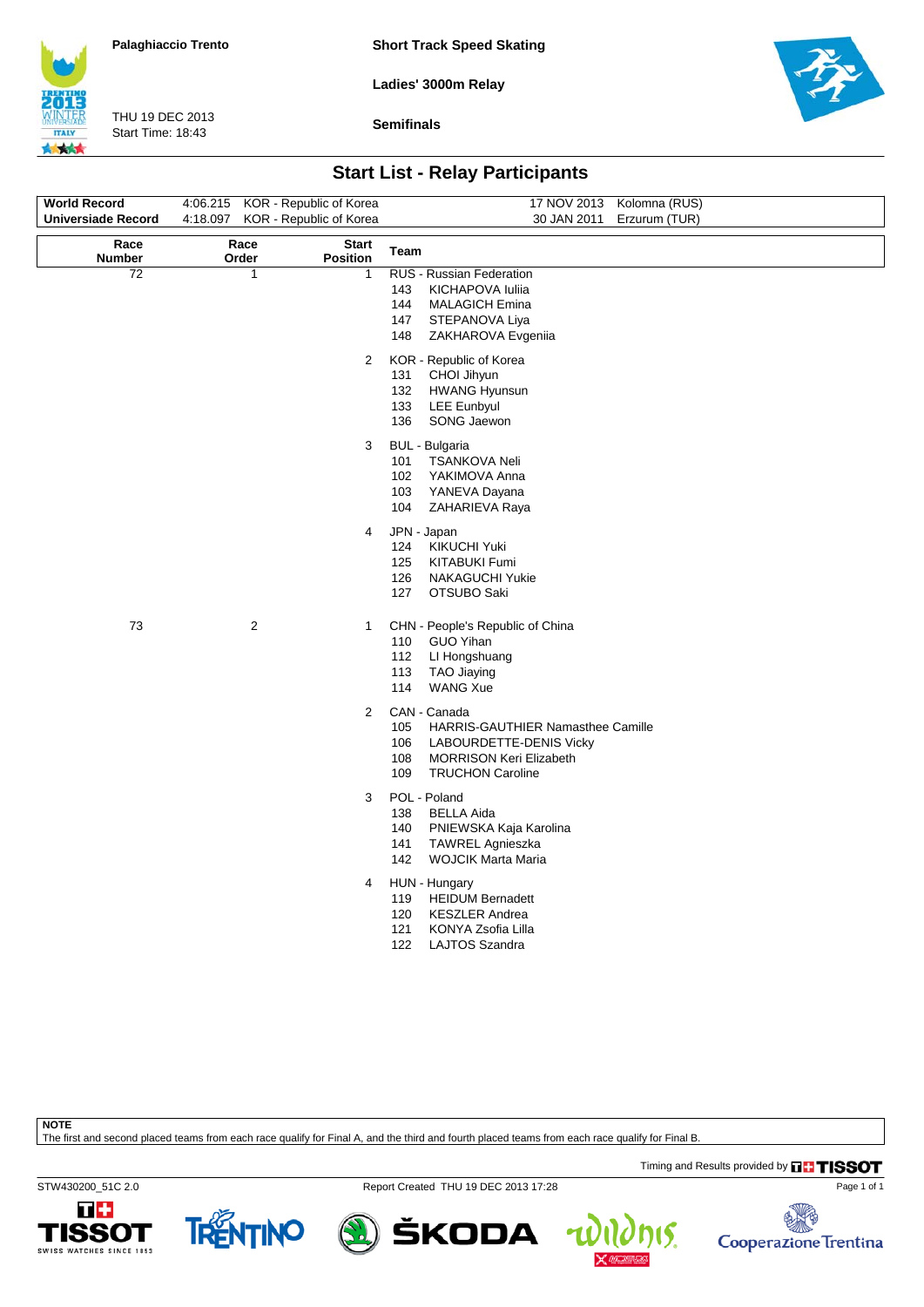



THU 19 DEC 2013 Start Time: 18:43

**ITALY** 大大大大 **Semifinals**

| <b>Results</b> |
|----------------|
|----------------|

| <b>World Record</b>       |                | 4:06.215 KOR - Republic of Korea |                                                                                                                                                                       |             | 17 NOV 2013 Kolomna (RUS) |      |           |
|---------------------------|----------------|----------------------------------|-----------------------------------------------------------------------------------------------------------------------------------------------------------------------|-------------|---------------------------|------|-----------|
| <b>Universiade Record</b> | 4:18.097       | KOR - Republic of Korea          |                                                                                                                                                                       | 30 JAN 2011 | Erzurum (TUR)             |      |           |
| Race<br><b>Number</b>     | Race<br>Order  | Rank                             | Team                                                                                                                                                                  |             | Result                    | Qual | Record    |
| 72                        | $\mathbf{1}$   | $\mathbf{1}$                     | KOR - Republic of Korea<br>CHOI Jihyun<br>131<br>132<br><b>HWANG Hyunsun</b><br>133<br><b>LEE Eunbyul</b><br>136<br>SONG Jaewon                                       |             | 4:15.187                  | QA   |           |
|                           |                | $\overline{2}$                   | RUS - Russian Federation<br>KICHAPOVA Iuliia<br>143<br>144<br><b>MALAGICH Emina</b><br>147<br>STEPANOVA Liya<br>148<br>ZAKHAROVA Evgenija                             |             | 4:17.564                  | QA   |           |
|                           |                | 3                                | JPN - Japan<br><b>KIKUCHI Yuki</b><br>124<br>125<br><b>KITABUKI Fumi</b><br>126<br><b>NAKAGUCHI Yukie</b><br>127<br>OTSUBO Saki                                       |             | 4:20.862                  | QB   |           |
|                           |                | 4                                | <b>BUL</b> - Bulgaria<br><b>TSANKOVA Neli</b><br>101<br>102<br>YAKIMOVA Anna<br>103<br>YANEVA Dayana<br>104<br>ZAHARIEVA Raya                                         |             | 4:31.294                  | QB   |           |
| 73                        | $\overline{2}$ | 1                                | HUN - Hungary<br><b>HEIDUM Bernadett</b><br>119<br>120<br><b>KESZLER Andrea</b><br>121<br>KONYA Zsofia Lilla<br>122<br><b>LAJTOS Szandra</b>                          |             | 4:13.353                  | QA   | <b>UR</b> |
|                           |                | $\overline{2}$                   | CHN - People's Republic of China<br><b>GUO Yihan</b><br>110<br>112<br>LI Hongshuang<br><b>TAO Jiaying</b><br>113<br><b>WANG Xue</b><br>114                            |             | 4:13.446                  | QA   |           |
|                           |                | 3                                | CAN - Canada<br>HARRIS-GAUTHIER Namasthee Camille<br>105<br>106<br>LABOURDETTE-DENIS Vicky<br>108<br><b>MORRISON Keri Elizabeth</b><br><b>TRUCHON Caroline</b><br>109 |             | 4:13.605                  | QB   |           |
|                           |                | 4                                | POL - Poland<br>138<br><b>BELLA Aida</b><br>140<br>PNIEWSKA Kaja Karolina<br>141<br><b>TAWREL Agnieszka</b><br>142<br><b>WOJCIK Marta Maria</b>                       |             | 4:32.246                  | QB   |           |

Timing and Results provided by **THISSOT NOTE** The first and second placed teams from each race qualify for Final A, and the third and fourth placed teams from each race qualify for Final B. **LEGEND**<br>QA Qualified for final A **QB** Qualified for final B **Qualification Code Qualification code** 

STW430200\_73B 1.0 Report Created THU 19 DEC 2013 18:57

ŠKODA







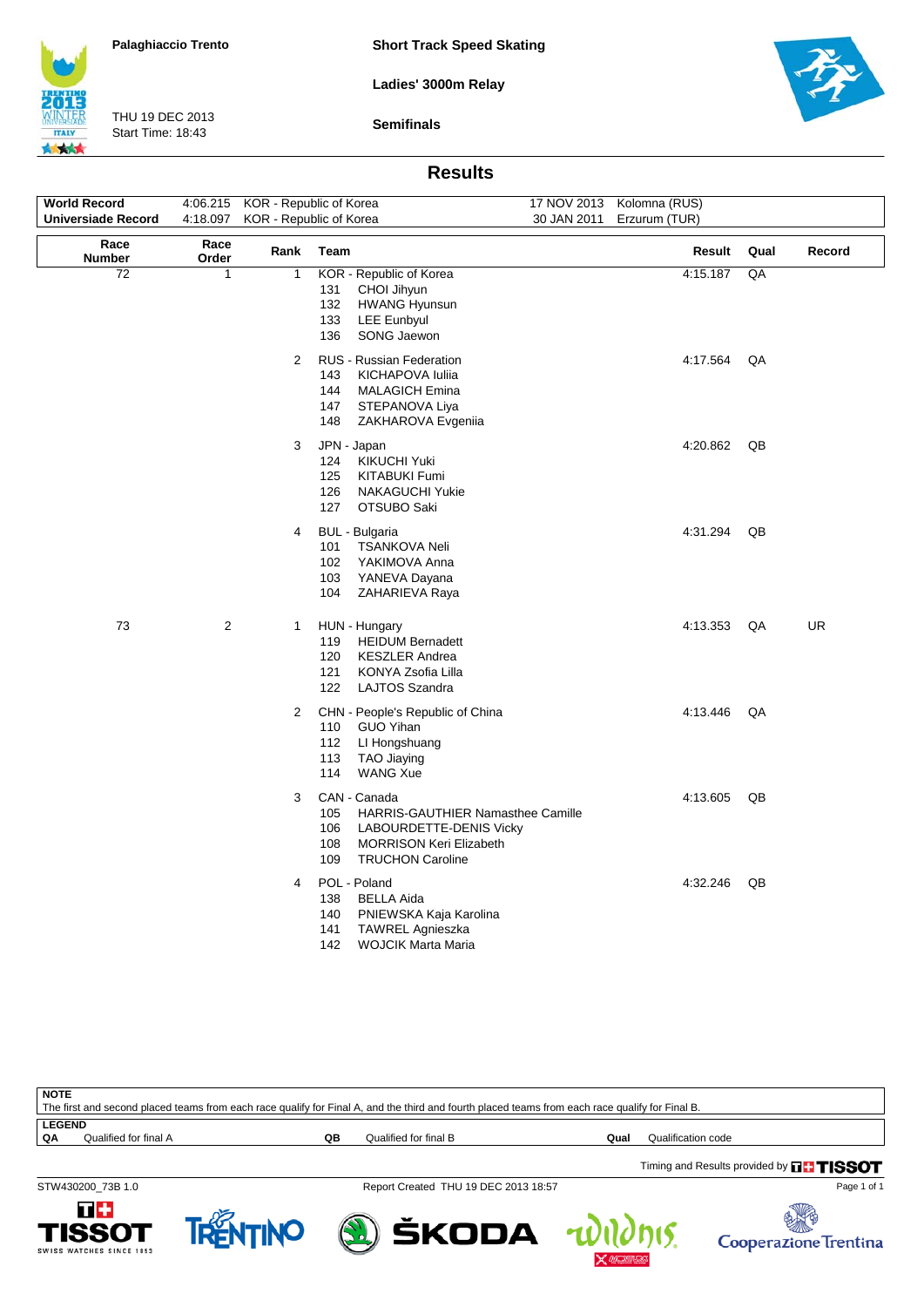



### Ladies' 3000m Relay Finals

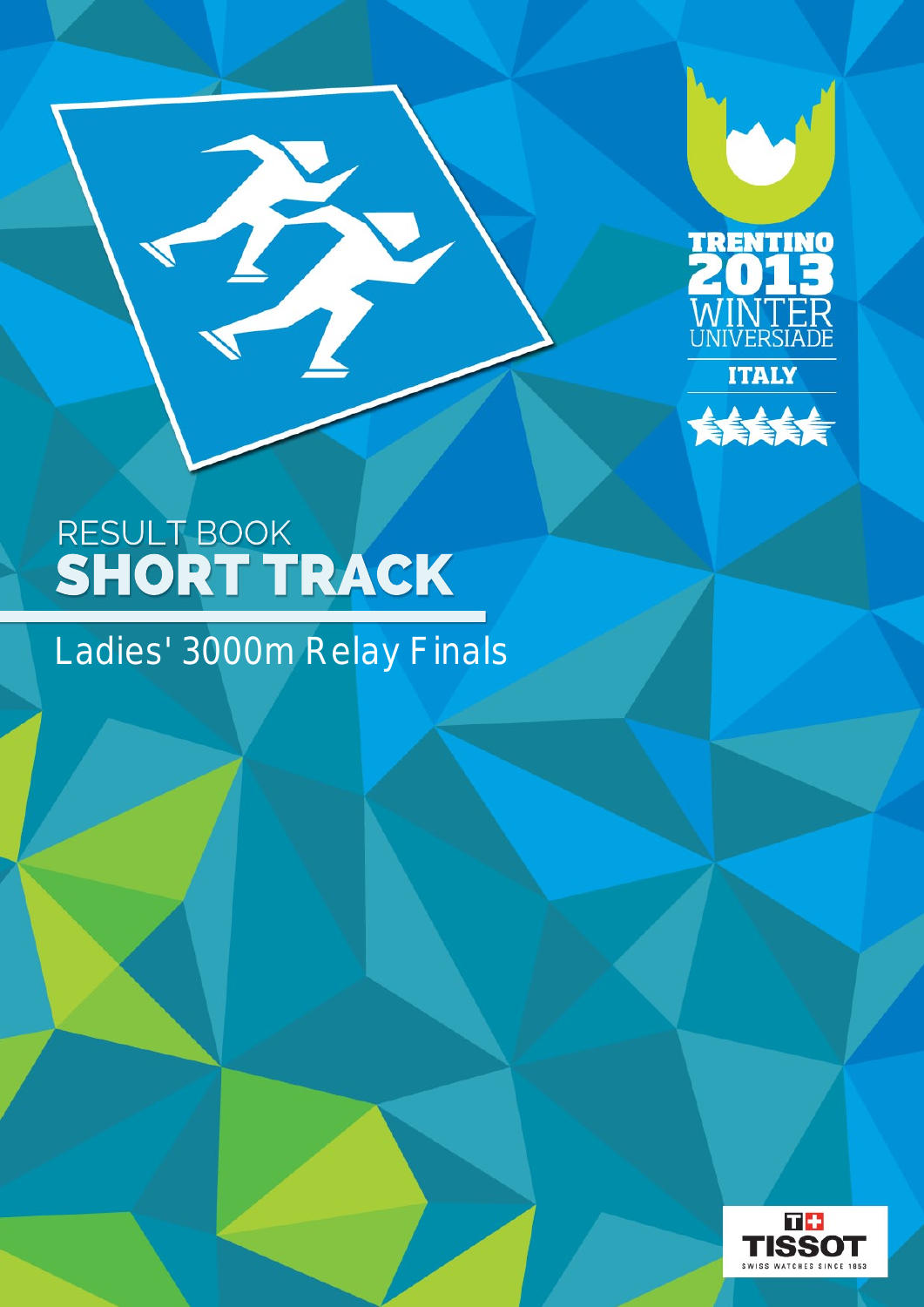**Short Track Speed Skating**

**Ladies' 3000m Relay**



FRI 20 DEC 2013 Start Time: 18:08

**Finals**



### **Start List**

| <b>World Record</b>   | 4:06.215 KOR - Republic of Korea |                                 | Kolomna (RUS)<br>17 NOV 2013     |
|-----------------------|----------------------------------|---------------------------------|----------------------------------|
| Universiade Record    | 4:13.353<br>HUN - Hungary        |                                 | 19 DEC 2013<br>Trento (ITA)      |
| Race<br><b>Number</b> | Race<br>Order                    | <b>Start</b><br><b>Position</b> | Team                             |
| 117                   | В                                |                                 | CAN - Canada                     |
|                       |                                  | 2                               | JPN - Japan                      |
|                       |                                  | 3                               | BUL - Bulgaria                   |
|                       |                                  | 4                               | POL - Poland                     |
| 118                   | A                                |                                 | HUN - Hungary                    |
|                       |                                  | 2                               | CHN - People's Republic of China |
|                       |                                  | 3                               | KOR - Republic of Korea          |
|                       |                                  | 4                               | <b>RUS - Russian Federation</b>  |

**NOTE**

The start list with the participating skaters will be available fifteen (15) minutes before the start.

Timing and Results provided by **THISSOT** 

STW430100\_51B 1.0 Report Created THU 19 DEC 2013 18:59





ŠKODA



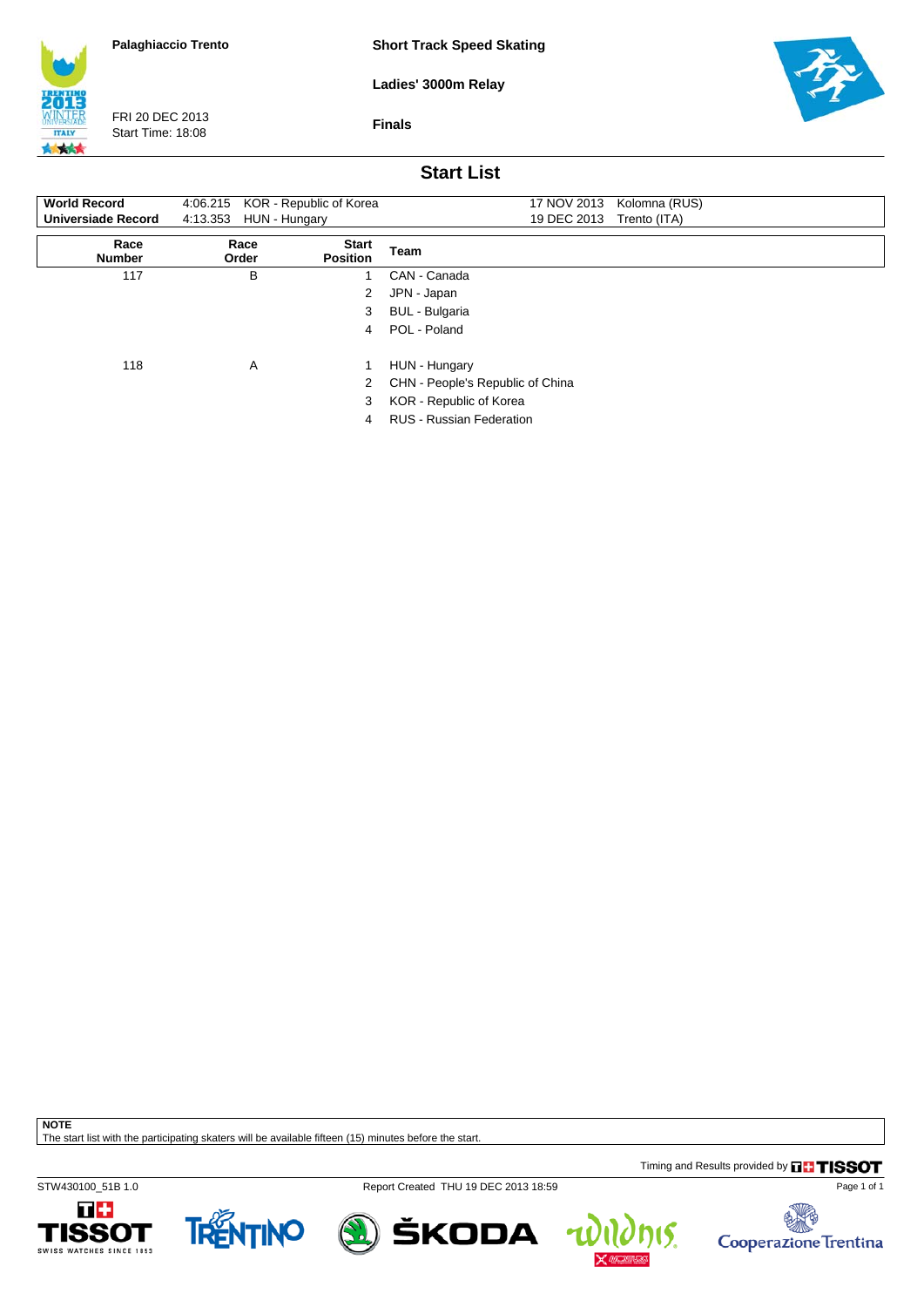**Short Track Speed Skating**

**Ladies' 3000m Relay**



FRI 20 DEC 2013 Start Time: 18:08

**Finals**



## **Start List - Relay Participants**

| <b>World Record</b>       | 4:06.215 KOR - Republic of Korea |                          | 17 NOV 2013 Kolomna (RUS)                                                                                                                                                   |  |  |
|---------------------------|----------------------------------|--------------------------|-----------------------------------------------------------------------------------------------------------------------------------------------------------------------------|--|--|
| <b>Universiade Record</b> | 4:13.353 HUN - Hungary           |                          | 19 DEC 2013<br>Trento (ITA)                                                                                                                                                 |  |  |
| Race<br>Number            | Race<br>Order                    | <b>Start</b><br>Position | Team                                                                                                                                                                        |  |  |
| 117                       | B                                | $\mathbf{1}$             | CAN - Canada<br>105<br>HARRIS-GAUTHIER Namasthee Camille<br>107<br><b>MACDONALD Jamie Louise</b><br>108<br><b>MORRISON Keri Elizabeth</b><br>109<br><b>TRUCHON Caroline</b> |  |  |
|                           |                                  | $\overline{2}$           | JPN - Japan<br>124<br><b>KIKUCHI Yuki</b><br>125<br><b>KITABUKI Fumi</b><br>126<br>NAKAGUCHI Yukie<br>127<br>OTSUBO Saki                                                    |  |  |
|                           |                                  | 3                        | <b>BUL</b> - Bulgaria<br>101<br>TSANKOVA Neli<br>102<br>YAKIMOVA Anna<br>103<br>YANEVA Dayana<br>104<br>ZAHARIEVA Raya                                                      |  |  |
|                           |                                  | $\overline{4}$           | POL - Poland<br>138<br><b>BELLA Aida</b><br>140<br>PNIEWSKA Kaja Karolina<br>141<br><b>TAWREL Agnieszka</b><br>142<br><b>WOJCIK Marta Maria</b>                             |  |  |
| 118                       | Α                                | 1                        | HUN - Hungary<br><b>HEIDUM Bernadett</b><br>119<br>120<br><b>KESZLER Andrea</b><br>121<br>KONYA Zsofia Lilla<br>122<br><b>LAJTOS Szandra</b>                                |  |  |
|                           |                                  | $\overline{2}$           | CHN - People's Republic of China<br><b>GUO Yihan</b><br>110<br>JIN Jingzhu<br>111<br>112<br>LI Hongshuang<br>113<br><b>TAO Jiaying</b>                                      |  |  |
|                           |                                  | 3                        | KOR - Republic of Korea<br>132<br><b>HWANG Hyunsun</b><br>133<br><b>LEE Eunbyul</b><br>134<br>LEE Soyoun<br>SONG Jaewon<br>136                                              |  |  |
|                           |                                  | $\overline{4}$           | RUS - Russian Federation<br>143<br>KICHAPOVA Iuliia<br>144<br><b>MALAGICH Emina</b><br>147<br>STEPANOVA Liya<br>148<br>ZAKHAROVA Evgeniia                                   |  |  |
|                           |                                  |                          |                                                                                                                                                                             |  |  |



TRENTINO



ŠKODA





Page 1 of 1

Timing and Results provided by **THISSOT**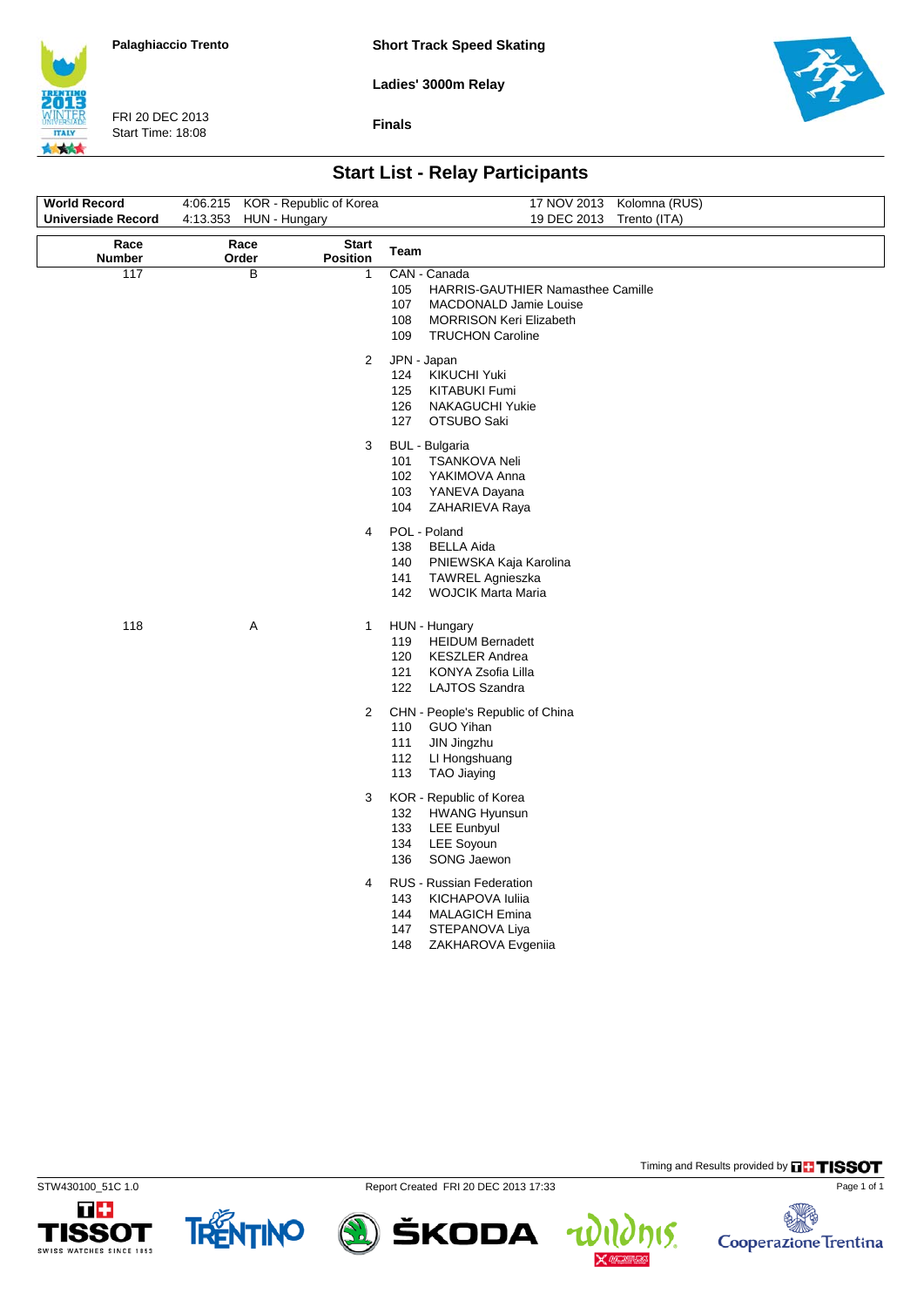**Short Track Speed Skating**



**ITALY** 大大大大

FRI 20 DEC 2013 Start Time: 18:08

**Finals**



### **Results**

| World Record<br><b>Universiade Record</b> | 4:06.215 KOR - Republic of Korea<br>4:13.353 | HUN - Hungary |                                                                | 19 DEC 2013 Trento (ITA)                                                                                                        | 17 NOV 2013 Kolomna (RUS) |          |        |
|-------------------------------------------|----------------------------------------------|---------------|----------------------------------------------------------------|---------------------------------------------------------------------------------------------------------------------------------|---------------------------|----------|--------|
| Race<br><b>Number</b>                     | Race<br>Order                                | Rank          | Team                                                           |                                                                                                                                 |                           | Result   | Record |
| 117                                       | B                                            | $\mathbf{1}$  | CAN - Canada<br>105<br>107<br>108<br>109                       | HARRIS-GAUTHIER Namasthee Camille<br><b>MACDONALD Jamie Louise</b><br><b>MORRISON Keri Elizabeth</b><br><b>TRUCHON Caroline</b> |                           | 4:21.222 |        |
|                                           |                                              | 2             | JPN - Japan<br>124<br>125<br>126<br>127                        | <b>KIKUCHI Yuki</b><br><b>KITABUKI Fumi</b><br><b>NAKAGUCHI Yukie</b><br>OTSUBO Saki                                            |                           | 4:23.290 |        |
|                                           |                                              | 3             | POL - Poland<br>138<br>140<br>141<br>142                       | <b>BELLA Aida</b><br>PNIEWSKA Kaja Karolina<br><b>TAWREL Agnieszka</b><br><b>WOJCIK Marta Maria</b>                             |                           | 4:30.104 |        |
|                                           |                                              | 4             | <b>BUL</b> - Bulgaria<br>101<br>102 <sub>2</sub><br>103<br>104 | TSANKOVA Neli<br>YAKIMOVA Anna<br>YANEVA Dayana<br>ZAHARIEVA Raya                                                               |                           | 4:32.895 |        |
| 118                                       | Α                                            | $\mathbf{1}$  | 132<br>133<br>134<br>136                                       | KOR - Republic of Korea<br><b>HWANG Hyunsun</b><br><b>LEE Eunbyul</b><br><b>LEE Soyoun</b><br>SONG Jaewon                       |                           | 4:15.946 |        |
|                                           |                                              | 2             | 143<br>144<br>147<br>148                                       | RUS - Russian Federation<br>KICHAPOVA Iuliia<br><b>MALAGICH Emina</b><br>STEPANOVA Liya<br>ZAKHAROVA Evgeniia                   |                           | 4:17.107 |        |
|                                           |                                              | 3             | HUN - Hungary<br>119<br>120<br>121<br>122                      | <b>HEIDUM Bernadett</b><br><b>KESZLER Andrea</b><br>KONYA Zsofia Lilla<br>LAJTOS Szandra                                        |                           | 4:17.549 |        |
|                                           |                                              | 4             | 110<br>111<br>112<br>113                                       | CHN - People's Republic of China<br><b>GUO Yihan</b><br>JIN Jingzhu<br>LI Hongshuang<br>TAO Jiaying                             |                           | 4:25.353 |        |



П÷

SWISS WATCHES SINCE 1853

**TISSOT** 

TRENTINO

STW430100\_73B 1.0 Report Created FRI 20 DEC 2013 18:24

ŠKODA



Page 1 of 1

屠

Timing and Results provided by **THISSOT**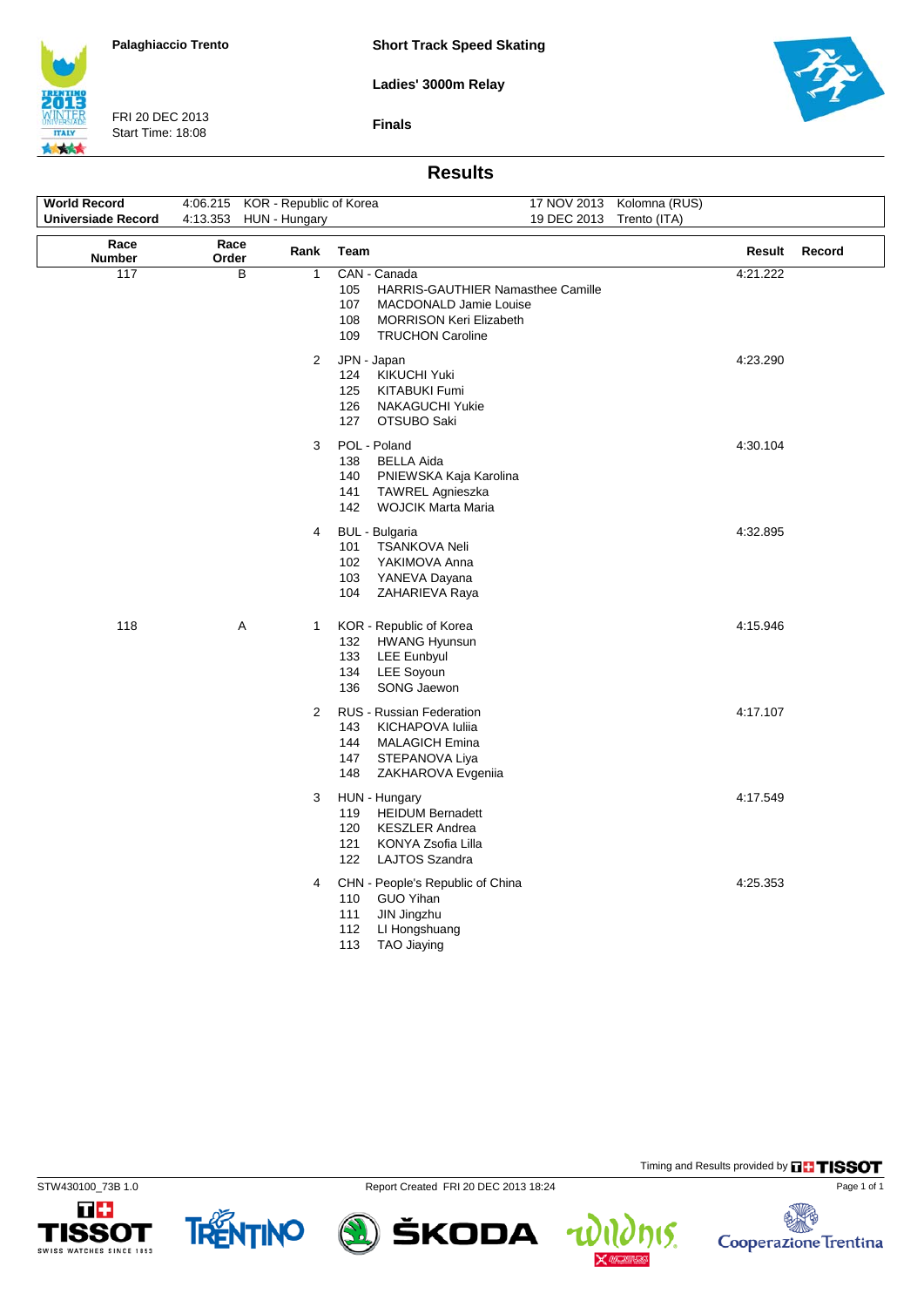



## Men's 500m

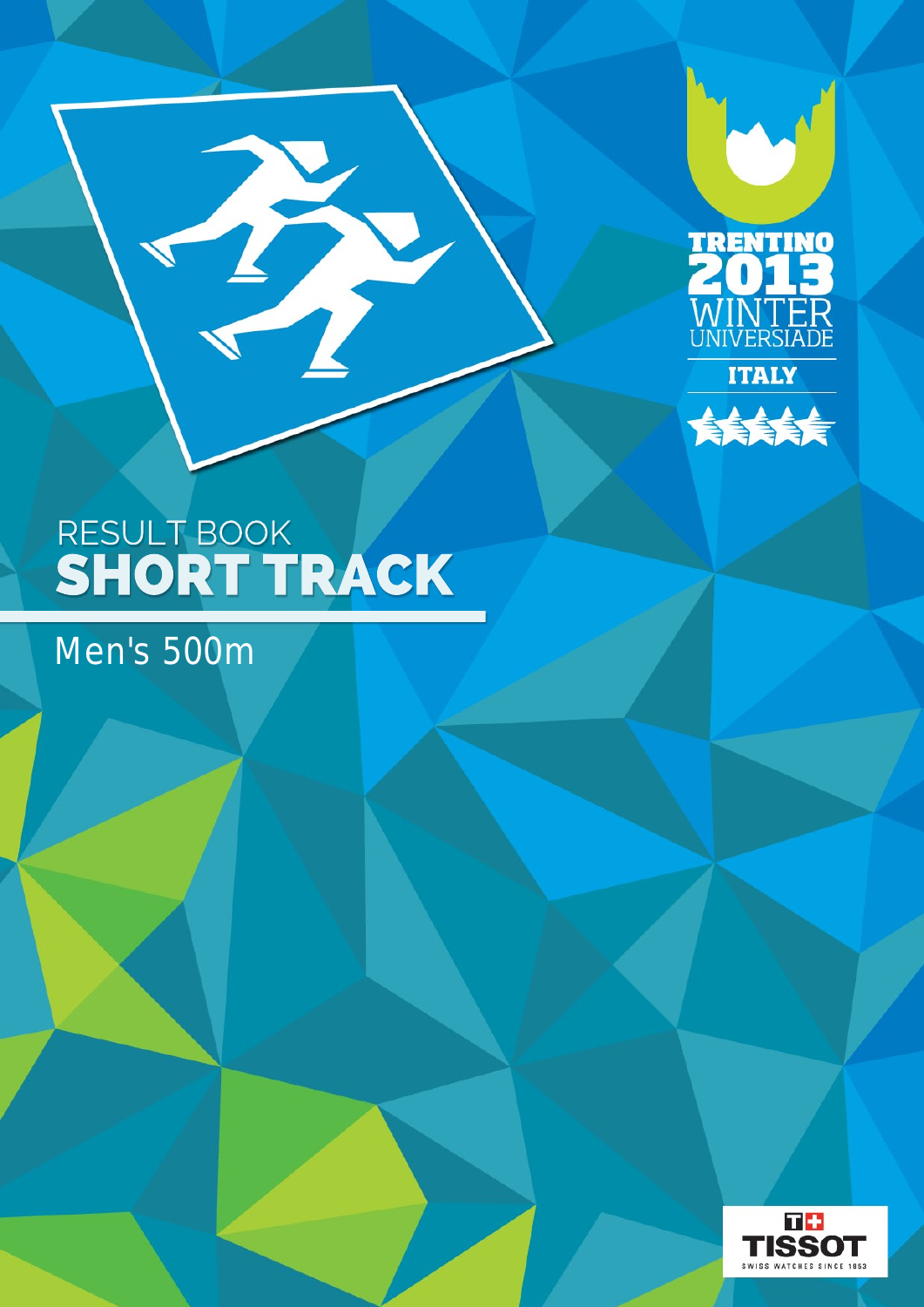**Men's 500m**





### **Event Classification**

| <b>World Record</b>       |      |                         | 39.937 CELSKI J.R. (USA)                   |              | 21 OCT 2012 Calgary (CAN) |                 |                     |
|---------------------------|------|-------------------------|--------------------------------------------|--------------|---------------------------|-----------------|---------------------|
| <b>Universiade Record</b> |      | 41.383                  | LEE Hyobeen (KOR)                          | 19 DEC 2013  | Trento (ITA)              |                 |                     |
| Group                     | Rank | Helmet<br><b>Number</b> | Name                                       | Ctry<br>Code | <b>POS</b>                | <b>POSR</b>     | Best<br><b>Time</b> |
| Finals                    | 1    | 47                      | <b>LEE Hyobeen</b>                         | <b>KOR</b>   | 1                         | $1 - 1 - 1 - 1$ | 41.383              |
|                           | 2    | 5                       | <b>DUFFY Patrick Robert Pippy</b>          | CAN          | $\overline{c}$            | $1 - 1 - 1 - 1$ | 41.433              |
|                           | 3    | 10                      | SHI Jingnan                                | <b>CHN</b>   | 3                         | $2 - 2 - 2 - 2$ | 41.614              |
|                           | 4    | 36                      | YOKOYAMA Hiroki                            | <b>JPN</b>   | 4                         | $2 - 2 - 2 - 1$ | 41.427              |
|                           | 5    | 20                      | <b>BERES</b> Bence                         | <b>HUN</b>   | $\mathbf{1}$              | $3 - 3 - 2 - 2$ | 41.481              |
|                           | 6    | 45                      | KIM Byeongjun                              | <b>KOR</b>   | $\overline{2}$            | $4 - 2 - 1 - 1$ | 41.780              |
|                           | 7    | 4                       | <b>COURNOYER Vincent</b>                   | CAN          | 3                         | $4 - 1 - 1 - 1$ | 41.546              |
|                           | 8    | 49                      | UM Cheonho                                 | <b>KOR</b>   | <b>PEN</b>                | $3 - 2 - 1 - 1$ | 41.472              |
| Semifinals                | 9    | 7                       | <b>LANDRY Sebastien</b>                    | CAN          | 5                         | $5 - 1 - 1 - 1$ | 41.583              |
| Quarterfinals             | 10   | 22                      | <b>KNOCH Viktor</b>                        | <b>HUN</b>   | 3                         | $0 - 3 - 2 - 1$ | 41.714              |
|                           | 11   | 8                       | <b>GONG Qiuwen</b>                         | <b>CHN</b>   | 3                         | $0 - 3 - 2 - 2$ | 41.840              |
|                           | 12   | 59                      | <b>MIASNIKOV Dmitry</b>                    | <b>RUS</b>   | 3                         | $0 - 3 - 3 - 1$ | 41.659              |
|                           | 13   |                         | 32 REGGIANI Edoardo                        | <b>ITA</b>   | 4                         | $0 - 4 - 2 - 2$ | 42.159              |
|                           | 14   | 15                      | <b>JEANNE Vincent Alain</b>                | <b>FRA</b>   | 4                         | $0 - 4 - 3 - 2$ | 42.171              |
|                           | 15   |                         | 2 VOSTE Mathias                            | BEL          | 4                         | $0 - 4 - 3 - 3$ | 41.611              |
|                           | 16   | 23                      | <b>OLAH Bence</b>                          | <b>HUN</b>   | 5                         | $0 - 5 - 4 - 3$ | 42.780              |
|                           | 17   |                         | 12 WANG Yang                               | <b>CHN</b>   | <b>PEN</b>                | $0 - 0 - 3 - 2$ | 42.357              |
| Heats                     | 18   | 56                      | KLOSINSKI Sebastian                        | POL          | 3                         | $0 - 0 - 3 - 1$ | 42.807              |
|                           | 19   | 30                      | de LORENZIS Pietro                         | <b>ITA</b>   | 3                         | $0 - 0 - 3 - 3$ | 45.364              |
|                           | 20   | 54                      | <b>DOMANSKI Michal</b>                     | POL          | 4                         | $0 - 0 - 4 - 2$ | 44.187              |
|                           | 21   |                         | 64 EREN Inan                               | <b>TUR</b>   | 4                         | $0 - 0 - 4 - 2$ | 44.794              |
|                           | 22   |                         | 52 SUTTON Jamie                            | <b>NZL</b>   | 4                         | $0 - 0 - 4 - 2$ | 46.180              |
|                           | 23   |                         | 53 WHITESIDE Benjamin                      | <b>NZL</b>   | 4                         | $0 - 0 - 4 - 2$ | 47.402              |
|                           | 24   | 1                       | <b>HENRY Nathanial Keith</b>               | <b>AUS</b>   | 4                         | $0 - 0 - 4 - 3$ | 41.668              |
|                           | 25   | 50                      | <b>SAULITIS Jekabs</b>                     | LAT          | 5                         | $0 - 0 - 5 - 1$ | 43.899              |
|                           | 26   | 16                      | MASSON Jeremy Henri                        | <b>FRA</b>   | <b>PEN</b>                | $0 - 0 - 0 - 2$ | 41.968              |
| Preliminaries             | 27   | 33                      | <b>ITO Satoki</b>                          | <b>JPN</b>   | 3                         | $0 - 0 - 0 - 3$ | 42.788              |
|                           | 28   | 61                      | <b>MIKHASEV Andrey</b>                     | <b>RUS</b>   | 3                         | $0 - 0 - 0 - 3$ | 42.825              |
|                           | 29   | 34                      | MISAWA Natsuhi                             | <b>JPN</b>   | 3                         | $0 - 0 - 0 - 3$ | 43.049              |
|                           | 30   | 66                      | <b>TANRIKULU Selim</b>                     | <b>TUR</b>   | 3                         | $0 - 0 - 0 - 3$ | 43.293              |
|                           | 31   |                         | 67 YETISKEN Necmettin Berk                 | <b>TUR</b>   | 3                         | $0 - 0 - 0 - 3$ | 45.175              |
|                           | 32   | 51                      | JARDEN Christopher                         | <b>NZL</b>   | 3                         | $0 - 0 - 0 - 3$ | 46.381              |
|                           | 33   | 69                      | <b>GUTENOV levgen</b>                      | <b>UKR</b>   | 4                         | $0 - 0 - 0 - 4$ | 42.939              |
|                           | 34   | 55                      | FILIPOWICZ Adam Zbigniew                   | <b>POL</b>   | 4                         | $0 - 0 - 0 - 4$ | 43.872              |
|                           | 35   |                         | 14 ZUNAC Boren                             | CRO          | 4                         | $0 - 0 - 0 - 4$ | 44.726              |
|                           | 36   | 18                      | <b>MELINE Thomas</b>                       | <b>FRA</b>   | 4                         | $0 - 0 - 0 - 4$ | 45.166              |
|                           | 37   | 19                      | <b>KAUFMANN-LUDWIG Jonas Lorenz Martin</b> | <b>GER</b>   | 4                         | $0 - 0 - 0 - 4$ | 51.289              |
|                           |      | 29                      | <b>COMPAGNONI Matteo</b>                   | ITA          | <b>PEN</b>                |                 |                     |
|                           |      | 60                      | <b>MIGUNOV Dmitriy</b>                     | <b>RUS</b>   | <b>PEN</b>                |                 |                     |
|                           |      | 68                      | DANILOVSKYI Valentyn                       | <b>UKR</b>   | <b>PEN</b>                |                 |                     |
|                           |      | 71                      | LIFYRENKO Serhiy                           | <b>UKR</b>   | <b>PEN</b>                |                 |                     |

| <b>LEGEND</b>         |                                        |                                               |
|-----------------------|----------------------------------------|-----------------------------------------------|
| Penalty<br><b>PEN</b> | Rank in last skated race<br><b>POS</b> | Rank in all qualification rounds<br>POSR      |
|                       |                                        | Timing and Results provided by <b>THISSOT</b> |
| STM005000 74A 5.0     | Report Created THU 19 DEC 2013 17:54   | Page 1 of                                     |

 $\bigcirc$  škoda  $\psi$ 

Page 1 of 1





**Example 18**<br>Cooperazione Trentina  $\eta$ ıs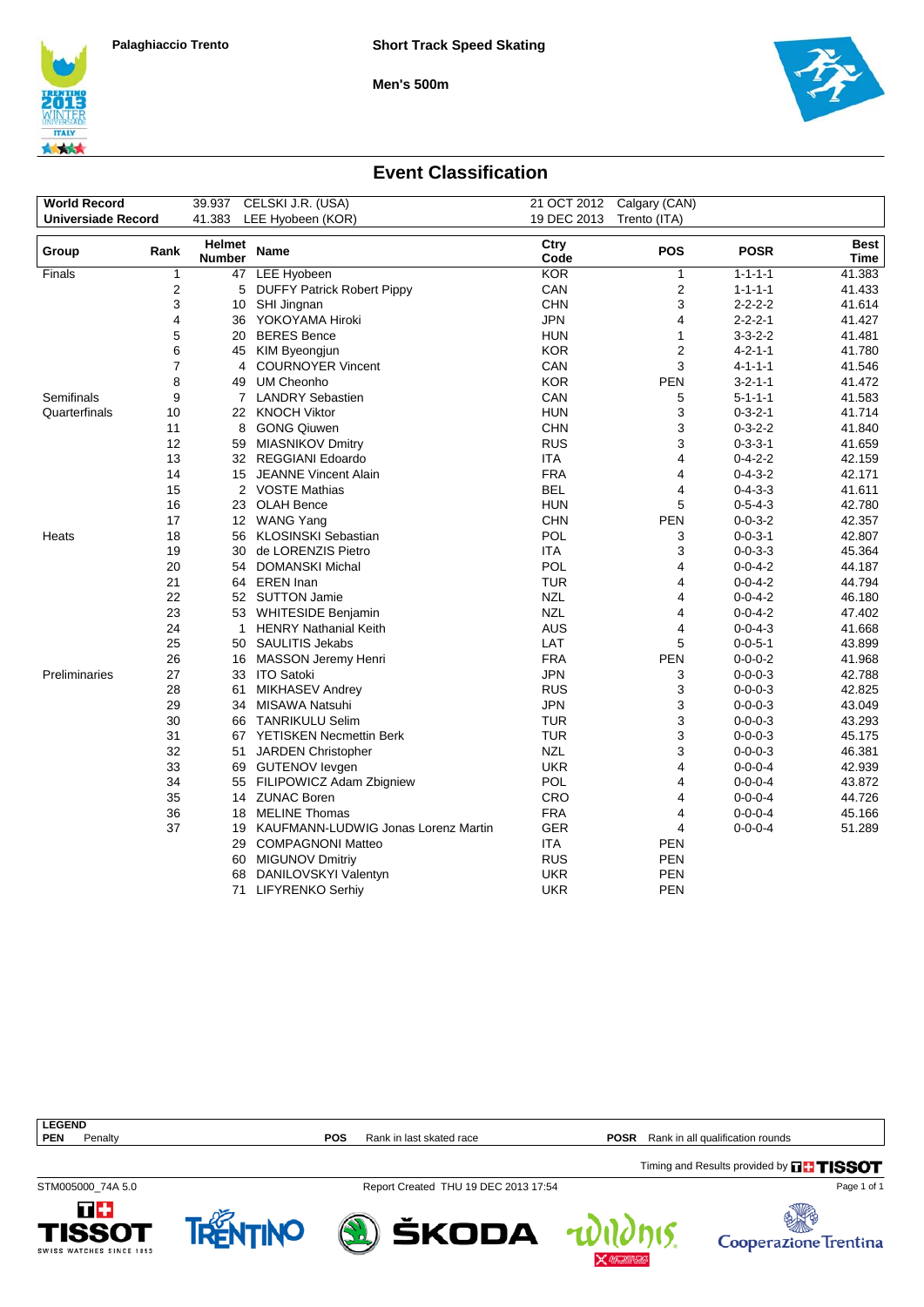**Men's 500m**



THU 19 DEC 2013



| <b>Medallists</b> |                                   |                                  |  |  |  |  |  |
|-------------------|-----------------------------------|----------------------------------|--|--|--|--|--|
| Medal             | <b>Name</b>                       | Ctry                             |  |  |  |  |  |
| <b>GOLD</b>       | LEE Hyobeen                       | KOR - Republic of Korea          |  |  |  |  |  |
| <b>SILVER</b>     | <b>DUFFY Patrick Robert Pippy</b> | CAN - Canada                     |  |  |  |  |  |
| <b>BRONZE</b>     | SHI Jingnan                       | CHN - People's Republic of China |  |  |  |  |  |











**nis.** 

u

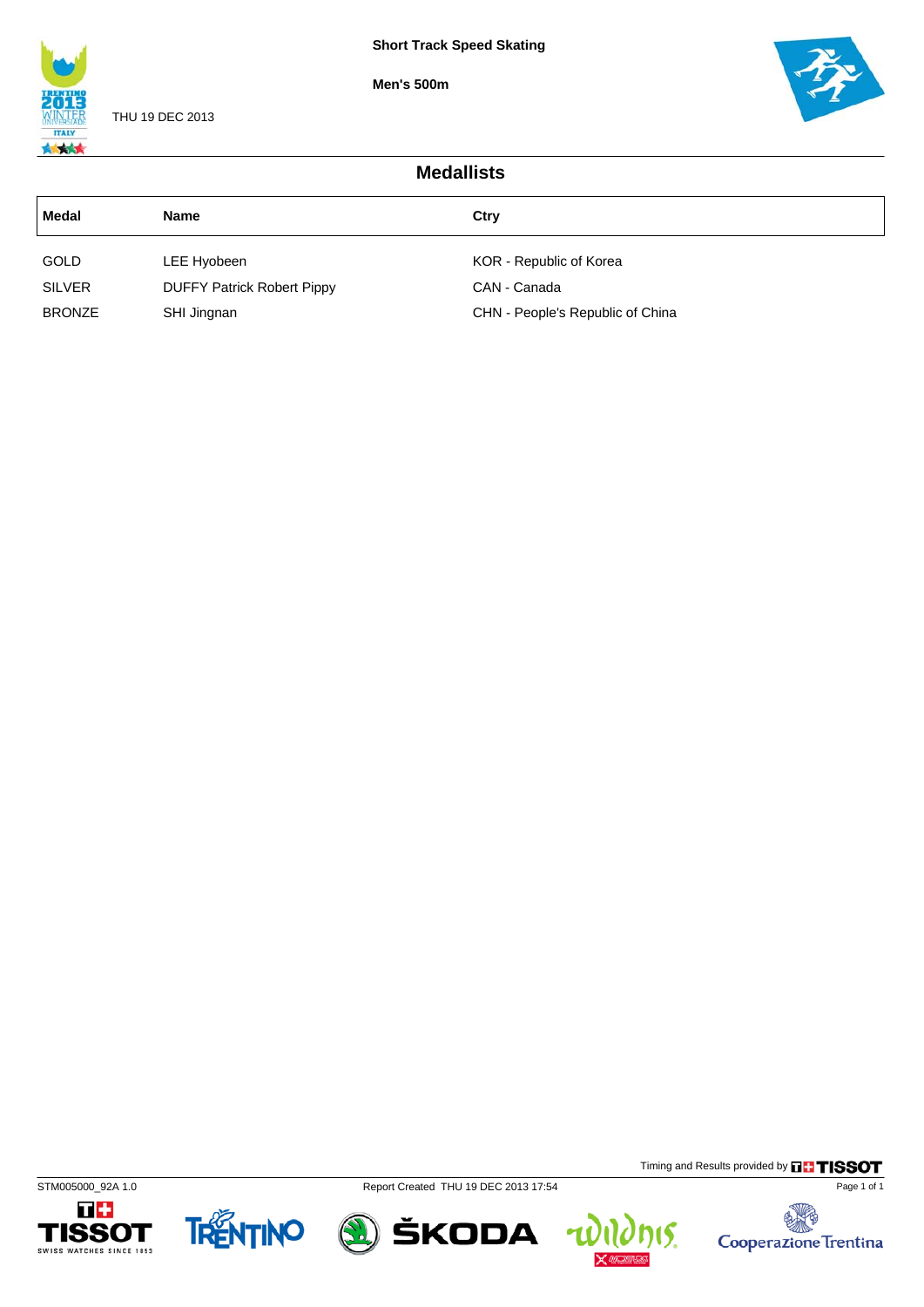



B

Men's 500m Preliminaries

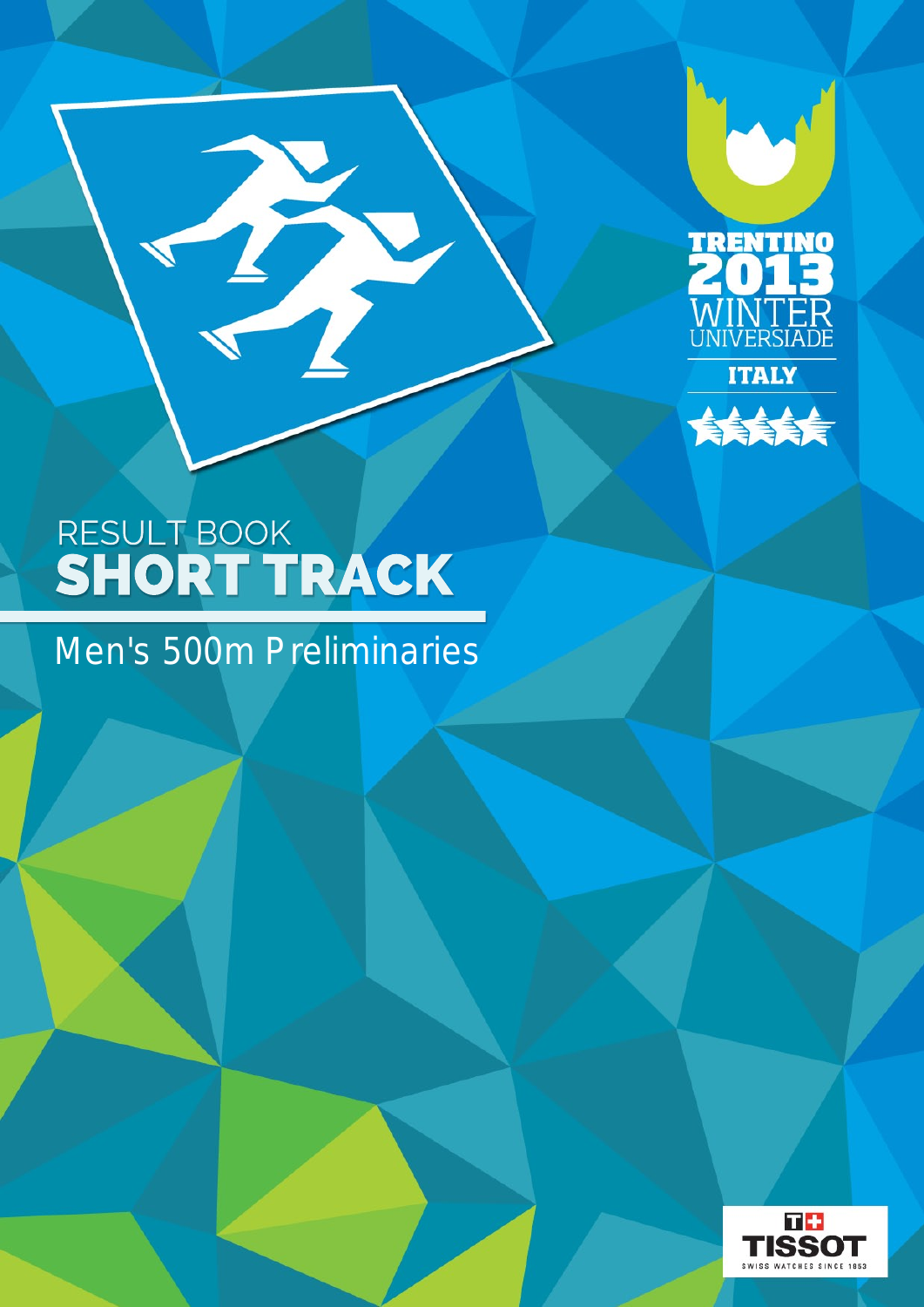**Short Track Speed Skating**

**Men's 500m**

**ITALY** 大大大大

THU 19 DEC 2013 Start Time: 14:02

**Preliminaries**



**REVISED 18 DEC 12:06**

## **Start List**

| <b>World Record</b>       | 39.937 CELSKI J.R. (USA) |                              |               | 21 OCT 2012 Calgary (CAN)              |                          |
|---------------------------|--------------------------|------------------------------|---------------|----------------------------------------|--------------------------|
| <b>Universiade Record</b> | 41.544                   | FAUCONNET Thibaut (FRA)      |               | Erzurum (TUR)<br>29 JAN 2011           |                          |
| Race                      | Race                     | <b>Start</b>                 | Helmet        | Name                                   | Ctry                     |
| Number                    | Order                    | <b>Position</b>              | <b>Number</b> |                                        | Code                     |
| 31                        | 1                        | $\mathbf{1}$                 |               | 20 BERES Bence                         | <b>HUN</b>               |
|                           |                          | $\overline{2}$               |               | 33 ITO Satoki                          | JPN                      |
|                           |                          | 3                            |               | 59 MIASNIKOV Dmitry                    | <b>RUS</b>               |
| 32                        | 2                        | 1                            |               | 66 TANRIKULU Selim                     | <b>TUR</b>               |
|                           |                          | $\overline{c}$               |               | 32 REGGIANI Edoardo                    | <b>ITA</b>               |
|                           |                          | 3                            |               | 68 DANILOVSKYI Valentyn                | <b>UKR</b>               |
|                           |                          | 4                            |               | 5 DUFFY Patrick Robert Pippy           | CAN                      |
|                           |                          |                              |               |                                        |                          |
| 33                        | 3                        | 1                            |               | 56 KLOSINSKI Sebastian                 | POL                      |
|                           |                          | $\overline{\mathbf{c}}$      |               | 1 HENRY Nathanial Keith                | AUS                      |
|                           |                          | 3                            |               | 60 MIGUNOV Dmitriy                     | <b>RUS</b>               |
|                           |                          | 4                            |               | 52 SUTTON Jamie                        | <b>NZL</b>               |
|                           |                          |                              |               |                                        |                          |
| 34                        | 4                        | 1                            |               | 30 de LORENZIS Pietro                  | <b>ITA</b>               |
|                           |                          | $\overline{c}$               |               | 53 WHITESIDE Benjamin                  | <b>NZL</b>               |
|                           |                          | 3                            |               | 36 YOKOYAMA Hiroki                     | <b>JPN</b>               |
|                           |                          | 4                            |               | 71 LIFYRENKO Serhiy                    | <b>UKR</b>               |
|                           |                          |                              |               |                                        |                          |
| 35                        | 5                        | 1                            |               | 14 ZUNAC Boren                         | CRO                      |
|                           |                          | $\overline{\mathbf{c}}$<br>3 |               | 10 SHI Jingnan<br>49 UM Cheonho        | <b>CHN</b><br><b>KOR</b> |
|                           |                          | 4                            |               | 2 VOSTE Mathias                        | <b>BEL</b>               |
|                           |                          |                              |               |                                        |                          |
| 36                        | 6                        | 1                            |               | 16 MASSON Jeremy Henri                 | <b>FRA</b>               |
|                           |                          | $\overline{c}$               |               | 4 COURNOYER Vincent                    | CAN                      |
|                           |                          | 3                            |               | 51 JARDEN Christopher                  | <b>NZL</b>               |
|                           |                          |                              |               |                                        |                          |
| 37                        | 7                        | 1                            |               | 34 MISAWA Natsuhi                      | <b>JPN</b>               |
|                           |                          | $\overline{\mathbf{c}}$      |               | 45 KIM Byeongjun                       | <b>KOR</b>               |
|                           |                          | 3                            |               | 55 FILIPOWICZ Adam Zbigniew            | POL                      |
|                           |                          | 4                            |               | 12 WANG Yang                           | <b>CHN</b>               |
| 38                        | 8                        | 1                            |               | 64 EREN Inan                           | <b>TUR</b>               |
|                           |                          | 2                            |               | 29 COMPAGNONI Matteo                   | <b>ITA</b>               |
|                           |                          | 3                            |               | 22 KNOCH Viktor                        | <b>HUN</b>               |
|                           |                          |                              |               |                                        |                          |
| 39                        | 9                        | 1                            |               | 15 JEANNE Vincent Alain                | <b>FRA</b>               |
|                           |                          | $\overline{2}$               |               | 7 LANDRY Sebastien                     | CAN                      |
|                           |                          | 3                            |               | 69 GUTENOV levgen                      | <b>UKR</b>               |
|                           |                          | 4                            |               | 23 OLAH Bence                          | <b>HUN</b>               |
|                           |                          |                              |               |                                        |                          |
| 40                        | 10                       | 1<br>2                       |               | 18 MELINE Thomas<br>61 MIKHASEV Andrey | <b>FRA</b><br><b>RUS</b> |
|                           |                          | 3                            |               | 8 GONG Qiuwen                          | <b>CHN</b>               |
|                           |                          | 4                            |               | 47 LEE Hyobeen                         | <b>KOR</b>               |
|                           |                          |                              |               |                                        |                          |
| 41                        | 11                       | 1                            |               | 19 KAUFMANN-LUDWIG Jonas Lorenz Martin | GER                      |
|                           |                          | 2                            |               | 67 YETISKEN Necmettin Berk             | <b>TUR</b>               |
|                           |                          | 3                            |               | 50 SAULITIS Jekabs                     | LAT                      |
|                           |                          | 4                            |               | 54 DOMANSKI Michal                     | POL                      |

**NOTE**

The first and second placed skaters from each race and the two fastest third place skaters qualify for the heats.

**Team of India (IND) withdraw from competition completely**

Timing and Results provided by **THISSOT** 





STM005900\_51A 1.2 Report Created WED 18 DEC 2013 12:06

ŠKODA

٣



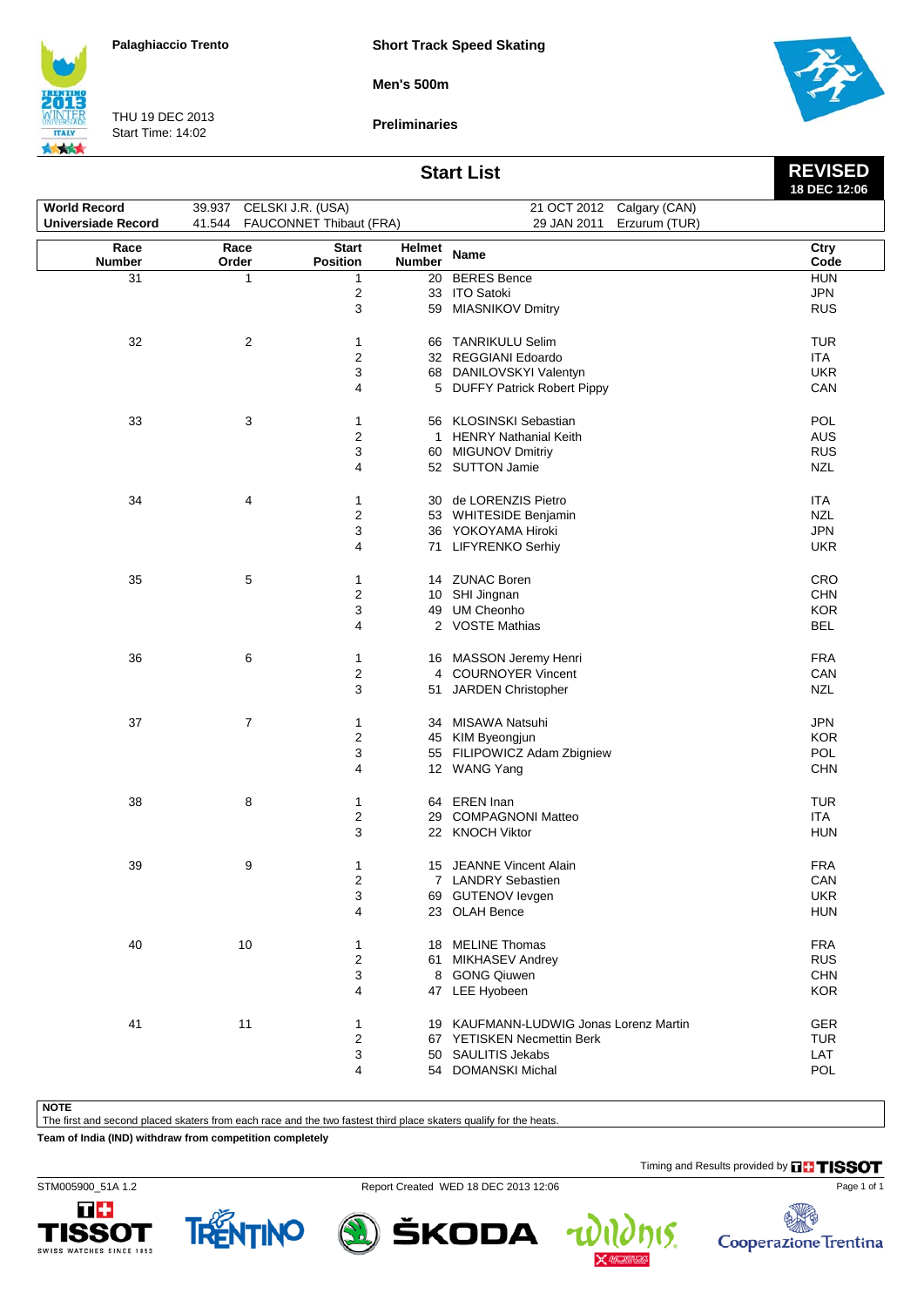**Short Track Speed Skating**

**Men's 500m**



THU 19 DEC 2013 Start Time: 14:02

**Preliminaries**



### **Results**

| <b>World Record</b>       | 39.937 CELSKI J.R. (USA) |                                   |                         |                                        | 21 OCT 2012 Calgary (CAN)    |              |              |  |        |
|---------------------------|--------------------------|-----------------------------------|-------------------------|----------------------------------------|------------------------------|--------------|--------------|--|--------|
| <b>Universiade Record</b> |                          | 41.544<br>FAUCONNET Thibaut (FRA) |                         |                                        | 29 JAN 2011<br>Erzurum (TUR) |              |              |  |        |
|                           |                          |                                   |                         |                                        |                              |              |              |  |        |
| Race<br><b>Number</b>     | Race<br>Order            | Rank                              | Helmet<br><b>Number</b> | <b>Name</b>                            |                              | Ctry<br>Code | Result Qual  |  | Record |
| 31                        | 1                        | 1                                 | 59                      | <b>MIASNIKOV Dmitry</b>                |                              | <b>RUS</b>   | 42.336 Q     |  |        |
|                           |                          | 2                                 |                         | 20 BERES Bence                         |                              | <b>HUN</b>   | 42.436 Q     |  |        |
|                           |                          | 3                                 |                         |                                        |                              |              |              |  |        |
|                           |                          |                                   |                         | 33 ITO Satoki                          |                              | <b>JPN</b>   | 42.788       |  |        |
| 32                        | $\overline{c}$           | 1                                 |                         | 5 DUFFY Patrick Robert Pippy           |                              | CAN          | 41.880 Q     |  |        |
|                           |                          |                                   |                         |                                        |                              |              |              |  |        |
|                           |                          | 2                                 |                         | 32 REGGIANI Edoardo                    |                              | <b>ITA</b>   | 42.591 Q     |  |        |
|                           |                          | 3                                 |                         | 66 TANRIKULU Selim                     |                              | <b>TUR</b>   | 43.293       |  |        |
|                           |                          |                                   | 68                      | DANILOVSKYI Valentyn                   |                              | <b>UKR</b>   | PEN          |  |        |
| 33                        | 3                        | 1                                 |                         | 56 KLOSINSKI Sebastian                 |                              | POL          | 43.127 Q     |  |        |
|                           |                          |                                   |                         |                                        |                              |              |              |  |        |
|                           |                          | 2                                 |                         | 52 SUTTON Jamie                        |                              | <b>NZL</b>   | 1:13.111 $Q$ |  |        |
|                           |                          | 3                                 |                         | 1 HENRY Nathanial Keith                |                              | <b>AUS</b>   | 1:22.425 ADV |  |        |
|                           |                          |                                   | 60                      | <b>MIGUNOV Dmitriy</b>                 |                              | <b>RUS</b>   | <b>PEN</b>   |  |        |
| 34                        | 4                        | 1                                 |                         | 36 YOKOYAMA Hiroki                     |                              | <b>JPN</b>   | 43.101 Q     |  |        |
|                           |                          |                                   |                         |                                        |                              |              |              |  |        |
|                           |                          | 2                                 | 53                      | WHITESIDE Benjamin                     |                              | <b>NZL</b>   | 48.089 Q     |  |        |
|                           |                          | 3                                 | 30                      | de LORENZIS Pietro                     |                              | ITA          | 1:04.126 ADV |  |        |
|                           |                          |                                   | 71                      | <b>LIFYRENKO Serhiy</b>                |                              | <b>UKR</b>   | PEN          |  |        |
| 35                        | 5                        | 1                                 |                         | 49 UM Cheonho                          |                              | <b>KOR</b>   | 42.345 Q     |  |        |
|                           |                          | 2                                 |                         | 10 SHI Jingnan                         |                              | <b>CHN</b>   | 42.376 Q     |  |        |
|                           |                          | 3                                 |                         | 2 VOSTE Mathias                        |                              | BEL          |              |  |        |
|                           |                          |                                   |                         |                                        |                              |              | 42.603 q     |  |        |
|                           |                          | 4                                 |                         | 14 ZUNAC Boren                         |                              | CRO          | 44.726       |  |        |
| 36                        | 6                        | 1                                 |                         | 4 COURNOYER Vincent                    |                              | CAN          | 41.897 Q     |  |        |
|                           |                          | 2                                 |                         | 16 MASSON Jeremy Henri                 |                              | <b>FRA</b>   | 41.968 Q     |  |        |
|                           |                          | 3                                 |                         | 51 JARDEN Christopher                  |                              | <b>NZL</b>   | 46.381       |  |        |
|                           |                          |                                   |                         |                                        |                              |              |              |  |        |
| 37                        | $\overline{7}$           | 1                                 |                         | 45 KIM Byeongjun                       |                              | <b>KOR</b>   | 42.627 Q     |  |        |
|                           |                          | $\overline{\mathbf{c}}$           |                         | 12 WANG Yang                           |                              | <b>CHN</b>   | 42.953 Q     |  |        |
|                           |                          | 3                                 | 34                      | MISAWA Natsuhi                         |                              | <b>JPN</b>   | 43.049       |  |        |
|                           |                          | 4                                 |                         | 55 FILIPOWICZ Adam Zbigniew            |                              | POL          | 43.872       |  |        |
|                           |                          |                                   |                         |                                        |                              |              |              |  |        |
| 38                        | 8                        | 1                                 |                         | 22 KNOCH Viktor                        |                              | <b>HUN</b>   | 42.740 Q     |  |        |
|                           |                          | 2                                 | 64                      | EREN Inan                              |                              | <b>TUR</b>   | 45.647 Q     |  |        |
|                           |                          |                                   | 29                      | <b>COMPAGNONI Matteo</b>               |                              | ITA          | <b>PEN</b>   |  |        |
|                           |                          |                                   |                         |                                        |                              |              |              |  |        |
| 39                        | 9                        | 1                                 |                         | 7 LANDRY Sebastien                     |                              | CAN          | 41.842 Q     |  |        |
|                           |                          | 2                                 |                         | 15 JEANNE Vincent Alain                |                              | <b>FRA</b>   | 42.705 Q     |  |        |
|                           |                          | 3                                 |                         | 23 OLAH Bence                          |                              | <b>HUN</b>   | 42.780 q     |  |        |
|                           |                          | 4                                 |                         | 69 GUTENOV levgen                      |                              | <b>UKR</b>   | 42.939       |  |        |
|                           |                          |                                   |                         |                                        |                              |              |              |  |        |
| 40                        | 10                       | 1                                 |                         | 47 LEE Hyobeen                         |                              | <b>KOR</b>   | 42.337 Q     |  |        |
|                           |                          | 2                                 |                         | 8 GONG Qiuwen                          |                              | <b>CHN</b>   | 42.611 Q     |  |        |
|                           |                          | 3                                 |                         | 61 MIKHASEV Andrey                     |                              | <b>RUS</b>   | 42.825       |  |        |
|                           |                          | 4                                 |                         | 18 MELINE Thomas                       |                              | <b>FRA</b>   | 45.166       |  |        |
|                           |                          |                                   |                         |                                        |                              |              |              |  |        |
| 41                        | 11                       | 1                                 |                         | 50 SAULITIS Jekabs                     |                              | LAT          | 43.959 Q     |  |        |
|                           |                          | 2                                 |                         | 54 DOMANSKI Michal                     |                              | POL          | 44.580 Q     |  |        |
|                           |                          | 3                                 |                         | 67 YETISKEN Necmettin Berk             |                              | <b>TUR</b>   | 45.175       |  |        |
|                           |                          | 4                                 |                         | 19 KAUFMANN-LUDWIG Jonas Lorenz Martin |                              | GER          | 51.289       |  |        |









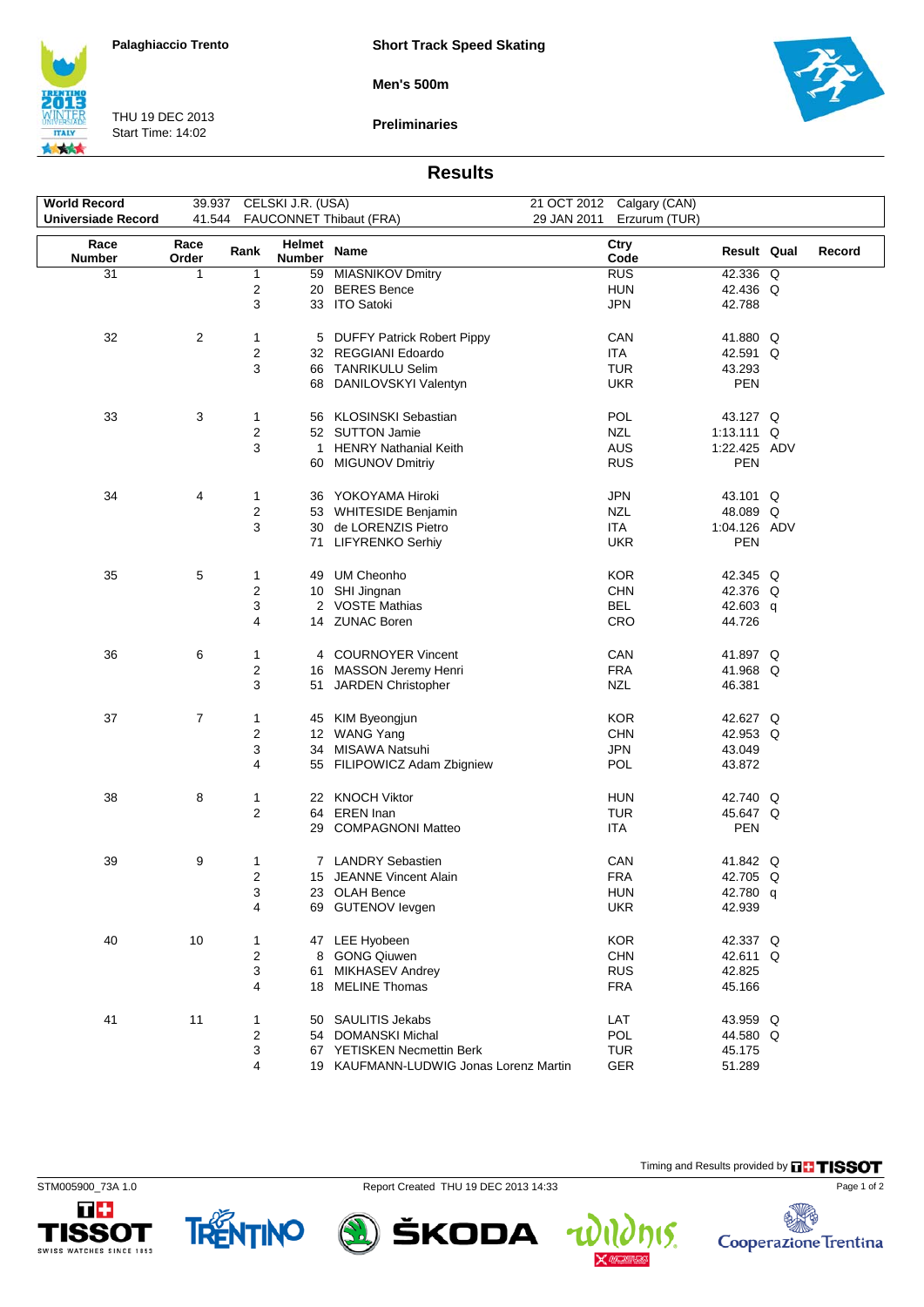**Short Track Speed Skating**

**Men's 500m**

THU 19 DEC 2013 Start Time: 14:02

**ITALY** 大大大大 **Preliminaries**

**Results**



**q** Qualified as a faste<br>**Qual** Qualification code

**NOTE**

LEGEND<br>ADV A



STM005900\_73A 1.0 Report Created THU 19 DEC 2013 14:33

The first and second placed skaters from each race and the two fastest third place skaters qualify for the heats.

**ADV** Advanced **PEN** Penalty **q** Qualified as a fastest third place skater **Q** Qualified







Page 2 of 2

Timing and Results provided by **THISSOT**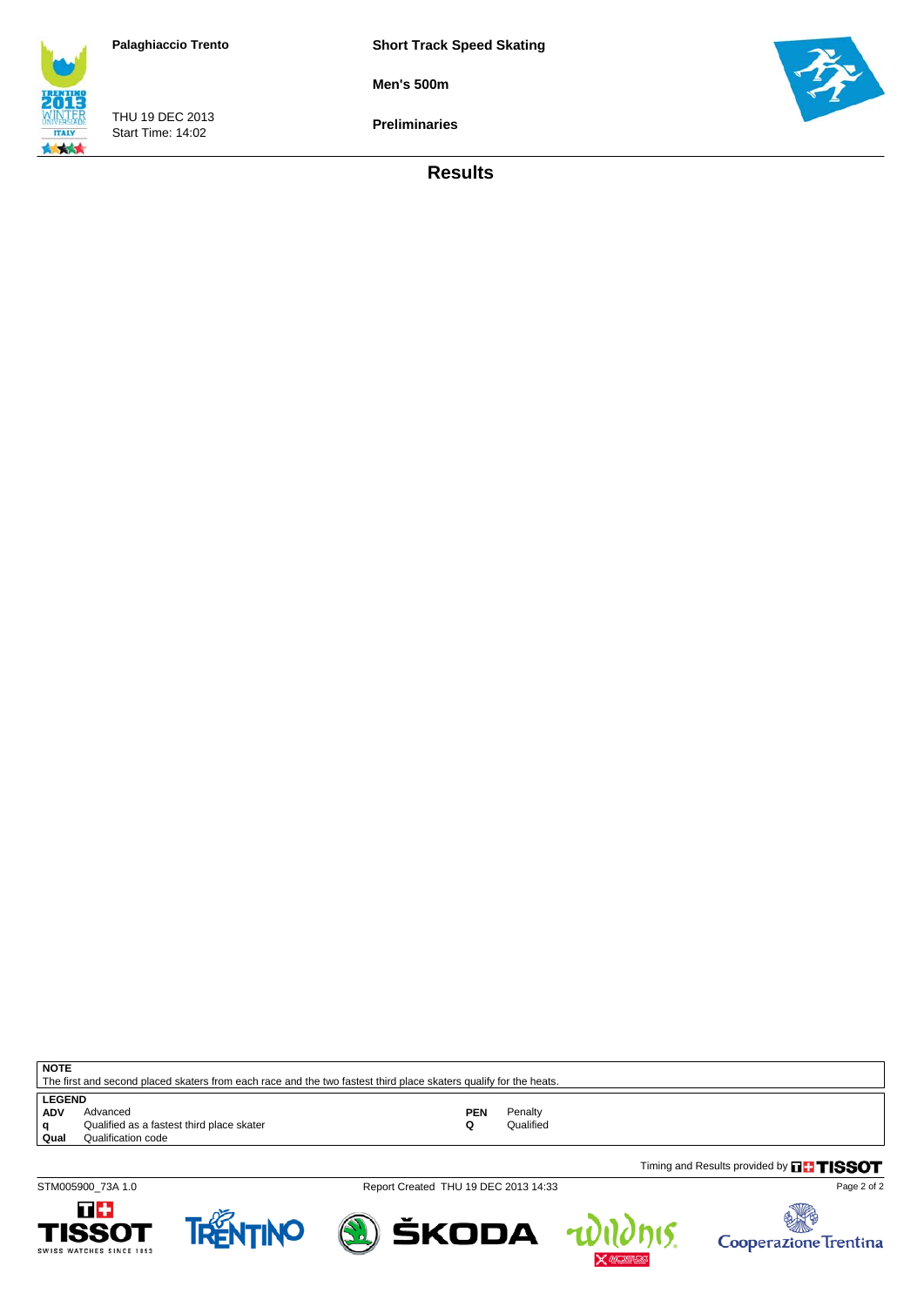



T

## Men's 500m Heats

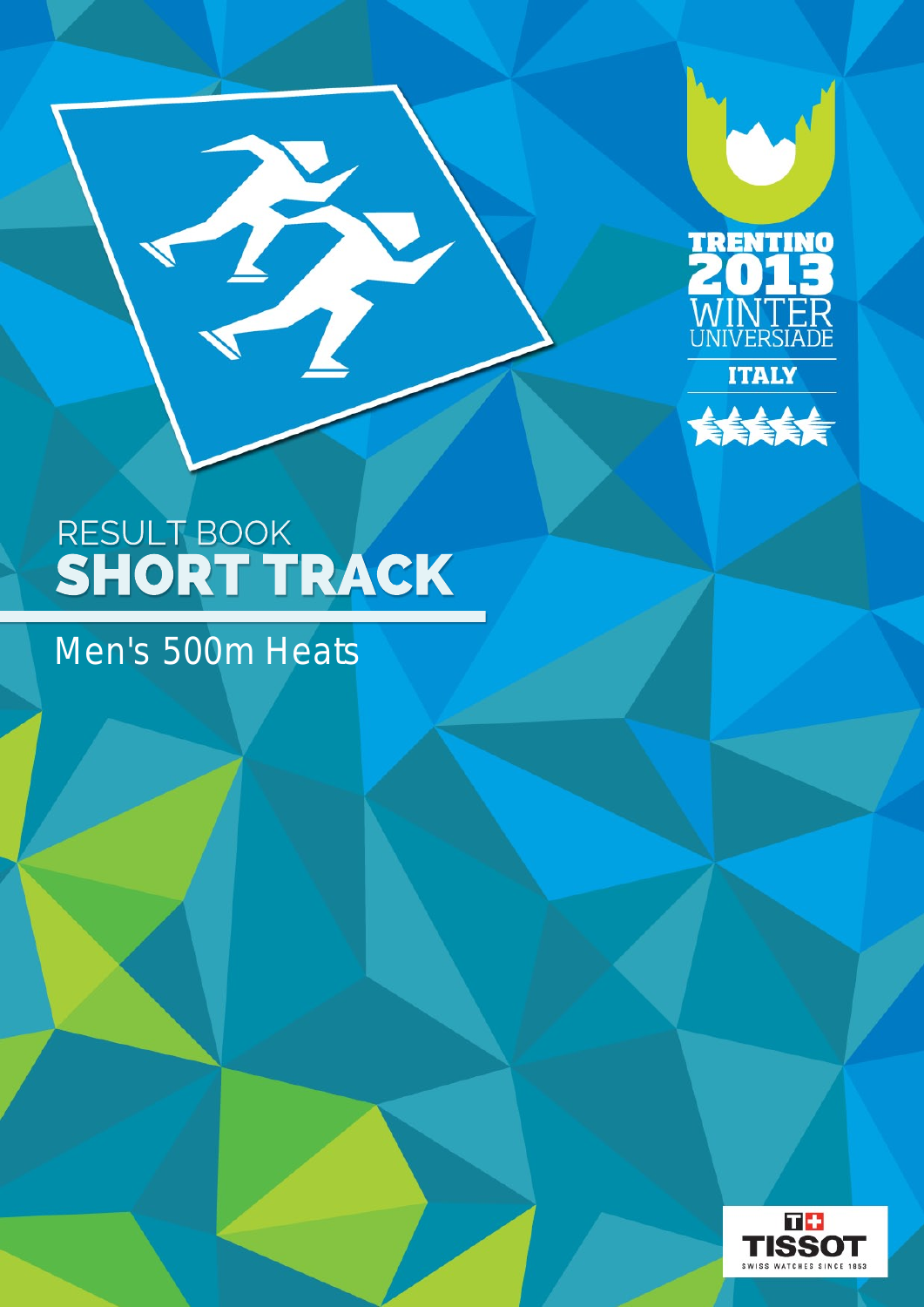**Men's 500m**



THU 19 DEC 2013



**Heats**

### **Seeding Analysis**

| Heat        | <b>Helmet</b><br><b>Number</b> | <b>Name</b>                       | Ctry<br>Code | Intermediate<br>Rank | <b>Previous</b><br>Round<br><b>Time</b> |
|-------------|--------------------------------|-----------------------------------|--------------|----------------------|-----------------------------------------|
| A           | $\overline{7}$                 | <b>LANDRY Sebastien</b>           | CAN          | 1                    | 41.842                                  |
|             | 16                             | MASSON Jeremy Henri               | <b>FRA</b>   | 12                   | 41.968                                  |
|             | 10                             | SHI Jingnan                       | CHN          | 13                   | 42.376                                  |
|             | 23                             | OLAH Bence                        | <b>HUN</b>   | 24                   | 42.780                                  |
|             | 30                             | de LORENZIS Pietro                | <b>ITA</b>   | 31                   | 1:04.126                                |
| B           | 5                              | <b>DUFFY Patrick Robert Pippy</b> | CAN          | 2                    | 41.880                                  |
|             | 50                             | <b>SAULITIS Jekabs</b>            | LAT          | 11                   | 43.959                                  |
|             | 20                             | <b>BERES</b> Bence                | <b>HUN</b>   | 14                   | 42.436                                  |
|             | 2                              | <b>VOSTE Mathias</b>              | <b>BEL</b>   | 23                   | 42.603                                  |
|             | $\mathbf{1}$                   | <b>HENRY Nathanial Keith</b>      | <b>AUS</b>   | 32                   | 1:22.425                                |
| $\mathsf C$ | 4                              | <b>COURNOYER Vincent</b>          | CAN          | 3                    | 41.897                                  |
|             | 56                             | <b>KLOSINSKI Sebastian</b>        | POL          | 10                   | 43.127                                  |
|             | 32                             | <b>REGGIANI Edoardo</b>           | <b>ITA</b>   | 15                   | 42.591                                  |
|             | 52                             | <b>SUTTON Jamie</b>               | <b>NZL</b>   | 22                   | 1:13.111                                |
| D           | 59                             | <b>MIASNIKOV Dmitry</b>           | <b>RUS</b>   | 4                    | 42.336                                  |
|             | 45                             | KIM Byeongjun                     | <b>KOR</b>   | $\overline{7}$       | 42.627                                  |
|             | 8                              | <b>GONG Qiuwen</b>                | <b>CHN</b>   | 16                   | 42.611                                  |
|             | 53                             | <b>WHITESIDE Benjamin</b>         | <b>NZL</b>   | 21                   | 48.089                                  |
| E           | 47                             | <b>LEE Hyobeen</b>                | <b>KOR</b>   | 5                    | 42.337                                  |
|             | 36                             | YOKOYAMA Hiroki                   | <b>JPN</b>   | 9                    | 43.101                                  |
|             | 15                             | <b>JEANNE Vincent Alain</b>       | <b>FRA</b>   | 17                   | 42.705                                  |
|             | 64                             | EREN Inan                         | <b>TUR</b>   | 20                   | 45.647                                  |
| F           | 49                             | <b>UM Cheonho</b>                 | <b>KOR</b>   | 6                    | 42.345                                  |
|             | 22                             | <b>KNOCH Viktor</b>               | <b>HUN</b>   | 8                    | 42.740                                  |
|             | 12                             | <b>WANG Yang</b>                  | <b>CHN</b>   | 18                   | 42.953                                  |
|             | 54                             | <b>DOMANSKI Michal</b>            | POL          | 19                   | 44.580                                  |

П÷

**TISSOT** 

WATCHES SINCE 1853

TRENTINO

STM005800\_48C 1.0 Report Created THU 19 DEC 2013 14:34



Timing and Results provided by **THISSOT** Page 1 of 1

15.

 $\overline{\mathbf{r}}$ 

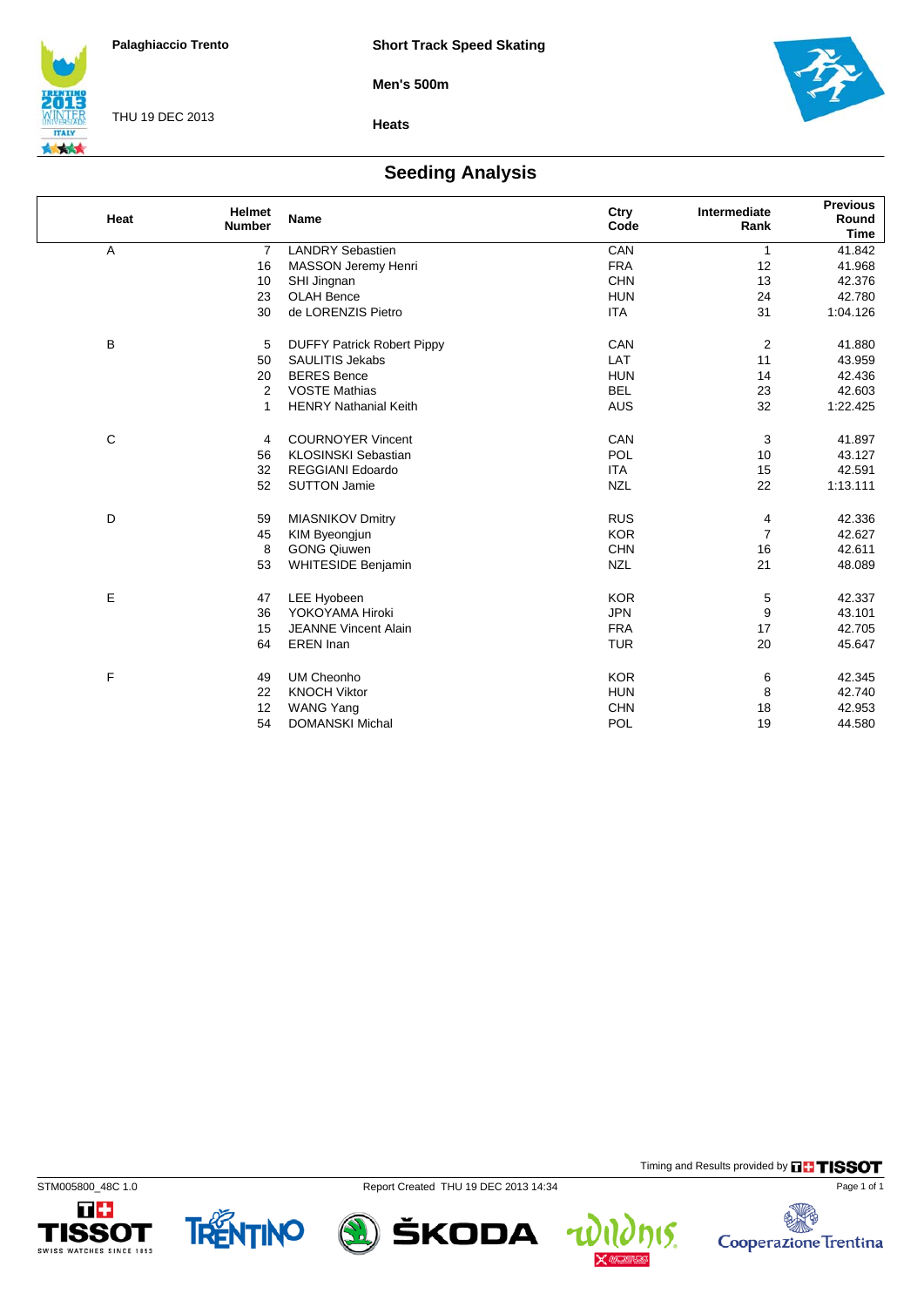**Short Track Speed Skating**

**Men's 500m**



THU 19 DEC 2013 Start Time: 15:39





#### **Start List**

| <b>World Record</b>       | 39.937 CELSKI J.R. (USA) |                                 |                         | 21 OCT 2012<br>Calgary (CAN) |              |
|---------------------------|--------------------------|---------------------------------|-------------------------|------------------------------|--------------|
| <b>Universiade Record</b> |                          | 41.544 FAUCONNET Thibaut (FRA)  |                         | 29 JAN 2011<br>Erzurum (TUR) |              |
| Race<br><b>Number</b>     | Race<br>Order            | <b>Start</b><br><b>Position</b> | Helmet<br><b>Number</b> | <b>Name</b>                  | Ctry<br>Code |
| 50                        | 1                        | 1                               | 47                      | LEE Hyobeen                  | <b>KOR</b>   |
|                           |                          | 2                               | 15                      | <b>JEANNE Vincent Alain</b>  | <b>FRA</b>   |
|                           |                          | 3                               |                         | 36 YOKOYAMA Hiroki           | <b>JPN</b>   |
|                           |                          | $\overline{\mathbf{4}}$         |                         | 64 EREN Inan                 | <b>TUR</b>   |
| 51                        | 2                        | 1                               |                         | 5 DUFFY Patrick Robert Pippy | CAN          |
|                           |                          | $\overline{\mathbf{c}}$         | 20                      | <b>BERES</b> Bence           | <b>HUN</b>   |
|                           |                          | 3                               |                         | 2 VOSTE Mathias              | <b>BEL</b>   |
|                           |                          | $\overline{4}$                  | 50                      | <b>SAULITIS Jekabs</b>       | LAT          |
|                           |                          | 5                               | 1                       | <b>HENRY Nathanial Keith</b> | <b>AUS</b>   |
| 52                        | 3                        | 1                               |                         | 4 COURNOYER Vincent          | CAN          |
|                           |                          | $\mathbf 2$                     |                         | 32 REGGIANI Edoardo          | <b>ITA</b>   |
|                           |                          | 3                               |                         | 56 KLOSINSKI Sebastian       | POL          |
|                           |                          | 4                               |                         | 52 SUTTON Jamie              | <b>NZL</b>   |
| 53                        | 4                        | 1                               |                         | 59 MIASNIKOV Dmitry          | <b>RUS</b>   |
|                           |                          | $\boldsymbol{2}$                | 8                       | <b>GONG Qiuwen</b>           | <b>CHN</b>   |
|                           |                          | 3                               |                         | 45 KIM Byeongjun             | <b>KOR</b>   |
|                           |                          | 4                               |                         | 53 WHITESIDE Benjamin        | <b>NZL</b>   |
| 54                        | 5                        | 1                               | 49                      | <b>UM Cheonho</b>            | <b>KOR</b>   |
|                           |                          | $\mathbf 2$                     | 22                      | <b>KNOCH Viktor</b>          | <b>HUN</b>   |
|                           |                          | 3                               | 12                      | <b>WANG Yang</b>             | <b>CHN</b>   |
|                           |                          | 4                               |                         | 54 DOMANSKI Michal           | POL          |
| 55                        | 6                        | 1                               |                         | 7 LANDRY Sebastien           | CAN          |
|                           |                          | 2                               | 16                      | MASSON Jeremy Henri          | <b>FRA</b>   |
|                           |                          | 3                               | 10                      | SHI Jingnan                  | <b>CHN</b>   |
|                           |                          | 4                               | 23                      | <b>OLAH Bence</b>            | <b>HUN</b>   |
|                           |                          | 5                               | 30                      | de LORENZIS Pietro           | <b>ITA</b>   |
|                           |                          |                                 |                         |                              |              |

**NOTE**

The first and second placed skaters from each race and the four fastest third place skaters qualify for the quarterfinals.

Timing and Results provided by **THISSOT** 

15.

STM005800\_51A 1.0 Report Created THU 19 DEC 2013 14:35







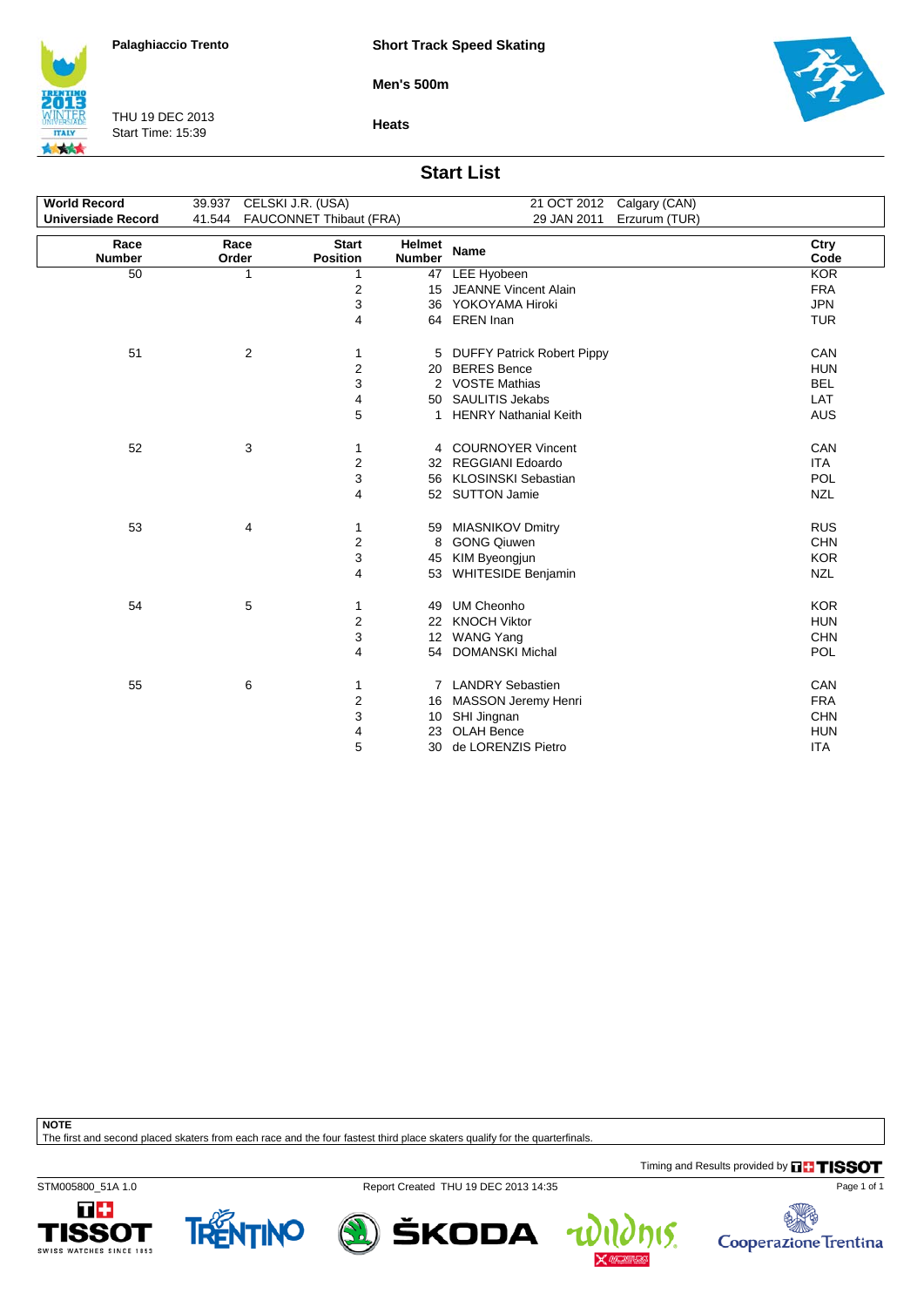**Men's 500m**



THU 19 DEC 2013 Start Time: 15:39



**Heats**

### **Results**

| <b>World Record</b>       |               |                | 39.937 CELSKI J.R. (USA) |                                   |             | 21 OCT 2012 Calgary (CAN) |             |           |
|---------------------------|---------------|----------------|--------------------------|-----------------------------------|-------------|---------------------------|-------------|-----------|
| <b>Universiade Record</b> | 41.544        |                |                          | FAUCONNET Thibaut (FRA)           | 29 JAN 2011 | Erzurum (TUR)             |             |           |
| Race<br><b>Number</b>     | Race<br>Order | Rank           | Helmet<br>Number         | Name                              |             | Ctry<br>Code              | Result Qual | Record    |
| 50                        | 1             | 1              | 47                       | LEE Hyobeen                       |             | <b>KOR</b>                | 41.629 Q    |           |
|                           |               | 2              |                          | 36 YOKOYAMA Hiroki                |             | <b>JPN</b>                | 41.687 Q    |           |
|                           |               | 3              | 15                       | <b>JEANNE Vincent Alain</b>       |             | <b>FRA</b>                | 42.171 q    |           |
|                           |               | 4              |                          | 64 EREN Inan                      |             | <b>TUR</b>                | 44.794      |           |
| 51                        | 2             | 1              | 5                        | <b>DUFFY Patrick Robert Pippy</b> |             | CAN                       | 41.433 Q    | <b>UR</b> |
|                           |               | $\overline{2}$ | 20                       | <b>BERES</b> Bence                |             | <b>HUN</b>                | 41.481 Q    |           |
|                           |               | 3              |                          | 2 VOSTE Mathias                   |             | <b>BEL</b>                | 41.611 q    |           |
|                           |               | 4              | 1                        | <b>HENRY Nathanial Keith</b>      |             | <b>AUS</b>                | 41.668      |           |
|                           |               | 5              |                          | 50 SAULITIS Jekabs                |             | LAT                       | 43.899      |           |
|                           |               |                |                          |                                   |             |                           |             |           |
| 52                        | 3             | 1              |                          | 4 COURNOYER Vincent               |             | CAN                       | 41.546 Q    |           |
|                           |               | $\overline{2}$ | 32                       | <b>REGGIANI Edoardo</b>           |             | <b>ITA</b>                | 42.518 Q    |           |
|                           |               | 3              |                          | 56 KLOSINSKI Sebastian            |             | <b>POL</b>                | 42.807      |           |
|                           |               | 4              |                          | 52 SUTTON Jamie                   |             | <b>NZL</b>                | 46.180      |           |
|                           |               |                |                          |                                   |             |                           |             |           |
| 53                        | 4             | 1              |                          | 45 KIM Byeongjun                  |             | <b>KOR</b>                | 41.899 Q    |           |
|                           |               | $\overline{2}$ | 8                        | <b>GONG Qiuwen</b>                |             | <b>CHN</b>                | 41.943 Q    |           |
|                           |               | 3              | 59                       | <b>MIASNIKOV Dmitry</b>           |             | <b>RUS</b>                | 42.208 q    |           |
|                           |               | 4              |                          | 53 WHITESIDE Benjamin             |             | <b>NZL</b>                | 47.402      |           |
| 54                        | 5             | 1              | 49                       | UM Cheonho                        |             | <b>KOR</b>                | 42.070 Q    |           |
|                           |               | 2              | 22                       | <b>KNOCH Viktor</b>               |             | <b>HUN</b>                | 42.138 Q    |           |
|                           |               | 3              | 12 <sup>°</sup>          | <b>WANG Yang</b>                  |             | <b>CHN</b>                | 42.357 q    |           |
|                           |               | 4              | 54                       | <b>DOMANSKI Michal</b>            |             | <b>POL</b>                | 44.187      |           |
|                           |               |                |                          |                                   |             |                           |             |           |
| 55                        | 6             | $\mathbf{1}$   |                          | 7 LANDRY Sebastien                |             | CAN                       | 41.583 Q    |           |
|                           |               | $\overline{2}$ | 10                       | SHI Jingnan                       |             | <b>CHN</b>                | 41.687 Q    |           |
|                           |               | 3              | 30                       | de LORENZIS Pietro                |             | <b>ITA</b>                | 45.364      |           |
|                           |               | 4              | 23                       | <b>OLAH Bence</b>                 |             | <b>HUN</b>                | No Time ADV |           |
|                           |               |                |                          | 16 MASSON Jeremy Henri            |             | <b>FRA</b>                | <b>PEN</b>  |           |

**NOTE**

| NVIE                                                                                                                       |                                           |     |           |  |  |  |  |  |
|----------------------------------------------------------------------------------------------------------------------------|-------------------------------------------|-----|-----------|--|--|--|--|--|
| The first and second placed skaters from each race and the four fastest third place skaters qualify for the quarterfinals. |                                           |     |           |  |  |  |  |  |
| <b>LEGEND</b>                                                                                                              |                                           |     |           |  |  |  |  |  |
| <b>ADV</b>                                                                                                                 | Advanced                                  | PEN | Penalty   |  |  |  |  |  |
|                                                                                                                            |                                           |     |           |  |  |  |  |  |
| q                                                                                                                          | Qualified as a fastest third place skater |     | Qualified |  |  |  |  |  |
| Qual                                                                                                                       | Qualification code                        |     |           |  |  |  |  |  |

STM005800\_73A 1.0 Report Created THU 19 DEC 2013 15:56

Timing and Results provided by **THISSOT** 





ŠKODA



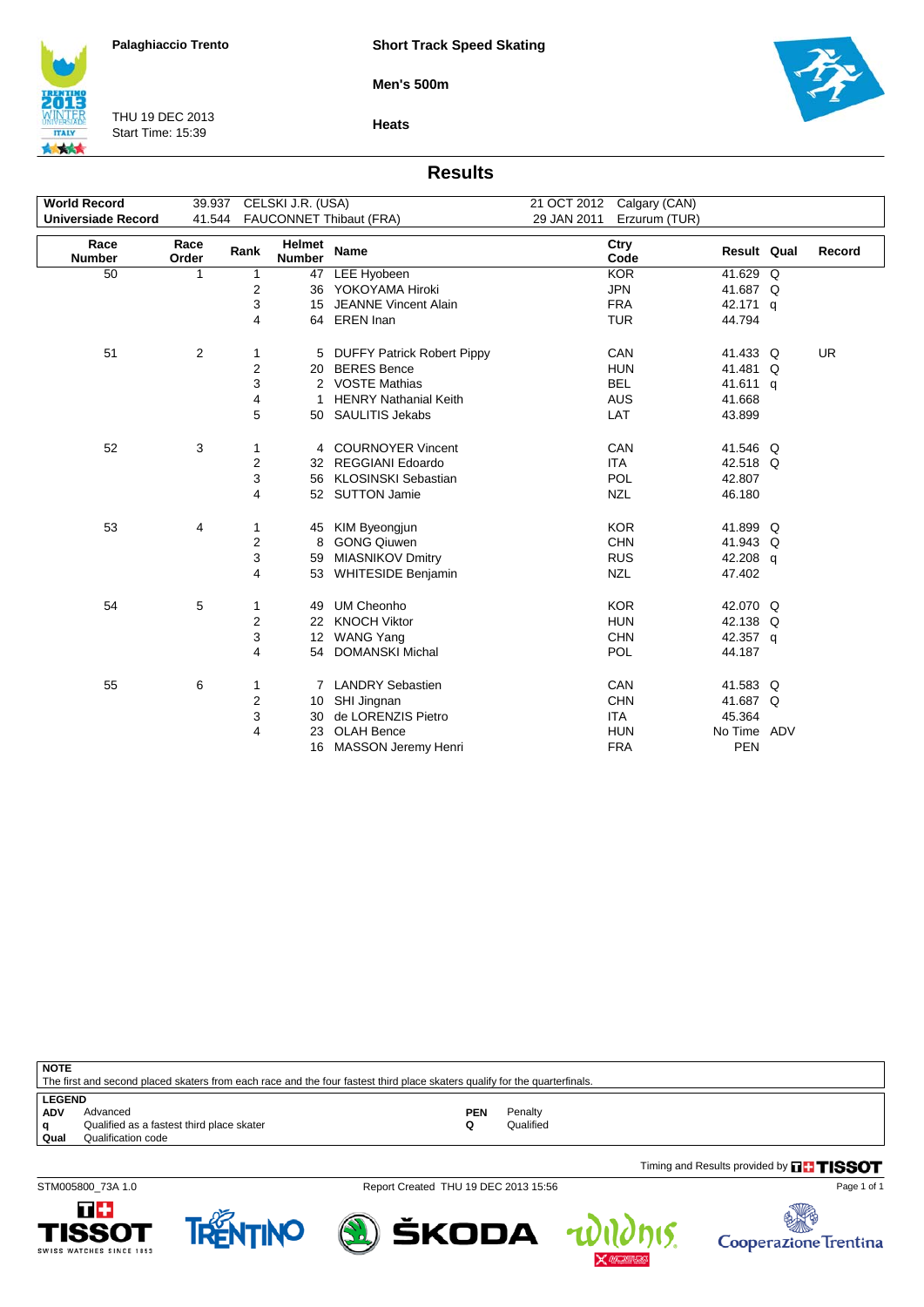



B

Men's 500m Quarterfinals

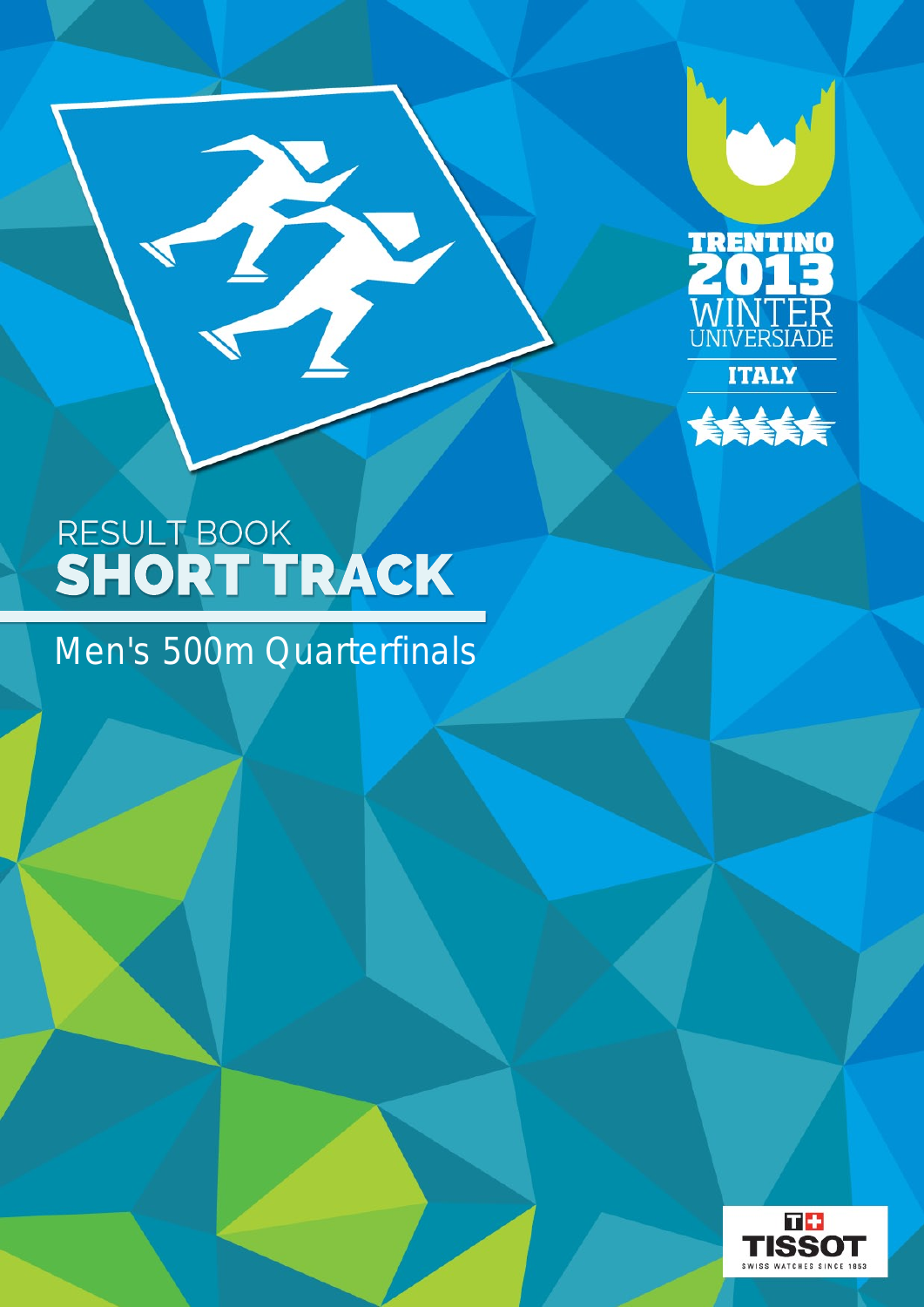**Men's 500m**



THU 19 DEC 2013

**Quarterfinals**



### **Seeding Analysis**

| Heat | Helmet<br><b>Number</b> | <b>Name</b>                       | Ctry<br>Code | Intermediate<br>Rank | <b>Previous</b><br>Round<br><b>Time</b> |
|------|-------------------------|-----------------------------------|--------------|----------------------|-----------------------------------------|
| A    | 5                       | <b>DUFFY Patrick Robert Pippy</b> | CAN          |                      | 41.433                                  |
|      | 22                      | <b>KNOCH Viktor</b>               | <b>HUN</b>   | 8                    | 42.138                                  |
|      | 10                      | SHI Jingnan                       | <b>CHN</b>   | 10                   | 41.687                                  |
|      | $\overline{2}$          | <b>VOSTE Mathias</b>              | <b>BEL</b>   | 17                   | 41.611                                  |
| B    | 4                       | <b>COURNOYER Vincent</b>          | CAN          | 2                    | 41.546                                  |
|      | 49                      | UM Cheonho                        | <b>KOR</b>   | 6                    | 42.070                                  |
|      | 20                      | <b>BERES Bence</b>                | <b>HUN</b>   | 9                    | 41.481                                  |
|      | 12                      | <b>WANG Yang</b>                  | <b>CHN</b>   | 16                   | 42.357                                  |
| С    | 7                       | <b>LANDRY Sebastien</b>           | CAN          | 3                    | 41.583                                  |
|      | 45                      | KIM Byeongjun                     | <b>KOR</b>   | 5                    | 41.899                                  |
|      | 8                       | <b>GONG Qiuwen</b>                | <b>CHN</b>   | 11                   | 41.943                                  |
|      | 15                      | <b>JEANNE Vincent Alain</b>       | <b>FRA</b>   | 15                   | 42.171                                  |
|      | 23                      | <b>OLAH Bence</b>                 | <b>HUN</b>   | 24                   | 42.780                                  |
| D    | 47                      | LEE Hyobeen                       | <b>KOR</b>   | 4                    | 41.629                                  |
|      | 36                      | YOKOYAMA Hiroki                   | <b>JPN</b>   | $\overline{7}$       | 41.687                                  |
|      | 32                      | <b>REGGIANI Edoardo</b>           | <b>ITA</b>   | 12                   | 42.518                                  |
|      | 59                      | <b>MIASNIKOV Dmitry</b>           | <b>RUS</b>   | 13                   | 42.208                                  |









Timing and Results provided by **THISSOT** 

15.

 $\overline{\mathbf{r}}$ 

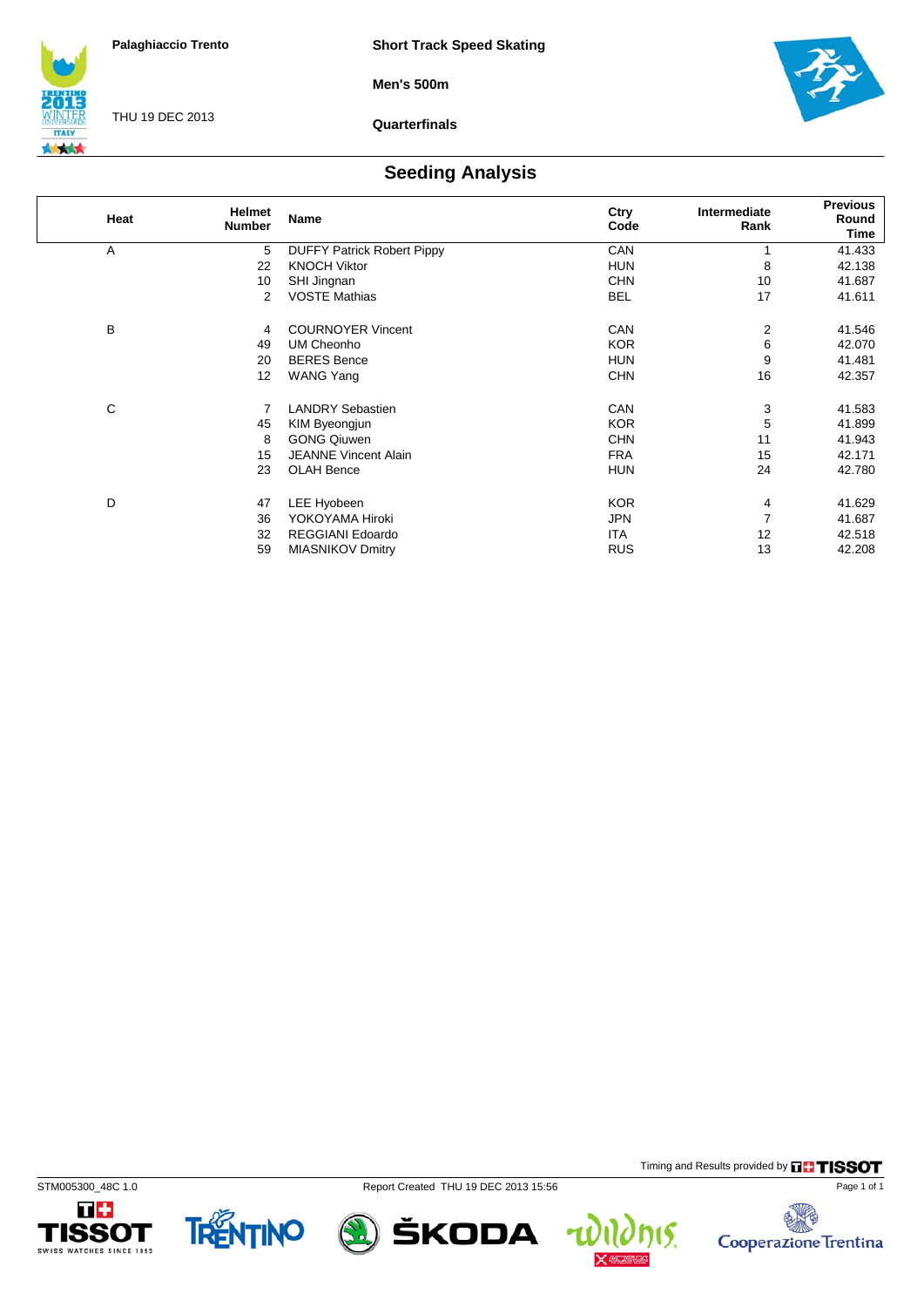**Short Track Speed Skating**

**Men's 500m**



THU 19 DEC 2013 Start Time: 16:29

**Quarterfinals**



### **Start List**

| <b>World Record</b>       | 39.937        | CELSKI J.R. (USA)                |                         | 21 OCT 2012<br>Calgary (CAN) |              |
|---------------------------|---------------|----------------------------------|-------------------------|------------------------------|--------------|
| <b>Universiade Record</b> | 41.433        | DUFFY Patrick Robert Pippy (CAN) |                         | 19 DEC 2013<br>Trento (ITA)  |              |
| Race<br><b>Number</b>     | Race<br>Order | <b>Start</b><br><b>Position</b>  | Helmet<br><b>Number</b> | <b>Name</b>                  | Ctry<br>Code |
| 60                        | 1             |                                  | 20                      | <b>BERES</b> Bence           | <b>HUN</b>   |
|                           |               | 2                                | 4                       | <b>COURNOYER Vincent</b>     | <b>CAN</b>   |
|                           |               | 3                                | 49                      | UM Cheonho                   | <b>KOR</b>   |
|                           |               | 4                                | 12                      | <b>WANG Yang</b>             | <b>CHN</b>   |
| 61                        | 2             |                                  |                         | 5 DUFFY Patrick Robert Pippy | CAN          |
|                           |               | $\overline{c}$                   |                         | 2 VOSTE Mathias              | <b>BEL</b>   |
|                           |               | 3                                | 10                      | SHI Jingnan                  | <b>CHN</b>   |
|                           |               | 4                                | 22                      | <b>KNOCH Viktor</b>          | <b>HUN</b>   |
| 62                        | 3             | 1                                |                         | 7 LANDRY Sebastien           | CAN          |
|                           |               | 2                                | 45                      | KIM Byeongjun                | <b>KOR</b>   |
|                           |               | 3                                | 8                       | <b>GONG Qiuwen</b>           | <b>CHN</b>   |
|                           |               | 4                                | 15                      | <b>JEANNE Vincent Alain</b>  | <b>FRA</b>   |
|                           |               | 5                                | 23                      | <b>OLAH Bence</b>            | <b>HUN</b>   |
| 63                        | 4             | 1                                | 47                      | LEE Hyobeen                  | <b>KOR</b>   |
|                           |               | 2                                | 36                      | YOKOYAMA Hiroki              | <b>JPN</b>   |
|                           |               | 3                                | 59                      | <b>MIASNIKOV Dmitry</b>      | <b>RUS</b>   |
|                           |               | 4                                | 32                      | <b>REGGIANI Edoardo</b>      | ITA          |

**NOTE**

The first and second placed skaters from each race qualify for the semifinals.

Timing and Results provided by **THISSOT** 

STM005300\_51A 1.0 Report Created THU 19 DEC 2013 16:00





ŠKODA

15.

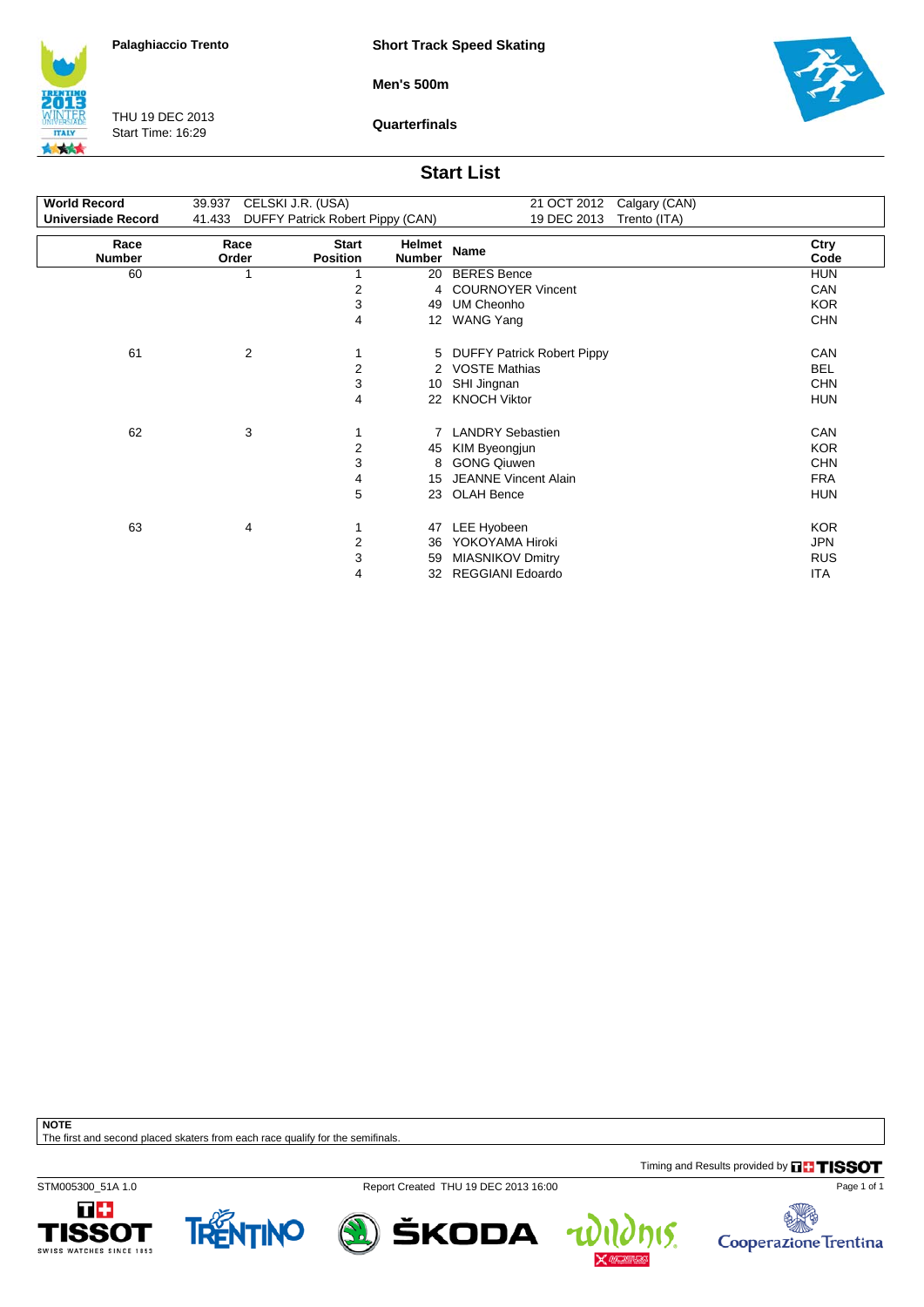**Short Track Speed Skating**

**Men's 500m**

**ITALY** 大大大大

THU 19 DEC 2013 Start Time: 16:29

**Quarterfinals**



#### **Results**

| <b>World Record</b>       | 39.937<br>CELSKI J.R. (USA) |      |                         | 21 OCT 2012                        | Calgary (CAN) |                   |                      |   |        |
|---------------------------|-----------------------------|------|-------------------------|------------------------------------|---------------|-------------------|----------------------|---|--------|
| <b>Universiade Record</b> | 41.433                      |      |                         | DUFFY Patrick Robert Pippy (CAN)   | 19 DEC 2013   | Trento (ITA)      |                      |   |        |
| Race<br><b>Number</b>     | Race<br>Order               | Rank | Helmet<br><b>Number</b> | Name                               |               | Ctry<br>Code      | Result Qual          |   | Record |
| 60                        | 1                           |      |                         | 4 COURNOYER Vincent                |               | CAN               | 42.137 Q             |   |        |
|                           |                             | 2    | 49                      | UM Cheonho                         |               | <b>KOR</b>        | 42.226               | Q |        |
|                           |                             | 3    | 20                      | <b>BERES</b> Bence                 |               | <b>HUN</b>        | 42.750 ADV           |   |        |
|                           |                             |      | 12 <sup>2</sup>         | <b>WANG Yang</b>                   |               | <b>CHN</b>        | <b>PEN</b>           |   |        |
| 61                        | $\overline{2}$              | 2    | 5                       | <b>DUFFY Patrick Robert Pippy</b>  |               | CAN<br><b>CHN</b> | 41.567 Q<br>41.614 Q |   |        |
|                           |                             | 3    | 10                      | SHI Jingnan<br><b>KNOCH Viktor</b> |               | <b>HUN</b>        | 41.714               |   |        |
|                           |                             | 4    | 22<br>2                 | <b>VOSTE Mathias</b>               |               | <b>BEL</b>        | 42.005               |   |        |
| 62                        | 3                           | 1    | 7                       | <b>LANDRY Sebastien</b>            |               | CAN               | 41.655 Q             |   |        |
|                           |                             | 2    | 45                      | KIM Byeongjun                      |               | <b>KOR</b>        | 41.780 Q             |   |        |
|                           |                             | 3    | 8                       | <b>GONG Qiuwen</b>                 |               | <b>CHN</b>        | 41.840               |   |        |
|                           |                             | 4    | 15                      | JEANNE Vincent Alain               |               | <b>FRA</b>        | 42.512               |   |        |
|                           |                             | 5    | 23                      | <b>OLAH Bence</b>                  |               | <b>HUN</b>        | 42.797               |   |        |
| 63                        | 4                           |      | 47                      | LEE Hyobeen                        |               | <b>KOR</b>        | 41.505 Q             |   |        |
|                           |                             | 2    | 36                      | YOKOYAMA Hiroki                    |               | <b>JPN</b>        | 41.641 Q             |   |        |
|                           |                             | 3    | 59                      | <b>MIASNIKOV Dmitry</b>            |               | <b>RUS</b>        | 41.659               |   |        |
|                           |                             | 4    | 32                      | <b>REGGIANI Edoardo</b>            |               | <b>ITA</b>        | 42.159               |   |        |

| <b>NOTE</b>                                                                    |          |     |         |  |           |      |                    |  |
|--------------------------------------------------------------------------------|----------|-----|---------|--|-----------|------|--------------------|--|
| The first and second placed skaters from each race qualify for the semifinals. |          |     |         |  |           |      |                    |  |
| <b>LEGEND</b>                                                                  |          |     |         |  |           |      |                    |  |
| <b>ADV</b>                                                                     | Advanced | PEN | Penalty |  | Qualified | Qual | Qualification code |  |
|                                                                                |          |     |         |  |           |      |                    |  |

Timing and Results provided by **THISSOT** 

STM005300\_73A 1.0 Report Created THU 19 DEC 2013 16:39

ŠKODA







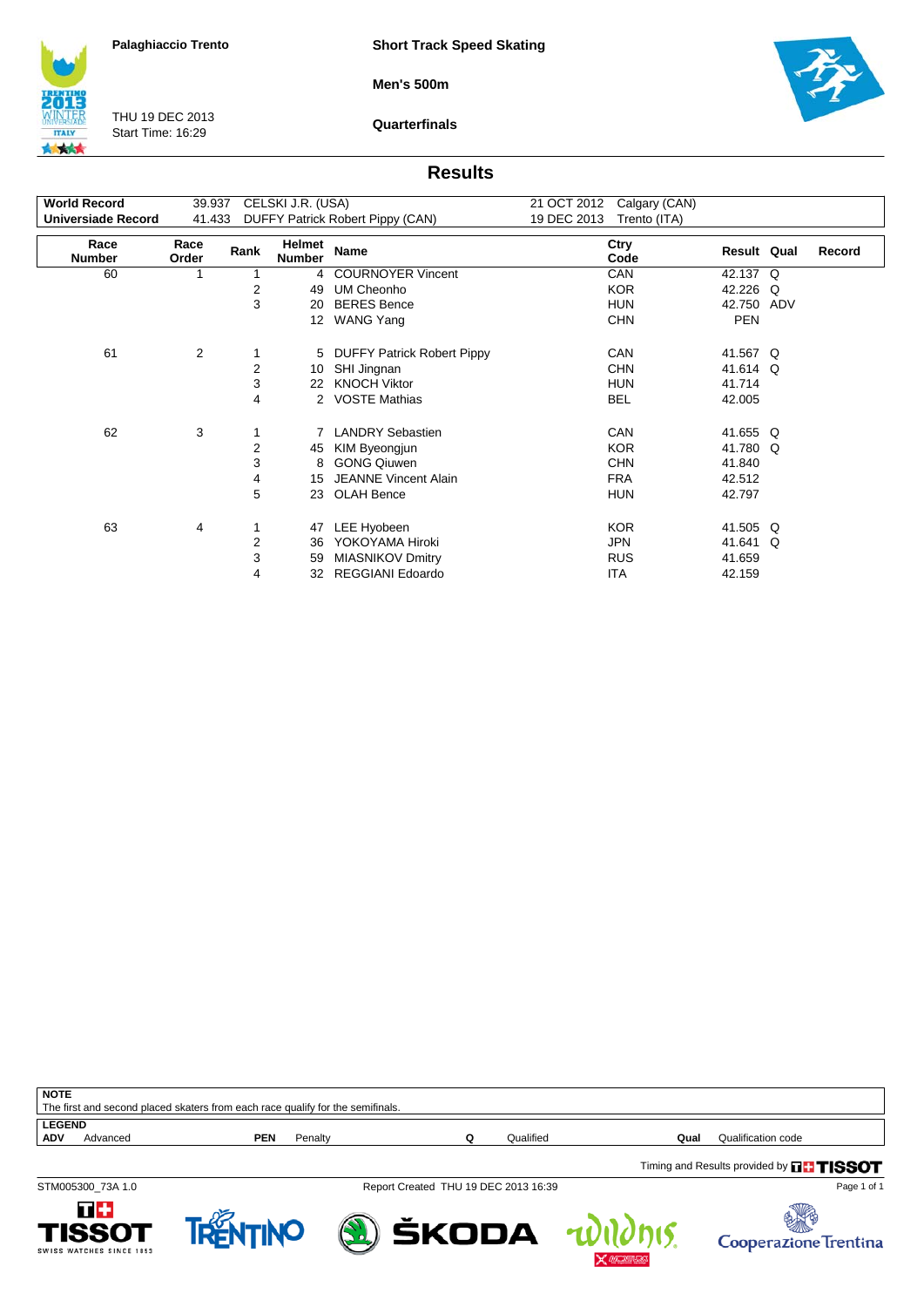



## Men's 500m Semifinals

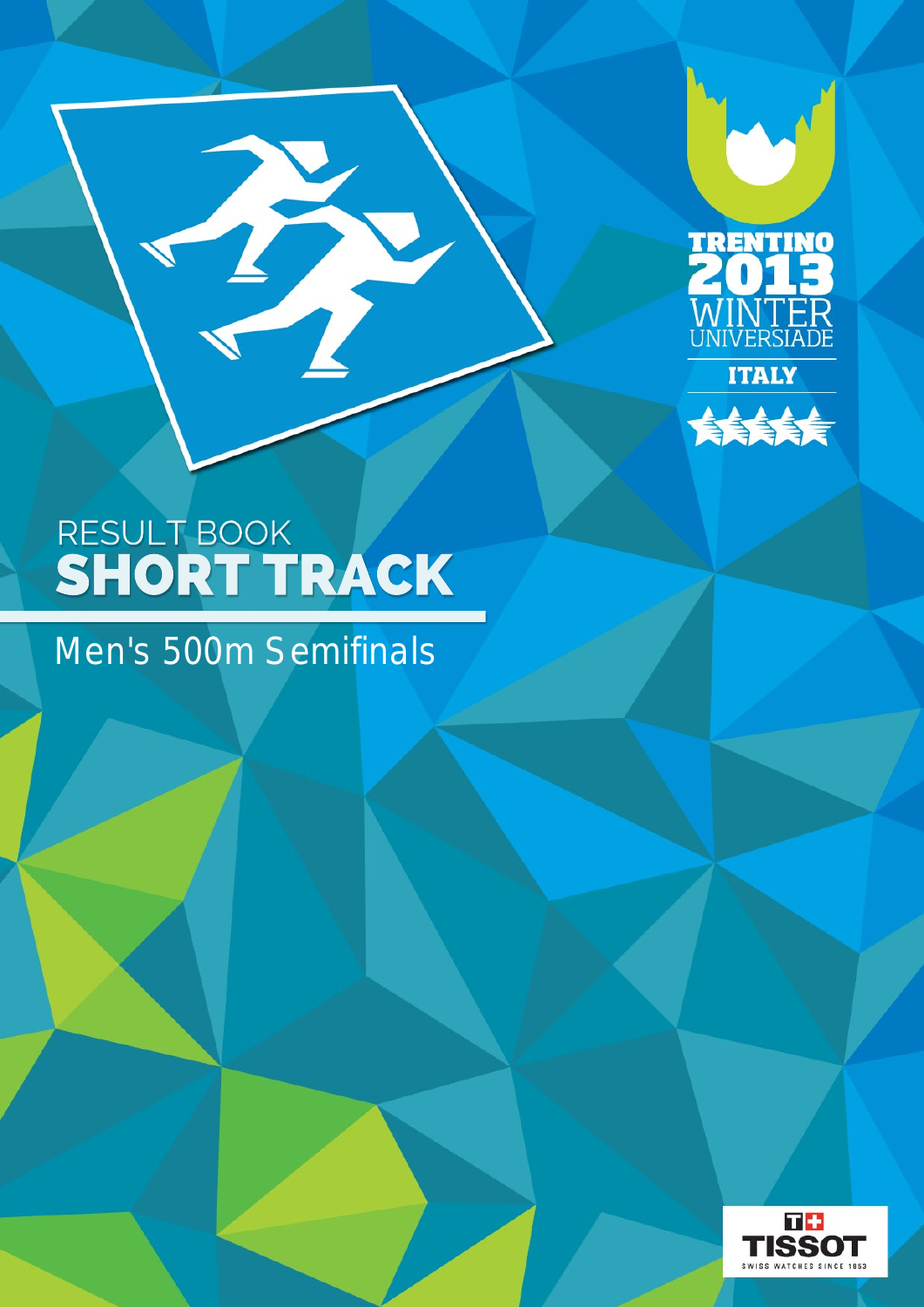**Men's 500m**



THU 19 DEC 2013

**Semifinals**



### **Seeding Analysis**

| Heat | <b>Helmet</b><br><b>Number</b> | <b>Name</b>                       | Ctry<br>Code | Intermediate<br>Rank | <b>Previous</b><br>Round<br>Time |
|------|--------------------------------|-----------------------------------|--------------|----------------------|----------------------------------|
| A    | 5                              | <b>DUFFY Patrick Robert Pippy</b> | <b>CAN</b>   |                      | 41.567                           |
|      |                                | <b>LANDRY Sebastien</b>           | CAN          | 4                    | 41.655                           |
|      | 45                             | KIM Byeongjun                     | <b>KOR</b>   | 5                    | 41.780                           |
|      | 10                             | SHI Jingnan                       | <b>CHN</b>   | 8                    | 41.614                           |
|      | 20                             | <b>BERES Bence</b>                | <b>HUN</b>   | 10                   | 42.750                           |
| В    | 47                             | LEE Hyobeen                       | <b>KOR</b>   | 2                    | 41.505                           |
|      | 4                              | <b>COURNOYER Vincent</b>          | CAN          | 3                    | 42.137                           |
|      | 49                             | UM Cheonho                        | <b>KOR</b>   | 6                    | 42.226                           |
|      | 36                             | YOKOYAMA Hiroki                   | <b>JPN</b>   | ⇁                    | 41.641                           |









Timing and Results provided by **THISSOT** 

15.

4

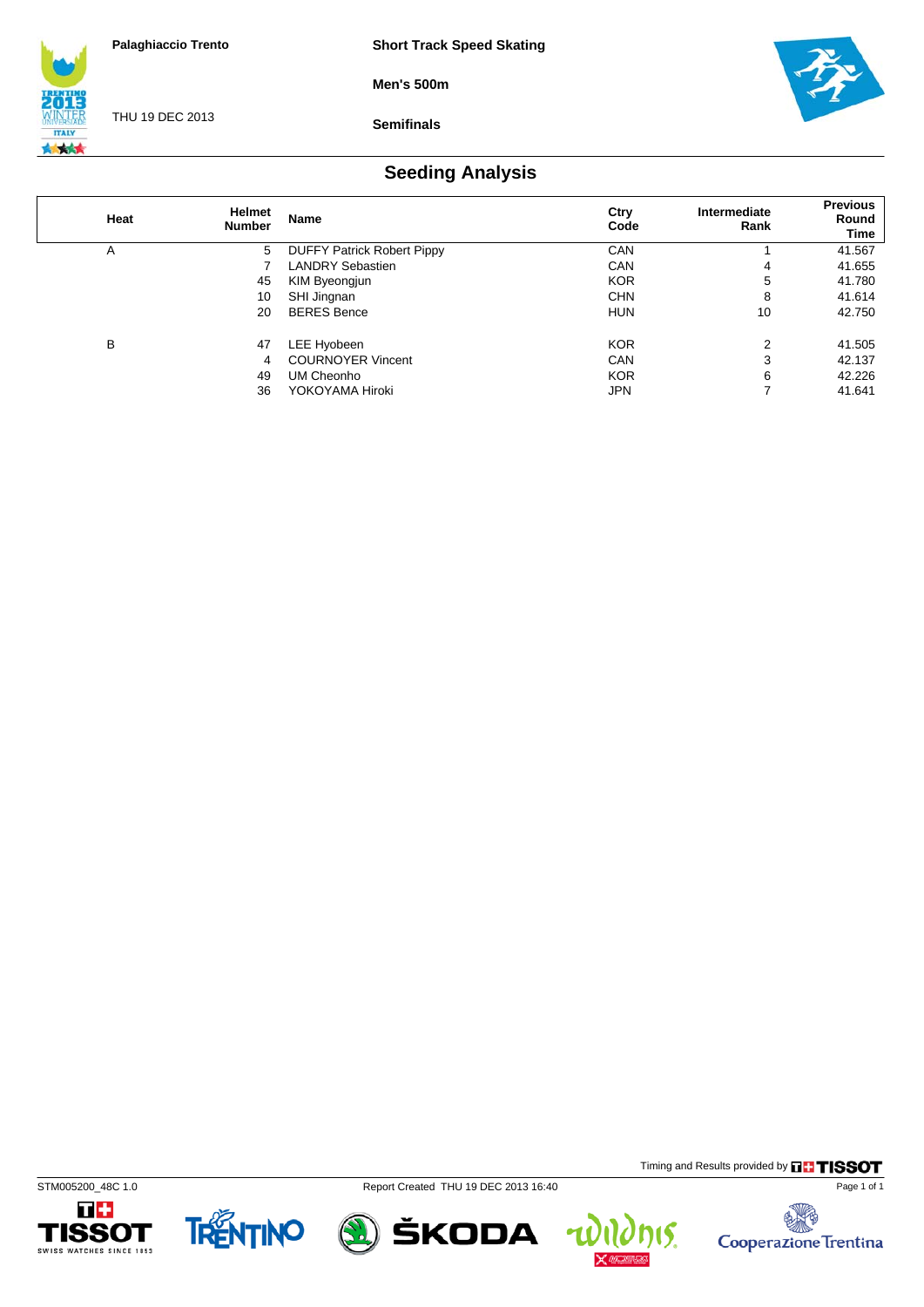**Short Track Speed Skating**

**Men's 500m**



THU 19 DEC 2013 Start Time: 17:09

**Semifinals**



### **Start List**

| <b>World Record</b>   | 39.937 CELSKI J.R. (USA) |                                         |                                | 21 OCT 2012 Calgary (CAN)    |              |
|-----------------------|--------------------------|-----------------------------------------|--------------------------------|------------------------------|--------------|
| Universiade Record    |                          | 41.433 DUFFY Patrick Robert Pippy (CAN) |                                | 19 DEC 2013 Trento (ITA)     |              |
| Race<br><b>Number</b> | Race<br>Order            | <b>Start</b><br><b>Position</b>         | <b>Helmet</b><br><b>Number</b> | <b>Name</b>                  | Ctry<br>Code |
| 66                    |                          |                                         | 47                             | LEE Hyobeen                  | <b>KOR</b>   |
|                       |                          | 2                                       |                                | 36 YOKOYAMA Hiroki           | <b>JPN</b>   |
|                       |                          | 3                                       |                                | 4 COURNOYER Vincent          | CAN          |
|                       |                          | 4                                       | 49                             | UM Cheonho                   | <b>KOR</b>   |
| 67                    | 2                        |                                         |                                | 5 DUFFY Patrick Robert Pippy | <b>CAN</b>   |
|                       |                          | 2                                       |                                | 10 SHI Jingnan               | <b>CHN</b>   |
|                       |                          | 3                                       |                                | 7 LANDRY Sebastien           | <b>CAN</b>   |
|                       |                          | 4                                       | 45                             | KIM Byeongjun                | <b>KOR</b>   |
|                       |                          | 5                                       | 20.                            | <b>BERES Bence</b>           | <b>HUN</b>   |

**NOTE**

The first and second placed skaters from each race qualify for Final A, the third and fourth placed skaters from each race qualify for Final B.

Timing and Results provided by **THISSOT** 

STM005200\_51A 1.0 Report Created THU 19 DEC 2013 16:40







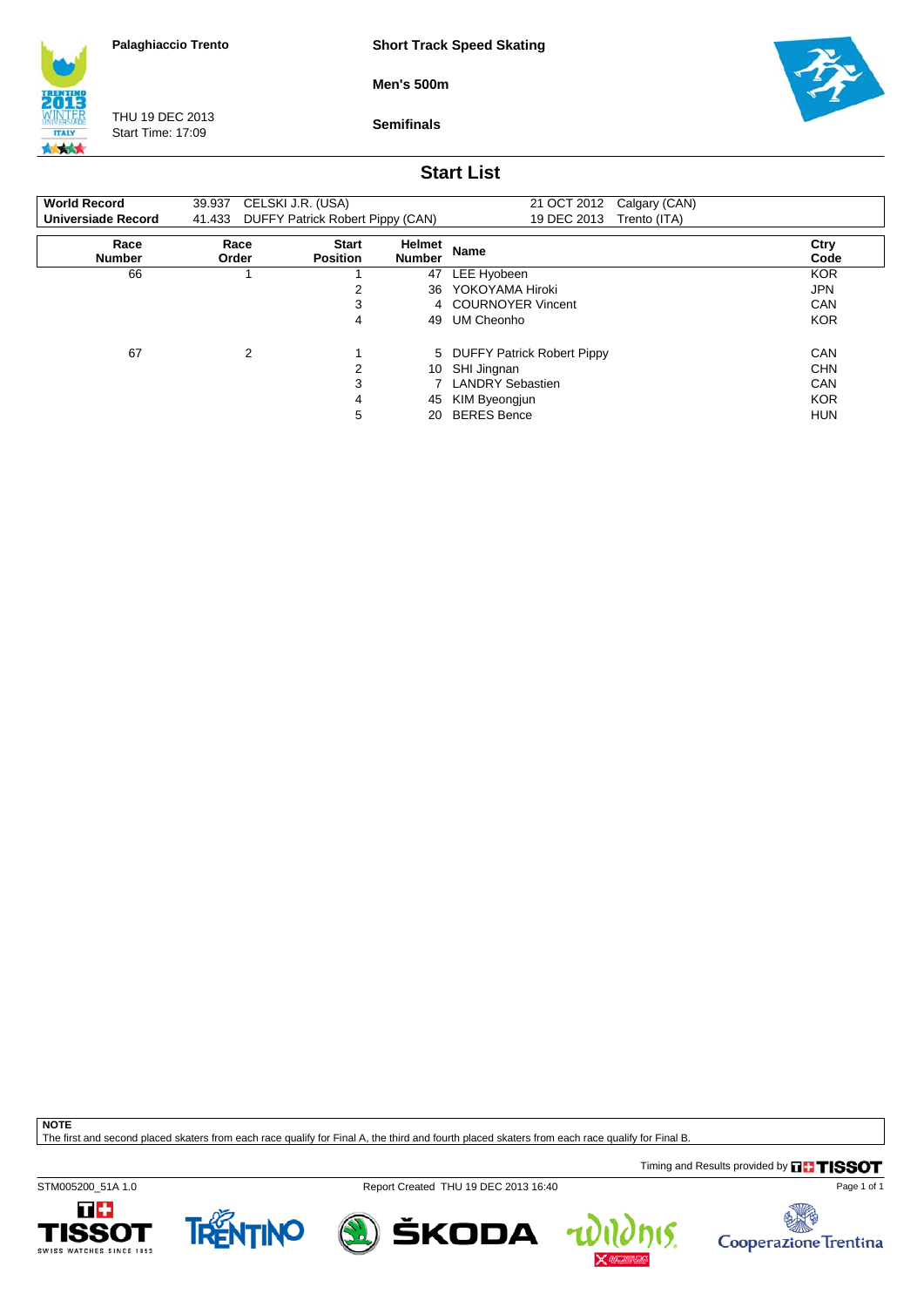**Short Track Speed Skating**

**Men's 500m**



THU 19 DEC 2013 Start Time: 17:09

**Semifinals**



#### **Results**

| <b>World Record</b>   | 39.937        |                  | CELSKI J.R. (USA)       |                                                                                                        |             | 21 OCT 2012 Calgary (CAN)                            |                                                   |                |        |
|-----------------------|---------------|------------------|-------------------------|--------------------------------------------------------------------------------------------------------|-------------|------------------------------------------------------|---------------------------------------------------|----------------|--------|
| Universiade Record    | 41.433        |                  |                         | DUFFY Patrick Robert Pippy (CAN)                                                                       | 19 DEC 2013 | Trento (ITA)                                         |                                                   |                |        |
| Race<br><b>Number</b> | Race<br>Order | Rank             | Helmet<br><b>Number</b> | Name                                                                                                   |             | Ctry<br>Code                                         | <b>Result Qual</b>                                |                | Record |
| 66                    |               |                  | 47                      | LEE Hyobeen                                                                                            |             | <b>KOR</b>                                           | 41.383                                            | QA             | UR     |
|                       |               |                  | 36                      | YOKOYAMA Hiroki                                                                                        |             | <b>JPN</b>                                           | 41.427                                            | QA             |        |
|                       |               | 3                | 49.                     | UM Cheonho                                                                                             |             | <b>KOR</b>                                           | 41.472 QB                                         |                |        |
|                       |               | 4                |                         | 4 COURNOYER Vincent                                                                                    |             | <b>CAN</b>                                           | 41.550 QB                                         |                |        |
| 67                    | 2             | 2<br>3<br>4<br>5 | 10<br>20<br>45          | 5 DUFFY Patrick Robert Pippy<br>SHI Jingnan<br><b>BERES Bence</b><br>KIM Byeongjun<br>LANDRY Sebastien |             | CAN<br><b>CHN</b><br><b>HUN</b><br><b>KOR</b><br>CAN | 41.771 QA<br>41.837<br>42.008<br>42.078<br>42.158 | QA<br>QB<br>QB |        |
|                       |               |                  |                         |                                                                                                        |             |                                                      |                                                   |                |        |

| <b>NOTF</b>                                                                                                                                                                                               |  |
|-----------------------------------------------------------------------------------------------------------------------------------------------------------------------------------------------------------|--|
| n race qualify for F<br>The first and,<br>the third and fourth.<br>Final A.<br>placed<br>race<br>∕ for I<br>∵ ⊢inal ь.<br>J skaters from each.<br>d skaters from each.<br>placed<br>quality .<br>d second |  |

**LEGEND**<br>QA Qualified for final A

**QB** Qualified for final B **Qualification Code** 

Timing and Results provided by **THISSOT** 

T+ **ISSOT** WATCHES SINCE 1853



STM005200\_73A 1.0 Report Created THU 19 DEC 2013 17:15

ŠKODA

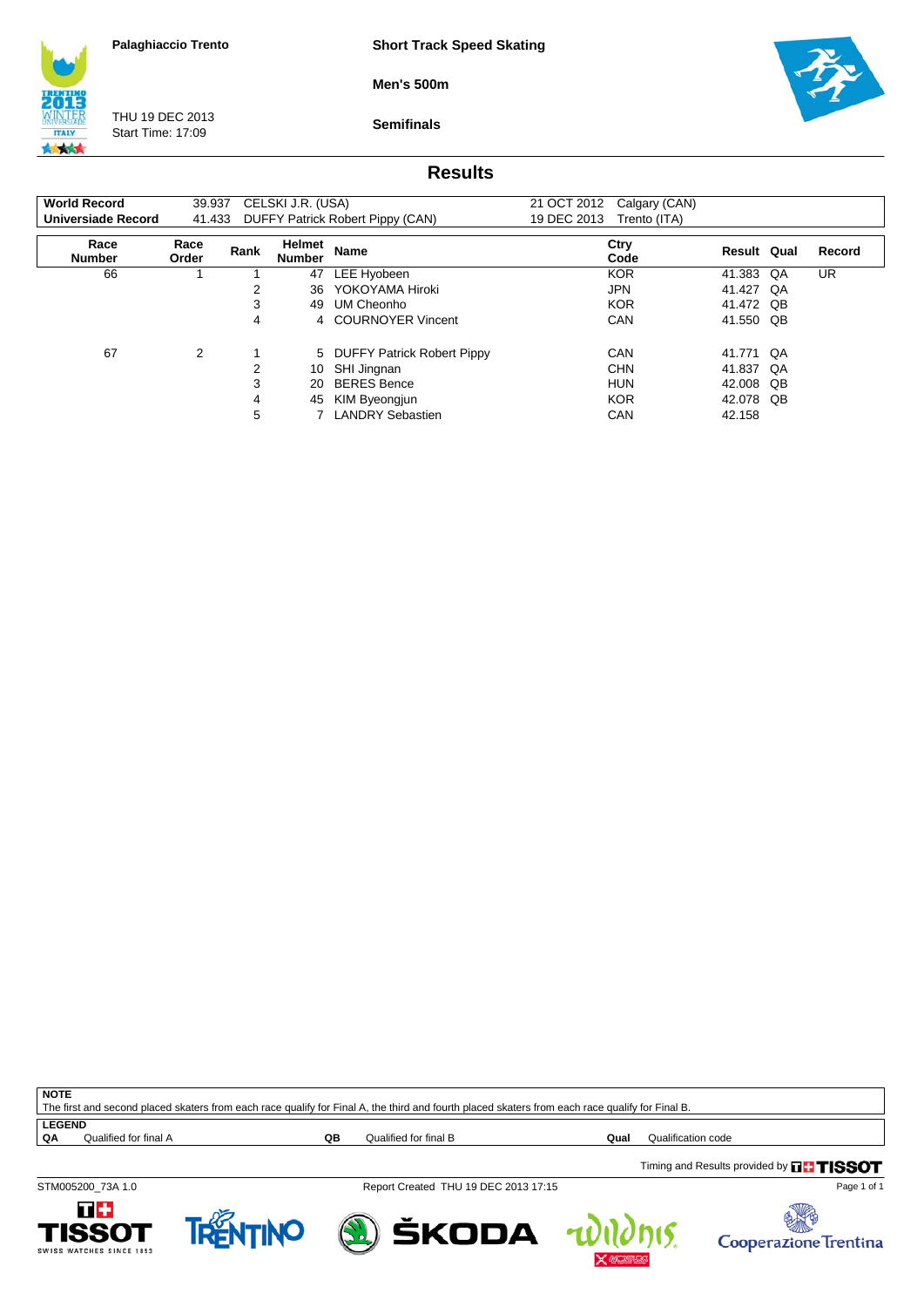



T

## Men's 500m Finals

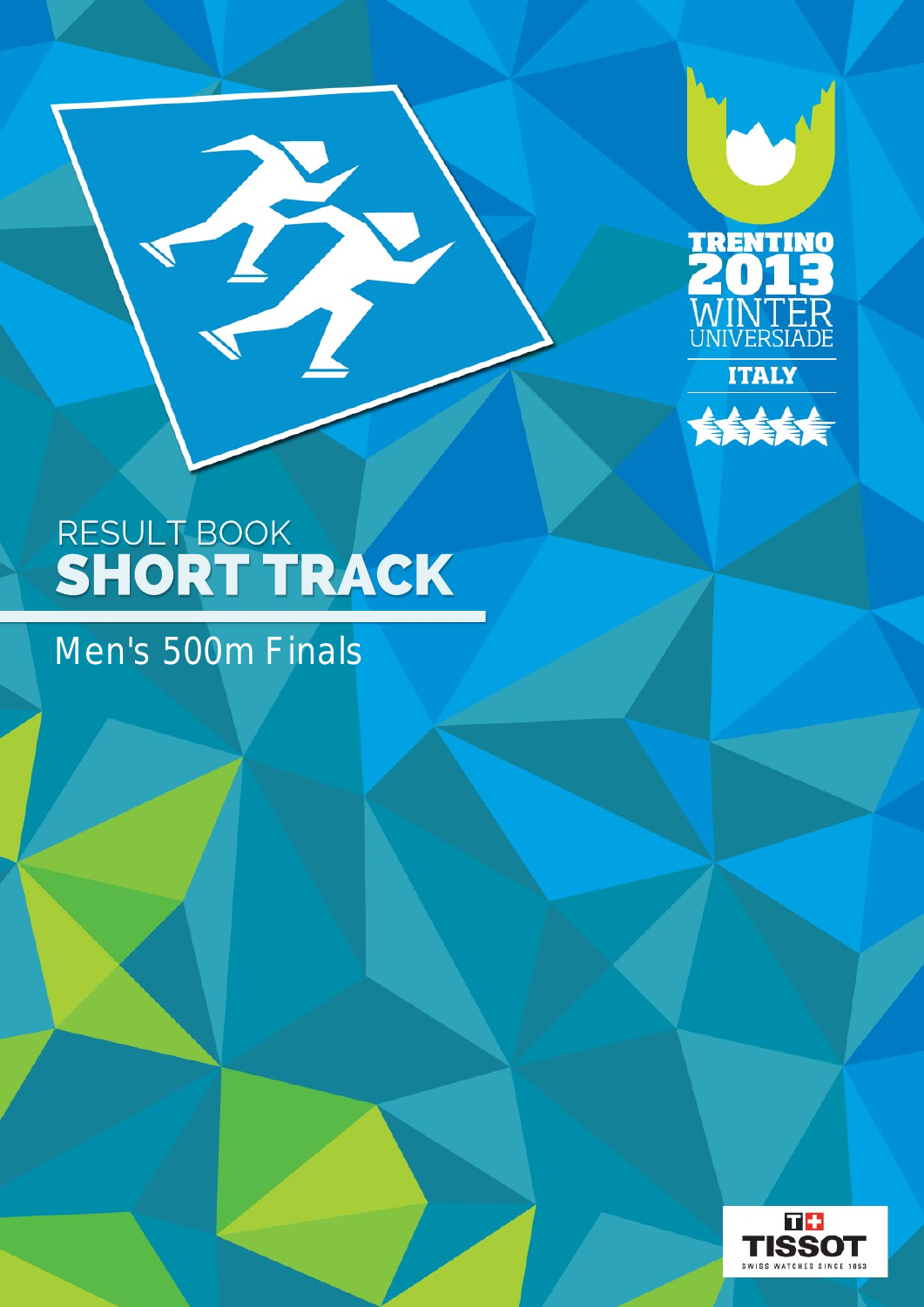**Short Track Speed Skating**

**Men's 500m**

**ITALY** 大大大大

THU 19 DEC 2013 Start Time: 17:45

**Finals**



### **Start List**

| <b>World Record</b><br>Universiade Record | 39.937<br>41.383 | CELSKI J.R. (USA)<br>LEE Hyobeen (KOR) |                         | 21 OCT 2012<br>Calgary (CAN)<br>19 DEC 2013<br>Trento (ITA) |              |
|-------------------------------------------|------------------|----------------------------------------|-------------------------|-------------------------------------------------------------|--------------|
| Race<br><b>Number</b>                     | Race<br>Order    | <b>Start</b><br><b>Position</b>        | Helmet<br><b>Number</b> | <b>Name</b>                                                 | Ctry<br>Code |
| 70                                        | В                |                                        | 49                      | UM Cheonho                                                  | <b>KOR</b>   |
|                                           |                  | ົ                                      |                         | 4 COURNOYER Vincent                                         | <b>CAN</b>   |
|                                           |                  | 3                                      | 20                      | <b>BERES Bence</b>                                          | <b>HUN</b>   |
|                                           |                  | 4                                      | 45                      | KIM Byeongjun                                               | <b>KOR</b>   |
| 71                                        | A                |                                        | 47                      | LEE Hyobeen                                                 | <b>KOR</b>   |
|                                           |                  | 2                                      | 36                      | YOKOYAMA Hiroki                                             | <b>JPN</b>   |
|                                           |                  | 3                                      |                         | 5 DUFFY Patrick Robert Pippy                                | <b>CAN</b>   |
|                                           |                  | 4                                      | 10                      | SHI Jingnan                                                 | <b>CHN</b>   |









Timing and Results provided by **THISSOT** 

15.

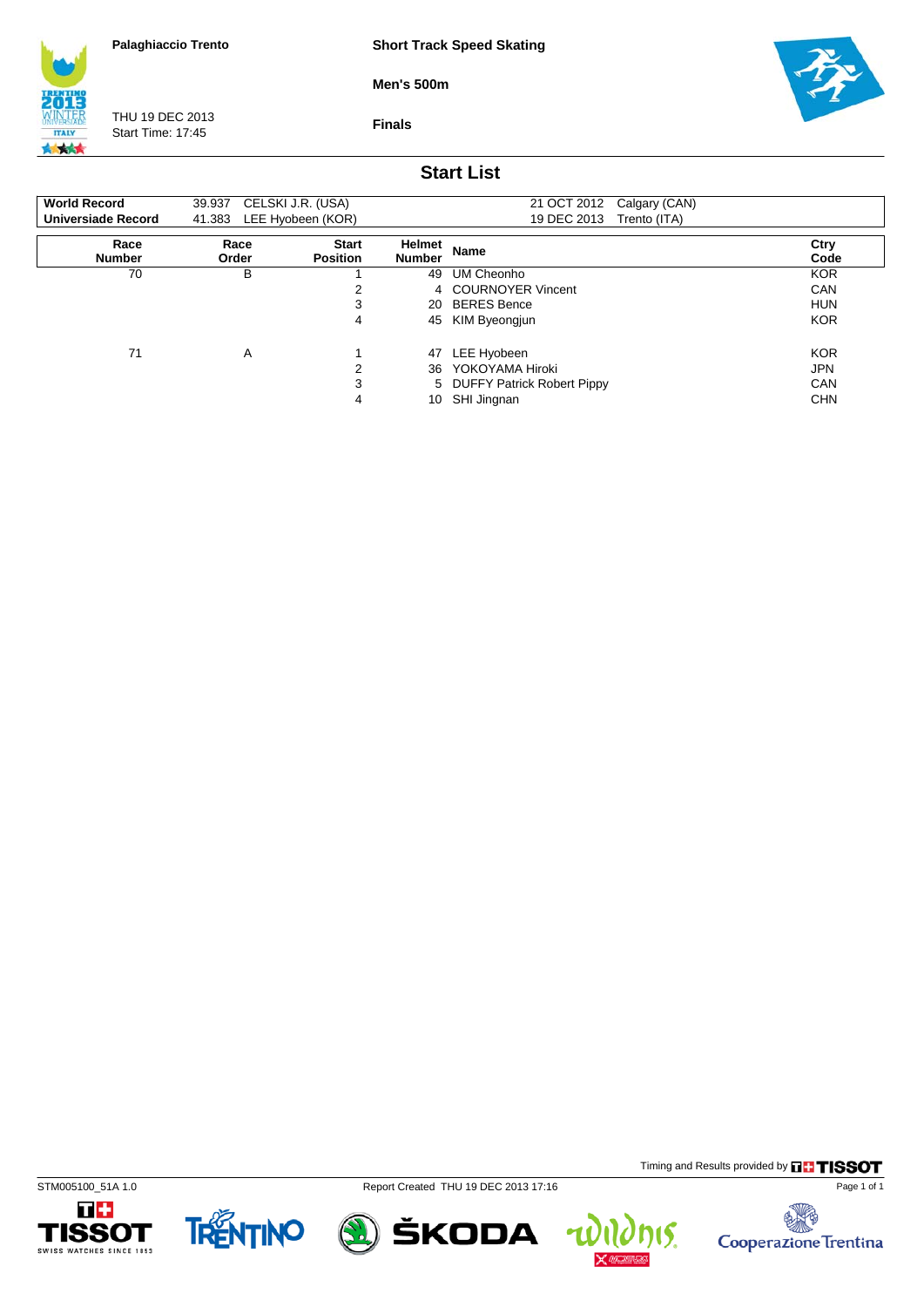**Short Track Speed Skating**

**Men's 500m**

**ITALY** 大大大大

THU 19 DEC 2013 Start Time: 17:45

**Finals**



### **Results**

| <b>World Record</b>   | 39.937        |      | CELSKI J.R. (USA)       |                              | 21 OCT 2012 | Calgary (CAN) |            |                      |
|-----------------------|---------------|------|-------------------------|------------------------------|-------------|---------------|------------|----------------------|
| Universiade Record    | 41.383        |      | LEE Hyobeen (KOR)       |                              | 19 DEC 2013 | Trento (ITA)  |            |                      |
| Race<br><b>Number</b> | Race<br>Order | Rank | Helmet<br><b>Number</b> | <b>Name</b>                  |             | Ctry<br>Code  |            | <b>Result Record</b> |
| 70                    | В             |      | 20                      | <b>BERES Bence</b>           |             | <b>HUN</b>    | 41.997     |                      |
|                       |               | 2    | 45                      | KIM Byeongjun                |             | <b>KOR</b>    | 45.633     |                      |
|                       |               | 3    |                         | 4 COURNOYER Vincent          |             | CAN           | 55.756     |                      |
|                       |               |      | 49                      | UM Cheonho                   |             | <b>KOR</b>    | <b>PEN</b> |                      |
| 71                    | A             |      | 47                      | LEE Hyobeen                  |             | <b>KOR</b>    | 41.642     |                      |
|                       |               | 2    |                         | 5 DUFFY Patrick Robert Pippy |             | CAN           | 41.917     |                      |
|                       |               | 3    | 10                      | SHI Jingnan                  |             | <b>CHN</b>    | 42.025     |                      |
|                       |               | 4    | 36                      | YOKOYAMA Hiroki              |             | <b>JPN</b>    | 42.141     |                      |

**LEGEND PEN** Penalty

Timing and Results provided by **THISSOT** 

STM005100\_73A 1.0 Report Created THU 19 DEC 2013 17:53





ŠKODA



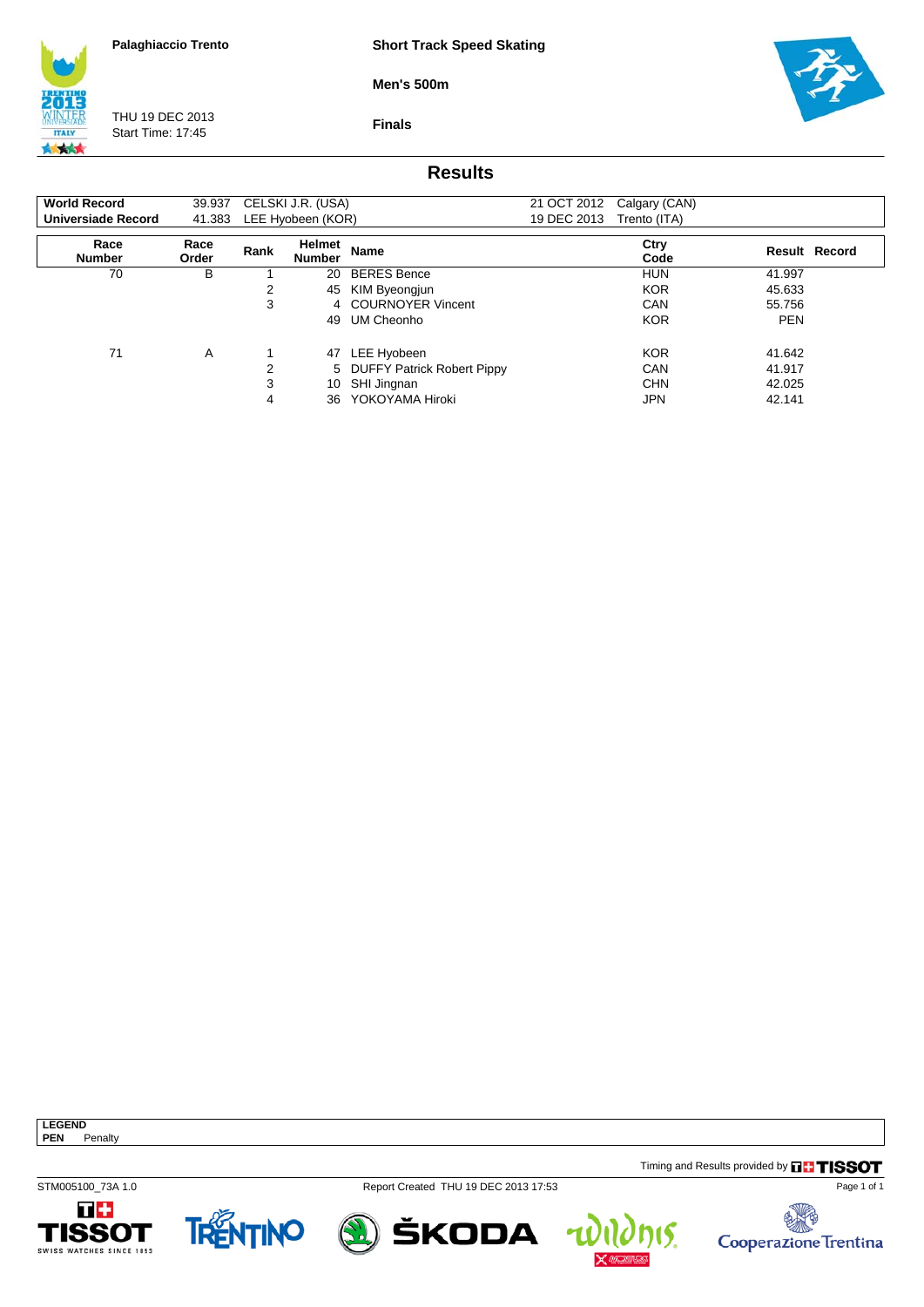



Men's 1000m

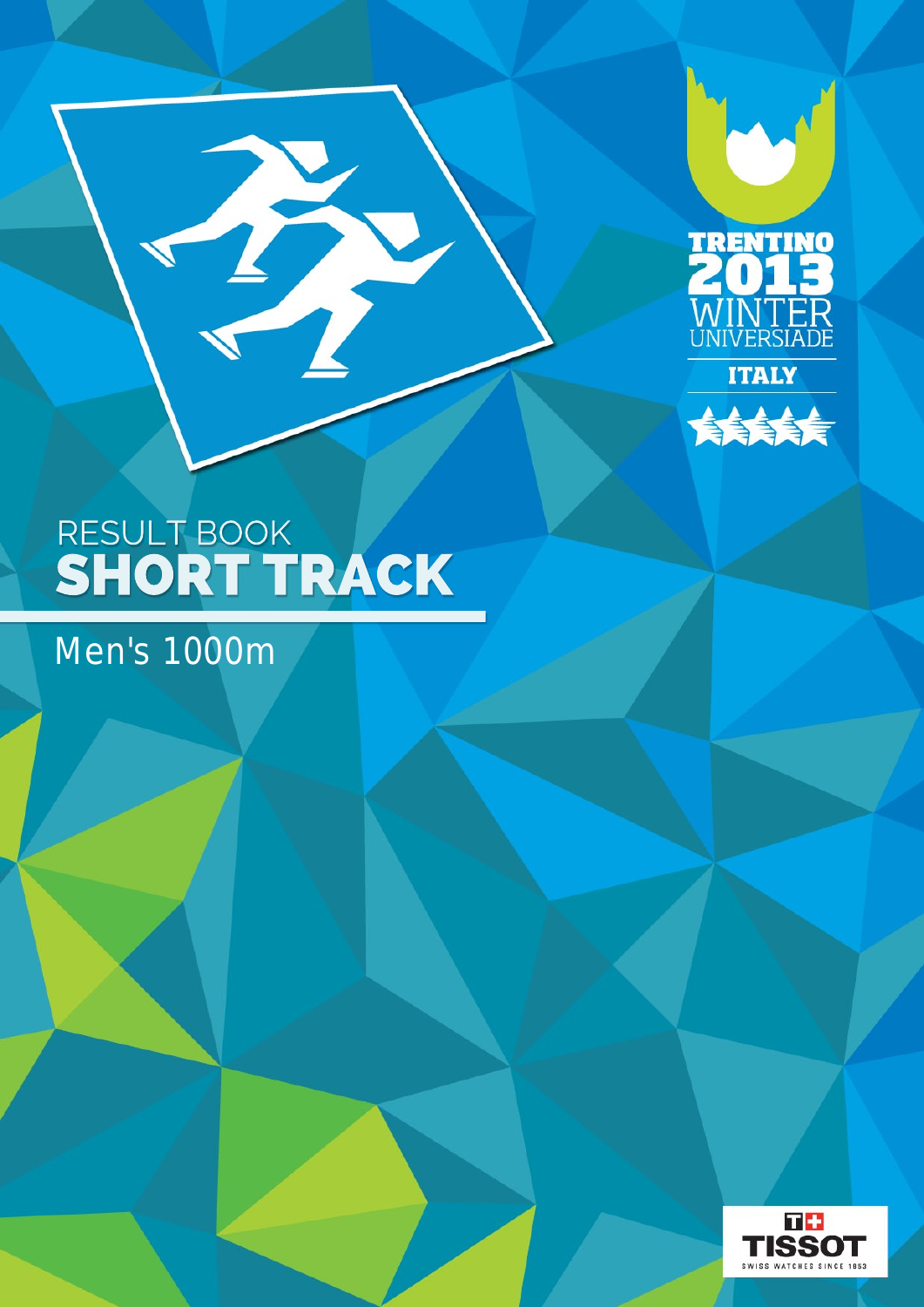**Men's 1000m**





**h 15.** Cooperazione Trentina

### **Event Classification**

| <b>World Record</b><br><b>Universiade Record</b> |                | 1:23.007<br>1:25.079    | KWAK Yoon-Gy (KOR)<br>UM Cheonho (KOR) | 20 DEC 2013  | 21 OCT 2012 Calgary (CAN)<br>Trento (ITA) |                                    |              |
|--------------------------------------------------|----------------|-------------------------|----------------------------------------|--------------|-------------------------------------------|------------------------------------|--------------|
| Group                                            | Rank           | Helmet<br><b>Number</b> | <b>Name</b>                            | Ctry<br>Code | <b>POS</b>                                | <b>POSR</b>                        | Best<br>Time |
| Finals                                           | 1              | 48                      | NOH Jinkyu                             | <b>KOR</b>   | $\mathbf{1}$                              | $1 - 1 - 1 - 2$                    | 1:25.358     |
|                                                  | $\overline{2}$ | 49                      | UM Cheonho                             | <b>KOR</b>   | 2                                         | $1 - 1 - 1 - 1$                    | 1:25.079     |
|                                                  | 3              | 3                       | <b>BASTILLE Guillaume</b>              | CAN          | 3                                         | $2 - 2 - 3 - 1$                    | 1:25.351     |
|                                                  | 4              |                         | 13 XU Fu                               | <b>CHN</b>   | 4                                         | $2 - 1 - 1 - 2$                    | 1:25.443     |
|                                                  | 5              | 6                       | <b>GAUTHIER Yoan</b>                   | CAN          | $\mathbf{1}$                              | $3 - 2 - 3 - 1$                    | 1:25.579     |
|                                                  | 6              | 60                      | <b>MIGUNOV Dmitriy</b>                 | <b>RUS</b>   | $\overline{\mathbf{c}}$                   | $4 - 1 - 2 - 1$                    | 1:25.638     |
|                                                  | $\overline{7}$ |                         | 22 KNOCH Viktor                        | <b>HUN</b>   | 3                                         | $4 - 2 - 3 - 1$                    | 1:25.654     |
|                                                  | 8              | 36                      | YOKOYAMA Hiroki                        | <b>JPN</b>   | 4                                         | $3 - 2 - 2 - 1$                    | 1:25.575     |
| Quarterfinals                                    | 9              | 8                       | <b>GONG Qiuwen</b>                     | <b>CHN</b>   | 3                                         | $0 - 3 - 1 - 1$                    | 1:26.911     |
|                                                  | 10             | 61                      | <b>MIKHASEV Andrey</b>                 | <b>RUS</b>   | 3                                         | $0 - 3 - 1 - 2$                    | 1:26.735     |
|                                                  | 11             |                         | 10 SHI Jingnan                         | <b>CHN</b>   | 3                                         | $0 - 3 - 2 - 1$                    | 1:25.771     |
|                                                  | 12             |                         | 32 REGGIANI Edoardo                    | ITA          | 3                                         | $0 - 3 - 3 - 2$                    | 1:27.045     |
|                                                  | 13             |                         | 63 STRELKOV Eduard                     | <b>RUS</b>   | 4                                         | $0 - 4 - 2 - 1$                    | 1:26.063     |
|                                                  | 14             | 15                      | JEANNE Vincent Alain                   | <b>FRA</b>   | 4                                         | $0 - 4 - 2 - 2$                    | 1:27.613     |
|                                                  | 15             | 56                      | KLOSINSKI Sebastian                    | <b>POL</b>   | 5                                         | $0 - 5 - 3 - 3$                    | 1:28.027     |
|                                                  | 16             | 5                       | <b>DUFFY Patrick Robert Pippy</b>      | CAN          | <b>PEN</b>                                | $0 - 0 - 1 - 2$                    | 1:26.480     |
|                                                  | 17             | 46                      | KIM Yunjae                             | <b>KOR</b>   | <b>PEN</b>                                | $0 - 0 - 2 - 1$                    | 1:26.609     |
| Heats                                            | 18             | 71                      | <b>LIFYRENKO Serhiy</b>                | <b>UKR</b>   | 3                                         | $0 - 0 - 3 - 2$                    | 1:30.210     |
|                                                  | 19             | 21                      | <b>BURJAN Csaba</b>                    | <b>HUN</b>   | 4                                         | $0 - 0 - 4 - 1$                    | 1:27.989     |
|                                                  | 20             |                         | 37 YOSHIKAWA Masashi                   | <b>JPN</b>   | 4                                         | $0 - 0 - 4 - 2$                    | 1:26.995     |
|                                                  | 21             | 2                       | <b>VOSTE Mathias</b>                   | <b>BEL</b>   | 4                                         | $0 - 0 - 4 - 2$                    | 1:28.342     |
|                                                  | 22             |                         | 67 YETISKEN Necmettin Berk             | <b>TUR</b>   | 4                                         | $0 - 0 - 4 - 2$                    | 1:28.724     |
|                                                  | 23             |                         | 30 de LORENZIS Pietro                  | <b>ITA</b>   | 4                                         | $0 - 0 - 4 - 3$                    | 1:33.746     |
|                                                  | 24             |                         | 16 MASSON Jeremy Henri                 | <b>FRA</b>   | 5                                         | $0 - 0 - 5 - 2$                    | 1:27.247     |
|                                                  | 25             |                         | 20 BERES Bence                         | <b>HUN</b>   | <b>PEN</b>                                | $0 - 0 - 0 - 3$                    | 1:26.810     |
| Preliminaries                                    | 26             |                         | 17 MELINE Thibaut                      | <b>FRA</b>   | 3                                         | $0 - 0 - 0 - 3$                    | 1:28.359     |
|                                                  | 27             | 1                       | <b>HENRY Nathanial Keith</b>           | <b>AUS</b>   | 3                                         | $0 - 0 - 0 - 3$                    | 1:28.398     |
|                                                  | 28             |                         | 35 SAITO Yu                            | <b>JPN</b>   | 3                                         | $0 - 0 - 0 - 3$                    | 1:28.483     |
|                                                  | 29             |                         | 68 DANILOVSKYI Valentyn                | <b>UKR</b>   | 3                                         | $0 - 0 - 0 - 3$                    | 1:30.106     |
|                                                  | 30             | 50                      | SAULITIS Jekabs                        | LAT          | 3                                         | $0 - 0 - 0 - 3$                    | 1:30.429     |
|                                                  | 31             |                         | 55 FILIPOWICZ Adam Zbigniew            | POL          | 3                                         | $0 - 0 - 0 - 3$                    | 1:31.617     |
|                                                  | 32             |                         | 14 ZUNAC Boren                         | CRO          | 3                                         | $0 - 0 - 0 - 3$                    | 1:31.645     |
|                                                  | 33             | 51                      | <b>JARDEN Christopher</b>              | <b>NZL</b>   | 3                                         | $0 - 0 - 0 - 3$                    | 1:35.210     |
|                                                  | 34             |                         | 57 KRASNICKI Wojciech                  | POL          | 4                                         | $0 - 0 - 0 - 4$                    | 1:28.672     |
|                                                  | 35             | 29                      | <b>COMPAGNONI Matteo</b>               | <b>ITA</b>   | 4                                         | $0 - 0 - 0 - 4$                    | 1:29.113     |
|                                                  | 36             |                         | <b>ILTIR Serdar</b>                    | <b>TUR</b>   |                                           |                                    | 1:30.973     |
|                                                  | 37             | 65<br>19                | KAUFMANN-LUDWIG Jonas Lorenz Martin    | <b>GER</b>   | 4<br>4                                    | $0 - 0 - 0 - 4$<br>$0 - 0 - 0 - 4$ | 1:32.978     |
|                                                  |                |                         |                                        |              |                                           |                                    |              |
|                                                  | 38             |                         | 53 WHITESIDE Benjamin                  | <b>NZL</b>   | 4                                         | $0 - 0 - 0 - 4$                    | 1:36.453     |
|                                                  | 39             | 66                      | <b>TANRIKULU Selim</b>                 | <b>TUR</b>   | 4                                         | $0 - 0 - 0 - 4$                    | 1:48.647     |
|                                                  |                |                         | 52 SUTTON Jamie                        | <b>NZL</b>   | <b>DNS</b>                                |                                    |              |
|                                                  |                | 69                      | <b>GUTENOV levgen</b>                  | <b>UKR</b>   | <b>PEN</b>                                |                                    |              |

| <b>LEGEND</b>                                   |            |                                      |            |                                               |
|-------------------------------------------------|------------|--------------------------------------|------------|-----------------------------------------------|
| Did Not Start<br><b>DNS</b>                     | <b>PEN</b> | Penalty                              | <b>POS</b> | Rank in last skated race                      |
| <b>POSR</b><br>Rank in all qualification rounds |            |                                      |            |                                               |
|                                                 |            |                                      |            | Timing and Results provided by <b>THISSOT</b> |
| STM010000 74A 4.0                               |            | Report Created FRI 20 DEC 2013 17:39 |            | Page 1 of 1                                   |
| m m<br>__                                       |            |                                      |            | 51172                                         |



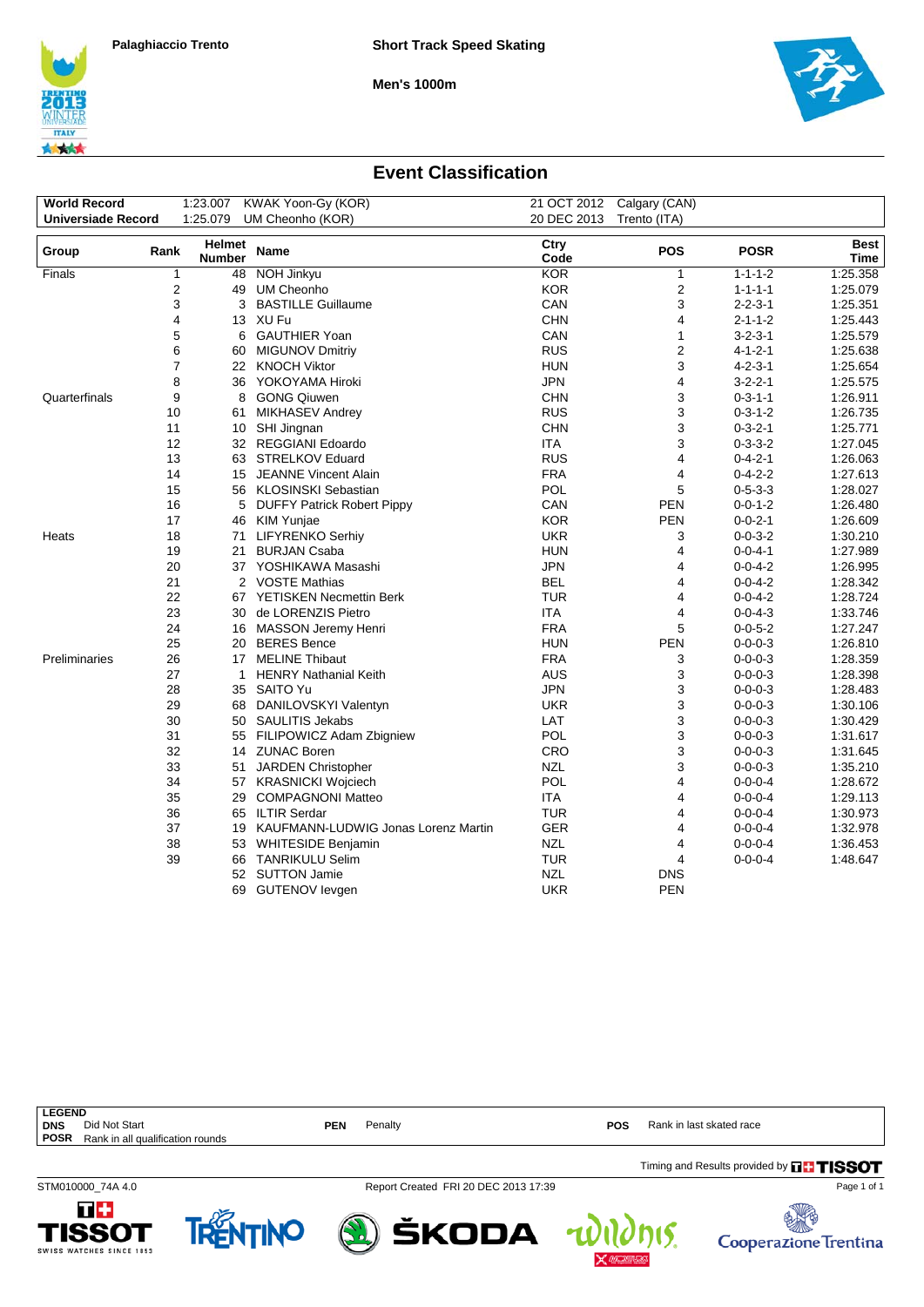**Men's 1000m**



FRI 20 DEC 2013



| <b>Medallists</b>            |                           |                         |  |  |  |
|------------------------------|---------------------------|-------------------------|--|--|--|
| Medal<br>Ctry<br><b>Name</b> |                           |                         |  |  |  |
| GOLD                         | NOH Jinkyu                | KOR - Republic of Korea |  |  |  |
| <b>SILVER</b>                | UM Cheonho                | KOR - Republic of Korea |  |  |  |
| <b>BRONZE</b>                | <b>BASTILLE Guillaume</b> | CAN - Canada            |  |  |  |





STM010000\_92A 1.0 Report Created FRI 20 DEC 2013 17:40



Timing and Results provided by **THISSOT** 

**nis.** 

u

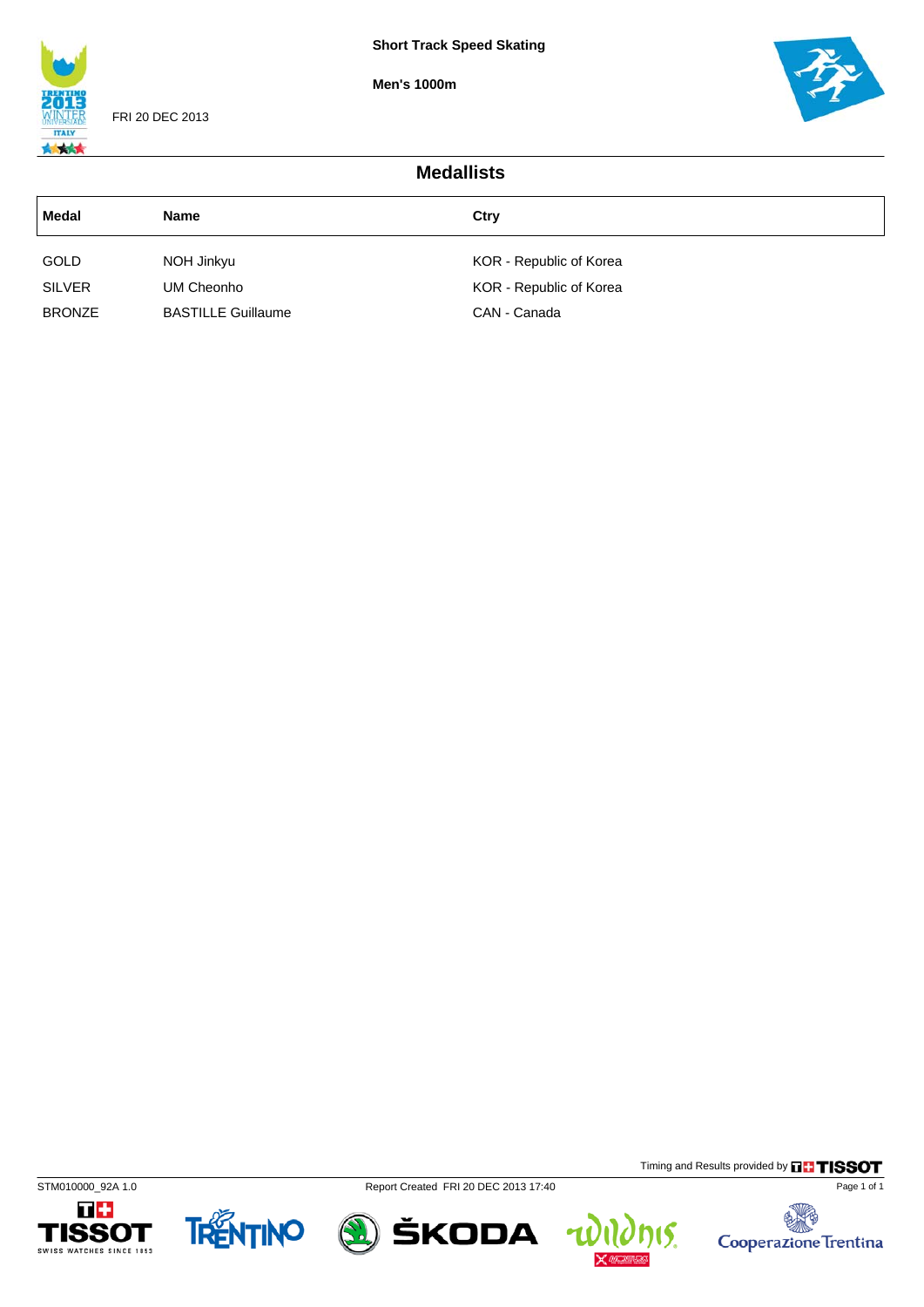



B

## Men's 1000m Preliminaries

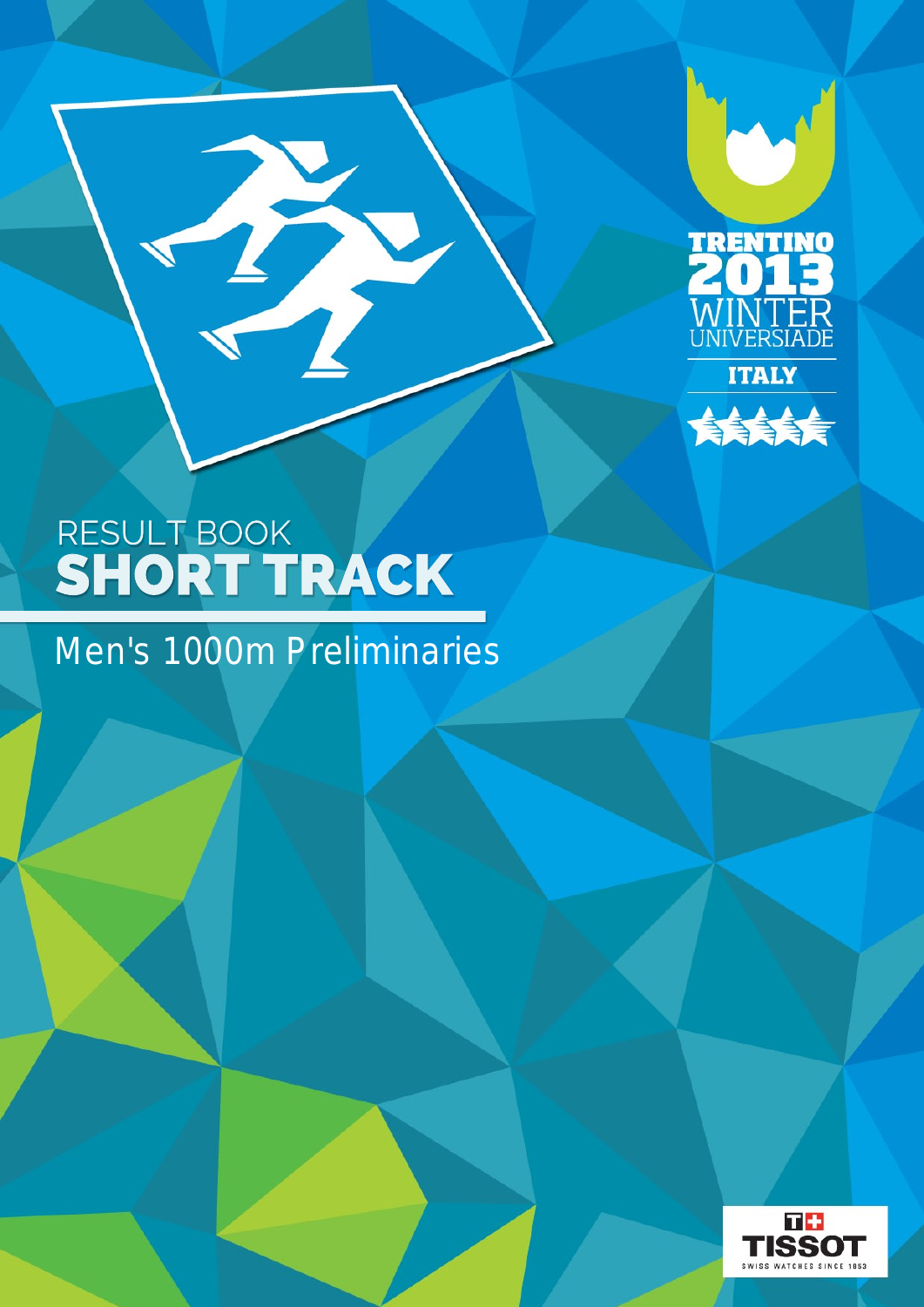**Short Track Speed Skating**

**Men's 1000m**



FRI 20 DEC 2013 Start Time: 14:02

**Preliminaries**



**REVISED**

#### **Start List**

|                           |              |                    |              |                                        | 20 DEC 12:01 |
|---------------------------|--------------|--------------------|--------------|----------------------------------------|--------------|
| <b>World Record</b>       | 1:23.007     | KWAK Yoon-Gy (KOR) |              | Calgary (CAN)<br>21 OCT 2012           |              |
| <b>Universiade Record</b> | 1:27.895     | SUNG Si-Bak (KOR)  |              | 21 JAN 2005<br>Innsbruck (AUT)         |              |
| Race                      | Race         | <b>Start</b>       | Helmet       | Name                                   | Ctry         |
| <b>Number</b>             | Order        | <b>Position</b>    | Number       |                                        | Code         |
| 76                        | $\mathbf{1}$ | 1                  |              | 53 WHITESIDE Benjamin                  | <b>NZL</b>   |
|                           |              | 2                  |              | 56 KLOSINSKI Sebastian                 | POL          |
|                           |              | 3                  |              | 16 MASSON Jeremy Henri                 | <b>FRA</b>   |
|                           |              | 4                  |              | 3 BASTILLE Guillaume                   | CAN          |
| 77                        | 2            | 1                  |              | 61 MIKHASEV Andrey                     | <b>RUS</b>   |
|                           |              | 2                  |              | 20 BERES Bence                         | <b>HUN</b>   |
|                           |              | 3                  |              | 46 KIM Yunjae                          | <b>KOR</b>   |
| 78                        | 3            | 1                  | $\mathbf{1}$ | <b>HENRY Nathanial Keith</b>           | <b>AUS</b>   |
|                           |              | $\overline{c}$     |              | 10 SHI Jingnan                         | <b>CHN</b>   |
|                           |              |                    |              |                                        | <b>ITA</b>   |
|                           |              | 3                  |              | 29 COMPAGNONI Matteo                   |              |
|                           |              | 4                  |              | 5 DUFFY Patrick Robert Pippy           | CAN          |
| 79                        | 4            | 1                  |              | 63 STRELKOV Eduard                     | <b>RUS</b>   |
|                           |              | 2                  |              | 52 SUTTON Jamie                        | <b>NZL</b>   |
|                           |              | 3                  |              | 13 XU Fu                               | <b>CHN</b>   |
|                           |              | 4                  |              | 68 DANILOVSKYI Valentyn                | <b>UKR</b>   |
| 80                        | 5            | 1                  |              | 66 TANRIKULU Selim                     | <b>TUR</b>   |
|                           |              | 2                  |              | 21 BURJAN Csaba                        | <b>HUN</b>   |
|                           |              | 3                  |              | 37 YOSHIKAWA Masashi                   | JPN          |
|                           |              | 4                  |              | 14 ZUNAC Boren                         | CRO          |
| 81                        | 6            | 1                  |              | 71 LIFYRENKO Serhiy                    | <b>UKR</b>   |
|                           |              | 2                  |              | 19 KAUFMANN-LUDWIG Jonas Lorenz Martin | GER          |
|                           |              | 3                  |              | 55 FILIPOWICZ Adam Zbigniew            | POL          |
|                           |              | 4                  |              | 60 MIGUNOV Dmitriy                     | <b>RUS</b>   |
|                           |              |                    |              |                                        |              |
| 82                        | 7            | 1                  |              | 32 REGGIANI Edoardo                    | <b>ITA</b>   |
|                           |              | 2                  |              | 8 GONG Qiuwen                          | <b>CHN</b>   |
|                           |              | 3                  |              | 50 SAULITIS Jekabs                     | LAT          |
|                           |              | 4                  |              | 65 ILTIR Serdar                        | <b>TUR</b>   |
| 83                        | 8            | 1                  |              | 51 JARDEN Christopher                  | NZL          |
|                           |              | $\overline{c}$     |              | 6 GAUTHIER Yoan                        | CAN          |
|                           |              | 3                  | 48           | NOH Jinkyu                             | <b>KOR</b>   |
|                           |              |                    |              |                                        |              |
| 84                        | 9            | 1                  |              | 35 SAITO Yu                            | <b>JPN</b>   |
|                           |              | $\boldsymbol{2}$   |              | 22 KNOCH Viktor                        | <b>HUN</b>   |
|                           |              | 3                  |              | 15 JEANNE Vincent Alain                | <b>FRA</b>   |
| 85                        | 10           | 1                  |              | 30 de LORENZIS Pietro                  | <b>ITA</b>   |
|                           |              | 2                  |              | 69 GUTENOV levgen                      | <b>UKR</b>   |
|                           |              | 3                  |              | 67 YETISKEN Necmettin Berk             | <b>TUR</b>   |
|                           |              | 4                  |              | 49 UM Cheonho                          | <b>KOR</b>   |
| 86                        | 11           | 1                  |              | 57 KRASNICKI Wojciech                  | POL          |
|                           |              | 2                  |              | 36 YOKOYAMA Hiroki                     | <b>JPN</b>   |
|                           |              | 3                  |              | 2 VOSTE Mathias                        | <b>BEL</b>   |
|                           |              | 4                  |              | 17 MELINE Thibaut                      | <b>FRA</b>   |

**NOTE**

The first and second placed skaters from each race and the two fastest third place skaters qualify for the heats.

**Withdrawal of skater no 4 COURNOYER Vincent (CAN) for medical reasons. Replaced by skater no 6 GAUTHIER, Yoan (CAN) in same starting position.**

Timing and Results provided by **THISSOT** 

15.





STM010900\_51A 1.3 Report Created FRI 20 DEC 2013 12:01

ŠKODA

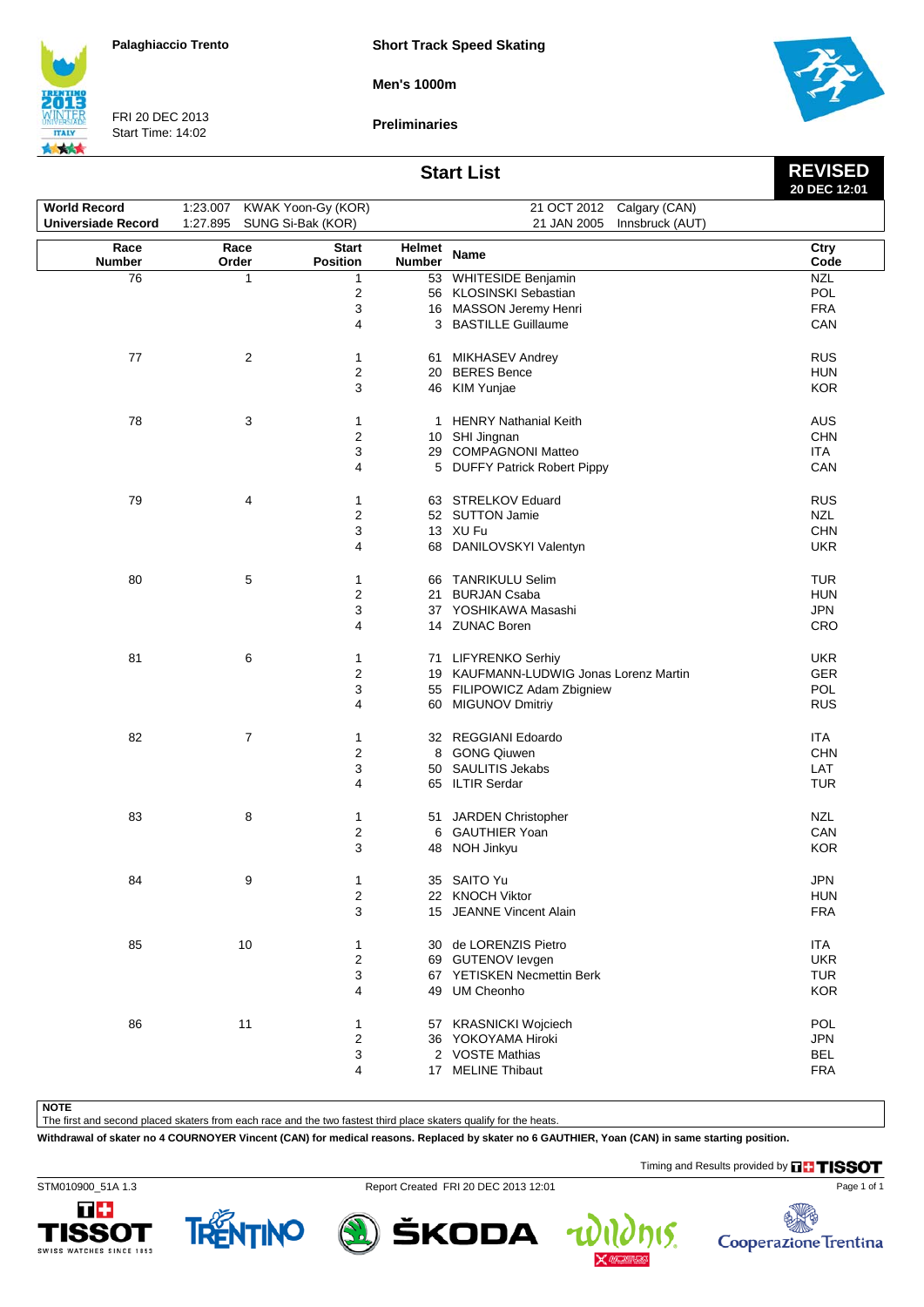**Short Track Speed Skating**

**Men's 1000m**



FRI 20 DEC 2013 Start Time: 14:02

**Preliminaries**



#### **Results**

| <b>World Record</b>       | 1:23.007       |                         | KWAK Yoon-Gy (KOR)      |                                        |             | 21 OCT 2012 Calgary (CAN) |              |           |
|---------------------------|----------------|-------------------------|-------------------------|----------------------------------------|-------------|---------------------------|--------------|-----------|
| <b>Universiade Record</b> | 1:27.895       |                         | SUNG Si-Bak (KOR)       |                                        | 21 JAN 2005 | Innsbruck (AUT)           |              |           |
| Race<br><b>Number</b>     | Race<br>Order  | Rank                    | Helmet<br><b>Number</b> | Name                                   |             | Ctry<br>Code              | Result Qual  | Record    |
| 76                        | 1              | 1                       | 3                       | <b>BASTILLE Guillaume</b>              |             | CAN                       | 1:26.925 Q   |           |
|                           |                | 2                       |                         | 16 MASSON Jeremy Henri                 |             | <b>FRA</b>                | 1:27.247 Q   |           |
|                           |                | 3                       |                         | 56 KLOSINSKI Sebastian                 |             | POL                       | 1:28.027 $q$ |           |
|                           |                | 4                       |                         | 53 WHITESIDE Benjamin                  |             | <b>NZL</b>                | 1:36.453     |           |
| 77                        | $\overline{c}$ | 1                       | 46                      | KIM Yunjae                             |             | <b>KOR</b>                | 1:26.609 Q   |           |
|                           |                | $\overline{\mathbf{c}}$ | 61                      | MIKHASEV Andrey                        |             | <b>RUS</b>                | 1:26.735 $Q$ |           |
|                           |                | 3                       | 20                      | <b>BERES Bence</b>                     |             | <b>HUN</b>                | 1:26.810 q   |           |
| 78                        | 3              | 1                       |                         | 10 SHI Jingnan                         |             | <b>CHN</b>                | 1:28.139 $Q$ |           |
|                           |                | 2                       |                         | 5 DUFFY Patrick Robert Pippy           |             | CAN                       | 1:28.203 Q   |           |
|                           |                | 3                       | $\mathbf{1}$            | <b>HENRY Nathanial Keith</b>           |             | <b>AUS</b>                | 1:28.398     |           |
|                           |                | 4                       | 29.                     | <b>COMPAGNONI Matteo</b>               |             | ITA                       | 1:29.113     |           |
| 79                        | 4              | 1                       |                         | 63 STRELKOV Eduard                     |             | <b>RUS</b>                | 1:26.249 Q   | <b>UR</b> |
|                           |                | 2                       |                         | 13 XU Fu                               |             | <b>CHN</b>                | 1:26.690 Q   |           |
|                           |                | 3                       | 68                      | DANILOVSKYI Valentyn                   |             | <b>UKR</b>                | 1:30.106     |           |
|                           |                |                         |                         | 52 SUTTON Jamie                        |             | <b>NZL</b>                | <b>DNS</b>   |           |
| 80                        | 5              | 1                       | 21                      | <b>BURJAN Csaba</b>                    |             | <b>HUN</b>                | 1:29.679 Q   |           |
|                           |                | 2                       |                         | 37 YOSHIKAWA Masashi                   |             | <b>JPN</b>                | 1:30.171 Q   |           |
|                           |                | 3                       |                         | 14 ZUNAC Boren                         |             | CRO                       | 1:31.645     |           |
|                           |                | 4                       |                         | 66 TANRIKULU Selim                     |             | <b>TUR</b>                | 1:48.647     |           |
| 81                        | 6              | 1                       |                         | 60 MIGUNOV Dmitriy                     |             | <b>RUS</b>                | 1:30.168 $Q$ |           |
|                           |                | 2                       |                         | 71 LIFYRENKO Serhiy                    |             | <b>UKR</b>                | 1:30.732 Q   |           |
|                           |                | 3                       |                         | 55 FILIPOWICZ Adam Zbigniew            |             | POL                       | 1:31.617     |           |
|                           |                | 4                       |                         | 19 KAUFMANN-LUDWIG Jonas Lorenz Martin |             | GER                       | 1:32.978     |           |
| 82                        | $\overline{7}$ | 1                       |                         | 8 GONG Qiuwen                          |             | <b>CHN</b>                | 1:28.840 Q   |           |
|                           |                | 2                       |                         | 32 REGGIANI Edoardo                    |             | ITA                       | 1:29.019 Q   |           |
|                           |                | 3                       |                         | 50 SAULITIS Jekabs                     |             | LAT                       | 1:30.429     |           |
|                           |                | 4                       |                         | 65 ILTIR Serdar                        |             | <b>TUR</b>                | 1:30.973     |           |
| 83                        | 8              | 1                       |                         | 6 GAUTHIER Yoan                        |             | CAN                       | 1:34.101 Q   |           |
|                           |                | 2                       | 48                      | NOH Jinkyu                             |             | <b>KOR</b>                | 1:34.438 Q   |           |
|                           |                | 3                       | 51                      | <b>JARDEN Christopher</b>              |             | <b>NZL</b>                | 1:35.210     |           |
| 84                        | 9              | 1                       |                         | 22 KNOCH Viktor                        |             | <b>HUN</b>                | 1:28.013 Q   |           |
|                           |                | $\overline{2}$          |                         | 15 JEANNE Vincent Alain                |             | <b>FRA</b>                | 1:28.089 Q   |           |
|                           |                | 3                       |                         | 35 SAITO Yu                            |             | <b>JPN</b>                | 1:28.483     |           |
| 85                        | 10             | 1                       |                         | 49 UM Cheonho                          |             | <b>KOR</b>                | 1:29.338 Q   |           |
|                           |                | 2                       |                         | 67 YETISKEN Necmettin Berk             |             | <b>TUR</b>                | 1:29.593 Q   |           |
|                           |                | 3                       |                         | 30 de LORENZIS Pietro                  |             | ITA                       | 1:49.496 ADV |           |
|                           |                |                         |                         | 69 GUTENOV levgen                      |             | <b>UKR</b>                | PEN          |           |
| 86                        | 11             | 1                       |                         | 36 YOKOYAMA Hiroki                     |             | <b>JPN</b>                | 1:28.068 Q   |           |
|                           |                | 2                       |                         | 2 VOSTE Mathias                        |             | <b>BEL</b>                | 1:28.342 Q   |           |
|                           |                | 3                       |                         | 17 MELINE Thibaut                      |             | <b>FRA</b>                | 1:28.359     |           |
|                           |                | 4                       |                         | 57 KRASNICKI Wojciech                  |             | POL                       | 1:28.672     |           |

ŠKODA









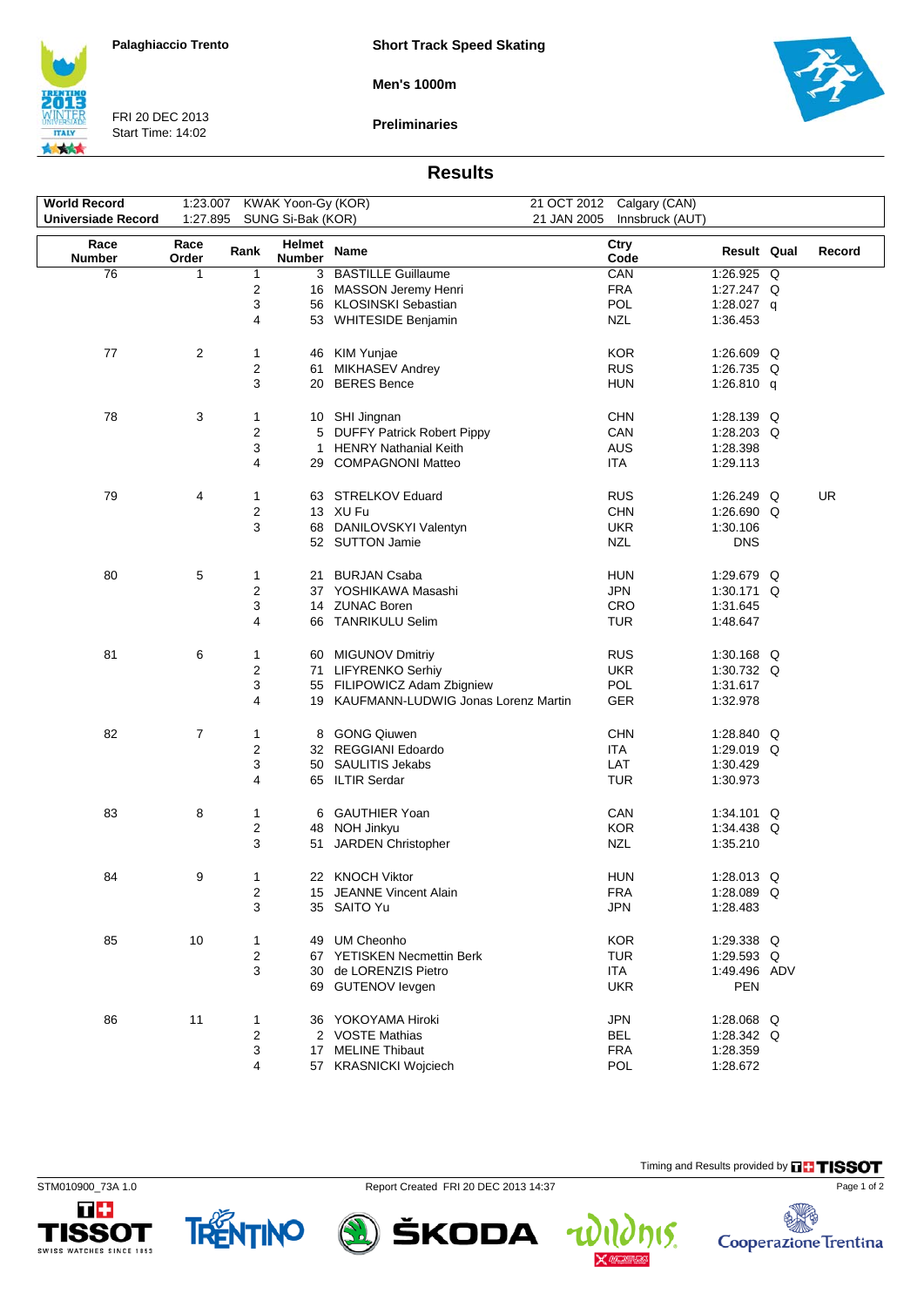**Short Track Speed Skating**

**Men's 1000m**

FRI 20 DEC 2013 Start Time: 14:02 **ITALY** 大大大大

**Preliminaries**



**Results**

| The first and second placed skaters from each race and the two fastest third place skaters qualify for the heats. |           |      |                                           |  |  |  |  |
|-------------------------------------------------------------------------------------------------------------------|-----------|------|-------------------------------------------|--|--|--|--|
| <b>LEGEND</b>                                                                                                     |           |      |                                           |  |  |  |  |
| <b>ADV</b>                                                                                                        | Advanced  | DNS  | Did Not Start                             |  |  |  |  |
| PEN                                                                                                               | Penalty   |      | Qualified as a fastest third place skater |  |  |  |  |
|                                                                                                                   | Qualified | Qual | Qualification code                        |  |  |  |  |

Timing and Results provided by **THISSOT** 

**NOTE**

STM010900\_73A 1.0 Report Created FRI 20 DEC 2013 14:37

Page 2 of 2









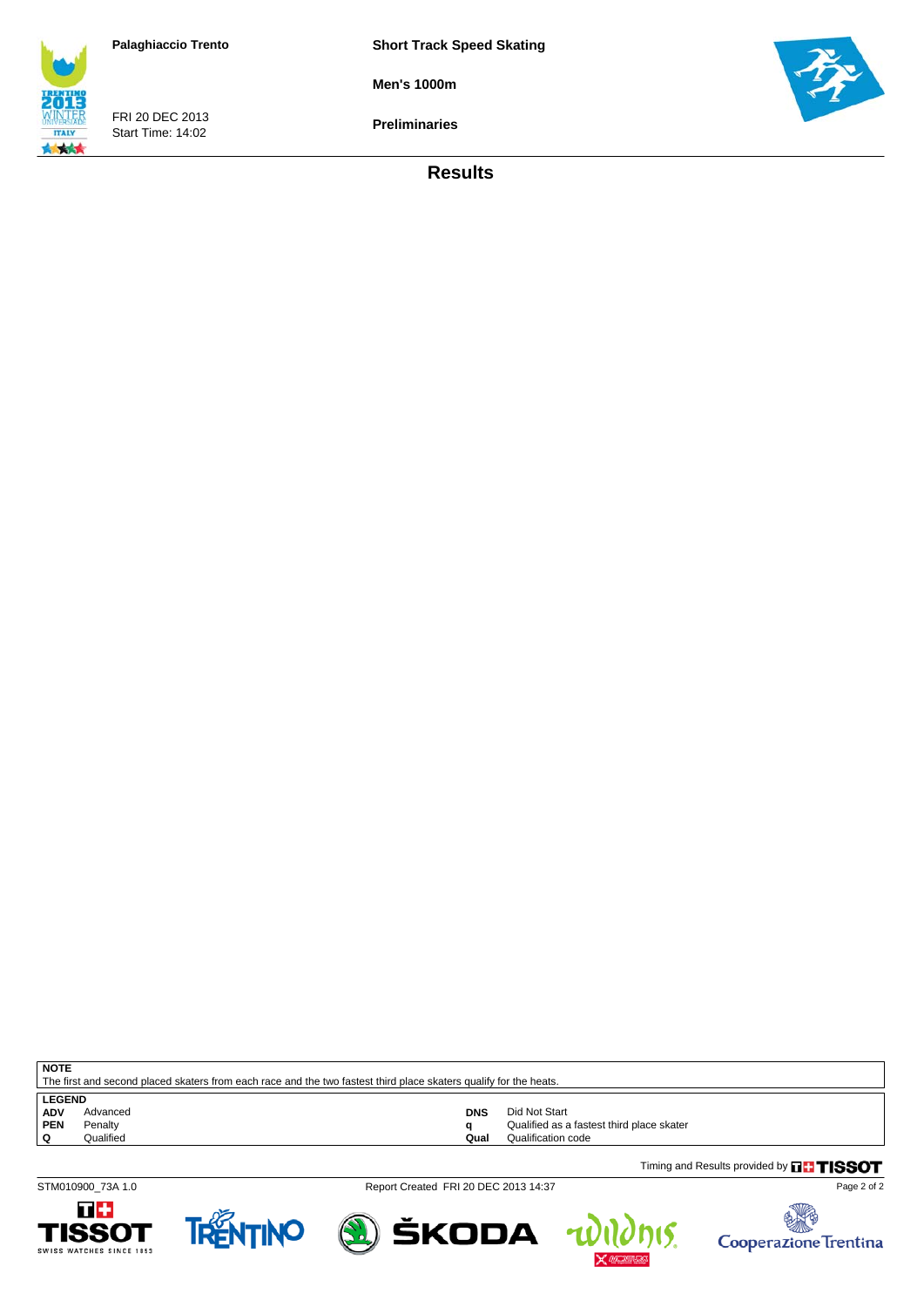



T

## Men's 1000m Heats

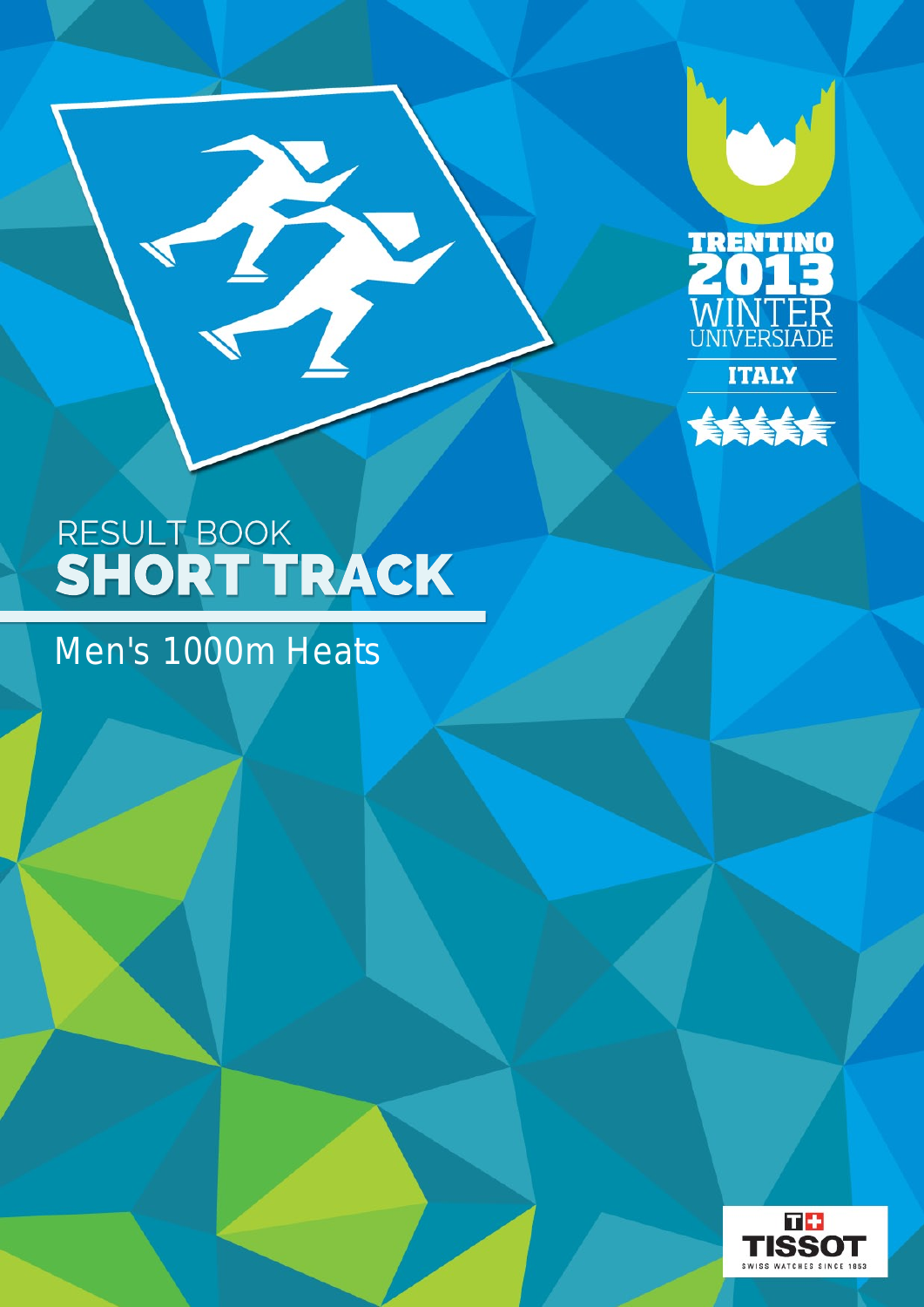**Men's 1000m**



FRI 20 DEC 2013



#### **Heats**

### **Seeding Analysis**

| Heat         | <b>Helmet</b><br><b>Number</b> | <b>Name</b>                       | Ctry<br>Code | Intermediate<br>Rank | <b>Previous</b><br>Round<br><b>Time</b> |  |
|--------------|--------------------------------|-----------------------------------|--------------|----------------------|-----------------------------------------|--|
| A            | 63                             | STRELKOV Eduard                   | <b>RUS</b>   | 1                    | 1:26.249                                |  |
|              | 13                             | XU Fu                             | <b>CHN</b>   | 12                   | 1:26.690                                |  |
|              | 16                             | MASSON Jeremy Henri               | <b>FRA</b>   | 14                   | 1:27.247                                |  |
|              | 56                             | <b>KLOSINSKI Sebastian</b>        | POL          | 24                   | 1:28.027                                |  |
|              | 30                             | de LORENZIS Pietro                | <b>ITA</b>   | 33                   | 1:49.496                                |  |
| B            | 46                             | KIM Yunjae                        | <b>KOR</b>   | 2                    | 1:26.609                                |  |
|              | 6                              | <b>GAUTHIER Yoan</b>              | CAN          | 11                   | 1:34.101                                |  |
|              | 61                             | MIKHASEV Andrey                   | <b>RUS</b>   | 13                   | 1:26.735                                |  |
|              | 20                             | <b>BERES</b> Bence                | <b>HUN</b>   | 23                   | 1:26.810                                |  |
| $\mathsf{C}$ | 3                              | <b>BASTILLE Guillaume</b>         | CAN          | 3                    | 1:26.925                                |  |
|              | 21                             | <b>BURJAN Csaba</b>               | <b>HUN</b>   | 9                    | 1:29.679                                |  |
|              | 15                             | <b>JEANNE Vincent Alain</b>       | <b>FRA</b>   | 15                   | 1:28.089                                |  |
|              | 48                             | NOH Jinkyu                        | <b>KOR</b>   | 22                   | 1:34.438                                |  |
| D            | 22                             | <b>KNOCH Viktor</b>               | <b>HUN</b>   | 4                    | 1:28.013                                |  |
|              | 60                             | <b>MIGUNOV Dmitriy</b>            | <b>RUS</b>   | 10                   | 1:30.168                                |  |
|              | 5                              | <b>DUFFY Patrick Robert Pippy</b> | CAN          | 16                   | 1:28.203                                |  |
|              | 37                             | YOSHIKAWA Masashi                 | <b>JPN</b>   | 20                   | 1:30.171                                |  |
| Ε            | 36                             | YOKOYAMA Hiroki                   | <b>JPN</b>   | 5                    | 1:28.068                                |  |
|              | 8                              | <b>GONG Qiuwen</b>                | <b>CHN</b>   | $\overline{7}$       | 1:28.840                                |  |
|              | $\overline{2}$                 | <b>VOSTE Mathias</b>              | <b>BEL</b>   | 17                   | 1:28.342                                |  |
|              | 71                             | <b>LIFYRENKO Serhiy</b>           | <b>UKR</b>   | 21                   | 1:30.732                                |  |
| F            | 10                             | SHI Jingnan                       | <b>CHN</b>   | 6                    | 1:28.139                                |  |
|              | 49                             | <b>UM Cheonho</b>                 | <b>KOR</b>   | 8                    | 1:29.338                                |  |
|              | 32                             | <b>REGGIANI Edoardo</b>           | <b>ITA</b>   | 18                   | 1:29.019                                |  |
|              | 67                             | <b>YETISKEN Necmettin Berk</b>    | <b>TUR</b>   | 19                   | 1:29.593                                |  |





STM010800\_48C 1.0 Report Created FRI 20 DEC 2013 14:39

ŠKODA  $\mathbf{r}$ 

15.

Page 1 of 1

Timing and Results provided by **THISSOT** 

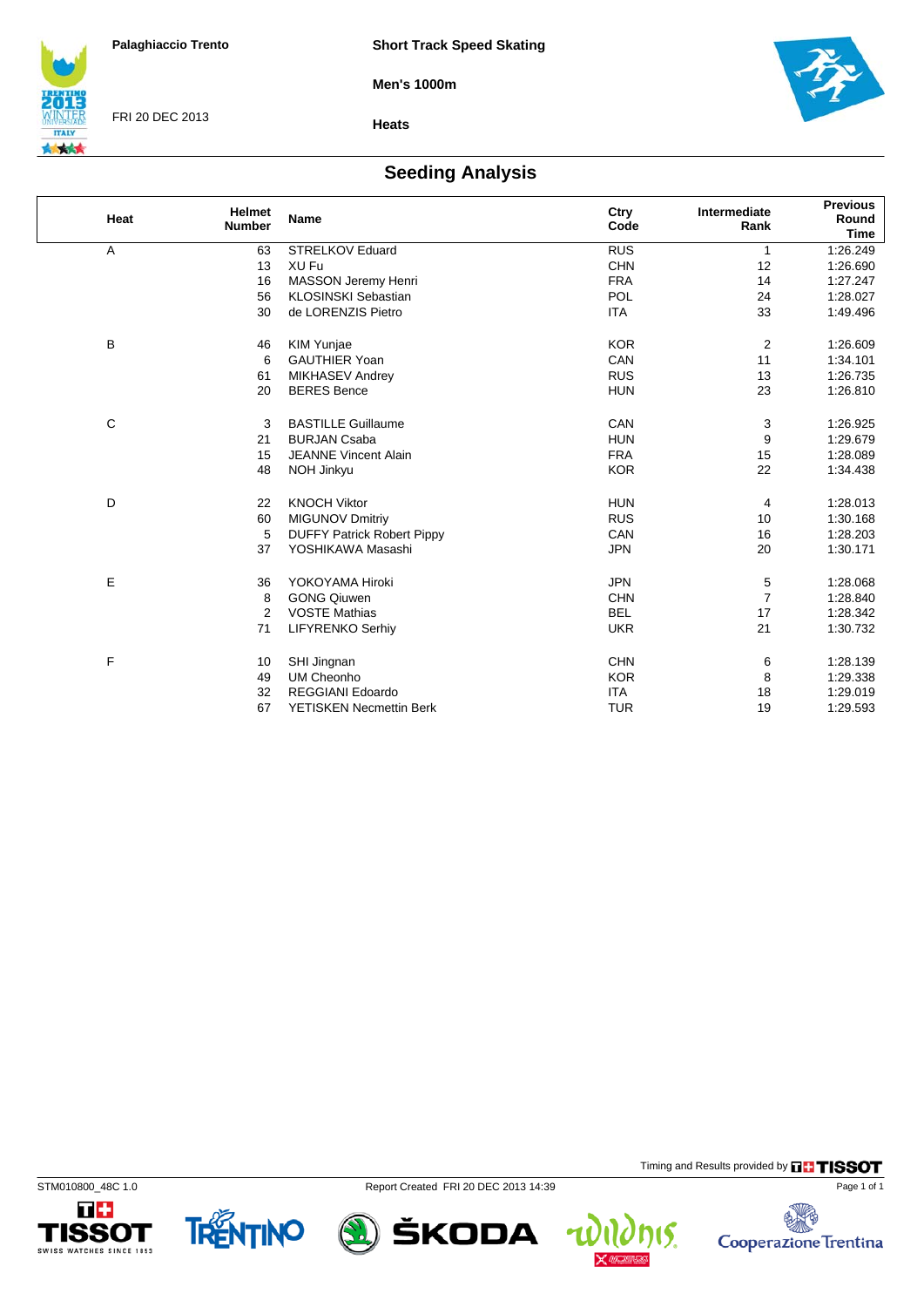**Short Track Speed Skating**

**Men's 1000m**



FRI 20 DEC 2013 Start Time: 15:29





### **Start List**

| <b>World Record</b>       | 1:23.007 KWAK Yoon-Gy (KOR) |                                 |                                | 21 OCT 2012 Calgary (CAN)    |              |
|---------------------------|-----------------------------|---------------------------------|--------------------------------|------------------------------|--------------|
| <b>Universiade Record</b> |                             | 1:26.249 STRELKOV Eduard (RUS)  |                                | 20 DEC 2013<br>Trento (ITA)  |              |
| Race<br><b>Number</b>     | Race<br>Order               | <b>Start</b><br><b>Position</b> | <b>Helmet</b><br><b>Number</b> | <b>Name</b>                  | Ctry<br>Code |
| 95                        | 1                           | 1                               |                                | 63 STRELKOV Eduard           | <b>RUS</b>   |
|                           |                             | 2                               |                                | 13 XU Fu                     | <b>CHN</b>   |
|                           |                             | 3                               |                                | 16 MASSON Jeremy Henri       | <b>FRA</b>   |
|                           |                             | 4                               |                                | 56 KLOSINSKI Sebastian       | POL          |
|                           |                             | 5                               |                                | 30 de LORENZIS Pietro        | <b>ITA</b>   |
| 96                        | 2                           | 1                               |                                | 46 KIM Yunjae                | <b>KOR</b>   |
|                           |                             | 2                               | 61                             | <b>MIKHASEV Andrey</b>       | <b>RUS</b>   |
|                           |                             | 3                               | 20                             | <b>BERES Bence</b>           | <b>HUN</b>   |
|                           |                             | 4                               | 6                              | <b>GAUTHIER Yoan</b>         | CAN          |
| 97                        | 3                           | 1                               | 36                             | YOKOYAMA Hiroki              | <b>JPN</b>   |
|                           |                             | 2                               | 2                              | <b>VOSTE Mathias</b>         | <b>BEL</b>   |
|                           |                             | 3                               | 8                              | <b>GONG Qiuwen</b>           | <b>CHN</b>   |
|                           |                             | 4                               | 71                             | <b>LIFYRENKO Serhiy</b>      | <b>UKR</b>   |
| 98                        | 4                           | 1                               |                                | 22 KNOCH Viktor              | <b>HUN</b>   |
|                           |                             | 2                               |                                | 5 DUFFY Patrick Robert Pippy | CAN          |
|                           |                             | 3                               |                                | 60 MIGUNOV Dmitriy           | <b>RUS</b>   |
|                           |                             | 4                               |                                | 37 YOSHIKAWA Masashi         | <b>JPN</b>   |
| 99                        | 5                           | 1                               |                                | 3 BASTILLE Guillaume         | CAN          |
|                           |                             | 2                               | 15                             | <b>JEANNE Vincent Alain</b>  | <b>FRA</b>   |
|                           |                             | 3                               | 21                             | <b>BURJAN Csaba</b>          | <b>HUN</b>   |
|                           |                             | 4                               |                                | 48 NOH Jinkyu                | <b>KOR</b>   |
| 100                       | 6                           | 1                               |                                | 10 SHI Jingnan               | <b>CHN</b>   |
|                           |                             | 2                               |                                | 32 REGGIANI Edoardo          | <b>ITA</b>   |
|                           |                             | 3                               | 49                             | <b>UM Cheonho</b>            | <b>KOR</b>   |
|                           |                             | 4                               |                                | 67 YETISKEN Necmettin Berk   | <b>TUR</b>   |

**NOTE**

The first and second placed skaters from each race and the four fastest third place skaters qualify for the quarterfinals.

Timing and Results provided by **THISSOT** 

15.

碣

Cooperazione Trentina

Page 1 of 1

STM010800\_51A 1.0 Report Created FRI 20 DEC 2013 14:39





ŠKODA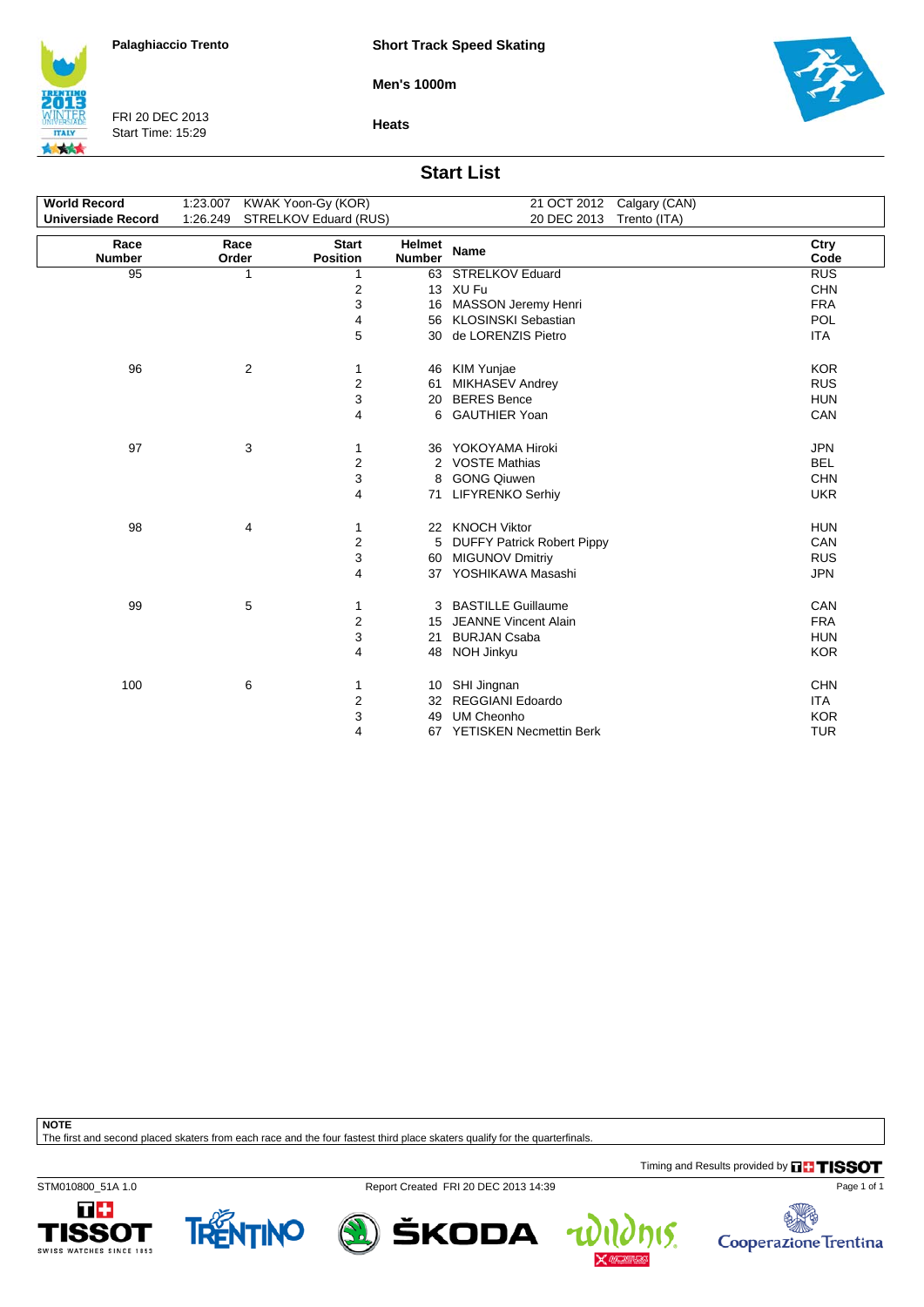**Men's 1000m**



FRI 20 DEC 2013 Start Time: 15:29



**Heats**

### **Results**

| <b>World Record</b><br><b>Universiade Record</b> | 1:23.007<br>KWAK Yoon-Gy (KOR)<br>1:26.249<br>STRELKOV Eduard (RUS) |                         |                         |                                | Calgary (CAN)<br>21 OCT 2012<br>20 DEC 2013<br>Trento (ITA) |              |        |
|--------------------------------------------------|---------------------------------------------------------------------|-------------------------|-------------------------|--------------------------------|-------------------------------------------------------------|--------------|--------|
| Race<br><b>Number</b>                            | Race<br>Order                                                       | Rank                    | Helmet<br><b>Number</b> | <b>Name</b>                    | Ctry<br>Code                                                | Result Qual  | Record |
| 95                                               | 1                                                                   | 1                       |                         | 13 XU Fu                       | <b>CHN</b>                                                  | 1:27.136 Q   |        |
|                                                  |                                                                     | 2                       | 63                      | <b>STRELKOV Eduard</b>         | <b>RUS</b>                                                  | 1:27.820 Q   |        |
|                                                  |                                                                     | 3                       | 56                      | <b>KLOSINSKI Sebastian</b>     | POL                                                         | 1:28.577 g   |        |
|                                                  |                                                                     | 4                       | 30                      | de LORENZIS Pietro             | <b>ITA</b>                                                  | 1:33.746     |        |
|                                                  |                                                                     | 5                       | 16                      | <b>MASSON Jeremy Henri</b>     | <b>FRA</b>                                                  | 1:53.721     |        |
| 96                                               | 2                                                                   | 1                       | 61                      | <b>MIKHASEV Andrey</b>         | <b>RUS</b>                                                  | 1:26.768 Q   |        |
|                                                  |                                                                     | 2                       | 46                      | <b>KIM Yunjae</b>              | <b>KOR</b>                                                  | 1:26.815 Q   |        |
|                                                  |                                                                     | 3                       | 6                       | <b>GAUTHIER Yoan</b>           | CAN                                                         | 1:45.535 ADV |        |
|                                                  |                                                                     |                         | 20                      | <b>BERES</b> Bence             | <b>HUN</b>                                                  | <b>PEN</b>   |        |
| 97                                               | 3                                                                   | 1                       | 8                       | <b>GONG Qiuwen</b>             | <b>CHN</b>                                                  | 1:28.984 Q   |        |
|                                                  |                                                                     | 2                       | 36                      | YOKOYAMA Hiroki                | <b>JPN</b>                                                  | 1:29.058 Q   |        |
|                                                  |                                                                     | 3                       | 71                      | <b>LIFYRENKO Serhiv</b>        | <b>UKR</b>                                                  | 1:30.210     |        |
|                                                  |                                                                     | 4                       |                         | 2 VOSTE Mathias                | <b>BEL</b>                                                  | 1:32.794     |        |
| 98                                               | 4                                                                   | 1                       |                         | 5 DUFFY Patrick Robert Pippy   | CAN                                                         | 1:26.480 Q   |        |
|                                                  |                                                                     | 2                       | 60                      | <b>MIGUNOV Dmitriy</b>         | <b>RUS</b>                                                  | 1:26.611 Q   |        |
|                                                  |                                                                     | 3                       | 22                      | <b>KNOCH Viktor</b>            | <b>HUN</b>                                                  | 1:26.684 q   |        |
|                                                  |                                                                     | 4                       | 37                      | YOSHIKAWA Masashi              | <b>JPN</b>                                                  | 1:26.995     |        |
| 99                                               | 5                                                                   | 1                       | 48                      | NOH Jinkyu                     | <b>KOR</b>                                                  | 1:27.799 Q   |        |
|                                                  |                                                                     | 2                       | 15                      | <b>JEANNE Vincent Alain</b>    | <b>FRA</b>                                                  | 1:27.866 Q   |        |
|                                                  |                                                                     | 3                       | 3                       | <b>BASTILLE Guillaume</b>      | CAN                                                         | 1:27.917 q   |        |
|                                                  |                                                                     | 4                       | 21                      | <b>BURJAN Csaba</b>            | <b>HUN</b>                                                  | 1:27.989     |        |
| 100                                              | 6                                                                   | 1                       | 49                      | <b>UM Cheonho</b>              | <b>KOR</b>                                                  | 1:27.090 Q   |        |
|                                                  |                                                                     | $\overline{\mathbf{c}}$ | 10                      | SHI Jingnan                    | <b>CHN</b>                                                  | 1:27.238 Q   |        |
|                                                  |                                                                     | 3                       | 32                      | <b>REGGIANI Edoardo</b>        | <b>ITA</b>                                                  | 1:27.360 q   |        |
|                                                  |                                                                     | 4                       | 67                      | <b>YETISKEN Necmettin Berk</b> | <b>TUR</b>                                                  | 1:28.724     |        |

**NOTE**

The first and second placed skaters from each race and the four fastest third place skaters qualify for the quarterfinals. LEGEND<br>ADV A **ADV** Advanced **PEN** Penalty **q** Qualified as a fastest third place skater **Q** Qualified **q** Qualified as a faste<br>**Qual** Qualification code

Timing and Results provided by **THISSOT** 

STM010800\_73A 1.0 Report Created FRI 20 DEC 2013 15:50

ŠKODA







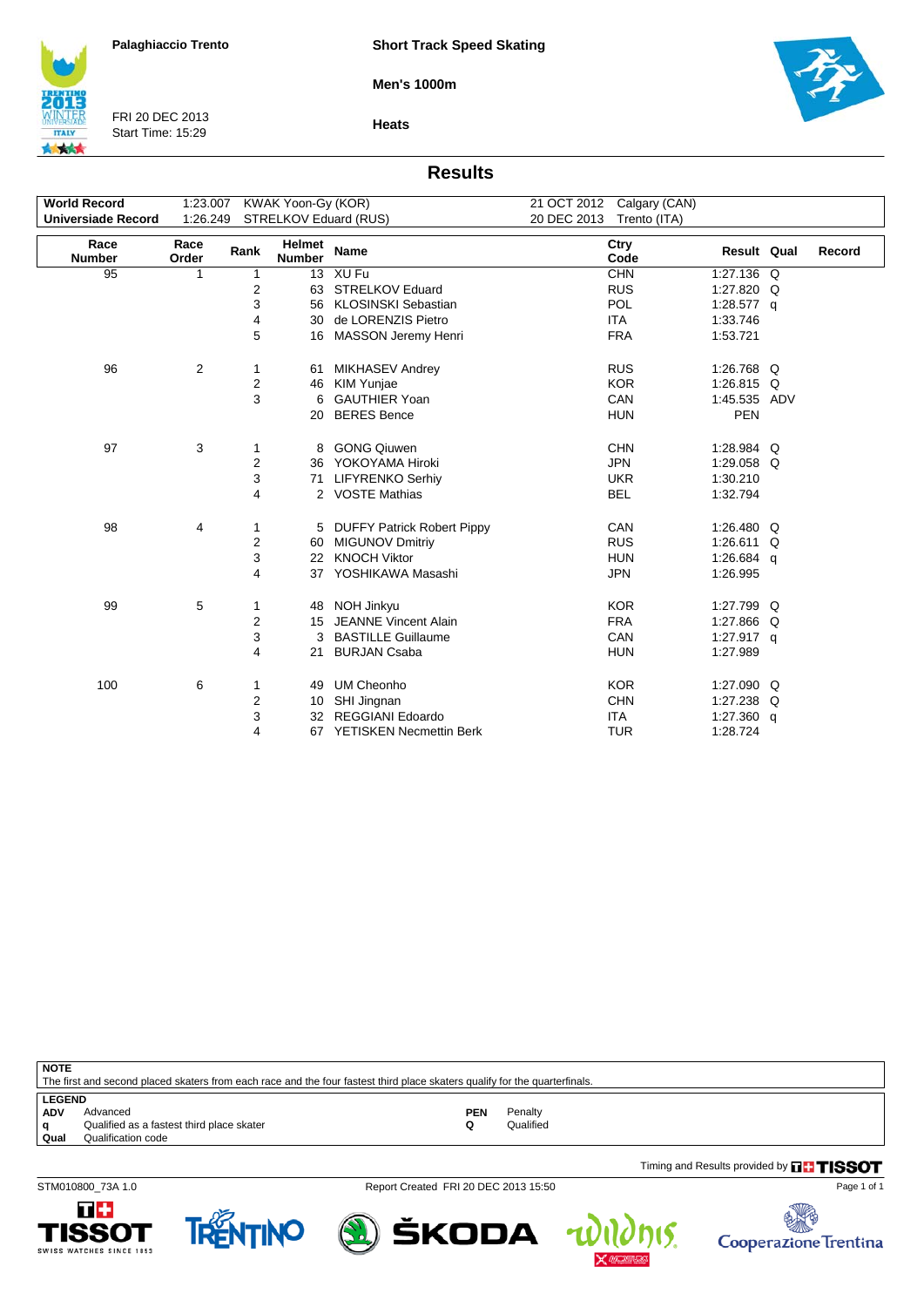



B

Men's 1000m Quarterfinals

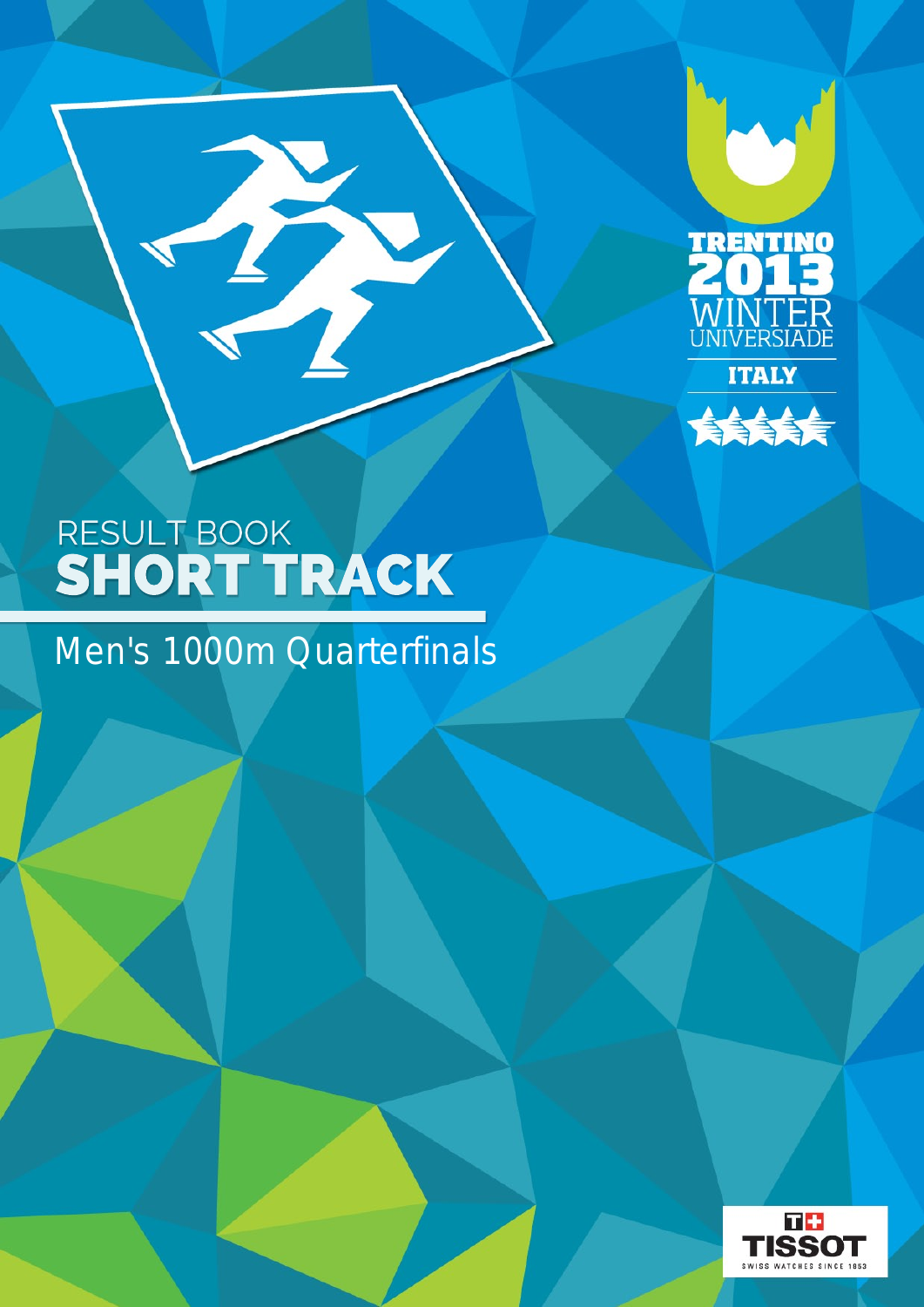**Men's 1000m**



FRI 20 DEC 2013

**Quarterfinals**



Timing and Results provided by **THISSOT** 

15.

4

电元 碣

Cooperazione Trentina

Page 1 of 1

### **Seeding Analysis**

| Heat | Helmet<br><b>Number</b> | Name                              | Ctry<br>Code | Intermediate<br>Rank | <b>Previous</b><br>Round<br>Time |
|------|-------------------------|-----------------------------------|--------------|----------------------|----------------------------------|
| A    | 49                      | UM Cheonho                        | <b>KOR</b>   | 1                    | 1:27.090                         |
|      | 63                      | <b>STRELKOV Eduard</b>            | <b>RUS</b>   | 7                    | 1:27.820                         |
|      | 10                      | SHI Jingnan                       | <b>CHN</b>   | 10                   | 1:27.238                         |
|      | 6                       | <b>GAUTHIER Yoan</b>              | CAN          | 15                   | 1:45.535                         |
|      | 56                      | <b>KLOSINSKI Sebastian</b>        | <b>POL</b>   | 18                   | 1:28.577                         |
| B    | 8                       | <b>GONG Qiuwen</b>                | <b>CHN</b>   | 2                    | 1:28.984                         |
|      | 46                      | KIM Yunjae                        | <b>KOR</b>   | 8                    | 1:26.815                         |
|      | 60                      | <b>MIGUNOV Dmitriy</b>            | <b>RUS</b>   | 9                    | 1:26.611                         |
|      | 3                       | <b>BASTILLE Guillaume</b>         | CAN          | 14                   | 1:27.917                         |
| С    | 5                       | <b>DUFFY Patrick Robert Pippy</b> | CAN          | 3                    | 1:26.480                         |
|      | 48                      | NOH Jinkyu                        | <b>KOR</b>   | 6                    | 1:27.799                         |
|      | 36                      | YOKOYAMA Hiroki                   | <b>JPN</b>   | 11                   | 1:29.058                         |
|      | 32                      | <b>REGGIANI Edoardo</b>           | <b>ITA</b>   | 16                   | 1:27.360                         |
| D    | 13                      | XU Fu                             | <b>CHN</b>   | 4                    | 1:27.136                         |
|      | 61                      | MIKHASEV Andrey                   | <b>RUS</b>   | 5                    | 1:26.768                         |
|      | 15                      | <b>JEANNE Vincent Alain</b>       | <b>FRA</b>   | 12                   | 1:27.866                         |
|      | 22                      | <b>KNOCH Viktor</b>               | <b>HUN</b>   | 13                   | 1:26.684                         |
|      |                         |                                   |              |                      |                                  |





STM010300\_48C 1.0 Report Created FRI 20 DEC 2013 15:51

ŠKODA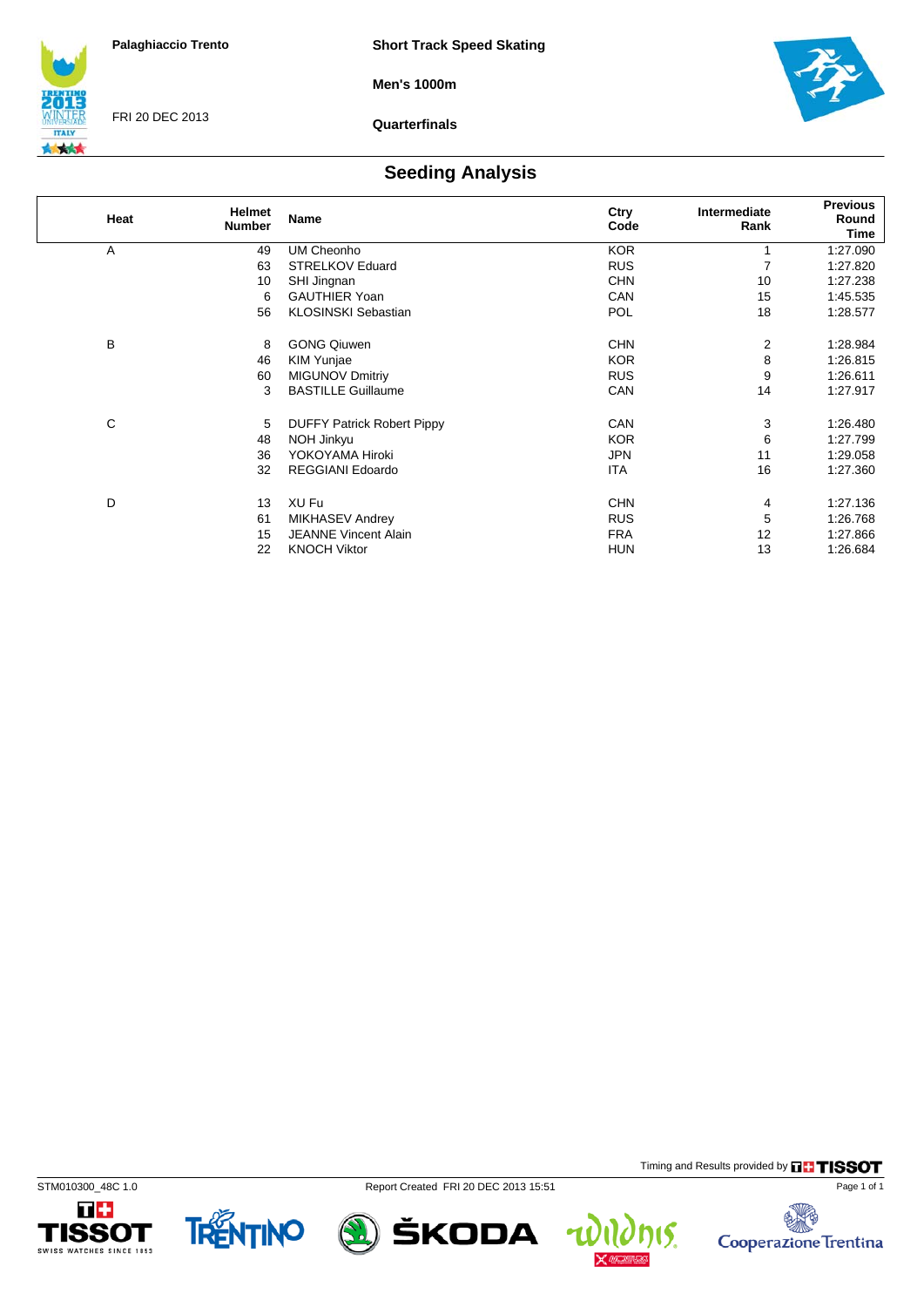**Short Track Speed Skating**

**Men's 1000m**

**ITALY** 大大大大

FRI 20 DEC 2013 Start Time: 16:21

**Quarterfinals**



### **Start List**

| Ctry<br>Code |
|--------------|
| <b>KOR</b>   |
| <b>CHN</b>   |
| <b>RUS</b>   |
| <b>POL</b>   |
| CAN          |
| <b>HUN</b>   |
| <b>RUS</b>   |
| <b>CHN</b>   |
| <b>FRA</b>   |
| <b>CAN</b>   |
| <b>ITA</b>   |
| <b>KOR</b>   |
| JPN          |
| <b>RUS</b>   |
| <b>KOR</b>   |
| CAN          |
| <b>CHN</b>   |
|              |

**NOTE**

The first and second placed skaters from each race qualify for the semifinals.

Timing and Results provided by **THISSOT** 

STM010300\_51A 1.0 Report Created FRI 20 DEC 2013 15:52









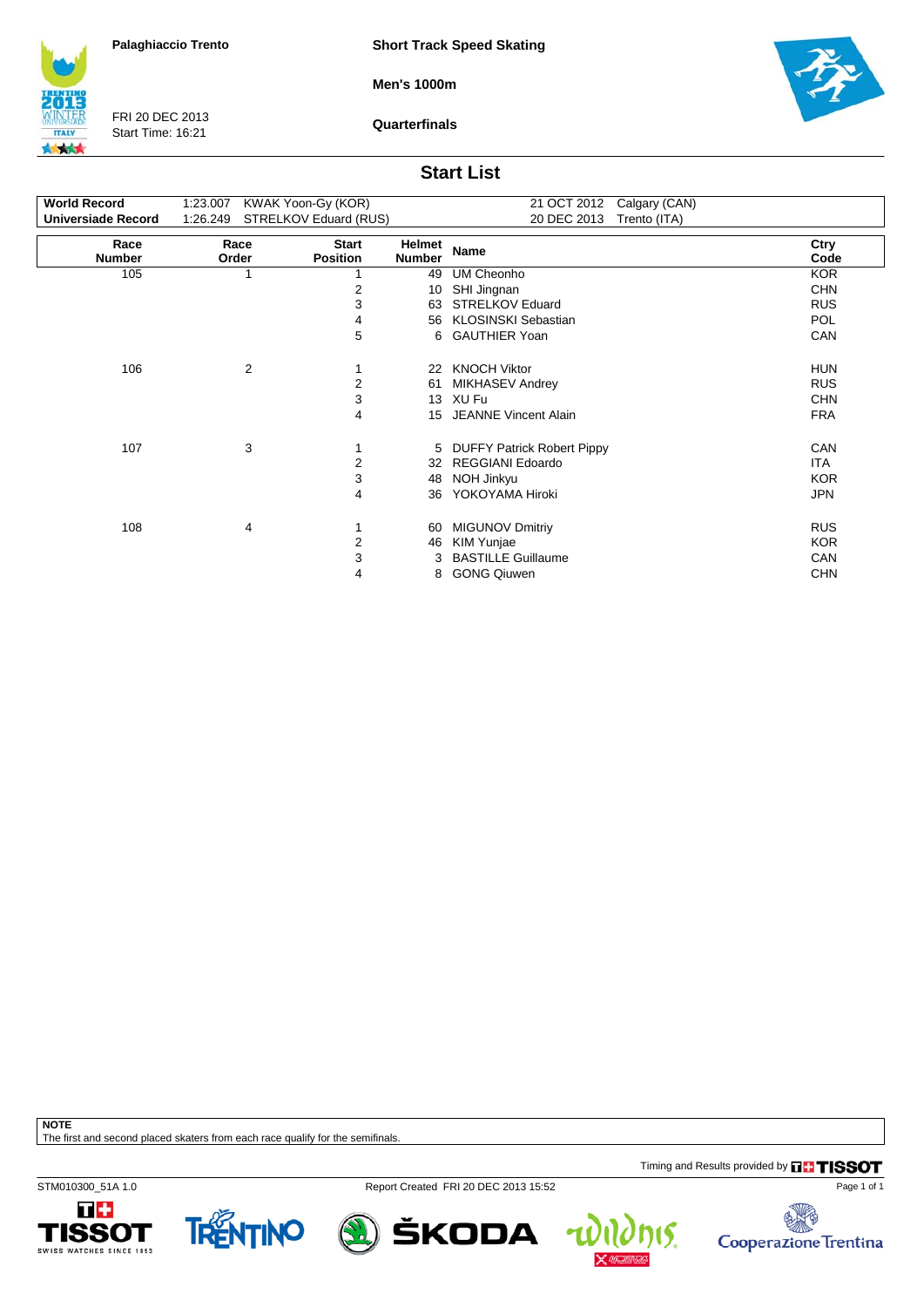**Short Track Speed Skating**

**Men's 1000m**



FRI 20 DEC 2013 Start Time: 16:21

**Quarterfinals**



#### **Results**

| <b>World Record</b>       | 1:23.007      |      | KWAK Yoon-Gy (KOR)      |                                   | 21 OCT 2012 | Calgary (CAN) |              |   |           |
|---------------------------|---------------|------|-------------------------|-----------------------------------|-------------|---------------|--------------|---|-----------|
| <b>Universiade Record</b> | 1:26.249      |      |                         | STRELKOV Eduard (RUS)             | 20 DEC 2013 | Trento (ITA)  |              |   |           |
| Race<br><b>Number</b>     | Race<br>Order | Rank | Helmet<br><b>Number</b> | Name                              |             | Ctry<br>Code  | Result Qual  |   | Record    |
| 105                       | 1             |      | 49                      | UM Cheonho                        |             | <b>KOR</b>    | 1:25.595     | Q | <b>UR</b> |
|                           |               | 2    | 6                       | <b>GAUTHIER Yoan</b>              |             | CAN           | 1:25.698 Q   |   |           |
|                           |               | 3    | 10                      | SHI Jingnan                       |             | <b>CHN</b>    | 1:25.771     |   |           |
|                           |               | 4    | 63                      | <b>STRELKOV Eduard</b>            |             | <b>RUS</b>    | 1:26.063     |   |           |
|                           |               | 5    | 56                      | <b>KLOSINSKI Sebastian</b>        |             | <b>POL</b>    | No Time      |   |           |
| 106                       | 2             |      | 13                      | XU Fu                             |             | <b>CHN</b>    | 1:26.605 Q   |   |           |
|                           |               | 2    | 22                      | <b>KNOCH Viktor</b>               |             | <b>HUN</b>    | 1:26.708     | O |           |
|                           |               | 3    | 61                      | <b>MIKHASEV Andrey</b>            |             | <b>RUS</b>    | 1:27.110     |   |           |
|                           |               | 4    | 15                      | <b>JEANNE Vincent Alain</b>       |             | <b>FRA</b>    | 1:27.613     |   |           |
| 107                       | 3             | 1    | 48                      | NOH Jinkyu                        |             | <b>KOR</b>    | 1:25.782 Q   |   |           |
|                           |               | 2    | 36                      | YOKOYAMA Hiroki                   |             | <b>JPN</b>    | 1:26.252 $Q$ |   |           |
|                           |               | 3    | 32                      | <b>REGGIANI Edoardo</b>           |             | <b>ITA</b>    | 1:27.045     |   |           |
|                           |               |      | 5                       | <b>DUFFY Patrick Robert Pippy</b> |             | CAN           | <b>PEN</b>   |   |           |
| 108                       | 4             | 1    | 60                      | <b>MIGUNOV Dmitriy</b>            |             | <b>RUS</b>    | 1:26.723 Q   |   |           |
|                           |               | 2    | 3                       | <b>BASTILLE Guillaume</b>         |             | CAN           | 1:26.827 Q   |   |           |
|                           |               | 3    | 8                       | <b>GONG Qiuwen</b>                |             | <b>CHN</b>    | 1:26.911     |   |           |
|                           |               |      | 46                      | <b>KIM Yunjae</b>                 |             | <b>KOR</b>    | <b>PEN</b>   |   |           |

| <b>NOTE</b>                                                                    |           |      |                                           |
|--------------------------------------------------------------------------------|-----------|------|-------------------------------------------|
| The first and second placed skaters from each race qualify for the semifinals. |           |      |                                           |
| <b>LEGEND</b>                                                                  |           |      |                                           |
| <b>PEN</b><br>Penalty                                                          | Qualified | Qual | Qualification code                        |
|                                                                                |           |      | Timing and Results provided by THE TISSOT |

STM010300\_73A 1.0 Report Created FRI 20 DEC 2013 16:37

ŠKODA

 $\mathbf{r}$ 

15.

Page 1 of 1

安全

Cooperazione Trentina



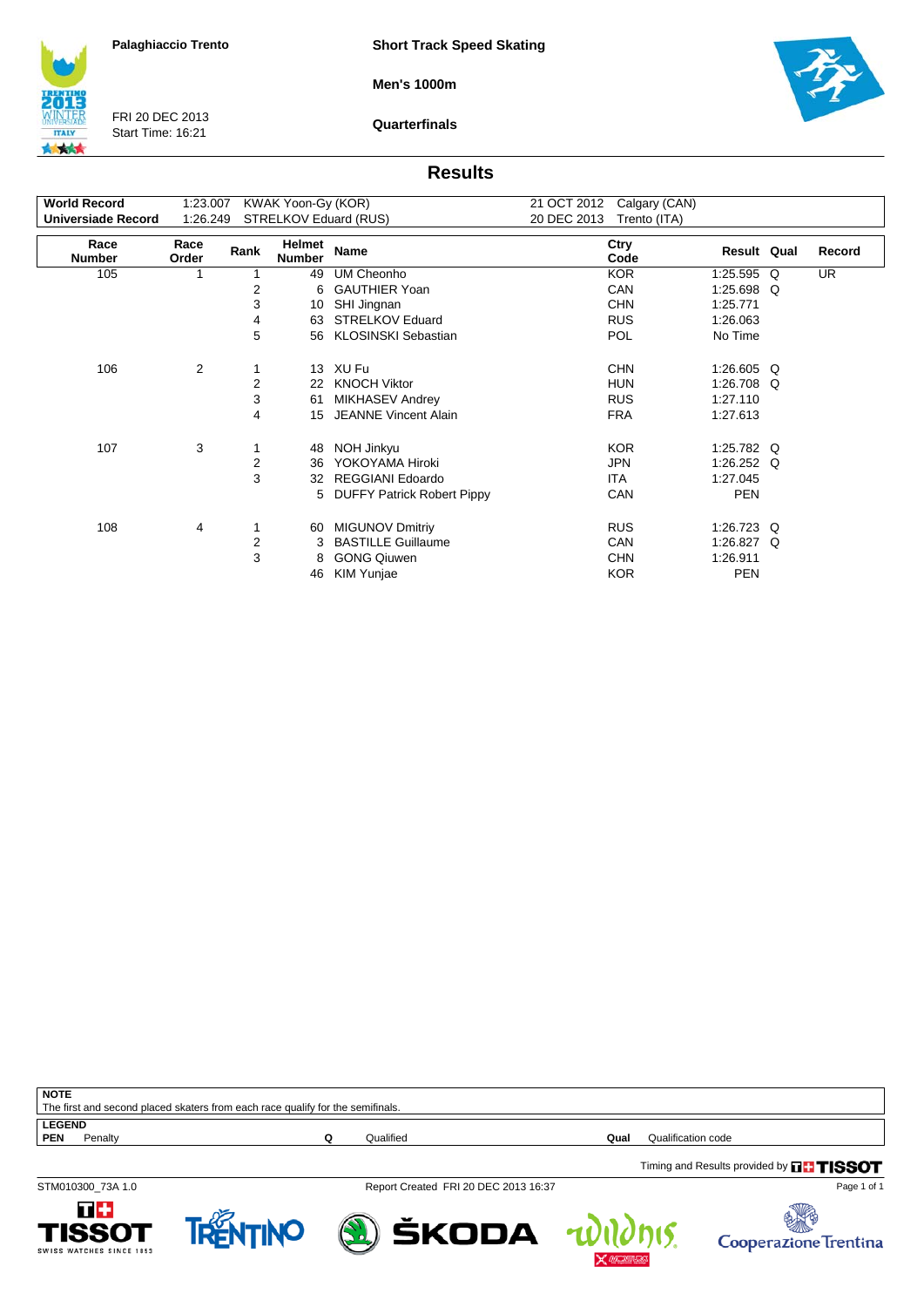



B

## Men's 1000m Semifinals

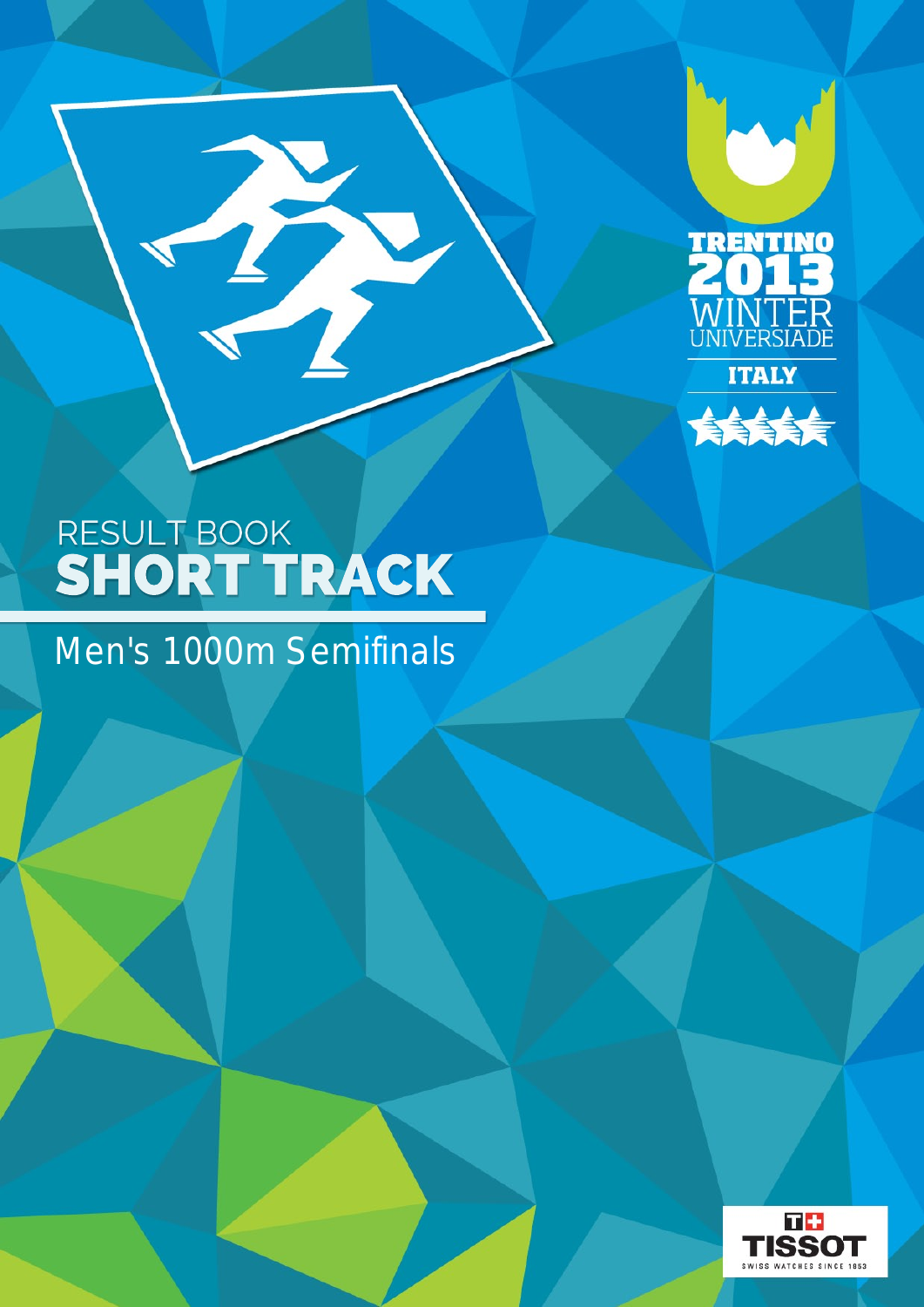**Short Track Speed Skating**

**Men's 1000m**



FRI 20 DEC 2013

**Semifinals**



## **Seeding Analysis**

| Heat | Helmet<br><b>Number</b> | Name                      | Ctry<br>Code | Intermediate<br>Rank | <b>Previous</b><br>Round<br>Time |
|------|-------------------------|---------------------------|--------------|----------------------|----------------------------------|
| A    | 49                      | UM Cheonho                | <b>KOR</b>   |                      | 1:25.595                         |
|      | 60                      | <b>MIGUNOV Dmitriy</b>    | <b>RUS</b>   | 4                    | 1:26.723                         |
|      | 36                      | YOKOYAMA Hiroki           | <b>JPN</b>   | 5                    | 1:26.252                         |
|      | 3                       | <b>BASTILLE Guillaume</b> | CAN          | 8                    | 1:26.827                         |
| В    | 48                      | NOH Jinkyu                | <b>KOR</b>   | 2                    | 1:25.782                         |
|      | 13                      | XU Fu                     | <b>CHN</b>   | 3                    | 1:26.605                         |
|      | 6                       | <b>GAUTHIER Yoan</b>      | CAN          | 6                    | 1:25.698                         |
|      | 22                      | <b>KNOCH Viktor</b>       | <b>HUN</b>   | 7                    | 1:26.708                         |









Timing and Results provided by **THISSOT** 

15.

4

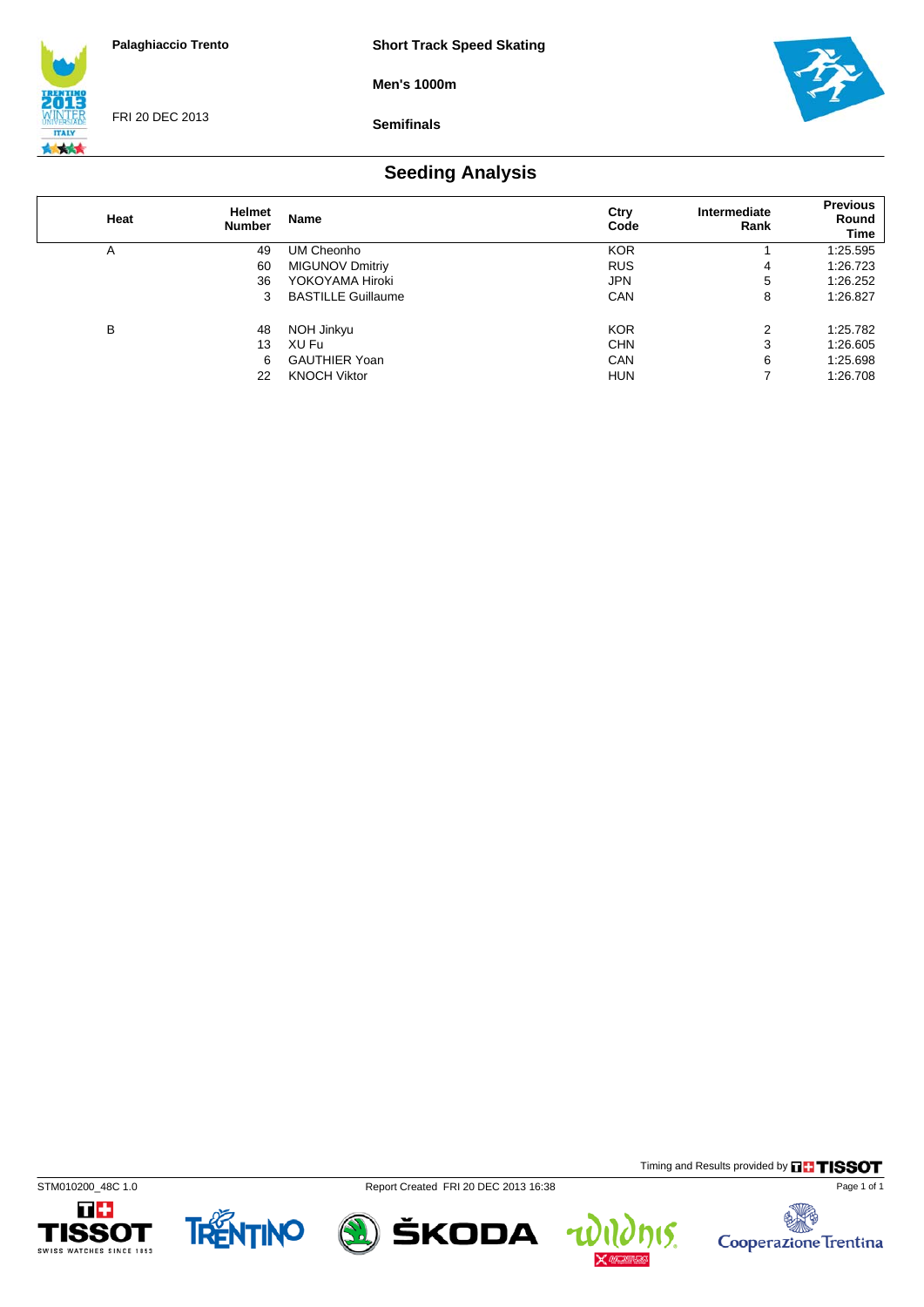**Short Track Speed Skating**

**Men's 1000m**

**ITALY** 大大大大

FRI 20 DEC 2013 Start Time: 17:00

**Semifinals**



### **Start List**

| <b>World Record</b><br>Universiade Record | 1:23.007 KWAK Yoon-Gy (KOR)<br>1:25.595 UM Cheonho (KOR) |                                 |                         | 21 OCT 2012 Calgary (CAN)<br>20 DEC 2013 Trento (ITA) |              |
|-------------------------------------------|----------------------------------------------------------|---------------------------------|-------------------------|-------------------------------------------------------|--------------|
| Race<br><b>Number</b>                     | Race<br>Order                                            | <b>Start</b><br><b>Position</b> | Helmet<br><b>Number</b> | <b>Name</b>                                           | Ctry<br>Code |
| 111                                       |                                                          |                                 |                         | 6 GAUTHIER Yoan                                       | <b>CAN</b>   |
|                                           |                                                          | ◠                               |                         | 48 NOH Jinkyu                                         | <b>KOR</b>   |
|                                           |                                                          | 3                               |                         | 13 XU Fu                                              | <b>CHN</b>   |
|                                           |                                                          | 4                               |                         | 22 KNOCH Viktor                                       | <b>HUN</b>   |
| 112                                       | 2                                                        |                                 | 49                      | UM Cheonho                                            | <b>KOR</b>   |
|                                           |                                                          | 2                               | 36                      | YOKOYAMA Hiroki                                       | <b>JPN</b>   |
|                                           |                                                          | 3                               |                         | 60 MIGUNOV Dmitriy                                    | <b>RUS</b>   |
|                                           |                                                          | 4                               |                         | 3 BASTILLE Guillaume                                  | CAN          |

**NOTE**

The first and second placed skaters from each race qualify for Final A, the third and fourth placed skaters from each race qualify for Final B.

Timing and Results provided by **THISSOT** 

Page 1 of 1

STM010200\_51A 1.0 Report Created FRI 20 DEC 2013 16:38

4







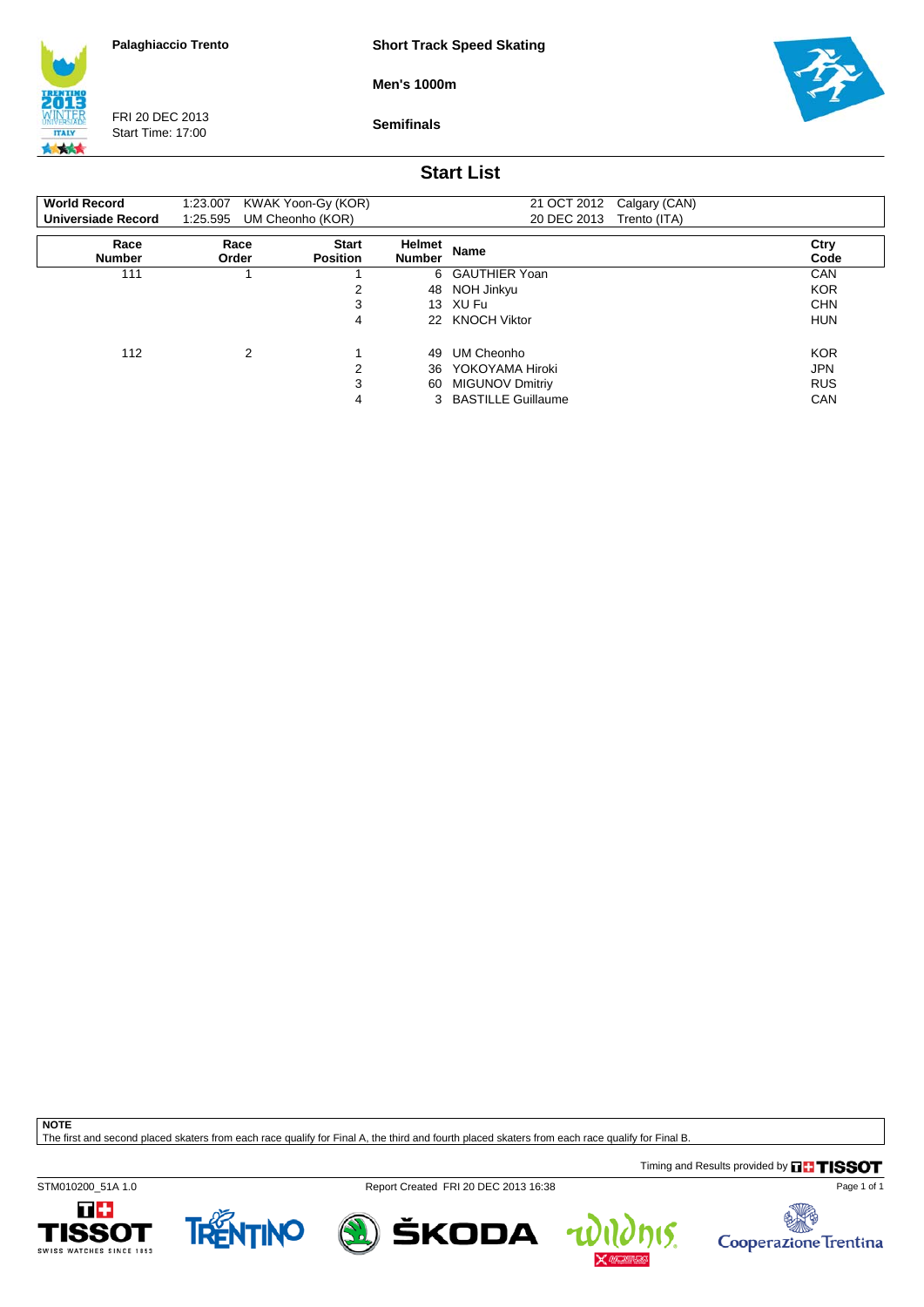**Short Track Speed Skating**

**Men's 1000m**



FRI 20 DEC 2013 Start Time: 17:00

**Semifinals**



### **Results**

| <b>World Record</b><br>Universiade Record | 1:23.007      |      | KWAK Yoon-Gy (KOR)<br>1:25.595 UM Cheonho (KOR) |                           | 21 OCT 2012<br>20 DEC 2013 | Calgary (CAN)<br>Trento (ITA) |             |             |           |
|-------------------------------------------|---------------|------|-------------------------------------------------|---------------------------|----------------------------|-------------------------------|-------------|-------------|-----------|
| Race<br><b>Number</b>                     | Race<br>Order | Rank | Helmet<br><b>Number</b>                         | <b>Name</b>               |                            | Ctry<br>Code                  |             | Result Qual | Record    |
| 111                                       |               |      | 48                                              | NOH Jinkyu                |                            | <b>KOR</b>                    | 1:25.358 QA |             |           |
|                                           |               | 2    |                                                 | 13 XU Fu                  |                            | <b>CHN</b>                    | 1:25.443 QA |             |           |
|                                           |               | 3    |                                                 | 6 GAUTHIER Yoan           |                            | CAN                           | 1:25.579 QB |             |           |
|                                           |               | 4    |                                                 | 22 KNOCH Viktor           |                            | <b>HUN</b>                    | 1:25.654 QB |             |           |
| 112                                       | 2             |      | 49                                              | UM Cheonho                |                            | <b>KOR</b><br>1:25.079        |             | -QA         | <b>UR</b> |
|                                           |               | 2    | 3                                               | <b>BASTILLE Guillaume</b> |                            | CAN<br>1:25.351               |             | -QA         |           |
|                                           |               | 3    | 36                                              | YOKOYAMA Hiroki           |                            | <b>JPN</b>                    | 1:25.575 QB |             |           |
|                                           |               | 4    | 60                                              | <b>MIGUNOV Dmitriy</b>    |                            | <b>RUS</b>                    | 1:25.638    | QB          |           |

**NOTE** The first and second placed skaters from each race qualify for Final A, the third and fourth placed skaters from each race qualify for Final B.

**LEGEND**<br>QA Qualified for final A

**QB** Qualified for final B **Qualification Code Qualification code** 

15.

Timing and Results provided by **THISSOT** 





Page 1 of 1

Cooperazione Trentina

STM010200\_73A 1.0 Report Created FRI 20 DEC 2013 17:08

ŠKODA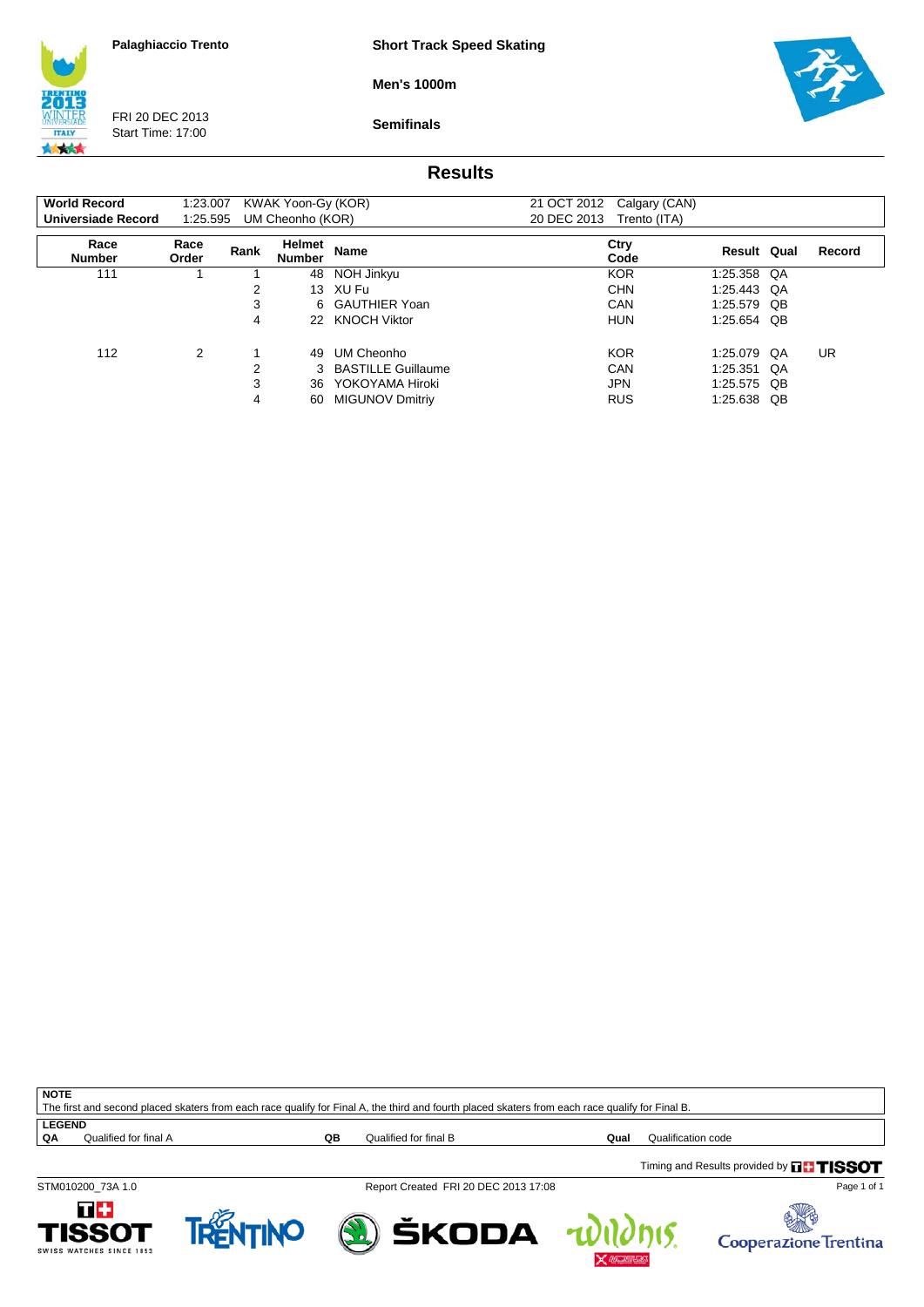



# Men's 1000m Finals

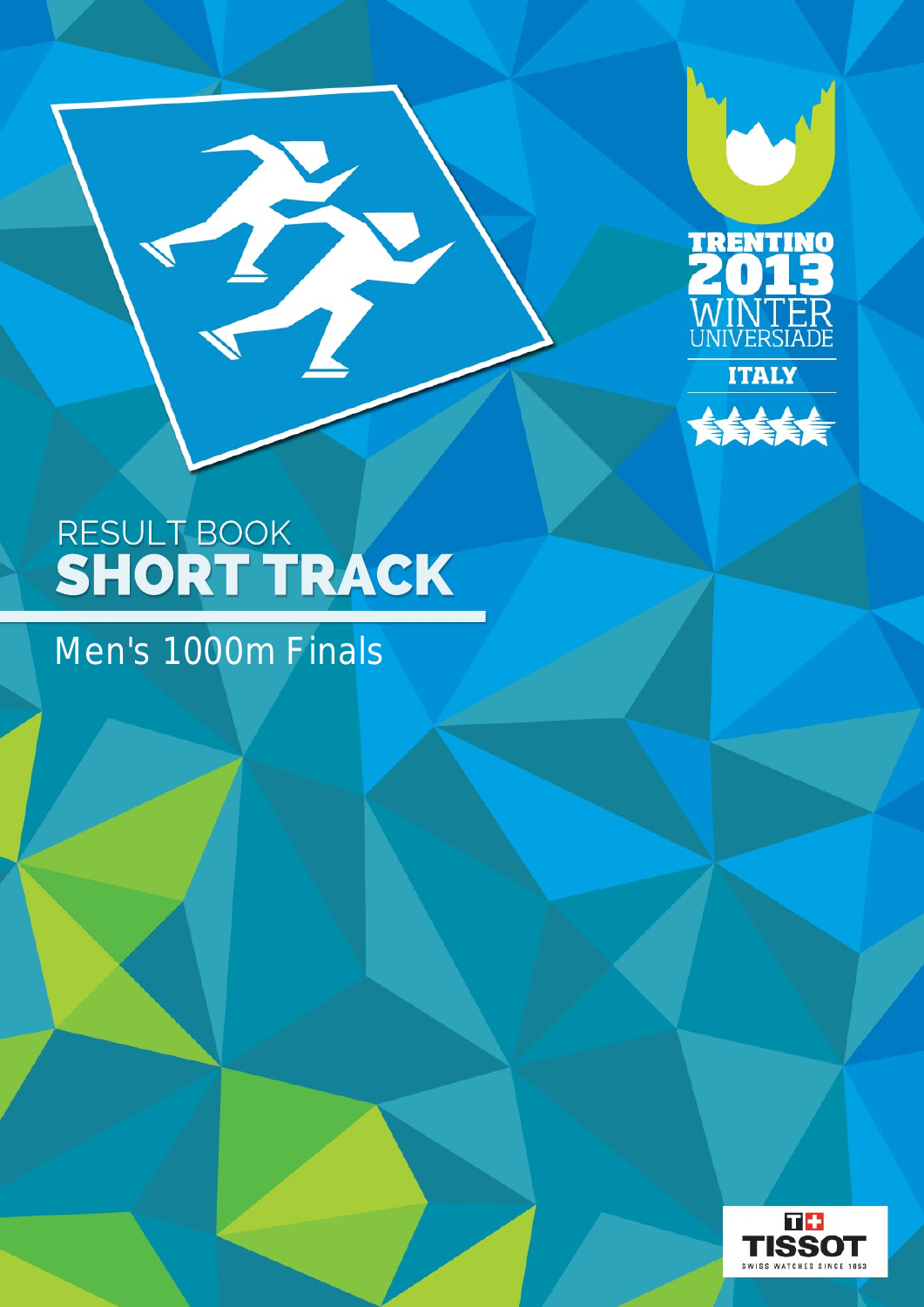**Short Track Speed Skating**

**Men's 1000m**

**ITALY** 大大大大

FRI 20 DEC 2013 Start Time: 17:33

**Finals**



### **Start List**

| <b>World Record</b><br>Universiade Record | 1:23.007<br>1:25.079 | KWAK Yoon-Gy (KOR)<br>UM Cheonho (KOR) |                         | 21 OCT 2012<br>Calgary (CAN)<br>20 DEC 2013<br>Trento (ITA) |              |
|-------------------------------------------|----------------------|----------------------------------------|-------------------------|-------------------------------------------------------------|--------------|
| Race<br><b>Number</b>                     | Race<br>Order        | <b>Start</b><br><b>Position</b>        | Helmet<br><b>Number</b> | <b>Name</b>                                                 | Ctry<br>Code |
| 115                                       | B                    |                                        | 36                      | YOKOYAMA Hiroki                                             | <b>JPN</b>   |
|                                           |                      | າ                                      |                         | 6 GAUTHIER Yoan                                             | CAN          |
|                                           |                      | 3                                      |                         | 60 MIGUNOV Dmitriy                                          | <b>RUS</b>   |
|                                           |                      | 4                                      | 22                      | <b>KNOCH Viktor</b>                                         | <b>HUN</b>   |
| 116                                       | A                    |                                        | 49                      | UM Cheonho                                                  | <b>KOR</b>   |
|                                           |                      | 2                                      |                         | 3 BASTILLE Guillaume                                        | <b>CAN</b>   |
|                                           |                      | 3                                      | 48                      | NOH Jinkyu                                                  | <b>KOR</b>   |
|                                           |                      | 4                                      |                         | 13 XU Fu                                                    | <b>CHN</b>   |











Timing and Results provided by **THISSOT** 

电大学 Cooperazione Trentina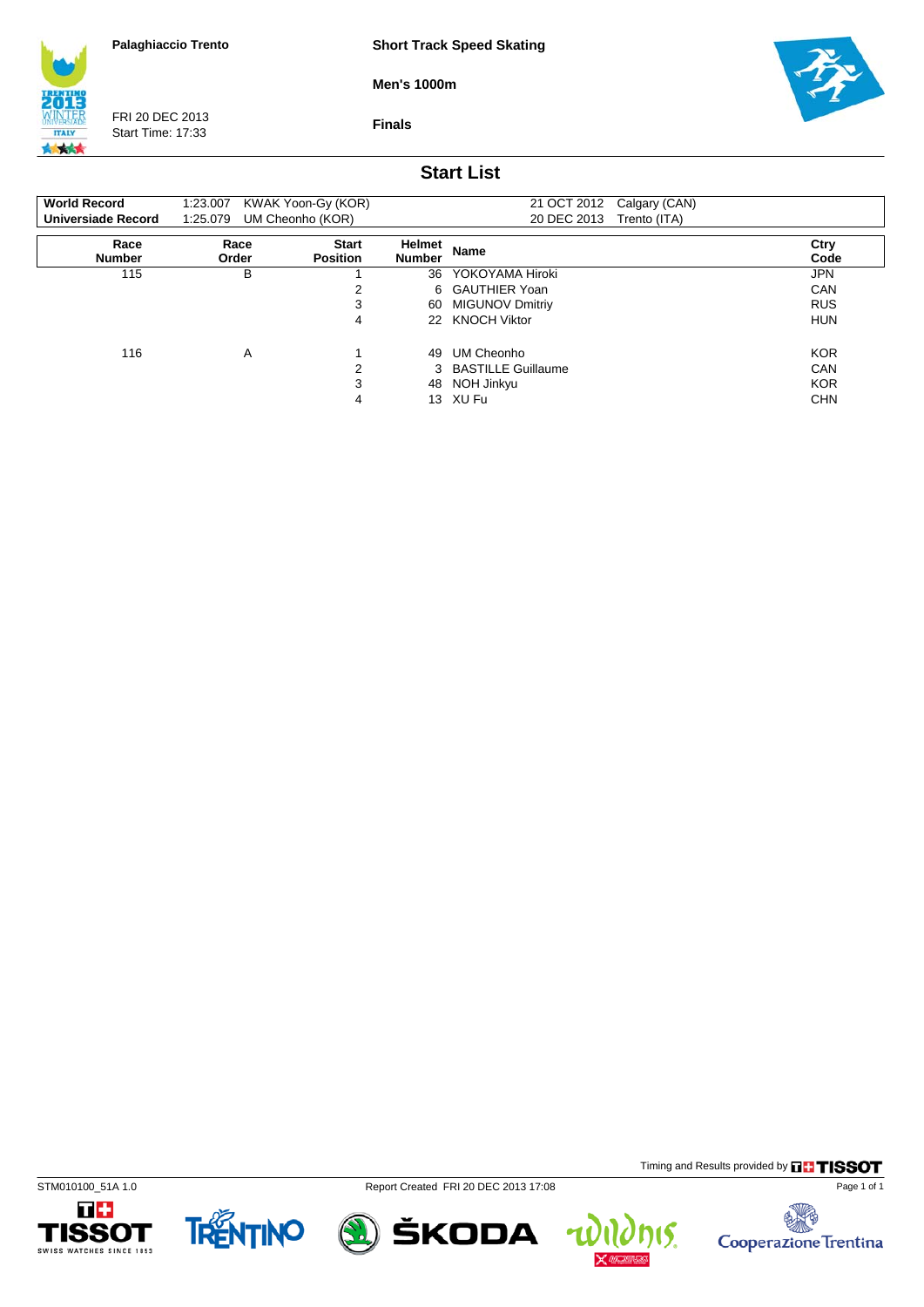**Short Track Speed Skating**

**Men's 1000m**

**Finals**



FRI 20 DEC 2013 Start Time: 17:33



### **Results**

| <b>World Record</b><br>Universiade Record | 1:23.007<br>1:25.079 |      | KWAK Yoon-Gy (KOR)<br>UM Cheonho (KOR) |                        | 21 OCT 2012<br>20 DEC 2013 | Calgary (CAN)<br>Trento (ITA) |                      |  |
|-------------------------------------------|----------------------|------|----------------------------------------|------------------------|----------------------------|-------------------------------|----------------------|--|
| Race<br><b>Number</b>                     | Race<br>Order        | Rank | Helmet<br><b>Number</b>                | <b>Name</b>            |                            | Ctry<br>Code                  | <b>Result Record</b> |  |
| 115                                       | В                    |      |                                        | 6 GAUTHIER Yoan        |                            | CAN                           | 1:29.025             |  |
|                                           |                      | 2    | 60                                     | <b>MIGUNOV Dmitriy</b> |                            | <b>RUS</b>                    | 1:29.111             |  |
|                                           |                      | 3    | 22                                     | <b>KNOCH Viktor</b>    |                            | <b>HUN</b>                    | 1:29.141             |  |
|                                           |                      | 4    | 36                                     | YOKOYAMA Hiroki        |                            | <b>JPN</b>                    | 1:29.624             |  |
| 116                                       | A                    |      | 48                                     | NOH Jinkyu             |                            | <b>KOR</b>                    | 1:25.506             |  |
|                                           |                      | 2    | 49                                     | UM Cheonho             |                            | <b>KOR</b>                    | 1:25.642             |  |
|                                           |                      | 3    |                                        | 3 BASTILLE Guillaume   |                            | CAN                           | 1:25.777             |  |
|                                           |                      | 4    |                                        | 13 XU Fu               |                            | <b>CHN</b>                    | 1:26.602             |  |







ŠKODA  $\mathbf{r}$ 



Timing and Results provided by **THISSOT** 

15.

电大学 Cooperazione Trentina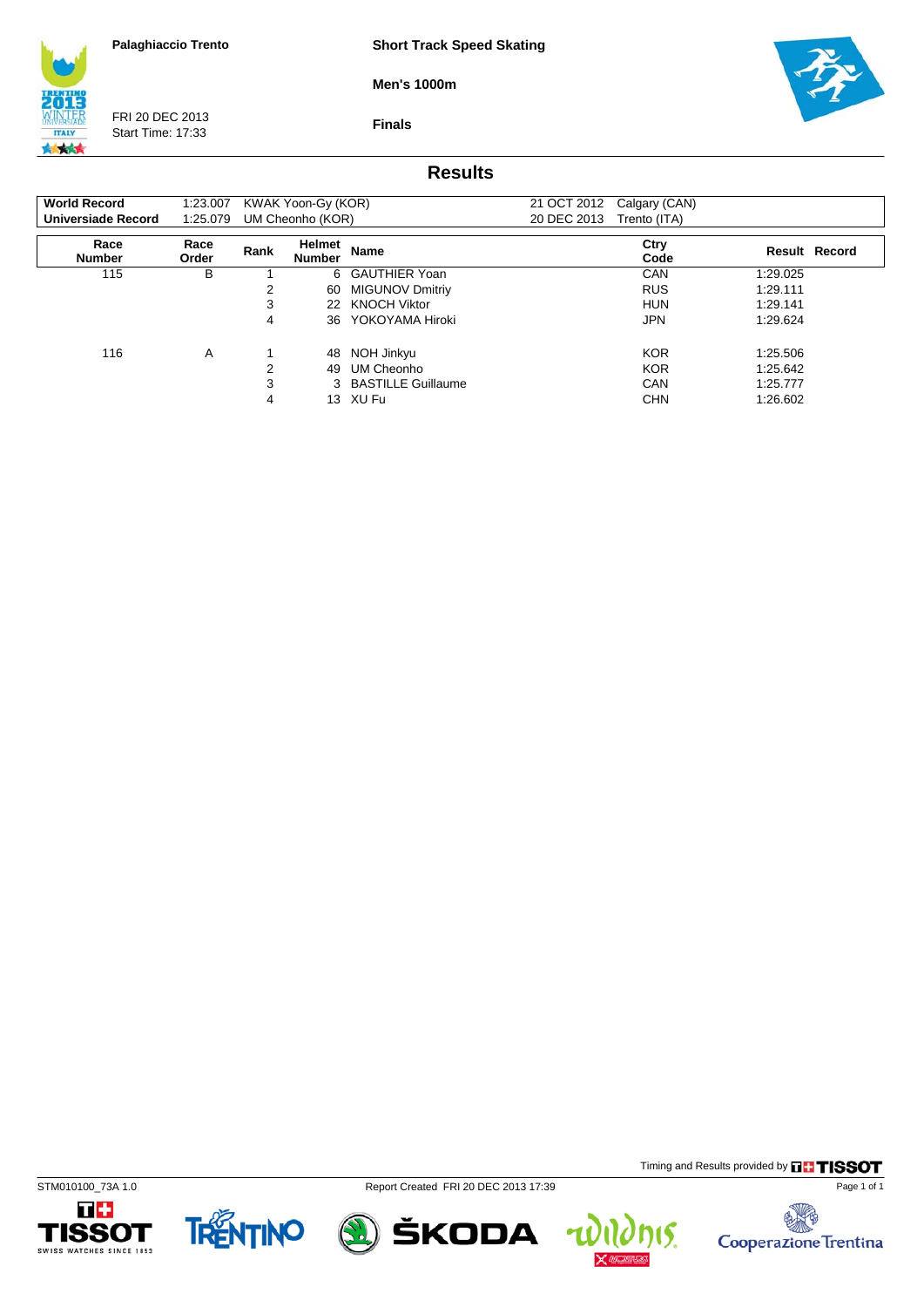



Men's 1500m

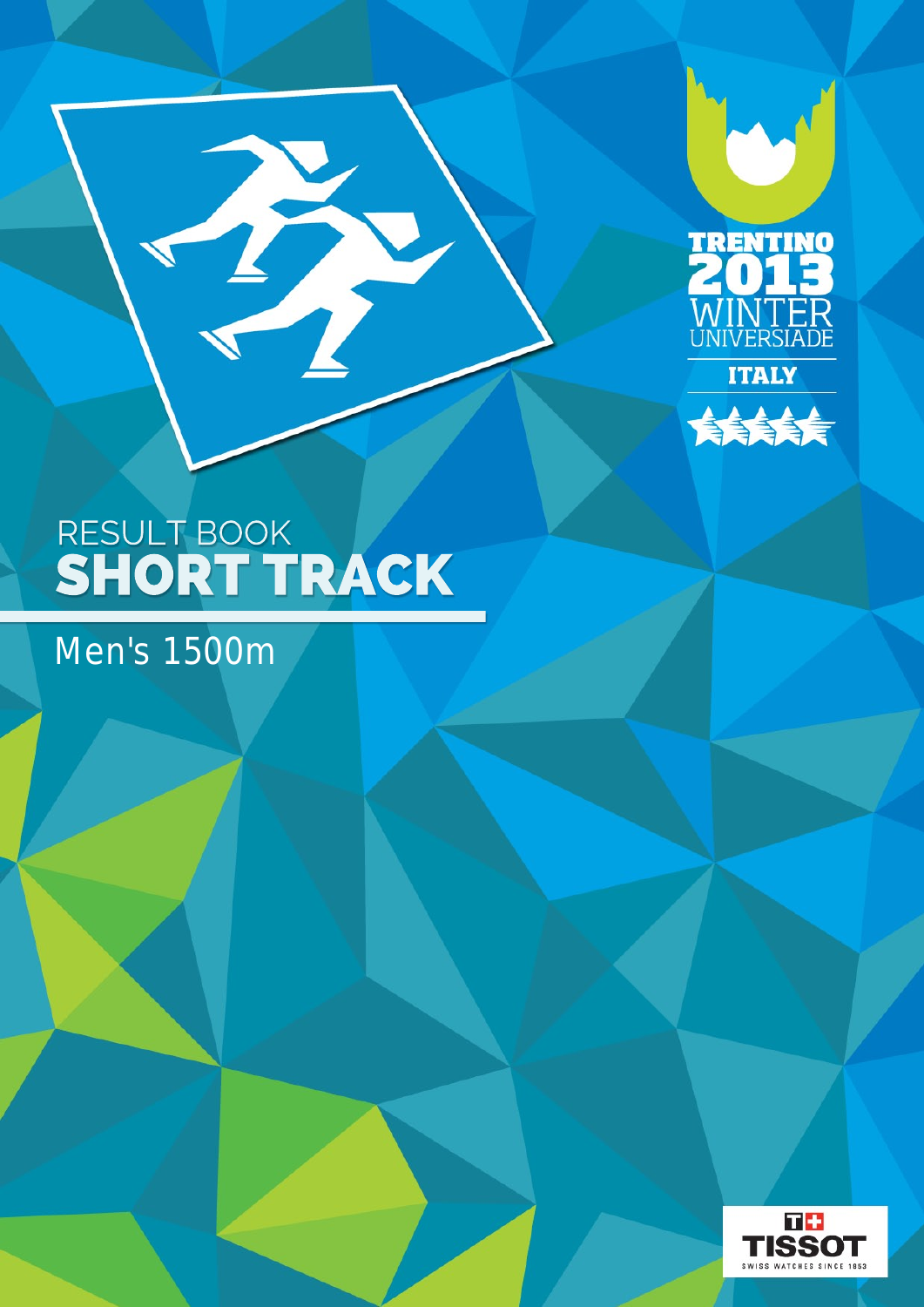**Men's 1500m**





 $\eta$  ( $\zeta$  Cooperazione Trentina

### **Event Classification**

| NOH Jinkyu (KOR)<br><b>World Record</b><br>2:09.041 |                |                         |                                                    | 10 DEC 2011<br>Shanghai (CHN) |                |             |              |  |
|-----------------------------------------------------|----------------|-------------------------|----------------------------------------------------|-------------------------------|----------------|-------------|--------------|--|
| <b>Universiade Record</b>                           |                | 2:16.052                | UM Cheonho (KOR)                                   | 18 DEC 2013                   | Trento (ITA)   |             |              |  |
| Group                                               | Rank           | Helmet<br><b>Number</b> | <b>Name</b>                                        | Ctry<br>Code                  | <b>POS</b>     | <b>POSR</b> | Best<br>Time |  |
| Finals                                              | 1              | 48                      | NOH Jinkyu                                         | <b>KOR</b>                    | 1              | $1 - 1 - 1$ | 2:16.810     |  |
|                                                     | $\overline{2}$ | 49                      | UM Cheonho                                         | <b>KOR</b>                    | 2              | $1 - 1 - 2$ | 2:16.052     |  |
|                                                     | 3              | 6                       | <b>GAUTHIER Yoan</b>                               | CAN                           | 3              | $2 - 2 - 1$ | 2:16.164     |  |
|                                                     | 4              | 36                      | YOKOYAMA Hiroki                                    | <b>JPN</b>                    | 4              | $6 - 3 - 1$ | 2:16.259     |  |
|                                                     | 5              | 15                      | <b>JEANNE Vincent Alain</b>                        | <b>FRA</b>                    | 5              | $3 - 4 - 3$ | 2:20.248     |  |
|                                                     | 6              | 35                      | SAITO Yu                                           | <b>JPN</b>                    | 6              | $3 - 3 - 3$ | 2:16.890     |  |
|                                                     | $\overline{7}$ | 46                      | KIM Yunjae                                         | <b>KOR</b>                    | $\overline{7}$ | $2 - 1 - 1$ | 2:21.447     |  |
|                                                     | 8              | 59                      | <b>MIASNIKOV Dmitry</b>                            | <b>RUS</b>                    | 1              | $4 - 3 - 1$ | 2:17.520     |  |
|                                                     | 9              | 4                       | <b>COURNOYER Vincent</b>                           | CAN                           | $\overline{2}$ | $4 - 1 - 1$ | 2:16.970     |  |
|                                                     | 10             | 9                       | MA Xingguang                                       | <b>CHN</b>                    | 3              | $5 - 2 - 2$ | 2:19.950     |  |
|                                                     | 11             | 16                      | <b>MASSON Jeremy Henri</b>                         | <b>FRA</b>                    | <b>PEN</b>     | $5 - 4 - 2$ | 2:18.928     |  |
| Semifinals                                          | 12             | 3                       | <b>BASTILLE Guillaume</b>                          | CAN                           | <b>PEN</b>     | $0 - 2 - 2$ | 2:24.554     |  |
|                                                     | 13             |                         | 13 XU Fu                                           | <b>CHN</b>                    | <b>PEN</b>     | $0 - 2 - 2$ | 2:30.780     |  |
|                                                     | 14             | 34                      | MISAWA Natsuhi                                     | <b>JPN</b>                    | <b>PEN</b>     | $0 - 3 - 3$ | 2:20.035     |  |
| Quarterfinals                                       | 15             |                         | 2 VOSTE Mathias                                    | <b>BEL</b>                    | 4              | $0 - 4 - 2$ | 2:17.754     |  |
|                                                     | 16             | 69                      | <b>GUTENOV levgen</b>                              | <b>UKR</b>                    | 4              | $0 - 4 - 2$ | 2:17.955     |  |
|                                                     | 17             |                         | 18 MELINE Thomas                                   | <b>FRA</b>                    | 5              | $0 - 5 - 3$ | 2:17.997     |  |
|                                                     | 18             | 29                      | <b>COMPAGNONI Matteo</b>                           | <b>ITA</b>                    | 5              | $0 - 5 - 3$ | 2:18.618     |  |
|                                                     | 19             | 71                      | <b>LIFYRENKO Serhiy</b>                            | <b>UKR</b>                    | 5              | $0 - 5 - 3$ | 2:23.246     |  |
|                                                     | 20             |                         | 54 DOMANSKI Michal                                 | POL                           | 6              | $0 - 6 - 3$ | 2:24.115     |  |
|                                                     | 21             | 20                      | <b>BERES</b> Bence                                 | <b>HUN</b>                    | 6              | $0 - 6 - 3$ | 2:33.868     |  |
|                                                     | 22             |                         | 62 SHASHIN Kirill                                  | <b>RUS</b>                    | <b>PEN</b>     | $0 - 0 - 1$ | 2:32.355     |  |
|                                                     | 23             | 21                      | <b>BURJAN Csaba</b>                                | <b>HUN</b>                    | <b>PEN</b>     | $0 - 0 - 2$ | 2:21.122     |  |
| Heats                                               | 24             | 65                      | <b>ILTIR Serdar</b>                                | <b>TUR</b>                    | 4              | $0 - 0 - 4$ | 2:18.083     |  |
|                                                     | 25             | 55                      | FILIPOWICZ Adam Zbigniew                           | POL                           | 4              | $0 - 0 - 4$ | 2:23.231     |  |
|                                                     | 26             | 70                      | KHMELIVSKYI Artem                                  | <b>UKR</b>                    | 4              | $0 - 0 - 4$ | 2:23.273     |  |
|                                                     | 27             | $\mathbf{1}$            | <b>HENRY Nathanial Keith</b>                       | <b>AUS</b>                    | 4              | $0 - 0 - 4$ | 2:27.742     |  |
|                                                     | 28             | 30                      | de LORENZIS Pietro                                 | <b>ITA</b>                    | 4              | $0 - 0 - 4$ | 2:30.969     |  |
|                                                     | 29             |                         | 19 KAUFMANN-LUDWIG Jonas Lorenz Martin             | <b>GER</b>                    | 4              | $0 - 0 - 4$ | 2:33.720     |  |
|                                                     | 30             |                         | 57 KRASNICKI Wojciech                              | POL                           | 4              | $0 - 0 - 4$ | 2:36.744     |  |
|                                                     | 31             | 11                      | <b>WANG Xingchun</b>                               | <b>CHN</b>                    | 4              | $0 - 0 - 4$ | 2:43.429     |  |
|                                                     | 32             |                         | 14 ZUNAC Boren                                     | CRO                           | 5              | $0 - 0 - 5$ | 2:19.755     |  |
|                                                     | 33             | 50                      | SAULITIS Jekabs                                    | LAT                           | 5              | $0 - 0 - 5$ | 2:28.149     |  |
|                                                     | 34             |                         |                                                    | <b>NZL</b>                    | 5              | $0 - 0 - 5$ | 2:29.831     |  |
|                                                     | 35             |                         | 53 WHITESIDE Benjamin<br><b>JARDEN Christopher</b> | <b>NZL</b>                    | 5              | $0 - 0 - 5$ | 2:31.016     |  |
|                                                     |                | 51                      |                                                    |                               |                |             |              |  |
|                                                     | 36             | 66                      | <b>TANRIKULU Selim</b>                             | <b>TUR</b>                    | 5              | $0 - 0 - 5$ | 2:32.479     |  |
|                                                     | 37             | 64                      | <b>EREN</b> Inan                                   | <b>TUR</b>                    | 5              | $0 - 0 - 5$ | 2:35.814     |  |
|                                                     | 38             | 32                      | <b>REGGIANI Edoardo</b>                            | <b>ITA</b>                    | 5              | $0 - 0 - 5$ | 2:38.084     |  |
|                                                     | 39             | 52                      | <b>SUTTON Jamie</b>                                | <b>NZL</b>                    | 6              | $0 - 0 - 6$ | 2:46.128     |  |
|                                                     |                | 23                      | <b>OLAH Bence</b>                                  | <b>HUN</b>                    | <b>PEN</b>     |             |              |  |
|                                                     |                | 63                      | <b>STRELKOV Eduard</b>                             | <b>RUS</b>                    | <b>YC</b>      |             |              |  |

| <b>LEGEND</b> |                    |     |                                      |                                              |
|---------------|--------------------|-----|--------------------------------------|----------------------------------------------|
| <b>PEN</b>    | Penalty            | POS | Rank in last skated race             | <b>POSR</b> Rank in all qualification rounds |
| YC            | <b>Yellow Card</b> |     |                                      |                                              |
|               |                    |     |                                      | Timing and Results provided by <b>THESOT</b> |
|               | STM015000 74A 4.0  |     | Report Created WED 18 DEC 2013 17:21 | Page 1 of 1                                  |



SWISS WATCHES SINCE 1853

TRÄTINO & ŠKODA 101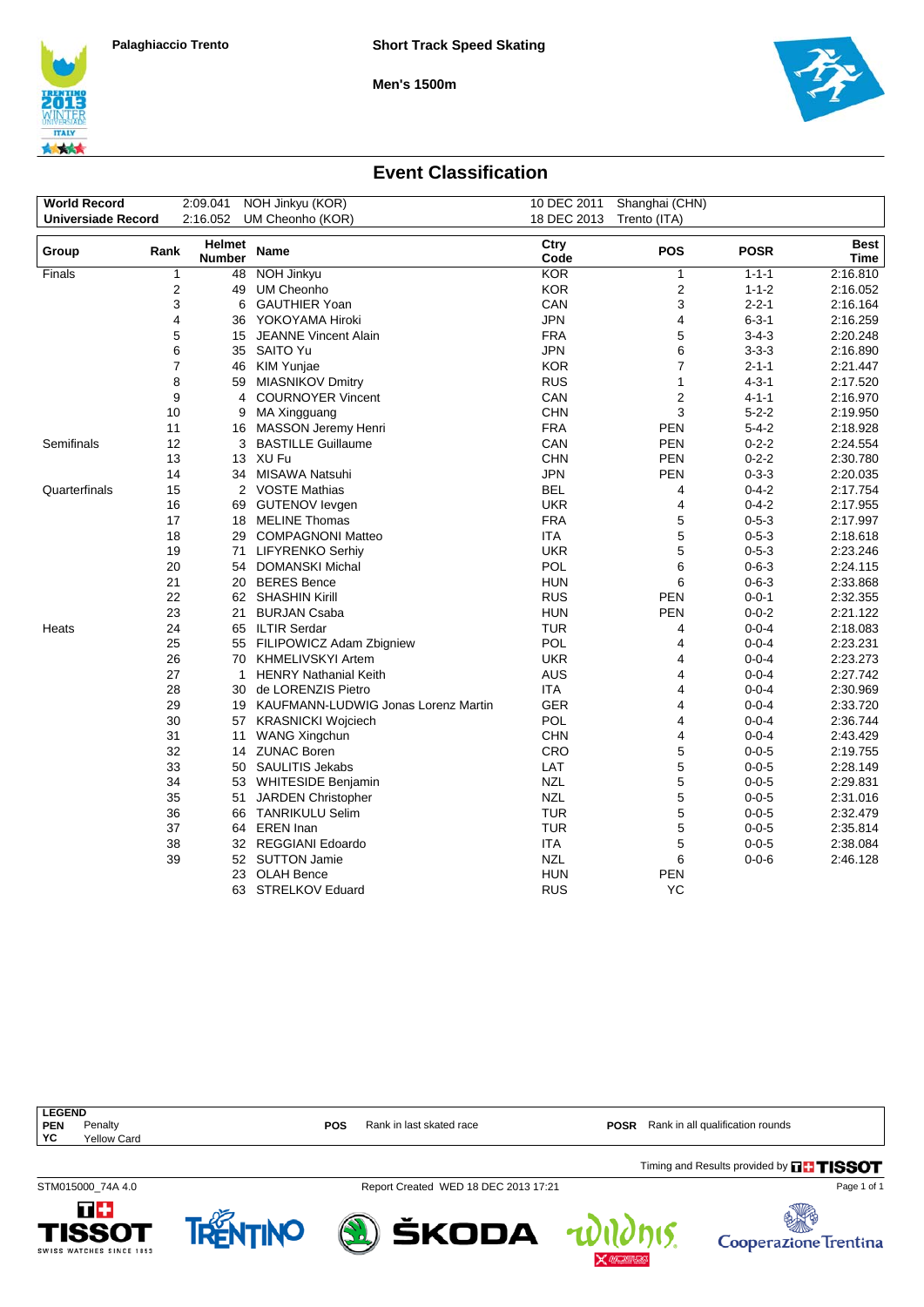**Men's 1500m**



WED 18 DEC 2013



| <b>Medallists</b> |                      |                         |  |  |
|-------------------|----------------------|-------------------------|--|--|
| Medal             | <b>Name</b>          | Ctry                    |  |  |
| <b>GOLD</b>       | NOH Jinkyu           | KOR - Republic of Korea |  |  |
| <b>SILVER</b>     | UM Cheonho           | KOR - Republic of Korea |  |  |
| <b>BRONZE</b>     | <b>GAUTHIER Yoan</b> | CAN - Canada            |  |  |









Timing and Results provided by **THISSOT** 

**his.** 

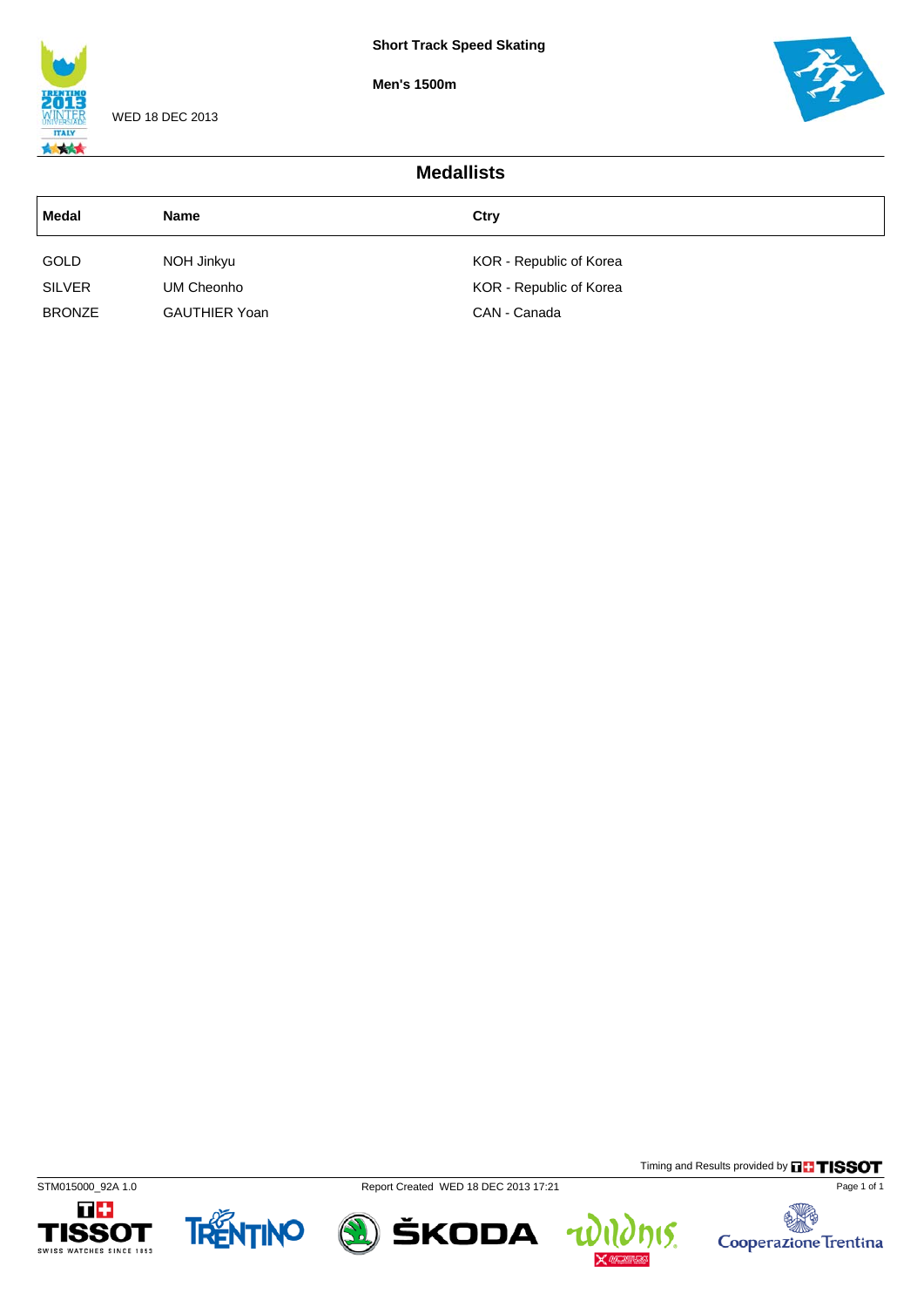



T

## Men's 1500m Heats

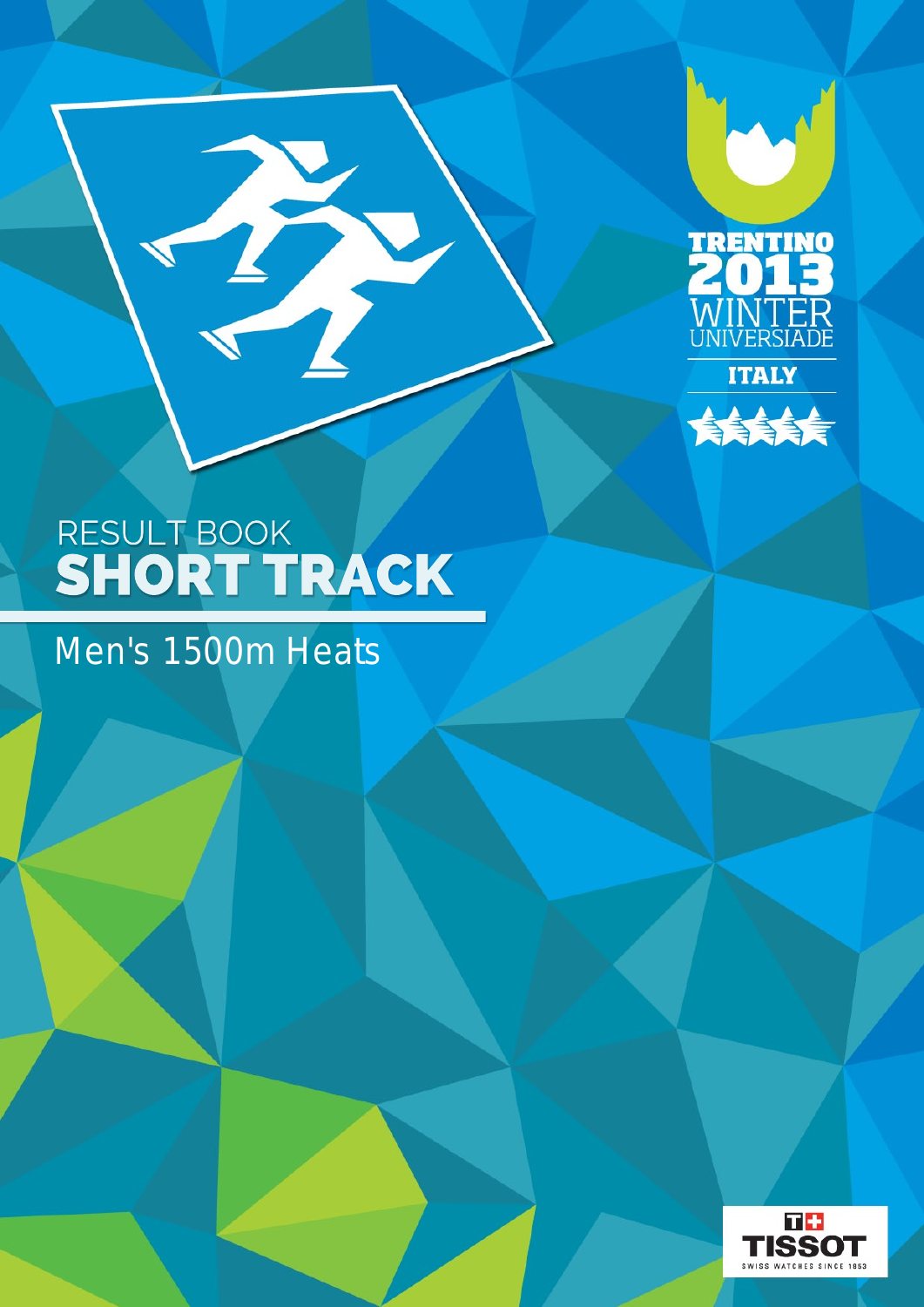**Short Track Speed Skating**

**Men's 1500m**

**Heats**



WED 18 DEC 2013 Start Time: 14:02



**REVISED 18 DEC 11:30**

**Start List**

| <b>World Record</b>       | 2:09.041 NOH Jinkyu (KOR)     |                                 |                  | 10 DEC 2011 Shanghai (CHN)             |              |
|---------------------------|-------------------------------|---------------------------------|------------------|----------------------------------------|--------------|
| <b>Universiade Record</b> | 2:18.020 LEE Seung-Hoon (KOR) |                                 |                  | 1 JAN 2009<br>Harbin (CHN)             |              |
|                           |                               |                                 |                  |                                        |              |
| Race<br><b>Number</b>     | Race<br>Order                 | <b>Start</b><br><b>Position</b> | Helmet<br>Number | <b>Name</b>                            | Ctry<br>Code |
| 1                         | 1                             | 1                               |                  | 59 MIASNIKOV Dmitry                    | RUS          |
|                           |                               | $\overline{\mathbf{c}}$         |                  | 18 MELINE Thomas                       | <b>FRA</b>   |
|                           |                               | 3                               |                  | 65 ILTIR Serdar                        | <b>TUR</b>   |
|                           |                               | 4                               |                  | 69 GUTENOV levgen                      | <b>UKR</b>   |
|                           |                               | 5                               |                  | 14 ZUNAC Boren                         | CRO          |
| $\overline{c}$            | $\overline{2}$                | 1                               |                  | 63 STRELKOV Eduard                     | <b>RUS</b>   |
|                           |                               | $\overline{2}$                  |                  | 55 FILIPOWICZ Adam Zbigniew            | <b>POL</b>   |
|                           |                               | 3                               |                  | 34 MISAWA Natsuhi                      | <b>JPN</b>   |
|                           |                               |                                 |                  | 52 SUTTON Jamie                        |              |
|                           |                               | 4                               |                  |                                        | <b>NZL</b>   |
|                           |                               | 5                               |                  | 50 SAULITIS Jekabs                     | LAT          |
|                           |                               | 6                               |                  | 16 MASSON Jeremy Henri                 | <b>FRA</b>   |
| 3                         | 3                             | 1                               |                  | 36 YOKOYAMA Hiroki                     | <b>JPN</b>   |
|                           |                               | $\boldsymbol{2}$                |                  | 11 WANG Xingchun                       | <b>CHN</b>   |
|                           |                               | 3                               |                  | 23 OLAH Bence                          | <b>HUN</b>   |
|                           |                               | 4                               |                  | 71 LIFYRENKO Serhiy                    | <b>UKR</b>   |
|                           |                               | 5                               |                  | 49 UM Cheonho                          | <b>KOR</b>   |
| 4                         | 4                             | 1                               |                  | 51 JARDEN Christopher                  | <b>NZL</b>   |
|                           |                               | $\mathbf 2$                     |                  | 35 SAITO Yu                            | <b>JPN</b>   |
|                           |                               | 3                               |                  | 46 KIM Yunjae                          | <b>KOR</b>   |
|                           |                               | 4                               |                  | 30 de LORENZIS Pietro                  | ITA.         |
|                           |                               | 5                               |                  | 3 BASTILLE Guillaume                   | CAN          |
|                           |                               |                                 |                  |                                        |              |
| 5                         | 5                             | 1                               | 21               | <b>BURJAN Csaba</b>                    | <b>HUN</b>   |
|                           |                               | $\overline{\mathbf{c}}$         |                  | 70 KHMELIVSKYI Artem                   | <b>UKR</b>   |
|                           |                               | 3                               |                  | 53 WHITESIDE Benjamin                  | <b>NZL</b>   |
|                           |                               | 4                               |                  | 4 COURNOYER Vincent                    | CAN          |
|                           |                               | 5                               |                  | 29 COMPAGNONI Matteo                   | <b>ITA</b>   |
| 6                         | 6                             | 1                               |                  | 19 KAUFMANN-LUDWIG Jonas Lorenz Martin | GER          |
|                           |                               | 2                               |                  | 2 VOSTE Mathias                        | BEL          |
|                           |                               | 3                               |                  | 62 SHASHIN Kirill                      | <b>RUS</b>   |
|                           |                               | 4                               |                  | 54 DOMANSKI Michal                     | POL          |
|                           |                               | 5                               |                  | 64 EREN Inan                           | TUR          |
| $\overline{7}$            |                               |                                 |                  |                                        | CAN          |
|                           | $\overline{7}$                | 1                               | 6                | <b>GAUTHIER Yoan</b>                   |              |
|                           |                               | $\overline{2}$                  |                  | 9 MA Xingguang                         | <b>CHN</b>   |
|                           |                               | 3                               |                  | 15 JEANNE Vincent Alain                | <b>FRA</b>   |
|                           |                               | 4                               |                  | 66 TANRIKULU Selim                     | <b>TUR</b>   |
|                           |                               | 5                               |                  | 1 HENRY Nathanial Keith                | AUS          |
| 8                         | 8                             | 1                               |                  | 48 NOH Jinkyu                          | <b>KOR</b>   |
|                           |                               | 2                               |                  | 13 XU Fu                               | <b>CHN</b>   |
|                           |                               | 3                               |                  | 57 KRASNICKI Wojciech                  | POL          |
|                           |                               | 4                               |                  | 20 BERES Bence                         | <b>HUN</b>   |
|                           |                               | 5                               |                  | 32 REGGIANI Edoardo                    | <b>ITA</b>   |

**NOTE**

The first, second and third placed skaters from each race qualify for the quarterfinals.

**switched participants for team China (CHN)**

Timing and Results provided by **THISSOT** 

Page 1 of 1

STM015800\_51A 1.1 Report Created WED 18 DEC 2013 11:30





ŠKODA

 $\mathbf{r}$ 

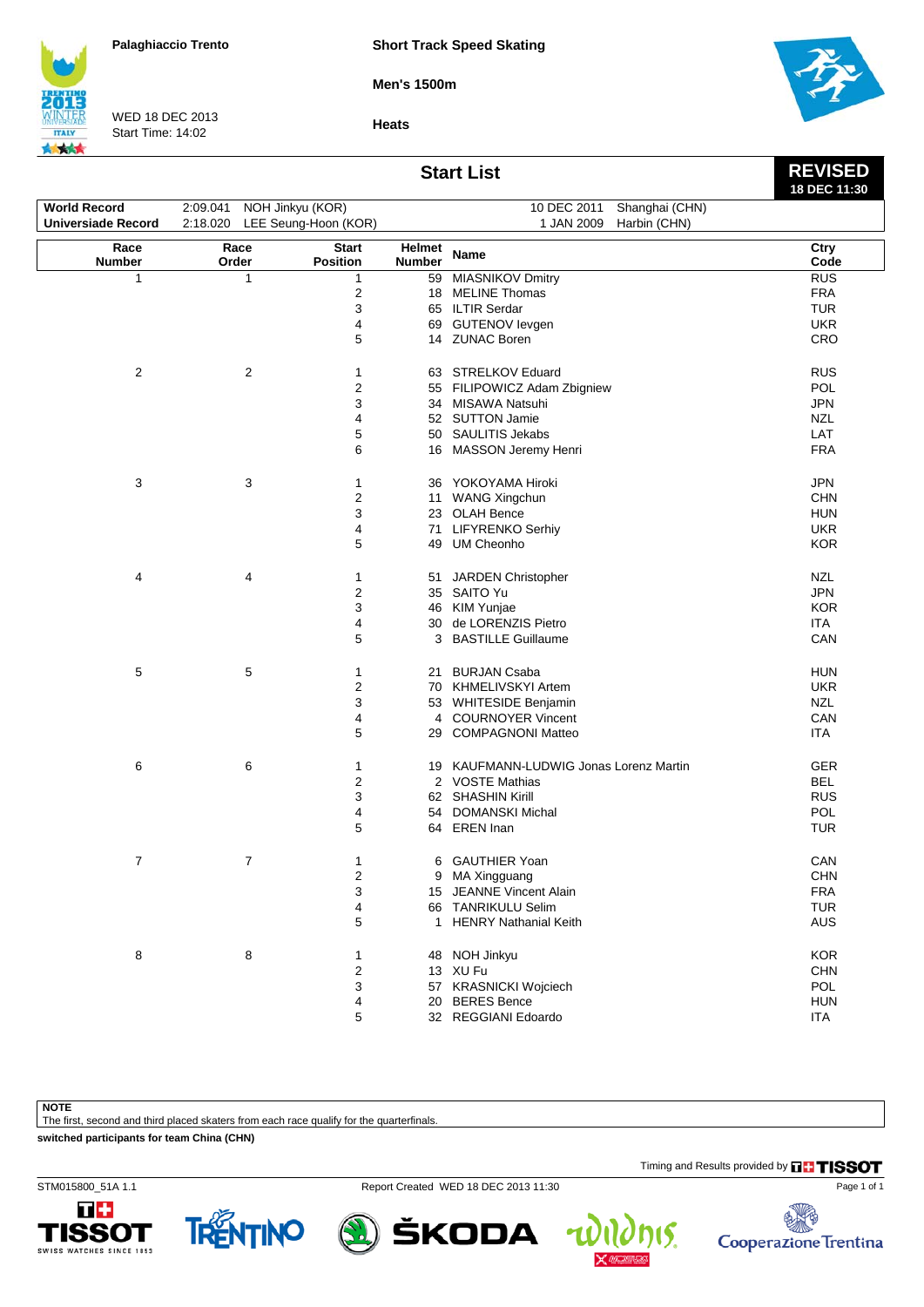**Short Track Speed Skating**

**Men's 1500m**

**Heats**



WED 18 DEC 2013 Start Time: 14:02



**Results**

| <b>World Record</b>       | 2:09.041       |                         | NOH Jinkyu (KOR)        |                                     |            | 10 DEC 2011 Shanghai (CHN) |             |                          |
|---------------------------|----------------|-------------------------|-------------------------|-------------------------------------|------------|----------------------------|-------------|--------------------------|
| <b>Universiade Record</b> | 2:18.020       |                         | LEE Seung-Hoon (KOR)    |                                     | 1 JAN 2009 | Harbin (CHN)               |             |                          |
| Race                      | Race           |                         |                         |                                     |            | Ctry                       |             |                          |
| <b>Number</b>             | Order          | Rank                    | Helmet<br><b>Number</b> | <b>Name</b>                         |            | Code                       | Result Qual | Record                   |
| $\mathbf{1}$              | 1              | $\mathbf{1}$            | 59                      | <b>MIASNIKOV Dmitry</b>             |            | RUS                        | 2:17.520 Q  | $\overline{\mathsf{UR}}$ |
|                           |                | $\boldsymbol{2}$        |                         | 69 GUTENOV levgen                   |            | <b>UKR</b>                 | 2:17.955 Q  |                          |
|                           |                | 3                       |                         | 18 MELINE Thomas                    |            | <b>FRA</b>                 | 2:17.997 Q  |                          |
|                           |                | 4                       |                         | 65 ILTIR Serdar                     |            | <b>TUR</b>                 | 2:18.083    |                          |
|                           |                | 5                       | 14                      | <b>ZUNAC Boren</b>                  |            | CRO                        | 2:19.755    |                          |
| 2                         | 2              | 1                       |                         | 63 STRELKOV Eduard                  |            | <b>RUS</b>                 | 2:22.457 Q  |                          |
|                           |                | $\boldsymbol{2}$        |                         | 16 MASSON Jeremy Henri              |            | <b>FRA</b>                 | 2:22.596 Q  |                          |
|                           |                | 3                       |                         | 34 MISAWA Natsuhi                   |            | <b>JPN</b>                 | 2:22.663 Q  |                          |
|                           |                | 4                       |                         | 55 FILIPOWICZ Adam Zbigniew         |            | <b>POL</b>                 | 2:23.231    |                          |
|                           |                | 5                       |                         | 50 SAULITIS Jekabs                  |            | LAT                        | 2:28.149    |                          |
|                           |                | 6                       |                         | 52 SUTTON Jamie                     |            | <b>NZL</b>                 | 2:46.128    |                          |
| 3                         | 3              | 1                       |                         | 36 YOKOYAMA Hiroki                  |            | <b>JPN</b>                 | 2:18.721 Q  |                          |
|                           |                | $\boldsymbol{2}$        |                         | 49 UM Cheonho                       |            | <b>KOR</b>                 | 2:19.338 Q  |                          |
|                           |                | 3                       |                         | 71 LIFYRENKO Serhiy                 |            | <b>UKR</b>                 | 2:23.246 Q  |                          |
|                           |                |                         |                         |                                     |            |                            |             |                          |
|                           |                | 4                       | 11                      | <b>WANG Xingchun</b>                |            | <b>CHN</b>                 | 2:43.429    |                          |
|                           |                |                         |                         | 23 OLAH Bence                       |            | <b>HUN</b>                 | PEN         |                          |
| 4                         | 4              | 1                       | 46                      | KIM Yunjae                          |            | KOR.                       | 2:26.903 Q  |                          |
|                           |                | $\overline{2}$          |                         | 3 BASTILLE Guillaume                |            | CAN                        | 2:26.995 Q  |                          |
|                           |                | 3                       |                         | 35 SAITO Yu                         |            | <b>JPN</b>                 | 2:27.167 Q  |                          |
|                           |                | 4                       | 30                      | de LORENZIS Pietro                  |            | ITA                        | 2:30.969    |                          |
|                           |                | 5                       | 51                      | JARDEN Christopher                  |            | <b>NZL</b>                 | 2:31.016    |                          |
|                           |                |                         |                         |                                     |            |                            |             |                          |
| 5                         | 5              | 1                       |                         | 4 COURNOYER Vincent                 |            | CAN                        | 2:20.823 Q  |                          |
|                           |                | $\overline{2}$          | 21                      | <b>BURJAN Csaba</b>                 |            | <b>HUN</b>                 | 2:21.122 Q  |                          |
|                           |                | 3                       |                         | 29 COMPAGNONI Matteo                |            | ITA                        | 2:21.959 Q  |                          |
|                           |                | 4                       | 70                      | KHMELIVSKYI Artem                   |            | <b>UKR</b>                 | 2:23.273    |                          |
|                           |                | 5                       | 53                      | WHITESIDE Benjamin                  |            | <b>NZL</b>                 | 2:29.831    |                          |
| 6                         | 6              | 1                       |                         | 62 SHASHIN Kirill                   |            | <b>RUS</b>                 | 2:32.355 Q  |                          |
|                           |                | $\boldsymbol{2}$        |                         | 2 VOSTE Mathias                     |            | <b>BEL</b>                 | 2:32.454 Q  |                          |
|                           |                | 3                       |                         | 54 DOMANSKI Michal                  |            | POL                        | 2:33.301 Q  |                          |
|                           |                | 4                       | 19                      | KAUFMANN-LUDWIG Jonas Lorenz Martin |            | <b>GER</b>                 | 2:33.720    |                          |
|                           |                | 5                       |                         | 64 EREN Inan                        |            | TUR                        | 2:35.814    |                          |
| 7                         | $\overline{7}$ | 1                       | 6                       | <b>GAUTHIER Yoan</b>                |            | CAN                        | 2:27.185 Q  |                          |
|                           |                | $\overline{\mathbf{c}}$ |                         | MA Xingguang                        |            | <b>CHN</b>                 | 2:27.314 Q  |                          |
|                           |                | 3                       | 9                       |                                     |            |                            | 2:27.399 Q  |                          |
|                           |                |                         |                         | 15 JEANNE Vincent Alain             |            | <b>FRA</b>                 |             |                          |
|                           |                | 4                       | 1                       | <b>HENRY Nathanial Keith</b>        |            | <b>AUS</b>                 | 2:27.742    |                          |
|                           |                | 5                       |                         | 66 TANRIKULU Selim                  |            | <b>TUR</b>                 | 2:32.479    |                          |
| 8                         | 8              | 1                       | 48                      | NOH Jinkyu                          |            | <b>KOR</b>                 | 2:34.013 Q  |                          |
|                           |                | $\overline{c}$          |                         | 13 XU Fu                            |            | <b>CHN</b>                 | 2:34.386 Q  |                          |
|                           |                | 3                       | 20                      | <b>BERES</b> Bence                  |            | <b>HUN</b>                 | 2:34.752 Q  |                          |
|                           |                | 4                       |                         | 57 KRASNICKI Wojciech               |            | POL                        | 2:36.744    |                          |
|                           |                | 5                       |                         | 32 REGGIANI Edoardo                 |            | <b>ITA</b>                 | 2:38.084    |                          |
|                           |                |                         |                         |                                     |            |                            |             |                          |

| <b>NOTE</b>   |                                                                                          |  |           |      |                    |  |  |  |  |  |
|---------------|------------------------------------------------------------------------------------------|--|-----------|------|--------------------|--|--|--|--|--|
|               | The first, second and third placed skaters from each race qualify for the quarterfinals. |  |           |      |                    |  |  |  |  |  |
| <b>LEGEND</b> |                                                                                          |  |           |      |                    |  |  |  |  |  |
| $ $ PEN       | Penalty                                                                                  |  | Qualified | Qual | Qualification code |  |  |  |  |  |
|               |                                                                                          |  |           |      |                    |  |  |  |  |  |

Timing and Results provided by **THISSOT** 

15.

STM015800\_73A 1.0 Report Created WED 18 DEC 2013 14:38







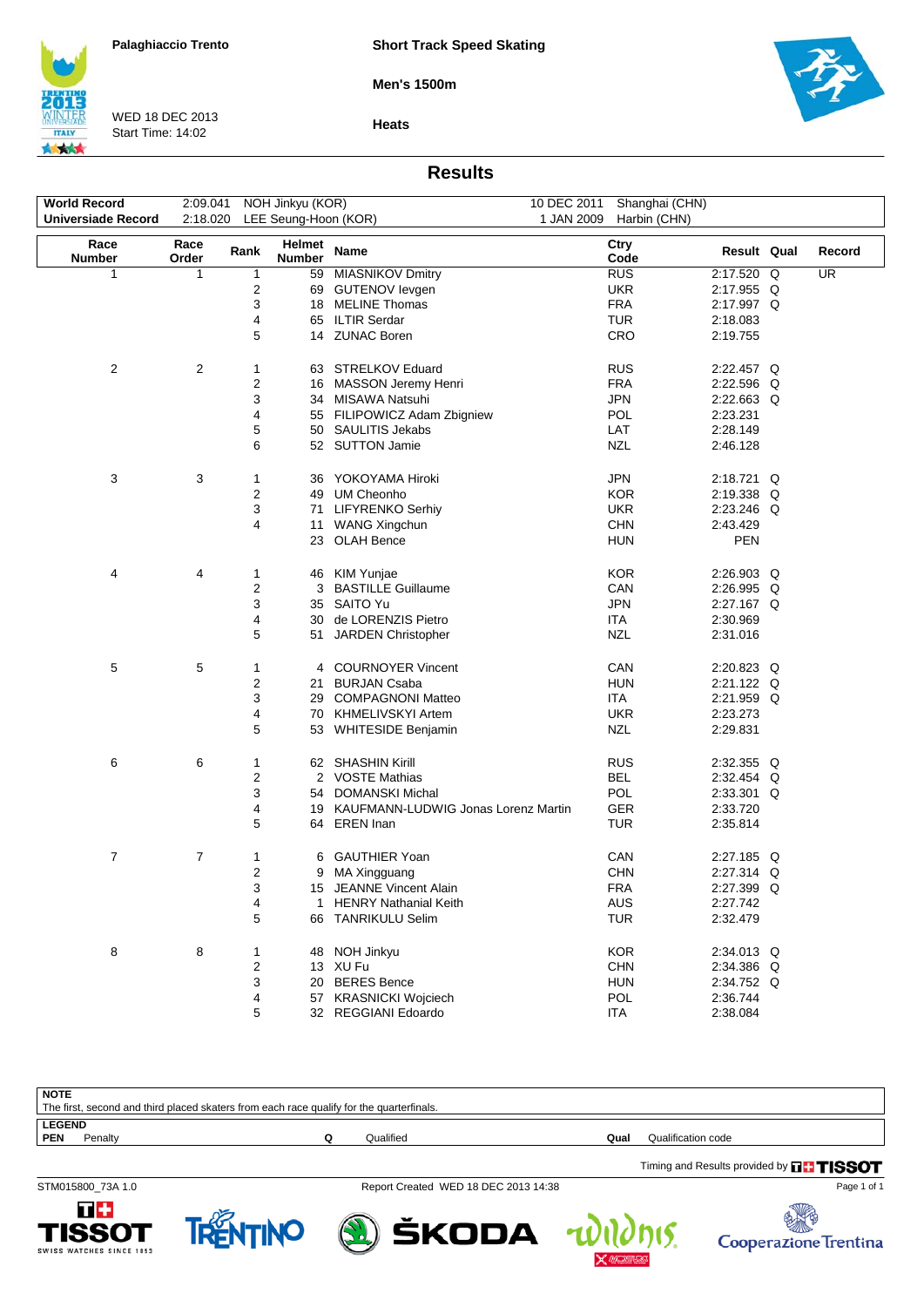



B

Men's 1500m Quarterfinal

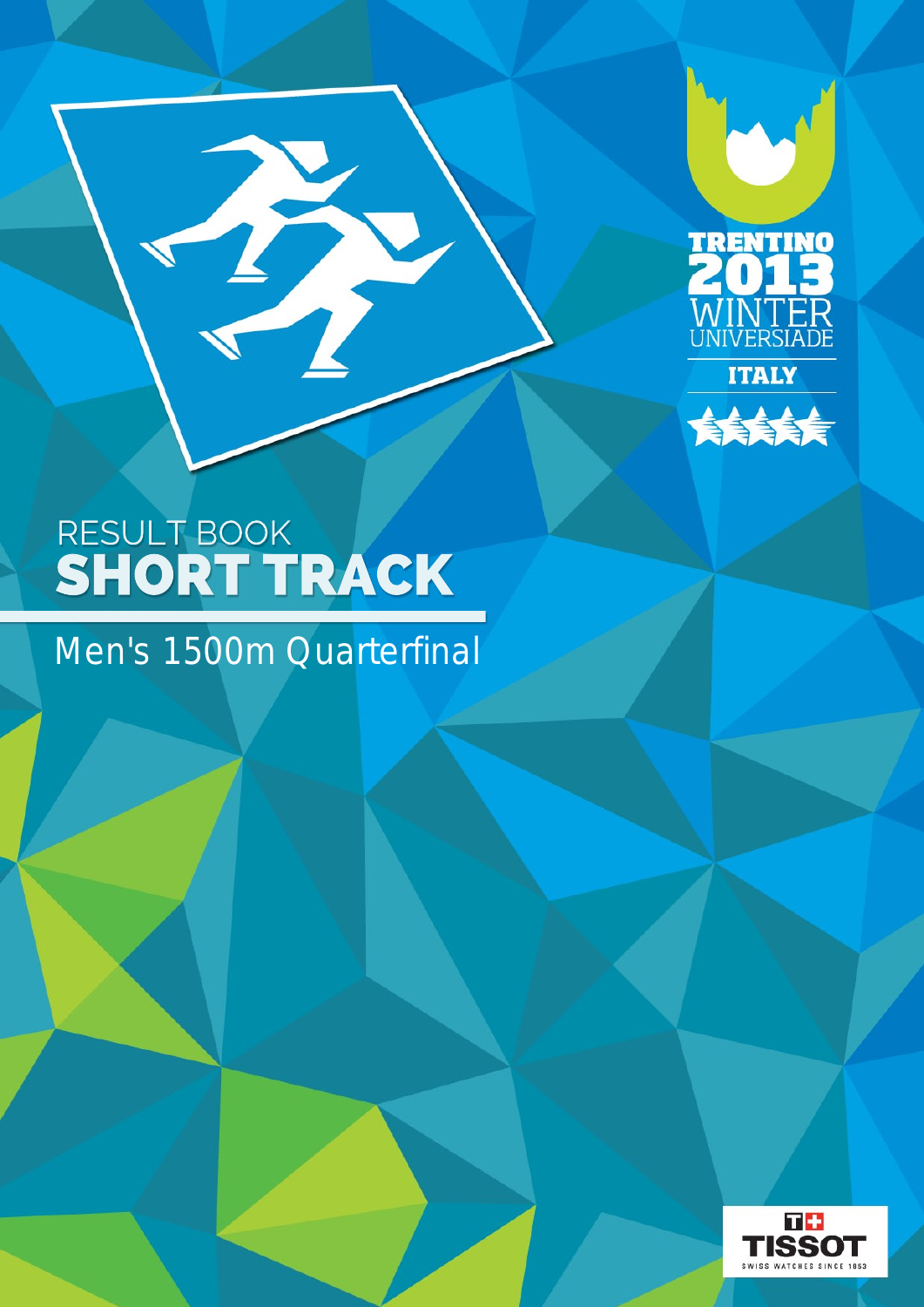**Men's 1500m**



WED 18 DEC 2013

**Quarterfinals**



### **Seeding Analysis**

| Heat | <b>Helmet</b><br><b>Number</b> | <b>Name</b>                 | Ctry<br>Code | Intermediate<br>Rank | <b>Previous</b><br>Round<br><b>Time</b> |
|------|--------------------------------|-----------------------------|--------------|----------------------|-----------------------------------------|
| Α    | 59                             | <b>MIASNIKOV Dmitry</b>     | <b>RUS</b>   | 1                    | 2:17.520                                |
|      | 48                             | NOH Jinkyu                  | <b>KOR</b>   | 8                    | 2:34.013                                |
|      | 69                             | <b>GUTENOV levgen</b>       | <b>UKR</b>   | 9                    | 2:17.955                                |
|      | 13                             | XU Fu                       | <b>CHN</b>   | 16                   | 2:34.386                                |
|      | 18                             | <b>MELINE Thomas</b>        | <b>FRA</b>   | 17                   | 2:17.997                                |
|      | 20                             | <b>BERES</b> Bence          | <b>HUN</b>   | 24                   | 2:34.752                                |
| B    | 36                             | YOKOYAMA Hiroki             | <b>JPN</b>   | 2                    | 2:18.721                                |
|      | 6                              | <b>GAUTHIER Yoan</b>        | CAN          | 6                    | 2:27.185                                |
|      | 49                             | UM Cheonho                  | <b>KOR</b>   | 10                   | 2:19.338                                |
|      | 2                              | <b>VOSTE Mathias</b>        | <b>BEL</b>   | 15                   | 2:32.454                                |
|      | 29                             | <b>COMPAGNONI Matteo</b>    | <b>ITA</b>   | 18                   | 2:21.959                                |
|      | 54                             | <b>DOMANSKI Michal</b>      | POL          | 23                   | 2:33.301                                |
| C    | 4                              | <b>COURNOYER Vincent</b>    | CAN          | 3                    | 2:20.823                                |
|      | 62                             | <b>SHASHIN Kirill</b>       | <b>RUS</b>   | $\overline{7}$       | 2:32.355                                |
|      | 21                             | <b>BURJAN Csaba</b>         | <b>HUN</b>   | 11                   | 2:21.122                                |
|      | 9                              | MA Xingguang                | <b>CHN</b>   | 14                   | 2:27.314                                |
|      | 34                             | <b>MISAWA Natsuhi</b>       | <b>JPN</b>   | 19                   | 2:22.663                                |
|      | 15                             | <b>JEANNE Vincent Alain</b> | <b>FRA</b>   | 22                   | 2:27.399                                |
| D    | 63                             | <b>STRELKOV Eduard</b>      | <b>RUS</b>   | 4                    | 2:22.457                                |
|      | 46                             | KIM Yunjae                  | <b>KOR</b>   | 5                    | 2:26.903                                |
|      | 16                             | MASSON Jeremy Henri         | <b>FRA</b>   | 12                   | 2:22.596                                |
|      | 3                              | <b>BASTILLE Guillaume</b>   | CAN          | 13                   | 2:26.995                                |
|      | 71                             | LIFYRENKO Serhiy            | <b>UKR</b>   | 20                   | 2:23.246                                |
|      | 35                             | <b>SAITO Yu</b>             | <b>JPN</b>   | 21                   | 2:27.167                                |

STM015300\_48C 1.0 Report Created WED 18 DEC 2013 14:39 T+

TRENTINO **1SSOT** SWISS WATCHES SINCE 1853





ŠKODA

15.  $\overline{\mathbf{r}}$ 



Page 1 of 1

Timing and Results provided by **THISSOT**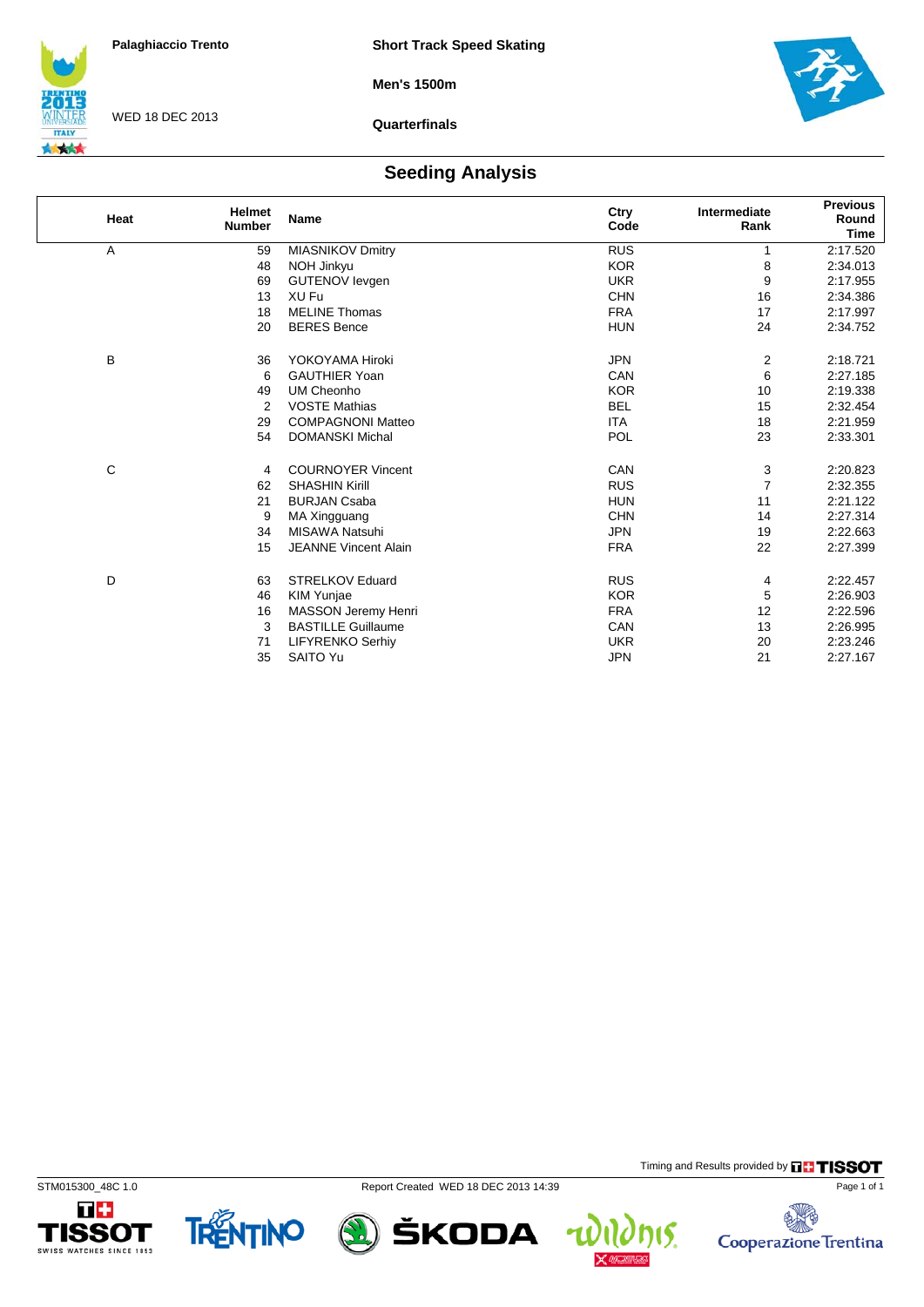**Short Track Speed Skating**

**Men's 1500m**

**ITALY** 大大大大

WED 18 DEC 2013 Start Time: 15:42

**Quarterfinals**



#### **Start List**

| <b>World Record</b>       | 2:09.041      | NOH Jinkyu (KOR)                |                         | 10 DEC 2011                 | Shanghai (CHN)        |              |
|---------------------------|---------------|---------------------------------|-------------------------|-----------------------------|-----------------------|--------------|
| <b>Universiade Record</b> | 2:17.520      | <b>MIASNIKOV Dmitry (RUS)</b>   |                         | 18 DEC 2013                 | Tione di Trento (ITA) |              |
| Race<br><b>Number</b>     | Race<br>Order | <b>Start</b><br><b>Position</b> | Helmet<br><b>Number</b> | <b>Name</b>                 |                       | Ctry<br>Code |
| 15                        | 1             | 1                               | 36                      | YOKOYAMA Hiroki             |                       | <b>JPN</b>   |
|                           |               | 2                               | 49                      | UM Cheonho                  |                       | <b>KOR</b>   |
|                           |               | 3                               | 29                      | <b>COMPAGNONI Matteo</b>    |                       | <b>ITA</b>   |
|                           |               | 4                               | 6                       | <b>GAUTHIER Yoan</b>        |                       | CAN          |
|                           |               | 5                               | 2                       | <b>VOSTE Mathias</b>        |                       | <b>BEL</b>   |
|                           |               | 6                               | 54                      | <b>DOMANSKI Michal</b>      |                       | POL          |
|                           |               |                                 |                         |                             |                       |              |
| 16                        | 2             | 1                               |                         | 59 MIASNIKOV Dmitry         |                       | <b>RUS</b>   |
|                           |               | 2                               | 69                      | <b>GUTENOV levgen</b>       |                       | <b>UKR</b>   |
|                           |               | 3                               | 18                      | <b>MELINE Thomas</b>        |                       | <b>FRA</b>   |
|                           |               | 4                               | 48                      | NOH Jinkyu                  |                       | <b>KOR</b>   |
|                           |               | 5                               |                         | 13 XU Fu                    |                       | <b>CHN</b>   |
|                           |               | 6                               | 20                      | <b>BERES</b> Bence          |                       | <b>HUN</b>   |
|                           |               |                                 |                         |                             |                       |              |
| 17                        | 3             | 1                               |                         | 4 COURNOYER Vincent         |                       | CAN          |
|                           |               | 2                               | 21                      | <b>BURJAN Csaba</b>         |                       | <b>HUN</b>   |
|                           |               | 3                               | 34                      | MISAWA Natsuhi              |                       | <b>JPN</b>   |
|                           |               | 4                               | 9                       | MA Xingguang                |                       | <b>CHN</b>   |
|                           |               | 5                               | 15                      | <b>JEANNE Vincent Alain</b> |                       | <b>FRA</b>   |
|                           |               | 6                               |                         | 62 SHASHIN Kirill           |                       | <b>RUS</b>   |
|                           |               |                                 |                         |                             |                       |              |
| 18                        | 4             | 1                               |                         | 63 STRELKOV Eduard          |                       | <b>RUS</b>   |
|                           |               | 2                               | 16                      | <b>MASSON Jeremy Henri</b>  |                       | <b>FRA</b>   |
|                           |               | 3                               | 71                      | <b>LIFYRENKO Serhiy</b>     |                       | <b>UKR</b>   |
|                           |               | 4                               | 46                      | KIM Yunjae                  |                       | <b>KOR</b>   |
|                           |               | 5                               | 3                       | <b>BASTILLE Guillaume</b>   |                       | CAN          |
|                           |               | 6                               |                         | 35 SAITO Yu                 |                       | <b>JPN</b>   |

**NOTE**

The first, second and third placed skaters from each race qualify for the semifinals.

Timing and Results provided by **THISSOT** 

STM015300\_51A 1.0 Report Created WED 18 DEC 2013 14:40





ŠKODA



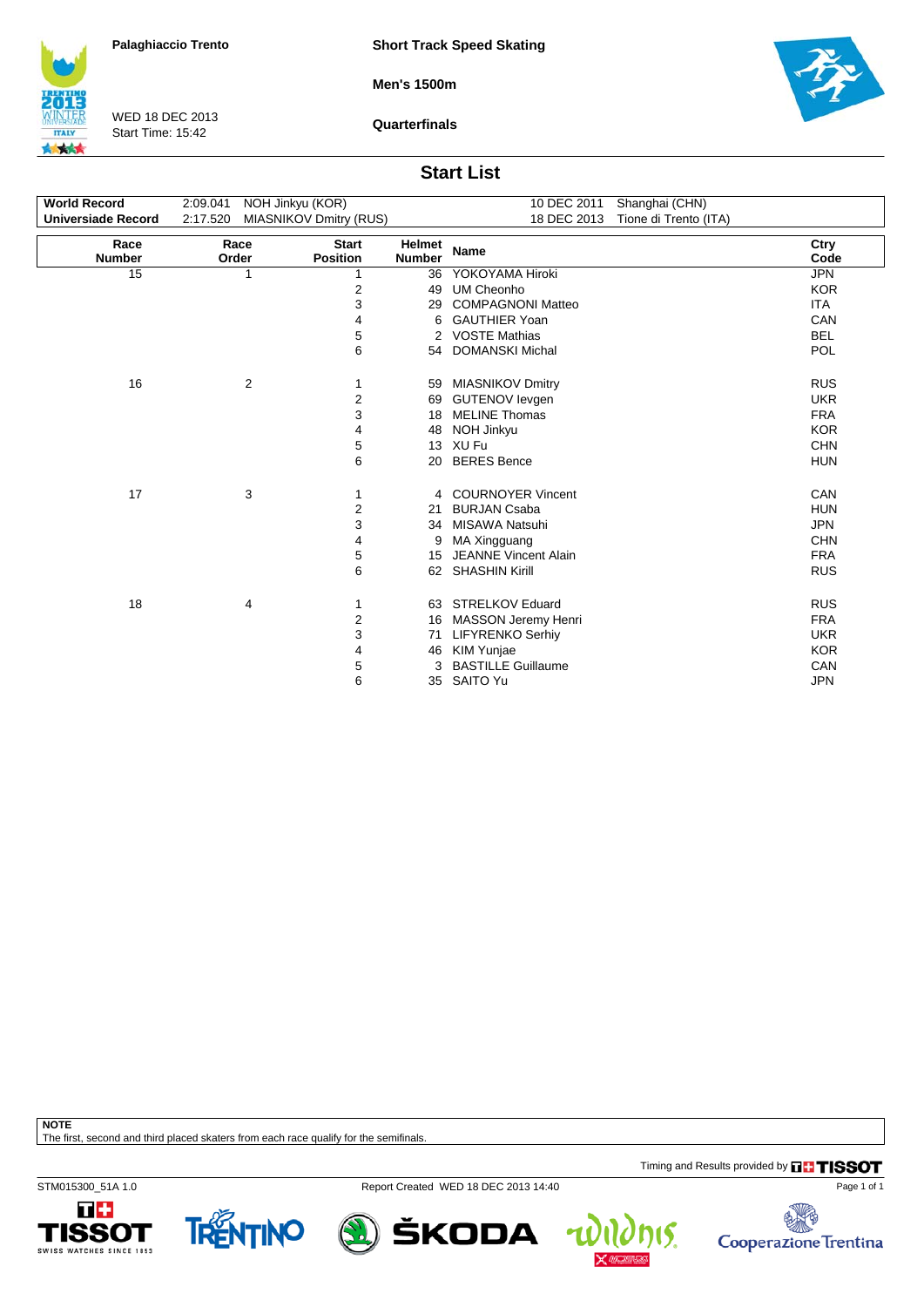**Short Track Speed Skating**

**Men's 1500m**

**ITALY** 大大大大

WED 18 DEC 2013 Start Time: 15:42

**Quarterfinals**



#### **Results**

| <b>World Record</b>   | 2:09.041<br>NOH Jinkyu (KOR) |      | 10 DEC 2011             | Shanghai (CHN)                |             |              |              |           |
|-----------------------|------------------------------|------|-------------------------|-------------------------------|-------------|--------------|--------------|-----------|
| Universiade Record    | 2:17.520                     |      |                         | <b>MIASNIKOV Dmitry (RUS)</b> | 18 DEC 2013 | Trento (ITA) |              |           |
| Race<br><b>Number</b> | Race<br>Order                | Rank | Helmet<br><b>Number</b> | <b>Name</b>                   |             | Ctry<br>Code | Result Qual  | Record    |
| 15                    | 1                            | 1    | 49                      | <b>UM Cheonho</b>             |             | <b>KOR</b>   | 2:16.052 Q   | <b>UR</b> |
|                       |                              | 2    | 6                       | <b>GAUTHIER Yoan</b>          |             | CAN          | 2:16.164 Q   |           |
|                       |                              | 3    | 36                      | YOKOYAMA Hiroki               |             | <b>JPN</b>   | $2:16.259$ Q |           |
|                       |                              | 4    | $\overline{2}$          | <b>VOSTE Mathias</b>          |             | <b>BEL</b>   | 2:17.754     |           |
|                       |                              | 5    | 29                      | <b>COMPAGNONI Matteo</b>      |             | <b>ITA</b>   | 2:18.618     |           |
|                       |                              | 6    | 54                      | <b>DOMANSKI Michal</b>        |             | <b>POL</b>   | 2:24.115     |           |
| 16                    | 2                            | 1    | 48                      | NOH Jinkyu                    |             | <b>KOR</b>   | 2:30.586 Q   |           |
|                       |                              | 2    | 13 <sup>2</sup>         | XU Fu                         |             | <b>CHN</b>   | 2:30.780 Q   |           |
|                       |                              | 3    | 59                      | <b>MIASNIKOV Dmitry</b>       |             | <b>RUS</b>   | 2:31.747 Q   |           |
|                       |                              | 4    | 69                      | <b>GUTENOV levgen</b>         |             | <b>UKR</b>   | 2:31.924     |           |
|                       |                              | 5    | 18                      | <b>MELINE Thomas</b>          |             | <b>FRA</b>   | 2:33.780     |           |
|                       |                              | 6    | 20                      | <b>BERES</b> Bence            |             | <b>HUN</b>   | 2:33.868     |           |
| 17                    | 3                            | 1    | 4                       | <b>COURNOYER Vincent</b>      |             | CAN          | 2:19.672 Q   |           |
|                       |                              | 2    | 9                       | MA Xingguang                  |             | <b>CHN</b>   | 2:19.950 Q   |           |
|                       |                              | 3    | 34                      | <b>MISAWA Natsuhi</b>         |             | <b>JPN</b>   | 2:20.035 Q   |           |
|                       |                              | 4    | 15                      | <b>JEANNE Vincent Alain</b>   |             | <b>FRA</b>   | 2:20.292 ADV |           |
|                       |                              |      | 21                      | <b>BURJAN Csaba</b>           |             | <b>HUN</b>   | <b>PEN</b>   |           |
|                       |                              |      | 62                      | <b>SHASHIN Kirill</b>         |             | <b>RUS</b>   | <b>PEN</b>   |           |
| 18                    | 4                            | 1    | 46                      | <b>KIM Yunjae</b>             |             | <b>KOR</b>   | 2:24.250 Q   |           |
|                       |                              | 2    | 3                       | <b>BASTILLE Guillaume</b>     |             | CAN          | 2:24.554 Q   |           |
|                       |                              | 3    | 35                      | SAITO Yu                      |             | <b>JPN</b>   | 2:25.238 Q   |           |
|                       |                              | 4    | 16                      | <b>MASSON Jeremy Henri</b>    |             | <b>FRA</b>   | 2:25.263 ADV |           |
|                       |                              | 5    | 71                      | <b>LIFYRENKO Serhiv</b>       |             | <b>UKR</b>   | 2:27.644     |           |
|                       |                              |      | 63                      | <b>STRELKOV Eduard</b>        |             | <b>RUS</b>   | <b>YC</b>    |           |

| <b>NOTE</b>                             | The first, second and third placed skaters from each race qualify for the semifinals. |           |      |                    |    |                                               |  |
|-----------------------------------------|---------------------------------------------------------------------------------------|-----------|------|--------------------|----|-----------------------------------------------|--|
| <b>LEGEND</b><br><b>ADV</b><br>Advanced | Penalty<br>PEN                                                                        | Qualified | Qual | Qualification code | YC | Yellow Card                                   |  |
|                                         |                                                                                       |           |      |                    |    | Timing and Results provided by <b>THISSOT</b> |  |

STM015300\_73A 1.0 Report Created WED 18 DEC 2013 16:01



15.

4





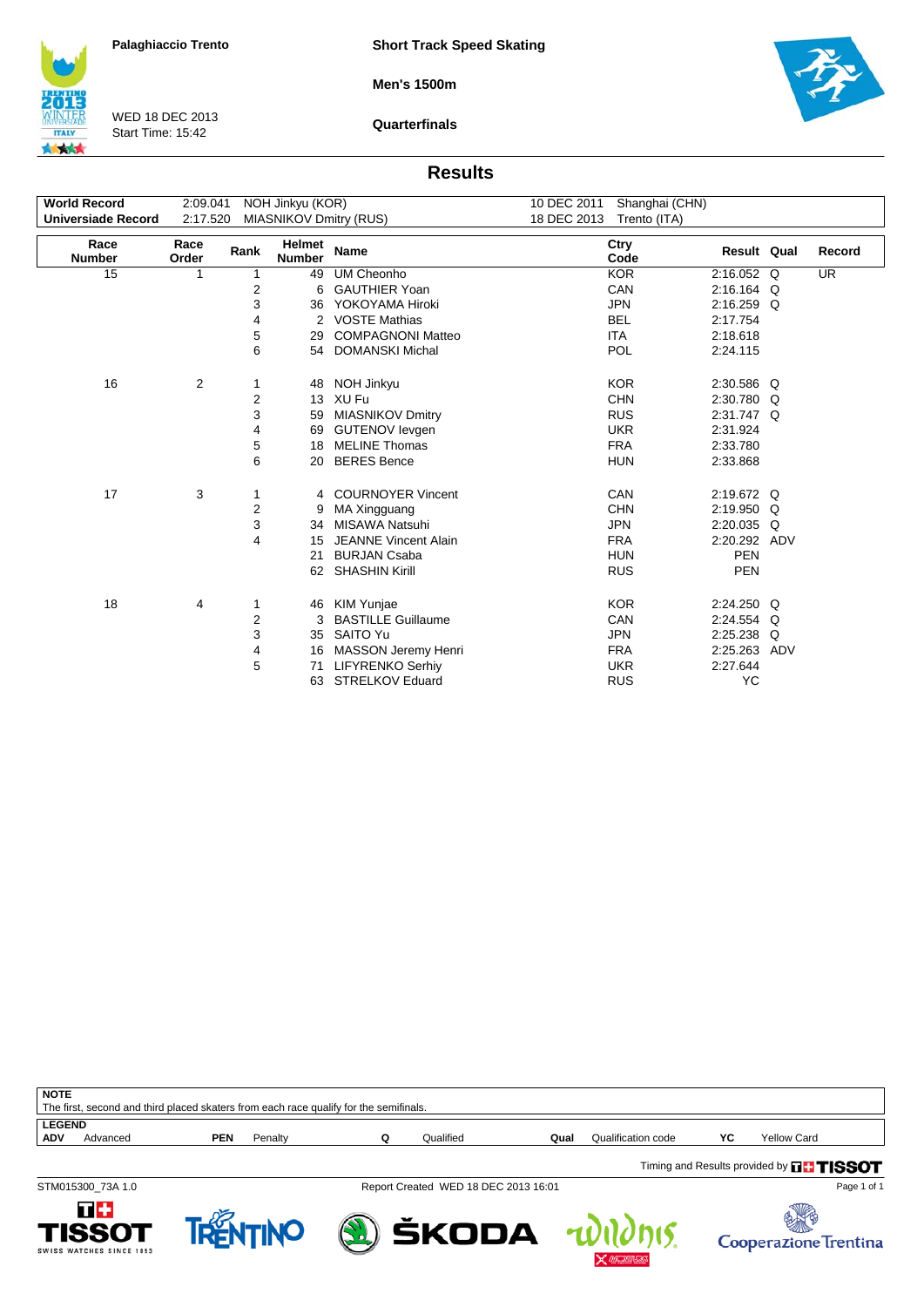



B

## Men's 1500m Semifinals

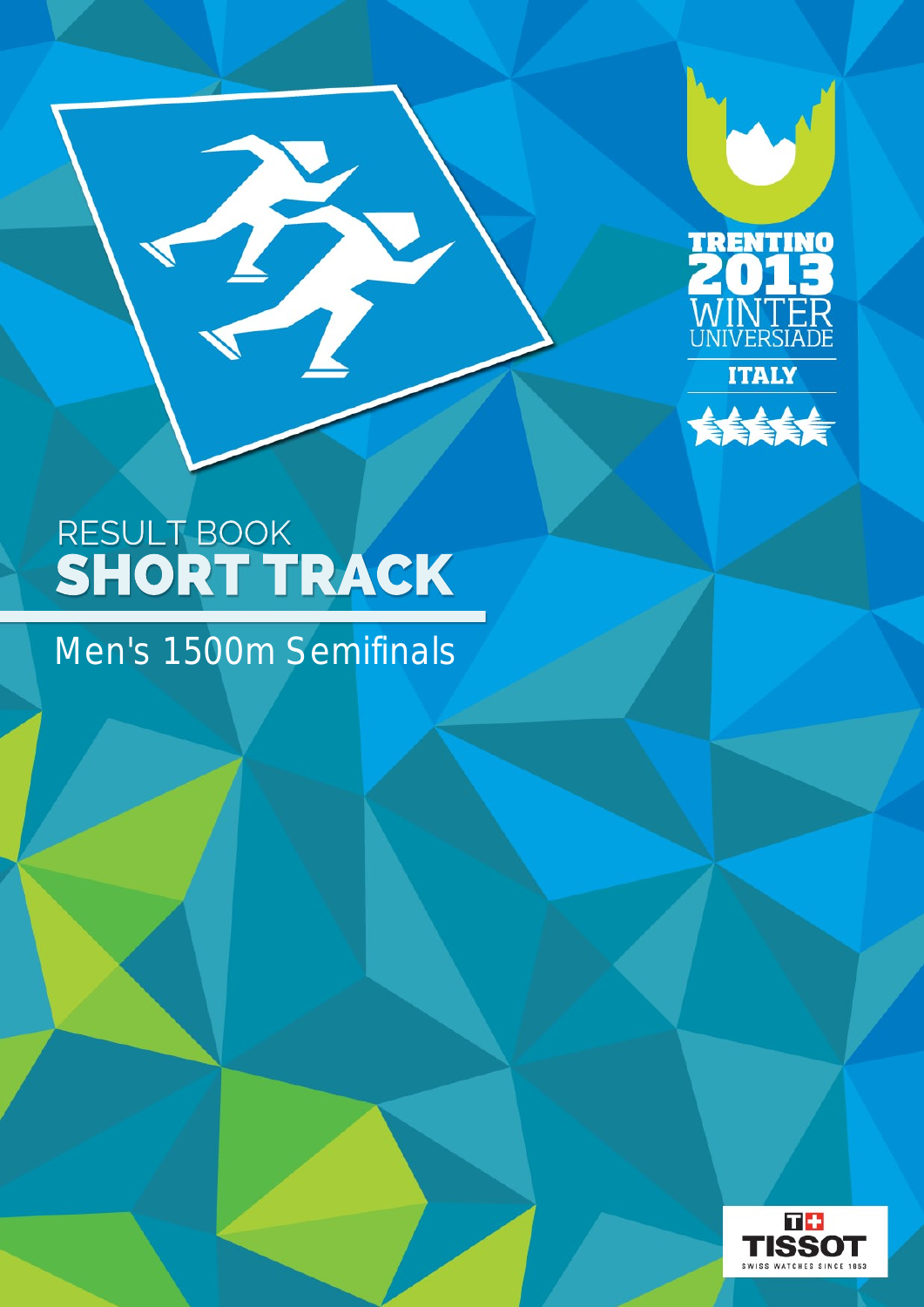**Men's 1500m**



WED 18 DEC 2013

**Semifinals**



## **Seeding Analysis**

| Heat | <b>Helmet</b><br><b>Number</b> | <b>Name</b>                 | Ctry<br>Code | Intermediate<br>Rank | <b>Previous</b><br>Round<br>Time |
|------|--------------------------------|-----------------------------|--------------|----------------------|----------------------------------|
| Α    | 4                              | <b>COURNOYER Vincent</b>    | CAN          |                      | 2:19.672                         |
|      | 49                             | UM Cheonho                  | <b>KOR</b>   | 4                    | 2:16.052                         |
|      | 6                              | <b>GAUTHIER Yoan</b>        | CAN          | 5                    | 2:16.164                         |
|      | 13                             | XU Fu                       | <b>CHN</b>   | 8                    | 2:30.780                         |
|      | 36                             | YOKOYAMA Hiroki             | JPN          | 9                    | 2:16.259                         |
|      | 35                             | SAITO Yu                    | JPN          | 12                   | 2:25.238                         |
|      | 16                             | <b>MASSON Jeremy Henri</b>  | <b>FRA</b>   | 15                   | 2:25.263                         |
| B    | 46                             | KIM Yunjae                  | <b>KOR</b>   | 2                    | 2:24.250                         |
|      | 48                             | NOH Jinkyu                  | <b>KOR</b>   | 3                    | 2:30.586                         |
|      | 9                              | MA Xingguang                | <b>CHN</b>   | 6                    | 2:19.950                         |
|      | 3                              | <b>BASTILLE Guillaume</b>   | CAN          | 7                    | 2:24.554                         |
|      | 59                             | <b>MIASNIKOV Dmitry</b>     | <b>RUS</b>   | 10                   | 2:31.747                         |
|      | 34                             | MISAWA Natsuhi              | JPN          | 11                   | 2:20.035                         |
|      | 15                             | <b>JEANNE Vincent Alain</b> | <b>FRA</b>   | 16                   | 2:20.292                         |







ŠKODA 4 Timing and Results provided by **THISSOT** Page 1 of 1

15.

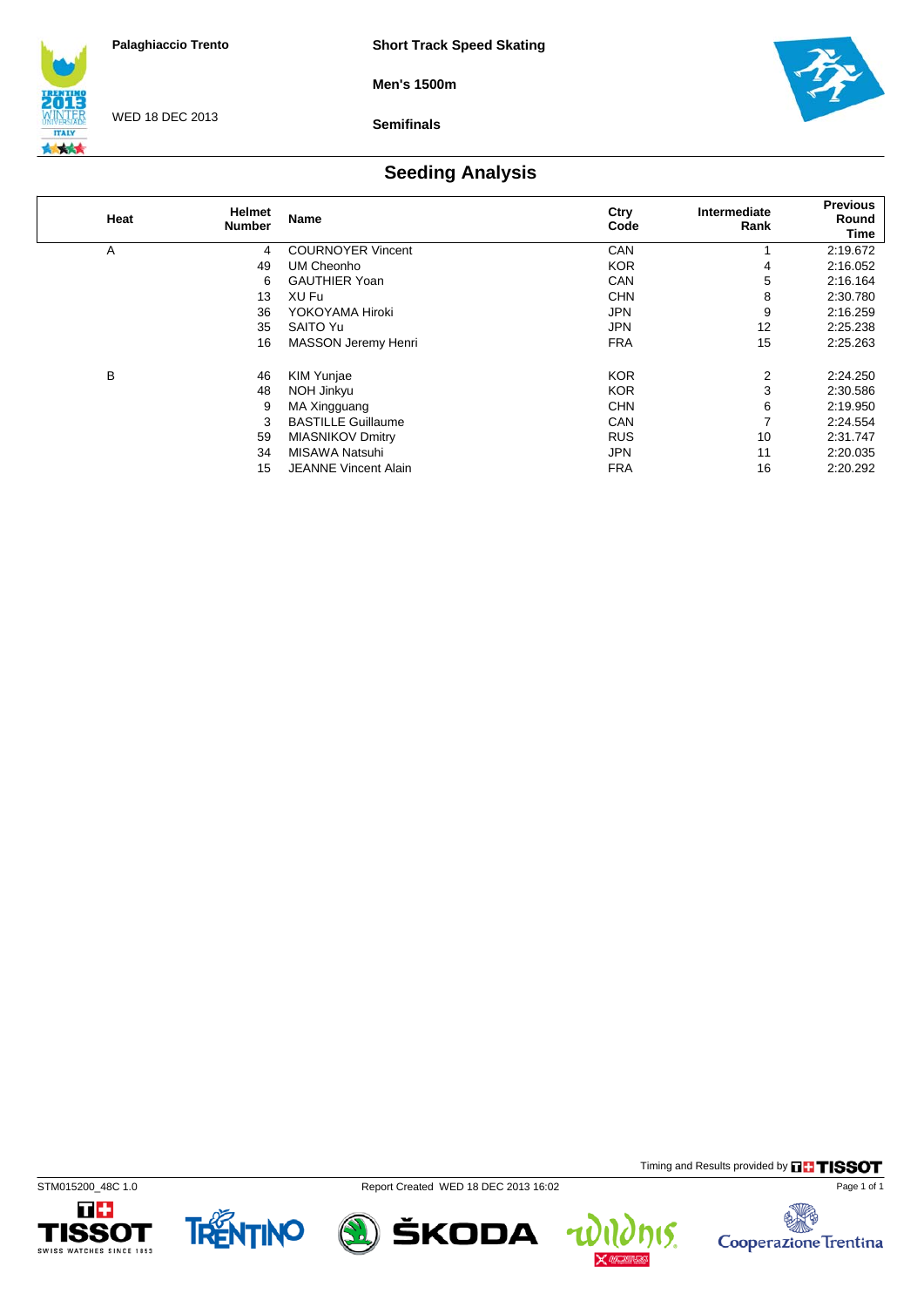**Short Track Speed Skating**

**Men's 1500m**



WED 18 DEC 2013 Start Time: 16:32

**Semifinals**



### **Start List**

| <b>World Record</b><br>Universiade Record | 2:09.041<br>2:16.052 | NOH Jinkyu (KOR)<br>UM Cheonho (KOR) |                                | 10 DEC 2011<br>Shanghai (CHN)<br>18 DEC 2013<br>Trento (ITA) |              |  |  |  |
|-------------------------------------------|----------------------|--------------------------------------|--------------------------------|--------------------------------------------------------------|--------------|--|--|--|
| Race<br><b>Number</b>                     | Race<br>Order        | <b>Start</b><br><b>Position</b>      | <b>Helmet</b><br><b>Number</b> | <b>Name</b>                                                  | Ctry<br>Code |  |  |  |
| 22                                        |                      |                                      | 9                              | MA Xingguang                                                 | <b>CHN</b>   |  |  |  |
|                                           |                      | 2                                    | 34                             | <b>MISAWA Natsuhi</b>                                        | JPN          |  |  |  |
|                                           |                      | 3                                    | 15                             | <b>JEANNE Vincent Alain</b>                                  | <b>FRA</b>   |  |  |  |
|                                           |                      | 4                                    | 46                             | KIM Yunjae                                                   | <b>KOR</b>   |  |  |  |
|                                           |                      | 5                                    | 3                              | <b>BASTILLE Guillaume</b>                                    | <b>CAN</b>   |  |  |  |
|                                           |                      | 6                                    | 48                             | NOH Jinkyu                                                   | <b>KOR</b>   |  |  |  |
|                                           |                      | 7                                    | 59                             | <b>MIASNIKOV Dmitry</b>                                      | <b>RUS</b>   |  |  |  |
| 23                                        | 2                    | 4                                    | 49                             | UM Cheonho                                                   | <b>KOR</b>   |  |  |  |
|                                           |                      | 2                                    | 6                              | <b>GAUTHIER Yoan</b>                                         | <b>CAN</b>   |  |  |  |
|                                           |                      | 3                                    | 36                             | YOKOYAMA Hiroki                                              | <b>JPN</b>   |  |  |  |
|                                           |                      | 4                                    |                                | 4 COURNOYER Vincent                                          | <b>CAN</b>   |  |  |  |
|                                           |                      | 5                                    | 35                             | SAITO Yu                                                     | JPN          |  |  |  |
|                                           |                      | 6                                    | 16                             | <b>MASSON Jeremy Henri</b>                                   | <b>FRA</b>   |  |  |  |
|                                           |                      | 7                                    | 13                             | XU Fu                                                        | <b>CHN</b>   |  |  |  |

**NOTE**

The first, second and third placed skaters from each race qualify for Final A, and fourth, fifth and sixth skaters from each race qualify for Final B.

Timing and Results provided by **THISSOT** 

STM015200\_51A 1.0 Report Created WED 18 DEC 2013 16:03





ŠKODA



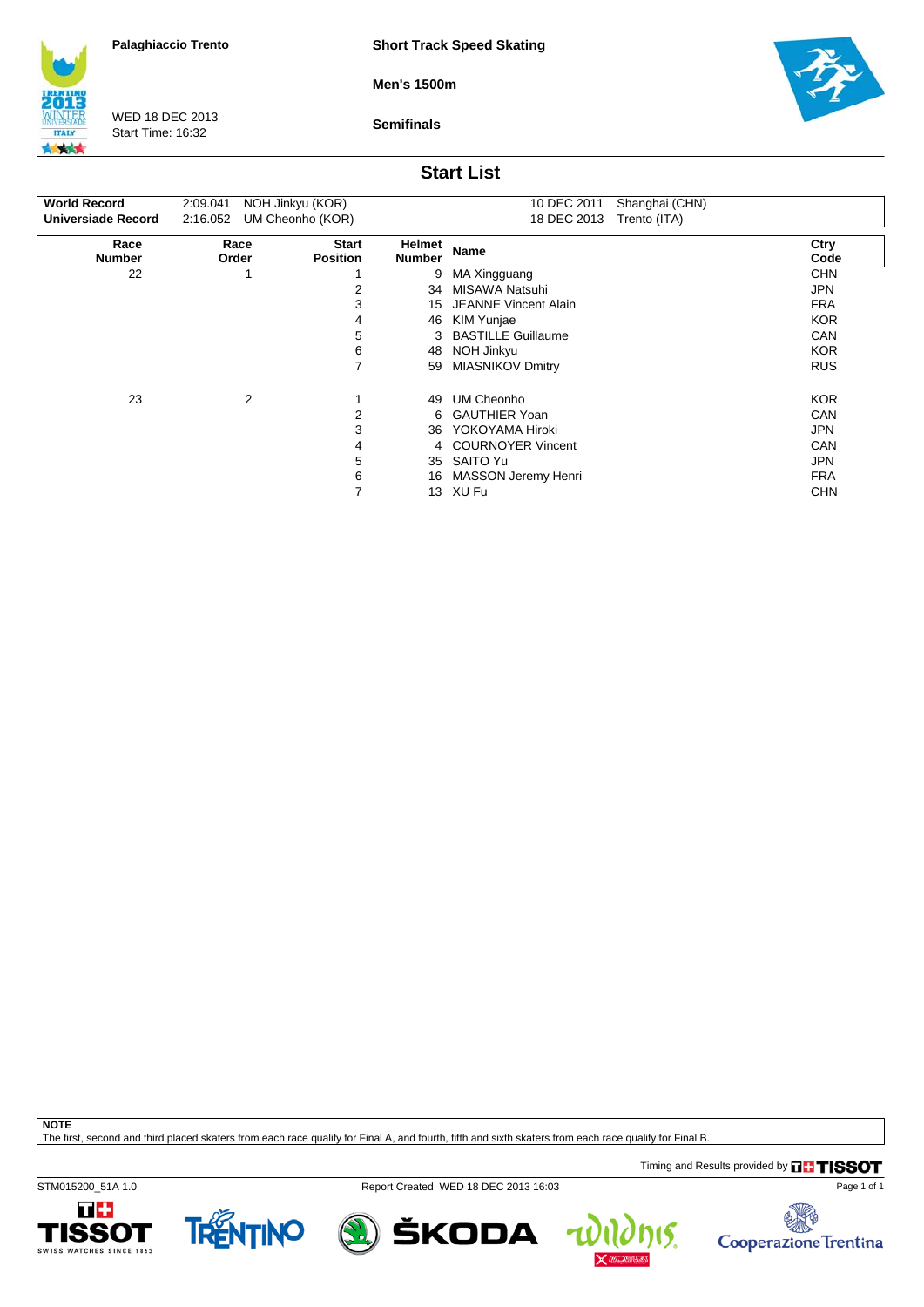**Short Track Speed Skating**

**Men's 1500m**

**ITALY** 结构结

WED 18 DEC 2013 Start Time: 16:32

**Semifinals**



### **Results**

| <b>World Record</b>   | 2:09.041      |      | NOH Jinkyu (KOR)        |                             | 10 DEC 2011 | Shanghai (CHN) |                    |           |        |
|-----------------------|---------------|------|-------------------------|-----------------------------|-------------|----------------|--------------------|-----------|--------|
| Universiade Record    | 2:16.052      |      | UM Cheonho (KOR)        |                             | 18 DEC 2013 | Trento (ITA)   |                    |           |        |
| Race<br><b>Number</b> | Race<br>Order | Rank | Helmet<br><b>Number</b> | <b>Name</b>                 |             | Ctry<br>Code   | <b>Result Qual</b> |           | Record |
| 22                    |               |      | 48                      | NOH Jinkyu                  |             | <b>KOR</b>     | 2:21.344           | QA        |        |
|                       |               | 2    | 46                      | KIM Yunjae                  |             | <b>KOR</b>     | 2:21.447           | QA        |        |
|                       |               | 3    | 15                      | <b>JEANNE Vincent Alain</b> |             | <b>FRA</b>     | 2:22.319           | <b>QA</b> |        |
|                       |               | 4    | 59                      | <b>MIASNIKOV Dmitry</b>     |             | <b>RUS</b>     | 2:22.926           | QB        |        |
|                       |               | 5    |                         | MA Xingguang                |             | <b>CHN</b>     | 2:44.036           | QB        |        |
|                       |               |      | 3                       | <b>BASTILLE Guillaume</b>   |             | CAN            | <b>PEN</b>         |           |        |
|                       |               |      | 34                      | MISAWA Natsuhi              |             | <b>JPN</b>     | <b>PEN</b>         |           |        |
| 23                    | 2             |      | 49                      | UM Cheonho                  |             | <b>KOR</b>     | 2:16.568 QA        |           |        |
|                       |               | 2    | 6.                      | <b>GAUTHIER Yoan</b>        |             | <b>CAN</b>     | 2:16.767           | QA        |        |
|                       |               | 3    | 35                      | SAITO Yu                    |             | <b>JPN</b>     | 2:16.890           | QA        |        |
|                       |               | 4    | 4                       | <b>COURNOYER Vincent</b>    |             | CAN            | 2:16.970           | QB        |        |
|                       |               | 5    | 16                      | MASSON Jeremy Henri         |             | <b>FRA</b>     | 2:18.928           | QB        |        |
|                       |               | 6    | 36                      | YOKOYAMA Hiroki             |             | JPN            | 2:32.641 ADV A     |           |        |
|                       |               |      |                         | 13 XU Fu                    |             | <b>CHN</b>     | <b>PEN</b>         |           |        |

| <b>NOTE</b>                                                                                                                                            |                                  |      |                    |    |                       |  |  |  |
|--------------------------------------------------------------------------------------------------------------------------------------------------------|----------------------------------|------|--------------------|----|-----------------------|--|--|--|
| The first, second and third placed skaters from each race qualify for Final A, and fourth, fifth and sixth skaters from each race qualify for Final B. |                                  |      |                    |    |                       |  |  |  |
| <b>LEGEND</b>                                                                                                                                          |                                  |      |                    |    |                       |  |  |  |
|                                                                                                                                                        | <b>ADV A</b> Advanced to final A | PEN  | Penalty            | Q٨ | Qualified for final A |  |  |  |
| QB                                                                                                                                                     | Qualified for final B            | Qual | Qualification code |    |                       |  |  |  |
|                                                                                                                                                        |                                  |      |                    |    |                       |  |  |  |

STM015200\_73A 1.0 Report Created WED 18 DEC 2013 16:42

ŠKODA

Timing and Results provided by **THISSOT** Page 1 of 1

15.

 $\overline{\mathbf{f}}$ 





 $\frac{1}{2}$ 

Cooperazione Trentina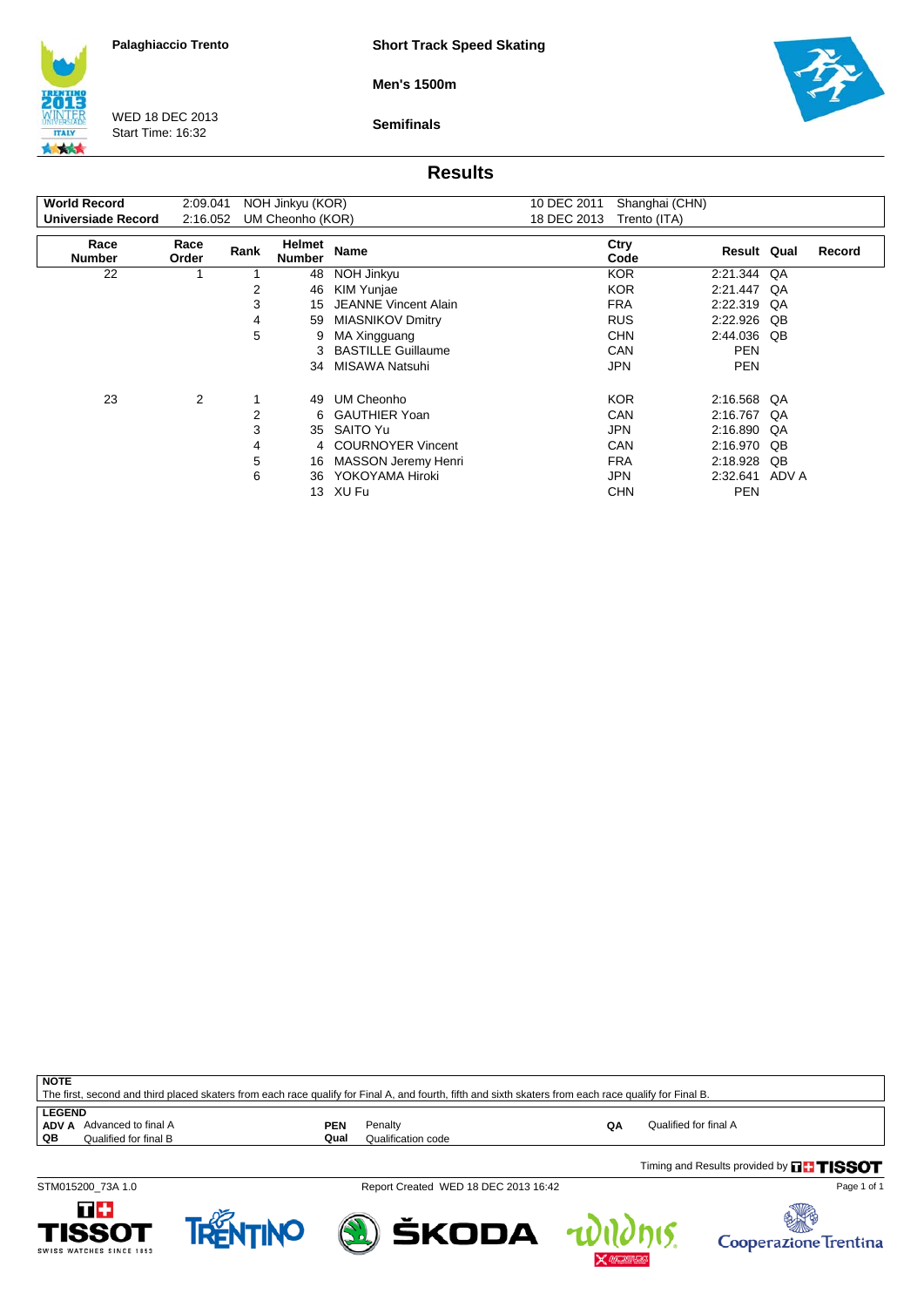



T

# Men's 1500m Finals

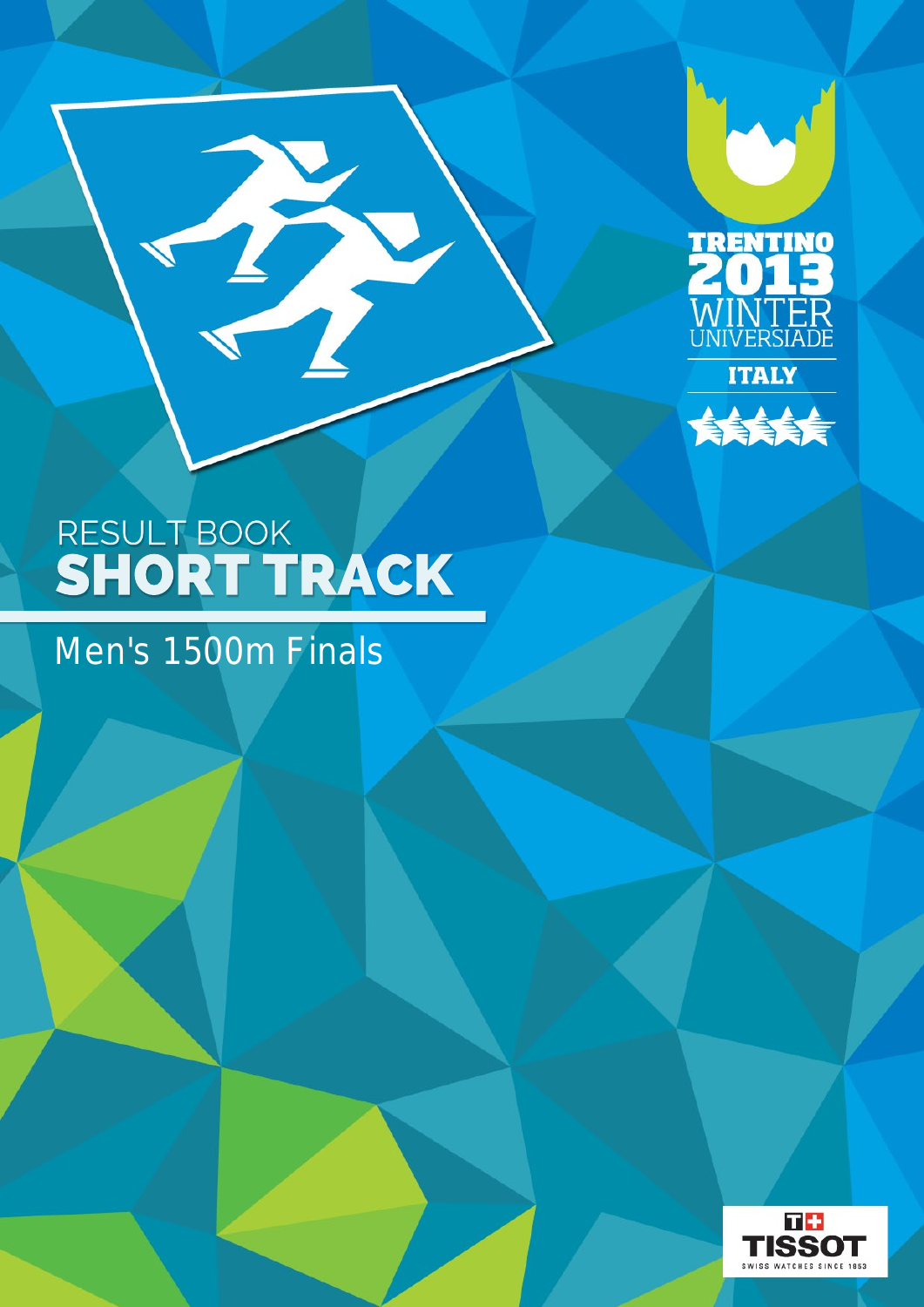**Short Track Speed Skating**

**Men's 1500m**



WED 18 DEC 2013 Start Time: 17:13

**Finals**



### **Start List**

| <b>World Record</b>   | 2:09.041      | NOH Jinkyu (KOR)                | 10 DEC 2011<br>Shanghai (CHN) |                             |              |  |  |
|-----------------------|---------------|---------------------------------|-------------------------------|-----------------------------|--------------|--|--|
| Universiade Record    | 2:16.052      | UM Cheonho (KOR)                |                               | 18 DEC 2013<br>Trento (ITA) |              |  |  |
| Race<br><b>Number</b> | Race<br>Order | <b>Start</b><br><b>Position</b> | Helmet<br><b>Number</b>       | <b>Name</b>                 | Ctry<br>Code |  |  |
| 26                    | B             |                                 |                               | 4 COURNOYER Vincent         | CAN          |  |  |
|                       |               | 2                               | 16                            | MASSON Jeremy Henri         | <b>FRA</b>   |  |  |
|                       |               | 3                               | 59                            | <b>MIASNIKOV Dmitry</b>     | <b>RUS</b>   |  |  |
|                       |               | 4                               | 9                             | MA Xingguang                | <b>CHN</b>   |  |  |
| 27                    | A             |                                 | 49                            | UM Cheonho                  | <b>KOR</b>   |  |  |
|                       |               | 2                               |                               | 6 GAUTHIER Yoan             | <b>CAN</b>   |  |  |
|                       |               | 3                               |                               | 35 SAITO Yu                 | <b>JPN</b>   |  |  |
|                       |               | 4                               | 48                            | NOH Jinkyu                  | <b>KOR</b>   |  |  |
|                       |               | 5                               | 46                            | KIM Yunjae                  | <b>KOR</b>   |  |  |
|                       |               | 6                               | 15                            | <b>JEANNE Vincent Alain</b> | <b>FRA</b>   |  |  |
|                       |               | ⇁                               | 36.                           | YOKOYAMA Hiroki             | <b>JPN</b>   |  |  |









Timing and Results provided by **THISSOT** 

15.

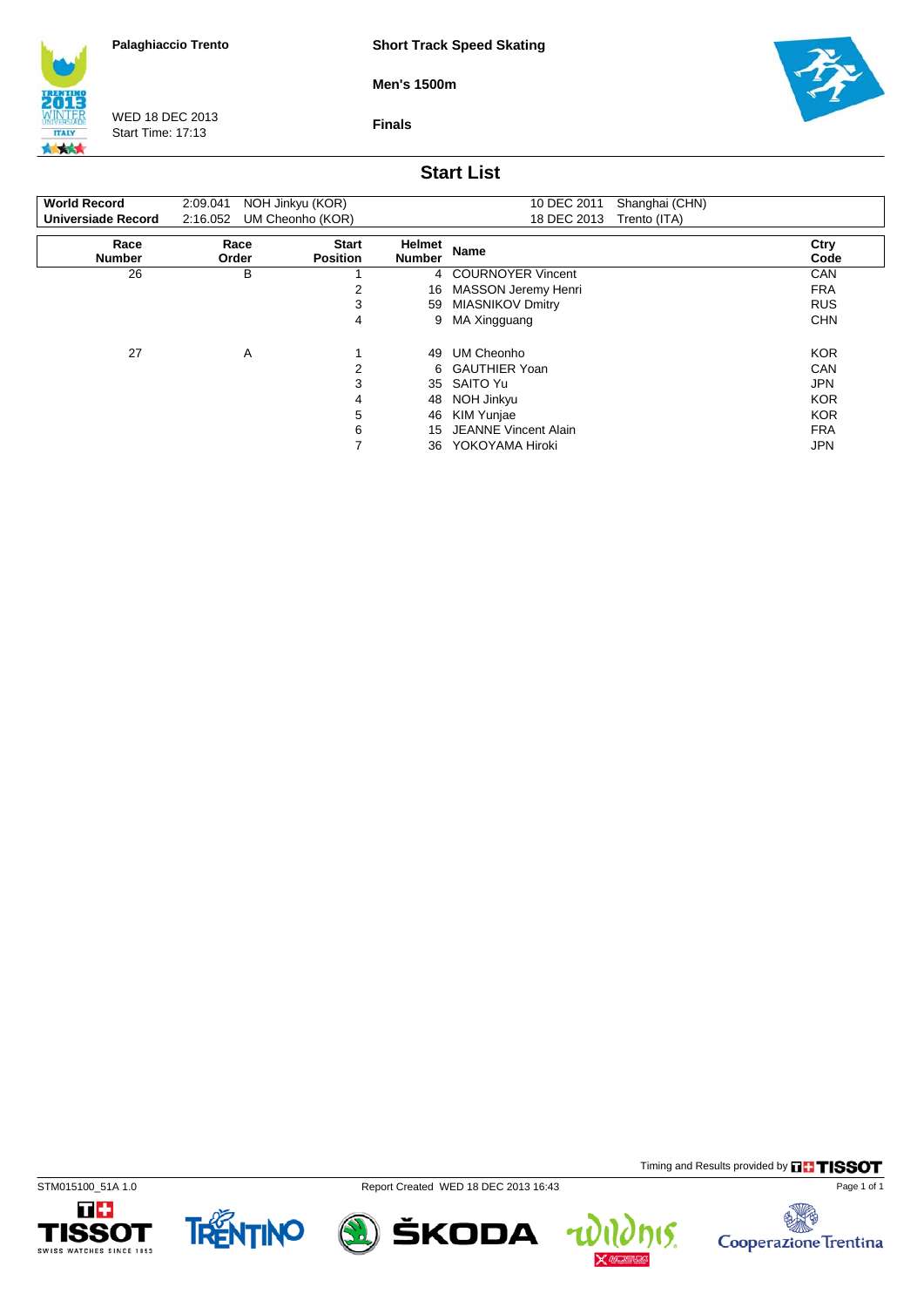**Short Track Speed Skating**

**Men's 1500m**

**Finals**



WED 18 DEC 2013 Start Time: 17:13



## **Results**

| <b>World Record</b>   | 2:09.041      |      | NOH Jinkyu (KOR)        |                            | 10 DEC 2011 | Shanghai (CHN) |            |                      |
|-----------------------|---------------|------|-------------------------|----------------------------|-------------|----------------|------------|----------------------|
| Universiade Record    | 2:16.052      |      | UM Cheonho (KOR)        |                            | 18 DEC 2013 | Trento (ITA)   |            |                      |
| Race<br><b>Number</b> | Race<br>Order | Rank | Helmet<br><b>Number</b> | <b>Name</b>                |             | Ctry<br>Code   |            | <b>Result Record</b> |
| 26                    | В             |      | 59                      | <b>MIASNIKOV Dmitry</b>    |             | <b>RUS</b>     | 2:28.950   |                      |
|                       |               | 2    |                         | 4 COURNOYER Vincent        |             | <b>CAN</b>     | 2:29.007   |                      |
|                       |               | 3    | 9                       | MA Xingguang               |             | <b>CHN</b>     | 2:35.577   |                      |
|                       |               |      | 16                      | <b>MASSON Jeremy Henri</b> |             | <b>FRA</b>     | <b>PEN</b> |                      |
| 27                    | A             |      | 48                      | NOH Jinkyu                 |             | <b>KOR</b>     | 2:16.810   |                      |
|                       |               | 2    | 49                      | UM Cheonho                 |             | <b>KOR</b>     | 2:16.852   |                      |
|                       |               | 3    |                         | 6 GAUTHIER Yoan            |             | CAN            | 2:17.742   |                      |
|                       |               | 4    | 36                      | YOKOYAMA Hiroki            |             | <b>JPN</b>     | 2:18.429   |                      |
|                       |               | 5    | 15                      | JEANNE Vincent Alain       |             | <b>FRA</b>     | 2:20.248   |                      |
|                       |               | 6    | 35                      | SAITO Yu                   |             | <b>JPN</b>     | 2:25.358   |                      |
|                       |               |      | 46                      | KIM Yunjae                 |             | <b>KOR</b>     | 2:46.159   |                      |

**PEN** Penalty

**LEGEND**

Timing and Results provided by **THISSOT** 

STM015100\_73A 1.0 Report Created WED 18 DEC 2013 17:20

ŠKODA







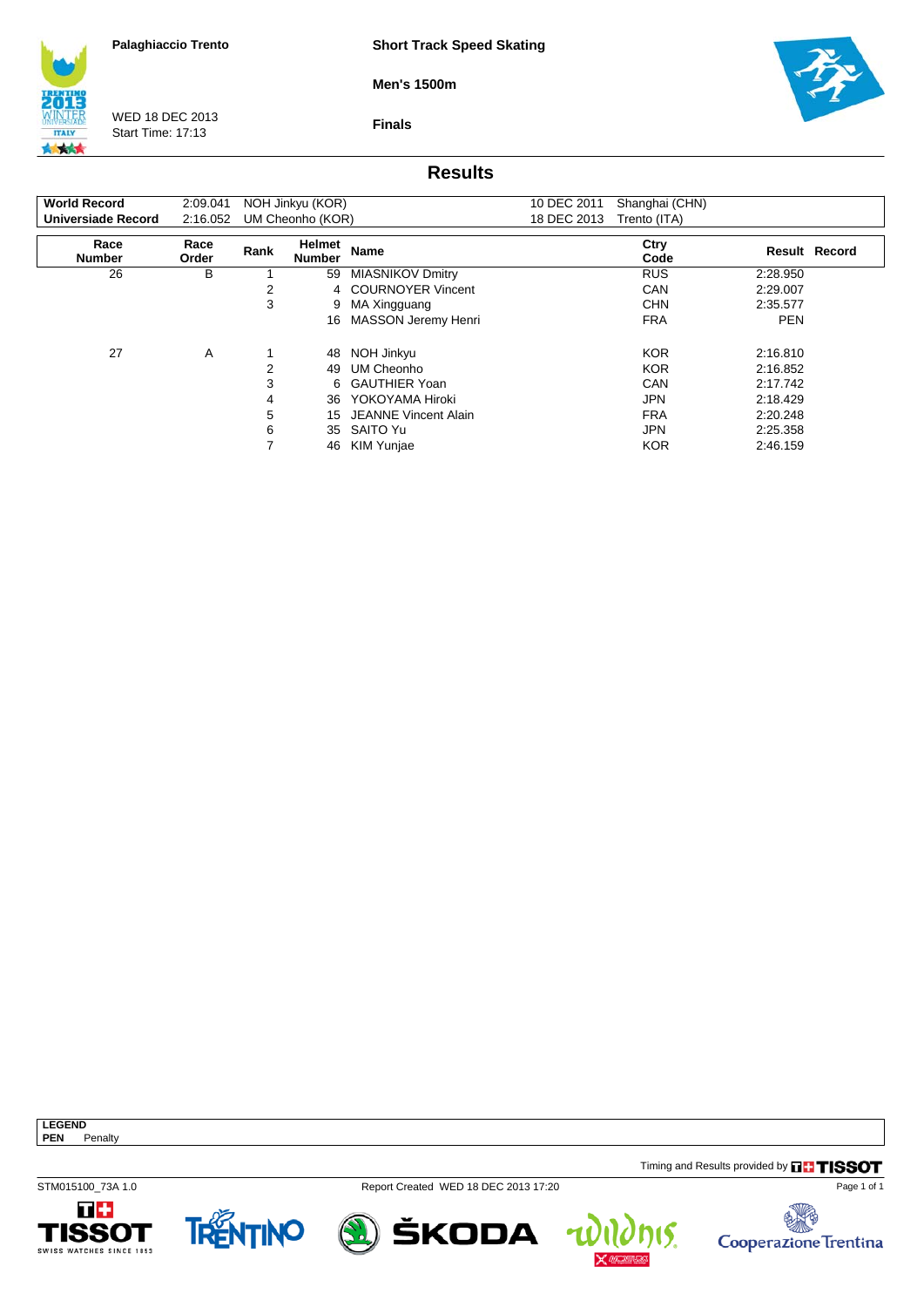



## Men's 5000m Relay

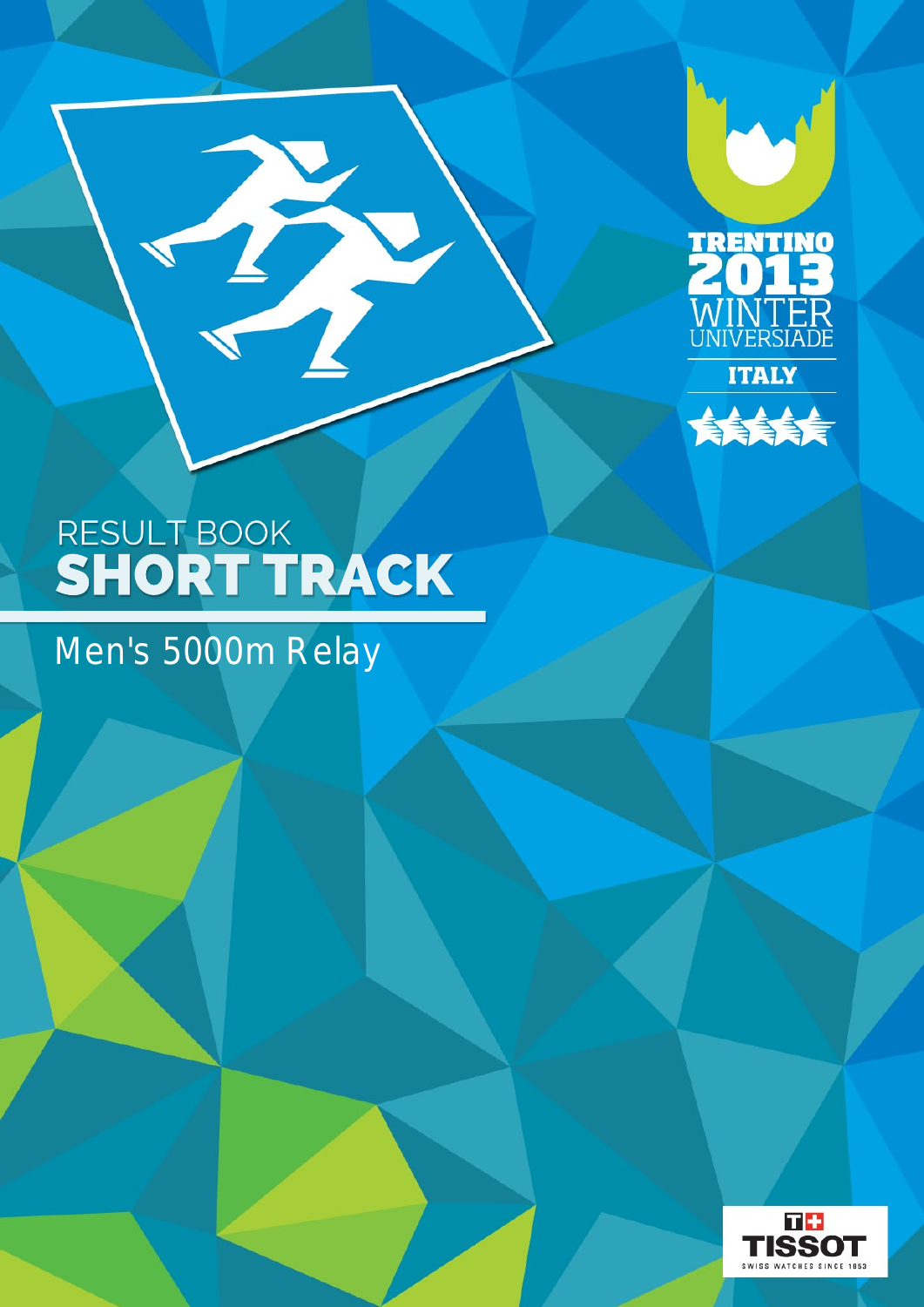





### **Event Classification**

| <b>World Record</b><br>CAN - Canada<br>6:30.958 |                                     |           | 19 OCT 2012 Calgary (CAN)        |                             |                   |               |            |             |              |
|-------------------------------------------------|-------------------------------------|-----------|----------------------------------|-----------------------------|-------------------|---------------|------------|-------------|--------------|
| <b>Universiade Record</b>                       | 6:40.748<br>KOR - Republic of Korea |           |                                  | 20 DEC 2013<br>Trento (ITA) |                   |               |            |             |              |
| Group                                           |                                     | Rank Team |                                  | Heats                       | <b>Semifinals</b> | <b>Finals</b> | <b>POS</b> | <b>POSR</b> | Best<br>Time |
| Finals                                          |                                     |           | 1 HUN - Hungary                  |                             |                   |               | 1          | $1 - 2$     | 6:46.953     |
|                                                 |                                     | 20        | <b>BERES</b> Bence               | X                           | X                 | X             |            |             |              |
|                                                 |                                     | 21        | <b>BURJAN Csaba</b>              | X                           | X                 | X             |            |             |              |
|                                                 |                                     |           | 22 KNOCH Viktor                  | X                           | X                 | $\mathsf X$   |            |             |              |
|                                                 |                                     |           | 23 OLAH Bence                    | X                           | X                 | X             |            |             |              |
|                                                 |                                     |           | 2 CAN - Canada                   |                             |                   |               | 2          | $1 - 1$     | 6:46.960     |
|                                                 |                                     |           | 3 BASTILLE Guillaume             | X                           | X                 | X             |            |             |              |
|                                                 |                                     |           | 4 COURNOYER Vincent              | X                           |                   |               |            |             |              |
|                                                 |                                     |           | 5 DUFFY Patrick Robert Pippy     | X                           | X                 | X             |            |             |              |
|                                                 |                                     | 6         | <b>GAUTHIER Yoan</b>             |                             | X                 | X             |            |             |              |
|                                                 |                                     |           | 7 LANDRY Sebastien               | X                           | X                 | X             |            |             |              |
|                                                 |                                     |           | 3 RUS - Russian Federation       |                             |                   |               | 3          | $2 - 1$     | 6:54.784     |
|                                                 |                                     |           | 59 MIASNIKOV Dmitry              |                             | X                 | X             |            |             |              |
|                                                 |                                     |           | 60 MIGUNOV Dmitriy               | X                           | X                 | X             |            |             |              |
|                                                 |                                     |           | 61 MIKHASEV Andrey               | X                           | X                 | X             |            |             |              |
|                                                 |                                     |           | 62 SHASHIN Kirill                | X                           |                   |               |            |             |              |
|                                                 |                                     |           | 63 STRELKOV Eduard               | X                           | X                 | X             |            |             |              |
|                                                 |                                     |           | 4 FRA - France                   |                             |                   |               | 4          | $2 - 3$     | 6:52.201     |
|                                                 |                                     |           | 15 JEANNE Vincent Alain          | X                           | X                 | Х             |            |             |              |
|                                                 |                                     |           | 16 MASSON Jeremy Henri           | X                           | X                 | X             |            |             |              |
|                                                 |                                     |           | 17 MELINE Thibaut                | X                           | X                 | X             |            |             |              |
|                                                 |                                     |           | 18 MELINE Thomas                 | X                           | X                 | X             |            |             |              |
|                                                 |                                     |           | 5 KOR - Republic of Korea        |                             |                   |               | 1          | $3 - 1$     | 6:40.748     |
|                                                 |                                     |           | 45 KIM Byeongjun                 | X                           | X                 | X             |            |             |              |
|                                                 |                                     |           | 46 KIM Yunjae                    |                             | X                 |               |            |             |              |
|                                                 |                                     |           |                                  | X                           |                   |               |            |             |              |
|                                                 |                                     |           | 47 LEE Hyobeen                   | X                           | X                 | X             |            |             |              |
|                                                 |                                     | 48        | NOH Jinkyu                       | X                           | X                 | X             |            |             |              |
|                                                 |                                     |           | 49 UM Cheonho                    |                             |                   | X             |            |             |              |
|                                                 |                                     |           | 6 POL - Poland                   |                             |                   |               | 2          | 4-2         | 7:01.311     |
|                                                 |                                     |           | 54 DOMANSKI Michal               | Χ                           | X                 | X             |            |             |              |
|                                                 |                                     |           | 55 FILIPOWICZ Adam Zbigniew      | X<br>X                      | X<br>X            | Χ             |            |             |              |
|                                                 |                                     |           | 56 KLOSINSKI Sebastian           |                             |                   | X             |            |             |              |
|                                                 |                                     |           | 57 KRASNICKI Wojciech            | X                           | X                 | X             |            |             |              |
|                                                 |                                     |           | 7 UKR - Ukraine                  |                             |                   |               | 3          | $3-3$       | 7:01.737     |
|                                                 |                                     |           | 68 DANILOVSKYI Valentyn          | X                           | X                 | X             |            |             |              |
|                                                 |                                     |           | 69 GUTENOV levgen                | X                           | X                 | X             |            |             |              |
|                                                 |                                     |           | 70 KHMELIVSKYI Artem             |                             | х                 |               |            |             |              |
|                                                 |                                     |           | 71 LIFYRENKO Serhiy              | X                           | X                 | X             |            |             |              |
|                                                 |                                     |           | 72 SOKOLOV Mykyta                | X                           |                   | X             |            |             |              |
|                                                 |                                     |           | 8 TUR - Turkey                   |                             |                   |               | 4          | 4-2         | 7:05.941     |
|                                                 |                                     |           | 64 EREN Inan                     | X                           | X                 | Х             |            |             |              |
|                                                 |                                     |           | 65 ILTIR Serdar                  | X                           | X                 | Х             |            |             |              |
|                                                 |                                     | 66        | <b>TANRIKULU Selim</b>           | X                           | х                 | Х             |            |             |              |
|                                                 |                                     |           | 67 YETISKEN Necmettin Berk       | X                           | X                 | X             |            |             |              |
| Heats                                           |                                     |           | CHN - People's Republic of China |                             |                   |               | <b>PEN</b> |             |              |
|                                                 |                                     |           | 8 GONG Qiuwen                    | X                           |                   |               |            |             |              |
|                                                 |                                     |           | 9 MA Xingguang                   | X                           |                   |               |            |             |              |
|                                                 |                                     |           | 10 SHI Jingnan                   | $\mathsf X$                 |                   |               |            |             |              |
|                                                 |                                     |           | 12 WANG Yang                     | X                           |                   |               |            |             |              |
|                                                 |                                     |           | ITA - Italy                      |                             |                   |               | PEN        |             |              |
|                                                 |                                     |           | 29 COMPAGNONI Matteo             | X                           |                   |               |            |             |              |
|                                                 |                                     |           | 30 de LORENZIS Pietro            | X                           |                   |               |            |             |              |
|                                                 |                                     |           | 31 PALLA Francesco               | X                           |                   |               |            |             |              |
|                                                 |                                     |           | 32 REGGIANI Edoardo              | X                           |                   |               |            |             |              |





STM450000\_74B 3.0 Report Created FRI 20 DEC 2013 18:46

ŠKODA

4



Timing and Results provided by **THISSOT**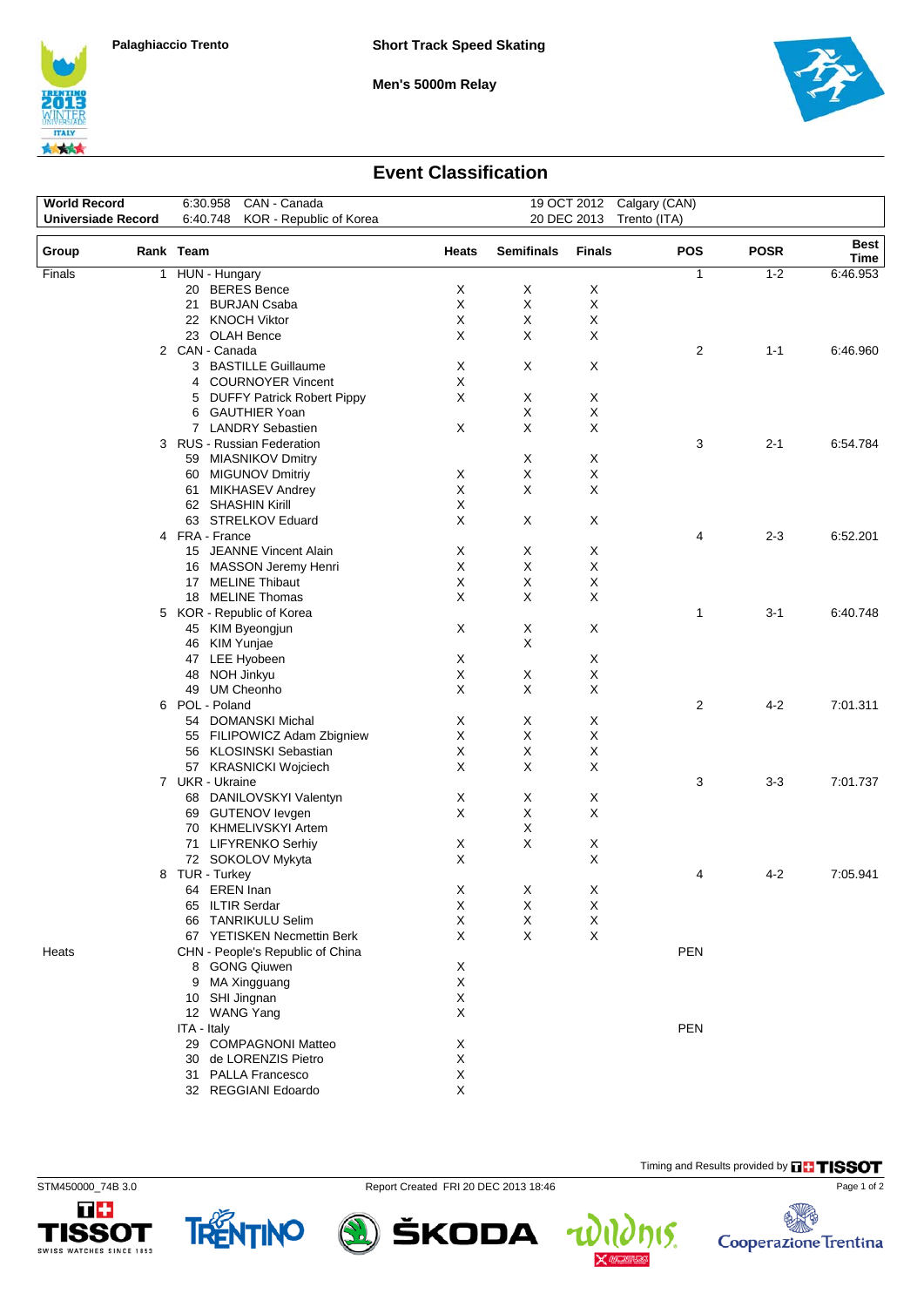





### **Event Classification**

| ∣ Group | Rank Team             | <b>Heats</b> | <b>Semifinals</b> | Finals | <b>POS</b> | <b>POSR</b> | <b>Best</b><br><b>Time</b> |
|---------|-----------------------|--------------|-------------------|--------|------------|-------------|----------------------------|
|         | JPN - Japan           |              |                   |        | <b>PEN</b> |             |                            |
|         | 33 ITO Satoki         |              |                   |        |            |             |                            |
|         | 34 MISAWA Natsuhi     |              |                   |        |            |             |                            |
|         | 35 SAITO Yu           |              |                   |        |            |             |                            |
|         | YOKOYAMA Hiroki<br>36 |              |                   |        |            |             |                            |

**LEGEND**<br>**PEN** Penalty

**POS** Rank in last skated race **POSR** Rank in all qualification rounds

 $\overline{\mathfrak{h}}$ 

STM450000\_74B 3.0 Report Created FRI 20 DEC 2013 18:46

Timing and Results provided by **THISSOT** 

T+

**1SSOT** 

WATCHES SINCE 1853



ŠKODA



Page 2 of 2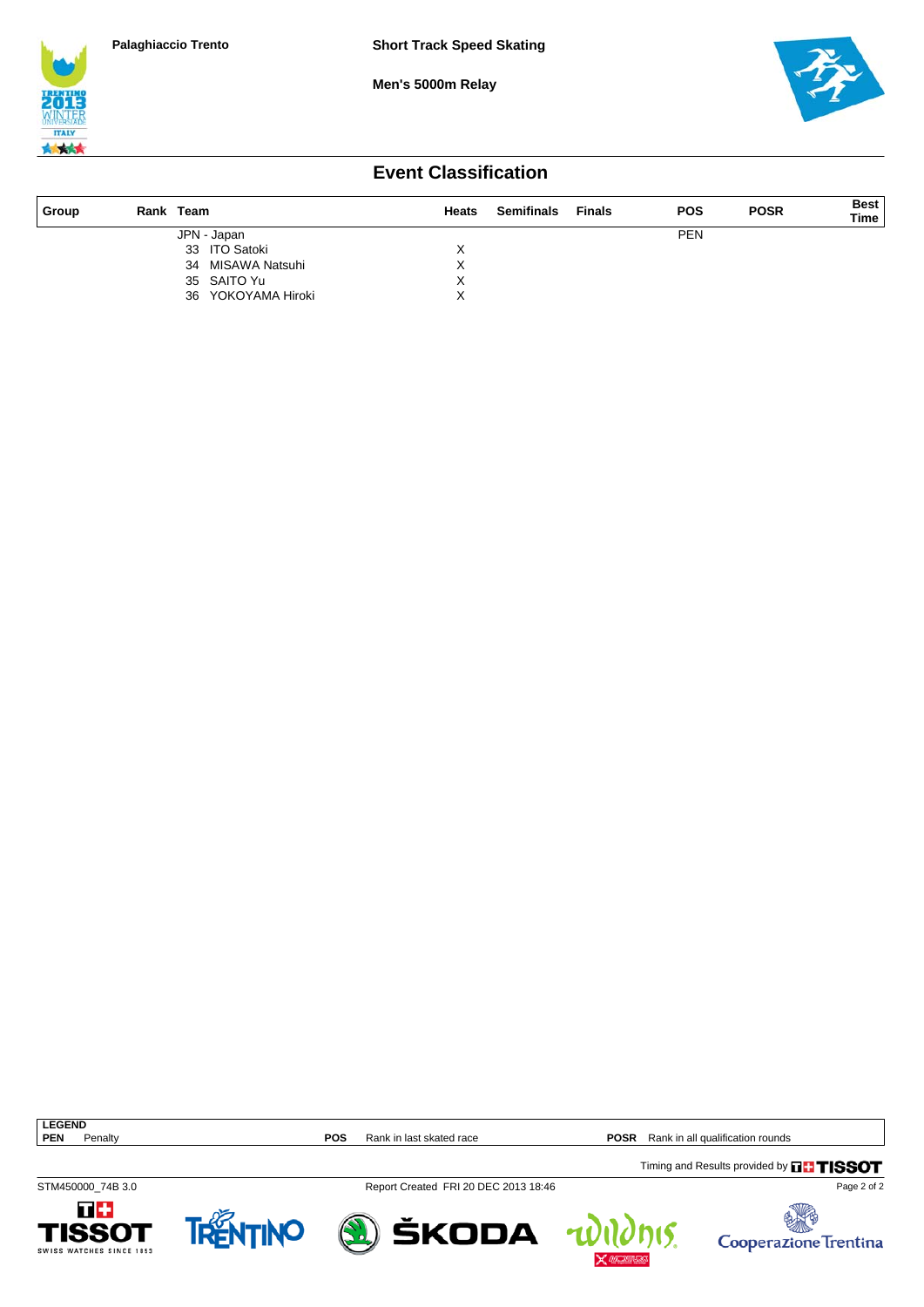

FRI 20 DEC 2013

**Men's 5000m Relay**



Timing and Results provided by **THISSOT** 

nis.

u

碣

Cooperazione Trentina

Page 1 of 1

**Medallists**

| <b>Medal</b>  | Ctry                            | <b>Name</b>                                                                                                                                   |
|---------------|---------------------------------|-----------------------------------------------------------------------------------------------------------------------------------------------|
| <b>GOLD</b>   | HUN - Hungary                   | <b>BERES Bence</b><br><b>BURJAN Csaba</b><br><b>KNOCH Viktor</b><br><b>OLAH Bence</b>                                                         |
| <b>SILVER</b> | CAN - Canada                    | <b>BASTILLE Guillaume</b><br><b>COURNOYER Vincent</b><br><b>DUFFY Patrick Robert Pippy</b><br><b>GAUTHIER Yoan</b><br><b>LANDRY Sebastien</b> |
| <b>BRONZE</b> | <b>RUS - Russian Federation</b> | <b>MIASNIKOV Dmitry</b><br><b>MIGUNOV Dmitriy</b><br>MIKHASEV Andrey<br><b>SHASHIN Kirill</b><br><b>STRELKOV Eduard</b>                       |







**A) ŠKODA**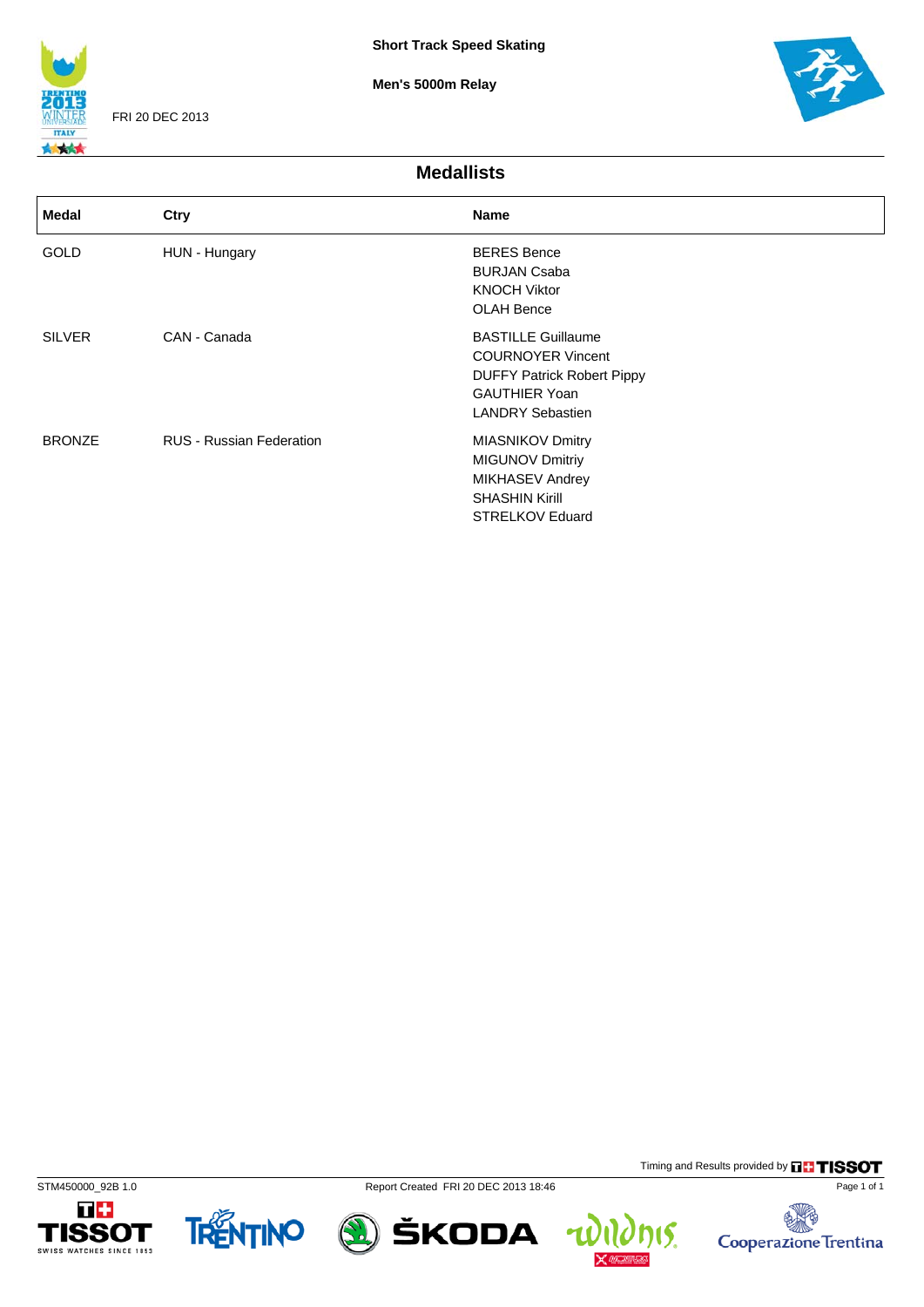



H

## Men's 5000m Relay Heats

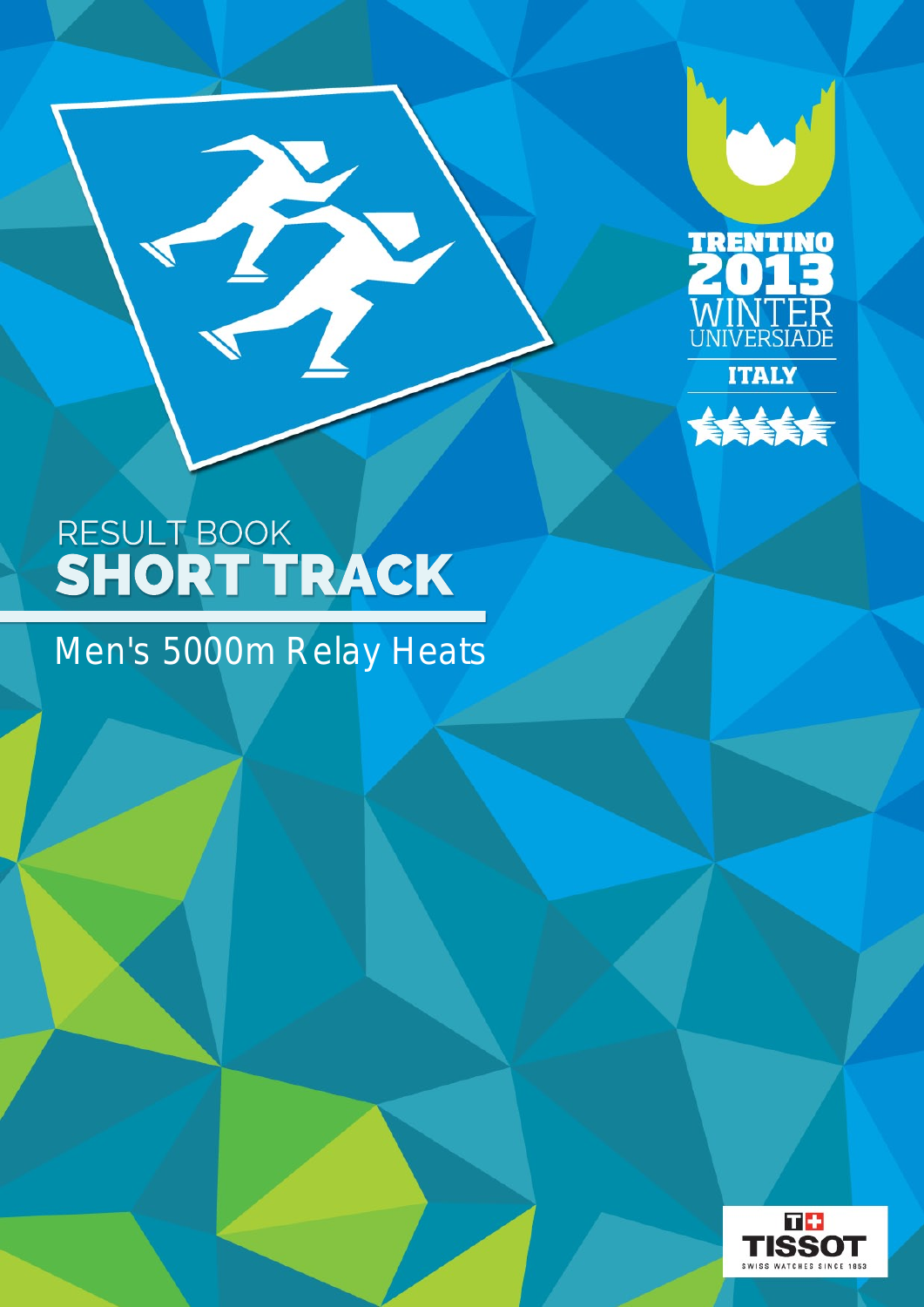**Short Track Speed Skating**

**Men's 5000m Relay**



WED 18 DEC 2013 Start Time: 18:19

**Heats**



### **Start List**

| <b>World Record</b>       | CAN - Canada<br>6:30.958         |                                 | 19 OCT 2012<br>Calgary (CAN)     |
|---------------------------|----------------------------------|---------------------------------|----------------------------------|
| <b>Universiade Record</b> | 6:52.559 KOR - Republic of Korea |                                 | 22 JAN 2005<br>Innsbruck (AUT)   |
| Race<br><b>Number</b>     | Race<br>Order                    | <b>Start</b><br><b>Position</b> | Team                             |
| 28                        |                                  | 1                               | TUR - Turkey                     |
|                           |                                  | 2                               | JPN - Japan                      |
|                           |                                  | 3                               | <b>RUS - Russian Federation</b>  |
|                           |                                  | 4                               | ITA - Italy                      |
| 29                        | $\overline{2}$                   | 1                               | HUN - Hungary                    |
|                           |                                  | 2                               | CAN - Canada                     |
|                           |                                  | 3                               | FRA - France                     |
| 30                        | 3                                |                                 | KOR - Republic of Korea          |
|                           |                                  | 2                               | <b>UKR</b> - Ukraine             |
|                           |                                  | 3                               | POL - Poland                     |
|                           |                                  | 4                               | CHN - People's Republic of China |

**NOTE**

The first and second placed teams from each race and two fastest third place teams qualify for the semifinals. The start list with the participating skaters will be available fifteen (15) minutes before the start.

Timing and Results provided by **THISSOT** 

STM450800\_51B 1.0 Report Created TUE 17 DEC 2013 16:01









٣

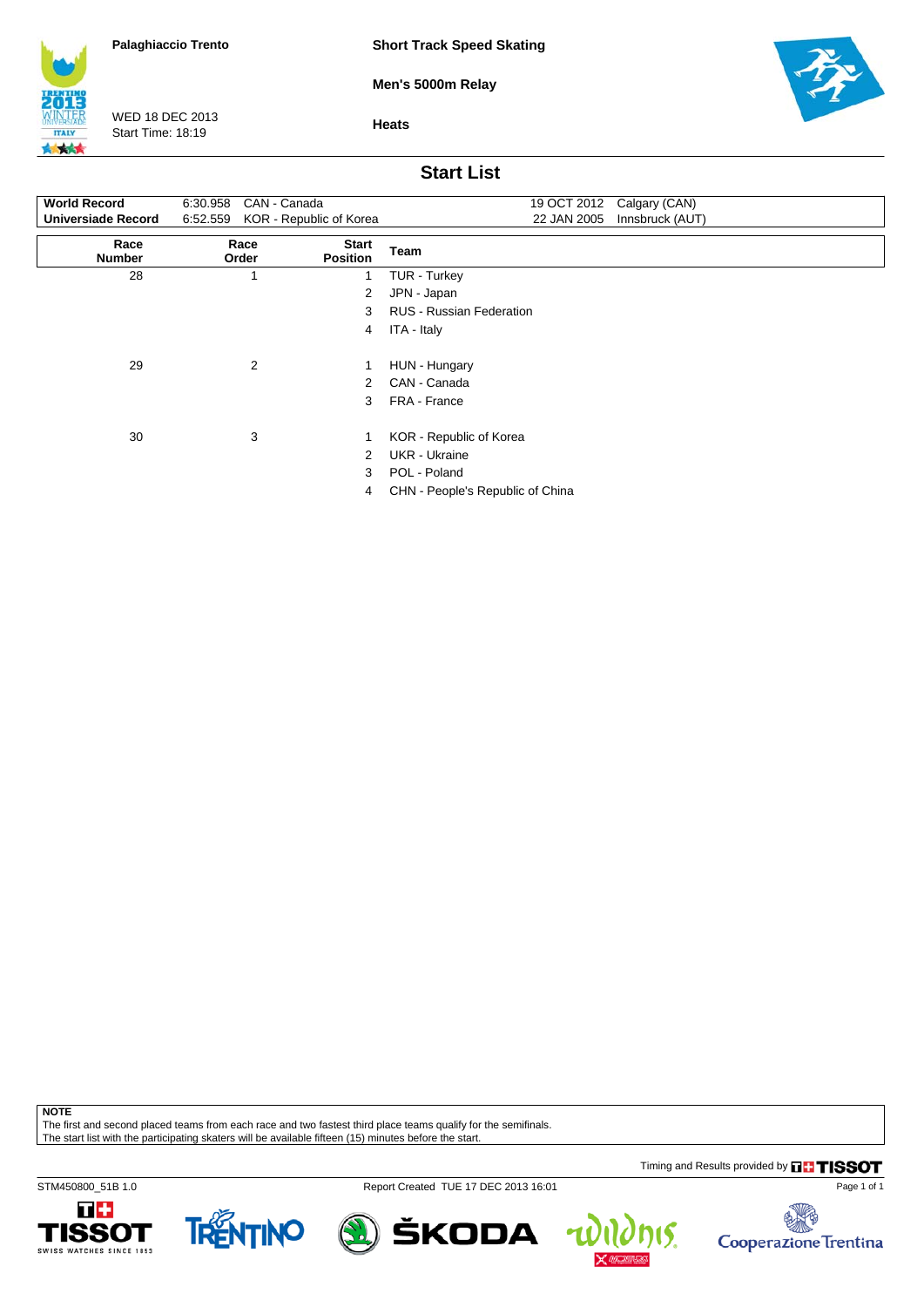**Short Track Speed Skating**

**Men's 5000m Relay**



WED 18 DEC 2013 Start Time: 18:19

**Heats**



## **Start List - Relay Participants**

| <b>World Record</b>       | 6:30.958 CAN - Canada            |                                 | 19 OCT 2012 Calgary (CAN)                                                                                                                                              |
|---------------------------|----------------------------------|---------------------------------|------------------------------------------------------------------------------------------------------------------------------------------------------------------------|
| <b>Universiade Record</b> | 6:52.559 KOR - Republic of Korea |                                 | 22 JAN 2005 Innsbruck (AUT)                                                                                                                                            |
| Race<br>Number            | Race<br>Order                    | <b>Start</b><br><b>Position</b> | Team                                                                                                                                                                   |
| $\overline{28}$           | $\mathbf{1}$                     | $\mathbf{1}$                    | TUR - Turkey<br>64<br><b>EREN</b> Inan<br>65<br><b>ILTIR Serdar</b><br><b>TANRIKULU Selim</b><br>66<br>67<br>YETISKEN Necmettin Berk                                   |
|                           |                                  | $\overline{2}$                  | JPN - Japan<br>33<br><b>ITO Satoki</b><br>34<br>MISAWA Natsuhi<br>SAITO Yu<br>35<br>YOKOYAMA Hiroki<br>36                                                              |
|                           |                                  | 3                               | RUS - Russian Federation<br><b>MIGUNOV Dmitriy</b><br>60<br>61<br>MIKHASEV Andrey<br><b>SHASHIN Kirill</b><br>62<br>63<br>STRELKOV Eduard                              |
|                           |                                  | 4                               | ITA - Italy<br>29<br><b>COMPAGNONI Matteo</b><br>de LORENZIS Pietro<br>30<br><b>PALLA Francesco</b><br>31<br>32<br><b>REGGIANI Edoardo</b>                             |
| 29                        | $\overline{\mathbf{c}}$          | $\mathbf{1}$                    | HUN - Hungary<br><b>BERES</b> Bence<br>20<br>21<br><b>BURJAN Csaba</b><br>22<br><b>KNOCH Viktor</b><br>23<br><b>OLAH Bence</b>                                         |
|                           |                                  | 2                               | CAN - Canada<br>3<br><b>BASTILLE Guillaume</b><br><b>COURNOYER Vincent</b><br>4<br><b>DUFFY Patrick Robert Pippy</b><br>5<br><b>LANDRY Sebastien</b><br>$\overline{7}$ |
|                           |                                  | 3                               | FRA - France<br><b>JEANNE Vincent Alain</b><br>15<br>16<br>MASSON Jeremy Henri<br><b>MELINE Thibaut</b><br>17<br>18<br><b>MELINE Thomas</b>                            |











Timing and Results provided by **THISSOT**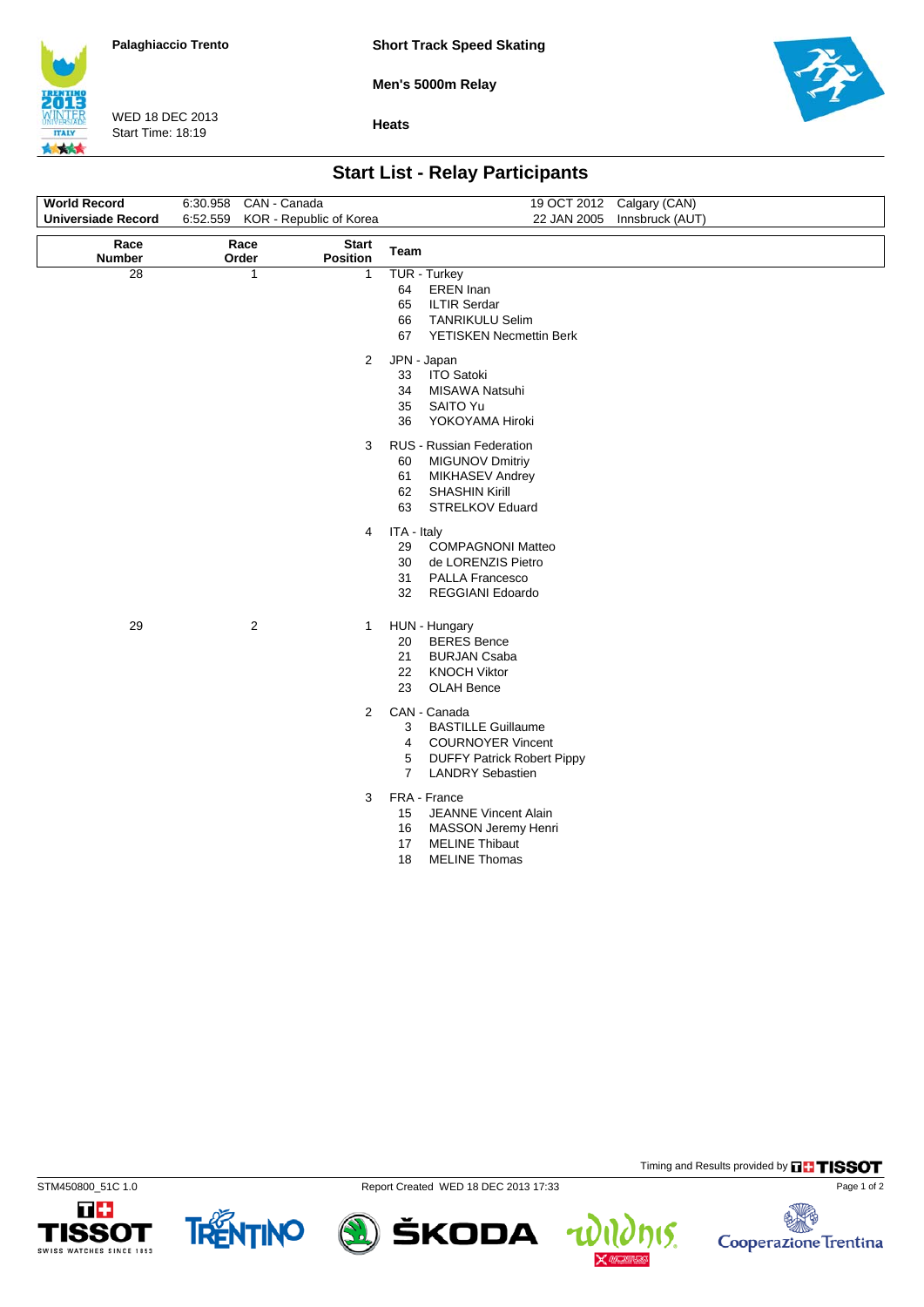



WED 18 DEC 2013 Start Time: 18:19

**Heats**



## **Start List - Relay Participants**

| Race<br><b>Number</b> | Race<br>Order | <b>Start</b><br><b>Position</b> | Team                             |
|-----------------------|---------------|---------------------------------|----------------------------------|
| 30                    | 3             | 1                               | KOR - Republic of Korea          |
|                       |               |                                 | 45<br>KIM Byeongjun              |
|                       |               |                                 | 47<br>LEE Hyobeen                |
|                       |               |                                 | NOH Jinkyu<br>48                 |
|                       |               |                                 | UM Cheonho<br>49                 |
|                       |               | 2                               | UKR - Ukraine                    |
|                       |               |                                 | 68<br>DANILOVSKYI Valentyn       |
|                       |               |                                 | 69<br><b>GUTENOV</b> levgen      |
|                       |               |                                 | <b>LIFYRENKO Serhiy</b><br>71    |
|                       |               |                                 | SOKOLOV Mykyta<br>72             |
|                       |               | 3                               | POL - Poland                     |
|                       |               |                                 | 54<br><b>DOMANSKI Michal</b>     |
|                       |               |                                 | FILIPOWICZ Adam Zbigniew<br>55   |
|                       |               |                                 | <b>KLOSINSKI Sebastian</b><br>56 |
|                       |               |                                 | 57<br><b>KRASNICKI Wojciech</b>  |
|                       |               | 4                               | CHN - People's Republic of China |
|                       |               |                                 | 8<br><b>GONG Qiuwen</b>          |
|                       |               |                                 | 9<br>MA Xingguang                |
|                       |               |                                 | SHI Jingnan<br>10                |
|                       |               |                                 | <b>WANG Yang</b><br>12           |

**NOTE**

The first and second placed teams from each race and two fastest third place teams qualify for the semifinals.

Timing and Results provided by **THISSOT** 

STM450800\_51C 1.0 Report Created WED 18 DEC 2013 17:33





ŠKODA





Page 2 of 2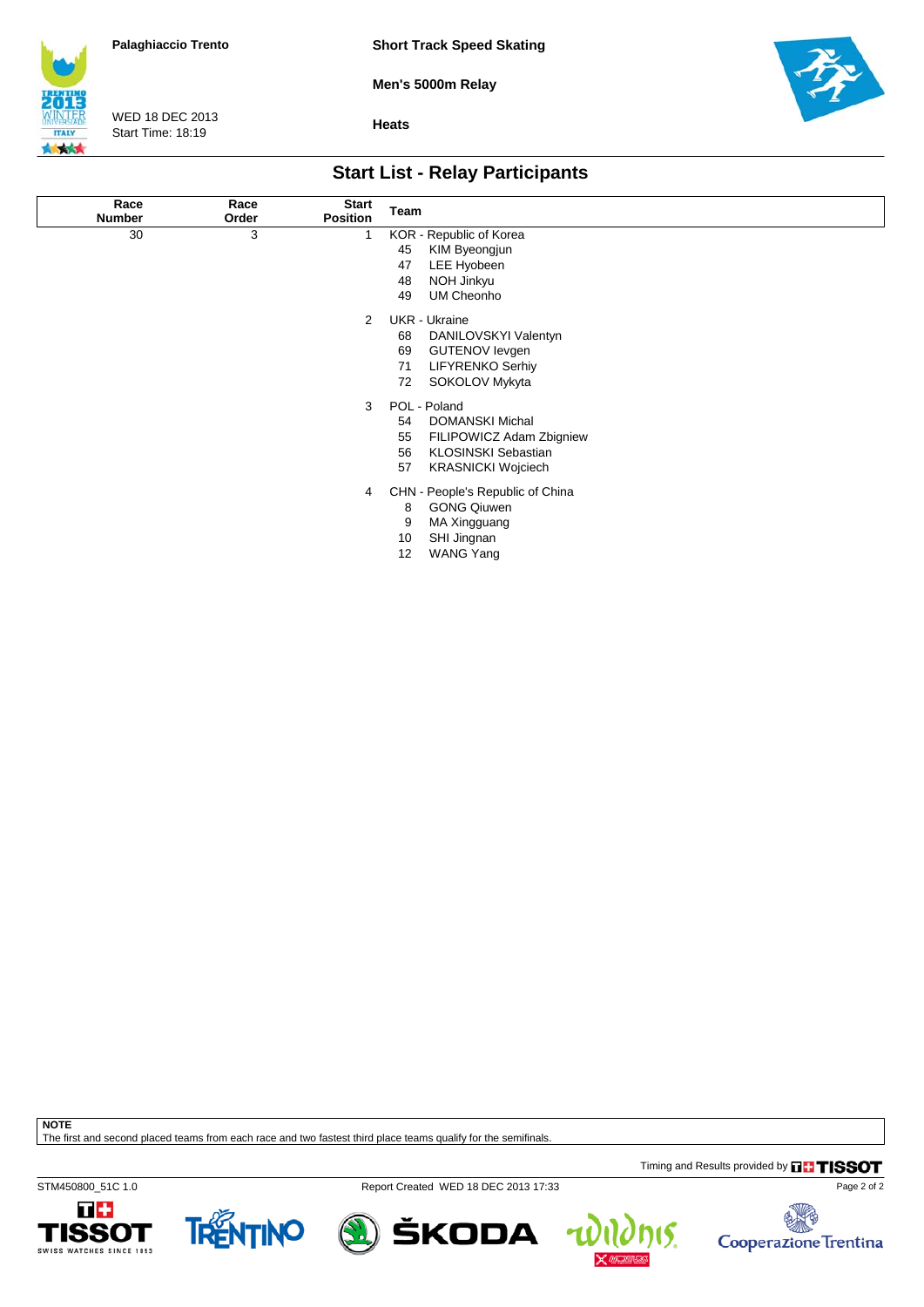**Short Track Speed Skating**



**Men's 5000m Relay**

WED 18 DEC 2013 Start Time: 18:19

**ITALY** 大大大大 **Heats**

### **Results**

| <b>World Record</b>       | 6:30.958       | CAN - Canada          |                                                                                                                                                                        |             | 19 OCT 2012 Calgary (CAN) |      |        |
|---------------------------|----------------|-----------------------|------------------------------------------------------------------------------------------------------------------------------------------------------------------------|-------------|---------------------------|------|--------|
| <b>Universiade Record</b> | 6:52.559       |                       | KOR - Republic of Korea                                                                                                                                                | 22 JAN 2005 | Innsbruck (AUT)           |      |        |
| Race<br><b>Number</b>     | Race<br>Order  | Rank                  | Team                                                                                                                                                                   |             | Result                    | Qual | Record |
| 28                        | $\mathbf{1}$   | $\mathbf{1}$          | RUS - Russian Federation<br>60<br><b>MIGUNOV Dmitriy</b><br>61<br>MIKHASEV Andrey<br>62<br><b>SHASHIN Kirill</b><br>63<br>STRELKOV Eduard                              |             | 6:55.495                  | Q    |        |
|                           |                | $\mathbf{2}^{\prime}$ | TUR - Turkey<br>64<br><b>EREN</b> Inan<br>65<br><b>ILTIR Serdar</b><br>66<br><b>TANRIKULU Selim</b><br>67<br>YETISKEN Necmettin Berk                                   |             | 7:12.793 Q                |      |        |
|                           |                |                       | ITA - Italy<br><b>COMPAGNONI Matteo</b><br>29<br>30<br>de LORENZIS Pietro<br><b>PALLA Francesco</b><br>31<br>32<br><b>REGGIANI Edoardo</b>                             |             | <b>PEN</b>                |      |        |
|                           |                |                       | JPN - Japan<br><b>ITO Satoki</b><br>33<br>34<br>MISAWA Natsuhi<br>35<br>SAITO Yu<br>36<br>YOKOYAMA Hiroki                                                              |             | <b>PEN</b>                |      |        |
| 29                        | $\overline{2}$ | 1                     | CAN - Canada<br>3<br><b>BASTILLE Guillaume</b><br>4<br><b>COURNOYER Vincent</b><br>5<br><b>DUFFY Patrick Robert Pippy</b><br>$\overline{7}$<br><b>LANDRY Sebastien</b> |             | 6:56.724 Q                |      |        |
|                           |                | $\overline{2}$        | HUN - Hungary<br><b>BERES</b> Bence<br>20<br>21<br><b>BURJAN Csaba</b><br>22<br><b>KNOCH Viktor</b><br>23<br><b>OLAH Bence</b>                                         |             | 6:56.783 Q                |      |        |
|                           |                | 3                     | FRA - France<br><b>JEANNE Vincent Alain</b><br>15<br>MASSON Jeremy Henri<br>16<br><b>MELINE Thibaut</b><br>17<br>18<br><b>MELINE Thomas</b>                            |             | 7:02.642 q                |      |        |











Timing and Results provided by **THISSOT**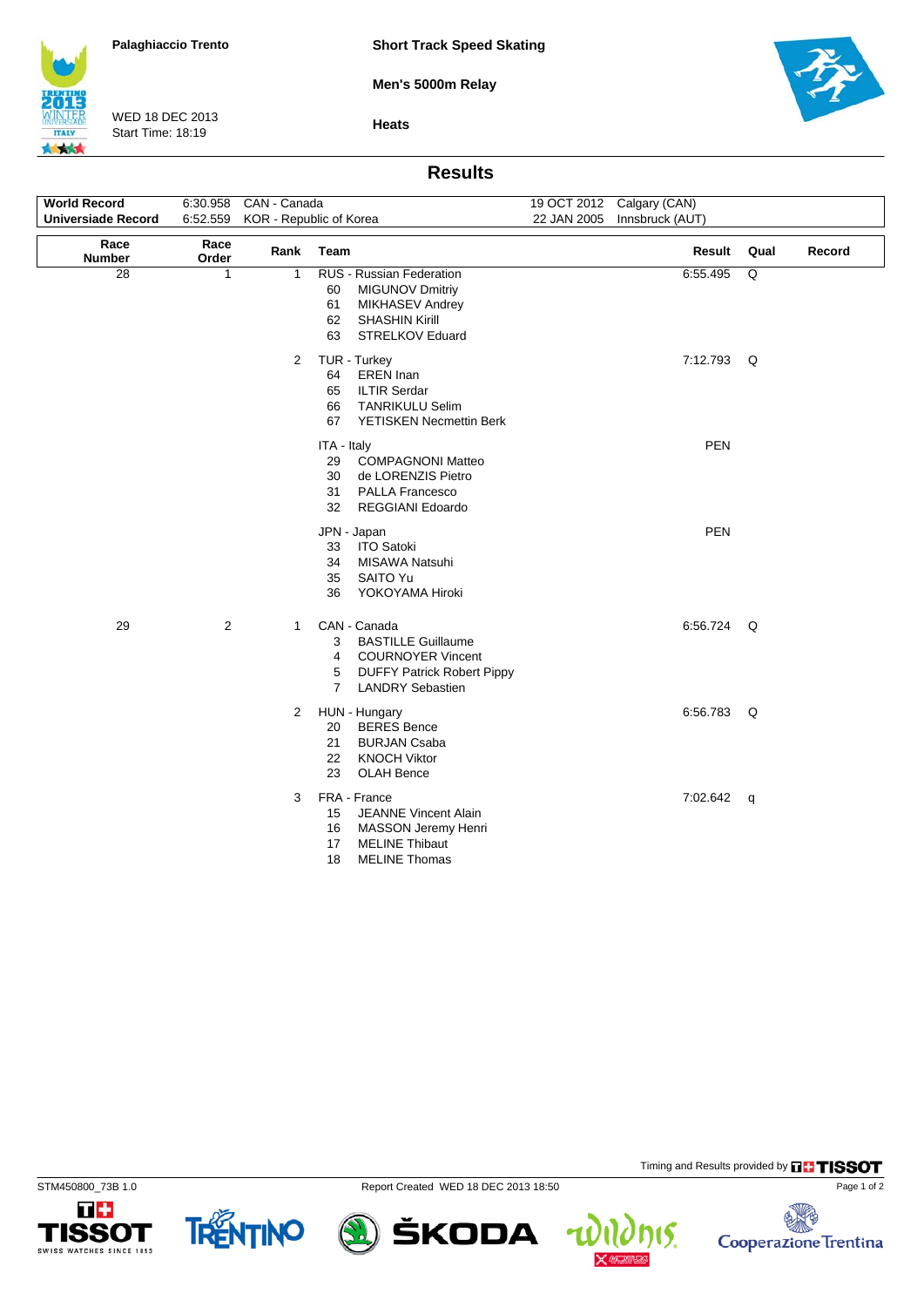**Men's 5000m Relay**



WED 18 DEC 2013 Start Time: 18:19

**Heats**



#### **Results**

| Race<br><b>Number</b> | Race<br>Order | Rank           | Team                                                                                                                                                  | Result     | Qual         | Record |
|-----------------------|---------------|----------------|-------------------------------------------------------------------------------------------------------------------------------------------------------|------------|--------------|--------|
| 30                    | 3             | 1              | KOR - Republic of Korea<br>45<br>KIM Byeongjun<br>47<br>LEE Hyobeen<br>NOH Jinkyu<br>48<br>49<br>UM Cheonho                                           | 7:00.345   | Q            |        |
|                       |               | $\overline{2}$ | POL - Poland<br><b>DOMANSKI Michal</b><br>54<br>FILIPOWICZ Adam Zbigniew<br>55<br><b>KLOSINSKI Sebastian</b><br>56<br>57<br><b>KRASNICKI Wojciech</b> | 7:04.855   | Q            |        |
|                       |               | 3              | <b>UKR</b> - Ukraine<br>68<br>DANILOVSKYI Valentyn<br>GUTENOV levgen<br>69<br>71<br><b>LIFYRENKO Serhiy</b><br>SOKOLOV Mykyta<br>72                   | 7:13.285   | $\mathsf{q}$ |        |
|                       |               |                | CHN - People's Republic of China<br><b>GONG Qiuwen</b><br>8<br>9<br>MA Xingguang<br>10<br>SHI Jingnan<br>12<br><b>WANG Yang</b>                       | <b>PEN</b> |              |        |

| <b>NOTE</b><br>The first and second placed teams from each race and two fastest third place teams qualify for the semifinals. |           |      |                                           |  |  |  |  |
|-------------------------------------------------------------------------------------------------------------------------------|-----------|------|-------------------------------------------|--|--|--|--|
| <b>LEGEND</b>                                                                                                                 |           |      |                                           |  |  |  |  |
| <b>PEN</b>                                                                                                                    | Penalty   |      | Qualified as a fastest third place skater |  |  |  |  |
|                                                                                                                               | Qualified | Qual | Qualification code                        |  |  |  |  |

Timing and Results provided by **THISSOT** 

STM450800\_73B 1.0 Report Created WED 18 DEC 2013 18:50





ŠKODA



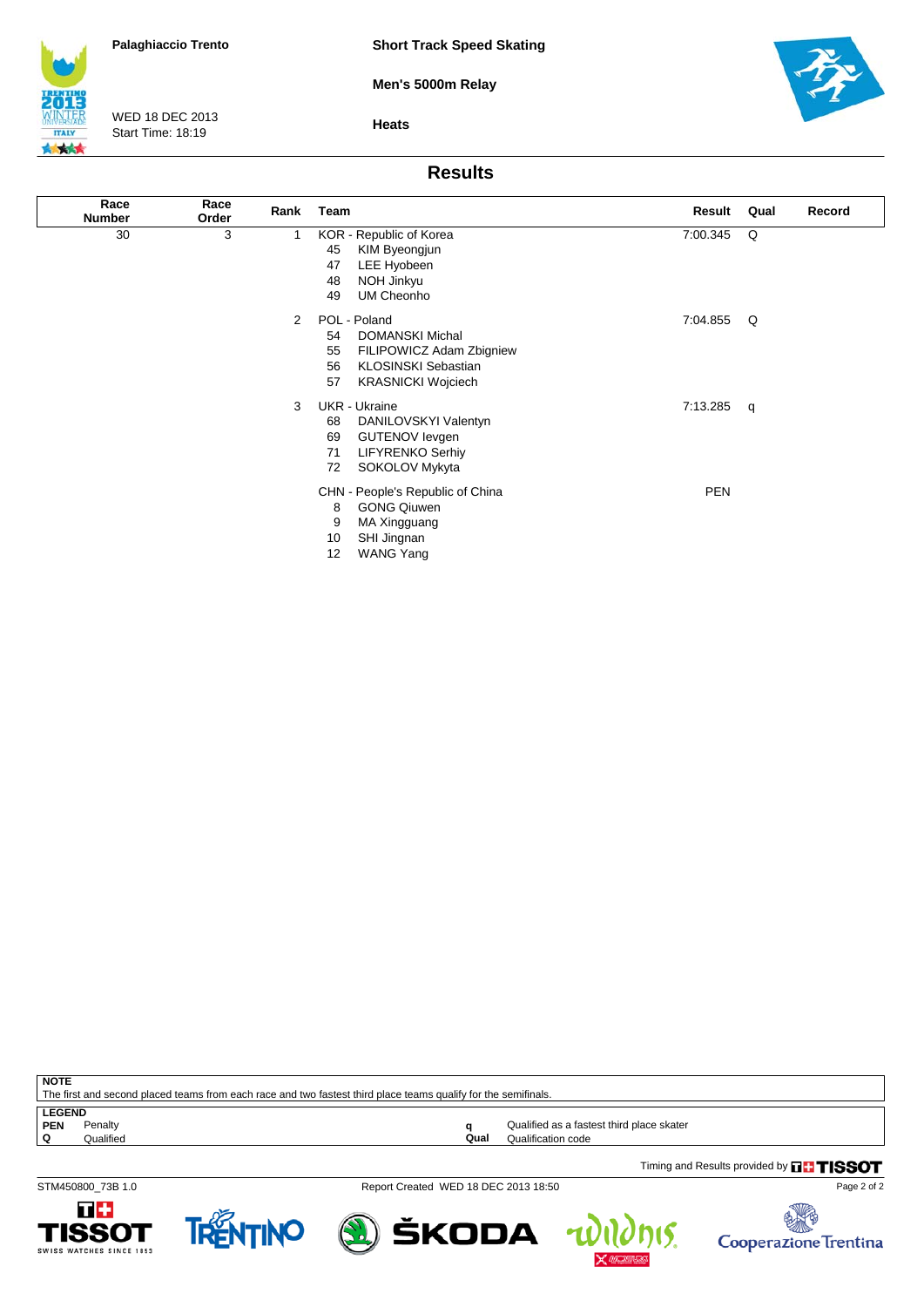



# RESULT BOOK SHORT TRACK

B

# Men's 5000m Relay Semifinals

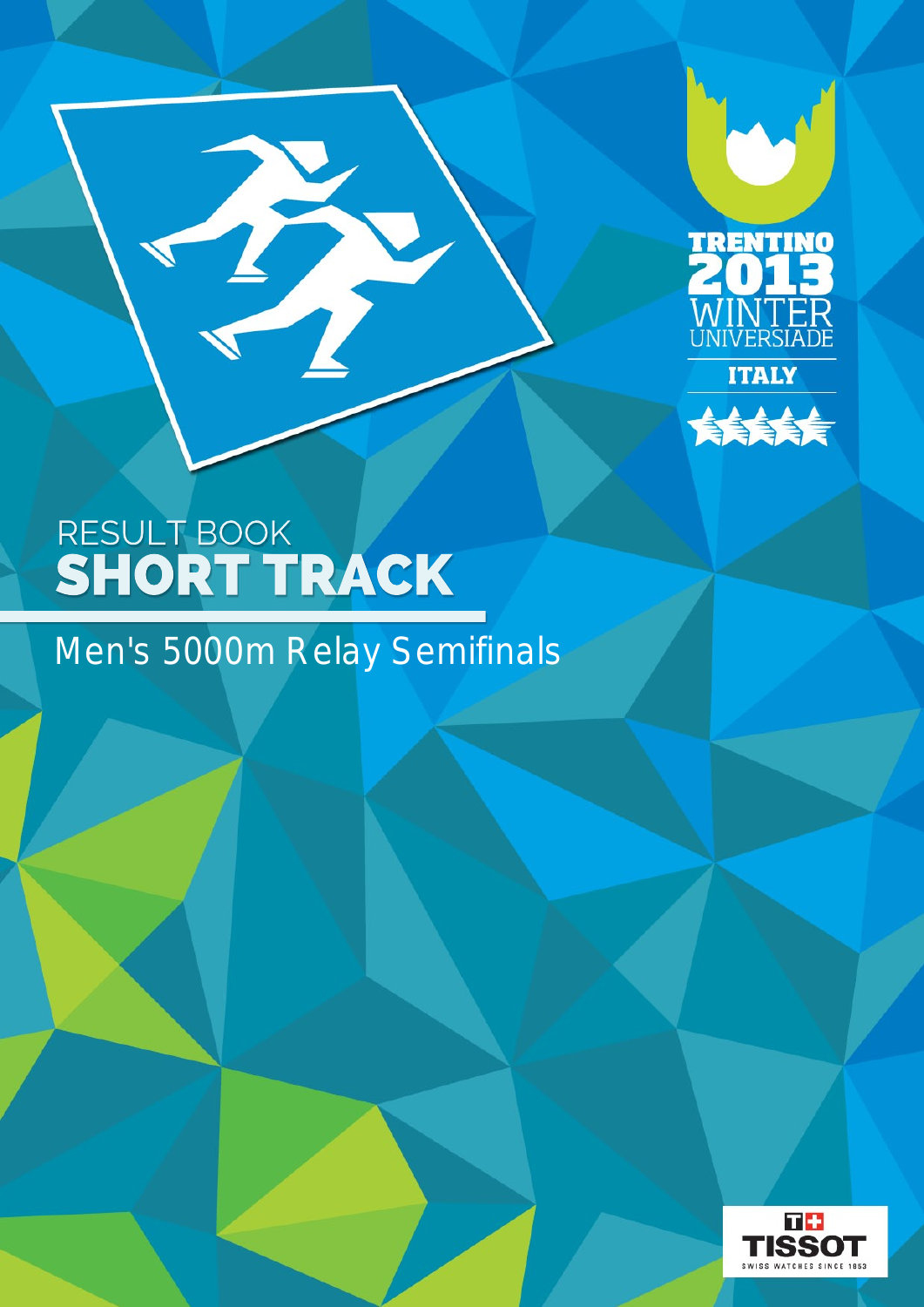**Men's 5000m Relay**



THU 19 DEC 2013

**Semifinals**



## **Seeding Analysis**

| Heat | Team                            | Intermediate<br>Rank | <b>Previous</b><br>Round<br>Time |
|------|---------------------------------|----------------------|----------------------------------|
| A    | <b>RUS - Russian Federation</b> |                      | 6:55.495                         |
|      | HUN - Hungary                   | 4                    | 6:56.783                         |
|      | POL - Poland                    | 5                    | 7:04.855                         |
|      | UKR - Ukraine                   | 8                    | 7:13.285                         |
| B    | CAN - Canada                    | $\overline{2}$       | 6:56.724                         |
|      | KOR - Republic of Korea         | 3                    | 7:00.345                         |
|      | TUR - Turkey                    | 6                    | 7:12.793                         |
|      | FRA - France                    | 7                    | 7:02.642                         |





STM450200\_48D 1.0 Report Created WED 18 DEC 2013 18:51



Timing and Results provided by **THISSOT** 

15.

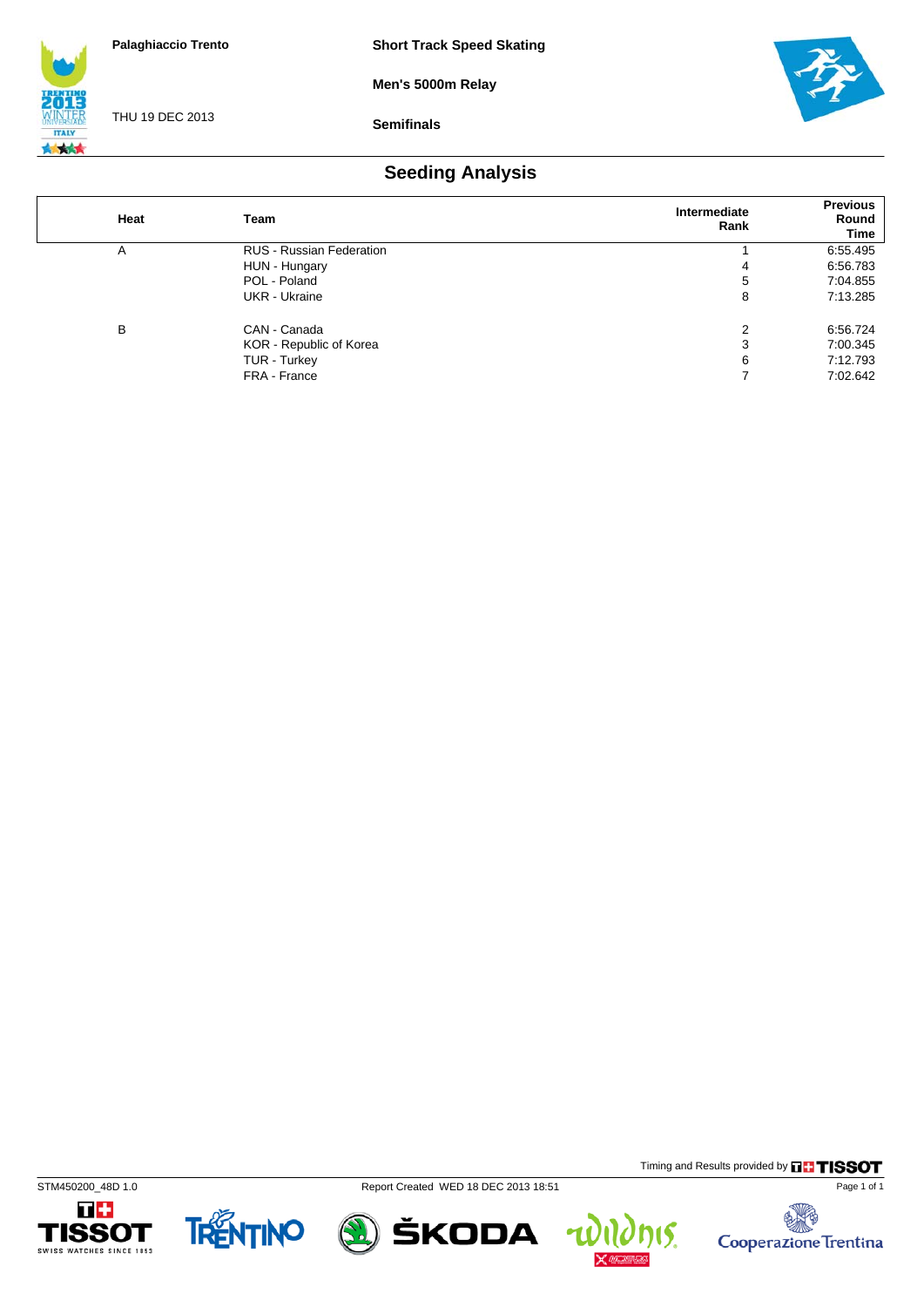**Short Track Speed Skating**

**Men's 5000m Relay**



THU 19 DEC 2013 Start Time: 18:57

**Semifinals**



### **Start List**

| <b>World Record</b><br><b>Universiade Record</b> | 6:30.958 CAN - Canada<br>6:52.559 KOR - Republic of Korea |                                 | 19 OCT 2012 Calgary (CAN)<br>22 JAN 2005 Innsbruck (AUT) |
|--------------------------------------------------|-----------------------------------------------------------|---------------------------------|----------------------------------------------------------|
| Race<br><b>Number</b>                            | Race<br>Order                                             | <b>Start</b><br><b>Position</b> | Team                                                     |
| 74                                               |                                                           |                                 | CAN - Canada                                             |
|                                                  |                                                           | 2                               | KOR - Republic of Korea                                  |
|                                                  |                                                           | 3                               | FRA - France                                             |
|                                                  |                                                           | 4                               | TUR - Turkey                                             |
| 75                                               | 2                                                         |                                 | <b>RUS - Russian Federation</b>                          |
|                                                  |                                                           | 2                               | HUN - Hungary                                            |
|                                                  |                                                           | 3                               | POL - Poland                                             |
|                                                  |                                                           | 4                               | UKR - Ukraine                                            |

**NOTE**

The first and second placed teams from each race qualify for Final A, and the third and fourth placed teams from each race qualify for Final B.

The start list with the participating skaters will be available fifteen (15) minutes before the start.

Timing and Results provided by **THISSOT** 

STM450200\_51B 1.0 Report Created WED 18 DEC 2013 18:52 П÷

TRENTINO **1SSOT** SWISS WATCHES SINCE 1853





碣 Cooperazione Trentina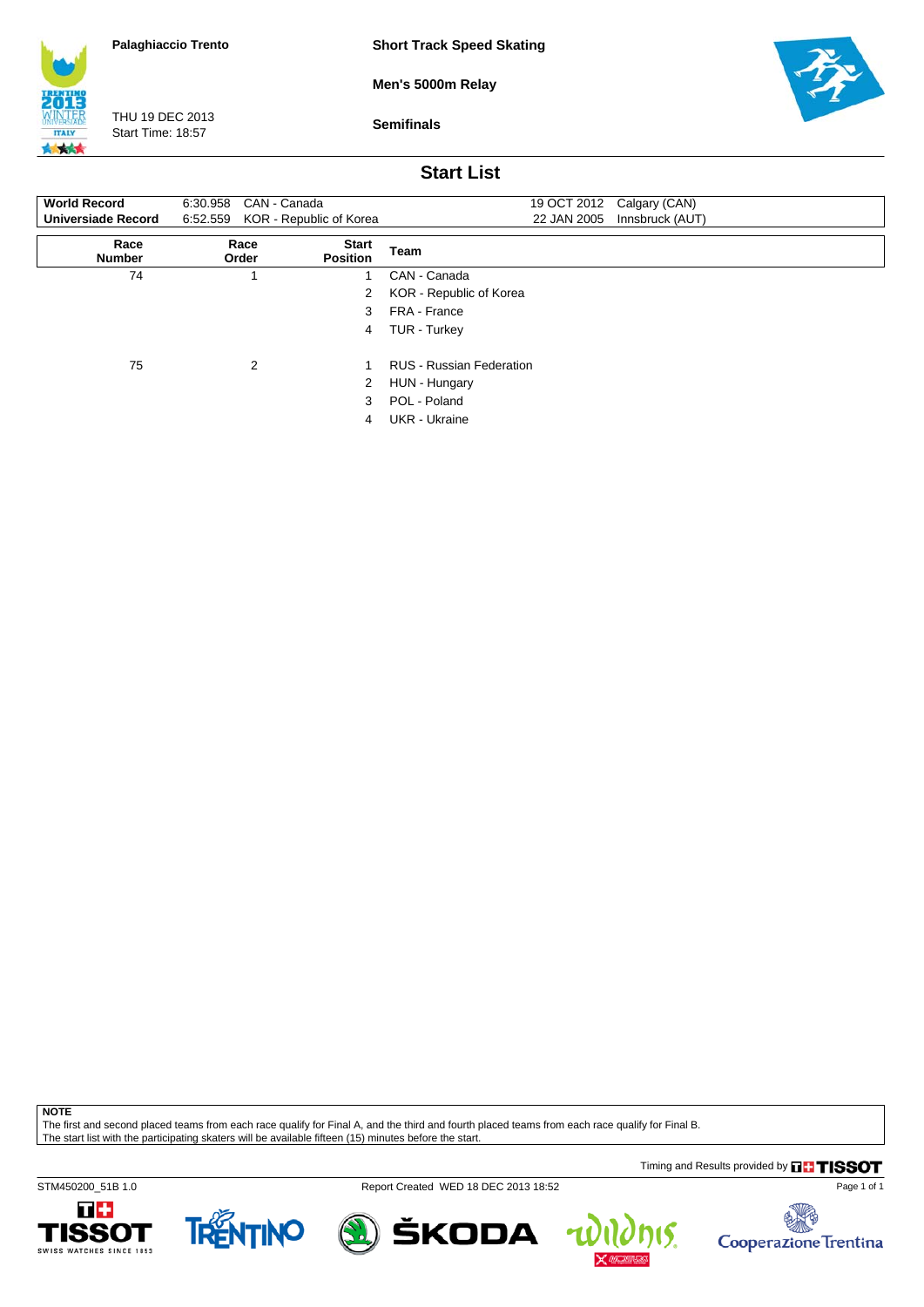**Short Track Speed Skating**

**Men's 5000m Relay**



THU 19 DEC 2013 Start Time: 18:57

**Semifinals**



# **Start List - Relay Participants**

| World Record              | 6:30.958<br>CAN - Canada            |                                 | 19 OCT 2012 Calgary (CAN)                                                                                                                                          |
|---------------------------|-------------------------------------|---------------------------------|--------------------------------------------------------------------------------------------------------------------------------------------------------------------|
| <b>Universiade Record</b> | 6:52.559<br>KOR - Republic of Korea |                                 | 22 JAN 2005<br>Innsbruck (AUT)                                                                                                                                     |
| Race<br><b>Number</b>     | Race<br>Order                       | <b>Start</b><br><b>Position</b> | Team                                                                                                                                                               |
| 74                        | 1                                   | 1                               | CAN - Canada<br><b>BASTILLE Guillaume</b><br>3<br>5<br><b>DUFFY Patrick Robert Pippy</b><br>6<br><b>GAUTHIER Yoan</b><br>$\overline{7}$<br><b>LANDRY Sebastien</b> |
|                           |                                     | $\overline{2}$                  | KOR - Republic of Korea<br>45<br>KIM Byeongjun<br>KIM Yunjae<br>46<br>48<br>NOH Jinkyu<br>UM Cheonho<br>49                                                         |
|                           |                                     | 3                               | FRA - France<br>15<br><b>JEANNE Vincent Alain</b><br>MASSON Jeremy Henri<br>16<br>17<br><b>MELINE Thibaut</b><br>18<br><b>MELINE Thomas</b>                        |
|                           |                                     | 4                               | TUR - Turkey<br>64<br><b>EREN</b> Inan<br>65<br><b>ILTIR Serdar</b><br><b>TANRIKULU Selim</b><br>66<br>67<br>YETISKEN Necmettin Berk                               |
| 75                        | $\overline{2}$                      | $\mathbf{1}$                    | RUS - Russian Federation<br>59<br><b>MIASNIKOV Dmitry</b><br>60<br><b>MIGUNOV Dmitriy</b><br>61<br><b>MIKHASEV Andrey</b><br>63<br>STRELKOV Eduard                 |
|                           |                                     | $\overline{2}$                  | HUN - Hungary<br>20<br><b>BERES</b> Bence<br>21<br><b>BURJAN Csaba</b><br>22<br><b>KNOCH Viktor</b><br>23<br><b>OLAH Bence</b>                                     |
|                           |                                     | 3                               | POL - Poland<br>54<br><b>DOMANSKI Michal</b><br>55<br>FILIPOWICZ Adam Zbigniew<br>56<br><b>KLOSINSKI Sebastian</b><br>57<br><b>KRASNICKI Wojciech</b>              |
|                           |                                     | 4                               | <b>UKR</b> - Ukraine<br>DANILOVSKYI Valentyn<br>68<br>69<br><b>GUTENOV levgen</b><br>70<br>KHMELIVSKYI Artem<br>71<br><b>LIFYRENKO Serhiy</b>                      |
|                           |                                     |                                 |                                                                                                                                                                    |

**NOTE**

The first and second placed teams from each race qualify for Final A, and the third and fourth placed teams from each race qualify for Final B.

**Change of Team Canada (CAN)**

Timing and Results provided by **THISSOT** 

STM450200\_51C 2.0 Report Created THU 19 DEC 2013 18:21





ŠKODA ٣



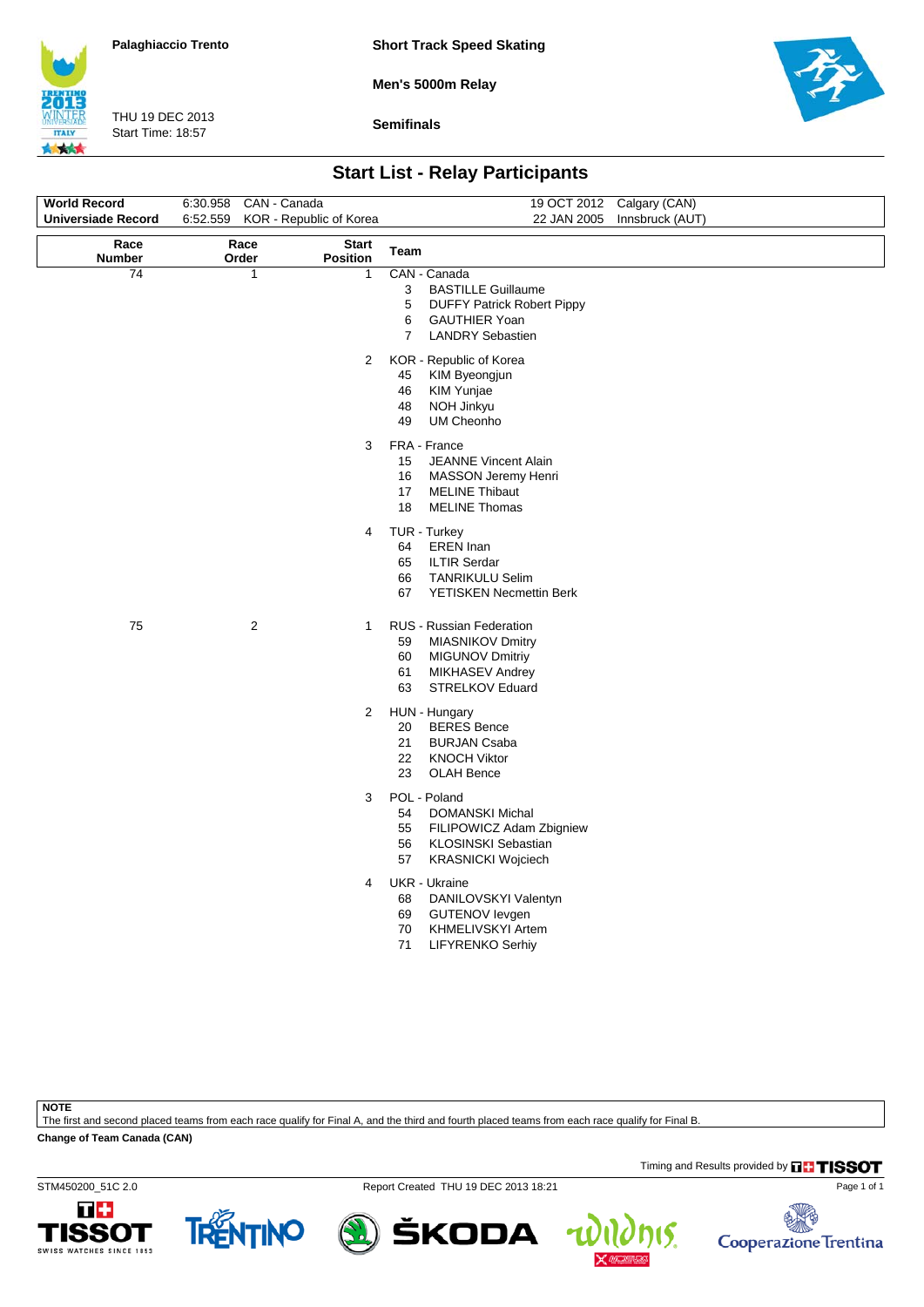



THU 19 DEC 2013 Start Time: 18:57

**Semifinals**



#### **Results**

| <b>World Record</b><br><b>Universiade Record</b> | 6:30.958<br>6:52.559 | CAN - Canada   | KOR - Republic of Korea                                                                                                                                            | 22 JAN 2005 | 19 OCT 2012 Calgary (CAN)<br>Innsbruck (AUT) |      |                          |
|--------------------------------------------------|----------------------|----------------|--------------------------------------------------------------------------------------------------------------------------------------------------------------------|-------------|----------------------------------------------|------|--------------------------|
| Race                                             | Race                 |                |                                                                                                                                                                    |             |                                              |      |                          |
| <b>Number</b>                                    | Order                | Rank           | Team                                                                                                                                                               |             | Result                                       | Qual | Record                   |
| $\overline{74}$                                  | $\mathbf{1}$         | $\mathbf{1}$   | CAN - Canada<br>3<br><b>BASTILLE Guillaume</b><br>5<br><b>DUFFY Patrick Robert Pippy</b><br>6<br><b>GAUTHIER Yoan</b><br>$\overline{7}$<br><b>LANDRY Sebastien</b> |             | 6:51.506                                     | QA   | $\overline{\mathsf{UR}}$ |
|                                                  |                      | $\overline{2}$ | FRA - France<br><b>JEANNE Vincent Alain</b><br>15<br><b>MASSON Jeremy Henri</b><br>16<br><b>MELINE Thibaut</b><br>17<br>18<br><b>MELINE Thomas</b>                 |             | 6:52.201                                     | QA   |                          |
|                                                  |                      | 3              | KOR - Republic of Korea<br>45<br>KIM Byeongjun<br>46<br>KIM Yunjae<br>NOH Jinkyu<br>48<br>49<br>UM Cheonho                                                         |             | 6:52.263                                     | QB   |                          |
|                                                  |                      | 4              | TUR - Turkey<br><b>EREN</b> Inan<br>64<br>65<br><b>ILTIR Serdar</b><br>66<br><b>TANRIKULU Selim</b><br><b>YETISKEN Necmettin Berk</b><br>67                        |             | 7:05.941                                     | QB   |                          |
| 75                                               | $\overline{2}$       | 1              | HUN - Hungary<br>20<br><b>BERES</b> Bence<br>21<br><b>BURJAN Csaba</b><br>22<br><b>KNOCH Viktor</b><br>23<br><b>OLAH Bence</b>                                     |             | 6:54.658                                     | QA   |                          |
|                                                  |                      | $\overline{2}$ | RUS - Russian Federation<br>59<br><b>MIASNIKOV Dmitry</b><br>60<br><b>MIGUNOV Dmitriy</b><br>61<br><b>MIKHASEV Andrey</b><br>63<br>STRELKOV Eduard                 |             | 6:54.784                                     | QA   |                          |
|                                                  |                      | 3              | <b>UKR</b> - Ukraine<br>DANILOVSKYI Valentyn<br>68<br>69<br><b>GUTENOV levgen</b><br>70<br><b>KHMELIVSKYI Artem</b><br>71<br>LIFYRENKO Serhiy                      |             | 7:03.323                                     | QB   |                          |
|                                                  |                      | 4              | POL - Poland<br><b>DOMANSKI Michal</b><br>54<br>55<br>FILIPOWICZ Adam Zbigniew<br>56<br><b>KLOSINSKI Sebastian</b><br>57<br><b>KRASNICKI Wojciech</b>              |             | No Time                                      | QB   |                          |

| <b>NOTE</b><br>The first and second placed teams from each race qualify for Final A, and the third and fourth placed teams from each race qualify for Final B. |    |                       |      |                                               |
|----------------------------------------------------------------------------------------------------------------------------------------------------------------|----|-----------------------|------|-----------------------------------------------|
| <b>LEGEND</b><br>Qualified for final A<br>QΛ                                                                                                                   | QB | Qualified for final B | Qual | Qualification code                            |
|                                                                                                                                                                |    |                       |      | Timing and Results provided by <b>THISSOT</b> |

STM450200\_73B 1.0 Report Created THU 19 DEC 2013 19:16

Page 1 of 1





ŠKODA



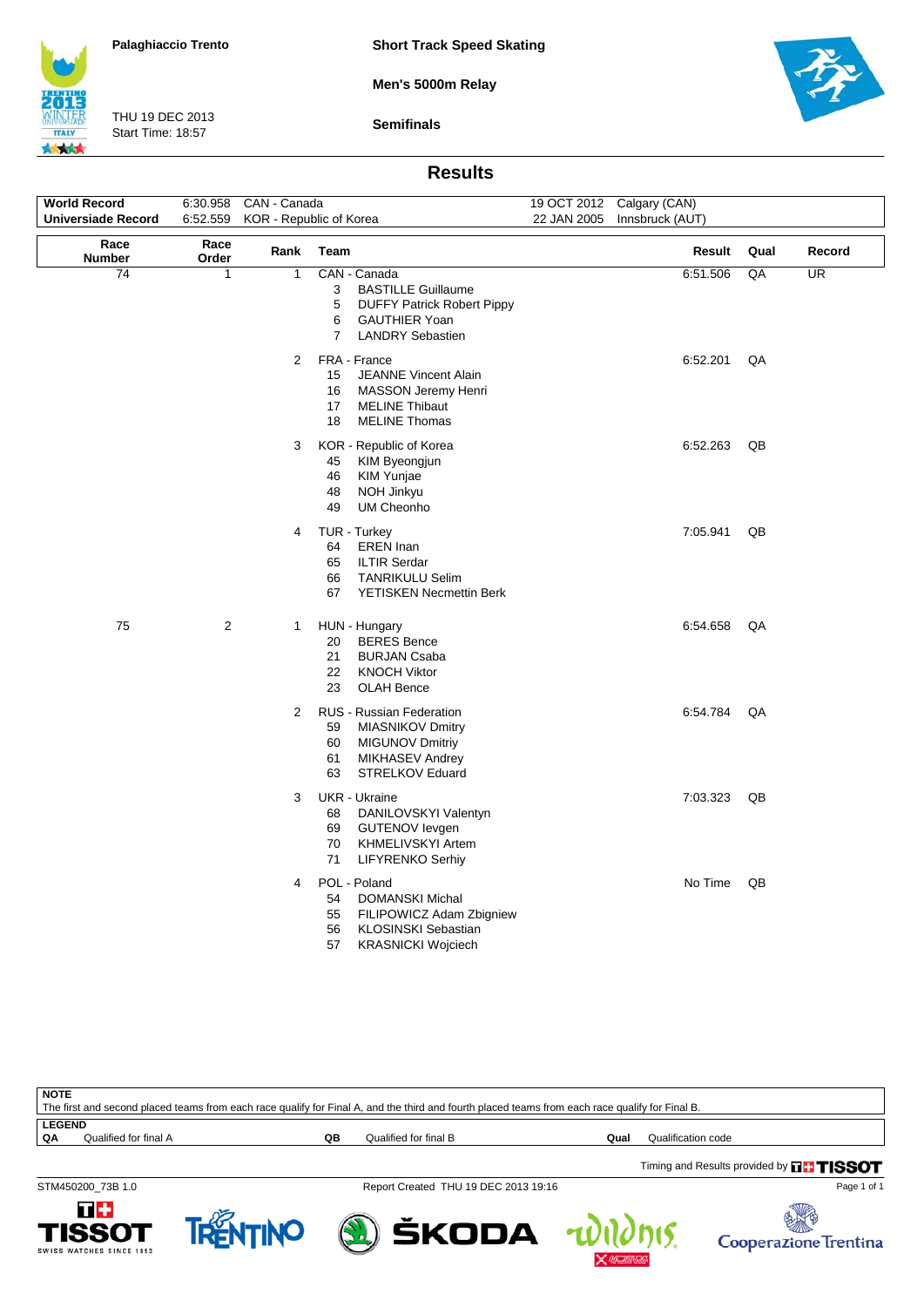



# RESULT BOOK SHORT TRACK

T

# Men's 5000m Relay Finals

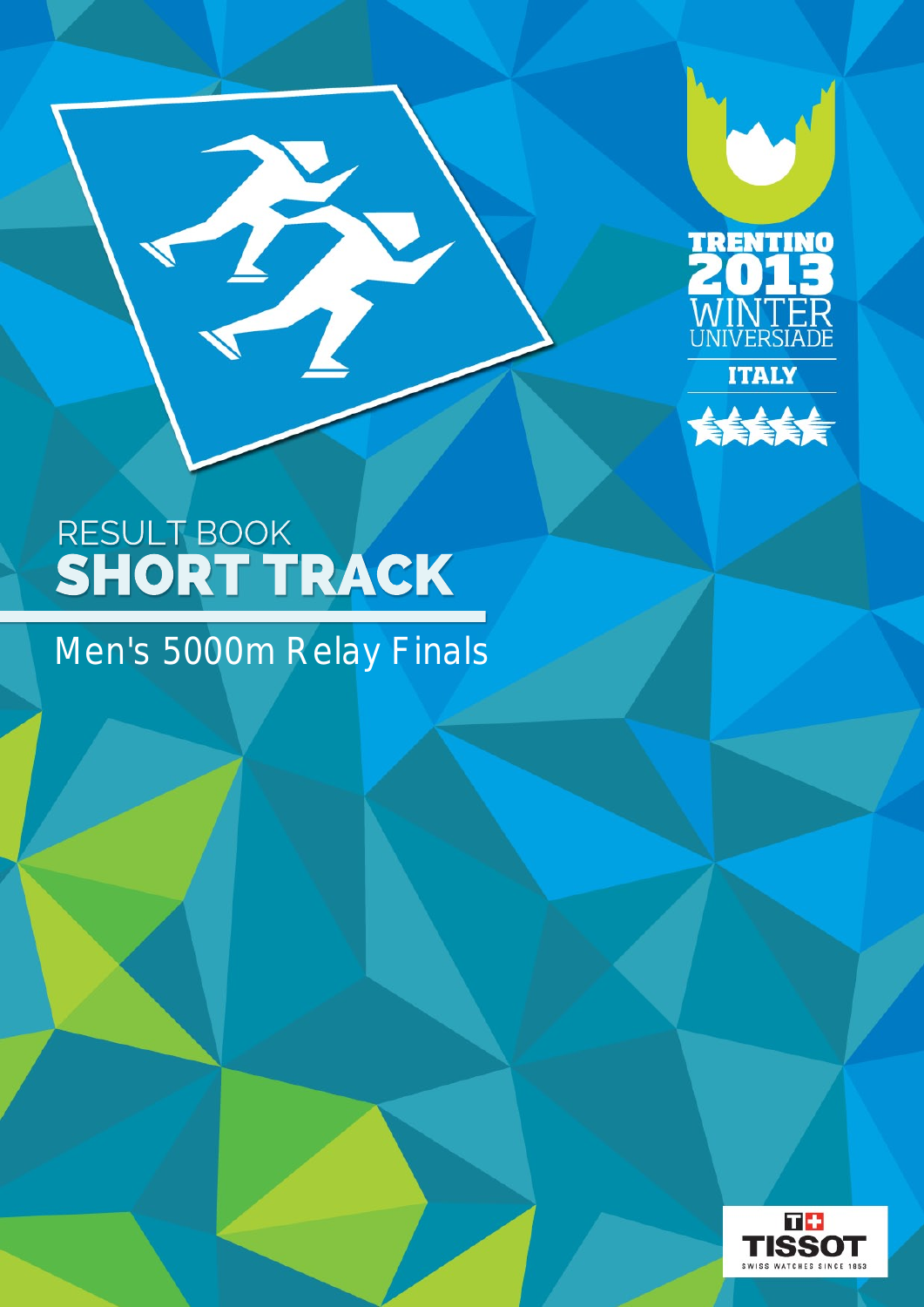**Short Track Speed Skating**

**Men's 5000m Relay**



FRI 20 DEC 2013 Start Time: 18:22

**Finals**



### **Start List**

| <b>World Record</b>       | CAN - Canada<br>6:30.958 |                                 | 19 OCT 2012 Calgary (CAN)       |
|---------------------------|--------------------------|---------------------------------|---------------------------------|
| <b>Universiade Record</b> | 6:51.506<br>CAN - Canada |                                 | 19 DEC 2013<br>Trento (ITA)     |
| Race<br><b>Number</b>     | Race<br>Order            | <b>Start</b><br><b>Position</b> | Team                            |
| 119                       | B                        |                                 | KOR - Republic of Korea         |
|                           |                          | 2                               | UKR - Ukraine                   |
|                           |                          | 3                               | POL - Poland                    |
|                           |                          | 4                               | TUR - Turkey                    |
| 120                       | A                        |                                 | CAN - Canada                    |
|                           |                          | 2                               | FRA - France                    |
|                           |                          | 3                               | HUN - Hungary                   |
|                           |                          | 4                               | <b>RUS - Russian Federation</b> |

**NOTE**

The start list with the participating skaters will be available fifteen (15) minutes before the start.

Timing and Results provided by **THISSOT** 

STM450100\_51B 1.0 Report Created THU 19 DEC 2013 19:18









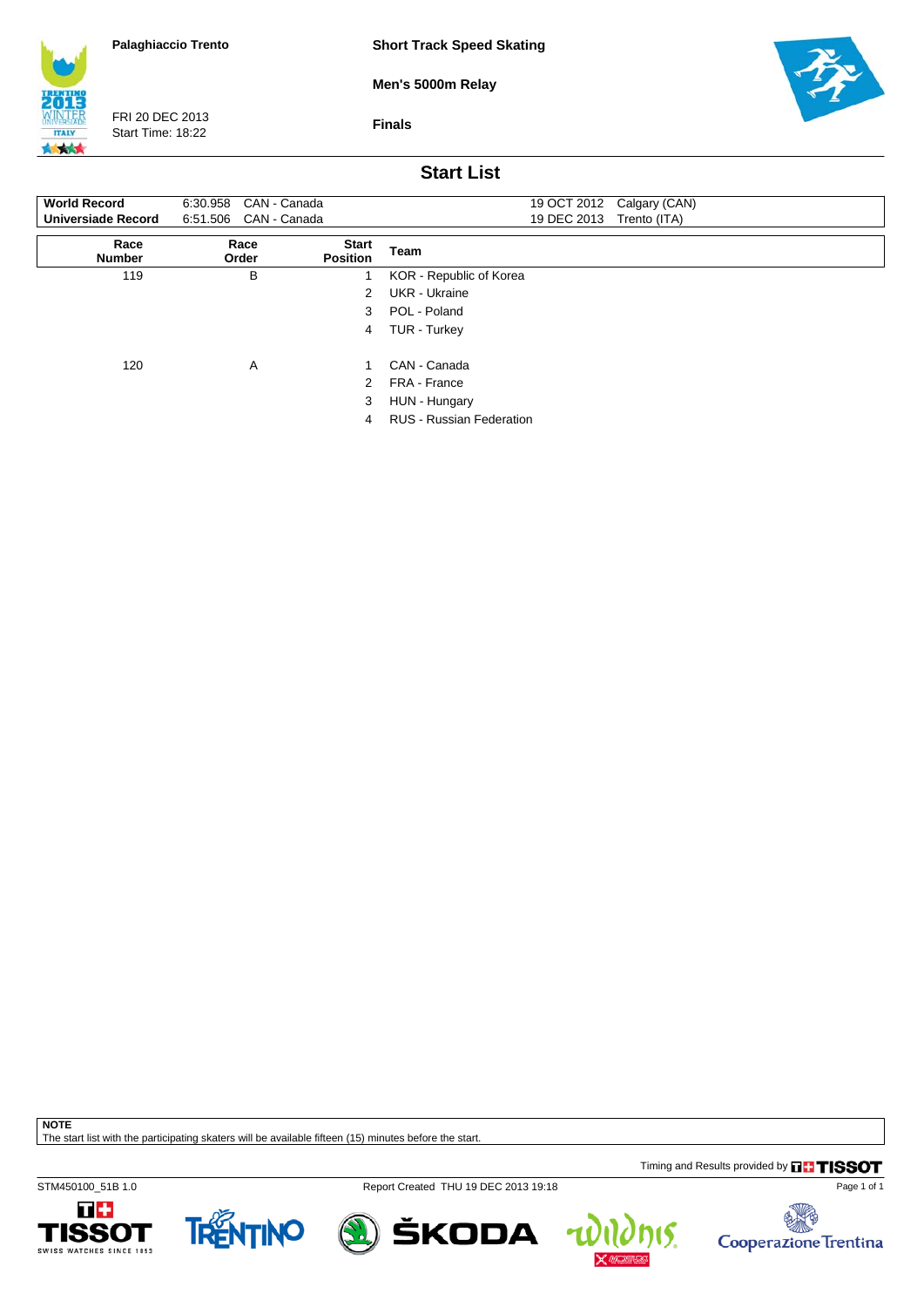**Short Track Speed Skating**

**Men's 5000m Relay**



FRI 20 DEC 2013 Start Time: 18:22

**Finals**



# **Start List - Relay Participants**

| <b>World Record</b>       | CAN - Canada<br>6:30.958 |                                 | 19 OCT 2012 Calgary (CAN)                                                                                                                                          |
|---------------------------|--------------------------|---------------------------------|--------------------------------------------------------------------------------------------------------------------------------------------------------------------|
| <b>Universiade Record</b> | 6:51.506<br>CAN - Canada |                                 | 19 DEC 2013 Trento (ITA)                                                                                                                                           |
| Race<br><b>Number</b>     | Race<br>Order            | <b>Start</b><br><b>Position</b> | Team                                                                                                                                                               |
| 119                       | B                        | 1                               | KOR - Republic of Korea<br>45<br>KIM Byeongjun<br>LEE Hyobeen<br>47<br>48<br>NOH Jinkyu<br><b>UM Cheonho</b><br>49                                                 |
|                           |                          | $\overline{2}$                  | <b>UKR</b> - Ukraine<br>DANILOVSKYI Valentyn<br>68<br>69<br><b>GUTENOV levgen</b><br>71<br>LIFYRENKO Serhiy<br>SOKOLOV Mykyta<br>72                                |
|                           |                          | 3                               | POL - Poland<br><b>DOMANSKI Michal</b><br>54<br>55<br>FILIPOWICZ Adam Zbigniew<br>56<br>KLOSINSKI Sebastian<br><b>KRASNICKI Wojciech</b><br>57                     |
|                           |                          | 4                               | TUR - Turkey<br>64<br><b>EREN</b> Inan<br>65<br><b>ILTIR Serdar</b><br>66<br><b>TANRIKULU Selim</b><br><b>YETISKEN Necmettin Berk</b><br>67                        |
| 120                       | A                        | $\mathbf{1}$                    | CAN - Canada<br>3<br><b>BASTILLE Guillaume</b><br>5<br><b>DUFFY Patrick Robert Pippy</b><br>6<br><b>GAUTHIER Yoan</b><br><b>LANDRY Sebastien</b><br>$\overline{7}$ |
|                           |                          | $\overline{2}$                  | FRA - France<br>15 JEANNE Vincent Alain<br><b>MASSON Jeremy Henri</b><br>16<br>17 MELINE Thibaut<br><b>MELINE Thomas</b><br>18                                     |
|                           |                          | 3                               | HUN - Hungary<br>20<br><b>BERES</b> Bence<br>21<br><b>BURJAN Csaba</b><br>22<br><b>KNOCH Viktor</b><br>23<br><b>OLAH Bence</b>                                     |
|                           |                          | 4                               | RUS - Russian Federation<br>59<br><b>MIASNIKOV Dmitry</b><br>60<br><b>MIGUNOV Dmitriy</b><br>MIKHASEV Andrey<br>61<br>63<br><b>STRELKOV Eduard</b>                 |
|                           |                          |                                 |                                                                                                                                                                    |

**1SSOT** 

SWISS WATCHES SINCE 1853

TRENTINO

STM450100\_51C 2.0 Report Created FRI 20 DEC 2013 18:12

ŠKODA

 $\mathbf{r}$ 



Timing and Results provided by **THISSOT**